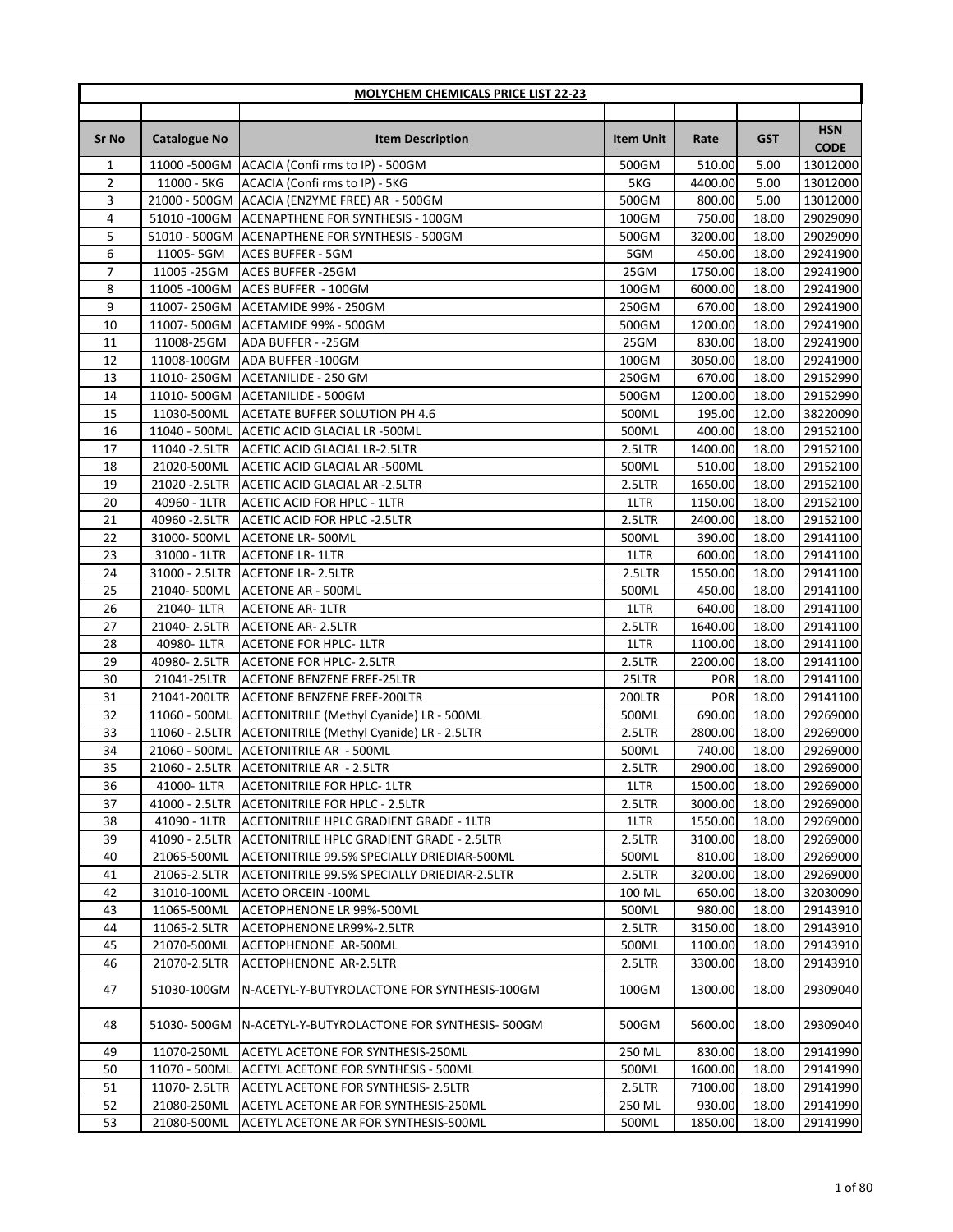|    | 11075-500ML  | ACETYL CHLORIDE LR                                                           | 500ML  | 710.00     | 18.00 | 29159010 |
|----|--------------|------------------------------------------------------------------------------|--------|------------|-------|----------|
| 55 | 11075-2.5LTR | <b>ACETYL CHLORIDE LR</b>                                                    | 2.5LTR | 3200.00    | 18.00 | 29159010 |
| 56 | 21100-10GM   | ACETYL CHOLINE CHLORIDE AR-10GM                                              | 10GM   | 3300.00    | 18.00 | 29239000 |
| 57 | 21100-25GM   | ACETYL CHOLINE CHLORIDE AR-25GM                                              | 25GM   | 7700.00    | 18.00 | 29239000 |
| 58 | 11080-25GM   | N-ACETYL-DL-TRYPTOPHAN-25GM                                                  | 25GM   | 2300.00    | 18.00 | 29339900 |
| 59 | 11100-10GM   | N-ACETYL-L-CYSTEINE FOR BIOCHEMISTRY-10GM                                    | 10GM   | 480.00     | 18.00 | 29309040 |
| 60 | 11100-100GM  | N-ACETYL-L-CYSTEINE FOR BIOCHEMISTRY-100GM                                   | 100GM  | 3650.00    | 18.00 | 29309040 |
| 61 | 11255-2.5LTR | ACRYLIC ACID 98% FOR SYNTHESIS                                               | 2.5LTR | 2900.00    | 18.00 | 29161100 |
| 62 | 11220-10GM   | ACRIDINE ORANGE FOR MICROSCOPICAL STAINING-10GM                              | 10GM   | 2100.00    | 18.00 | 32041391 |
| 63 | 11220-25GM   | ACRIDINE ORANGE FOR MICROSCOPICAL STAINING-25GM                              | 25GM   | 5050.00    | 18.00 | 32041391 |
| 64 | 11230-25GM   | ACRIDINE ORANGE YELLOW G-25GM                                                | 25GM   | 5200.00    | 18.00 | 32129090 |
| 65 | 11240-5GM    | ACRIFLAVIN FOR BIOCHEMISTRY-5GM                                              | 5 GM   | 440.00     | 18.00 | 29339900 |
| 66 | 11240-25GM   | ACRIFLAVIN FOR BIOCHEMISTRY-25GM                                             | 25GM   | 1700.00    | 18.00 | 29339900 |
| 67 | 11240-100GM  | ACRIFLAVIN FOR BIOCHEMISTRY-100GM                                            | 100GM  | 4800.00    | 18.00 | 29339900 |
| 68 | 11240-250GM  | ACRIFLAVIN FOR BIOCHEMISTRY-250GM                                            | 250GM  | 11000.00   | 18.00 | 29339900 |
| 69 | 11250-500GM  | ACRYLAMIDE FOR SYNTHESIS- 500GM                                              | 500GM  | 790.00     | 18.00 | 29241900 |
| 70 | 11255-500ML  | ACRYLIC ACID 98% FOR SYNTHESIS                                               | 500ML  | 800.00     | 18.00 | 29161100 |
| 71 | 11255-2.5LTR | ACRYLIC ACID 98% FOR SYNTHESIS                                               | 2.5LTR | 2900.00    | 18.00 | 29161100 |
| 72 | 11260-500ML  | ACRYLONITRILE (STABILIZED) LR-500ML                                          | 500ML  | 700.00     | 18.00 | 29261000 |
| 73 | 11260-2.5LTR | ACRYLONITRILE (STABILIZED)LR -2.5LTR                                         | 2.5LTR | 3200.00    | 18.00 | 29261000 |
| 74 | 21160-1GM    | ACTIDIONE AR (Cycloheximide)-1GM                                             | 1GM    | 3100.00    | 18.00 | 29419011 |
| 75 | 21160-5GM    | ACTIDIONE AR (Cycloheximide)-5GM                                             | 5GM    | 14400.00   | 18.00 | 29419011 |
| 76 | 21180-5GM    | ADENINE FOR BIOCHEMISTRY-5GM                                                 | 5GM    | 375.00     | 18.00 | 29335990 |
| 77 | 21180-25GM   | ADENINE FOR BIOCHEMISTRY-25GM                                                | 25GM   | 1200.00    | 18.00 | 29335990 |
| 78 | 21200-10GM   | ADENINE SULPHATE AR-10GM                                                     | 10GM   | 580.00     | 18.00 | 29335990 |
| 79 | 21200-100GM  | ADENINE SULPHATE AR-100GM                                                    | 100GM  | 5200.00    | 18.00 | 29335990 |
| 80 | 51050-5GM    | ADENOSINE FOR BIOCHEMISTRY-5GM                                               | 5 GM   | 480.00     | 18.00 | 29349900 |
| 81 | 51050-25GM   | ADENOSINE FOR BIOCHEMISTRY-25GM                                              | 25GM   | 1900.00    | 18.00 | 29349900 |
|    |              | ADENOSINE-5-DIPHOSPHORIC ACID DISODIUM SALT FOR                              |        |            |       |          |
| 82 | 51055-100MG  |                                                                              | 100MG  | 400.00     | 18.00 | 29349900 |
|    |              | BIOCHEMISTRY - 100MG                                                         |        |            |       |          |
| 83 | 51055-500MG  | ADENOSINE-5-DIPHOSPHORIC ACID DISODIUM SALT FOR<br>BIOCHEMISTRY - 500MG      | 500MG  | 900.00     | 18.00 | 29349900 |
| 84 | 51055-1GM    | ADENOSINE-5-DIPHOSPHORIC ACID DISODIUM SALT FOR<br><b>BIOCHEMISTRY - 1GM</b> | 1GM    | 1350.00    | 18.00 | 29349900 |
| 85 | 51055-5GM    | ADENOSINE-5-DIPHOSPHORIC ACID DISODIUM SALT FOR<br><b>BIOCHEMISTRY - 5GM</b> | 5GM    | 6400.00    | 18.00 | 29349900 |
| 86 | 51060-1GM    | ADENOSINE-5-MONOPHOSPHORIC ACID DISODIUM SALT-1GM                            | 1GM    | 260.00     | 18.00 | 29349900 |
| 87 | 51060-5GM    | ADENOSINE-5-MONOPHOSPHORIC ACID DISODIUM SALT-5GM                            | 5GM    | 820.00     | 18.00 | 29349900 |
| 88 | 51060-25GM   | ADENOSINE-5-MONOPHOSPHORIC ACID DISODIUM SALT-25GM                           | 25GM   | 3300.00    | 18.00 | 29349900 |
| 89 | 51080-1GM    | ADENOSINE-5-TRIPHOSPHORIC ACID DISODIUM SALT-1GM                             | 1GM    | 520.00     | 18.00 | 29349900 |
| 90 | 51080-5GM    | ADENOSINE-5-TRIPHOSPHORIC ACID DISODIUM SALT-5GM                             | 5GM    | 2500.00    | 18.00 | 29349900 |
| 91 | 51080-25GM   | ADENOSINE-5-TRIPHOSPHORIC ACID DISODIUM SALT-25GM                            | 25GM   | 11300.00   | 18.00 | 29349900 |
| 92 | 11320-500GM  | ADIPIC ACID PURE-500GM                                                       | 500GM  | 700.00     | 18.00 | 29171200 |
| 93 | 11320-25KG   | ADIPIC ACID PURE-500GM                                                       | 25KG   | <b>POR</b> | 18.00 | 29171200 |
| 94 | 11330-1GM    | L-ADRANALINE AR 98.5%-1GM                                                    | 1GM    | 2800.00    | 18.00 | 29379090 |
| 95 | 11330-5GM    | L-ADRANALINE AR 98.5%-5GM                                                    | 5GM    | 13000.00   | 18.00 | 29379090 |
| 96 | 11340-5GM    | AESCULIN-5GM                                                                 | 5GM    | 3400.00    | 18.00 | 29389090 |
| 97 | 11340-25GM   | AESCULIN-25GM                                                                | 25GM   | 16800.00   | 18.00 | 29389090 |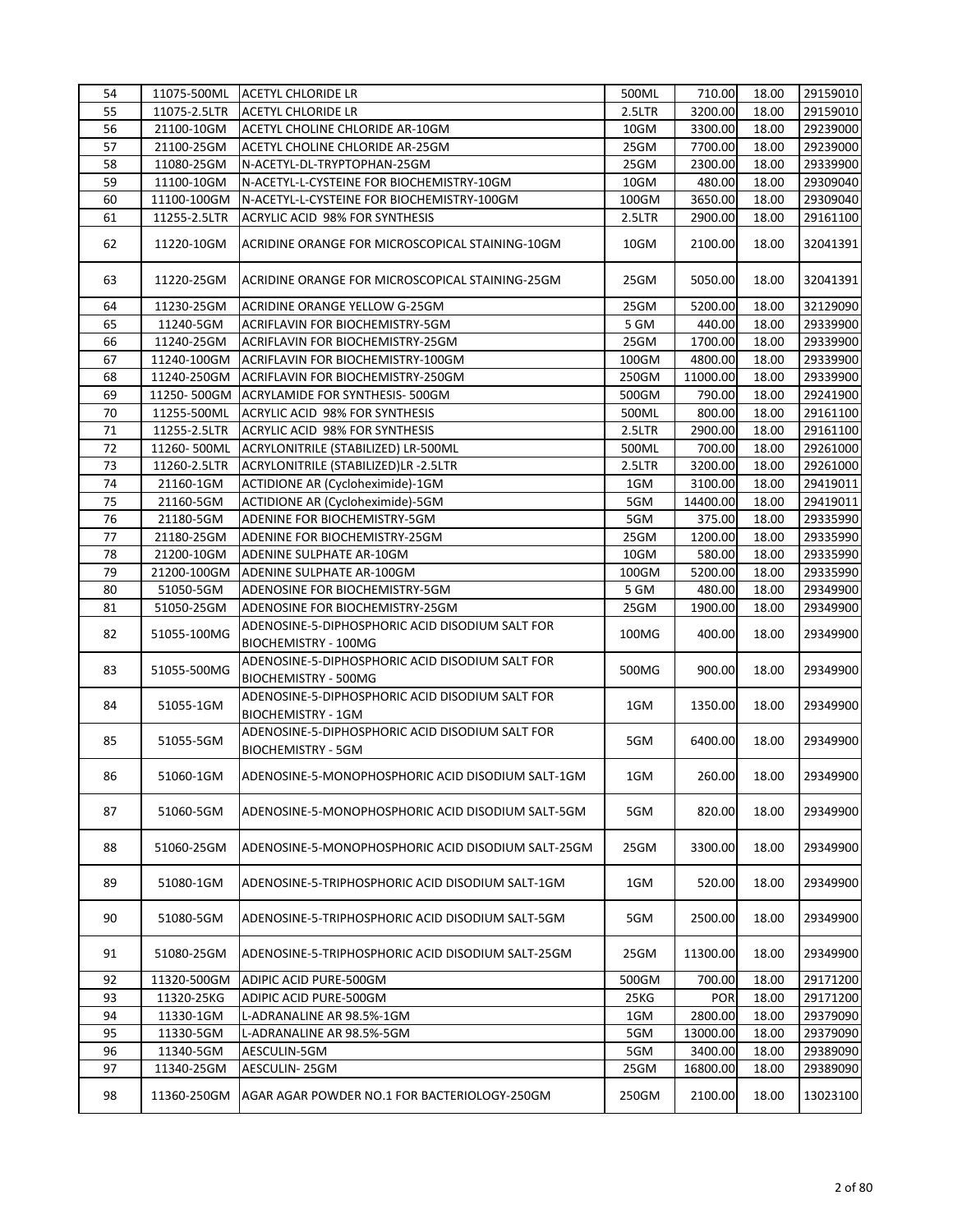| 99<br>11360-500GM<br>AGAR AGAR POWDER NO.1 FOR BACTERIOLOGY-500GM<br>500GM<br>4000.00<br>18.00<br>100<br>11361-500GM<br>AGAR AGAR POWDER FOR TISSUE CULTURE<br>500GM<br>4300.00<br>18.00<br>13023100<br>18.00<br>101<br>10GM<br>1020.00<br>39139090<br>11380-10GM<br>AGAROSE FOR ELECTROPHORESIS (L)-10GM<br>102<br>25GM<br>2300.00<br>18.00<br>39139090<br>11380-25GM<br>AGAROSE FOR ELECTROPHORESIS (L-)-25GM<br>103<br>100GM<br>8700.00<br>18.00<br>39139090<br>11380-100GM<br>AGAROSE FOR ELECTROPHORESIS (L-)-100GM<br>104<br>AGAROSE FOR ELECTROPHORESIS (M)-10GM<br>1120.00<br>18.00<br>39139090<br>11400-10GM<br>10GM<br>105<br>11400-25GM<br>AGAROSE FOR ELECTROPHORESIS (M)-25GM<br>25GM<br>2450.00<br>18.00<br>39139090<br>39139090<br>106<br>11400-100GM<br>AGAROSE FOR ELECTROPHORESIS (M)-100GM<br>100GM<br>9000.00<br>18.00<br>39139090<br>107<br>10GM<br>1080.00<br>18.00<br>11420-10GM<br>AGAROSE FOR ELECTROPHORESIS (H) -10GM<br>25GM<br>2400.00<br>39139090<br>108<br>11420-25GM<br>AGAROSE FOR ELECTROPHORESIS (H) -25GM<br>18.00<br>109<br>11420-100GM<br>AGAROSE FOR ELECTROPHORESIS (H) -100GM<br>100GM<br>9000.00<br>18.00<br>39139090<br>110<br>5GM<br>2700.00<br>18.00<br>39139090<br>11421-5GM<br>AGAROSE DNA GRADE LOW MELTING-5GM<br>111<br>10GM<br>5400.00<br>18.00<br>39139090<br>11421-10GM<br>AGAROSE DNA GRADE LOW MELTING-10GM<br>112<br>100GM<br>44500.00<br>18.00<br>39139090<br>11421-100GM<br>AGAROSE DNA GRADE LOW MELTING-100GM<br>113<br>25GM<br>29224990<br>21240-25GM<br><b>b-ALANINE FOR BIOCHEMISTRY-25GM</b><br>240.00<br>18.00<br>770.00<br>114<br>21240-100GM<br>100GM<br>18.00<br>29224990<br><b>b-ALANINE FOR BIOCHEMISTRY-100GM</b><br>115<br>21260-25GM<br>25GM<br>160.00<br>18.00<br>29224990<br>DL-ALANINE FOR BIOCHEMISTRY-25GM<br>116<br>21260-100GM<br>100GM<br>530.00<br>18.00<br>29224990<br>DL-ALANINE FOR BIOCHEMISTRY-100GM<br>117<br>21260-500GM<br>500GM<br>2300.00<br>18.00<br>29224990<br>DL-ALANINE FOR BIOCHEMISTRY-500GM<br>118<br>25GM<br>21280-25GM<br>L-ALANINE FOR BIOCHEMISTRY-25GM<br>210.00<br>18.00<br>29224990<br>119<br>21280 -100GM<br>100GM<br>700.00<br>18.00<br>29224990<br>L-ALANINE FOR BIOCHEMISTRY-100GM<br>120<br>1GM<br>420.00<br>18.00<br>38089340<br>21290 -1GM<br>ALAR(B-9) AR-1GM<br>121<br>5GM<br>18.00<br>21290-5GM<br>1720.00<br>ALAR(B-9) AR-5GM<br>38089340<br>122<br>125ML<br>130.00<br>12.00<br>38220090<br>31020A-125ML ALBERT STAIN A SOLUTION-125ML<br>123<br>ALBERT STAIN B SOLUTION-125ML<br>125ML<br>130.00<br>12.00<br>38220090<br>31020B-125ML<br>124<br>31020-5GM<br>5GM<br>2800.00<br>18.00<br>32041979<br>ALCIAN BLUE 8GX FOR MICROSCOPY C.I. No.74240<br>125<br>31020-10GM<br>ALCIAN BLUE 8GX FOR MICROSCOPY C.I. No.74240<br>10GM<br>5500.00<br>18.00<br>32041979<br>126<br>31020-25GM<br>ALCIAN BLUE 8GX FOR MICROSCOPY C.I. No.74240<br>25GM<br>12000.00<br>18.00<br>32041979<br>127<br>11440 - 250GM<br>ALGINIC ACID (PHARMA GRADE)-250GM<br>250GM<br>1250.00<br>18.00<br>39131010<br>128<br>11440 - 500GM   ALGINIC ACID (PHARMA GRADE) - 500GM<br>500GM<br>2000.00<br>18.00<br>39131010<br>129<br>11440 - 5KG<br>5KG<br>19100.00<br>ALGINIC ACID (PHARMA GRADE)-5KG<br>18.00<br>39131010<br>130<br>25GM<br>510.00<br>18.00<br>32129090<br>31030 25GM<br>ALIZARINE AR C.I. No. 58000-25GM<br>131<br>100GM<br>1900.00<br>18.00<br>32129090<br>31030 - 100GM ALIZARINE AR C.I. No. 58001-100GM<br>132<br>11450 - 1GM<br>1GM<br>950.00<br>18.00<br>32129090<br><b>ALIZARINE COMPLEXON - 1GM</b><br>5 GM<br>3850.00<br>32129090<br>133<br>11450 - 5 GM<br>ALIZARINE COMPLEXON - 5 GM<br>18.00<br>11455-25GM<br>25GM<br>750.00<br>18.00<br>29147990<br>134<br>ALIZARINE CYANINE GREEN-25GM<br>135<br>11460 - 25GM<br>ALIZARINE RED S LR-25GM<br>25GM<br>750.00<br>18.00<br>32041268<br>136<br>32041268<br>11460-100GM<br>ALIZARINE RED S LR-100GM<br>100GM<br>2700.00<br>18.00<br>137<br>21320 - 25GM<br>ALIZARINE RED S AR - 25GM<br>25GM<br>820.00<br>18.00<br>32041268<br>32041268<br>138<br>21320 -100GM<br>ALIZARINE RED S AR -100GM<br>100GM<br>2800.00<br>18.00<br>5GM<br>139<br>31040-5GM<br>ALKALI BLUE 6B INDICATOR-5GM<br>580.00<br>18.00<br>32129090<br>140<br>31040-25GM<br>25GM<br>2475.00<br>ALKALI BLUE 6B INDICATOR-25GM<br>18.00<br>32129090<br>141<br>11470-25GM<br>25GM<br>900.00<br>18.00<br>ALLOXAN (HYDRATE) 98%-25GM<br>29333990<br>142<br>11475 - 500ML<br>ALLYL ALCOHOL 99% FOR SYNTHESIS (2-PROPENE-1-OL)-500ML<br>500ML<br>1600.00<br>18.00<br>143<br>ALLYL ALCOHOL 99% FOR SYNTHESIS (2-PROPENE-1-OL) -2.5LTR<br>2.5LTR<br>7000.00<br>18.00<br>11475 - 2.5LTR<br>500GM<br>144<br>11478 - 500 GM<br>ALUMINIUM AMMONIUM SULPHATE DODECAHYDRATE -500GM<br>350.00<br>18.00<br>25KG<br>145<br>11478 - 25KG<br>ALUMINIUM AMMONIUM SULPHATE DODECAHYDRATE -25KG<br><b>POR</b><br>18.00<br>1100.00<br>146<br>11480 - 500GM ALUMINIUM (FINE) POWDER (200 MESH) - 500GM<br>500GM<br>18.00<br>11480 - 5KG<br>ALUMINIUM (FINE) POWDER (200 MESH) -5KG<br>5KG<br>147<br>9600.00<br>18.00<br>148<br>11490 -500GM<br>ALUMINIUM CHLORIDE ANHYDROUS (POWDER)-500GM<br>500GM<br>480.00<br>18.00<br>149<br>11491-500GM<br>ALUMINIUM CHLORIDE ANHYDROUS (CRYSTALS)-500GM<br>500GM<br>510.00<br>18.00<br>150<br>500GM<br>11500-500GM<br>ALUMINIUM FOIL 99%<br>1200.00<br>18.00 |  |  |  |          |
|----------------------------------------------------------------------------------------------------------------------------------------------------------------------------------------------------------------------------------------------------------------------------------------------------------------------------------------------------------------------------------------------------------------------------------------------------------------------------------------------------------------------------------------------------------------------------------------------------------------------------------------------------------------------------------------------------------------------------------------------------------------------------------------------------------------------------------------------------------------------------------------------------------------------------------------------------------------------------------------------------------------------------------------------------------------------------------------------------------------------------------------------------------------------------------------------------------------------------------------------------------------------------------------------------------------------------------------------------------------------------------------------------------------------------------------------------------------------------------------------------------------------------------------------------------------------------------------------------------------------------------------------------------------------------------------------------------------------------------------------------------------------------------------------------------------------------------------------------------------------------------------------------------------------------------------------------------------------------------------------------------------------------------------------------------------------------------------------------------------------------------------------------------------------------------------------------------------------------------------------------------------------------------------------------------------------------------------------------------------------------------------------------------------------------------------------------------------------------------------------------------------------------------------------------------------------------------------------------------------------------------------------------------------------------------------------------------------------------------------------------------------------------------------------------------------------------------------------------------------------------------------------------------------------------------------------------------------------------------------------------------------------------------------------------------------------------------------------------------------------------------------------------------------------------------------------------------------------------------------------------------------------------------------------------------------------------------------------------------------------------------------------------------------------------------------------------------------------------------------------------------------------------------------------------------------------------------------------------------------------------------------------------------------------------------------------------------------------------------------------------------------------------------------------------------------------------------------------------------------------------------------------------------------------------------------------------------------------------------------------------------------------------------------------------------------------------------------------------------------------------------------------------------------------------------------------------------------------------------------------------------------------------------------------------------------------------------------------------------------------------------------------------------------------------------------------------------------------------------------------------------------------------------------------------------------------------------------------------------------------------------------------------------------------------------------------------------------------------------------------------------------------------------------------------------------------------------------------------------------------------------------------------------------------------------------------------------------------------------------------------------------------------------------------------------------------------------------------------------------------------------------------------------------------------------------------------------------------------------------------------------------------------------------------------------|--|--|--|----------|
|                                                                                                                                                                                                                                                                                                                                                                                                                                                                                                                                                                                                                                                                                                                                                                                                                                                                                                                                                                                                                                                                                                                                                                                                                                                                                                                                                                                                                                                                                                                                                                                                                                                                                                                                                                                                                                                                                                                                                                                                                                                                                                                                                                                                                                                                                                                                                                                                                                                                                                                                                                                                                                                                                                                                                                                                                                                                                                                                                                                                                                                                                                                                                                                                                                                                                                                                                                                                                                                                                                                                                                                                                                                                                                                                                                                                                                                                                                                                                                                                                                                                                                                                                                                                                                                                                                                                                                                                                                                                                                                                                                                                                                                                                                                                                                                                                                                                                                                                                                                                                                                                                                                                                                                                                                                                                                          |  |  |  | 13023100 |
|                                                                                                                                                                                                                                                                                                                                                                                                                                                                                                                                                                                                                                                                                                                                                                                                                                                                                                                                                                                                                                                                                                                                                                                                                                                                                                                                                                                                                                                                                                                                                                                                                                                                                                                                                                                                                                                                                                                                                                                                                                                                                                                                                                                                                                                                                                                                                                                                                                                                                                                                                                                                                                                                                                                                                                                                                                                                                                                                                                                                                                                                                                                                                                                                                                                                                                                                                                                                                                                                                                                                                                                                                                                                                                                                                                                                                                                                                                                                                                                                                                                                                                                                                                                                                                                                                                                                                                                                                                                                                                                                                                                                                                                                                                                                                                                                                                                                                                                                                                                                                                                                                                                                                                                                                                                                                                          |  |  |  |          |
|                                                                                                                                                                                                                                                                                                                                                                                                                                                                                                                                                                                                                                                                                                                                                                                                                                                                                                                                                                                                                                                                                                                                                                                                                                                                                                                                                                                                                                                                                                                                                                                                                                                                                                                                                                                                                                                                                                                                                                                                                                                                                                                                                                                                                                                                                                                                                                                                                                                                                                                                                                                                                                                                                                                                                                                                                                                                                                                                                                                                                                                                                                                                                                                                                                                                                                                                                                                                                                                                                                                                                                                                                                                                                                                                                                                                                                                                                                                                                                                                                                                                                                                                                                                                                                                                                                                                                                                                                                                                                                                                                                                                                                                                                                                                                                                                                                                                                                                                                                                                                                                                                                                                                                                                                                                                                                          |  |  |  |          |
|                                                                                                                                                                                                                                                                                                                                                                                                                                                                                                                                                                                                                                                                                                                                                                                                                                                                                                                                                                                                                                                                                                                                                                                                                                                                                                                                                                                                                                                                                                                                                                                                                                                                                                                                                                                                                                                                                                                                                                                                                                                                                                                                                                                                                                                                                                                                                                                                                                                                                                                                                                                                                                                                                                                                                                                                                                                                                                                                                                                                                                                                                                                                                                                                                                                                                                                                                                                                                                                                                                                                                                                                                                                                                                                                                                                                                                                                                                                                                                                                                                                                                                                                                                                                                                                                                                                                                                                                                                                                                                                                                                                                                                                                                                                                                                                                                                                                                                                                                                                                                                                                                                                                                                                                                                                                                                          |  |  |  |          |
|                                                                                                                                                                                                                                                                                                                                                                                                                                                                                                                                                                                                                                                                                                                                                                                                                                                                                                                                                                                                                                                                                                                                                                                                                                                                                                                                                                                                                                                                                                                                                                                                                                                                                                                                                                                                                                                                                                                                                                                                                                                                                                                                                                                                                                                                                                                                                                                                                                                                                                                                                                                                                                                                                                                                                                                                                                                                                                                                                                                                                                                                                                                                                                                                                                                                                                                                                                                                                                                                                                                                                                                                                                                                                                                                                                                                                                                                                                                                                                                                                                                                                                                                                                                                                                                                                                                                                                                                                                                                                                                                                                                                                                                                                                                                                                                                                                                                                                                                                                                                                                                                                                                                                                                                                                                                                                          |  |  |  |          |
|                                                                                                                                                                                                                                                                                                                                                                                                                                                                                                                                                                                                                                                                                                                                                                                                                                                                                                                                                                                                                                                                                                                                                                                                                                                                                                                                                                                                                                                                                                                                                                                                                                                                                                                                                                                                                                                                                                                                                                                                                                                                                                                                                                                                                                                                                                                                                                                                                                                                                                                                                                                                                                                                                                                                                                                                                                                                                                                                                                                                                                                                                                                                                                                                                                                                                                                                                                                                                                                                                                                                                                                                                                                                                                                                                                                                                                                                                                                                                                                                                                                                                                                                                                                                                                                                                                                                                                                                                                                                                                                                                                                                                                                                                                                                                                                                                                                                                                                                                                                                                                                                                                                                                                                                                                                                                                          |  |  |  |          |
|                                                                                                                                                                                                                                                                                                                                                                                                                                                                                                                                                                                                                                                                                                                                                                                                                                                                                                                                                                                                                                                                                                                                                                                                                                                                                                                                                                                                                                                                                                                                                                                                                                                                                                                                                                                                                                                                                                                                                                                                                                                                                                                                                                                                                                                                                                                                                                                                                                                                                                                                                                                                                                                                                                                                                                                                                                                                                                                                                                                                                                                                                                                                                                                                                                                                                                                                                                                                                                                                                                                                                                                                                                                                                                                                                                                                                                                                                                                                                                                                                                                                                                                                                                                                                                                                                                                                                                                                                                                                                                                                                                                                                                                                                                                                                                                                                                                                                                                                                                                                                                                                                                                                                                                                                                                                                                          |  |  |  |          |
|                                                                                                                                                                                                                                                                                                                                                                                                                                                                                                                                                                                                                                                                                                                                                                                                                                                                                                                                                                                                                                                                                                                                                                                                                                                                                                                                                                                                                                                                                                                                                                                                                                                                                                                                                                                                                                                                                                                                                                                                                                                                                                                                                                                                                                                                                                                                                                                                                                                                                                                                                                                                                                                                                                                                                                                                                                                                                                                                                                                                                                                                                                                                                                                                                                                                                                                                                                                                                                                                                                                                                                                                                                                                                                                                                                                                                                                                                                                                                                                                                                                                                                                                                                                                                                                                                                                                                                                                                                                                                                                                                                                                                                                                                                                                                                                                                                                                                                                                                                                                                                                                                                                                                                                                                                                                                                          |  |  |  |          |
|                                                                                                                                                                                                                                                                                                                                                                                                                                                                                                                                                                                                                                                                                                                                                                                                                                                                                                                                                                                                                                                                                                                                                                                                                                                                                                                                                                                                                                                                                                                                                                                                                                                                                                                                                                                                                                                                                                                                                                                                                                                                                                                                                                                                                                                                                                                                                                                                                                                                                                                                                                                                                                                                                                                                                                                                                                                                                                                                                                                                                                                                                                                                                                                                                                                                                                                                                                                                                                                                                                                                                                                                                                                                                                                                                                                                                                                                                                                                                                                                                                                                                                                                                                                                                                                                                                                                                                                                                                                                                                                                                                                                                                                                                                                                                                                                                                                                                                                                                                                                                                                                                                                                                                                                                                                                                                          |  |  |  |          |
|                                                                                                                                                                                                                                                                                                                                                                                                                                                                                                                                                                                                                                                                                                                                                                                                                                                                                                                                                                                                                                                                                                                                                                                                                                                                                                                                                                                                                                                                                                                                                                                                                                                                                                                                                                                                                                                                                                                                                                                                                                                                                                                                                                                                                                                                                                                                                                                                                                                                                                                                                                                                                                                                                                                                                                                                                                                                                                                                                                                                                                                                                                                                                                                                                                                                                                                                                                                                                                                                                                                                                                                                                                                                                                                                                                                                                                                                                                                                                                                                                                                                                                                                                                                                                                                                                                                                                                                                                                                                                                                                                                                                                                                                                                                                                                                                                                                                                                                                                                                                                                                                                                                                                                                                                                                                                                          |  |  |  |          |
|                                                                                                                                                                                                                                                                                                                                                                                                                                                                                                                                                                                                                                                                                                                                                                                                                                                                                                                                                                                                                                                                                                                                                                                                                                                                                                                                                                                                                                                                                                                                                                                                                                                                                                                                                                                                                                                                                                                                                                                                                                                                                                                                                                                                                                                                                                                                                                                                                                                                                                                                                                                                                                                                                                                                                                                                                                                                                                                                                                                                                                                                                                                                                                                                                                                                                                                                                                                                                                                                                                                                                                                                                                                                                                                                                                                                                                                                                                                                                                                                                                                                                                                                                                                                                                                                                                                                                                                                                                                                                                                                                                                                                                                                                                                                                                                                                                                                                                                                                                                                                                                                                                                                                                                                                                                                                                          |  |  |  |          |
|                                                                                                                                                                                                                                                                                                                                                                                                                                                                                                                                                                                                                                                                                                                                                                                                                                                                                                                                                                                                                                                                                                                                                                                                                                                                                                                                                                                                                                                                                                                                                                                                                                                                                                                                                                                                                                                                                                                                                                                                                                                                                                                                                                                                                                                                                                                                                                                                                                                                                                                                                                                                                                                                                                                                                                                                                                                                                                                                                                                                                                                                                                                                                                                                                                                                                                                                                                                                                                                                                                                                                                                                                                                                                                                                                                                                                                                                                                                                                                                                                                                                                                                                                                                                                                                                                                                                                                                                                                                                                                                                                                                                                                                                                                                                                                                                                                                                                                                                                                                                                                                                                                                                                                                                                                                                                                          |  |  |  |          |
|                                                                                                                                                                                                                                                                                                                                                                                                                                                                                                                                                                                                                                                                                                                                                                                                                                                                                                                                                                                                                                                                                                                                                                                                                                                                                                                                                                                                                                                                                                                                                                                                                                                                                                                                                                                                                                                                                                                                                                                                                                                                                                                                                                                                                                                                                                                                                                                                                                                                                                                                                                                                                                                                                                                                                                                                                                                                                                                                                                                                                                                                                                                                                                                                                                                                                                                                                                                                                                                                                                                                                                                                                                                                                                                                                                                                                                                                                                                                                                                                                                                                                                                                                                                                                                                                                                                                                                                                                                                                                                                                                                                                                                                                                                                                                                                                                                                                                                                                                                                                                                                                                                                                                                                                                                                                                                          |  |  |  |          |
|                                                                                                                                                                                                                                                                                                                                                                                                                                                                                                                                                                                                                                                                                                                                                                                                                                                                                                                                                                                                                                                                                                                                                                                                                                                                                                                                                                                                                                                                                                                                                                                                                                                                                                                                                                                                                                                                                                                                                                                                                                                                                                                                                                                                                                                                                                                                                                                                                                                                                                                                                                                                                                                                                                                                                                                                                                                                                                                                                                                                                                                                                                                                                                                                                                                                                                                                                                                                                                                                                                                                                                                                                                                                                                                                                                                                                                                                                                                                                                                                                                                                                                                                                                                                                                                                                                                                                                                                                                                                                                                                                                                                                                                                                                                                                                                                                                                                                                                                                                                                                                                                                                                                                                                                                                                                                                          |  |  |  |          |
|                                                                                                                                                                                                                                                                                                                                                                                                                                                                                                                                                                                                                                                                                                                                                                                                                                                                                                                                                                                                                                                                                                                                                                                                                                                                                                                                                                                                                                                                                                                                                                                                                                                                                                                                                                                                                                                                                                                                                                                                                                                                                                                                                                                                                                                                                                                                                                                                                                                                                                                                                                                                                                                                                                                                                                                                                                                                                                                                                                                                                                                                                                                                                                                                                                                                                                                                                                                                                                                                                                                                                                                                                                                                                                                                                                                                                                                                                                                                                                                                                                                                                                                                                                                                                                                                                                                                                                                                                                                                                                                                                                                                                                                                                                                                                                                                                                                                                                                                                                                                                                                                                                                                                                                                                                                                                                          |  |  |  |          |
|                                                                                                                                                                                                                                                                                                                                                                                                                                                                                                                                                                                                                                                                                                                                                                                                                                                                                                                                                                                                                                                                                                                                                                                                                                                                                                                                                                                                                                                                                                                                                                                                                                                                                                                                                                                                                                                                                                                                                                                                                                                                                                                                                                                                                                                                                                                                                                                                                                                                                                                                                                                                                                                                                                                                                                                                                                                                                                                                                                                                                                                                                                                                                                                                                                                                                                                                                                                                                                                                                                                                                                                                                                                                                                                                                                                                                                                                                                                                                                                                                                                                                                                                                                                                                                                                                                                                                                                                                                                                                                                                                                                                                                                                                                                                                                                                                                                                                                                                                                                                                                                                                                                                                                                                                                                                                                          |  |  |  |          |
|                                                                                                                                                                                                                                                                                                                                                                                                                                                                                                                                                                                                                                                                                                                                                                                                                                                                                                                                                                                                                                                                                                                                                                                                                                                                                                                                                                                                                                                                                                                                                                                                                                                                                                                                                                                                                                                                                                                                                                                                                                                                                                                                                                                                                                                                                                                                                                                                                                                                                                                                                                                                                                                                                                                                                                                                                                                                                                                                                                                                                                                                                                                                                                                                                                                                                                                                                                                                                                                                                                                                                                                                                                                                                                                                                                                                                                                                                                                                                                                                                                                                                                                                                                                                                                                                                                                                                                                                                                                                                                                                                                                                                                                                                                                                                                                                                                                                                                                                                                                                                                                                                                                                                                                                                                                                                                          |  |  |  |          |
|                                                                                                                                                                                                                                                                                                                                                                                                                                                                                                                                                                                                                                                                                                                                                                                                                                                                                                                                                                                                                                                                                                                                                                                                                                                                                                                                                                                                                                                                                                                                                                                                                                                                                                                                                                                                                                                                                                                                                                                                                                                                                                                                                                                                                                                                                                                                                                                                                                                                                                                                                                                                                                                                                                                                                                                                                                                                                                                                                                                                                                                                                                                                                                                                                                                                                                                                                                                                                                                                                                                                                                                                                                                                                                                                                                                                                                                                                                                                                                                                                                                                                                                                                                                                                                                                                                                                                                                                                                                                                                                                                                                                                                                                                                                                                                                                                                                                                                                                                                                                                                                                                                                                                                                                                                                                                                          |  |  |  |          |
|                                                                                                                                                                                                                                                                                                                                                                                                                                                                                                                                                                                                                                                                                                                                                                                                                                                                                                                                                                                                                                                                                                                                                                                                                                                                                                                                                                                                                                                                                                                                                                                                                                                                                                                                                                                                                                                                                                                                                                                                                                                                                                                                                                                                                                                                                                                                                                                                                                                                                                                                                                                                                                                                                                                                                                                                                                                                                                                                                                                                                                                                                                                                                                                                                                                                                                                                                                                                                                                                                                                                                                                                                                                                                                                                                                                                                                                                                                                                                                                                                                                                                                                                                                                                                                                                                                                                                                                                                                                                                                                                                                                                                                                                                                                                                                                                                                                                                                                                                                                                                                                                                                                                                                                                                                                                                                          |  |  |  |          |
|                                                                                                                                                                                                                                                                                                                                                                                                                                                                                                                                                                                                                                                                                                                                                                                                                                                                                                                                                                                                                                                                                                                                                                                                                                                                                                                                                                                                                                                                                                                                                                                                                                                                                                                                                                                                                                                                                                                                                                                                                                                                                                                                                                                                                                                                                                                                                                                                                                                                                                                                                                                                                                                                                                                                                                                                                                                                                                                                                                                                                                                                                                                                                                                                                                                                                                                                                                                                                                                                                                                                                                                                                                                                                                                                                                                                                                                                                                                                                                                                                                                                                                                                                                                                                                                                                                                                                                                                                                                                                                                                                                                                                                                                                                                                                                                                                                                                                                                                                                                                                                                                                                                                                                                                                                                                                                          |  |  |  |          |
|                                                                                                                                                                                                                                                                                                                                                                                                                                                                                                                                                                                                                                                                                                                                                                                                                                                                                                                                                                                                                                                                                                                                                                                                                                                                                                                                                                                                                                                                                                                                                                                                                                                                                                                                                                                                                                                                                                                                                                                                                                                                                                                                                                                                                                                                                                                                                                                                                                                                                                                                                                                                                                                                                                                                                                                                                                                                                                                                                                                                                                                                                                                                                                                                                                                                                                                                                                                                                                                                                                                                                                                                                                                                                                                                                                                                                                                                                                                                                                                                                                                                                                                                                                                                                                                                                                                                                                                                                                                                                                                                                                                                                                                                                                                                                                                                                                                                                                                                                                                                                                                                                                                                                                                                                                                                                                          |  |  |  |          |
|                                                                                                                                                                                                                                                                                                                                                                                                                                                                                                                                                                                                                                                                                                                                                                                                                                                                                                                                                                                                                                                                                                                                                                                                                                                                                                                                                                                                                                                                                                                                                                                                                                                                                                                                                                                                                                                                                                                                                                                                                                                                                                                                                                                                                                                                                                                                                                                                                                                                                                                                                                                                                                                                                                                                                                                                                                                                                                                                                                                                                                                                                                                                                                                                                                                                                                                                                                                                                                                                                                                                                                                                                                                                                                                                                                                                                                                                                                                                                                                                                                                                                                                                                                                                                                                                                                                                                                                                                                                                                                                                                                                                                                                                                                                                                                                                                                                                                                                                                                                                                                                                                                                                                                                                                                                                                                          |  |  |  |          |
|                                                                                                                                                                                                                                                                                                                                                                                                                                                                                                                                                                                                                                                                                                                                                                                                                                                                                                                                                                                                                                                                                                                                                                                                                                                                                                                                                                                                                                                                                                                                                                                                                                                                                                                                                                                                                                                                                                                                                                                                                                                                                                                                                                                                                                                                                                                                                                                                                                                                                                                                                                                                                                                                                                                                                                                                                                                                                                                                                                                                                                                                                                                                                                                                                                                                                                                                                                                                                                                                                                                                                                                                                                                                                                                                                                                                                                                                                                                                                                                                                                                                                                                                                                                                                                                                                                                                                                                                                                                                                                                                                                                                                                                                                                                                                                                                                                                                                                                                                                                                                                                                                                                                                                                                                                                                                                          |  |  |  |          |
|                                                                                                                                                                                                                                                                                                                                                                                                                                                                                                                                                                                                                                                                                                                                                                                                                                                                                                                                                                                                                                                                                                                                                                                                                                                                                                                                                                                                                                                                                                                                                                                                                                                                                                                                                                                                                                                                                                                                                                                                                                                                                                                                                                                                                                                                                                                                                                                                                                                                                                                                                                                                                                                                                                                                                                                                                                                                                                                                                                                                                                                                                                                                                                                                                                                                                                                                                                                                                                                                                                                                                                                                                                                                                                                                                                                                                                                                                                                                                                                                                                                                                                                                                                                                                                                                                                                                                                                                                                                                                                                                                                                                                                                                                                                                                                                                                                                                                                                                                                                                                                                                                                                                                                                                                                                                                                          |  |  |  |          |
|                                                                                                                                                                                                                                                                                                                                                                                                                                                                                                                                                                                                                                                                                                                                                                                                                                                                                                                                                                                                                                                                                                                                                                                                                                                                                                                                                                                                                                                                                                                                                                                                                                                                                                                                                                                                                                                                                                                                                                                                                                                                                                                                                                                                                                                                                                                                                                                                                                                                                                                                                                                                                                                                                                                                                                                                                                                                                                                                                                                                                                                                                                                                                                                                                                                                                                                                                                                                                                                                                                                                                                                                                                                                                                                                                                                                                                                                                                                                                                                                                                                                                                                                                                                                                                                                                                                                                                                                                                                                                                                                                                                                                                                                                                                                                                                                                                                                                                                                                                                                                                                                                                                                                                                                                                                                                                          |  |  |  |          |
|                                                                                                                                                                                                                                                                                                                                                                                                                                                                                                                                                                                                                                                                                                                                                                                                                                                                                                                                                                                                                                                                                                                                                                                                                                                                                                                                                                                                                                                                                                                                                                                                                                                                                                                                                                                                                                                                                                                                                                                                                                                                                                                                                                                                                                                                                                                                                                                                                                                                                                                                                                                                                                                                                                                                                                                                                                                                                                                                                                                                                                                                                                                                                                                                                                                                                                                                                                                                                                                                                                                                                                                                                                                                                                                                                                                                                                                                                                                                                                                                                                                                                                                                                                                                                                                                                                                                                                                                                                                                                                                                                                                                                                                                                                                                                                                                                                                                                                                                                                                                                                                                                                                                                                                                                                                                                                          |  |  |  |          |
|                                                                                                                                                                                                                                                                                                                                                                                                                                                                                                                                                                                                                                                                                                                                                                                                                                                                                                                                                                                                                                                                                                                                                                                                                                                                                                                                                                                                                                                                                                                                                                                                                                                                                                                                                                                                                                                                                                                                                                                                                                                                                                                                                                                                                                                                                                                                                                                                                                                                                                                                                                                                                                                                                                                                                                                                                                                                                                                                                                                                                                                                                                                                                                                                                                                                                                                                                                                                                                                                                                                                                                                                                                                                                                                                                                                                                                                                                                                                                                                                                                                                                                                                                                                                                                                                                                                                                                                                                                                                                                                                                                                                                                                                                                                                                                                                                                                                                                                                                                                                                                                                                                                                                                                                                                                                                                          |  |  |  |          |
|                                                                                                                                                                                                                                                                                                                                                                                                                                                                                                                                                                                                                                                                                                                                                                                                                                                                                                                                                                                                                                                                                                                                                                                                                                                                                                                                                                                                                                                                                                                                                                                                                                                                                                                                                                                                                                                                                                                                                                                                                                                                                                                                                                                                                                                                                                                                                                                                                                                                                                                                                                                                                                                                                                                                                                                                                                                                                                                                                                                                                                                                                                                                                                                                                                                                                                                                                                                                                                                                                                                                                                                                                                                                                                                                                                                                                                                                                                                                                                                                                                                                                                                                                                                                                                                                                                                                                                                                                                                                                                                                                                                                                                                                                                                                                                                                                                                                                                                                                                                                                                                                                                                                                                                                                                                                                                          |  |  |  |          |
|                                                                                                                                                                                                                                                                                                                                                                                                                                                                                                                                                                                                                                                                                                                                                                                                                                                                                                                                                                                                                                                                                                                                                                                                                                                                                                                                                                                                                                                                                                                                                                                                                                                                                                                                                                                                                                                                                                                                                                                                                                                                                                                                                                                                                                                                                                                                                                                                                                                                                                                                                                                                                                                                                                                                                                                                                                                                                                                                                                                                                                                                                                                                                                                                                                                                                                                                                                                                                                                                                                                                                                                                                                                                                                                                                                                                                                                                                                                                                                                                                                                                                                                                                                                                                                                                                                                                                                                                                                                                                                                                                                                                                                                                                                                                                                                                                                                                                                                                                                                                                                                                                                                                                                                                                                                                                                          |  |  |  |          |
|                                                                                                                                                                                                                                                                                                                                                                                                                                                                                                                                                                                                                                                                                                                                                                                                                                                                                                                                                                                                                                                                                                                                                                                                                                                                                                                                                                                                                                                                                                                                                                                                                                                                                                                                                                                                                                                                                                                                                                                                                                                                                                                                                                                                                                                                                                                                                                                                                                                                                                                                                                                                                                                                                                                                                                                                                                                                                                                                                                                                                                                                                                                                                                                                                                                                                                                                                                                                                                                                                                                                                                                                                                                                                                                                                                                                                                                                                                                                                                                                                                                                                                                                                                                                                                                                                                                                                                                                                                                                                                                                                                                                                                                                                                                                                                                                                                                                                                                                                                                                                                                                                                                                                                                                                                                                                                          |  |  |  |          |
|                                                                                                                                                                                                                                                                                                                                                                                                                                                                                                                                                                                                                                                                                                                                                                                                                                                                                                                                                                                                                                                                                                                                                                                                                                                                                                                                                                                                                                                                                                                                                                                                                                                                                                                                                                                                                                                                                                                                                                                                                                                                                                                                                                                                                                                                                                                                                                                                                                                                                                                                                                                                                                                                                                                                                                                                                                                                                                                                                                                                                                                                                                                                                                                                                                                                                                                                                                                                                                                                                                                                                                                                                                                                                                                                                                                                                                                                                                                                                                                                                                                                                                                                                                                                                                                                                                                                                                                                                                                                                                                                                                                                                                                                                                                                                                                                                                                                                                                                                                                                                                                                                                                                                                                                                                                                                                          |  |  |  |          |
|                                                                                                                                                                                                                                                                                                                                                                                                                                                                                                                                                                                                                                                                                                                                                                                                                                                                                                                                                                                                                                                                                                                                                                                                                                                                                                                                                                                                                                                                                                                                                                                                                                                                                                                                                                                                                                                                                                                                                                                                                                                                                                                                                                                                                                                                                                                                                                                                                                                                                                                                                                                                                                                                                                                                                                                                                                                                                                                                                                                                                                                                                                                                                                                                                                                                                                                                                                                                                                                                                                                                                                                                                                                                                                                                                                                                                                                                                                                                                                                                                                                                                                                                                                                                                                                                                                                                                                                                                                                                                                                                                                                                                                                                                                                                                                                                                                                                                                                                                                                                                                                                                                                                                                                                                                                                                                          |  |  |  |          |
|                                                                                                                                                                                                                                                                                                                                                                                                                                                                                                                                                                                                                                                                                                                                                                                                                                                                                                                                                                                                                                                                                                                                                                                                                                                                                                                                                                                                                                                                                                                                                                                                                                                                                                                                                                                                                                                                                                                                                                                                                                                                                                                                                                                                                                                                                                                                                                                                                                                                                                                                                                                                                                                                                                                                                                                                                                                                                                                                                                                                                                                                                                                                                                                                                                                                                                                                                                                                                                                                                                                                                                                                                                                                                                                                                                                                                                                                                                                                                                                                                                                                                                                                                                                                                                                                                                                                                                                                                                                                                                                                                                                                                                                                                                                                                                                                                                                                                                                                                                                                                                                                                                                                                                                                                                                                                                          |  |  |  |          |
|                                                                                                                                                                                                                                                                                                                                                                                                                                                                                                                                                                                                                                                                                                                                                                                                                                                                                                                                                                                                                                                                                                                                                                                                                                                                                                                                                                                                                                                                                                                                                                                                                                                                                                                                                                                                                                                                                                                                                                                                                                                                                                                                                                                                                                                                                                                                                                                                                                                                                                                                                                                                                                                                                                                                                                                                                                                                                                                                                                                                                                                                                                                                                                                                                                                                                                                                                                                                                                                                                                                                                                                                                                                                                                                                                                                                                                                                                                                                                                                                                                                                                                                                                                                                                                                                                                                                                                                                                                                                                                                                                                                                                                                                                                                                                                                                                                                                                                                                                                                                                                                                                                                                                                                                                                                                                                          |  |  |  |          |
|                                                                                                                                                                                                                                                                                                                                                                                                                                                                                                                                                                                                                                                                                                                                                                                                                                                                                                                                                                                                                                                                                                                                                                                                                                                                                                                                                                                                                                                                                                                                                                                                                                                                                                                                                                                                                                                                                                                                                                                                                                                                                                                                                                                                                                                                                                                                                                                                                                                                                                                                                                                                                                                                                                                                                                                                                                                                                                                                                                                                                                                                                                                                                                                                                                                                                                                                                                                                                                                                                                                                                                                                                                                                                                                                                                                                                                                                                                                                                                                                                                                                                                                                                                                                                                                                                                                                                                                                                                                                                                                                                                                                                                                                                                                                                                                                                                                                                                                                                                                                                                                                                                                                                                                                                                                                                                          |  |  |  |          |
|                                                                                                                                                                                                                                                                                                                                                                                                                                                                                                                                                                                                                                                                                                                                                                                                                                                                                                                                                                                                                                                                                                                                                                                                                                                                                                                                                                                                                                                                                                                                                                                                                                                                                                                                                                                                                                                                                                                                                                                                                                                                                                                                                                                                                                                                                                                                                                                                                                                                                                                                                                                                                                                                                                                                                                                                                                                                                                                                                                                                                                                                                                                                                                                                                                                                                                                                                                                                                                                                                                                                                                                                                                                                                                                                                                                                                                                                                                                                                                                                                                                                                                                                                                                                                                                                                                                                                                                                                                                                                                                                                                                                                                                                                                                                                                                                                                                                                                                                                                                                                                                                                                                                                                                                                                                                                                          |  |  |  |          |
|                                                                                                                                                                                                                                                                                                                                                                                                                                                                                                                                                                                                                                                                                                                                                                                                                                                                                                                                                                                                                                                                                                                                                                                                                                                                                                                                                                                                                                                                                                                                                                                                                                                                                                                                                                                                                                                                                                                                                                                                                                                                                                                                                                                                                                                                                                                                                                                                                                                                                                                                                                                                                                                                                                                                                                                                                                                                                                                                                                                                                                                                                                                                                                                                                                                                                                                                                                                                                                                                                                                                                                                                                                                                                                                                                                                                                                                                                                                                                                                                                                                                                                                                                                                                                                                                                                                                                                                                                                                                                                                                                                                                                                                                                                                                                                                                                                                                                                                                                                                                                                                                                                                                                                                                                                                                                                          |  |  |  |          |
|                                                                                                                                                                                                                                                                                                                                                                                                                                                                                                                                                                                                                                                                                                                                                                                                                                                                                                                                                                                                                                                                                                                                                                                                                                                                                                                                                                                                                                                                                                                                                                                                                                                                                                                                                                                                                                                                                                                                                                                                                                                                                                                                                                                                                                                                                                                                                                                                                                                                                                                                                                                                                                                                                                                                                                                                                                                                                                                                                                                                                                                                                                                                                                                                                                                                                                                                                                                                                                                                                                                                                                                                                                                                                                                                                                                                                                                                                                                                                                                                                                                                                                                                                                                                                                                                                                                                                                                                                                                                                                                                                                                                                                                                                                                                                                                                                                                                                                                                                                                                                                                                                                                                                                                                                                                                                                          |  |  |  |          |
|                                                                                                                                                                                                                                                                                                                                                                                                                                                                                                                                                                                                                                                                                                                                                                                                                                                                                                                                                                                                                                                                                                                                                                                                                                                                                                                                                                                                                                                                                                                                                                                                                                                                                                                                                                                                                                                                                                                                                                                                                                                                                                                                                                                                                                                                                                                                                                                                                                                                                                                                                                                                                                                                                                                                                                                                                                                                                                                                                                                                                                                                                                                                                                                                                                                                                                                                                                                                                                                                                                                                                                                                                                                                                                                                                                                                                                                                                                                                                                                                                                                                                                                                                                                                                                                                                                                                                                                                                                                                                                                                                                                                                                                                                                                                                                                                                                                                                                                                                                                                                                                                                                                                                                                                                                                                                                          |  |  |  |          |
|                                                                                                                                                                                                                                                                                                                                                                                                                                                                                                                                                                                                                                                                                                                                                                                                                                                                                                                                                                                                                                                                                                                                                                                                                                                                                                                                                                                                                                                                                                                                                                                                                                                                                                                                                                                                                                                                                                                                                                                                                                                                                                                                                                                                                                                                                                                                                                                                                                                                                                                                                                                                                                                                                                                                                                                                                                                                                                                                                                                                                                                                                                                                                                                                                                                                                                                                                                                                                                                                                                                                                                                                                                                                                                                                                                                                                                                                                                                                                                                                                                                                                                                                                                                                                                                                                                                                                                                                                                                                                                                                                                                                                                                                                                                                                                                                                                                                                                                                                                                                                                                                                                                                                                                                                                                                                                          |  |  |  |          |
|                                                                                                                                                                                                                                                                                                                                                                                                                                                                                                                                                                                                                                                                                                                                                                                                                                                                                                                                                                                                                                                                                                                                                                                                                                                                                                                                                                                                                                                                                                                                                                                                                                                                                                                                                                                                                                                                                                                                                                                                                                                                                                                                                                                                                                                                                                                                                                                                                                                                                                                                                                                                                                                                                                                                                                                                                                                                                                                                                                                                                                                                                                                                                                                                                                                                                                                                                                                                                                                                                                                                                                                                                                                                                                                                                                                                                                                                                                                                                                                                                                                                                                                                                                                                                                                                                                                                                                                                                                                                                                                                                                                                                                                                                                                                                                                                                                                                                                                                                                                                                                                                                                                                                                                                                                                                                                          |  |  |  |          |
|                                                                                                                                                                                                                                                                                                                                                                                                                                                                                                                                                                                                                                                                                                                                                                                                                                                                                                                                                                                                                                                                                                                                                                                                                                                                                                                                                                                                                                                                                                                                                                                                                                                                                                                                                                                                                                                                                                                                                                                                                                                                                                                                                                                                                                                                                                                                                                                                                                                                                                                                                                                                                                                                                                                                                                                                                                                                                                                                                                                                                                                                                                                                                                                                                                                                                                                                                                                                                                                                                                                                                                                                                                                                                                                                                                                                                                                                                                                                                                                                                                                                                                                                                                                                                                                                                                                                                                                                                                                                                                                                                                                                                                                                                                                                                                                                                                                                                                                                                                                                                                                                                                                                                                                                                                                                                                          |  |  |  |          |
|                                                                                                                                                                                                                                                                                                                                                                                                                                                                                                                                                                                                                                                                                                                                                                                                                                                                                                                                                                                                                                                                                                                                                                                                                                                                                                                                                                                                                                                                                                                                                                                                                                                                                                                                                                                                                                                                                                                                                                                                                                                                                                                                                                                                                                                                                                                                                                                                                                                                                                                                                                                                                                                                                                                                                                                                                                                                                                                                                                                                                                                                                                                                                                                                                                                                                                                                                                                                                                                                                                                                                                                                                                                                                                                                                                                                                                                                                                                                                                                                                                                                                                                                                                                                                                                                                                                                                                                                                                                                                                                                                                                                                                                                                                                                                                                                                                                                                                                                                                                                                                                                                                                                                                                                                                                                                                          |  |  |  |          |
|                                                                                                                                                                                                                                                                                                                                                                                                                                                                                                                                                                                                                                                                                                                                                                                                                                                                                                                                                                                                                                                                                                                                                                                                                                                                                                                                                                                                                                                                                                                                                                                                                                                                                                                                                                                                                                                                                                                                                                                                                                                                                                                                                                                                                                                                                                                                                                                                                                                                                                                                                                                                                                                                                                                                                                                                                                                                                                                                                                                                                                                                                                                                                                                                                                                                                                                                                                                                                                                                                                                                                                                                                                                                                                                                                                                                                                                                                                                                                                                                                                                                                                                                                                                                                                                                                                                                                                                                                                                                                                                                                                                                                                                                                                                                                                                                                                                                                                                                                                                                                                                                                                                                                                                                                                                                                                          |  |  |  |          |
|                                                                                                                                                                                                                                                                                                                                                                                                                                                                                                                                                                                                                                                                                                                                                                                                                                                                                                                                                                                                                                                                                                                                                                                                                                                                                                                                                                                                                                                                                                                                                                                                                                                                                                                                                                                                                                                                                                                                                                                                                                                                                                                                                                                                                                                                                                                                                                                                                                                                                                                                                                                                                                                                                                                                                                                                                                                                                                                                                                                                                                                                                                                                                                                                                                                                                                                                                                                                                                                                                                                                                                                                                                                                                                                                                                                                                                                                                                                                                                                                                                                                                                                                                                                                                                                                                                                                                                                                                                                                                                                                                                                                                                                                                                                                                                                                                                                                                                                                                                                                                                                                                                                                                                                                                                                                                                          |  |  |  | 29052900 |
|                                                                                                                                                                                                                                                                                                                                                                                                                                                                                                                                                                                                                                                                                                                                                                                                                                                                                                                                                                                                                                                                                                                                                                                                                                                                                                                                                                                                                                                                                                                                                                                                                                                                                                                                                                                                                                                                                                                                                                                                                                                                                                                                                                                                                                                                                                                                                                                                                                                                                                                                                                                                                                                                                                                                                                                                                                                                                                                                                                                                                                                                                                                                                                                                                                                                                                                                                                                                                                                                                                                                                                                                                                                                                                                                                                                                                                                                                                                                                                                                                                                                                                                                                                                                                                                                                                                                                                                                                                                                                                                                                                                                                                                                                                                                                                                                                                                                                                                                                                                                                                                                                                                                                                                                                                                                                                          |  |  |  | 29052900 |
|                                                                                                                                                                                                                                                                                                                                                                                                                                                                                                                                                                                                                                                                                                                                                                                                                                                                                                                                                                                                                                                                                                                                                                                                                                                                                                                                                                                                                                                                                                                                                                                                                                                                                                                                                                                                                                                                                                                                                                                                                                                                                                                                                                                                                                                                                                                                                                                                                                                                                                                                                                                                                                                                                                                                                                                                                                                                                                                                                                                                                                                                                                                                                                                                                                                                                                                                                                                                                                                                                                                                                                                                                                                                                                                                                                                                                                                                                                                                                                                                                                                                                                                                                                                                                                                                                                                                                                                                                                                                                                                                                                                                                                                                                                                                                                                                                                                                                                                                                                                                                                                                                                                                                                                                                                                                                                          |  |  |  | 28333010 |
|                                                                                                                                                                                                                                                                                                                                                                                                                                                                                                                                                                                                                                                                                                                                                                                                                                                                                                                                                                                                                                                                                                                                                                                                                                                                                                                                                                                                                                                                                                                                                                                                                                                                                                                                                                                                                                                                                                                                                                                                                                                                                                                                                                                                                                                                                                                                                                                                                                                                                                                                                                                                                                                                                                                                                                                                                                                                                                                                                                                                                                                                                                                                                                                                                                                                                                                                                                                                                                                                                                                                                                                                                                                                                                                                                                                                                                                                                                                                                                                                                                                                                                                                                                                                                                                                                                                                                                                                                                                                                                                                                                                                                                                                                                                                                                                                                                                                                                                                                                                                                                                                                                                                                                                                                                                                                                          |  |  |  | 28333010 |
|                                                                                                                                                                                                                                                                                                                                                                                                                                                                                                                                                                                                                                                                                                                                                                                                                                                                                                                                                                                                                                                                                                                                                                                                                                                                                                                                                                                                                                                                                                                                                                                                                                                                                                                                                                                                                                                                                                                                                                                                                                                                                                                                                                                                                                                                                                                                                                                                                                                                                                                                                                                                                                                                                                                                                                                                                                                                                                                                                                                                                                                                                                                                                                                                                                                                                                                                                                                                                                                                                                                                                                                                                                                                                                                                                                                                                                                                                                                                                                                                                                                                                                                                                                                                                                                                                                                                                                                                                                                                                                                                                                                                                                                                                                                                                                                                                                                                                                                                                                                                                                                                                                                                                                                                                                                                                                          |  |  |  | 76031010 |
|                                                                                                                                                                                                                                                                                                                                                                                                                                                                                                                                                                                                                                                                                                                                                                                                                                                                                                                                                                                                                                                                                                                                                                                                                                                                                                                                                                                                                                                                                                                                                                                                                                                                                                                                                                                                                                                                                                                                                                                                                                                                                                                                                                                                                                                                                                                                                                                                                                                                                                                                                                                                                                                                                                                                                                                                                                                                                                                                                                                                                                                                                                                                                                                                                                                                                                                                                                                                                                                                                                                                                                                                                                                                                                                                                                                                                                                                                                                                                                                                                                                                                                                                                                                                                                                                                                                                                                                                                                                                                                                                                                                                                                                                                                                                                                                                                                                                                                                                                                                                                                                                                                                                                                                                                                                                                                          |  |  |  | 76031010 |
|                                                                                                                                                                                                                                                                                                                                                                                                                                                                                                                                                                                                                                                                                                                                                                                                                                                                                                                                                                                                                                                                                                                                                                                                                                                                                                                                                                                                                                                                                                                                                                                                                                                                                                                                                                                                                                                                                                                                                                                                                                                                                                                                                                                                                                                                                                                                                                                                                                                                                                                                                                                                                                                                                                                                                                                                                                                                                                                                                                                                                                                                                                                                                                                                                                                                                                                                                                                                                                                                                                                                                                                                                                                                                                                                                                                                                                                                                                                                                                                                                                                                                                                                                                                                                                                                                                                                                                                                                                                                                                                                                                                                                                                                                                                                                                                                                                                                                                                                                                                                                                                                                                                                                                                                                                                                                                          |  |  |  | 28273200 |
|                                                                                                                                                                                                                                                                                                                                                                                                                                                                                                                                                                                                                                                                                                                                                                                                                                                                                                                                                                                                                                                                                                                                                                                                                                                                                                                                                                                                                                                                                                                                                                                                                                                                                                                                                                                                                                                                                                                                                                                                                                                                                                                                                                                                                                                                                                                                                                                                                                                                                                                                                                                                                                                                                                                                                                                                                                                                                                                                                                                                                                                                                                                                                                                                                                                                                                                                                                                                                                                                                                                                                                                                                                                                                                                                                                                                                                                                                                                                                                                                                                                                                                                                                                                                                                                                                                                                                                                                                                                                                                                                                                                                                                                                                                                                                                                                                                                                                                                                                                                                                                                                                                                                                                                                                                                                                                          |  |  |  | 28273200 |
|                                                                                                                                                                                                                                                                                                                                                                                                                                                                                                                                                                                                                                                                                                                                                                                                                                                                                                                                                                                                                                                                                                                                                                                                                                                                                                                                                                                                                                                                                                                                                                                                                                                                                                                                                                                                                                                                                                                                                                                                                                                                                                                                                                                                                                                                                                                                                                                                                                                                                                                                                                                                                                                                                                                                                                                                                                                                                                                                                                                                                                                                                                                                                                                                                                                                                                                                                                                                                                                                                                                                                                                                                                                                                                                                                                                                                                                                                                                                                                                                                                                                                                                                                                                                                                                                                                                                                                                                                                                                                                                                                                                                                                                                                                                                                                                                                                                                                                                                                                                                                                                                                                                                                                                                                                                                                                          |  |  |  | 76072090 |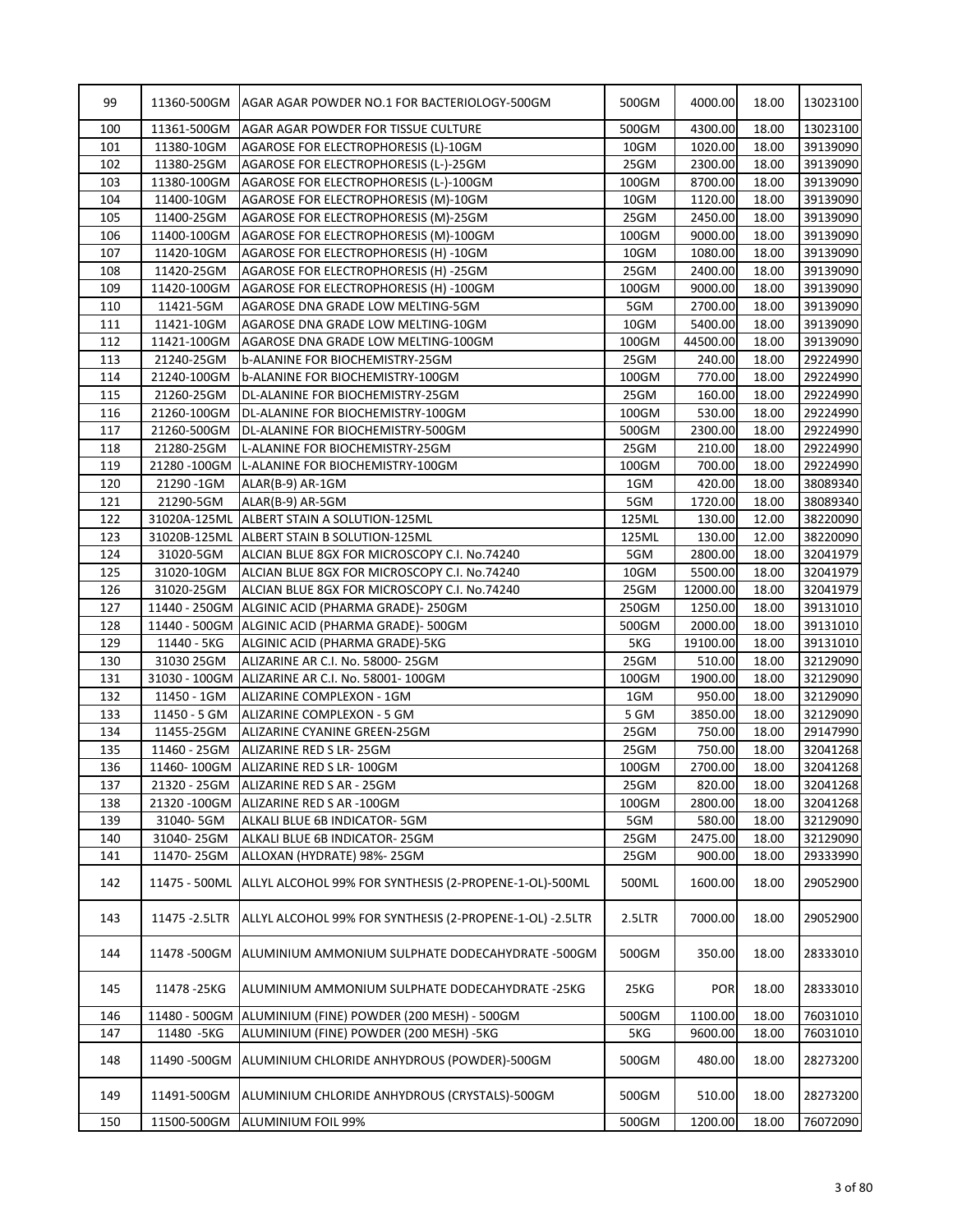| 151 |                | 21350-250GM ALUMINIUM FOIL AR 99.9%                                                       | 250GM  | 1850.00  | 18.00 | 76072090   |
|-----|----------------|-------------------------------------------------------------------------------------------|--------|----------|-------|------------|
| 152 | 21350-500GM    | ALUMINIUM FOIL AR 99.9%                                                                   | 500GM  | 3475.00  | 18.00 | 76072090   |
| 153 |                | 11510 - 500GM ALUMINIUM FLUORIDE 3 - HYDRATE LR - 500GM                                   | 500GM  | 750.00   | 18.00 | 28261200   |
| 154 | 11520-250GM    | ALUMINIUM HYDROXIDE GEL-250GM                                                             | 250GM  | 275.00   | 18.00 | 28183000   |
| 155 | 11520-500GM    | ALUMINIUM HYDROXIDE GEL-500GM                                                             | 500GM  | 480.00   | 18.00 | 28183000   |
| 156 | 11530-500GM    | ALUMINIUM NITRATE -500GM                                                                  | 500GM  | 440.00   | 18.00 | 28342990   |
| 157 | 11540-500GM    | ALUMINIUM OXIDE G (NEUTRAL) -500GM                                                        | 500GM  | 650.00   | 18.00 | 28182010   |
| 158 | 11560-500GM    | ALUMINIUM OXIDE ACTIVE (BASIC)-500GM                                                      | 500GM  | 570.00   | 18.00 | 28182010   |
| 159 | 11580 - 500 GM | ALUMINIUM OXIDE ACTIVE (NETUTRAL) -500GM                                                  | 500GM  | 570.00   | 18.00 | 28182010   |
| 160 | 11600-500GM    | ALUMINIUM OXIDE ACTIVE (ACIDIC)-500GM                                                     | 500GM  | 590.00   | 18.00 | 28182010   |
| 161 | 11620-500GM    | ALUMINIUM POTASSIUM SULPHATE LR-500GM                                                     | 500GM  | 300.00   | 18.00 | 28333030   |
| 162 | 11620-2.5KG    | ALUMINIUM POTASSIUM SULPHATE LR-2.5KG                                                     | 2.5KG  | 1400.00  | 18.00 | 28333030   |
| 163 | 21360 -500GM   | ALUMINIUM POTASSIUM SULPHATE AR -500GM                                                    | 500GM  | 350.00   | 18.00 | 28333030   |
| 164 | 21360 - 2.5KG  | ALUMINIUM POTASSIUM SULPHATE AR -2.5KG                                                    | 2.5KG  | 1600.00  | 18.00 | 28333030   |
| 165 | 11625-1KG      | ALUMINIUM STEARATE LR - 1KG                                                               | 1KG    | 750.00   | 18.00 | 29157090   |
| 166 | 11630 - 500 GM | ALUMINIUM SULPHATE PURIFIED -500GM                                                        | 500GM  | 260.00   | 18.00 | 28332210   |
| 167 | 21410 500GM    | ALUMINIUM SULPHATE AR - 500GM                                                             | 500GM  | 300.00   | 18.00 | 28332210   |
| 168 | 21390-10GM     | ALUMINON AR-10GM                                                                          | 10GM   | 750.00   | 18.00 | 29181990   |
| 169 | 21390 25GM     | ALUMINON AR-25GM                                                                          | 25GM   | 1700.00  | 18.00 | 29181990   |
| 170 | 11640 - 25GM   | AMARANTH - 25GM                                                                           | 25GM   | 180.00   | 18.00 | 32041984   |
| 171 | 11660 - 500 GM | AMBERLITE IR 120 NA + FORM - 500GM                                                        | 500GM  | 620.00   | 18.00 | 3914 00 90 |
| 172 | 11680-500GM    | AMBERLITE IR 400 CL- FORM- 500GM                                                          | 500GM  | 780.00   | 18.00 | 3914 00 90 |
| 173 | 31045 - 25GM   | AMIDO BLACK 10B C.I. NO. 20470 - 25GM                                                     | 25GM   | 375.00   | 18.00 | 32049000   |
| 174 | 31045-100GM    | AMIDO BLACK 10B C.I. NO. 20471-100GM                                                      | 100GM  | 1270.00  | 18.00 | 32049000   |
| 175 | 11730-100GM    | 4-AMINO ACETANILIDE LR-100GM                                                              | 100GM  | 530.00   | 18.00 | 29242990   |
| 176 | 11730-500GM    | 4-AMINO ACETANILIDE LR-500GM                                                              | 500GM  | 2400.00  | 18.00 | 29242990   |
| 177 | 11740-25GM     | 4-AMINOANTIPYRINE PURISS-25GM                                                             | 25GM   | 1250.00  | 18.00 | 29331990   |
| 178 | 11740-100GM    | 4-AMINOANTIPYRINE PURISS-100GM                                                            | 100GM  | 5000.00  | 18.00 | 29331990   |
| 179 | 11744-100GM    | 3-AMINOBENZOIC ACID FOR SYNTHESIS 98%-100GM                                               | 100GM  | 1000.00  | 18.00 | 29224990   |
| 180 | 11744-500GM    | 3-AMINOBENZOIC ACID FOR SYNTHESIS 98%-500GM                                               | 500GM  | 3900.00  | 18.00 | 29224990   |
| 181 | 11745-100GM    | 4-AMINOBENZIOC ACID PURE-100GM                                                            | 100GM  | 800.00   | 18.00 | 29224990   |
| 182 | 11745-500GM    | 4-AMINOBENZIOC ACID PURE-500GM                                                            | 500GM  | 3000.00  | 18.00 | 29224990   |
| 183 | 51140-25GM     | 4-AMINOBUTYRIC ACID FOR SYNTHESIS (GABA)-25GM                                             | 25GM   | 360.00   | 18.00 | 29224990   |
| 184 | 51140-100GM    | 4-AMINOBUTYRIC ACID FOR SYNTHESIS (GABA)-100GM                                            | 100GM  | 1100.00  | 18.00 | 29224990   |
| 185 | 11749-100GM    | 6-AMINO CAPROIC ACID 99% FOR BIOCHEMISTRY                                                 | 100GM  | 3400.00  | 18.00 | 29224990   |
| 186 | 11749-500GM    | 6-AMINO CAPROIC ACID 99% FOR BIOCHEMISTRY                                                 | 500GM  | 16800.00 | 18.00 | 29224990   |
| 187 | 60005-500ML    | N-(2-AMINOETHYL) ETHANOLAMINE FOR SYNTHESIS 98% 2-(2-                                     | 500ml  | 730.00   | 18.00 | 29221990   |
|     |                | Aminoethyl amino ethanol)-500ML                                                           |        |          |       |            |
| 188 | 60005-2.5LTR   | N-(2-AMINOETHYL) ETHANOLAMINE FOR SYNTHESIS 98% 2-(2-<br>Aminoethyl amino ethanol)-2.5LTR | 2.5LTR | 3450.00  | 18.00 | 29221990   |
| 189 | 51180-100GM    | 1-AMINOGUANIDINE HYDROGEN CARBONATE FOR SYNTHESIS-<br>100GM                               | 100GM  | 330.00   | 18.00 | 29280090   |
| 190 | 51180-500GM    | 1-AMINOGUANIDINE HYDROGEN CARBONATE FOR SYNTHESIS-<br>500GM                               | 500GM  | 1300.00  | 18.00 | 29280090   |
| 191 | 21370-100GM    | 2-AMINO-2-METHYL-1,3-PROPANEDIOL AR-100GM                                                 | 100GM  | 7200.00  | 18.00 | 29224990   |
| 192 | 21370-500GM    | 2-AMINO-2-METHYL-1,3-PROPANEDIOL AR-500GM                                                 | 500GM  | 33000.00 | 18.00 | 29224990   |
| 193 | 11750-500ML    | 2-AMINO-2-METHYL-1-PROPANOL LR (AMP)-500ML                                                | 500ML  | 2600.00  | 18.00 | 29225090   |
| 194 | 11750-2.5LTR   | 2-AMINO-2-METHYL-1-PROPANOL LR (AMP)- 2.5LTR                                              | 2.5LTR | 12300.00 | 18.00 | 29225090   |
| 195 | 11760-25GM     | 1-AMINO-2-NAPHTHOL-4-SULFONIC ACID LR-25GM                                                | 25GM   | 450.00   | 18.00 | 29222130   |
| 196 | 11760-100GM    | 1-AMINO-2-NAPHTHOL-4-SULFONIC ACID LR- 100GM                                              | 100GM  | 1400.00  | 18.00 | 29222130   |
| 197 | 21380 25GM     | 1-AMINO-2-NAPHTHOL-4-SULFONIC ACID AR -25GM                                               | 25GM   | 520.00   | 18.00 | 29222130   |
| 198 | 21380-100GM    | 1-AMINO-2-NAPHTHOL-4-SULFONIC ACID AR-100GM                                               | 100GM  | 1650.00  | 18.00 | 29222130   |
| 199 | 11763 - 100GM  | 2-AMINOPHENOL 99%-100GM                                                                   | 100GM  | 700.00   | 18.00 | 29222990   |
| 200 | 11763-250GM    | 2-AMINOPHENOL 99% -250GM                                                                  | 250GM  | 1260.00  | 18.00 | 29222990   |
| 201 | 11765-100GM    | 4-AMINOPHENOL-100GM                                                                       | 100GM  | 550.00   | 18.00 | 29222913   |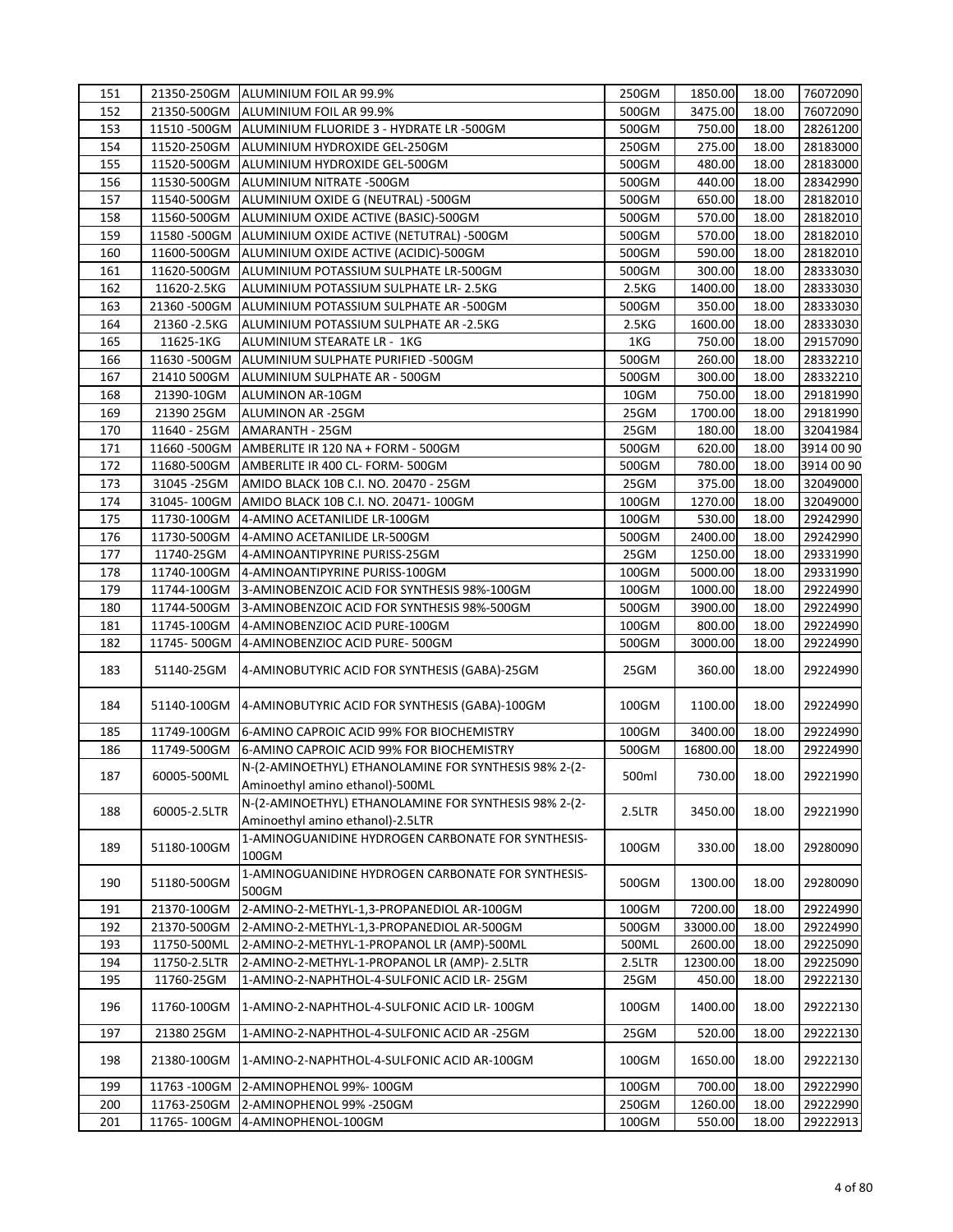| 202 |               | 11765-250GM 4-AMINOPHENOL-250GM                             | 250GM  | 1150.00 | 18.00 | 29222913 |
|-----|---------------|-------------------------------------------------------------|--------|---------|-------|----------|
| 203 |               | 51200 -100GM 2-AMINOPYRIDINE FOR SYNTHESIS - 100GM          | 100GM  | 575.00  | 18.00 | 29333919 |
| 204 |               | 51200 - 250GM 2-AMINOPYRIDINE FOR SYNTHESIS - 250GM         | 250GM  | 1350.00 | 18.00 | 29333919 |
| 205 | 51202-10GM    | 4-AMINOPYRIDINE 98% - 10GM                                  | 10GM   | 405.00  | 18.00 | 29333990 |
| 206 | 51202-100GM   | 4-AMINOPYRIDINE 98% -100GM                                  | 100GM  | 3700.00 | 18.00 | 29333990 |
| 207 | 11770 - 500ML | AMMONIA BUFFER SOLUTION - 500ML                             | 500ML  | 235.00  | 12.00 | 38220090 |
| 208 | 11860-500ML   | AMMONIA SOLUTION 25% LR-500ML                               | 500ML  | 240.00  | 18.00 | 28142000 |
| 209 | 11860 1LTR    | AMMONIA SOLUTION 25% LR-1LTR                                | 1LTR   | 330.00  | 18.00 | 28142000 |
| 210 | 11860-2.5LTR  | AMMONIA SOLUTION 25% LR-2.5LTR                              | 2.5LTR | 680.00  | 18.00 | 28142000 |
| 211 | 11860- 5LTR   | AMMONIA SOLUTION 25% LR-5LTR                                | 5LTR   | 940.00  | 18.00 | 28142000 |
| 212 | 21400-500ML   | AMMONIA SOLUTION AR 25% -500ML                              | 500ML  | 265.00  | 18.00 | 28142000 |
| 213 | 21400-1LTR    | AMMONIA SOLUTION AR 25%-1LTR                                | 1LTR   | 360.00  | 18.00 | 28142000 |
| 214 | 21400-2.5LTR  | AMMONIA SOLUTION AR 25% -2.5LTR                             | 2.5LTR | 730.00  | 18.00 | 28142000 |
| 215 | 21400-5LTR    | AMMONIA SOLUTION AR 25% -5LTR                               | 5LTR   | 1050.00 | 18.00 | 28142000 |
| 216 | 11870-500ML   | AMMONIA SOLUTION 0.04%-500ML                                | 500ML  | 95.00   | 18.00 | 28142000 |
| 217 | 11880-500GM   | AMMONIUM ACETATE LR-500GM                                   | 500GM  | 480.00  | 18.00 | 29152990 |
| 218 | 11880-5KG     | AMMONIUM ACETATE LR-5KG                                     | 5KG    | 4600.00 | 18.00 | 29152990 |
| 219 | 21420-500GM   | AMMONIUM ACETATE AR-500GM                                   | 500GM  | 540.00  | 18.00 | 29152990 |
|     |               |                                                             |        |         |       |          |
| 220 | 41095-100GM   | AMMONIUM ACETATE 98% MOLECULAR BIOLOGY-100GM                | 100GM  | 300.00  | 18.00 | 29152990 |
| 221 | 41095-500GM   | AMMONIUM ACETATE 98% MOLECULAR BIOLOGY-500GM                | 500GM  | 900.00  | 18.00 | 29152990 |
| 222 | 11883-1LTR    | AMMONIUM ACETATE 6.7% W/V SOLUTION-1LTR                     | 1LTR   | 230.00  | 12.00 | 38220090 |
| 223 | 11885-500GM   | AMMONIUM ADIPATE PURIFIED 99%- 500GM                        | 500GM  | 630.00  | 18.00 | 29171990 |
| 224 | 11890-500GM   | AMMONIUM BICARBONATE-500GM                                  | 500GM  | 200.00  | 18.00 | 28369990 |
| 225 | 11890-5KG     | AMMONIUM BICARBONATE - 5KG                                  | 5KG    | 1600.00 | 18.00 | 28369990 |
| 226 | 11900-500GM   | AMMONIUM BIFLUORIDE LR-500GM                                | 500GM  | 700.00  | 18.00 | 28261990 |
| 227 | 11900-2.5KG   | AMMONIUM BIFLUORIDE LR- 2.5KG                               | 2.5KG  | 3000.00 | 18.00 | 28261990 |
| 228 | 11910-500GM   | AMMONIUM BROMIDE-500GM                                      | 500GM  | 1200.00 | 18.00 | 28275990 |
| 229 | 21450-500GM   | AMMONIUM BROMIDE AR - 500GM                                 | 500GM  | 1300.00 | 18.00 | 28275990 |
| 230 | 11920-500GM   | AMMONIUM CARBONATE LR-500GM                                 | 500GM  | 440.00  | 18.00 | 28369990 |
| 231 | 21440 -500GM  | AMMONIUM CARBONATE AR-500GM                                 | 500GM  | 530.00  | 18.00 | 28369990 |
| 232 | 11940-100GM   | AMMONIUM CERIC NITRATE-100GM                                | 100GM  | 1400.00 | 18.00 | 28461090 |
| 233 | 21460-100GM   | AMMONIUM CERIC NITRATE AR-100GM                             | 100GM  | 1700.00 | 18.00 | 28461090 |
| 234 | 11941-500ML   | AMMONIUM CERIC NITRATE 0.05 N VOLUMETRIC SOLUTION<br>(N/20) | 500ML  | 330.00  | 12.00 | 38220090 |
| 235 | 11960-100GM   | AMMONIUM CERIC SULPHATE LR -100GM                           | 100GM  | 1600.00 | 18.00 | 28461090 |
| 236 | 11960-500GM   | AMMONIUM CERIC SULPHATE LR -500GM                           | 500GM  | 6000.00 | 18.00 | 28461090 |
| 237 | 21480-100GM   | AMMONIUM CERIC SULPHATE AR -100GM                           | 100GM  | 1800.00 | 18.00 | 28461090 |
| 238 | 21480-500GM   | AMMONIUM CERIC SULPHATE AR -500GM                           | 500GM  | 6400.00 | 18.00 | 28461090 |
| 239 | 11980-500GM   | AMMONIUM CHLORIDE LR -500GM                                 | 500GM  | 280.00  | 18.00 | 28271000 |
| 240 | 11980-1KG     | AMMONIUM CHLORIDE LR-1KG                                    | 1KG    | 480.00  | 18.00 | 28271000 |
| 241 | 11980-5KG     | AMMONIUM CHLORIDE LR -5KG                                   | 5KG    | 1800.00 | 18.00 | 28271000 |
| 242 | 21500-500GM   | AMMONIUM CHLORIDE AR -500GM                                 | 500GM  | 440.00  | 18.00 | 28271000 |
| 243 | 21500-5KG     | AMMONIUM CHLORIDE AR -5KG                                   | 5KG    | 3500.00 | 18.00 | 28271000 |
| 244 | 12000-500GM   | tri-AMMONIUM CITRATE LR-500GM                               | 500GM  | 1600.00 | 18.00 | 29181590 |
| 245 | 12020-500GM   | AMMONIUM DICHROMATE LR-500GM                                | 500GM  | 960.00  | 18.00 | 28415090 |
| 246 | 12020 - 5KG   | AMMONIUM DICHROMATE LR-5KG                                  | 5KG    | 8800.00 | 18.00 | 28415090 |
| 247 | 21540-500GM   | AMMONIUM DICHROMATE AR -500GM                               | 500GM  | 1080.00 | 18.00 | 28415090 |
| 248 | 12040-500GM   | AMMONIUM DIHYDROGEN ORTHOPHOSPHATE LR-500GM                 | 500GM  | 700.00  | 18.00 | 31054000 |
| 249 | 21560-500GM   | AMMONIUM DIHYDROGEN ORTHOPHOSPHATE AR -500GM                | 500GM  | 800.00  | 18.00 | 31054000 |
|     |               |                                                             |        |         |       |          |
| 250 | 12050-500GM   | AMMONIUM FERRIC CITRATE (BROWN) -500GM                      | 500GM  | 750.00  | 18.00 | 29181550 |
| 251 | 12070-500GM   | AMMONIUM FERRIC SULPHATE E.P. (Dodeca)-500GM                | 500GM  | 450.00  | 18.00 | 28332990 |
| 252 | 21570-500GM   | AMMONIUM FERRIC SULPHATE AR (Dodeca)-500GM                  | 500GM  | 520.00  | 18.00 | 28332990 |
| 253 | 12060-500GM   | AMMONIUM FERROUS SULPHATE LR (Hexa)-500GM                   | 500GM  | 300.00  | 18.00 | 28429090 |
| 254 | 12060-1KG     | AMMONIUM FERROUS SULPHATE LR (Hexa)-1KG                     | 1KG    | 540.00  | 18.00 | 28429090 |
| 255 | 12060-1KG     | AMMONIUM FERROUS SULPHATE LR (Hexa)-5KG                     | 5KG    | 2450.00 | 18.00 | 28429090 |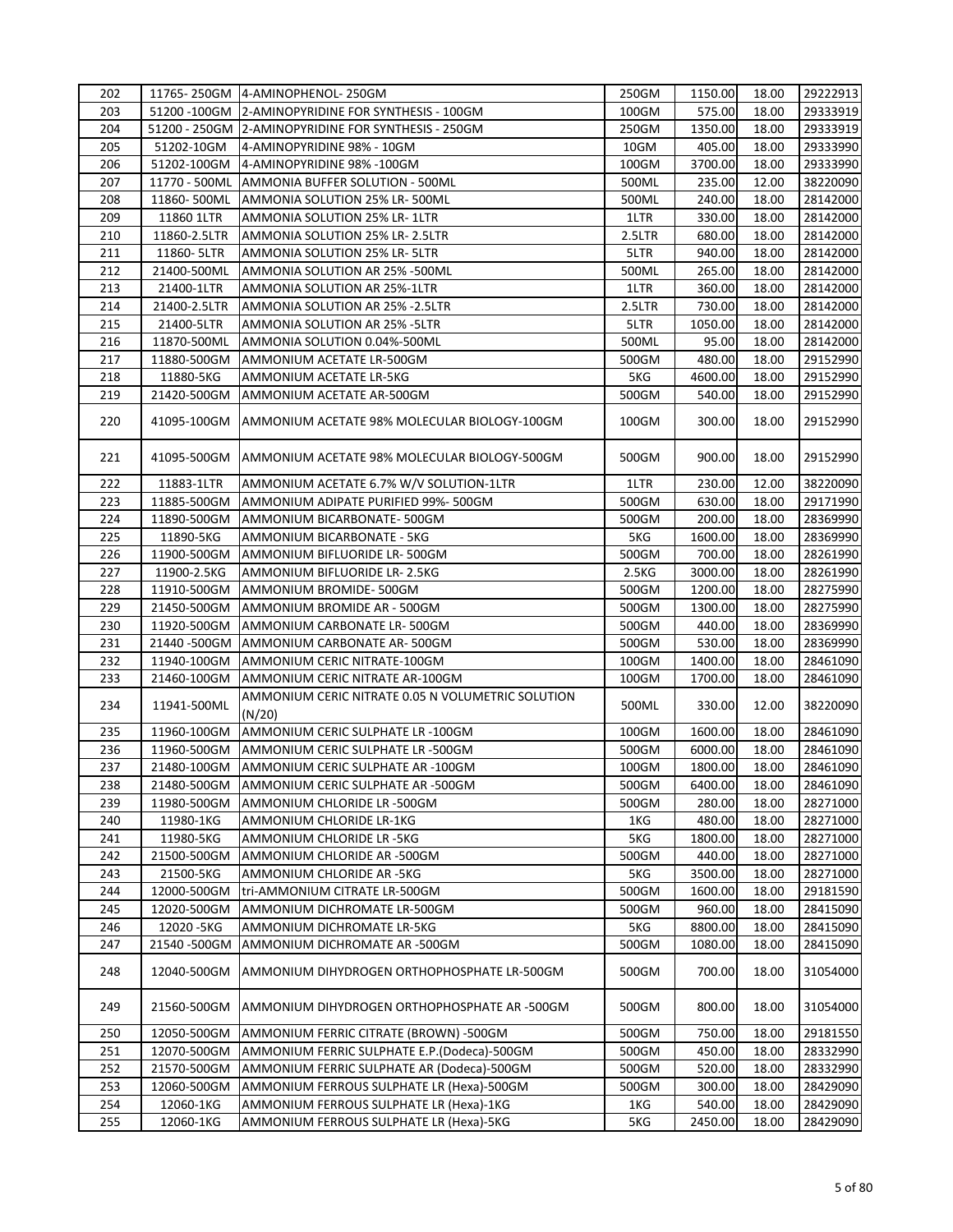| 256 |              | 21580-500GM AMMONIUM FERROUS SULPHATE AR (Hexa)-500GM | 500GM  | 450.00   | 18.00 | 28429090 |
|-----|--------------|-------------------------------------------------------|--------|----------|-------|----------|
| 257 | 21580-5KG    | AMMONIUM FERROUS SULPHATE AR (Hexa)-5KG               | 5KG    | 3500.00  | 18.00 | 28429090 |
| 258 | 12080-500GM  | AMMONIUM FLUORIDE LR-500GM                            | 500GM  | 950.00   | 18.00 | 28261990 |
| 259 | 21600-250GM  | AMMONIUM FLUORIDE AR - 250GM                          | 250GM  | 1650.00  | 18.00 | 28261990 |
| 260 | 21600-500GM  | AMMONIUM FLUORIDE AR -500GM                           | 500GM  | 2600.00  | 18.00 | 28261990 |
| 261 | 12090-250GM  | AMMONIUM FORMATE LR-250GM                             | 250GM  | 260.00   | 18.00 | 29151290 |
| 262 | 12090-500GM  | AMMONIUM FORMATE LR - 500GM                           | 500GM  | 490.00   | 18.00 | 29151290 |
|     |              |                                                       |        |          |       |          |
| 263 | 12100-500GM  | di-AMMONIUM HYDROGEN O'PHOS PURIFIED -500GM           | 500GM  | 690.00   | 18.00 | 29181590 |
| 264 | 12100-5KG    | di-AMMONIUM HYDROGEN O'PHOSPHATE PURIFIED-5KG         | 5KG    | 5900.00  | 18.00 | 29181590 |
|     |              |                                                       |        |          |       |          |
| 265 | 21620-500GM  | di-AMMONIUM HYDROGEN O'PHOSPHATE AR-500GM             | 500GM  | 750.00   | 18.00 | 29181590 |
| 266 | 12130-100GM  | AMMONIUM IODIDE LR - 100GM                            | 100GM  | 4000.00  | 18.00 | 28415090 |
| 267 | 12130-250GM  | AMMONIUM IODIDE LR - 250GM                            | 250GM  | 9000.00  | 18.00 | 28276090 |
| 268 | 21640-50GM   | AMMONIUM IODIDE AR-50GM                               | 50GM   | 3000.00  | 18.00 | 28276090 |
| 269 | 21640-250GM  | AMMONIUM IODIDE AR                                    | 250GM  | 11000.00 | 18.00 | 28276090 |
| 270 | 12140-100GM  | AMMONIUM METAVANADATE LR-100GM                        | 100GM  | 1350.00  | 18.00 | 28419000 |
| 271 | 12140-500GM  | AMMONIUM METAVANADATE LR-500GM                        | 500GM  | 6500.00  | 18.00 | 28419000 |
| 272 | 21660-100GM  | AMMONIUM METAVANADATE AR-100GM                        | 100GM  | 1600.00  | 18.00 | 28419000 |
| 273 | 21660-500GM  | AMMONIUM METAVANADATE AR-500GM                        | 500GM  | 7000.00  | 18.00 | 28419000 |
| 274 | 12160-100GM  | AMMONIUM MOLYBDATE LR -100GM                          | 100GM  | 1600.00  | 18.00 | 28417090 |
| 275 | 12160-250GM  | AMMONIUM MOLYBDATE LR-250GM                           | 250GM  | 3600.00  | 18.00 | 28417090 |
| 276 | 12160-500GM  | AMMONIUM MOLYBDATE LR -500GM                          | 500GM  | 6600.00  | 18.00 | 28417090 |
| 277 | 21680-100GM  | AMMONIUM MOLYBDATE AR -100GM                          | 100GM  | 1900.00  | 18.00 | 28417090 |
| 278 | 21680-500GM  | AMMONIUM MOLYBDATE AR-500GM                           | 500GM  | 7100.00  | 18.00 | 28417090 |
| 279 | 21680-1KG    | AMMONIUM MOLYBDATE AR-1KG                             | 1KG    | 13800.00 | 18.00 | 28417090 |
| 280 | 12161-100GM  | AMMONIUM MOLYBDATE ACS - 100GM                        | 100GM  | 2000.00  | 18.00 | 28417090 |
| 281 | 12161-500GM  | AMMONIUM MOLYBDATE ACS -500GM                         | 500GM  | 7200.00  | 18.00 | 28417090 |
|     |              |                                                       |        |          |       |          |
| 282 | 12170-500GM  | AMMONIUM NICKEL SULPHATE HEXAHYDRATE LR-500GM         | 500GM  | 1900.00  | 18.00 | 28429090 |
| 283 | 21690-500GM  | AMMONIUM NICKEL SULPHATE HEXAHYDRATE AR -500GM        | 500GM  | 2200.00  | 18.00 | 28429090 |
| 284 | 12200-500GM  | AMMONIUM OXALATE PURIFIED - 500GM                     | 500GM  | 460.00   | 18.00 | 29171190 |
| 285 | 21720-500GM  | AMMONIUM OXALATE AR -500GM                            | 500GM  | 510.00   | 18.00 | 29171190 |
| 286 | 12220-500GM  | AMMONIUM PERSULPHATE LR-500GM                         | 500GM  | 475.00   | 18.00 | 28334000 |
| 287 | 12220-5KG    | AMMONIUM PERSULPHATE LR -5KG                          | 5KG    | 4100.00  | 18.00 | 28334000 |
| 288 | 21740-500GM  | AMMONIUM PERSULPHATE AR - 500GM                       | 500GM  | 525.00   | 18.00 | 28334000 |
| 289 | 21740-5KG    | AMMONIUM PERSULPHATE AR - 5KG                         | 5KG    | 4400.00  | 18.00 | 28334000 |
| 290 | 12230-5GM    | AMMONIUM PURPURATE LR (MUREXIDE)-5GM                  | 5GM    | 390.00   | 18.00 | 29335990 |
| 291 | 12230-25GM   | AMMONIUM PURPURATE LR (MUREXIDE)-25GM                 | 25GM   | 1380.00  | 18.00 | 29335990 |
| 292 | 21750-5GM    | AMMONIUM PURPURATE AR (MUREXIDE)-5GM                  | 5GM    | 420.00   | 18.00 | 29335990 |
| 293 | 21750-25GM   | AMMONIUM PURPURATE AR (MUREXIDE)-25GM                 | 25GM   | 1575.00  | 18.00 | 29335990 |
| 294 | 12240-25GM   | AMMONIUM REINECKATE MONOHYDRATE 95% LR-25GM           | 25GM   | 7800.00  | 18.00 | 28429090 |
| 295 | 12250-500GM  | AMMONIUM SULFAMATE -500GM                             | 500GM  | 550.00   | 18.00 | 28429090 |
| 296 | 12260-500GM  | AMMONIUM SULPHATE LR-500GM                            | 500GM  | 240.00   | 18.00 | 31022100 |
| 297 | 12260-5KG    | AMMONIUM SULPHATE LR -5KG                             | 5KG    | 1500.00  | 18.00 | 31022100 |
| 298 | 21780-500GM  | AMMONIUM SULPHATE AR -500GM                           | 500GM  | 300.00   | 18.00 | 31022100 |
| 299 | 21780-5KG    | AMMONIUM SULPHATE AR -5KG                             | 5KG    | 2100.00  | 18.00 | 31022100 |
| 300 | 12270-500ML  | AMMONIUM SULPHIDE SOLUTION 20%                        | 500ML  | 310.00   | 18.00 | 28309010 |
| 301 | 12280-500GM  | AMMONIUM TARTRATE LR FOR HAIRDYE-500GM                | 500GM  | 1700.00  | 18.00 | 29181390 |
| 302 | 12300-500GM  | AMMONIUM THIOCYANATE LR -500GM                        | 500GM  | 550.00   | 18.00 | 28429090 |
| 303 | 21800-500GM  | AMMONIUM THIOCYANATE AR -500GM                        | 500GM  | 690.00   | 18.00 | 28429090 |
| 304 | 12307-500ML  | iso- AMYL ACETATE FOR SYNTHESIS-500ML                 | 500ML  | 700.00   | 18.00 | 29153990 |
| 305 | 12307-2.5LTR | iso- AMYL ACETATE FOR SYNTHESIS-2.5LTR                | 2.5LTR | 2650.00  | 18.00 | 29153990 |
|     |              |                                                       |        |          |       |          |
| 306 | 12308-500ML  | n-AMYL ALCOHOL 99% For synthesis -500ML               | 500ML  | 1400.00  | 18.00 | 29054290 |
| 307 | 12308-2.5LTR | n-AMYL ALCOHOL 99% For synthesis -2.5LTR              | 2.5LTR | 4500.00  | 18.00 | 29054290 |
| 308 | 21810-500ML  | n-AMYL ALCOHOL AR 99% - 500ML                         | 500ML  | 1600.00  | 18.00 | 29054290 |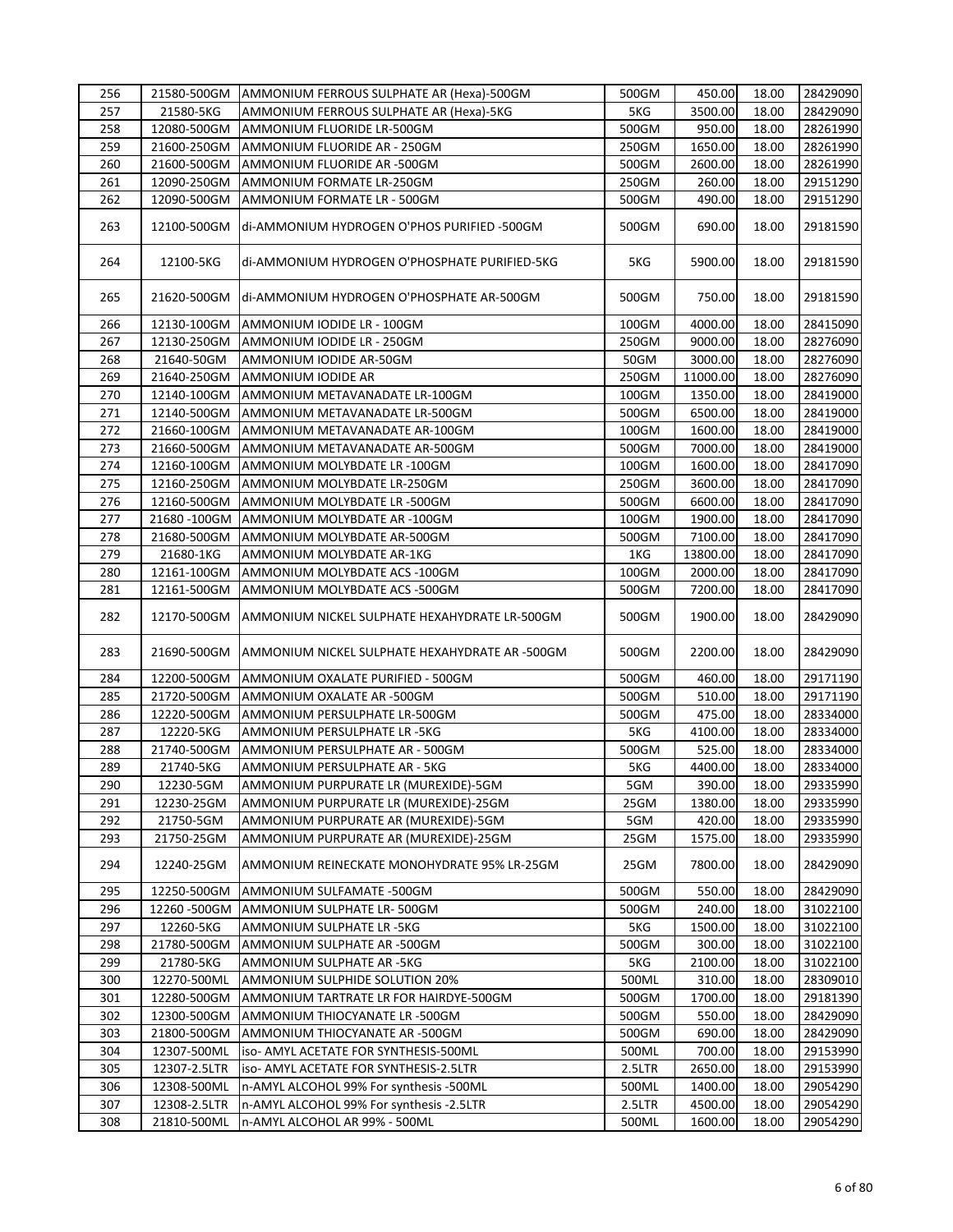| 309 | 21810-2.5LTR   | n-AMYL ALCOHOL AR 99%-2.5LTR                         | 2.5LTR | 4700.00  | 18.00 | 29054290 |
|-----|----------------|------------------------------------------------------|--------|----------|-------|----------|
| 310 | 12309-500ML    | tert-AMYL ALCOHOL FOR SYNTHESIS-500ML                | 500ML  | 1150.00  | 18.00 | 29051990 |
| 311 | 12309-2.5LTR   | tert-AMYL ALCOHOL FOR SYNTHESIS -2.5LTR              | 2.5LTR | 5400.00  | 18.00 | 29051990 |
| 312 | 12350-500ML    | ISO-AMYL ALCOHOL LR (FOR MILK TESTING)-500ML         | 500ML  | 550.00   | 18.00 | 29051990 |
| 313 | 12350-2.5LTR   | ISO-AMYL ALCOHOL LR (FOR MILK TESTING) 2.5LTR        | 2.5LTR | 2250.00  | 18.00 | 29051990 |
| 314 | 21830-500ML    | ISO-AMYL ALCOHOL AR -500ML                           | 500ML  | 650.00   | 18.00 | 29051990 |
| 315 | 21830-2.5LTR   | ISO-AMYL ALCOHOL AR -2.5LTR                          | 2.5LTR | 2400.00  | 18.00 | 29051990 |
| 316 | 21836-500ML    | ANETHOL FOR SYNTHESIS 99%-500ML                      | 500ML  | 2700.00  | 18.00 | 29093090 |
| 317 | 21836-2.5LTR   | ANETHOL FOR SYNTHESIS 99%-2.5LTR                     | 2.5LTR | 12800.00 | 18.00 | 29093090 |
| 318 | 31075 - 500ML  | ANILINE LR 99%-500ML                                 | 500ML  | 750.00   | 18.00 | 29214110 |
| 319 | 31075 - 2.5LTR | ANILINE LR 99%-2.5LTR                                | 2.5LTR | 3200.00  | 18.00 | 29214110 |
| 320 | 31076-500ML    | ANILINE AR 99.5% 500ML                               | 500ML  | 840.00   | 18.00 | 29214110 |
| 321 | 31076-2.5LTR   | ANILINE AR 99.5% 2.5LTR                              | 2.5LTR | 3350.00  | 18.00 | 29214110 |
| 322 | 31080-25GM     | ANILINE BLUE W/S-25GM                                | 25GM   | 630.00   | 18.00 | 32041251 |
| 323 | 31080-100GM    | ANILINE BLUE W/S-100GM                               | 100GM  | 2000.00  | 18.00 | 32041251 |
|     |                |                                                      |        |          |       |          |
| 324 | 31100-25GM     | ANILINE BLUE SPIRIT SOLUBLE FOR MICROSCOPY-25GM      | 25GM   | 770.00   | 18.00 | 32041251 |
| 325 | 31100-100GM    | ANILINE BLUE SPIRIT SOLUBLE FOR MICROSCOPY-100GM     | 100GM  | 2300.00  | 18.00 | 32041251 |
| 326 | 12353-250GM    | ANILINE HYDROCHLORIDE-250GM                          | 250-GM | 720.00   | 18.00 | 29214120 |
| 327 | 12353-500GM    | ANILINE HYDROCHLORIDE-500GM                          | 500-GM | 1300.00  | 18.00 | 29214120 |
| 328 | 12354-250GM    | ANILINE SULPHATE-250GM                               | 250GM  | 820.00   | 18.00 | 29214190 |
| 329 | 12354-500GM    | ANILINE SULPHATE-500GM                               | 500GM  | 1500.00  | 18.00 | 29214190 |
| 330 | 70005-250ML    | ANISALDEHYDE 98% LR (4-Methoxy Benzaldehyde)-250ML   | 250 ML | 1150.00  | 18.00 | 29124910 |
| 331 | 70005-500ML    | ANISALDEHYDE 98% LR (4-Methoxy Benzaldehyde)-500ML   | 500ML  | 2050.00  | 18.00 | 29124910 |
| 332 | 70005-2.5LTR   | ANISALDEHYDE 98% LR (4-Methoxy Benzaldehyde)-2.5LTR  | 2.5LTR | 8000.00  | 18.00 | 29124910 |
| 333 | 12355-250GM    | p-ANISIDINE 98%-250GM                                | 250-GM | 540.00   | 18.00 | 29222990 |
| 334 | 12355-500GM    | p-ANISIDINE 98%-500GM                                | 500GM  | 1050.00  | 18.00 | 29222990 |
| 335 | 12356-500ML    | ANISOLE FOR SYNTHESIS-500ML                          | 500ML  | 910.00   | 18.00 | 29093090 |
| 336 | 12356-2.5LTR   | <b>ANISOLE FOR SYNTHESIS - 2.5LTR</b>                | 2.5LTR | 4000.00  | 18.00 | 29093090 |
| 337 | 51260-100GM    | ANTHARACENE PURE -100GM                              | 100GM  | 1600.00  | 18.00 | 29029090 |
| 338 | 51260-500GM    | ANTHARACENE PURE-500GM                               | 500GM  | 6800.00  | 18.00 | 29029090 |
| 339 | 12310-500GM    | ANTHRAQUINONE FOR SYNTHESIS-500GM                    | 500GM  | 1020.00  | 18.00 | 29146990 |
| 340 | 12320-25GM     | ANTHRONE FOR SYNTHESIS-25GM                          | 25GM   | 570.00   | 18.00 | 29143920 |
| 341 | 21820-10GM     | <b>ANTHRONE AR-10GM</b>                              | 10GM   | 340.00   | 18.00 | 29143920 |
| 342 | 21820-25GM     | <b>ANTHRONE AR-25GM</b>                              | 25GM   | 670.00   | 18.00 | 29143920 |
| 343 | 12326-25GM     | ANTHRAQUINONE-2 SULPHONIC ACID SODIUM SALT 98%-25GM  | 25GM   | 460.00   | 18.00 | 29146990 |
| 344 | 12326-100GM    | ANTHRAQUINONE-2 SULPHONIC ACID SODIUM SALT 98%-100GM | 100GM  | 1600.00  | 18.00 | 29146990 |
| 345 | 12330-500GM    | ANTIMONY (METAL) POWDER-100GM                        | 100GM  | 1300.00  | 18.00 | 81101000 |
| 346 | 12330-500GM    | ANTIMONY (METAL) POWDER-500GM                        | 500GM  | 4600.00  | 18.00 | 81101000 |
| 347 | 12340-250GM    | ANTIMONY (III) CHLORIDE LR-250GM                     | 250GM  | 2100.00  | 18.00 | 28273990 |
| 348 | 12340-500GM    | ANTIMONY (III) CHLORIDE LR -500GM                    | 500GM  | 3900.00  | 18.00 | 28273990 |
| 349 | 21840-250GM    | ANTIMONY(III) CHLORIDE AR -250GM                     | 250GM  | 2300.00  | 18.00 | 28273990 |
| 350 | 21840-500GM    | ANTIMONY(III) CHLORIDE AR -500GM                     | 500GM  | 4150.00  | 18.00 | 28273990 |
| 351 | 12345-250GM    | ANTIMONY POTASSIUM TARTARATE LR-250GM                | 250GM  | 1400.00  | 18.00 | 29181390 |
| 352 | 12345-500GM    | ANTIMONY POTASSIUM TARTARATE LR -500GM               | 500GM  | 2600.00  | 18.00 | 29181390 |
| 353 | 21835-100GM    | ANTIMONY POTASSIUM TARTARATE AR -100GM               | 100GM  | 700.00   | 18.00 | 29181390 |
| 354 | 21835-500GM    | ANTIMONY POTASSIUM TARTARATE AR-500GM                | 500GM  | 2800.00  | 18.00 | 29181390 |
| 355 | 12348-500GM    | ANTIMONY SULPHIDE BLACK -500GM                       | 500GM  | 3400.00  | 18.00 | 28309010 |
| 356 | 12349-500GM    | ANTIMONY SULPHIDE GLODEN-500GM                       | 500GM  | 4000.00  | 18.00 | 28309010 |
| 357 | 12360-500GM    | ANTIMONY TRIOXIDE -500GM                             | 500GM  | 2450.00  | 18.00 | 28258000 |
| 358 | 21880-5GM      | D(-)-ARABINOSE AR -5GM                               | 5 GM   | 500.00   | 18.00 | 29400000 |
| 359 | 21880-10GM     | D(-)-ARABINOSE AR -10GM                              | 10GM   | 870.00   | 18.00 | 29400000 |
| 360 | 21880-25GM     | D(-)-ARABINOSE AR-25GM                               | 25GM   | 1850.00  | 18.00 | 29400000 |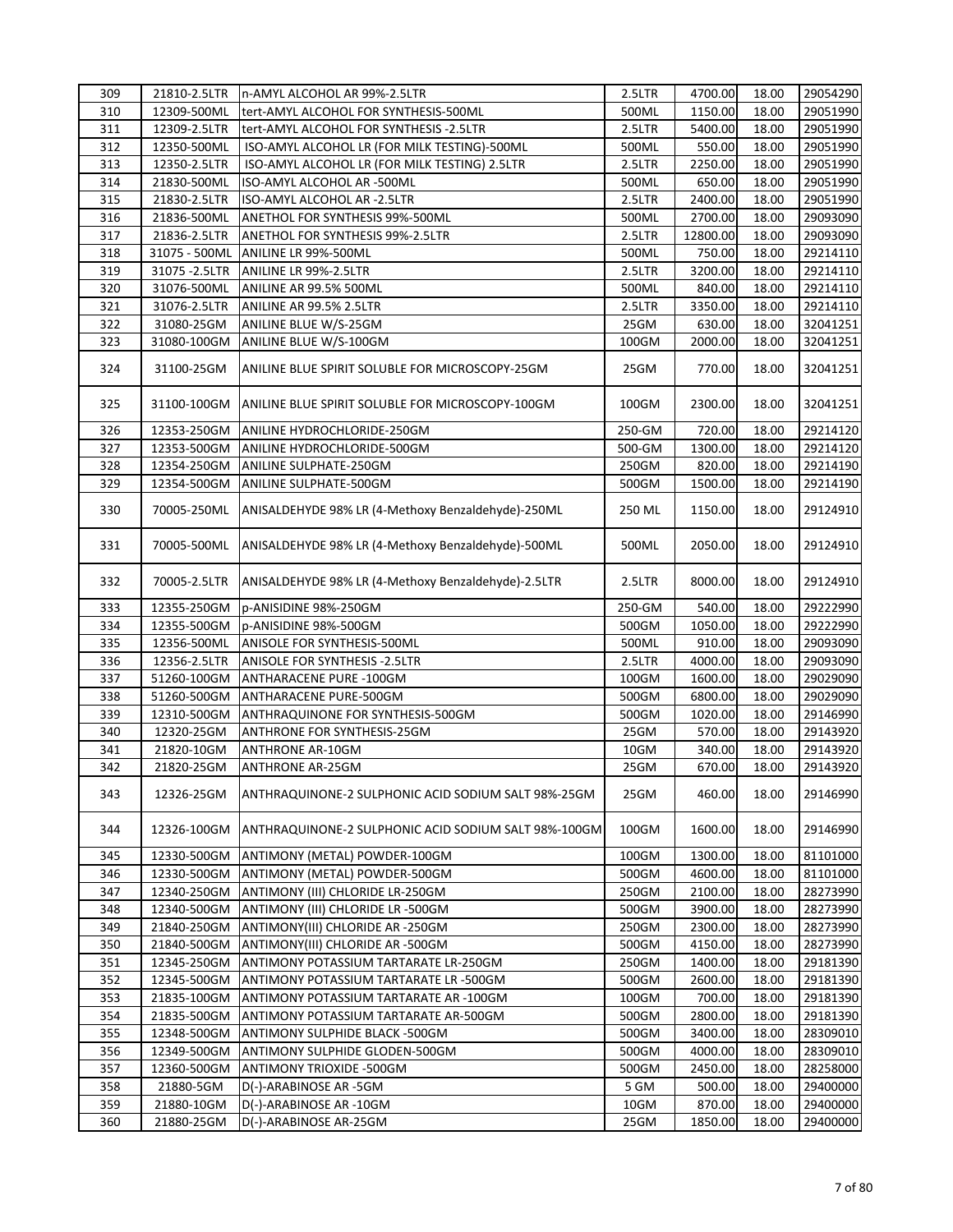| 361 | 21900-10GM   | L(+)ARABINOSE-10GM                                      | 10GM  | 430.00  | 18.00 | 29400000 |
|-----|--------------|---------------------------------------------------------|-------|---------|-------|----------|
| 362 | 21900-25GM   | L(+)ARABINOSE -25GM                                     | 25GM  | 840.00  | 18.00 | 29400000 |
| 363 | 21920-25GM   | L-ARGININE FOR BIOCHEMISTRY -25GM                       | 25GM  | 205.00  | 18.00 | 29224990 |
| 364 |              | 21920 -100GM L-ARGININE FOR BIOCHEMISTRY -100GM         | 100GM | 750.00  | 18.00 | 29224990 |
| 365 | 21940 - 25GM | L-ARGININE MONOHYDROCHLORIDE -25GM                      | 25GM  | 230.00  | 18.00 | 29224990 |
| 366 | 21940-100GM  | L-ARGININE MONOHYDROCHLORIDE -100GM                     | 100GM | 780.00  | 18.00 | 29224990 |
| 367 | 12364-1GM    | ARSENAZO I AR -1GM                                      | 1GM   | 1100.00 | 18.00 | 29319090 |
| 368 | 12364-5GM    | ARSENAZO I AR - 5GM                                     | 5 GM  | 5400.00 | 18.00 | 29319090 |
| 369 | 12365-5GM    | ARSENAZO III AR-5GM                                     | 5 GM  | 6850.00 | 18.00 | 29319090 |
| 370 | 12480-100GM  | L-ASCORBIC ACID LR-100GM                                | 100GM | 570.00  | 18.00 | 29362700 |
| 371 | 12480-500GM  | L-ASCORBIC ACID LR-500GM                                | 500GM | 2700.00 | 18.00 | 29362700 |
| 372 | 21980-100GM  | L-ASCORBIC ACID AR FOR BIOCHEMISTRY-100GM               | 100GM | 650.00  | 18.00 | 29362700 |
| 373 | 21980-500GM  | L-ASCORBIC ACID AR FOR BIOCHEMISTRY-500GM               | 500GM | 3050.00 | 18.00 | 29362700 |
| 374 | 22000 - 25GM | L-ASPARGINE FOR BIOCHEMISTRY-25GM                       | 25GM  | 350.00  | 18.00 | 29224990 |
| 375 | 22000-100GM  | L-ASPARGINE FOR BIOCHEMISTRY-100GM                      | 100GM | 1100.00 | 18.00 | 29224990 |
| 376 | 22020-25GM   | DL-ASPARTIC ACID PURE 99%- 25GM                         | 25GM  | 185.00  | 18.00 | 29224990 |
| 377 | 22020-100GM  | DL-ASPARTIC ACID PURE 99%- 100GM                        | 100GM | 575.00  | 18.00 | 29224990 |
| 378 | 22040-25GM   | L-ASPARTIC ACID FOR BIOCHEMISTRY 25GM                   | 25GM  | 135.00  | 18.00 | 29224990 |
| 379 | 22040-100GM  | L-ASPARTIC ACID FOR BIOCHEMISTRY 100GM                  | 100GM | 380.00  | 18.00 | 29224990 |
| 380 | 22050-5GM    | ATROPINE SULPHATE AR - 5GM                              | 5GM   | 1500.00 | 12.00 | 29399900 |
| 381 | 22050-25GM   | ATROPINE SULPHATE AR 25GM                               | 25GM  | 7300.00 | 12.00 | 29399900 |
| 382 | 22060-25GM   | AURAMIN FOR MICROSCOPY-25GM                             | 25GM  | 190.00  | 18.00 | 32041321 |
| 383 | 22060-100GM  | AURAMIN FOR MICROSCOPY-100GM                            | 100GM | 490.00  | 18.00 | 32041321 |
|     |              |                                                         |       |         |       |          |
| 384 | 12483-25GM   | AZELAIC ACID 95% FOR SYNTHESIS (NONANEDIOIC ACID)-25GM  | 25GM  | 1100.00 | 18.00 | 29171910 |
| 385 | 12483-100GM  | AZELAIC ACID 95% FOR SYNTHESIS (NONANEDIOIC ACID)-100GM | 100GM | 2600.00 | 18.00 | 29171910 |
| 386 | 12483-500GM  | AZELAIC ACID 95% FOR SYNTHESIS (NONANEDIOIC ACID)-500GM | 500GM | 7900.00 | 18.00 | 29171910 |
| 387 | 51275-1GM    | 7-AZAINDOLE FOR SYNTHESIS 98%-1GM                       | 1GM   | 900.00  | 18.00 | 29339900 |
| 388 | 51275-5GM    | 7-AZAINDOLE FOR SYNTHESIS 98%-5GM                       | 5GM   | 2400.00 | 18.00 | 29339900 |
| 389 | 51275-25GM   | 7-AZAINDOLE FOR SYNTHESIS 98%-25GM                      | 25GM  | 9600.00 | 18.00 | 29339900 |
| 390 | 12485-100GM  | AZO-BIS-ISO-BUTYRIONITRILE-100GM                        | 100GM | 860.00  | 18.00 | 29270090 |
| 391 | 12485-500GM  | AZO-BIS-ISO-BUTYRIONITRILE-500GM                        | 500GM | 4000.00 | 18.00 | 29270090 |
| 392 | 31050-25GM   | AZOCARMINE G for Histology- 25GM                        | 25GM  | 2500.00 | 18.00 | 32049000 |
| 393 | 12486-5GM    | 4.4'-AZODIANILINE 95% 5GM                               | 5GM   | 380.00  | 18.00 | 29270090 |
| 394 | 12486-25GM   | 4.4'-AZODIANILINE 95% 25GM                              | 25GM  | 1250.00 | 18.00 | 29270090 |
| 395 | 12487-1GM    | AZO-METHINE H MONOSODIUM SALT HYDRATE 1GM               | 1GM   | 680.00  | 18.00 | 32049000 |
| 396 | 12487 - 5GM  | AZO-METHINE H MONOSODIUM SALT HYDRATE-5GM               | 5GM   | 3000.00 | 18.00 | 32049000 |
| 397 | 12487 - 10GM | AZO-METHINE H MONOSODIUM SALT HYDRATE- 10GM             | 10GM  | 5850.00 | 18.00 | 32049000 |
| 398 | 31060-5GM    | AZUR A - 5GM                                            | 5GM   | 210.00  | 18.00 | 32049000 |
| 399 | 31060 - 10GM | AZUR A -10GM                                            | 10GM  | 340.00  | 18.00 | 32049000 |
| 400 | 31060-25GM   | AZUR A -25GM                                            | 25GM  | 700.00  | 18.00 | 32049000 |
| 401 | 31070-5GM    | AZUR B - 5GM                                            | 5GM   | 330.00  | 18.00 | 32049000 |
| 402 | 31070-25GM   | AZUR B-25GM                                             | 25GM  | 775.00  | 18.00 | 32049000 |
| 403 | 31110 - 10GM | AZUR II FOR MICROSCOPY-10GM                             | 10GM  | 350.00  | 18.00 | 32049000 |
| 404 | 31110-25GM   | AZUR II FOR MICROSCOPY-25GM                             | 25GM  | 700.00  | 18.00 | 32049000 |
| 405 | 3113-25GM    | AZUR II EOSINE FOR MICROSCOPY-25GM                      | 25GM  | 570.00  | 18.00 | 32049000 |
| 406 | 12490-500ML  | BALSAM CANADA (SYNTHETIC)-500ML                         | 500ML | 1350.00 | 5.00  | 13012000 |
| 407 | 12500-25GM   | BARBITURIC ACID FOR SYNTHESIS-25GM                      | 25GM  | 270.00  | 18.00 | 29335200 |
| 408 | 12500-100GM  | BARBITURIC ACID FOR SYNTHESIS-100GM                     | 100GM | 560.00  | 18.00 | 29335200 |
| 409 | 12500-500GM  | BARBITURIC ACID FOR SYNTHESIS-500GM                     | 500GM | 2600.00 | 18.00 | 29335200 |
| 410 | 22080-25GM   | <b>BARBITURIC ACID AR-25GM</b>                          | 25GM  | 300.00  | 18.00 | 29335200 |
| 411 | 22080-100GM  | BARBITURIC ACID AR-100GM                                | 100GM | 845.00  | 18.00 | 29335200 |
| 412 | 12510-500GM  | BARIUM ACETATE LR-500GM                                 | 500GM | 900.00  | 18.00 | 29152990 |
| 413 | 22090-500GM  | BARIUM ACETATE AR-500GM                                 | 500GM | 1100.00 | 18.00 | 29152990 |
| 414 | 31115-500ML  | BARFOAD'S REAGENT -500ML                                | 500ML | 425.00  | 12.00 | 38220090 |
|     |              |                                                         |       |         |       |          |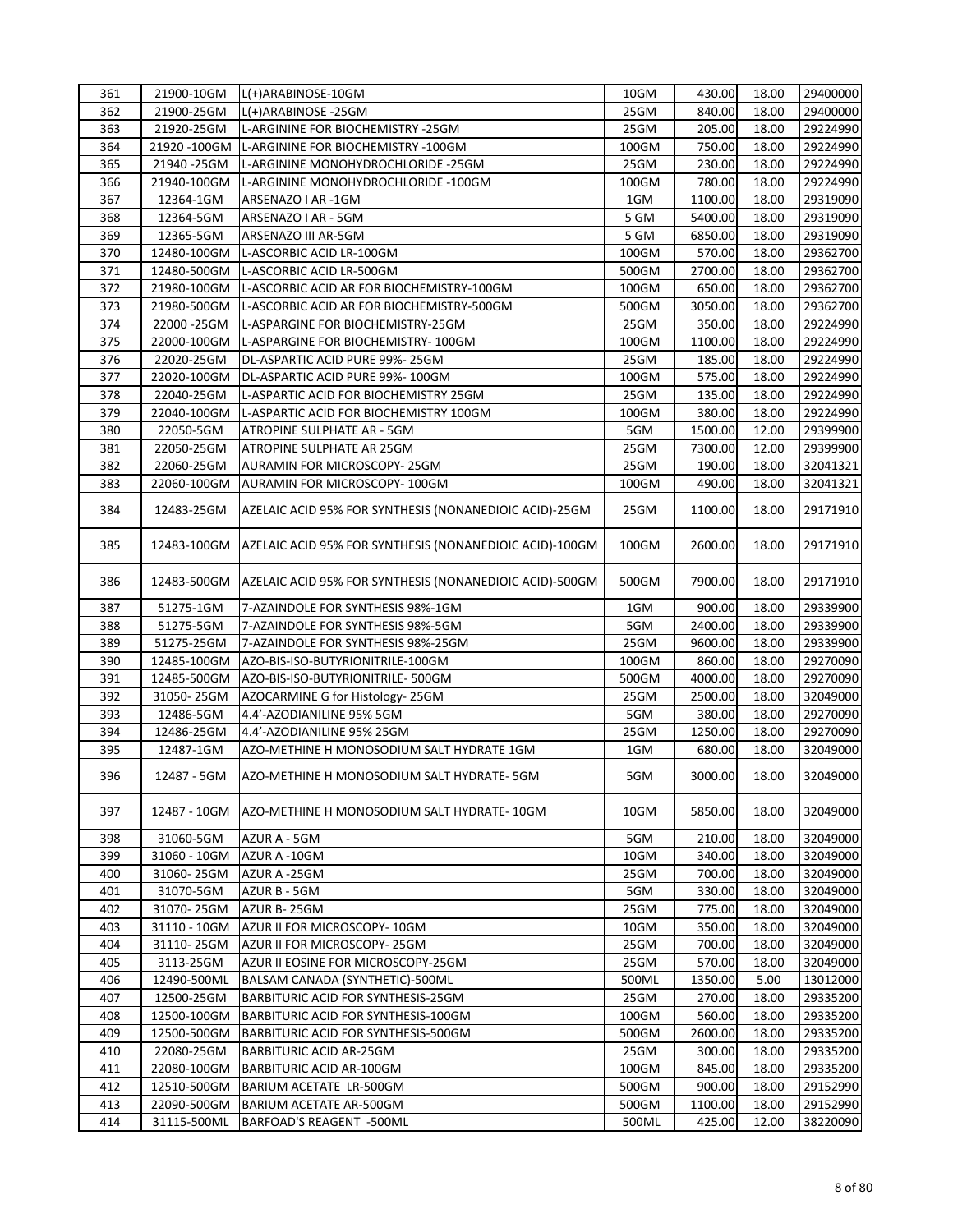| 415 | 12515-500GM  | BARIUM BROMIDE -500GM                              | 500GM  | 1500.00  | 18.00 | 28275990 |
|-----|--------------|----------------------------------------------------|--------|----------|-------|----------|
| 416 | 12520-500GM  | <b>BARIUM CARBONATE LR-500GM</b>                   | 500GM  | 400.00   | 18.00 | 28366000 |
| 417 | 12520-5KG    | <b>BARIUM CARBONATE LR-5KG</b>                     | 5KG    | 3600.00  | 18.00 | 28366000 |
| 418 | 22100-500GM  | BARIUM CARBONATE AR-500GM                          | 500GM  | 900.00   | 18.00 | 28366000 |
| 419 | 12540-500GM  | BARIUM CHLORIDE (DIHYDRATED) LR-500GM              | 500GM  | 350.00   | 18.00 | 28273990 |
| 420 | 12540-5KG    | BARIUM CHLORIDE (DIHYDRATED) LR-5KG                | 5KG    | 3000.00  | 18.00 | 28273990 |
| 421 | 22120-500GM  | BARIUM CHLORIDE DIHYDRATED AR-500GM                | 500GM  | 400.00   | 18.00 | 28273990 |
| 422 | 22120-5KG    | BARIUM CHLORIDE DIHYDRATED AR-5KG                  | 5KG    | 3400.00  | 18.00 | 28273990 |
| 423 | 12530-500GM  | <b>BARIUM CHROMATE-500GM</b>                       | 500GM  | 1300.00  | 18.00 | 28415090 |
| 424 | 22150-100GM  | BARIUM CHROMATE AR-100GM                           | 100GM  | 450.00   | 18.00 | 28415090 |
| 425 | 22150-500GM  | BARIUM CHROMATE AR-500GM                           | 500GM  | 1650.00  | 18.00 | 28415090 |
| 426 | 22160-5GM    | BARIUM DIPHENYLAMINE SULPHONATE AR-5GM             | 5GM    | 370.00   | 18.00 | 29214490 |
| 427 | 22160-25GM   | BARIUM DIPHENYLAMINE SULPHONATE AR-25GM            | 25GM   | 1050.00  | 18.00 | 29214490 |
| 428 | 12560-500GM  | BARIUM HYDROXIDE LR (OCTAHYDRATE)-500GM            | 500GM  | 480.00   | 18.00 | 28164000 |
| 429 | 12560-5KG    | BARIUM HYDROXIDE LR (OCTAHYDRATE)-5KG              | 5KG    | 4400.00  | 18.00 | 28164000 |
| 430 | 22180-500GM  | BARIUM HYDROXIDE AR (OCTAHYDRATE)-500GM            | 500GM  | 1400.00  | 18.00 | 28164000 |
| 431 | 12580-500GM  | BARIUM NITRATE LR-500GM                            | 500GM  | 450.00   | 18.00 | 28342930 |
| 432 | 12580-5KG    | <b>BARIUM NITRATE LR-5KG</b>                       | 5KG    | 4000.00  | 18.00 | 28342930 |
| 433 | 22200-500GM  | BARIUM NITRATE AR-500GM                            | 500GM  | 520.00   | 18.00 | 28342930 |
| 434 | 12600-250GM  | BARIUM PERCHLORATE LR (AHYDROUS)-250GM             | 250GM  | 6000.00  | 18.00 | 28291990 |
| 435 | 22220-250GM  | BARIUM PERCHLORATE ANHYDROUS AR-250GM              | 250GM  | 6500.00  | 18.00 | 28291990 |
| 436 | 12610-500GM  | BARIUM PEROXIDE-500GM                              | 500GM  | 750.00   | 18.00 | 28164000 |
| 437 | 12615-1KG    | <b>BARIUM STEARATE-1KG</b>                         | 1KG    | 720.00   | 18.00 | 29157090 |
| 438 | 12620-500GM  | <b>BARIUM SULPHATE LR-500GM</b>                    | 500GM  | 380.00   | 18.00 | 28332700 |
|     |              | BATHOPHENANTHROLINE DISULPHONIC ACID DISODIUM SALT |        |          |       |          |
| 439 | 31120-100MG  | AR-100MG                                           | 100MG  | 2100.00  | 18.00 | 29339900 |
|     |              | BATHOPHENANTHROLINE DISULPHONIC ACID DISODIUM SALT |        |          |       |          |
| 440 | 31120-250MG  | AR-250MG                                           | 250MG  | 5000.00  | 18.00 | 29339900 |
| 441 | 31130-100MG  | BATHOPHENANTHROLINE AR-100MG                       | 100MG  | 1865.00  | 18.00 | 29339900 |
| 442 | 31130-250MG  | BATHOPHENANTHROLINE AR-250MG                       | 250MG  | 3600.00  | 18.00 | 29339900 |
| 443 | 31130-1GM    | BATHOPHENANTHROLINE AR-1GM                         | 1GM    | 11000.00 | 18.00 | 29339900 |
| 444 | 12640-500GM  | BEEF EXTRACT POWDER BACTERIOLOGICAL GRADE-500GM    | 500GM  | 1065.00  | 18.00 | 35040010 |
| 445 | 12660-500GM  | BEES WAX PURE (WHITE) FOR HISTOLOGY-500GM          | 500GM  | 920.00   | 18.00 | 15219010 |
| 446 | 31140-500ML  | BENEDICT'S REAGENT (QUALITATIVE)-500ML             | 500ML  | 210.00   | 12.00 | 38220090 |
| 447 | 31140-5LTR   | BENEDICT'S REAGENT (QUALITATIVE)-5LTR              | 5LTR   | 1110.00  | 12.00 | 38220090 |
| 448 | 31160-500ML  | BENEDICT'S REAGENT (QUANTITATIVE)-500ML            | 500ML  | 330.00   | 12.00 | 38220090 |
| 449 | 12680-500GM  | BENTONITE POWDER (CONFIRMING TO BP STANDARD)-500GM | 500GM  | 190.00   | 5.00  | 25081090 |
| 450 | 12682-500ML  | BENZALDEHYDE LR-500ML                              | 500ML  | 750.00   | 18.00 | 29122100 |
| 451 | 12682-2.5LTR | BENZALDEHYDE LR-2.5LTR                             | 2.5LTR | 3000.00  | 18.00 | 29122100 |
| 452 | 22230-500ML  | BENZALDEHYDE AR 99%-500ML                          | 500ML  | 820.00   | 18.00 | 29122100 |
| 453 | 22230-2.5LTR | BENZALDEHYDE AR 99%-2.5LTR                         | 2.5LTR | 3300.00  | 18.00 | 29122100 |
| 454 | 51300-500ML  | BENZALKONIUM CHLORIDE 50% SOLUTION PURE-500ML      | 500ML  | 650.00   | 18.00 | 34021200 |
| 455 | 51300-5LTR   | BENZALKONIUM CHLORIDE 50% SOLUTION PURE-5LTR       | 5LTR   | 3900.00  | 18.00 | 34021200 |
| 456 | 12684-500GM  | BENZAMIDE FOR SYNTHESIS -500GM                     | 500GM  | 1400.00  | 18.00 | 29242990 |
| 457 | 12685-100GM  | BENZANILIDE FOR SYNTHESIS-100GM                    | 100GM  | 810.00   | 18.00 | 29242990 |
| 458 | 12685-500GM  | BENZANILIDE FOR SYNTHESIS-500GM                    | 500GM  | 3100.00  | 18.00 | 29242990 |
| 459 | 12690-500ML  | <b>BENZENE LR-500ML</b>                            | 500ML  | 480.00   | 18.00 | 29022000 |
| 460 | 12690-2.5LTR | <b>BENZENE LR-2.5LTR</b>                           | 2.5LTR | 1800.00  | 18.00 | 29022000 |
| 461 | 22240-500ML  | <b>BENZENE AR-500ML</b>                            | 500ML  | 520.00   | 18.00 | 29022000 |
| 462 | 22240-2.5LTR | <b>BENZENE AR-2.5LTR</b>                           | 2.5LTR | 2100.00  | 18.00 | 29022000 |
| 463 | 12693-250GM  | BENZIL FOR SYNTHESIS-250GM                         | 250GM  | 890.00   | 18.00 | 29143990 |
| 464 | 12693-1KG    | BENZIL FOR SYNTHESIS-1KG                           | 1KG    | 3000.00  | 18.00 | 29143990 |
| 465 | 12695-100GM  | BENZILIC ACID FOR SYNTHESIS 98%-100GM              | 100GM  | 640.00   | 18.00 | 29181990 |
| 466 | 12695-250GM  | BENZILIC ACID FOR SYNTHESIS 98%-250GM              | 250GM  | 1400.00  | 18.00 | 29181990 |
| 467 | 12695-1KG    | BENZILIC ACID FOR SYNTHESIS 98%-1KG                | 1KG    | 5000.00  | 18.00 | 29181990 |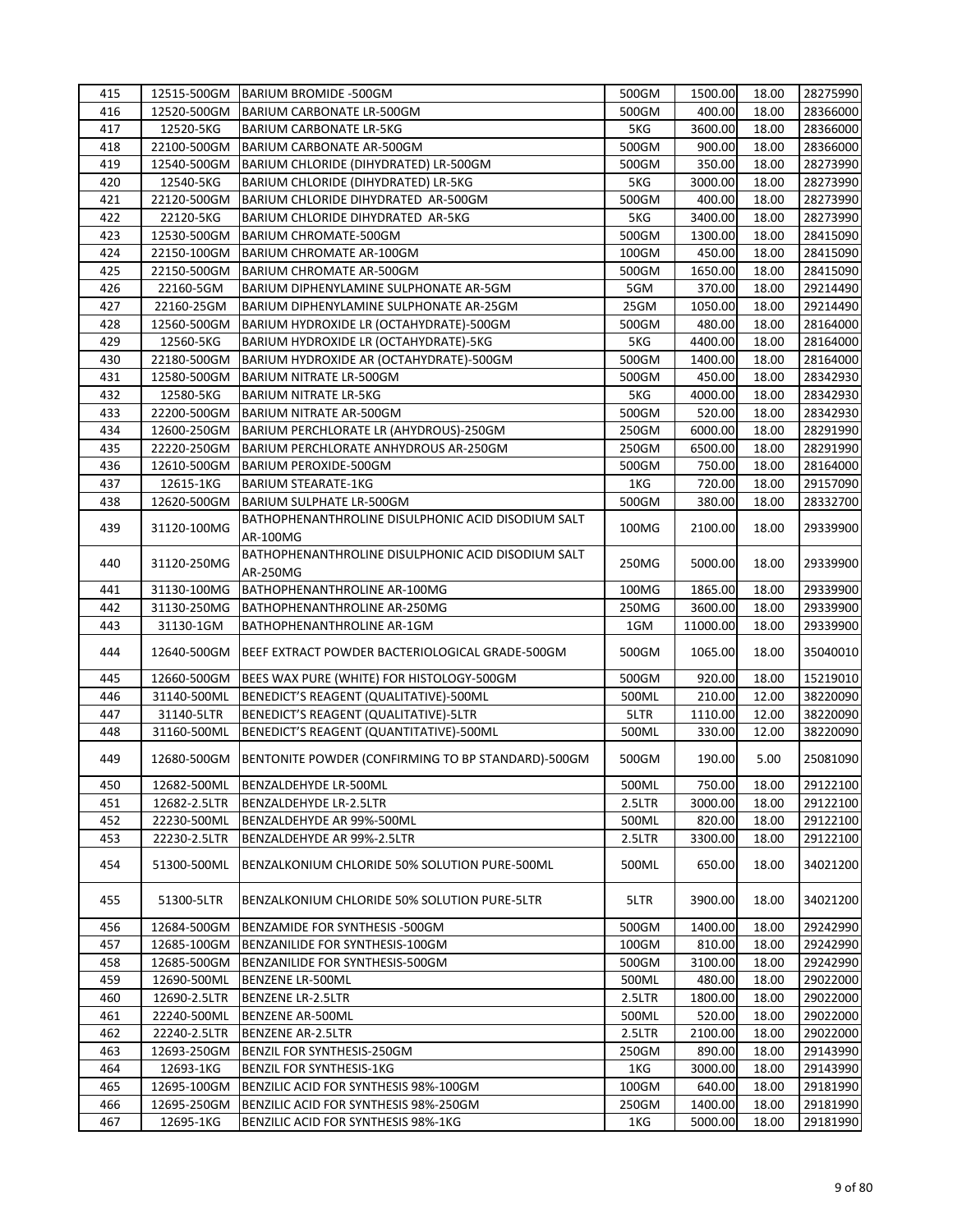| 468 | 12696-100GM  | BENZIMIDAZOLE FOR SYNTHESIS -100GM                         | 100GM  | 750.00  | 18.00 | 29339900 |
|-----|--------------|------------------------------------------------------------|--------|---------|-------|----------|
| 469 | 12696-500GM  | BENZIMIDAZOLE FOR SYNTHESIS -500GM                         | 500GM  | 3500.00 | 18.00 | 29339900 |
| 470 | 12700-500GM  | BENZOIC ACID LR-500GM                                      | 500GM  | 440.00  | 18.00 | 29163110 |
| 471 | 12700-5KG    | <b>BENZOIC ACID LR-5KG</b>                                 | 5KG    | 3900.00 | 18.00 | 29163110 |
| 472 | 22260-500GM  | BENZOIC ACID AR-500GM                                      | 500GM  | 650.00  | 18.00 | 29163110 |
| 473 | 22260-5KG    | <b>BENZOIC ACID AR-5KG</b>                                 | 5KG    | 5100.00 | 18.00 | 29163110 |
| 474 | 51320-100GM  | BENZOIC ANHYDRIDE - 100GM                                  | 100GM  | 1700.00 | 18.00 | 29163990 |
| 475 | 51320-500GM  | BENZOIC ANHYDRIDE -500GM                                   | 500GM  | 6000.00 | 18.00 | 29163990 |
| 476 | 12720-100GM  | BENZOIN FOR SYNTHESIS-100GM                                | 100GM  | 425.00  | 18.00 | 29143990 |
| 477 | 12720-250GM  | <b>BENZOIN FOR SYNTHESIS-250GM</b>                         | 250GM  | 730.00  | 18.00 | 29143990 |
| 478 | 22280-25GM   | a -BENZOIN OXIME AR-25GM                                   | 25GM   | 490.00  | 18.00 | 29143990 |
| 479 | 22280-100GM  | a -BENZOIN OXIME AR-100GM                                  | 100GM  | 1720.00 | 18.00 | 29143990 |
| 480 | 12725-500ML  | BENZONITRILE LR FOR SYNTHESIS (Phenyl Cyanide)             | 500ML  | 1850.00 | 18.00 | 29269000 |
| 481 | 12730-500GM  | BENZOPHENONE -500GM                                        | 500GM  | 850.00  | 18.00 | 29143930 |
| 482 | 12731-100GM  | p-BENZOQUINONE FOR SYNTHESIS-100GM                         | 100GM  | 1200.00 | 18.00 | 29146990 |
| 483 | 12731-250GM  | p-BENZOQUINONE FOR SYNTHESIS-250GM                         | 250GM  | 2400.00 | 18.00 | 29146990 |
| 484 | 12740-100GM  | 1,2,3-BENZOTRIAZOLE FOR SYNTHESIS-100GM                    | 100GM  | 550.00  | 18.00 | 29339900 |
| 485 | 12740-1KG    | 1,2,3-BENZOTRIAZOLE FOR SYNTHESIS-1KG                      | 1KG    | 4300.00 | 18.00 | 29339900 |
| 486 | 12745-500ML  | BENZOYL CHLORIDE LR-500ML                                  | 500ML  | 960.00  | 18.00 | 29163200 |
| 487 | 12745-2.5LTR | BENZOYL CHLORIDE LR-2.5LTR                                 | 2.5LTR | 3900.00 | 18.00 | 29163200 |
| 488 | 22290-500ML  | BENZOYL CHLORIDE AR-500ML                                  | 500ML  | 1100.00 | 18.00 | 29163200 |
| 489 | 22290-2.5LTR | BENZOYL CHLORIDE AR-2.5LTR                                 | 2.5LTR | 4100.00 | 18.00 | 29163200 |
| 490 | 12770-500GM  | BENZOYL PEROXIDE (moistured with 25% water)-500GM          | 500GM  | 920.00  | 18.00 | 29163200 |
| 491 | 12750-1GM    | 6-BENZYL ADENINE-1GM                                       | 1GM    | 140.00  | 18.00 | 29335990 |
| 492 | 12750-5GM    | 6-BENZYL ADENINE-5GM                                       | 5GM    | 620.00  | 18.00 | 29335990 |
| 493 | 12750-25GM   | 6-BENZYL ADENINE-25GM                                      | 25GM   | 2100.00 | 18.00 | 29335990 |
| 494 | 22295-500ML  | BENZYLAMINE LR 99%-500ML                                   | 500ML  | 1020.00 | 18.00 | 29214990 |
| 495 | 22295-2.5LTR | BENZYLAMINE LR 99%-2.5LTR                                  | 2.5LTR | 4700.00 | 18.00 | 29214990 |
| 496 | 12751-500ML  | BENZYL ALCOHOL LR-500ML                                    | 500ML  | 780.00  | 18.00 | 29062100 |
| 497 | 12751-2.5LTR | BENZYL ALCOHOL LR-2.5LTR                                   | 2.5LTR | 2700.00 | 18.00 | 29062100 |
| 498 | 22310-500ML  | BENZYL ALCOHOL AR-500ML                                    | 500ML  | 830.00  | 18.00 | 29062100 |
| 499 | 22310-2.5LTR | BENZYL ALCOHOL AR-2.5LTR                                   | 2.5LTR | 3000.00 | 18.00 | 29062100 |
| 500 | 41020-1LTR   | BENZYL ALCOHOL FOR HPLC                                    | 1 LTR  | 3950.00 | 18.00 | 29062100 |
| 501 | 12753-500ML  | BENZYL BENZOATE (Confirming to BP)                         | 500ML  | 680.00  | 18.00 | 29163120 |
| 502 | 12753-2.5LTR | BENZYL BENZOATE (Confirming to BP)                         | 2.5LTR | 3000.00 | 18.00 | 29163120 |
| 503 | 12754-500ML  | <b>BENZYL CHLORIDE 99% LR</b>                              | 500ML  | 400.00  | 18.00 | 29039940 |
| 504 | 12754-2.5LTR | <b>BENZYL CHLORIDE 99% LR</b>                              | 2.5LTR | 1750.00 | 18.00 | 29039940 |
| 505 | 12755-100GM  | BENZYL TRIBUTYL AMMONIUM CHLORIDE-100GM                    | 100GM  | 800.00  | 18.00 | 29239000 |
| 506 | 12755-500GM  | BENZYL TRIBUTYL AMMONIUM CHLORIDE-500GM                    | 500GM  | 3000.00 | 18.00 | 29239000 |
| 507 | 12760-25GM   | S-BENZYLTHIURONIUM CHLORIDE FOR SYNTHESIS-25GM             | 25GM   | 150.00  | 18.00 | 29309099 |
| 508 | 12760-100GM  | S-BENZYLTHIURONIUM CHLORIDE FOR SYNTHESIS-100GM            | 100GM  | 500.00  | 18.00 | 29309099 |
| 509 | 12760-500GM  | S-BENZYLTHIURONIUM CHLORIDE FOR SYNTHESIS-500GM            | 500GM  | 2015.00 | 18.00 | 29309099 |
| 510 | 12762-500GM  | BENZYL TRIETHYL AMMONIUM CHLORIDE -500GM                   | 500GM  | 1600.00 | 18.00 | 29239000 |
| 511 | 12763-500GM  | BENZYL TRIMETHYL AMMONIUM CHLOIRDE FOR SYNTHESIS-<br>500GM | 500GM  | 1550.00 | 18.00 | 29239000 |
| 512 | 12790-100GM  | BES BUFFER FOR BIOCHEMISTRY-100GM                          | 100GM  | 4200.00 | 18.00 | 29221990 |
| 513 | 12795-25GM   | <b>BICINE 99%-25GM</b>                                     | 25GM   | 1150.00 | 18.00 | 29224990 |
| 514 | 12795-100GM  | <b>BICINE 99%-100GM</b>                                    | 100GM  | 4400.00 | 18.00 | 29224990 |
| 515 | 31230-250ML  | BIAL'S REAGENT (ORCINOL REAGENT)-250ML                     | 250ML  | 340.00  | 12.00 | 38220090 |
| 516 | 12800-100GM  | BILE SALT FOR BACTERIOLOGY-100GM                           | 100GM  | 1400.00 | 18.00 | 38210000 |
| 517 | 12800-500GM  | BILE SALT FOR BACTERIOLOGY-500GM                           | 500GM  | 6550.00 | 18.00 | 38210000 |
| 518 | 31240-100MG  | <b>BILIRUBIN AR-100MG</b>                                  | 100MG  | 1000.00 | 18.00 | 29339900 |
| 519 | 31240-1GM    | <b>BILIRUBIN AR-1GM</b>                                    | 1GM    | 7300.00 | 18.00 | 29339900 |
| 520 | 22300-100MG  | D-BIOTIN FOR BIOCHEMISTRY (VITAMIN H)-100MG                | 100MG  | 80.00   | 18.00 | 29362950 |
| 521 | 22300-1GM    | D-BIOTIN FOR BIOCHEMISTRY (VITAMIN H)-1GM                  | 1GM    | 770.00  | 18.00 | 29362950 |
|     |              |                                                            |        |         |       |          |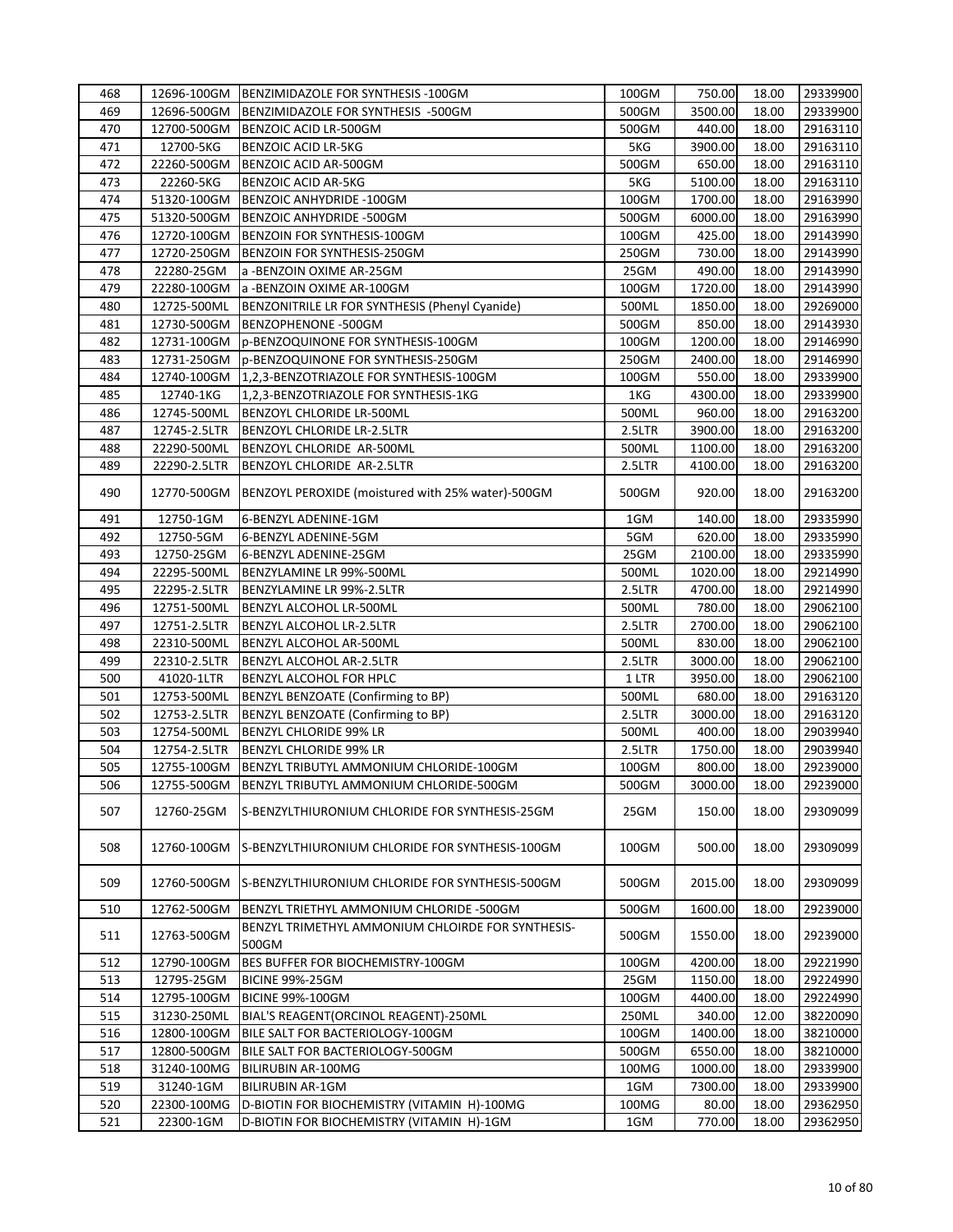| 522 | 22300-10GM  | D-BIOTIN FOR BIOCHEMISTRY (VITAMIN H)-10GM                  | 10GM  | 7500.00 | 18.00 | 29362950 |
|-----|-------------|-------------------------------------------------------------|-------|---------|-------|----------|
| 523 | 12820-100GM | BIPHENYL FOR SYNTESIS-100GM                                 | 100GM | 410.00  | 18.00 | 29029030 |
| 524 | 12820-1KG   | <b>BIPHENYL FOR SYNTESIS-1KG</b>                            | 1KG   | 2300.00 | 18.00 | 29029030 |
| 525 | 22320-5GM   | 2-2-BIPYRIDYL AR-5GM                                        | 5GM   | 725.00  | 18.00 | 29333990 |
| 526 | 22320-25GM  | 2-2-BIPYRIDYL AR-25GM                                       | 25GM  | 3000.00 | 18.00 | 29333990 |
| 527 | 31245-25GM  | <b>BISMARCK BROWN Y (G)</b><br>C.I. NO.21000-25GM           | 25GM  | 180.00  | 18.00 | 32129020 |
| 528 | 31245-100GM | <b>BISMARCK BROWN Y (G)</b><br>C.I. NO.21001-100GM          | 100GM | 510.00  | 18.00 | 32129020 |
| 529 | 31246-25GM  | BISMARCK BROWN R C.I. NO. 21010 25GM                        | 25GM  | 210.00  | 18.00 | 32129090 |
| 530 | 31246-100GM | BISMARCK BROWN R C.I. NO. 21010 100GM                       | 100GM | 540.00  | 18.00 | 32129090 |
| 531 | 12830-100GM | BISMUTH AMMONIUM CITRATE-100GM                              | 100GM | 1200.00 | 18.00 | 29181590 |
| 532 | 12840-100GM | BISMUTH (METAL) GRANULAR -100GM                             | 100GM | 1050.00 | 18.00 | 81060010 |
| 533 | 12840-500GM | BISMUTH (METAL) GRANULAR -500GM                             | 500GM | 4400.00 | 18.00 | 81060010 |
| 534 | 12850-100GM | BISMUTH (METAL) POWDER -100GM                               | 100GM | 1900.00 | 18.00 | 81060010 |
| 535 | 12855-100GM | BISMUTH CARBONATE-100GM                                     | 100GM | 1050.00 | 18.00 | 28369990 |
| 536 | 12855-500GM | BISMUTH CARBONATE-500GM                                     | 500GM | 4800.00 | 18.00 | 28369990 |
| 537 | 12910-100GM | BISMUTH NITRATE (PENTAHYDRATE)-100GM                        | 100GM | 950.00  | 18.00 | 28342990 |
| 538 | 12910-500GM | BISMUTH NITRATE (PENTAHYDRATE)-500GM                        | 500GM | 4000.00 | 18.00 | 28342990 |
| 539 | 22337-100GM | BISMUTH NITRATE AR (PENTAHYDRATE)-100GM                     | 100GM | 1080.00 | 18.00 | 28342990 |
| 540 | 22337-500GM | BISMUTH NITRATE AR (PENTAHYDRATE)-500GM                     | 500GM | 4400.00 | 18.00 | 28342990 |
| 541 | 12860-100GM | BISMUTH OXIDE -100GM                                        | 100GM | 1050.00 | 18.00 | 28259090 |
| 542 | 12860-500GM | BISMUTH OXIDE -500GM                                        | 500GM | 4800.00 | 18.00 | 28259090 |
| 543 | 12880-100GM | <b>BISMUTH SUBNITRATE LR-100GM</b>                          | 100GM | 1100.00 | 18.00 | 28342990 |
| 544 | 12880-500GM | BISMUTH SUBNITRATE LR-500GM                                 | 500GM | 4800.00 | 18.00 | 28342990 |
| 545 | 22340-100GM | BISMUTH SUBNITRATE AR-100GM                                 | 100GM | 1300.00 | 18.00 | 28342990 |
| 546 | 22340-500GM | BISMUTH SUBNITRATE AR-500GM                                 | 500GM | 5400.00 | 18.00 | 28342990 |
| 547 | 12890-250GM | BISMUTH SULPHATE LR-250GM                                   | 250GM | 2400.00 | 18.00 | 28332990 |
| 548 | 12890-500GM | BISMUTH SULPHATE LR-500GM                                   | 500GM | 4400.00 | 18.00 | 28332990 |
|     |             | N, O-BIS-(TRIMETHYLSILYL) ACETAMIDE (BSA) FOR SYNTHESIS-    |       |         |       |          |
| 549 | 51400-25GM  | 25GM                                                        | 25GM  | 450.00  | 18.00 | 29319090 |
|     |             | N, O-BIS-(TRIMETHYLSILYL) ACETAMIDE (BSA) FOR SYNTHESIS-    |       |         |       |          |
| 550 | 51400-100GM | 100GM                                                       | 100GM | 1500.00 | 18.00 | 29319090 |
|     |             | N, O-BIS-(TRIMETHYLSILYL) ACETAMIDE (BSA) FOR SYNTHESIS-    |       |         |       |          |
| 551 | 51400-500GM | 500GM                                                       | 500GM | 6500.00 | 18.00 | 29319090 |
|     |             |                                                             |       |         |       |          |
| 552 | 51420-5ML   | N, O-BIS-(TRIMETHYLSILYL) TRIFLUORO ACETAMIDE (BSTFA)-5ML   | 5ML   | 450.00  | 18.00 | 29319090 |
|     |             | N, O-BIS-(TRIMETHYLSILYL) TRIFLUORO ACETAMIDE (BSTFA) -     |       |         |       |          |
| 553 | 51420-25ML  | 25ML                                                        | 25ML  | 1700.00 | 18.00 | 29319090 |
|     |             | N, O-BIS-(TRIMETHYLSILYL) TRIFLUORO ACETAMIDE (BSTFA) -     |       |         |       |          |
| 554 | 51420-100ML | 100ML                                                       | 100ML | 6400.00 | 18.00 | 29319090 |
| 555 | 22350-25GM  | <b>BIURET AR-25GM</b>                                       | 25GM  | 1300.00 | 12.00 | 38220090 |
| 556 | 22350-100GM | <b>BIURET AR-100GM</b>                                      | 100GM | 4800.00 | 12.00 | 38220090 |
| 557 | 31250-125ML | <b>BIURET REAGENT-125ML</b>                                 | 125ML | 190.00  | 12.00 | 38220090 |
| 558 | 12900-500GM | BLEACHING POWDER-500GM                                      | 500GM | 180.00  | 18.00 | 28289011 |
| 559 | 31260-1GM   | BLUE TETRAZOLIUM FOR MICROSCOPY AR-1GM                      | 1GM   | 1700.00 | 18.00 | 29339900 |
| 560 | 31260-5GM   | BLUE TETRAZOLIUM FOR MICROSCOPY AR-5GM                      | 5GM   | 8300.00 | 18.00 | 29339900 |
| 561 | 31261-25GM  | <b>BORAXCARMINE (GRENACHER)</b>                             | 25 GM | 880.00  | 18.00 | 32030090 |
| 562 | 31262-125ML | borax carmine (grenacher) alcoholic staining solution-125ML | 125ML |         | 18.00 | 32030090 |
|     |             |                                                             |       | 230.00  |       |          |
| 563 | 31263-125ML | borax carmine (grenacher) aqueous staining solution-125ML   | 125ML | 210.00  | 18.00 | 32030090 |
|     |             |                                                             |       |         |       |          |
| 564 | 12920-500GM | BORIC ACID LR (POWDER)-500GM                                | 500GM | 480.00  | 18.00 | 28100020 |
| 565 | 12920-1KG   | <b>BORIC ACID LR (POWDER)-1KG</b>                           | 1KG   | 910.00  | 18.00 | 28100020 |
| 566 | 12920-5KG   | <b>BORIC ACID LR (POWDER)-5KG</b>                           | 5KG   | 3250.00 | 18.00 | 28100020 |
| 567 | 22360-500GM | BORIC ACID AR-500GM                                         | 500GM | 505.00  | 18.00 | 28100020 |
| 568 | 22360-5KG   | <b>BORIC ACID AR-5KG</b>                                    | 5KG   | 3450.00 | 18.00 | 28100020 |
| 569 | 12921-500GM | BORIC ACID GRANULAR-500GM                                   | 500GM | 450.00  | 18.00 | 28100020 |
| 570 | 12921-5KG   | <b>BORIC ACID GRANULAR-5KG</b>                              | 5KG   | 3200.00 | 18.00 | 28100020 |
| 571 | 12940-250GM | di-BORON TRIOXIDE -250GM                                    | 250GM | 3200.00 | 18.00 | 28100010 |
| 572 | 12940-500GM | di-BORON TRIOXIDE -500GM                                    | 500GM | 6000.00 | 18.00 | 28100010 |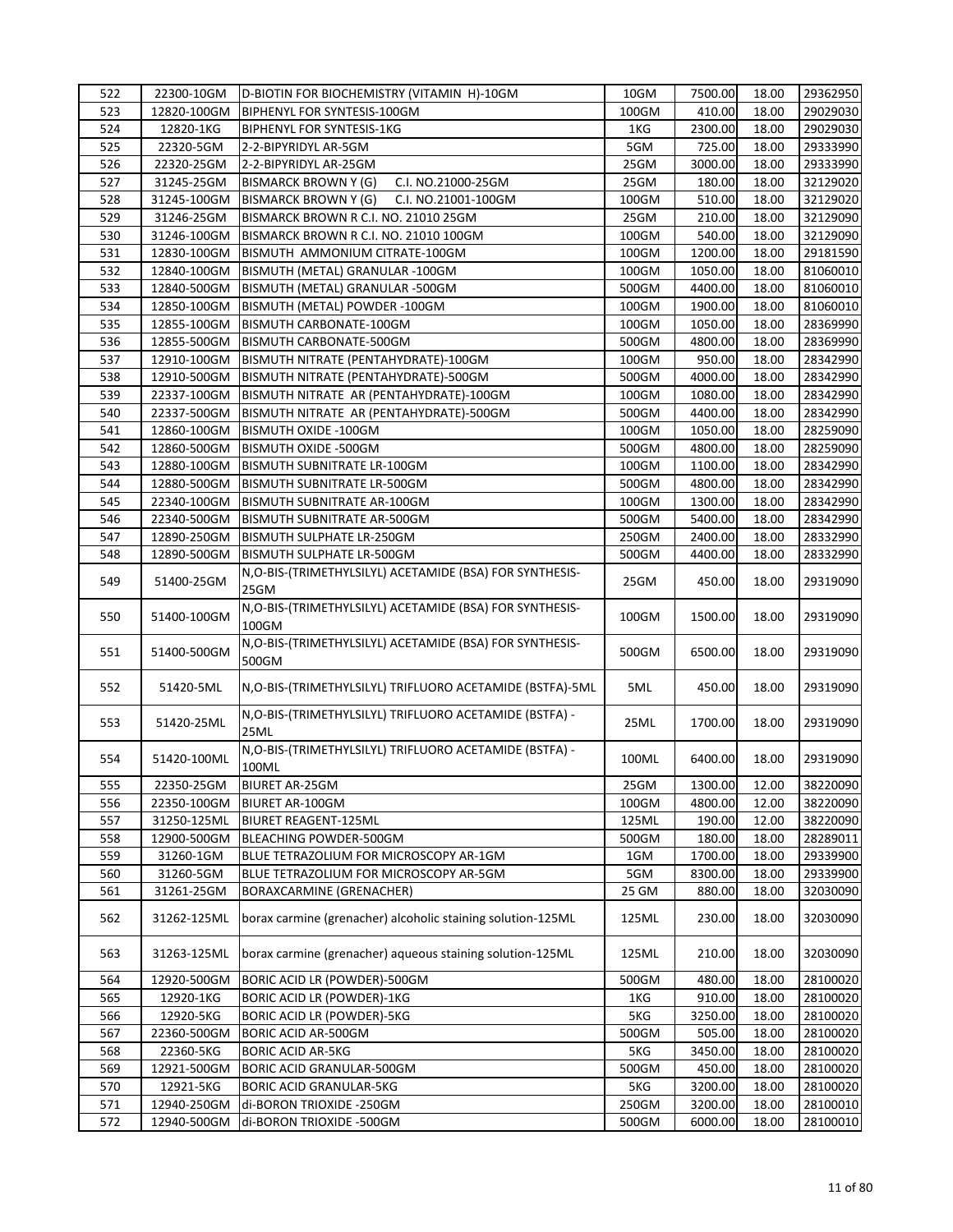| 573 | 31270-100ML  | BOUIN'S FLUID-100ML                                                            | 100ML    | 90.00    | 12.00 | 38220090 |
|-----|--------------|--------------------------------------------------------------------------------|----------|----------|-------|----------|
| 574 | 31270-500ML  | <b>BOUIN'S FLUID-500ML</b>                                                     | 500ML    | 295.00   | 12.00 | 38220090 |
| 575 | 31280-5GM    | BOVINE ALBUMIN FRACTION V (POWDER)-5GM                                         | 5GM      | 1040.00  | 12.00 | 35029000 |
| 576 | 31280-10GM   | BOVINE ALBUMIN FRACTION V (POWDER)-10GM                                        | 10GM     | 1700.00  | 12.00 | 35029000 |
| 577 | 31280-100GM  | BOVINE ALBUMIN FRACTION V (POWDER)-100GM                                       | 100GM    | 14700.00 | 12.00 | 35029000 |
| 578 | 31281-10GM   | BOVINE ALBUMIN FRACTION V PROTEASE FREE-10GM                                   | 10GM     | 2000.00  | 12.00 | 35029000 |
| 579 | 31281-100GM  | BOVINE ALBUMIN FRACTION V PROTEASE FREE-100GM                                  | 100GM    | 16000.00 | 12.00 | 35029000 |
| 580 | 31300-5GM    | BRILLIANT CRESYL BLUE FOR MICROSCOPY-5GM                                       | 5GM      | 675.00   | 18.00 | 32049000 |
| 581 | 31300-25GM   | BRILLIANT CRESYL BLUE FOR MICROSCOPY-25GM                                      | 25GM     | 2600.00  | 18.00 | 32049000 |
| 582 | 31305-100ML  | BRILLIANT CRESYL BLUE FOR SOLUTION (ALCHOHOLIC)-100ML                          | 100ML    | 310.00   | 12.00 | 38220090 |
| 583 | 31320-25GM   | BRILLIANT GREEN INDICATOR-25GM                                                 | 25GM     | 240.00   | 18.00 | 32049000 |
| 584 | 31320-100GM  | <b>BRILLIANT GREEN INDICATOR-100GM</b>                                         | 100GM    | 680.00   | 18.00 | 32049000 |
| 585 | 31325-100ML  | BRILLIANT GREEN 1% W/V AQUAS SOLUTION-100ML                                    | 100ML    | 95.00    | 18.00 | 38220090 |
| 586 | 60010-100GM  | 4-BROMOACETANILIDE 98% FOR SYNTHESIS-100GM                                     | 100GM    | 1100.00  | 18.00 | 29242990 |
| 587 | 60010-500GM  | 4-BROMOACETANILIDE 98% FOR SYNTHESIS-500GM                                     | 500GM    | 5020.00  | 18.00 | 29242990 |
| 588 | 60013-25GM   | 4-BROMO ANILINE FOR SYNTHESIS 98% 25GM                                         | 25GM     | 490.00   | 18.00 | 29214110 |
| 589 | 60013-100GM  | 4-BROMO ANILINE FOR SYNTHESIS 98% 100GM                                        | 100GM    | 1300.00  | 18.00 | 29214110 |
| 590 | 60013-500GM  | 4-BROMO ANILINE FOR SYNTHESIS 98% 500GM                                        | 500GM    | 4700.00  | 18.00 | 29214110 |
| 591 | 12945-250ML  | BROMOBENZENE LR 99%-250ML                                                      | 250ML    | 1020.00  | 18.00 | 29039990 |
| 592 | 12945-500ML  | BROMOBENZENE LR 99%-500ML                                                      | 500ML    | 1850.00  | 18.00 | 29039990 |
| 593 | 12945-2.5LTR | BROMOBENZENE LR 99%-2.5LTR                                                     | 2.5LTR   | 9000.00  | 18.00 | 29039990 |
| 594 | 12947-10GM   | 4-BROMOBENZOIC ACID FOR SYNTHESIS 98%-10GM                                     | 10GM     | 250.00   | 18.00 | 29163990 |
| 595 | 12947-50GM   | 4-BROMOBENZOIC ACID FOR SYNTHESIS 98%-50GM                                     | 50GM     | 1100.00  | 18.00 | 29163990 |
| 596 | 12947-250GM  | 4-BROMOBENZOIC ACID FOR SYNTHESIS 98%-250GM                                    | 250GM    | 3700.00  | 18.00 | 29163990 |
| 597 | 12948-25MG   | 5-BROMO-4-CHLORO-3-INDOLYL-â-D-GALCTOPYRANOSIDE 99%<br>MOLEUCLAR BIOLOGY-25MG  | 25MG     | 370.00   | 18.00 | 29329900 |
| 598 | 12948-100MG  | 5-BROMO-4-CHLORO-3-INDOLYL-â-D-GALCTOPYRANOSIDE 99%<br>MOLEUCLAR BIOLOGY-100MG | 100MG    | 1220.00  | 18.00 | 29329900 |
| 599 | 12948-1GM    | 5-BROMO-4-CHLORO-3-INDOLYL-â-D-GALCTOPYRANOSIDE 99%<br>MOLEUCLAR BIOLOGY-1GM   | 1GM      | 7900.00  | 18.00 | 29329900 |
| 600 |              | 12950-5 X 20ML BROMINE LR-5 X 20ML                                             | 5 X 20ML | 1800.00  | 18.00 | 28013020 |
| 601 | 12950-250ML  | <b>BROMINE LR-250ML</b>                                                        | 250ML    | 2300.00  | 18.00 | 28013020 |
| 602 | 22370-250ML  | <b>BROMINE AR-250ML</b>                                                        | 250ML    | 2600.00  | 18.00 | 28013020 |
| 603 | 12954-500ML  | <b>BROMINE WATER-500ML</b>                                                     | 500ML    | 350.00   | 18.00 | 28013020 |
| 604 | 31340-5GM    | BROMOCRESOL GREEN INDICATOR AR-5GM                                             | 5GM      | 850.00   | 18.00 | 29349900 |
| 605 | 31340-25GM   | BROMOCRESOL GREEN INDICATOR AR-25GM                                            | 25GM     | 3500.00  | 18.00 | 29349900 |
| 606 | 31350-125ML  | BROMOCRESOL GREEN INDICATOR SOLUTION-125ML                                     | 125ML    | 170.00   | 18.00 | 29349900 |
| 607 | 31352-5GM    | BROMOCRESOL PURPLE INDICATOR AR-5GM                                            | 5GM      | 300.00   | 18.00 | 29349900 |
| 608 | 31352-25GM   | BROMOCRESOL PURPLE INDICATOR AR-25GM                                           | 25GM     | 1150.00  | 18.00 | 29349900 |
| 609 | 31353-125ML  | BROMOCRESOL PURPLE INDICATOR SOLUTION (0.04%)-125ML                            | 125ML    | 170.00   | 18.00 | 29349900 |
| 610 | 12955-100GM  | 2-BROMOETHYLAMINE HYDROBROMIDE FOR SYNTHESIS 99%-<br>100GM                     | 100GM    | 1200.00  | 18.00 | 29033990 |
| 611 | 12955-500GM  | 2-BROMOETHYLAMINE HYDROBROMIDE FOR SYNTHESIS 99%-<br>500GM                     | 500GM    | 4700.00  | 18.00 | 29033990 |
| 612 | 12960-250ML  | <b>BROMOFORM LR-250ML</b>                                                      | 250ML    | 6300.00  | 18.00 | 29039990 |
| 613 | 22380-250ML  | BROMOFORM SPECIAL -250ML                                                       | 250ML    | 6500.00  | 18.00 | 29039990 |
| 614 | 31360-5GM    | BROMOPHENOL BLUE INDICATOR AR-5GM                                              | 5GM      | 270.00   | 18.00 | 29349900 |
| 615 | 31360-25GM   | BROMOPHENOL BLUE INDICATOR AR-25GM                                             | 25GM     | 1100.00  | 18.00 | 29349900 |
| 616 | 31360A-125ML | BROMOPHENOL BLUE INDICATOR SOLUTION pH3.0-4.6-125ML                            | 125ML    | 150.00   | 12.00 | 38220090 |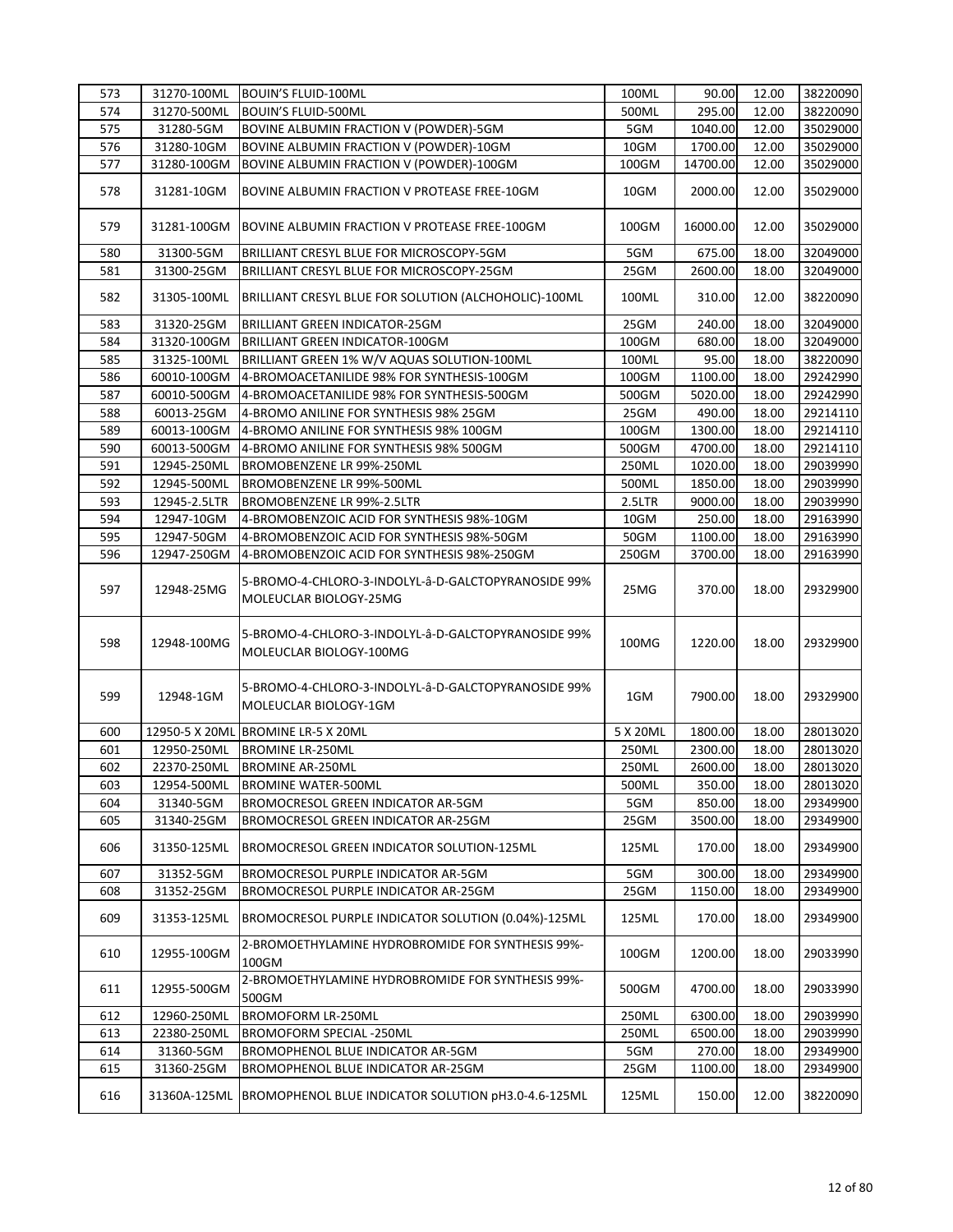| 617 | 12970-500ML  | 1-BROMOPROPANE FOR SYNTHESIS 98.5% (n-Propyl Bromide)-<br>500ML           | 500ML  | 1700.00  | 18.00 | 29033990 |
|-----|--------------|---------------------------------------------------------------------------|--------|----------|-------|----------|
| 618 | 12970-2.5LTR | 1-BROMOPROPANE FOR SYNTHESIS 98.5%(n-Propyl Bromide)-<br>2.5LTR           | 2.5LTR | 7300.00  | 18.00 | 29033990 |
| 619 | 12980-100GM  | N-BROMOSUCCINIMIDE-100GM                                                  | 100GM  | 490.00   | 18.00 | 29251900 |
| 620 | 12980-500GM  | N-BROMOSUCCINIMIDE-500GM                                                  | 500GM  | 2100.00  | 18.00 | 29251900 |
| 621 | 31430-1GM    | BROMOPYROGALLOL RED AR-1GM                                                | 1GM    | 650.00   | 18.00 | 29322090 |
| 622 | 31430-5GM    | BROMOPYROGALLOL RED AR-5GM                                                | 5 GM   | 2850.00  | 18.00 | 29322090 |
| 623 | 31380-5GM    | BROMOTHYMOL BLUE INDICATOR AR-5GM                                         | 5GM    | 360.00   | 18.00 | 29349900 |
| 624 | 31380-25GM   | BROMOTHYMOL BLUE INDICATOR AR-25GM                                        | 25GM   | 1400.00  | 18.00 | 29349900 |
| 625 | 31381-125ML  | BROMOTHYMOL BLUE INDICATOR SOLUTION (0.04% soln.)-<br>125ML               | 125ML  | 150.00   | 12.00 | 38220090 |
| 626 | 22410-10GM   | BRUCINE AR (Reagent for bismuth)-10GM                                     | 10GM   | 820.00   | 18.00 | 29339900 |
| 627 | 22410-25GM   | BRUCINE AR (Reagent for bismuth)-25GM                                     | 25GM   | 1800.00  | 18.00 | 29339900 |
| 628 | 13000-25GM   | <b>BRUCINE SULPHATE PURISS-25GM</b>                                       | 25GM   | 1600.00  | 18.00 | 29399900 |
| 629 | 13000-250GM  | BRUCINE SULPHATE PURISS-250GM                                             | 250GM  | 14800.00 | 18.00 | 29399900 |
| 630 |              | 31390A1-500ML BUFFER SOLUTION pH2.0-500ML                                 | 500ML  | 300.00   | 12.00 | 38220090 |
| 631 |              | 31390A-500ML BUFFER SOLUTION pH 4.0 (PHTHALATE)-500ML                     | 500ML  | 250.00   | 12.00 | 38220090 |
| 632 |              | 31390B-500ML BUFFER SOLUTION pH 7.0 (PHOSPHATE)-500ML                     | 500ML  | 270.00   | 12.00 | 38220090 |
| 633 |              | 31390C-500ML BUFFER SOLUTION pH 9.0 (BORATE)-500ML                        | 500ML  | 250.00   | 12.00 | 38220090 |
| 634 |              | 31390C1-500ML BUFFER SOLUTION pH 10.0-500ML                               | 500ML  | 310.00   | 12.00 | 38220090 |
| 635 |              | 31390D-10TAB BUFFER CAPSULES pH 4.0 -10TAB                                | 10TAB  | 215.00   | 12.00 | 38220090 |
| 636 |              | 31390E-10TAB BUFFER CAPSULES pH 7.0 -10TAB                                | 10TAB  | 215.00   | 12.00 | 38220090 |
| 637 |              | 31390E1-10CAP BUFFER CAPSULES PH 7.2 - 10CAP                              | 10CAP  | 215.00   | 12.00 | 38220090 |
| 638 |              |                                                                           | 10TAB  | 215.00   | 12.00 |          |
|     |              | 31390F-10TAB BUFFER CAPSULES pH 9.2 -10TAB                                |        |          |       | 38220090 |
| 639 |              | 31390G-10CAP BUFFER CAPSULES PH 10.0-10CAP                                | 10CAP  | 215.00   | 12.00 | 38220090 |
| 640 |              | 31390H-10CAP BUFFER CAPSULES PH 5-10CAP                                   | 10CAP  | 235.00   | 12.00 | 38220090 |
| 641 |              | 31390K-10CAP BUFFER CAPSULES PH 8.0-10CAP                                 | 10CAP  | 235.00   | 12.00 | 38220090 |
| 642 | 31390L-10CAP | BUFFER CAPSULES PH 6.10-10CAP                                             | 10CAP  | 235.00   | 12.00 | 38220090 |
| 643 | 13010-500ML  | 1,4 BUTANEDIOL FOR SYNTHESIS 99% (1,4 Butylene glycol)-<br>500ML          | 500ML  | 850.00   | 18.00 | 29053990 |
| 644 | 13010-2.5LTR | 1,4 BUTANEDIOL FOR SYNTHESIS 99% (1,4 Butylene glycol)-<br>2.5LTR         | 2.5LTR | 4000.00  | 18.00 | 29053990 |
| 645 | 22390-5GM    | 1-BUTANE SULFONIC ACID SODIUM SALT ANHYDROUS(FOR<br>HPLC)-5GM             | 5GM    | 340.00   | 18.00 | 29041090 |
| 646 | 22390-25GM   | 1-BUTANE SULFONIC ACID SODIUM SALT ANHYDROUS(FOR<br>HPLC)-25GM            | 25GM   | 1000.00  | 18.00 | 29041090 |
| 647 | 22390-100GM  | 1-BUTANE SULFONIC ACID SODIUM SALT ANHYDROUS(FOR<br><b>HPLC)-100GM</b>    | 100GM  | 3850.00  | 18.00 | 29041090 |
| 648 | 22390A-5GM   | 1-BUTANE SULFONIC ACID SODIUM SALT MONOHYDRATE (FOR<br>HPLC)-5GM          | 5GM    | 340.00   | 18.00 | 29041090 |
| 649 | 22390A-25GM  | 1-BUTANE SULFONIC ACID SODIUM SALT MONOHYDRATE (FOR<br>HPLC)-25GM         | 25GM   | 1000.00  | 18.00 | 29041090 |
| 650 | 22390A-100GM | 1-BUTANE SULFONIC ACID SODIUM SALT MONOHYDRATE (FOR<br><b>HPLC)-100GM</b> | 100GM  | 3850.00  | 18.00 | 29041090 |
| 651 | 13020-500ML  | n-BUTANOL 99% for synthesis ((Butan-1-ol,)-500ML                          | 500ML  | 450.00   | 18.00 | 29051300 |
| 652 | 13020-2.5LTR | n-BUTANOL 99% for synthesis ((Butan-1-ol,)-2.5LTR                         | 2.5LTR | 1750.00  | 18.00 | 29051300 |
| 653 | 22391-500ML  | n-BUTANOL AR 99.5%-500ML                                                  | 500ML  | 540.00   | 18.00 | 29051300 |
| 654 | 22391-2.5LTR | n-BUTANOL AR 99.5%-2.5LTR                                                 | 2.5LTR | 2050.00  | 18.00 | 29051300 |
| 655 | 41030-1LTR   | n-BUTANOL FOR HPLC & SPECTOSCOPY-1LTR                                     | 1LTR   | 1300.00  | 18.00 | 29051300 |
| 656 | 41030-2.5LTR | n-BUTANOL FOR HPLC & SPECTOSCOPY-2.5LTR                                   | 2.5LTR | 2600.00  | 18.00 | 29051300 |
| 657 | 13025-500ML  | iso-BUTANOL FOR SYNTHESIS 98.5%-500ML                                     | 500ML  | 450.00   | 18.00 | 29051490 |
| 658 | 13025-2.5LTR | iso-BUTANOL FOR SYNTHESIS 98.5%-2.5LTR                                    | 2.5LTR | 1750.00  | 18.00 | 29051490 |
| 659 | 22393-500ML  | iso-BUTANOL AR 99%-500ML                                                  | 500ML  | 540.00   | 18.00 | 29051490 |
| 660 | 22393-2.5LTR | iso-BUTANOL AR 99%-2.5LTR                                                 | 2.5LTR | 1990.00  | 18.00 | 29051490 |
| 661 | 13030-500ML  | n-BUTYL ACETATE LR 99%-500ML                                              | 500ML  | 600.00   | 18.00 | 29153300 |
| 662 | 13030-2.5LTR | n-BUTYL ACETATE LR 99%-2.5LTR                                             | 2.5LTR | 2450.00  | 18.00 | 29153300 |
| 663 | 22392-500ML  | n-BUTYL ACETATE AR 99.5%-500ML                                            | 500ML  | 800.00   | 18.00 | 29153300 |
| 664 | 22392-2.5LTR | n-BUTYL ACETATE AR 99.5%-2.5LTR                                           | 2.5LTR | 2800.00  | 18.00 | 29153300 |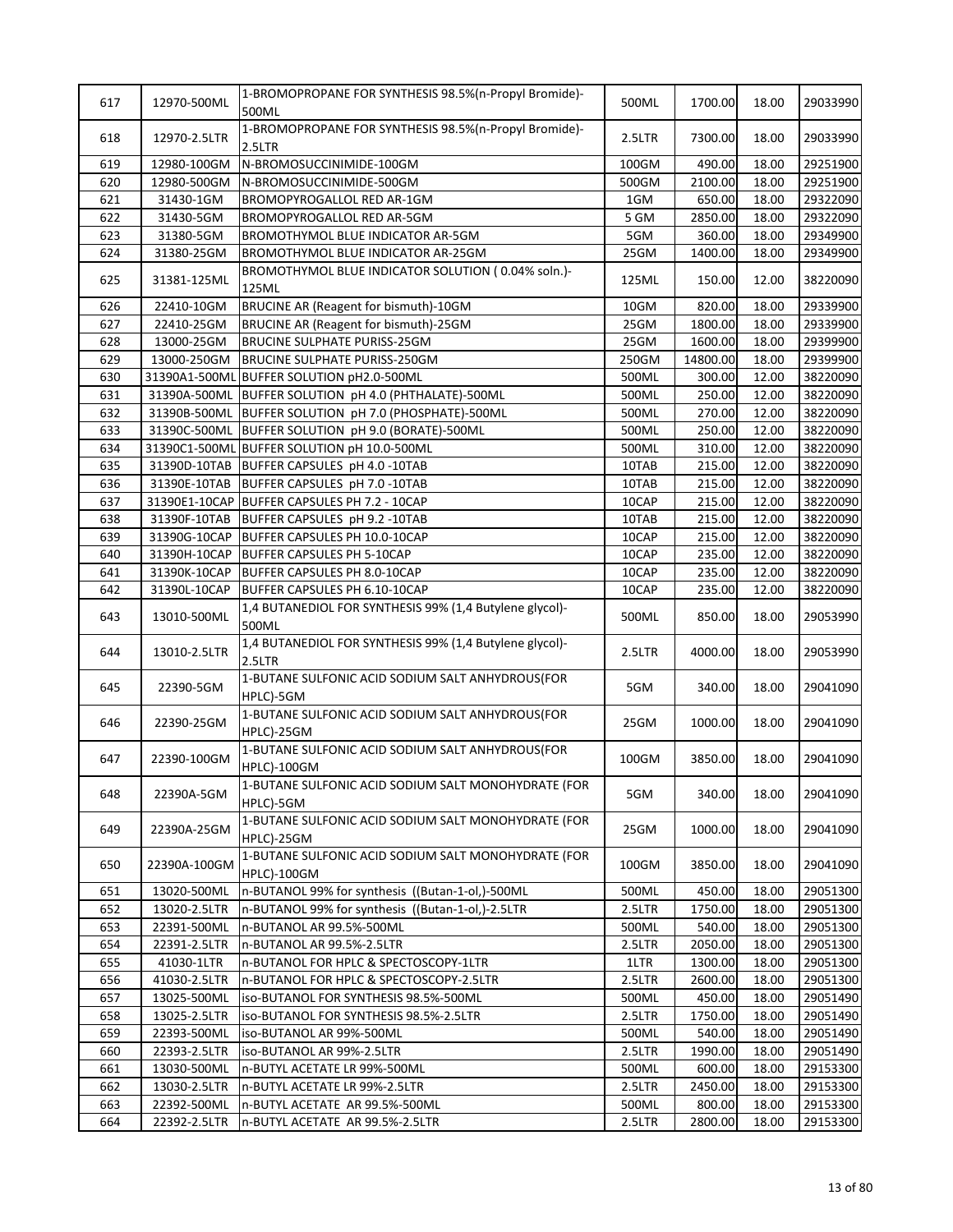| 666<br>13050-2.5LTR<br>2650.00<br>18.00<br>29094300<br>2-BUTOXYETHANOL LR 98% (Butyl Glycol Ether)-2.5LTR<br>2.5LTR<br>667<br>22396-500ML<br>2-BUTOXYETHANOL AR 98.5%-500ML<br>500ML<br>770.00<br>18.00<br>29094300<br>668<br>2850.00<br>22396-2.5LTR<br>2-BUTOXYETHANOL AR 98.5%-2.5LTR<br>2.5LTR<br>18.00<br>29094300<br>575.00<br>669<br>13060-500ML<br>500ML<br>18.00<br>29051490<br>tert-BUTANOL LR 98.5%-500ML<br>18.00<br>29051490<br>670<br>13060-2.5LTR<br>tert-BUTANOL LR 98.5%-2.5LTR<br>2.5LTR<br>2400.00<br>29051490<br>671<br>22398-500ML<br>tert-BUTANOL 99% AR - 500ML<br>500ML<br>650.00<br>18.00<br>672<br>22398-2.5LTR<br>2.5LTR<br>2600.00<br>18.00<br>29051490<br>tert-BUTANOL 99% AR-2.5LTR<br>673<br>13070-500ML<br>BUTAN -2-OL- LR 99% (SEC BUTYL ALCOHOL)-500ML<br>500ML<br>510.00<br>18.00<br>29051490<br>674<br>13070-2.5LTR<br>2100.00<br>BUTAN -2-OL- LR 99% (SEC BUTYL ALCOHOL)2.5LTR<br>2.5LTR<br>18.00<br>29051490<br>675<br>550.00<br>18.00<br>22399-500ML<br>BUTAN -2-OL AR (2-BUTYL ALCOHOL)-500ML<br>500ML<br>29051490<br>676<br>22399-2.5LTR<br>2.5LTR<br>2250.00<br>18.00<br>29051490<br>BUTAN -2-OL AR (2-BUTYL ALCOHOL)-2.5LTR<br>677<br>500ML<br>600.00<br>18.00<br>29211990<br>60015-500ML<br>n-BUTYLAMINE LR 98%-500ML<br>678<br>2350.00<br>60015-2.5LTR<br>n-BUTYLAMINE LR 98%-2.5LTR<br>2.5LTR<br>18.00<br>29211990<br>679<br>60016-500ML<br>500ML<br>630.00<br>18.00<br>29211990<br>n-BUTYLAMINE AR-500ML<br>680<br>60016-2.5LTR<br>n-BUTYLAMINE AR-2.5LTR<br>2.5LTR<br>2550.00<br>18.00<br>29211990<br>681<br>13075-500ML<br>TERT-BUTYLAMINE FOR SYNTHESIS 99%-500ML<br>500ML<br>810.00<br>18.00<br>29211990<br>682<br>13075-2.5LTR<br>3600.00<br>18.00<br>29211990<br>TERT-BUTYLAMINE FOR SYNTHESIS 99%-2.5LTR<br>2.5LTR<br>683<br>13080-100GM<br>BUTYLATED HYDROXY ANISOLE (B.H.A)-100GM<br>100GM<br>1100.00<br>18.00<br>29095090<br>684<br>3800.00<br>13080-500GM<br>BUTYLATED HYDROXY ANISOLE (B.H.A)-500GM<br>500GM<br>18.00<br>29095090<br>685<br>1200.00<br>18.00<br>13100-500GM<br>BUTYLATED HYDROXY TOLUENE (B.H.T)-500GM<br>500GM<br>29072990<br>686<br>13100-5KG<br>BUTYLATED HYDROXY TOLUENE (B.H.T)-5KG<br>5KG<br>9000.00<br>18.00<br>29072990<br>687<br>13105-500ML<br>600.00<br>29161290<br>n-BUTYL METHACRYLATE 99% for Synthesis (Stabilized)<br>500ML<br>18.00<br>688<br>2450.00<br>18.00<br>29161290<br>13105-2.5LTR<br>n-BUTYL METHACRYLATE 99% for Synthesis (Stabilized)<br>2.5LTR<br>2200.00<br>18.00<br>29319090<br>689<br>51600-100GM<br>tert-BUTYLDIMETHYLSILYL CHLORIDE FOR SYNTHESIS-100GM<br>100GM<br>690<br>51600-500GM<br>9700.00<br>18.00<br>tert-BUTYLDIMETHYLSILYL CHLORIDE FOR SYNTHESIS-500GM<br>500GM<br>691<br>13120-250GM<br>1000.00<br>18.00<br>29147990<br>tert-BUTYL HYDROQUINONE (TBHQ)-250GM<br>250GM<br>692<br>13120-2.5KG<br>2.5 <sub>K</sub> G<br>9400.00<br>tert-BUTYL HYDROQUINONE (TBHQ)-2.5KG<br>18.00<br>29147990<br>693<br>13123-500ML<br>600.00<br>18.00<br>29093090<br>tert-BUTYL METHYL ETHER LR 99%-500ML<br>500ML<br>694<br>2000.00<br>13123-2.5LTR<br>tert-BUTYL METHYL ETHER LR 99%-2.5LTR<br>2.5LTR<br>18.00<br>29093090<br>700.00<br>695<br>22394-500ML<br>29093090<br>tert-BUTYL METHYL ETHER AR 99.5%-500ML<br>500ML<br>18.00<br>696<br>22394-2.5LTR<br>2.5LTR<br>2400.00<br>18.00<br>29093090<br>tert-BUTYL METHYL ETHER AR 99.5%-2.5LTR<br>697<br>18.00<br>41035-1LTR<br>1LTR<br>2150.00<br>29091900<br>tert-BUTYL METHYL ETHER FOR HPLC 99.7%-1LTR<br>698<br>41035-2.5LTR<br>tert-BUTYL METHYL ETHER FOR HPLC 99.7%-2.5LTR<br>2.5LTR<br>4700.00<br>18.00<br>29091900<br>699<br>13125-500ML<br>500ML<br>680.00<br>18.00<br>29156010<br>N-BUTYRIC ACID 99% FOR SYNTHESIS-500ML<br>700<br>13125-2.5LTR<br>2.5LTR<br>2800.00<br>29156010<br>N-BUTYRIC ACID 99% FOR SYNTHESIS-2.5LTR<br>18.00<br>701<br>5GM<br>800.00<br>31392-5GM<br>CACOTHELINE 95% AR-5GM<br>18.00<br>32049000<br>702<br>25GM<br>3600.00<br>18.00<br>31392-25GM<br>CACOTHELINE 95% AR-25GM<br>32049000<br>703<br>31394-1GM<br>CADION AR-1GM<br>1GM<br>310.00<br>18.00<br>32049000<br>704<br>950.00<br>31394-5GM<br>CADION AR-5GM<br>5GM<br>18.00<br>32049000<br>705<br>CADMIUM (METAL) GRANULAR 99.9% AR-100GM<br>390.00<br>81079010<br>13128-100GM<br>100GM<br>18.00<br>706<br>13128-500GM<br>500GM<br>1600.00<br>18.00<br>81079010<br>CADMIUM (METAL) GRANULAR 99.9% AR-500GM<br>707<br>100GM<br>540.00<br>18.00<br>29152990<br>13130-100GM<br>CADMIUM ACETATE LR (DIHYDRATE)-100GM<br>708<br>250GM<br>1100.00<br>18.00<br>29152990<br>13130-250GM<br>CADMIUM ACETATE LR (DIHYDRATE)-250GM<br>709<br>13130-500GM<br>CADMIUM ACETATE LR (DIHYDRATE)-500GM<br>500GM<br>1900.00<br>18.00<br>29152990<br>710<br>22395-100GM<br>CADMIUM ACETATE AR (DIHYDRATE)-100GM<br>100GM<br>640.00<br>18.00<br>29152990<br>711<br>250GM<br>1200.00<br>18.00<br>22395-250GM<br>CADMIUM ACETATE AR (DIHYDRATE)-250GM<br>29152990<br>712<br>500GM<br>18.00<br>22395-500GM<br>CADMIUM ACETATE AR (DIHYDRATE)-500GM<br>2100.00<br>29152990<br>713<br>13135-100GM<br>CADMIUM CARBONATE -100GM<br>100GM<br>475.00<br>18.00<br>28369990<br>714<br>13135-500GM<br>CADMIUM CARBONATE -500GM<br>500GM<br>1950.00<br>18.00<br>28369990<br>715<br>550.00<br>13140-100GM<br>CADMIUM CHLORIDE (MONOHYDRATE)-100GM<br>100GM<br>28273990<br>18.00<br>716<br>13140-500GM<br>CADMIUM CHLORIDE (MONOHYDRATE)-500GM<br>500GM<br>2400.00<br>18.00<br>28273990<br>717<br>22400-100GM<br>CADMIUM CHLORIDE AR (MONOHYDRATE)-100GM<br>100GM<br>600.00<br>18.00<br>28273990 | 665 | 13050-500ML | 2-BUTOXYETHANOL LR 98% (Butyl Glycol Ether)-500ML | 500ML | 630.00 | 18.00 | 29094300 |
|--------------------------------------------------------------------------------------------------------------------------------------------------------------------------------------------------------------------------------------------------------------------------------------------------------------------------------------------------------------------------------------------------------------------------------------------------------------------------------------------------------------------------------------------------------------------------------------------------------------------------------------------------------------------------------------------------------------------------------------------------------------------------------------------------------------------------------------------------------------------------------------------------------------------------------------------------------------------------------------------------------------------------------------------------------------------------------------------------------------------------------------------------------------------------------------------------------------------------------------------------------------------------------------------------------------------------------------------------------------------------------------------------------------------------------------------------------------------------------------------------------------------------------------------------------------------------------------------------------------------------------------------------------------------------------------------------------------------------------------------------------------------------------------------------------------------------------------------------------------------------------------------------------------------------------------------------------------------------------------------------------------------------------------------------------------------------------------------------------------------------------------------------------------------------------------------------------------------------------------------------------------------------------------------------------------------------------------------------------------------------------------------------------------------------------------------------------------------------------------------------------------------------------------------------------------------------------------------------------------------------------------------------------------------------------------------------------------------------------------------------------------------------------------------------------------------------------------------------------------------------------------------------------------------------------------------------------------------------------------------------------------------------------------------------------------------------------------------------------------------------------------------------------------------------------------------------------------------------------------------------------------------------------------------------------------------------------------------------------------------------------------------------------------------------------------------------------------------------------------------------------------------------------------------------------------------------------------------------------------------------------------------------------------------------------------------------------------------------------------------------------------------------------------------------------------------------------------------------------------------------------------------------------------------------------------------------------------------------------------------------------------------------------------------------------------------------------------------------------------------------------------------------------------------------------------------------------------------------------------------------------------------------------------------------------------------------------------------------------------------------------------------------------------------------------------------------------------------------------------------------------------------------------------------------------------------------------------------------------------------------------------------------------------------------------------------------------------------------------------------------------------------------------------------------------------------------------------------------------------------------------------------------------------------------------------------------------------------------------------------------------------------------------------------------------------------------------------------------------------------------------------------------------------------------------------------------------------------------------------------------------------------------------------------------------------------------------------------------------------------------------------------------------------------------------------------------------------------------------------------------------------------|-----|-------------|---------------------------------------------------|-------|--------|-------|----------|
| 29319090                                                                                                                                                                                                                                                                                                                                                                                                                                                                                                                                                                                                                                                                                                                                                                                                                                                                                                                                                                                                                                                                                                                                                                                                                                                                                                                                                                                                                                                                                                                                                                                                                                                                                                                                                                                                                                                                                                                                                                                                                                                                                                                                                                                                                                                                                                                                                                                                                                                                                                                                                                                                                                                                                                                                                                                                                                                                                                                                                                                                                                                                                                                                                                                                                                                                                                                                                                                                                                                                                                                                                                                                                                                                                                                                                                                                                                                                                                                                                                                                                                                                                                                                                                                                                                                                                                                                                                                                                                                                                                                                                                                                                                                                                                                                                                                                                                                                                                                                                                                                                                                                                                                                                                                                                                                                                                                                                                                                                                                                                                           |     |             |                                                   |       |        |       |          |
|                                                                                                                                                                                                                                                                                                                                                                                                                                                                                                                                                                                                                                                                                                                                                                                                                                                                                                                                                                                                                                                                                                                                                                                                                                                                                                                                                                                                                                                                                                                                                                                                                                                                                                                                                                                                                                                                                                                                                                                                                                                                                                                                                                                                                                                                                                                                                                                                                                                                                                                                                                                                                                                                                                                                                                                                                                                                                                                                                                                                                                                                                                                                                                                                                                                                                                                                                                                                                                                                                                                                                                                                                                                                                                                                                                                                                                                                                                                                                                                                                                                                                                                                                                                                                                                                                                                                                                                                                                                                                                                                                                                                                                                                                                                                                                                                                                                                                                                                                                                                                                                                                                                                                                                                                                                                                                                                                                                                                                                                                                                    |     |             |                                                   |       |        |       |          |
|                                                                                                                                                                                                                                                                                                                                                                                                                                                                                                                                                                                                                                                                                                                                                                                                                                                                                                                                                                                                                                                                                                                                                                                                                                                                                                                                                                                                                                                                                                                                                                                                                                                                                                                                                                                                                                                                                                                                                                                                                                                                                                                                                                                                                                                                                                                                                                                                                                                                                                                                                                                                                                                                                                                                                                                                                                                                                                                                                                                                                                                                                                                                                                                                                                                                                                                                                                                                                                                                                                                                                                                                                                                                                                                                                                                                                                                                                                                                                                                                                                                                                                                                                                                                                                                                                                                                                                                                                                                                                                                                                                                                                                                                                                                                                                                                                                                                                                                                                                                                                                                                                                                                                                                                                                                                                                                                                                                                                                                                                                                    |     |             |                                                   |       |        |       |          |
|                                                                                                                                                                                                                                                                                                                                                                                                                                                                                                                                                                                                                                                                                                                                                                                                                                                                                                                                                                                                                                                                                                                                                                                                                                                                                                                                                                                                                                                                                                                                                                                                                                                                                                                                                                                                                                                                                                                                                                                                                                                                                                                                                                                                                                                                                                                                                                                                                                                                                                                                                                                                                                                                                                                                                                                                                                                                                                                                                                                                                                                                                                                                                                                                                                                                                                                                                                                                                                                                                                                                                                                                                                                                                                                                                                                                                                                                                                                                                                                                                                                                                                                                                                                                                                                                                                                                                                                                                                                                                                                                                                                                                                                                                                                                                                                                                                                                                                                                                                                                                                                                                                                                                                                                                                                                                                                                                                                                                                                                                                                    |     |             |                                                   |       |        |       |          |
|                                                                                                                                                                                                                                                                                                                                                                                                                                                                                                                                                                                                                                                                                                                                                                                                                                                                                                                                                                                                                                                                                                                                                                                                                                                                                                                                                                                                                                                                                                                                                                                                                                                                                                                                                                                                                                                                                                                                                                                                                                                                                                                                                                                                                                                                                                                                                                                                                                                                                                                                                                                                                                                                                                                                                                                                                                                                                                                                                                                                                                                                                                                                                                                                                                                                                                                                                                                                                                                                                                                                                                                                                                                                                                                                                                                                                                                                                                                                                                                                                                                                                                                                                                                                                                                                                                                                                                                                                                                                                                                                                                                                                                                                                                                                                                                                                                                                                                                                                                                                                                                                                                                                                                                                                                                                                                                                                                                                                                                                                                                    |     |             |                                                   |       |        |       |          |
|                                                                                                                                                                                                                                                                                                                                                                                                                                                                                                                                                                                                                                                                                                                                                                                                                                                                                                                                                                                                                                                                                                                                                                                                                                                                                                                                                                                                                                                                                                                                                                                                                                                                                                                                                                                                                                                                                                                                                                                                                                                                                                                                                                                                                                                                                                                                                                                                                                                                                                                                                                                                                                                                                                                                                                                                                                                                                                                                                                                                                                                                                                                                                                                                                                                                                                                                                                                                                                                                                                                                                                                                                                                                                                                                                                                                                                                                                                                                                                                                                                                                                                                                                                                                                                                                                                                                                                                                                                                                                                                                                                                                                                                                                                                                                                                                                                                                                                                                                                                                                                                                                                                                                                                                                                                                                                                                                                                                                                                                                                                    |     |             |                                                   |       |        |       |          |
|                                                                                                                                                                                                                                                                                                                                                                                                                                                                                                                                                                                                                                                                                                                                                                                                                                                                                                                                                                                                                                                                                                                                                                                                                                                                                                                                                                                                                                                                                                                                                                                                                                                                                                                                                                                                                                                                                                                                                                                                                                                                                                                                                                                                                                                                                                                                                                                                                                                                                                                                                                                                                                                                                                                                                                                                                                                                                                                                                                                                                                                                                                                                                                                                                                                                                                                                                                                                                                                                                                                                                                                                                                                                                                                                                                                                                                                                                                                                                                                                                                                                                                                                                                                                                                                                                                                                                                                                                                                                                                                                                                                                                                                                                                                                                                                                                                                                                                                                                                                                                                                                                                                                                                                                                                                                                                                                                                                                                                                                                                                    |     |             |                                                   |       |        |       |          |
|                                                                                                                                                                                                                                                                                                                                                                                                                                                                                                                                                                                                                                                                                                                                                                                                                                                                                                                                                                                                                                                                                                                                                                                                                                                                                                                                                                                                                                                                                                                                                                                                                                                                                                                                                                                                                                                                                                                                                                                                                                                                                                                                                                                                                                                                                                                                                                                                                                                                                                                                                                                                                                                                                                                                                                                                                                                                                                                                                                                                                                                                                                                                                                                                                                                                                                                                                                                                                                                                                                                                                                                                                                                                                                                                                                                                                                                                                                                                                                                                                                                                                                                                                                                                                                                                                                                                                                                                                                                                                                                                                                                                                                                                                                                                                                                                                                                                                                                                                                                                                                                                                                                                                                                                                                                                                                                                                                                                                                                                                                                    |     |             |                                                   |       |        |       |          |
|                                                                                                                                                                                                                                                                                                                                                                                                                                                                                                                                                                                                                                                                                                                                                                                                                                                                                                                                                                                                                                                                                                                                                                                                                                                                                                                                                                                                                                                                                                                                                                                                                                                                                                                                                                                                                                                                                                                                                                                                                                                                                                                                                                                                                                                                                                                                                                                                                                                                                                                                                                                                                                                                                                                                                                                                                                                                                                                                                                                                                                                                                                                                                                                                                                                                                                                                                                                                                                                                                                                                                                                                                                                                                                                                                                                                                                                                                                                                                                                                                                                                                                                                                                                                                                                                                                                                                                                                                                                                                                                                                                                                                                                                                                                                                                                                                                                                                                                                                                                                                                                                                                                                                                                                                                                                                                                                                                                                                                                                                                                    |     |             |                                                   |       |        |       |          |
|                                                                                                                                                                                                                                                                                                                                                                                                                                                                                                                                                                                                                                                                                                                                                                                                                                                                                                                                                                                                                                                                                                                                                                                                                                                                                                                                                                                                                                                                                                                                                                                                                                                                                                                                                                                                                                                                                                                                                                                                                                                                                                                                                                                                                                                                                                                                                                                                                                                                                                                                                                                                                                                                                                                                                                                                                                                                                                                                                                                                                                                                                                                                                                                                                                                                                                                                                                                                                                                                                                                                                                                                                                                                                                                                                                                                                                                                                                                                                                                                                                                                                                                                                                                                                                                                                                                                                                                                                                                                                                                                                                                                                                                                                                                                                                                                                                                                                                                                                                                                                                                                                                                                                                                                                                                                                                                                                                                                                                                                                                                    |     |             |                                                   |       |        |       |          |
|                                                                                                                                                                                                                                                                                                                                                                                                                                                                                                                                                                                                                                                                                                                                                                                                                                                                                                                                                                                                                                                                                                                                                                                                                                                                                                                                                                                                                                                                                                                                                                                                                                                                                                                                                                                                                                                                                                                                                                                                                                                                                                                                                                                                                                                                                                                                                                                                                                                                                                                                                                                                                                                                                                                                                                                                                                                                                                                                                                                                                                                                                                                                                                                                                                                                                                                                                                                                                                                                                                                                                                                                                                                                                                                                                                                                                                                                                                                                                                                                                                                                                                                                                                                                                                                                                                                                                                                                                                                                                                                                                                                                                                                                                                                                                                                                                                                                                                                                                                                                                                                                                                                                                                                                                                                                                                                                                                                                                                                                                                                    |     |             |                                                   |       |        |       |          |
|                                                                                                                                                                                                                                                                                                                                                                                                                                                                                                                                                                                                                                                                                                                                                                                                                                                                                                                                                                                                                                                                                                                                                                                                                                                                                                                                                                                                                                                                                                                                                                                                                                                                                                                                                                                                                                                                                                                                                                                                                                                                                                                                                                                                                                                                                                                                                                                                                                                                                                                                                                                                                                                                                                                                                                                                                                                                                                                                                                                                                                                                                                                                                                                                                                                                                                                                                                                                                                                                                                                                                                                                                                                                                                                                                                                                                                                                                                                                                                                                                                                                                                                                                                                                                                                                                                                                                                                                                                                                                                                                                                                                                                                                                                                                                                                                                                                                                                                                                                                                                                                                                                                                                                                                                                                                                                                                                                                                                                                                                                                    |     |             |                                                   |       |        |       |          |
|                                                                                                                                                                                                                                                                                                                                                                                                                                                                                                                                                                                                                                                                                                                                                                                                                                                                                                                                                                                                                                                                                                                                                                                                                                                                                                                                                                                                                                                                                                                                                                                                                                                                                                                                                                                                                                                                                                                                                                                                                                                                                                                                                                                                                                                                                                                                                                                                                                                                                                                                                                                                                                                                                                                                                                                                                                                                                                                                                                                                                                                                                                                                                                                                                                                                                                                                                                                                                                                                                                                                                                                                                                                                                                                                                                                                                                                                                                                                                                                                                                                                                                                                                                                                                                                                                                                                                                                                                                                                                                                                                                                                                                                                                                                                                                                                                                                                                                                                                                                                                                                                                                                                                                                                                                                                                                                                                                                                                                                                                                                    |     |             |                                                   |       |        |       |          |
|                                                                                                                                                                                                                                                                                                                                                                                                                                                                                                                                                                                                                                                                                                                                                                                                                                                                                                                                                                                                                                                                                                                                                                                                                                                                                                                                                                                                                                                                                                                                                                                                                                                                                                                                                                                                                                                                                                                                                                                                                                                                                                                                                                                                                                                                                                                                                                                                                                                                                                                                                                                                                                                                                                                                                                                                                                                                                                                                                                                                                                                                                                                                                                                                                                                                                                                                                                                                                                                                                                                                                                                                                                                                                                                                                                                                                                                                                                                                                                                                                                                                                                                                                                                                                                                                                                                                                                                                                                                                                                                                                                                                                                                                                                                                                                                                                                                                                                                                                                                                                                                                                                                                                                                                                                                                                                                                                                                                                                                                                                                    |     |             |                                                   |       |        |       |          |
|                                                                                                                                                                                                                                                                                                                                                                                                                                                                                                                                                                                                                                                                                                                                                                                                                                                                                                                                                                                                                                                                                                                                                                                                                                                                                                                                                                                                                                                                                                                                                                                                                                                                                                                                                                                                                                                                                                                                                                                                                                                                                                                                                                                                                                                                                                                                                                                                                                                                                                                                                                                                                                                                                                                                                                                                                                                                                                                                                                                                                                                                                                                                                                                                                                                                                                                                                                                                                                                                                                                                                                                                                                                                                                                                                                                                                                                                                                                                                                                                                                                                                                                                                                                                                                                                                                                                                                                                                                                                                                                                                                                                                                                                                                                                                                                                                                                                                                                                                                                                                                                                                                                                                                                                                                                                                                                                                                                                                                                                                                                    |     |             |                                                   |       |        |       |          |
|                                                                                                                                                                                                                                                                                                                                                                                                                                                                                                                                                                                                                                                                                                                                                                                                                                                                                                                                                                                                                                                                                                                                                                                                                                                                                                                                                                                                                                                                                                                                                                                                                                                                                                                                                                                                                                                                                                                                                                                                                                                                                                                                                                                                                                                                                                                                                                                                                                                                                                                                                                                                                                                                                                                                                                                                                                                                                                                                                                                                                                                                                                                                                                                                                                                                                                                                                                                                                                                                                                                                                                                                                                                                                                                                                                                                                                                                                                                                                                                                                                                                                                                                                                                                                                                                                                                                                                                                                                                                                                                                                                                                                                                                                                                                                                                                                                                                                                                                                                                                                                                                                                                                                                                                                                                                                                                                                                                                                                                                                                                    |     |             |                                                   |       |        |       |          |
|                                                                                                                                                                                                                                                                                                                                                                                                                                                                                                                                                                                                                                                                                                                                                                                                                                                                                                                                                                                                                                                                                                                                                                                                                                                                                                                                                                                                                                                                                                                                                                                                                                                                                                                                                                                                                                                                                                                                                                                                                                                                                                                                                                                                                                                                                                                                                                                                                                                                                                                                                                                                                                                                                                                                                                                                                                                                                                                                                                                                                                                                                                                                                                                                                                                                                                                                                                                                                                                                                                                                                                                                                                                                                                                                                                                                                                                                                                                                                                                                                                                                                                                                                                                                                                                                                                                                                                                                                                                                                                                                                                                                                                                                                                                                                                                                                                                                                                                                                                                                                                                                                                                                                                                                                                                                                                                                                                                                                                                                                                                    |     |             |                                                   |       |        |       |          |
|                                                                                                                                                                                                                                                                                                                                                                                                                                                                                                                                                                                                                                                                                                                                                                                                                                                                                                                                                                                                                                                                                                                                                                                                                                                                                                                                                                                                                                                                                                                                                                                                                                                                                                                                                                                                                                                                                                                                                                                                                                                                                                                                                                                                                                                                                                                                                                                                                                                                                                                                                                                                                                                                                                                                                                                                                                                                                                                                                                                                                                                                                                                                                                                                                                                                                                                                                                                                                                                                                                                                                                                                                                                                                                                                                                                                                                                                                                                                                                                                                                                                                                                                                                                                                                                                                                                                                                                                                                                                                                                                                                                                                                                                                                                                                                                                                                                                                                                                                                                                                                                                                                                                                                                                                                                                                                                                                                                                                                                                                                                    |     |             |                                                   |       |        |       |          |
|                                                                                                                                                                                                                                                                                                                                                                                                                                                                                                                                                                                                                                                                                                                                                                                                                                                                                                                                                                                                                                                                                                                                                                                                                                                                                                                                                                                                                                                                                                                                                                                                                                                                                                                                                                                                                                                                                                                                                                                                                                                                                                                                                                                                                                                                                                                                                                                                                                                                                                                                                                                                                                                                                                                                                                                                                                                                                                                                                                                                                                                                                                                                                                                                                                                                                                                                                                                                                                                                                                                                                                                                                                                                                                                                                                                                                                                                                                                                                                                                                                                                                                                                                                                                                                                                                                                                                                                                                                                                                                                                                                                                                                                                                                                                                                                                                                                                                                                                                                                                                                                                                                                                                                                                                                                                                                                                                                                                                                                                                                                    |     |             |                                                   |       |        |       |          |
|                                                                                                                                                                                                                                                                                                                                                                                                                                                                                                                                                                                                                                                                                                                                                                                                                                                                                                                                                                                                                                                                                                                                                                                                                                                                                                                                                                                                                                                                                                                                                                                                                                                                                                                                                                                                                                                                                                                                                                                                                                                                                                                                                                                                                                                                                                                                                                                                                                                                                                                                                                                                                                                                                                                                                                                                                                                                                                                                                                                                                                                                                                                                                                                                                                                                                                                                                                                                                                                                                                                                                                                                                                                                                                                                                                                                                                                                                                                                                                                                                                                                                                                                                                                                                                                                                                                                                                                                                                                                                                                                                                                                                                                                                                                                                                                                                                                                                                                                                                                                                                                                                                                                                                                                                                                                                                                                                                                                                                                                                                                    |     |             |                                                   |       |        |       |          |
|                                                                                                                                                                                                                                                                                                                                                                                                                                                                                                                                                                                                                                                                                                                                                                                                                                                                                                                                                                                                                                                                                                                                                                                                                                                                                                                                                                                                                                                                                                                                                                                                                                                                                                                                                                                                                                                                                                                                                                                                                                                                                                                                                                                                                                                                                                                                                                                                                                                                                                                                                                                                                                                                                                                                                                                                                                                                                                                                                                                                                                                                                                                                                                                                                                                                                                                                                                                                                                                                                                                                                                                                                                                                                                                                                                                                                                                                                                                                                                                                                                                                                                                                                                                                                                                                                                                                                                                                                                                                                                                                                                                                                                                                                                                                                                                                                                                                                                                                                                                                                                                                                                                                                                                                                                                                                                                                                                                                                                                                                                                    |     |             |                                                   |       |        |       |          |
|                                                                                                                                                                                                                                                                                                                                                                                                                                                                                                                                                                                                                                                                                                                                                                                                                                                                                                                                                                                                                                                                                                                                                                                                                                                                                                                                                                                                                                                                                                                                                                                                                                                                                                                                                                                                                                                                                                                                                                                                                                                                                                                                                                                                                                                                                                                                                                                                                                                                                                                                                                                                                                                                                                                                                                                                                                                                                                                                                                                                                                                                                                                                                                                                                                                                                                                                                                                                                                                                                                                                                                                                                                                                                                                                                                                                                                                                                                                                                                                                                                                                                                                                                                                                                                                                                                                                                                                                                                                                                                                                                                                                                                                                                                                                                                                                                                                                                                                                                                                                                                                                                                                                                                                                                                                                                                                                                                                                                                                                                                                    |     |             |                                                   |       |        |       |          |
|                                                                                                                                                                                                                                                                                                                                                                                                                                                                                                                                                                                                                                                                                                                                                                                                                                                                                                                                                                                                                                                                                                                                                                                                                                                                                                                                                                                                                                                                                                                                                                                                                                                                                                                                                                                                                                                                                                                                                                                                                                                                                                                                                                                                                                                                                                                                                                                                                                                                                                                                                                                                                                                                                                                                                                                                                                                                                                                                                                                                                                                                                                                                                                                                                                                                                                                                                                                                                                                                                                                                                                                                                                                                                                                                                                                                                                                                                                                                                                                                                                                                                                                                                                                                                                                                                                                                                                                                                                                                                                                                                                                                                                                                                                                                                                                                                                                                                                                                                                                                                                                                                                                                                                                                                                                                                                                                                                                                                                                                                                                    |     |             |                                                   |       |        |       |          |
|                                                                                                                                                                                                                                                                                                                                                                                                                                                                                                                                                                                                                                                                                                                                                                                                                                                                                                                                                                                                                                                                                                                                                                                                                                                                                                                                                                                                                                                                                                                                                                                                                                                                                                                                                                                                                                                                                                                                                                                                                                                                                                                                                                                                                                                                                                                                                                                                                                                                                                                                                                                                                                                                                                                                                                                                                                                                                                                                                                                                                                                                                                                                                                                                                                                                                                                                                                                                                                                                                                                                                                                                                                                                                                                                                                                                                                                                                                                                                                                                                                                                                                                                                                                                                                                                                                                                                                                                                                                                                                                                                                                                                                                                                                                                                                                                                                                                                                                                                                                                                                                                                                                                                                                                                                                                                                                                                                                                                                                                                                                    |     |             |                                                   |       |        |       |          |
|                                                                                                                                                                                                                                                                                                                                                                                                                                                                                                                                                                                                                                                                                                                                                                                                                                                                                                                                                                                                                                                                                                                                                                                                                                                                                                                                                                                                                                                                                                                                                                                                                                                                                                                                                                                                                                                                                                                                                                                                                                                                                                                                                                                                                                                                                                                                                                                                                                                                                                                                                                                                                                                                                                                                                                                                                                                                                                                                                                                                                                                                                                                                                                                                                                                                                                                                                                                                                                                                                                                                                                                                                                                                                                                                                                                                                                                                                                                                                                                                                                                                                                                                                                                                                                                                                                                                                                                                                                                                                                                                                                                                                                                                                                                                                                                                                                                                                                                                                                                                                                                                                                                                                                                                                                                                                                                                                                                                                                                                                                                    |     |             |                                                   |       |        |       |          |
|                                                                                                                                                                                                                                                                                                                                                                                                                                                                                                                                                                                                                                                                                                                                                                                                                                                                                                                                                                                                                                                                                                                                                                                                                                                                                                                                                                                                                                                                                                                                                                                                                                                                                                                                                                                                                                                                                                                                                                                                                                                                                                                                                                                                                                                                                                                                                                                                                                                                                                                                                                                                                                                                                                                                                                                                                                                                                                                                                                                                                                                                                                                                                                                                                                                                                                                                                                                                                                                                                                                                                                                                                                                                                                                                                                                                                                                                                                                                                                                                                                                                                                                                                                                                                                                                                                                                                                                                                                                                                                                                                                                                                                                                                                                                                                                                                                                                                                                                                                                                                                                                                                                                                                                                                                                                                                                                                                                                                                                                                                                    |     |             |                                                   |       |        |       |          |
|                                                                                                                                                                                                                                                                                                                                                                                                                                                                                                                                                                                                                                                                                                                                                                                                                                                                                                                                                                                                                                                                                                                                                                                                                                                                                                                                                                                                                                                                                                                                                                                                                                                                                                                                                                                                                                                                                                                                                                                                                                                                                                                                                                                                                                                                                                                                                                                                                                                                                                                                                                                                                                                                                                                                                                                                                                                                                                                                                                                                                                                                                                                                                                                                                                                                                                                                                                                                                                                                                                                                                                                                                                                                                                                                                                                                                                                                                                                                                                                                                                                                                                                                                                                                                                                                                                                                                                                                                                                                                                                                                                                                                                                                                                                                                                                                                                                                                                                                                                                                                                                                                                                                                                                                                                                                                                                                                                                                                                                                                                                    |     |             |                                                   |       |        |       |          |
|                                                                                                                                                                                                                                                                                                                                                                                                                                                                                                                                                                                                                                                                                                                                                                                                                                                                                                                                                                                                                                                                                                                                                                                                                                                                                                                                                                                                                                                                                                                                                                                                                                                                                                                                                                                                                                                                                                                                                                                                                                                                                                                                                                                                                                                                                                                                                                                                                                                                                                                                                                                                                                                                                                                                                                                                                                                                                                                                                                                                                                                                                                                                                                                                                                                                                                                                                                                                                                                                                                                                                                                                                                                                                                                                                                                                                                                                                                                                                                                                                                                                                                                                                                                                                                                                                                                                                                                                                                                                                                                                                                                                                                                                                                                                                                                                                                                                                                                                                                                                                                                                                                                                                                                                                                                                                                                                                                                                                                                                                                                    |     |             |                                                   |       |        |       |          |
|                                                                                                                                                                                                                                                                                                                                                                                                                                                                                                                                                                                                                                                                                                                                                                                                                                                                                                                                                                                                                                                                                                                                                                                                                                                                                                                                                                                                                                                                                                                                                                                                                                                                                                                                                                                                                                                                                                                                                                                                                                                                                                                                                                                                                                                                                                                                                                                                                                                                                                                                                                                                                                                                                                                                                                                                                                                                                                                                                                                                                                                                                                                                                                                                                                                                                                                                                                                                                                                                                                                                                                                                                                                                                                                                                                                                                                                                                                                                                                                                                                                                                                                                                                                                                                                                                                                                                                                                                                                                                                                                                                                                                                                                                                                                                                                                                                                                                                                                                                                                                                                                                                                                                                                                                                                                                                                                                                                                                                                                                                                    |     |             |                                                   |       |        |       |          |
|                                                                                                                                                                                                                                                                                                                                                                                                                                                                                                                                                                                                                                                                                                                                                                                                                                                                                                                                                                                                                                                                                                                                                                                                                                                                                                                                                                                                                                                                                                                                                                                                                                                                                                                                                                                                                                                                                                                                                                                                                                                                                                                                                                                                                                                                                                                                                                                                                                                                                                                                                                                                                                                                                                                                                                                                                                                                                                                                                                                                                                                                                                                                                                                                                                                                                                                                                                                                                                                                                                                                                                                                                                                                                                                                                                                                                                                                                                                                                                                                                                                                                                                                                                                                                                                                                                                                                                                                                                                                                                                                                                                                                                                                                                                                                                                                                                                                                                                                                                                                                                                                                                                                                                                                                                                                                                                                                                                                                                                                                                                    |     |             |                                                   |       |        |       |          |
|                                                                                                                                                                                                                                                                                                                                                                                                                                                                                                                                                                                                                                                                                                                                                                                                                                                                                                                                                                                                                                                                                                                                                                                                                                                                                                                                                                                                                                                                                                                                                                                                                                                                                                                                                                                                                                                                                                                                                                                                                                                                                                                                                                                                                                                                                                                                                                                                                                                                                                                                                                                                                                                                                                                                                                                                                                                                                                                                                                                                                                                                                                                                                                                                                                                                                                                                                                                                                                                                                                                                                                                                                                                                                                                                                                                                                                                                                                                                                                                                                                                                                                                                                                                                                                                                                                                                                                                                                                                                                                                                                                                                                                                                                                                                                                                                                                                                                                                                                                                                                                                                                                                                                                                                                                                                                                                                                                                                                                                                                                                    |     |             |                                                   |       |        |       |          |
|                                                                                                                                                                                                                                                                                                                                                                                                                                                                                                                                                                                                                                                                                                                                                                                                                                                                                                                                                                                                                                                                                                                                                                                                                                                                                                                                                                                                                                                                                                                                                                                                                                                                                                                                                                                                                                                                                                                                                                                                                                                                                                                                                                                                                                                                                                                                                                                                                                                                                                                                                                                                                                                                                                                                                                                                                                                                                                                                                                                                                                                                                                                                                                                                                                                                                                                                                                                                                                                                                                                                                                                                                                                                                                                                                                                                                                                                                                                                                                                                                                                                                                                                                                                                                                                                                                                                                                                                                                                                                                                                                                                                                                                                                                                                                                                                                                                                                                                                                                                                                                                                                                                                                                                                                                                                                                                                                                                                                                                                                                                    |     |             |                                                   |       |        |       |          |
|                                                                                                                                                                                                                                                                                                                                                                                                                                                                                                                                                                                                                                                                                                                                                                                                                                                                                                                                                                                                                                                                                                                                                                                                                                                                                                                                                                                                                                                                                                                                                                                                                                                                                                                                                                                                                                                                                                                                                                                                                                                                                                                                                                                                                                                                                                                                                                                                                                                                                                                                                                                                                                                                                                                                                                                                                                                                                                                                                                                                                                                                                                                                                                                                                                                                                                                                                                                                                                                                                                                                                                                                                                                                                                                                                                                                                                                                                                                                                                                                                                                                                                                                                                                                                                                                                                                                                                                                                                                                                                                                                                                                                                                                                                                                                                                                                                                                                                                                                                                                                                                                                                                                                                                                                                                                                                                                                                                                                                                                                                                    |     |             |                                                   |       |        |       |          |
|                                                                                                                                                                                                                                                                                                                                                                                                                                                                                                                                                                                                                                                                                                                                                                                                                                                                                                                                                                                                                                                                                                                                                                                                                                                                                                                                                                                                                                                                                                                                                                                                                                                                                                                                                                                                                                                                                                                                                                                                                                                                                                                                                                                                                                                                                                                                                                                                                                                                                                                                                                                                                                                                                                                                                                                                                                                                                                                                                                                                                                                                                                                                                                                                                                                                                                                                                                                                                                                                                                                                                                                                                                                                                                                                                                                                                                                                                                                                                                                                                                                                                                                                                                                                                                                                                                                                                                                                                                                                                                                                                                                                                                                                                                                                                                                                                                                                                                                                                                                                                                                                                                                                                                                                                                                                                                                                                                                                                                                                                                                    |     |             |                                                   |       |        |       |          |
|                                                                                                                                                                                                                                                                                                                                                                                                                                                                                                                                                                                                                                                                                                                                                                                                                                                                                                                                                                                                                                                                                                                                                                                                                                                                                                                                                                                                                                                                                                                                                                                                                                                                                                                                                                                                                                                                                                                                                                                                                                                                                                                                                                                                                                                                                                                                                                                                                                                                                                                                                                                                                                                                                                                                                                                                                                                                                                                                                                                                                                                                                                                                                                                                                                                                                                                                                                                                                                                                                                                                                                                                                                                                                                                                                                                                                                                                                                                                                                                                                                                                                                                                                                                                                                                                                                                                                                                                                                                                                                                                                                                                                                                                                                                                                                                                                                                                                                                                                                                                                                                                                                                                                                                                                                                                                                                                                                                                                                                                                                                    |     |             |                                                   |       |        |       |          |
|                                                                                                                                                                                                                                                                                                                                                                                                                                                                                                                                                                                                                                                                                                                                                                                                                                                                                                                                                                                                                                                                                                                                                                                                                                                                                                                                                                                                                                                                                                                                                                                                                                                                                                                                                                                                                                                                                                                                                                                                                                                                                                                                                                                                                                                                                                                                                                                                                                                                                                                                                                                                                                                                                                                                                                                                                                                                                                                                                                                                                                                                                                                                                                                                                                                                                                                                                                                                                                                                                                                                                                                                                                                                                                                                                                                                                                                                                                                                                                                                                                                                                                                                                                                                                                                                                                                                                                                                                                                                                                                                                                                                                                                                                                                                                                                                                                                                                                                                                                                                                                                                                                                                                                                                                                                                                                                                                                                                                                                                                                                    |     |             |                                                   |       |        |       |          |
|                                                                                                                                                                                                                                                                                                                                                                                                                                                                                                                                                                                                                                                                                                                                                                                                                                                                                                                                                                                                                                                                                                                                                                                                                                                                                                                                                                                                                                                                                                                                                                                                                                                                                                                                                                                                                                                                                                                                                                                                                                                                                                                                                                                                                                                                                                                                                                                                                                                                                                                                                                                                                                                                                                                                                                                                                                                                                                                                                                                                                                                                                                                                                                                                                                                                                                                                                                                                                                                                                                                                                                                                                                                                                                                                                                                                                                                                                                                                                                                                                                                                                                                                                                                                                                                                                                                                                                                                                                                                                                                                                                                                                                                                                                                                                                                                                                                                                                                                                                                                                                                                                                                                                                                                                                                                                                                                                                                                                                                                                                                    |     |             |                                                   |       |        |       |          |
|                                                                                                                                                                                                                                                                                                                                                                                                                                                                                                                                                                                                                                                                                                                                                                                                                                                                                                                                                                                                                                                                                                                                                                                                                                                                                                                                                                                                                                                                                                                                                                                                                                                                                                                                                                                                                                                                                                                                                                                                                                                                                                                                                                                                                                                                                                                                                                                                                                                                                                                                                                                                                                                                                                                                                                                                                                                                                                                                                                                                                                                                                                                                                                                                                                                                                                                                                                                                                                                                                                                                                                                                                                                                                                                                                                                                                                                                                                                                                                                                                                                                                                                                                                                                                                                                                                                                                                                                                                                                                                                                                                                                                                                                                                                                                                                                                                                                                                                                                                                                                                                                                                                                                                                                                                                                                                                                                                                                                                                                                                                    |     |             |                                                   |       |        |       |          |
|                                                                                                                                                                                                                                                                                                                                                                                                                                                                                                                                                                                                                                                                                                                                                                                                                                                                                                                                                                                                                                                                                                                                                                                                                                                                                                                                                                                                                                                                                                                                                                                                                                                                                                                                                                                                                                                                                                                                                                                                                                                                                                                                                                                                                                                                                                                                                                                                                                                                                                                                                                                                                                                                                                                                                                                                                                                                                                                                                                                                                                                                                                                                                                                                                                                                                                                                                                                                                                                                                                                                                                                                                                                                                                                                                                                                                                                                                                                                                                                                                                                                                                                                                                                                                                                                                                                                                                                                                                                                                                                                                                                                                                                                                                                                                                                                                                                                                                                                                                                                                                                                                                                                                                                                                                                                                                                                                                                                                                                                                                                    |     |             |                                                   |       |        |       |          |
|                                                                                                                                                                                                                                                                                                                                                                                                                                                                                                                                                                                                                                                                                                                                                                                                                                                                                                                                                                                                                                                                                                                                                                                                                                                                                                                                                                                                                                                                                                                                                                                                                                                                                                                                                                                                                                                                                                                                                                                                                                                                                                                                                                                                                                                                                                                                                                                                                                                                                                                                                                                                                                                                                                                                                                                                                                                                                                                                                                                                                                                                                                                                                                                                                                                                                                                                                                                                                                                                                                                                                                                                                                                                                                                                                                                                                                                                                                                                                                                                                                                                                                                                                                                                                                                                                                                                                                                                                                                                                                                                                                                                                                                                                                                                                                                                                                                                                                                                                                                                                                                                                                                                                                                                                                                                                                                                                                                                                                                                                                                    |     |             |                                                   |       |        |       |          |
|                                                                                                                                                                                                                                                                                                                                                                                                                                                                                                                                                                                                                                                                                                                                                                                                                                                                                                                                                                                                                                                                                                                                                                                                                                                                                                                                                                                                                                                                                                                                                                                                                                                                                                                                                                                                                                                                                                                                                                                                                                                                                                                                                                                                                                                                                                                                                                                                                                                                                                                                                                                                                                                                                                                                                                                                                                                                                                                                                                                                                                                                                                                                                                                                                                                                                                                                                                                                                                                                                                                                                                                                                                                                                                                                                                                                                                                                                                                                                                                                                                                                                                                                                                                                                                                                                                                                                                                                                                                                                                                                                                                                                                                                                                                                                                                                                                                                                                                                                                                                                                                                                                                                                                                                                                                                                                                                                                                                                                                                                                                    |     |             |                                                   |       |        |       |          |
|                                                                                                                                                                                                                                                                                                                                                                                                                                                                                                                                                                                                                                                                                                                                                                                                                                                                                                                                                                                                                                                                                                                                                                                                                                                                                                                                                                                                                                                                                                                                                                                                                                                                                                                                                                                                                                                                                                                                                                                                                                                                                                                                                                                                                                                                                                                                                                                                                                                                                                                                                                                                                                                                                                                                                                                                                                                                                                                                                                                                                                                                                                                                                                                                                                                                                                                                                                                                                                                                                                                                                                                                                                                                                                                                                                                                                                                                                                                                                                                                                                                                                                                                                                                                                                                                                                                                                                                                                                                                                                                                                                                                                                                                                                                                                                                                                                                                                                                                                                                                                                                                                                                                                                                                                                                                                                                                                                                                                                                                                                                    |     |             |                                                   |       |        |       |          |
|                                                                                                                                                                                                                                                                                                                                                                                                                                                                                                                                                                                                                                                                                                                                                                                                                                                                                                                                                                                                                                                                                                                                                                                                                                                                                                                                                                                                                                                                                                                                                                                                                                                                                                                                                                                                                                                                                                                                                                                                                                                                                                                                                                                                                                                                                                                                                                                                                                                                                                                                                                                                                                                                                                                                                                                                                                                                                                                                                                                                                                                                                                                                                                                                                                                                                                                                                                                                                                                                                                                                                                                                                                                                                                                                                                                                                                                                                                                                                                                                                                                                                                                                                                                                                                                                                                                                                                                                                                                                                                                                                                                                                                                                                                                                                                                                                                                                                                                                                                                                                                                                                                                                                                                                                                                                                                                                                                                                                                                                                                                    |     |             |                                                   |       |        |       |          |
|                                                                                                                                                                                                                                                                                                                                                                                                                                                                                                                                                                                                                                                                                                                                                                                                                                                                                                                                                                                                                                                                                                                                                                                                                                                                                                                                                                                                                                                                                                                                                                                                                                                                                                                                                                                                                                                                                                                                                                                                                                                                                                                                                                                                                                                                                                                                                                                                                                                                                                                                                                                                                                                                                                                                                                                                                                                                                                                                                                                                                                                                                                                                                                                                                                                                                                                                                                                                                                                                                                                                                                                                                                                                                                                                                                                                                                                                                                                                                                                                                                                                                                                                                                                                                                                                                                                                                                                                                                                                                                                                                                                                                                                                                                                                                                                                                                                                                                                                                                                                                                                                                                                                                                                                                                                                                                                                                                                                                                                                                                                    |     |             |                                                   |       |        |       |          |
|                                                                                                                                                                                                                                                                                                                                                                                                                                                                                                                                                                                                                                                                                                                                                                                                                                                                                                                                                                                                                                                                                                                                                                                                                                                                                                                                                                                                                                                                                                                                                                                                                                                                                                                                                                                                                                                                                                                                                                                                                                                                                                                                                                                                                                                                                                                                                                                                                                                                                                                                                                                                                                                                                                                                                                                                                                                                                                                                                                                                                                                                                                                                                                                                                                                                                                                                                                                                                                                                                                                                                                                                                                                                                                                                                                                                                                                                                                                                                                                                                                                                                                                                                                                                                                                                                                                                                                                                                                                                                                                                                                                                                                                                                                                                                                                                                                                                                                                                                                                                                                                                                                                                                                                                                                                                                                                                                                                                                                                                                                                    |     |             |                                                   |       |        |       |          |
|                                                                                                                                                                                                                                                                                                                                                                                                                                                                                                                                                                                                                                                                                                                                                                                                                                                                                                                                                                                                                                                                                                                                                                                                                                                                                                                                                                                                                                                                                                                                                                                                                                                                                                                                                                                                                                                                                                                                                                                                                                                                                                                                                                                                                                                                                                                                                                                                                                                                                                                                                                                                                                                                                                                                                                                                                                                                                                                                                                                                                                                                                                                                                                                                                                                                                                                                                                                                                                                                                                                                                                                                                                                                                                                                                                                                                                                                                                                                                                                                                                                                                                                                                                                                                                                                                                                                                                                                                                                                                                                                                                                                                                                                                                                                                                                                                                                                                                                                                                                                                                                                                                                                                                                                                                                                                                                                                                                                                                                                                                                    |     |             |                                                   |       |        |       |          |
|                                                                                                                                                                                                                                                                                                                                                                                                                                                                                                                                                                                                                                                                                                                                                                                                                                                                                                                                                                                                                                                                                                                                                                                                                                                                                                                                                                                                                                                                                                                                                                                                                                                                                                                                                                                                                                                                                                                                                                                                                                                                                                                                                                                                                                                                                                                                                                                                                                                                                                                                                                                                                                                                                                                                                                                                                                                                                                                                                                                                                                                                                                                                                                                                                                                                                                                                                                                                                                                                                                                                                                                                                                                                                                                                                                                                                                                                                                                                                                                                                                                                                                                                                                                                                                                                                                                                                                                                                                                                                                                                                                                                                                                                                                                                                                                                                                                                                                                                                                                                                                                                                                                                                                                                                                                                                                                                                                                                                                                                                                                    |     |             |                                                   |       |        |       |          |
|                                                                                                                                                                                                                                                                                                                                                                                                                                                                                                                                                                                                                                                                                                                                                                                                                                                                                                                                                                                                                                                                                                                                                                                                                                                                                                                                                                                                                                                                                                                                                                                                                                                                                                                                                                                                                                                                                                                                                                                                                                                                                                                                                                                                                                                                                                                                                                                                                                                                                                                                                                                                                                                                                                                                                                                                                                                                                                                                                                                                                                                                                                                                                                                                                                                                                                                                                                                                                                                                                                                                                                                                                                                                                                                                                                                                                                                                                                                                                                                                                                                                                                                                                                                                                                                                                                                                                                                                                                                                                                                                                                                                                                                                                                                                                                                                                                                                                                                                                                                                                                                                                                                                                                                                                                                                                                                                                                                                                                                                                                                    |     |             |                                                   |       |        |       |          |
|                                                                                                                                                                                                                                                                                                                                                                                                                                                                                                                                                                                                                                                                                                                                                                                                                                                                                                                                                                                                                                                                                                                                                                                                                                                                                                                                                                                                                                                                                                                                                                                                                                                                                                                                                                                                                                                                                                                                                                                                                                                                                                                                                                                                                                                                                                                                                                                                                                                                                                                                                                                                                                                                                                                                                                                                                                                                                                                                                                                                                                                                                                                                                                                                                                                                                                                                                                                                                                                                                                                                                                                                                                                                                                                                                                                                                                                                                                                                                                                                                                                                                                                                                                                                                                                                                                                                                                                                                                                                                                                                                                                                                                                                                                                                                                                                                                                                                                                                                                                                                                                                                                                                                                                                                                                                                                                                                                                                                                                                                                                    |     |             |                                                   |       |        |       |          |
|                                                                                                                                                                                                                                                                                                                                                                                                                                                                                                                                                                                                                                                                                                                                                                                                                                                                                                                                                                                                                                                                                                                                                                                                                                                                                                                                                                                                                                                                                                                                                                                                                                                                                                                                                                                                                                                                                                                                                                                                                                                                                                                                                                                                                                                                                                                                                                                                                                                                                                                                                                                                                                                                                                                                                                                                                                                                                                                                                                                                                                                                                                                                                                                                                                                                                                                                                                                                                                                                                                                                                                                                                                                                                                                                                                                                                                                                                                                                                                                                                                                                                                                                                                                                                                                                                                                                                                                                                                                                                                                                                                                                                                                                                                                                                                                                                                                                                                                                                                                                                                                                                                                                                                                                                                                                                                                                                                                                                                                                                                                    |     |             |                                                   |       |        |       |          |
|                                                                                                                                                                                                                                                                                                                                                                                                                                                                                                                                                                                                                                                                                                                                                                                                                                                                                                                                                                                                                                                                                                                                                                                                                                                                                                                                                                                                                                                                                                                                                                                                                                                                                                                                                                                                                                                                                                                                                                                                                                                                                                                                                                                                                                                                                                                                                                                                                                                                                                                                                                                                                                                                                                                                                                                                                                                                                                                                                                                                                                                                                                                                                                                                                                                                                                                                                                                                                                                                                                                                                                                                                                                                                                                                                                                                                                                                                                                                                                                                                                                                                                                                                                                                                                                                                                                                                                                                                                                                                                                                                                                                                                                                                                                                                                                                                                                                                                                                                                                                                                                                                                                                                                                                                                                                                                                                                                                                                                                                                                                    |     |             |                                                   |       |        |       |          |
|                                                                                                                                                                                                                                                                                                                                                                                                                                                                                                                                                                                                                                                                                                                                                                                                                                                                                                                                                                                                                                                                                                                                                                                                                                                                                                                                                                                                                                                                                                                                                                                                                                                                                                                                                                                                                                                                                                                                                                                                                                                                                                                                                                                                                                                                                                                                                                                                                                                                                                                                                                                                                                                                                                                                                                                                                                                                                                                                                                                                                                                                                                                                                                                                                                                                                                                                                                                                                                                                                                                                                                                                                                                                                                                                                                                                                                                                                                                                                                                                                                                                                                                                                                                                                                                                                                                                                                                                                                                                                                                                                                                                                                                                                                                                                                                                                                                                                                                                                                                                                                                                                                                                                                                                                                                                                                                                                                                                                                                                                                                    |     |             |                                                   |       |        |       |          |
|                                                                                                                                                                                                                                                                                                                                                                                                                                                                                                                                                                                                                                                                                                                                                                                                                                                                                                                                                                                                                                                                                                                                                                                                                                                                                                                                                                                                                                                                                                                                                                                                                                                                                                                                                                                                                                                                                                                                                                                                                                                                                                                                                                                                                                                                                                                                                                                                                                                                                                                                                                                                                                                                                                                                                                                                                                                                                                                                                                                                                                                                                                                                                                                                                                                                                                                                                                                                                                                                                                                                                                                                                                                                                                                                                                                                                                                                                                                                                                                                                                                                                                                                                                                                                                                                                                                                                                                                                                                                                                                                                                                                                                                                                                                                                                                                                                                                                                                                                                                                                                                                                                                                                                                                                                                                                                                                                                                                                                                                                                                    |     |             |                                                   |       |        |       |          |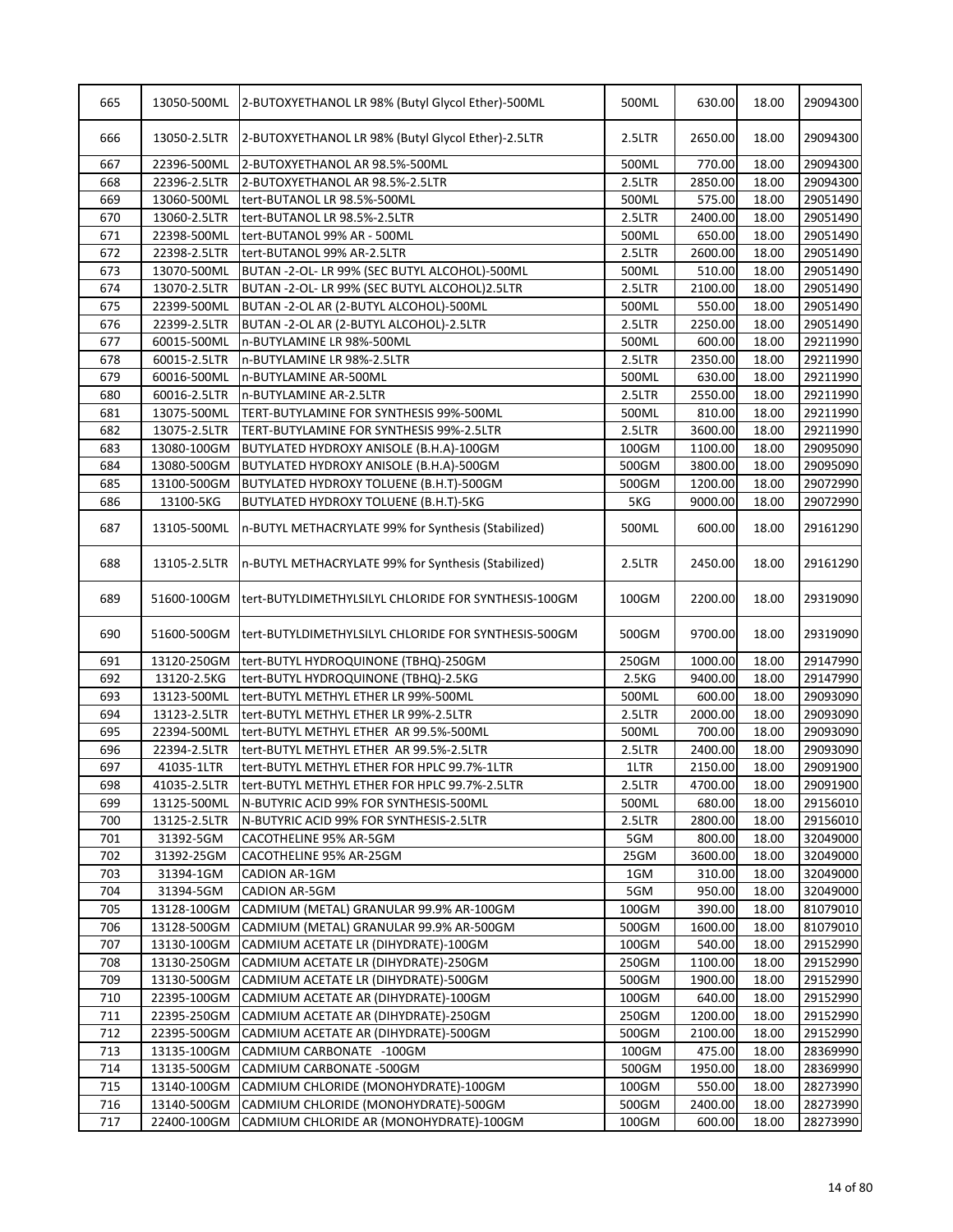| 718 | 22400-500GM  | CADMIUM CHLORIDE AR (MONOHYDRATE)-500GM            | 500GM              | 2600.00  | 18.00 | 28273990       |
|-----|--------------|----------------------------------------------------|--------------------|----------|-------|----------------|
| 719 | 13143-100GM  | CADMIUM IODIDE-100GM                               | 100GM              | 2800.00  | 18.00 | 28276090       |
| 720 | 13143-500GM  | CADMIUM IODIDE-500GM                               | 500GM              | 13500.00 | 18.00 | 28276090       |
| 721 | 13145-100GM  | CADMIUM NITRATE (TETRAHYDRATE)-100GM               | 100GM              | 490.00   | 18.00 | 28342990       |
| 722 | 13145-250GM  | CADMIUM NITRATE (TETRAHYDRATE)-250GM               | 250GM              | 1100.00  | 18.00 | 28342990       |
| 723 | 13145-500GM  | CADMIUM NITRATE (TETRAHYDRATE)-500GM               | 500GM              | 2000.00  | 18.00 | 28342990       |
| 724 | 22405-100GM  | CADMIUM NITRATE AR (TETRAHYDRATE)-100GM            | 100GM              | 540.00   | 18.00 | 28342990       |
| 725 | 22405-500GM  | CADMIUM NITRATE AR (TETRAHYDRATE)-500GM            | 500GM              | 2200.00  | 18.00 | 28342990       |
| 726 | 13146-100GM  | CADMIUM OXIDE -100GM                               | 100GM              | 525.00   | 18.00 | 28259020       |
| 727 | 13146-500GM  | CADMIUM OXIDE -500GM                               | 500GM              | 2300.00  | 18.00 | 28259020       |
| 728 | 22415-250GM  | CADMIUM OXIDE AR-250GM                             | 250GM              | 1600.00  | 18.00 | 28259020       |
| 729 | 13150-100GM  | CADMIUM SULPHATE LR (OCTAHYDRATE)-100GM            | 100GM              | 600.00   | 18.00 | 28332990       |
| 730 | 13150-500GM  | CADMIUM SULPHATE LR (OCTAHYDRATE)-500GM            | 500GM              | 2450.00  | 18.00 | 28332990       |
| 731 | 22416-100GM  | CADMIUM SULPHATE AR (OCTAHYDRATE)-100GM            | 100GM              | 680.00   | 18.00 | 28332990       |
| 732 | 22416-500GM  | CADMIUM SULPHATE AR (OCTAHYDRATE)-500GM            | 500GM              | 2600.00  | 18.00 | 28332990       |
| 733 | 13155-10GM   | CAFFEIC ACID (3,4-Dihydroxycinnamic acid)-10GM     | 10GM               | 5100.00  | 18.00 | 29182990       |
| 734 | 13155-25GM   | CAFFEIC ACID (3,4-Dihydroxycinnamic acid)-25GM     | 25GM               | 18000.00 | 18.00 | 29182990       |
| 735 | 13160-100GM  | CAFFEINE PURE (ANHYDROUS)-100GM                    | 100GM              | 1250.00  | 18.00 | 29393000       |
| 736 | 13160-250GM  | CAFFEINE PURE (ANHYDROUS)-250GM                    | 250GM              | 2700.00  | 18.00 | 29393000       |
|     |              |                                                    |                    |          |       |                |
| 737 | 13160-500GM  | CAFFEINE PURE (ANHYDROUS)-500GM                    | 500GM              | 5300.00  | 18.00 | 29393000       |
| 738 | 22420-100GM  | CAFFEINE AR (ANHYDROUS)-100GM                      | 100GM              | 1350.00  | 18.00 | 29393000       |
| 739 | 22420-250GM  | CAFFEINE AR (ANHYDROUS)-250GM                      | 250GM              | 2900.00  | 18.00 | 29393000       |
| 740 | 13165-500GM  | CALAMINE-500GM                                     | 500GM              | 760.00   | 12.00 | 30039090       |
| 741 | 13165-1KG    | CALAMINE-1KG                                       | 1KG                | 1400.00  | 12.00 | 30039090       |
| 742 | 31390-1GM    | CALCEINE INDICATOR AR (fluorecein complexoine)-1GM | 1GM                | 215.00   | 18.00 | 32049000       |
| 743 | 31390-5GM    | CALCEINE INDICATOR AR (fluorecein complexoine)-5GM | 5GM                | 770.00   | 18.00 | 32049000       |
| 744 | 13168-100GM  | CALCIUM (METAL) GRANULAR 98% -100GM                | 100GM              | 550.00   |       | 18.00 28051200 |
| 745 | 13170-500GM  | CALCIUM ACETATE DRIED for soil test-500GM          | 500GM              | 640.00   | 18.00 | 29152910       |
| 746 | 22430-500GM  | CALCIUM ACETATE AR-500GM                           | 500GM              | 800.00   | 18.00 | 29152910       |
| 747 | 13175-500GM  | CALCIUM BROMIDE HYDRATE LR - 500GM                 | 500GM              | 1500.00  | 18.00 | 28275990       |
| 748 | 13180-500GM  | CALCIUM CARBONATE LR-500GM                         | 500GM              | 240.00   | 18.00 | 28365000       |
| 749 | 13180-5KG    | CALCIUM CARBONATE LR-5KG                           | 5KG                | 1500.00  | 18.00 | 28365000       |
| 750 | 13200-500GM  | CALCIUM CHLORIDE (FUSED)-500GM                     | 500GM              | 240.00   | 18.00 | 28272000       |
| 751 | 13200-2.5KG  | CALCIUM CHLORIDE (FUSED)-2.5KG                     | 2.5KG              | 850.00   | 18.00 | 28272000       |
| 752 | 132005KG     | CALCIUM CHLORIDE (FUSED)-5KG                       | 5KG                | 1550.00  | 18.00 | 28272000       |
| 753 | 13220-500GM  | CALCIUM CHLORIDE (DIHYDRATE) LR-500GM              | 500GM              | 280.00   | 18.00 | 28272000       |
| 754 | 13220-5KG    | CALCIUM CHLORIDE (DIHYDRATE) LR-5KG                | 5KG                | 2000.00  | 18.00 | 28272000       |
| 755 | 22460-500GM  | CALCIUM CHLORIDE (DIHYDRATE) AR-500GM              | 500GM              | 480.00   | 18.00 | 28272000       |
| 756 | 13230-500GM  | CALCIUM CITRATE TETRAHYDRATE LR -500GM             | 500GM              | 650.00   | 18.00 | 29181590       |
| 757 | 13240-500GM  | CALCIUM FLUORIDE PURE-500GM                        | 500GM              | 950.00   | 18.00 | 28261990       |
| 758 | 13240-2.5KG  | CALCIUM FLUORIDE PURE-2.5KG                        | 2.5 <sub>K</sub> G | 4100.00  | 18.00 | 28261990       |
| 759 | 31395-100TAB | CALCIUM HARDNESS INDICATOR-100TAB                  | <b>100 TAB</b>     | 175.00   | 12.00 | 38220090       |
| 760 | 13250-500GM  | CALCIUM HYDROGEN PHOSPHATE DIHYDRATE 98% LR        | 500GM              | 600.00   | 18.00 | 28352500       |
| 761 | 13260-500GM  | CALCIUM HYDROXIDE PURE-500GM                       | 500GM              | 220.00   | 18.00 | 28259040       |
| 762 | 22480-500GM  | CALCIUM HYDROXIDE AR-500GM                         | 500GM              | 490.00   | 18.00 | 28259040       |
| 763 | 13290-250GM  | CALCIUM LACTATE LR-250GM                           | 250GM              | 290.00   | 18.00 | 29181120       |
| 764 | 13290-1KG    | CALCIUM LACTATE LR-1KG                             | 1KG                | 1040.00  | 18.00 | 29181120       |
| 765 | 13270-500GM  | CALCIUM NITRATE LR-500GM                           | 500GM              | 240.00   | 18.00 | 28342990       |
| 766 | 22490-500GM  | CALCIUM NITRATE AR-500GM                           | 500GM              | 330.00   | 18.00 | 28342990       |
| 767 | 13280-500GM  | CALCIUM OXIDE LR (POWDER)-500GM                    | 500GM              | 280.00   | 18.00 | 28259090       |
| 768 | 13300-500GM  | CALCIUM OXIDE (LUMPS) LR -500GM                    | 500GM              | 280.00   | 18.00 | 28259090       |
| 769 | 13320-10GM   | CALCIUM-D-PANTOTHENATE-10GM                        | 10GM               | 330.00   | 18.00 | 29362400       |
| 770 | 13320-25GM   | CALCIUM-D-PANTOTHENATE-25GM                        | 25GM               | 775.00   | 18.00 | 29362400       |
| 771 | 13320-250GM  | CALCIUM-D-PANTOTHENATE-250GM                       | 250GM              | 6400.00  | 18.00 | 29362400       |
| 772 | 13340-500GM  | tri-CALCIUM PHOSPHATE LR-500GM                     | 500GM              | 410.00   | 18.00 | 28352610       |
| 773 | 13340-5KG    | tri-CALCIUM PHOSPHATE LR-5KG                       | 5KG                | 3400.00  | 18.00 | 28352610       |
|     |              |                                                    |                    |          |       |                |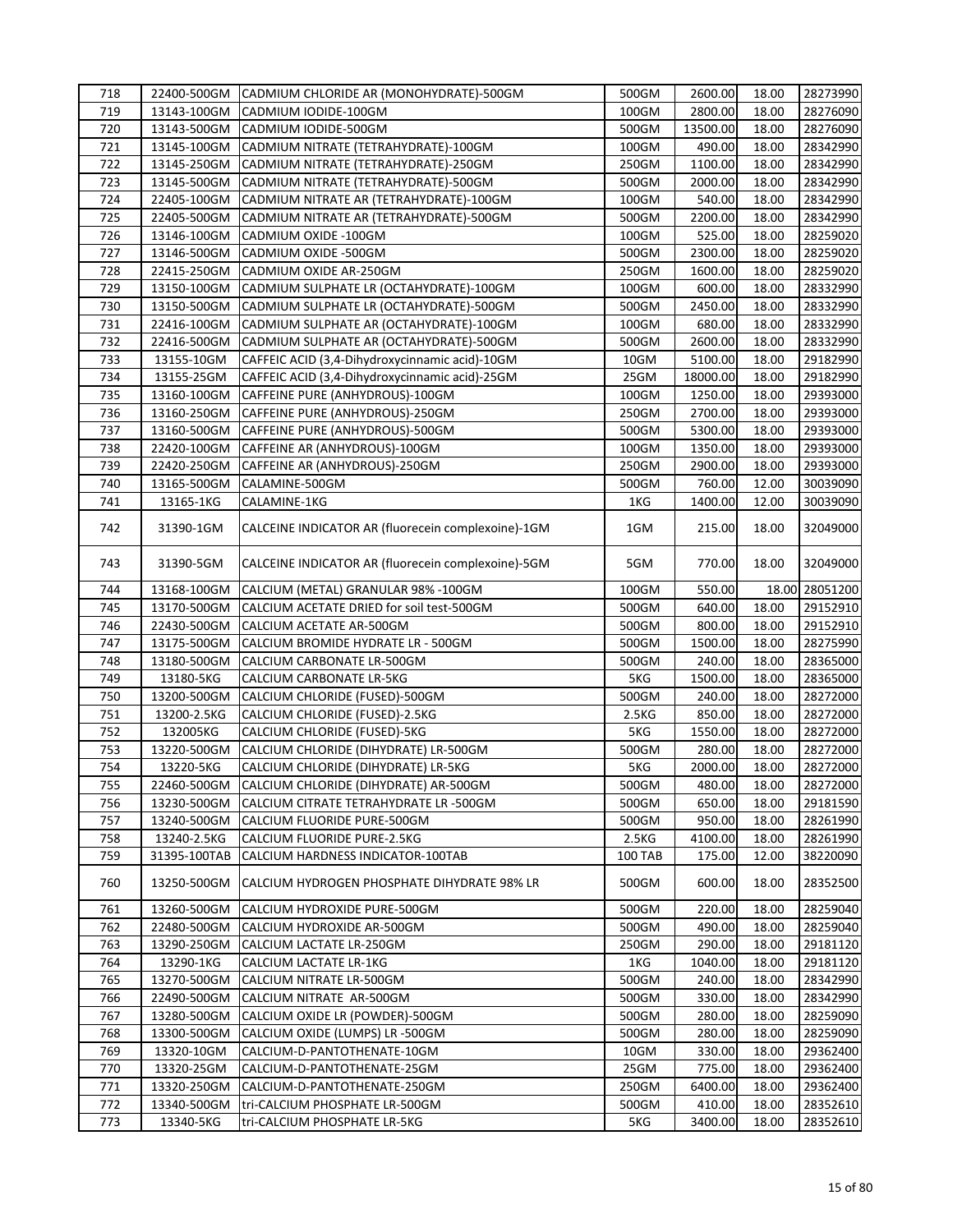| 774 | 13345-500GM  | CALCIUM PROPIONATE 97%-500GM                                               | 500GM  | 620.00  | 18.00 | 29159090 |
|-----|--------------|----------------------------------------------------------------------------|--------|---------|-------|----------|
| 775 | 13345-1KG    | CALCIUM PROPIONATE 97%-1KG                                                 | 1KG    | 1150.00 | 18.00 | 29159090 |
| 776 | 13346-500GM  | CALCIUM STEARATE LR-500GM                                                  | 500GM  | 550.00  | 18.00 | 29159090 |
| 777 | 13346-5KG    | CALCIUM STEARATE LR-5KG                                                    | 5KG    | 3700.00 | 18.00 | 29159090 |
| 778 | 13310-500GM  | CALCIUM SULPHATE(DIHYDRATE)-500GM                                          | 500GM  | 275.00  | 18.00 | 28332990 |
| 779 | 22510-500GM  | CALCIUM SULPHATE (DIHYDRATE) AR-500GM                                      | 500GM  | 320.00  | 18.00 | 28332990 |
| 780 | 13315-500GM  | CALCIUM SULPHATE ANHYDROUS(DRIED)-500GM                                    | 500GM  | 310.00  | 18.00 | 28332990 |
| 781 | 31400-1GM    | CALMAGITE INDICATOR AR-1GM                                                 | 1GM    | 210.00  | 18.00 | 29270090 |
| 782 | 31400-5GM    | CALMAGITE INDICATOR AR-5GM                                                 | 5GM    | 840.00  | 18.00 | 29270090 |
|     |              |                                                                            |        |         |       |          |
| 783 | 13350-100GM  | CAMPHOR (M.A.R.) Micro Analytical Reagent -100GM                           | 100GM  | 610.00  | 18.00 | 29142921 |
| 784 | 13350-500GM  | CAMPHOR (M.A.R.) Micro Analytical Reagent -500GM                           | 500GM  | 2900.00 | 18.00 | 29142921 |
| 785 | 13355-100GM  | D-10 CAMPHOR SULPHONIC ACID-100GM                                          | 100GM  | 1700.00 | 18.00 | 29147090 |
| 786 | 13355-500GM  | D-10 CAMPHOR SULPHONIC ACID-500GM                                          | 500GM  | 7400.00 | 18.00 | 29147090 |
| 787 | 13360-25GM   | CAPS BUFFER FOR BIOCHEMISTRY-25GM                                          | 25GM   | 1100.00 | 18.00 | 29147090 |
| 788 | 13360-100GM  | CAPS BUFFER FOR BIOCHEMISTRY-100GM                                         | 100GM  | 4500.00 | 18.00 | 29147090 |
| 789 | 13365-25GM   | CAPSO BUFFER FOR BIOCHEMISTRY-25GM                                         | 25GM   | 1500.00 | 18.00 | 29221990 |
| 790 | 13365-100GM  | CAPSO BUFFER FOR BIOCHEMISTRY-100GM                                        | 100GM  | 5850.00 | 18.00 | 29221990 |
| 791 | 13368-250ML  | CAPRIC ACID (DECANOIC ACID) 98%-250ML                                      | 250ML  | 580.00  | 18.00 | 29159090 |
| 792 | 13368-500ML  | CAPRIC ACID (DECANOIC ACID) 98%-500ML                                      | 500ML  | 1060.00 | 18.00 | 29159090 |
| 793 | 13368-2.5LTR | CAPRIC ACID (DECANOIC ACID) 98%-2.5LTR                                     | 2.5LTR | 4500.00 | 18.00 | 29159090 |
| 794 | 13372-500ML  | CAPROIC ACID 98% (HEXANOIC ACID)-500ML                                     | 500ML  | 1100.00 | 18.00 | 29159090 |
| 795 | 13372-2.5LTR |                                                                            | 2.5LTR | 5400.00 | 18.00 | 29159090 |
|     |              | CAPROIC ACID 98% (HEXANOIC ACID)-2.5LTR                                    |        |         |       |          |
| 796 | 13378-500ML  | <b>CAPRYLIC ACID LR 99%</b>                                                | 500ML  | 1240.00 | 18.00 | 29159020 |
| 797 | 13378-2.5LTR | <b>CAPRYLIC ACID LR 99%</b>                                                | 2.5LTR | 6000.00 | 18.00 | 29159020 |
| 798 | 13380-250GM  | CAPRYLIC ACID SODIUM SALT-250GM                                            | 250GM  | 1500.00 | 18.00 | 29159090 |
| 799 | 13380-1KG    | CAPRYLIC ACID SODIUM SALT-1KG                                              | 1KG    | 4680.00 | 18.00 | 29159090 |
| 800 | 13390-100GM  | CARBOZOLE FOR SYNTHESIS 95%-100GM                                          | 100GM  | 1900.00 | 18.00 | 29339900 |
| 801 | 13390-500GM  | CARBOZOLE FOR SYNTHESIS 95%-500GM                                          | 500GM  | 7800.00 | 18.00 | 29339900 |
| 802 | 13400-25GM   | CARBOL FUCHSIN POWDER-25GM                                                 | 25GM   | 330.00  | 12.00 | 38220019 |
| 803 | 13400-100GM  | CARBOL FUCHSIN POWDER-100GM                                                | 100GM  | 930.00  | 12.00 | 38220019 |
| 804 |              | 31410)-125ML CARBOL FUCHSIN DILUTE staining solution (ziehl Neelsen)-125ML | 125ML  | 155.00  | 12.00 | 38220090 |
| 805 | 31410-500ML  | CARBOL FUCHSIN DILUTE staining solution (ziehl Neelsen)-500ML              | 500ML  | 460.00  | 12.00 | 38220090 |
| 806 | 31415)-125ML | CARBOL FUCHSIN STRONG staining solution (ziehl Neelsen))-<br>125ML         | 125ML  | 115.00  | 12.00 | 38220090 |
| 807 | 31415-500ML  | CARBOL FUCHSIN STRONG staining solution (ziehl Neelsen)-<br>500ML          | 500ML  | 390.00  | 12.00 | 38220090 |
| 808 | 13430-500ML  | CARBON TETRACHLORIDE LR-500ML                                              | 500ML  | 1970.00 | 18.00 | 29031400 |
| 809 | 13430-2.5LTR | CARBON TETRACHLORIDE LR-2.5LTR                                             | 2.5LTR | 9400.00 | 18.00 | 29031400 |
| 810 | 22530-500ML  | CARBON TETRACHLORIDE AR-500ML                                              | 500ML  | 2200.00 | 18.00 | 29031400 |
| 811 | 22530-2.5LTR | CARBON TETRACHLORIDE AR-2.5LTR                                             | 2.5LTR | 9950.00 | 18.00 | 29031400 |
| 812 | 41038-1LTR   | CARBON TETRACHLORIDE HPLC-1LTR                                             | 1LTR   | 4000.00 | 18.00 | 29031400 |
| 813 | 51640-25GM   | N,N'-CARBONYLDIIMIDAZOLE (CDI) FOR BIOCHEMISTRY-25GM                       | 25GM   | 620.00  | 18.00 | 29332990 |
| 814 | 51640-100GM  | N, N'-CARBONYLDIIMIDAZOLE (CDI) FOR BIOCHEMISTRY-100GM                     | 100GM  | 2100.00 | 18.00 | 29332990 |
| 815 | 51640-500GM  | N,N'-CARBONYLDIIMIDAZOLE (CDI) FOR BIOCHEMISTRY-500GM                      | 500GM  | 9400.00 | 18.00 | 29332990 |
| 816 | 13435-500GM  | CARBOPOL 934-500GM                                                         | 500GM  | 3100.00 | 18.00 | 39069090 |
| 817 | 13435-1KG    | CARBOPOL 934-1KG                                                           | 1KG    | 5900.00 | 18.00 | 39069090 |
| 818 | 13436-500GM  | CARBOPOL 940-500GM                                                         | 500GM  | 2900.00 | 18.00 | 39069090 |
| 819 | 13436-1KG    | CARBOPOL 940-1KG                                                           | 1KG    | 5700.00 | 18.00 | 39069090 |
| 820 | 13440-500GM  | CARBOXY METHYL CELLULOSE SODIUM SALT (HIGH VISC.) (500 -<br>600 CPS)-500GM | 500GM  | 1020.00 | 18.00 | 39123100 |
| 821 | 13450-500GM  | CARBOXY METHYL CELLULOSE SODIUM SALT HIGH (1100-1900<br>CPS)-500GM         | 500GM  | 1020.00 | 18.00 | 39123100 |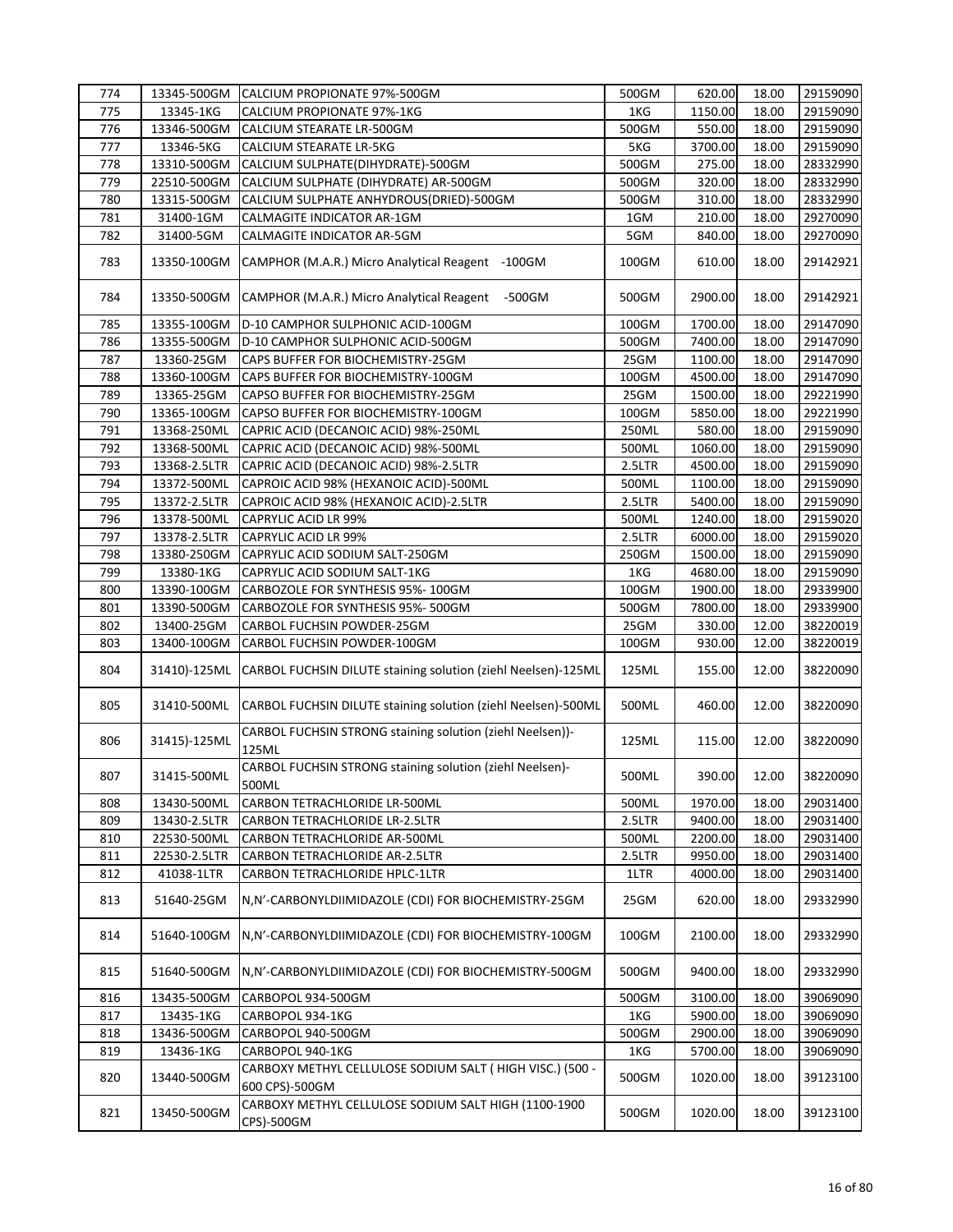| 822        | 13460-500GM                | CARBOXY METHYL CELLULOSE SODIUM SALT (MED VISC.) (250 -<br>350 CPS)-500GM | 500GM          | 1020.00          | 18.00          | 39123100             |
|------------|----------------------------|---------------------------------------------------------------------------|----------------|------------------|----------------|----------------------|
| 823        | 13480-5GM                  | CARMINE FOR MICROSCOPY-5GM                                                | 5GM            | 625.00           | 18.00          | 32030090             |
| 824        | 13480-25GM                 | CARMINE FOR MICROSCOPY-25GM                                               | 25GM           | 3000.00          | 18.00          | 32030090             |
| 825        | 13500-100ML                | <b>CARMINE ACETO -100ML</b>                                               | 100ML          | 1080.00          | 18.00          | 32030090             |
| 826        | 13500-250ML                | <b>CARMINE ACETO -250ML</b>                                               | 250ML          | 2400.00          | 18.00          | 32030090             |
| 827        | 31417-1GM                  | CARMINIC ACID AR 98% For Microscopy C.I. No. 75470-1GM                    | 1GM            | 2400.00          | 18.00          | 32030090             |
| 828        | 31417-5GM                  | CARMINIC ACID AR 98% For Microscopy C.I. No. 75470-5GM                    | 5 GM           | 7800.00          | 18.00          | 32030090             |
| 829        | 13510-500GM                | CASEIN SOLUBLE IN ALKALI-500GM                                            | 500GM          | 2000.00          | 18.00          | 35011000             |
| 830        | 13514-500GM                | CASEIN -500GM                                                             | 500GM          | 1900.00          | 18.00          | 35011000             |
| 831        | 13515-500GM                | CASEIN VITAMIN FREE (also fat free)-500GM                                 | 500GM          | 1900.00          | 18.00          | 35011000             |
| 832        | 31416-500ML                | CASTOR OIL (Refined)-500ML                                                | 500ML          | 560.00           | 5.00           | 15153090             |
| 833        | 31416-2.5LTR               | CASTOR OIL (Refined)-2.5LTR                                               | 2.5LTR         | 2300.00          | 5.00           | 15153090             |
| 834        | 31418-5GM                  | CELESTIN BLUE for Microscopy C.I.No. 51050-5GM                            | 5 GM           | 2800.00          | 18.00          | 32049000             |
| 835        | 31418-25GM                 | CELESTIN BLUE for Microscopy C.I.No. 51051-25GM                           | 25GM           | 13000.00         | 18.00          | 32049000             |
| 836        | 31420-1KG                  | CELITE 545 FILTER AID-1KG                                                 | 1KG            | 870.00           | 18.00          | 38029019             |
| 837        | 31420-5KG                  | CELITE 545 FILTER AID-5KG                                                 | 5KG            | 3700.00          | 18.00          | 38029019             |
| 838        | 60017-500ML                | CELLOSOLVE ACETATE-500ML                                                  | 500ML          | 415.00           | 18.00          | 29153990             |
| 839        | 60017-2.5LTR               | <b>CELLOSOLVE ACETATE-2.5LTR</b>                                          | 2.5LTR         | 1600.00          | 18.00          | 29153990             |
| 840        | 13518-500GM                | CELLULOSE ACETATE-500GM                                                   | 500GM          | 1700.00          | 18.00          | 39121110             |
| 841        | 13519-500GM                | CELLULOSE MICROCRYSTALINE FOR TLC-500GM                                   | 500GM          | 610.00           | 18.00          | 39129090             |
| 842        | 13520-500GM                | CELLULOSE POWDER FOR COLUMN CHROMATOGRAPHY-500GM                          | 500GM          | 490.00           | 18.00          | 39129090             |
| 843        | 13523-500GM                | CERESIN WAX (WHITE)-500GM                                                 | 500GM          | 580.00           | 18.00          | 27122090             |
| 844        | 22533-100GM                | CERIC OXIDE AR-100GM                                                      | 100GM          | 1300.00          | 18.00          | 28461090             |
| 845        | 22533-500GM                | CERIC OXIDE AR-500GM                                                      | 500GM          | 5850.00          | 18.00          | 28461090             |
| 846        | 22535-100GM                | CERIC SULPHATE AR-100GM                                                   | 100GM          | 2500.00          | 18.00          | 28461090             |
| 847        | 22535-1KG                  | <b>CERIC SULPHATE AR-1KG</b>                                              | 1KG            | 22000.00         | 18.00          | 28461090             |
| 848        | 22538-100GM                | CEROUS NITRATE AR 99.9% (Cerium Nitrate hexahydrate)-100GM                | 100GM          | 1000.00          | 18.00          | 28461090             |
| 849        | 22538-1KG                  | CEROUS NITRATE AR 99.9% (Cerium Nitrate hexahydrate)-1KG                  | 1KG            | 8400.00          | 18.00          | 28461090             |
| 850        | 51650-25GM                 | CESIUM ACETATE 99%-25GM                                                   | 25GM           | 4900.00          | 18.00          | 29152900             |
| 851        | 51650-100GM                | CESIUM ACETATE 99%-100GM                                                  | 100GM          | 18000.00         | 18.00          | 29152900             |
| 852        | 51660-10GM                 | CESIUM BROMIDE >99.5% PURISS AR-10GM                                      | 10GM           | 1800.00          | 18.00          | 28275990             |
| 853        | 51660-50GM                 | CESIUM BROMIDE >99.5% PURISS AR-50GM                                      | 50GM           | 7200.00          | 18.00          | 28275990             |
| 854        | 51680-25GM                 | CESIUM CARBONATE FOR SYNTHESIS-25GM                                       | 25GM           | 1700.00          | 18.00          | 28369910             |
| 855        | 51680-100GM                | CESIUM CARBONATE FOR SYNTHESIS-100GM                                      | 100GM          | 5700.00          | 18.00          | 28369910             |
| 856        | 22540-25GM                 | CESIUM CHLORIDE AR -25GM                                                  | 25GM           | 1700.00          | 18.00          | 28273990             |
| 857        | 22540-100GM                | CESIUM CHLORIDE AR -100GM                                                 | 100GM          | 6600.00          | 18.00          | 28273990             |
| 858        | 51710-10GM                 | CESIUM CHLORIDE ULTRA PURE-10GM                                           | 10GM           | 1800.00          | 18.00          | 28273990             |
| 859        | 51710-50GM                 | CESIUM CHLORIDE ULTRA PURE-50GM                                           | 50GM           | 6900.00          | 18.00          | 28273990             |
| 860        | 51720-25GM                 | CESIUM FLUORIDE-25GM                                                      | 25GM           | 2700.00          | 18.00          | 28269000             |
| 861        | 51720-100GM                | CESIUM FLUORIDE-100GM                                                     | 100GM          | 9700.00          | 18.00          | 28269000             |
| 862        | 51730-25GM                 | CESIUM HYDROXIDE -25GM                                                    | 25GM           | 4800.00          | 18.00          | 28259085             |
| 863        | 51730-100GM                | CESIUM HYDROXIDE -100GM                                                   | 100GM          | 17000.00         | 18.00          | 28259085             |
| 864        |                            | CESIUM IODIDE-10GM                                                        | 10GM           | 2300.00          | 18.00          | 28276090             |
| 865        | 51740-10GM                 |                                                                           |                |                  |                |                      |
|            | 51740-50GM                 | CESIUM IODIDE-50GM                                                        | 50GM           | 10800.00         | 18.00          | 28276090             |
| 866        | 51750-5GM                  | CESIUM IODIDE ULTRA PURE-5GM                                              | 5GM            | 1700.00          | 18.00          | 28276090             |
| 867        | 51750-10GM                 | CESIUM IODIDE ULTRA PURE-10GM                                             | 10GM           | 3250.00          | 18.00          | 28276090             |
| 868        | 51760-10GM                 | CESIUM NITRATE AR-10GM                                                    | 10GM           | 2900.00          | 18.00          | 28342990             |
| 869        | 51760-50GM                 | CESIUM NITRATE AR-50GM                                                    | 50GM           | 8800.00          | 18.00          | 28342990             |
| 870        | 51780-10GM                 | CESIUM SULPHATE AR-10GM                                                   | 10GM           | 1350.00          | 18.00          | 28332990             |
| 871        | 51780-50GM                 | CESIUM SULPHATE AR-50GM                                                   | 50GM           | 5900.00          | 18.00          | 28332990             |
| 872<br>873 | 13530-500GM<br>13525-500GM | CETOSTEARYL ALCOHOL-500GM<br>CETYL ALCOHOL LR-500GM                       | 500GM<br>500GM | 450.00<br>480.00 | 18.00<br>18.00 | 38237090<br>29051700 |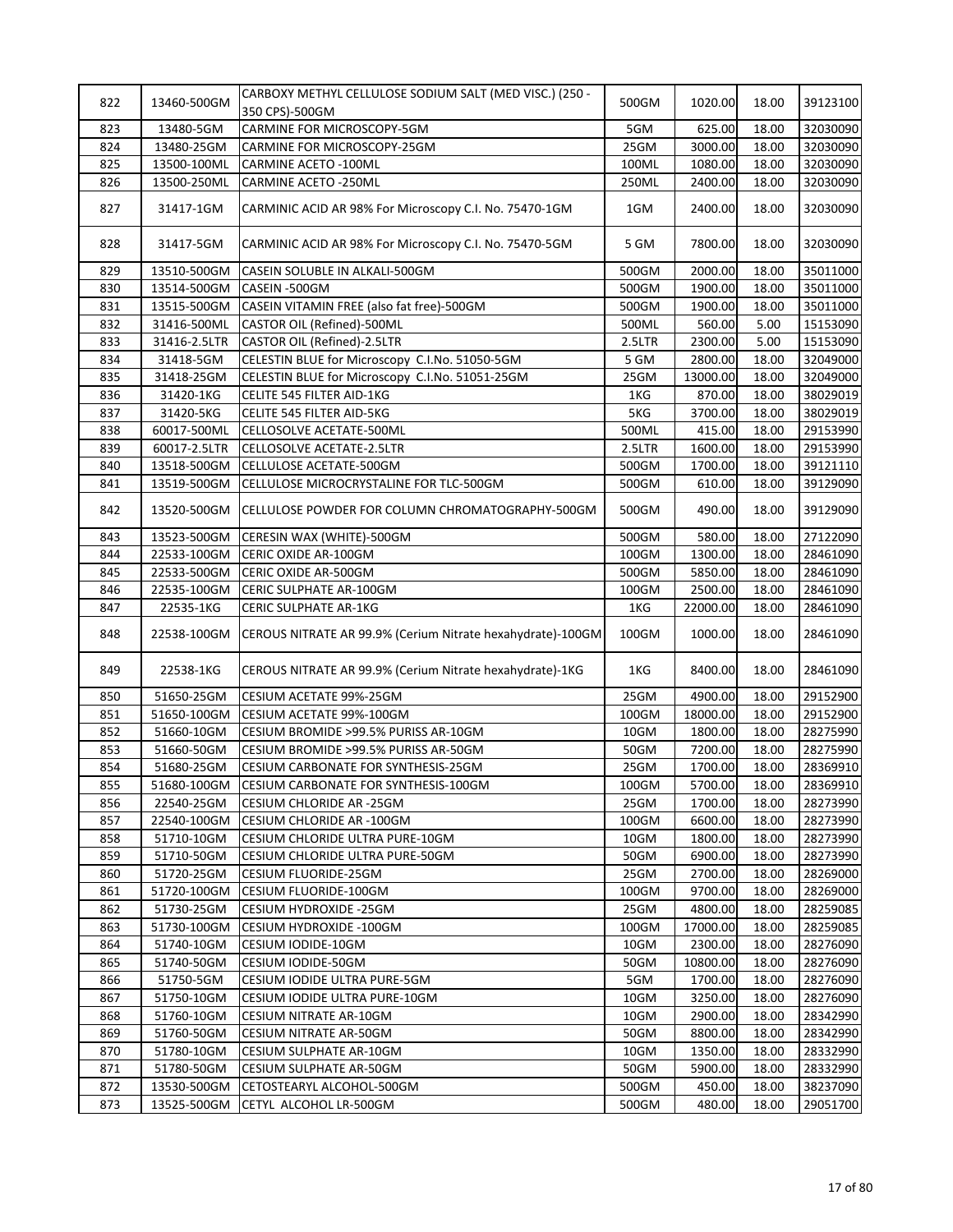| 874 | 13535-100GM  | CETYL PYRIDINIUM CHLORIDE FOR SYNTHESIS 98%-100GM                   | 100GM    | 900.00   | 18.00 | 29333990 |
|-----|--------------|---------------------------------------------------------------------|----------|----------|-------|----------|
| 875 | 13535-500GM  | CETYL PYRIDINIUM CHLORIDE FOR SYNTHESIS 98%-500GM                   | 500GM    | 4300.00  | 18.00 | 29333990 |
| 876 | 13540-100GM  | N-CETYL-N,N,N, TRIMETHYL AMMONIUM BROMIDE (CETRIMIDE)-<br>100GM     | 100GM    | 510.00   | 18.00 | 29239000 |
| 877 | 13540-500GM  | N-CETYL-N,N,N, TRIMETHYL AMMONIUM BROMIDE (CETRIMIDE)-<br>500GM     | 500GM    | 2100.00  | 18.00 | 29239000 |
| 878 | 22560-100GM  | N-CETYL-N, N, N, TRIMETHYL AMMONIUM BROMIDE AR<br>(CETRIMIDE)-100GM | 100GM    | 580.00   | 18.00 | 29239000 |
| 879 | 22560-500GM  | N-CETYL-N,N,N, TRIMETHYL AMMONIUM BROMIDE AR<br>(CETRIMIDE)-500GM   | 500GM    | 2300.00  | 18.00 | 29239000 |
| 880 | 13370-1GM    | CHAPS FOR BIOCHEMISTRY-1GM                                          | 1GM      | 650.00   | 18.00 | 29239000 |
| 881 | 13370-5GM    | <b>CHAPS FOR BIOCHEMISTRY-5GM</b>                                   | 5GM      | 3200.00  | 18.00 | 29239000 |
| 882 | 13375-1GM    | CHAPSO FOR BIOCHEMISTRY-1GM                                         | 1GM      | 4100.00  | 18.00 | 29239000 |
| 883 | 13375-5GM    | CHAPSO FOR BIOCHEMISTRY-5GM                                         | 5GM      | 18800.00 | 18.00 | 29239000 |
| 884 | 13560-500GM  | CHARCOAL ACTIVATED (ACID WASHED) PHARMA GRADE-500GM                 | 500GM    | 600.00   | 18.00 | 38021000 |
| 885 | 13560-5KG    | CHARCOAL ACTIVATED (ACID WASHED) PHARMA GRADE-5KG                   | 5KG      | 5000.00  | 18.00 | 38021000 |
| 886 | 22580-100GM  | CHARCOAL ACTIVATED AR (ACID WASHED)-100GM                           | 100GM    | 410.00   | 18.00 | 38021000 |
| 887 | 22580-500GM  | CHARCOAL ACTIVATED AR (ACID WASHED)-500GM                           | 500GM    | 1050.00  | 18.00 | 38021000 |
| 888 | 13563-5KG    | CHARCOAL ACTIVATED SPECIAL GRADE (Acid Washed)                      | 5KG      | 5400.00  | 18.00 | 38021000 |
| 889 | 13565-500GM  | CHARCOAL ACTIVATED LR -500GM                                        | 500GM    | 600.00   | 18.00 | 38021000 |
| 890 | 13565-5KG    | CHARCOAL ACTIVATED LR -5KG                                          | 5KG      | 5000.00  | 18.00 | 38021000 |
| 891 | 13566-500GM  | CHARCOAL ACTIVATED GRANULAR 2.5 TO 4.5 MM-500GM                     | 500GM    | 650.00   | 18.00 | 38021000 |
| 892 | 13566-5KG    | CHARCOAL ACTIVATED GRANULAR 2.5 TO 4.5 MM                           | 5KG      | 5200.00  | 18.00 | 38021000 |
| 893 | 13568-25GM   | <b>CHITOSAN</b>                                                     | 25GM     | 370.00   | 18.00 | 39139020 |
| 894 | 13568-100GM  | <b>CHITOSAN</b>                                                     | 100GM    | 1400.00  | 18.00 | 39139020 |
| 895 | 13568-500GM  | <b>CHITOSAN</b>                                                     | 500GM    | 3400.00  | 18.00 | 39139020 |
| 896 | 13570-500GM  | CHLORAMINE T (TRIHYDRATE) FOR SYNTHESIS-500GM                       | 500GM    | 2000.00  | 18.00 | 28281090 |
| 897 | 13570-1KG    | CHLORAMINE T (TRIHYDRATE) FOR SYNTHESIS-1KG                         | 1KG      | 3400.00  | 18.00 | 28281090 |
| 898 | 22600-250GM  | CHLORAMINE T AR 99% -250GM                                          | 250GM    | 1400.00  | 18.00 | 28281090 |
| 899 | 22600-1KG    | CHLORAMINE T AR 99% - 1KG                                           | 1KG      | 4900.00  | 18.00 | 28281090 |
| 900 | 31425-1BOX   | CHLORINE TEST PAPER(10 BOOKS)                                       | 1BOX     | 270.00   | 12.00 | 38220090 |
| 901 | 13573-500GM  | CHLOROACETIC ACID 99% LR-500GM                                      | 500GM    | 370.00   | 18.00 | 29154010 |
| 902 | 13575-500ML  | CHLOROACETYL CHLORIDE FOR SYNTHESIS -500ML                          | 500ML    | 1500.00  | 18.00 | 29159090 |
| 903 | 13575-2.5LTR | CHLOROACETYL CHLORIDE FOR SYNTHESIS - 2.5LTR                        | 2.5LTR   | 5200.00  | 18.00 | 29159090 |
| 904 | 13580-1GM    | CHLOROAURIC ACID-1GM                                                | 1GM      | 12000.00 | 18.00 | 28433000 |
| 905 | 70040-100ML  | 2-CHLOROBENZALDEHYDE FOR SYNTHESIS-100ML                            | 100 ML   | 650.00   | 18.00 | 29130010 |
| 906 | 70040-500ML  | 2-CHLOROBENZALDEHYDE FOR SYNTHESIS-500ML                            | 500ML    | 1600.00  | 18.00 | 29130010 |
| 907 | 70060-100GM  | 4-CHLORO BENZALDEHYDE for synthesis-100GM                           | 100GM    | 520.00   | 18.00 | 29130090 |
| 908 | 70060-500GM  | 4-CHLORO BENZALDEHYDE for synthesis-500GM                           | 500GM    | 2200.00  | 18.00 | 29130090 |
| 909 | 13590-500ML  | CHLOROBENZENE LR (MONOCHLOROBENZENE)-500ML                          | 500ML    | 490.00   | 18.00 | 29039110 |
| 910 | 13590-2.5LTR | CHLOROBENZENE LR (MONOCHLOROBENZENE)-2.5LTR                         | 2.5LTR   | 1900.00  | 18.00 | 29039110 |
| 911 | 13595-100GM  | 4-CHLOROBENZOIC ACID FOR SYNTHESIS 99%-100GM                        | $100$ GM | 400.00   | 18.00 | 29163190 |
| 912 | 13595-500GM  | 4-CHLOROBENZOIC ACID FOR SYNTHESIS 99%-500GM                        | 500GM    | 1500.00  | 18.00 | 29163190 |
| 913 | 13597-100GM  | 4-CHOLROBENZOPHENONE FOR SYNTHESIS 98%-100GM                        | 100GM    | 850.00   | 18.00 | 29147990 |
| 914 | 13597-500GM  | 4-CHOLROBENZOPHENONE FOR SYNTHESIS 98%-500GM                        | 500GM    | 3500.00  | 18.00 | 29147990 |
| 915 | 13600-500GM  | 4-CHLORO-m-CRESOL-500GM                                             | 500GM    | 2050.00  | 18.00 | 38089990 |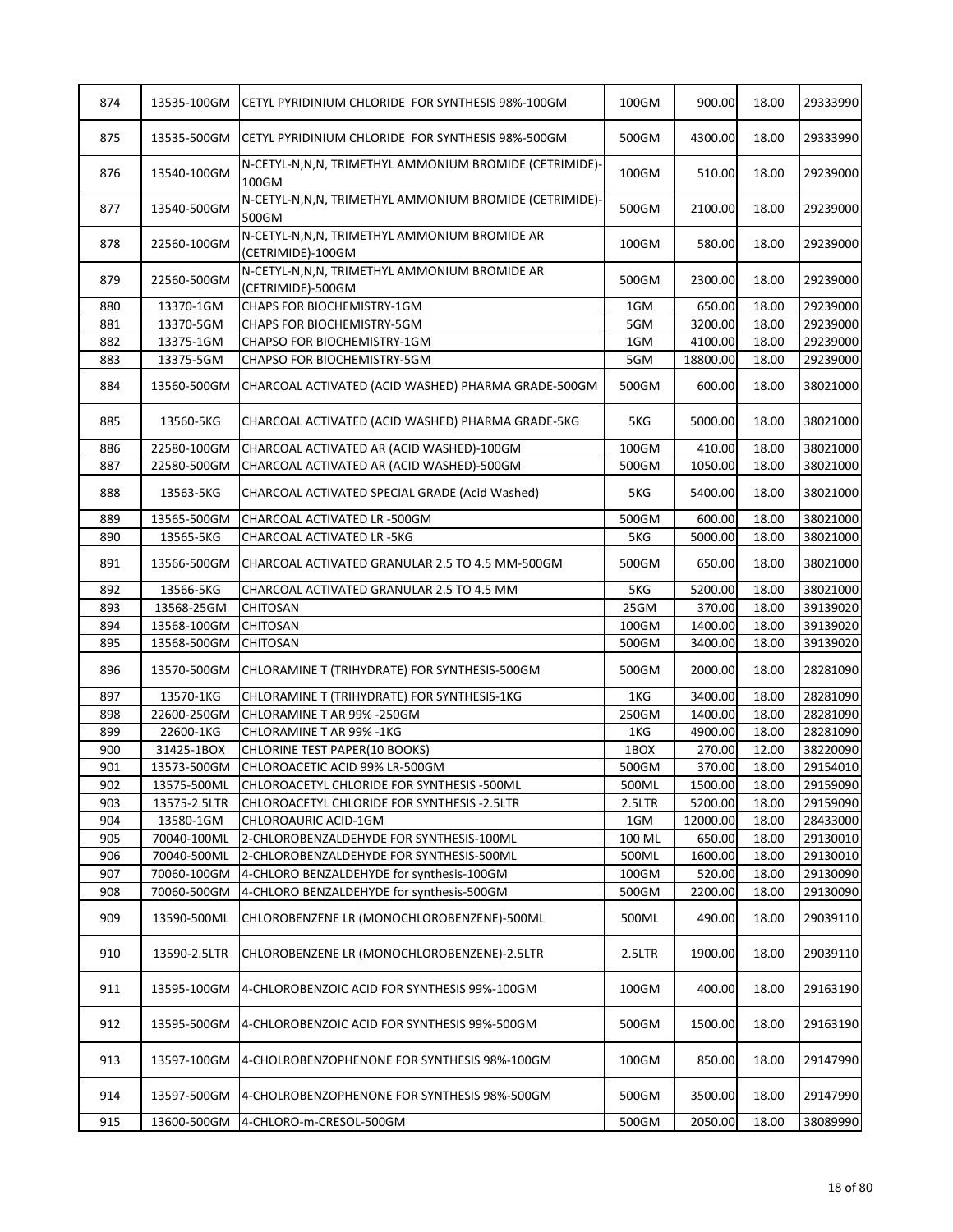| 916 | 13600-5KG    | 4-CHLORO-m-CRESOL-5KG                             | 5KG    | 19800.00 | 18.00 | 38089990 |
|-----|--------------|---------------------------------------------------|--------|----------|-------|----------|
| 917 | 13620-500ML  | CHLOROFORM -500ML                                 | 500ML  | 350.00   | 18.00 | 29031300 |
| 918 | 13620-2.5LTR | CHLOROFORM - 2.5LTR                               | 2.5LTR | 1350.00  | 18.00 | 29031300 |
| 919 | 22620-500ML  | CHLOROFORM AR-500ML                               | 500ML  | 425.00   | 18.00 | 29031300 |
| 920 | 22620-2.5LTR | CHLOROFORM AR-2.5LTR                              | 2.5LTR | 1500.00  | 18.00 | 29031300 |
| 921 | 41050-1LTR   | <b>CHLOROFORM FOR HPLC</b>                        | 1LTR   | 1100.00  | 18.00 | 29031300 |
| 922 | 41050-2.5LTR | <b>CHLOROFORM FOR HPLC</b>                        | 2.5LTR | 2200.00  | 18.00 | 29031300 |
| 923 | 41051-500ML  | CHLOROFORM SPECIALLY DRIED AR                     | 500ML  | 515.00   | 18.00 | 29031300 |
| 924 | 13623-1LTR   | CHLOROFORM GC GRADE (stabilized with Ethanol)     | 1LTR   | 2100.00  | 18.00 | 29031300 |
| 925 | 13625-25GM   | 3-CHLORO PHENOL 99%-25GM                          | 25GM   | 600.00   | 18.00 | 29081900 |
| 926 | 13625-100GM  | 3-CHLORO PHENOL 99%-100GM                         | 100GM  | 2000.00  | 18.00 | 29081900 |
| 927 | 13625-500GM  | 3-CHLORO PHENOL 99%-500GM                         | 500GM  | 9300.00  | 18.00 | 29081900 |
| 928 | 31450-5GM    | CHLOROPHENOL RED INDICATOR AR-5GM                 | 5GM    | 450.00   | 18.00 | 29349900 |
| 929 | 31450-25GM   | CHLOROPHENOL RED INDICATOR AR-25GM                | 25GM   | 1700.00  | 18.00 | 29349900 |
| 930 | 31451-125ML  | CHLOROPHENOL RED INDICATOR SOLUTION-125ML         | 125ML  | 120.00   | 18.00 | 29349900 |
| 931 | 31452-100ML  | CHLOROTEX REAGENT (For determination of chlorine) | 100ML  | 195.00   | 12.00 | 38220090 |
| 932 | 13630-100GM  | N-CHLOROSUCCINIMIDE -100GM                        | 100GM  | 700.00   | 18.00 | 29251900 |
| 933 | 13630-250GM  | N-CHLOROSUCCINIMIDE -250GM                        | 250GM  | 1600.00  | 18.00 | 29251900 |
| 934 | 13630-500GM  | N-CHLOROSUCCINIMIDE -500GM                        | 500GM  | 2900.00  | 18.00 | 29251900 |
| 935 | 13635-500GM  | 4-CHLOROPHENOL FOR SYNTHESIS 98%-500GM            | 500GM  | 1190.00  | 18.00 | 29089990 |
| 936 | 13640-25GM   | CHOLESTROL LR-25GM                                | 25GM   | 2300.00  | 18.00 | 29061310 |
| 937 | 13640-100GM  | CHOLESTROL LR-100GM                               | 100GM  | 8800.00  | 18.00 | 29061310 |
| 938 | 13640-500GM  | CHOLESTROL LR-500GM                               | 500GM  | 40000.00 | 18.00 | 29061310 |
| 939 | 22640-5GM    | CHOLESTROL AR-5GM                                 | 5GM    | 650.00   | 18.00 | 29061310 |
| 940 | 22640-25GM   | CHOLESTROL AR-25GM                                | 25GM   | 2600.00  | 18.00 | 29061310 |
| 941 | 22640-100GM  | CHOLESTROL AR-100GM                               | 100GM  | 9900.00  | 18.00 | 29061310 |
| 942 | 13636-25GM   | CHOLIC ACID 98% For Biochemistry -25GM            | 25GM   | 2800.00  | 18.00 | 29181990 |
| 943 | 13636-100GM  | CHOLIC ACID 98% For Biochemistry-100GM            | 100GM  | 10800.00 | 18.00 | 29181990 |
| 944 | 31455-10GM   | CHROMAZUROL S METAL (PM) INDICATOR-10GM           | 10GM   | 1350.00  | 18.00 | 32049000 |
| 945 | 31455-25GM   | CHROMAZUROL S METAL (PM) INDICATOR-25GM           | 25GM   | 2280.00  | 18.00 | 32049000 |
| 946 | 31453-100GM  | CHOLINE CHLORIDE 98% LR-100GM                     | 100GM  | 240.00   | 18.00 | 29231000 |
| 947 | 31453-500GM  | CHOLINE CHLORIDE 98% LR-500GM                     | 500GM  | 820.00   | 18.00 | 29231000 |
| 948 | 13641-500GM  | CHROMIUM (METAL) POWDER-500GM                     | 500GM  | 3800.00  | 18.00 | 81121900 |
| 949 | 13642-500GM  | CHROMIUM CHLORIDE(HEXAHYDRATE) -500GM             | 500GM  | 940.00   | 18.00 | 28273990 |
| 950 | 13643-500GM  | CHROMIUM (III) NITRATE NONAHYDRATE 97%            | 500-GM | 875.00   | 18.00 | 28342990 |
| 951 | 13644-500GM  | CHROMIUM (III) SULPHATE BASIC (HEXAHYDRATE)       | 500GM  | 375.00   | 18.00 | 28332990 |
| 952 | 13645-500GM  | CHROMIUM TRIOXIDE(CHROMIC ACID)-500GM             | 500GM  | 1020.00  | 18.00 | 28191000 |
| 953 | 13645-1KG    | CHROMIUM TRIOXIDE (CHROMIC ACID)-1KG              | 1KG    | 1900.00  | 18.00 | 28191000 |
| 954 | 22643-500GM  | CHROMIUM TRIOXIDE (CHROMIC ACID) AR-500GM         | 500GM  | 1150.00  | 18.00 | 28191000 |
| 955 | 13646-500GM  | CHROMIUM (III) OXIDE (GREEN) -500GM               | 500GM  | 1300.00  | 18.00 | 28199000 |
| 956 | 13646-5KG    | CHROMIUM (III) OXIDE (GREEN) -5KG                 | 5KG    | 12000.00 | 18.00 | 28199000 |
| 957 | 31456-5GM    | CHROMOTROPE 2B C.I. NO. 16575 - 5GM               | 5GM    | 290.00   | 18.00 | 29270090 |
| 958 | 31456-25GM   | CHROMOTROPE 2B C.I. NO. 16575 - 25GM              | 25GM   | 1220.00  | 18.00 | 29270090 |
| 959 | 31457-10GM   | CHROMOTROPE 2R C. I. NO. 16570-10GM               | 10GM   | 470.00   | 18.00 | 32049000 |
| 960 | 31457-25GM   | CHROMOTROPE 2R C. I. NO. 16570-25GM               | 25GM   | 1400.00  | 18.00 | 32049000 |
| 961 | 13648-25GM   | CHROMOTROPIC ACID DISODIUM SALT 98%-25GM          | 25GM   | 860.00   | 18.00 | 29089990 |
| 962 | 22645-10GM   | CHROMOTROPIC ACID DISODIUM SALT AR-10GM           | 10GM   | 990.00   | 18.00 | 29089990 |
| 963 | 22645-25GM   | CHROMOTROPIC ACID DISODIUM SALT AR-25GM           | 25GM   | 2100.00  | 18.00 | 29089990 |
| 964 | 31458-25GM   | CHRYSOIDINE R - C.I. No. 11320-25GM               | 25GM   | 125.00   | 18.00 | 32049000 |
| 965 | 31458-100GM  | CHRYSOIDINE R - C.I. No. 11320-100GM              | 100GM  | 425.00   | 18.00 | 32049000 |
| 966 | 31459-25GM   | CHRYSOIDINE Y - C.I. No. 11270 -25GM              | 25GM   | 125.00   | 18.00 | 32049000 |
| 967 | 31459-100GM  | CHRYSOIDINE Y - C.I. No. 11270 -100GM             | 100GM  | 425.00   | 18.00 | 32049000 |
| 968 | 13650-250GM  | CINNAMIC ACID FOR SYNTHESIS-250GM                 | 250GM  | 990.00   | 18.00 | 29163910 |
| 969 | 13650-500GM  | CINNAMIC ACID FOR SYNTHESIS-500GM                 | 500GM  | 1900.00  | 18.00 | 29163910 |
| 970 | 22650-250GM  | CINNAMIC ACID AR-250GM                            | 250GM  | 1300.00  | 18.00 | 29163910 |
| 971 | 13655-500ML  | CINNAMALDEHYDE FOR SYNTHESIS 98%-500ML            | 500ML  | 915.00   | 18.00 | 29122910 |
| 972 | 13655-2.5LTR | CINNAMALDEHYDE FOR SYNTHESIS 98%-2.5LTR           | 2.5LTR | 4500.00  | 18.00 | 29122910 |
| 973 | 13660-500GM  | CITRIC ACID PURE (MONOHYDRATE) -500GM             | 500GM  | 540.00   | 18.00 | 29181400 |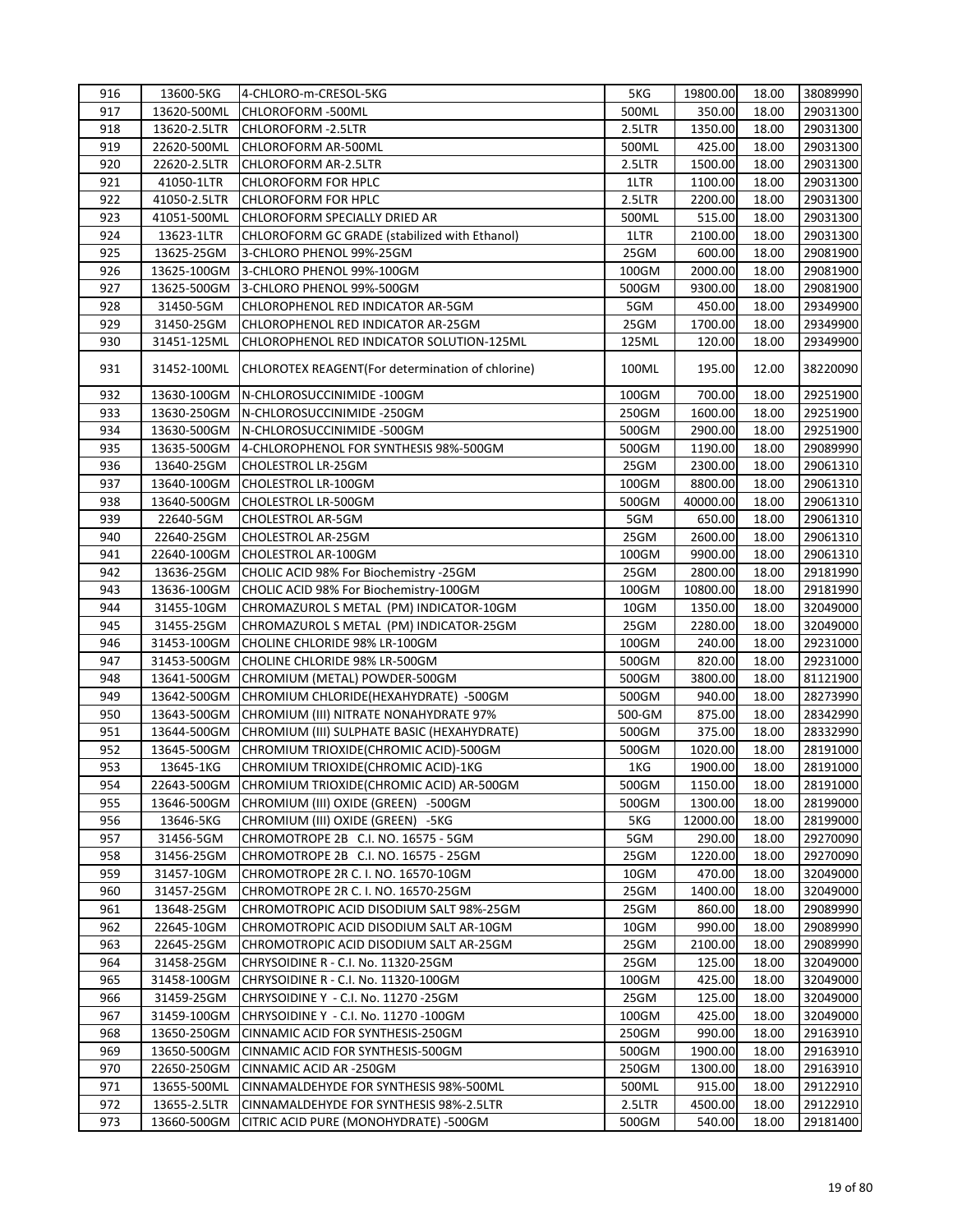| 974  | 13660-5KG    | CITRIC ACID PURE (MONOHYDRATE) -5KG                           | 5KG   | 4900.00  | 18.00 | 29181400 |
|------|--------------|---------------------------------------------------------------|-------|----------|-------|----------|
| 975  | 22660-500GM  | CITRIC ACID AR (MONOHYDRATE) -500GM                           | 500GM | 600.00   | 18.00 | 29181400 |
| 976  | 22660-5KG    | CITRIC ACID AR (MONOHYDRATE) -5KG                             | 5KG   | 5400.00  | 18.00 | 29181400 |
| 977  | 13680-500GM  | CITRIC ACID ANHYDROUS LR-500GM                                | 500GM | 620.00   | 18.00 | 29181400 |
| 978  | 13680-5KG    | <b>CITRIC ACID ANHYDROUS LR-5KG</b>                           | 5KG   | 5700.00  | 18.00 | 29181400 |
| 979  | 22680-500GM  | CITRIC ACID ANHYDROUS AR-500GM                                | 500GM | 690.00   | 18.00 | 29181400 |
| 980  | 22680-5KG    | CITRIC ACID ANHYDROUS AR-5KG                                  | 5KG   | 5900.00  | 18.00 | 29181400 |
| 981  | 13683-100ML  | <b>CLOVE OIL-100ML</b>                                        | 100ML | 1100.00  | 18.00 | 33012921 |
| 982  | 13683-500ML  | <b>CLOVE OIL-500ML</b>                                        | 500ML | 4200.00  | 18.00 | 33012921 |
| 983  | 13684-100GM  | COBALT(METAL) POWDER (LAB) 99.5%-100GM                        | 100GM | 4000.00  | 18.00 | 81052010 |
| 984  | 13684-500GM  | COBALT(METAL) POWDER (LAB) 99.5%-500GM                        | 500GM | 19000.00 | 18.00 | 81052010 |
| 985  | 13685-100GM  | COBALT(II) ACETATE (TETRAHYDRATE)-100GM                       | 100GM | 1750.00  | 18.00 | 29152990 |
| 986  | 13685-250GM  | COBALT(II) ACETATE (TETRAHYDRATE)-250GM                       | 250GM | 4200.00  | 18.00 | 29152990 |
| 987  | 13685-500GM  | COBALT(II) ACETATE (TETRAHYDRATE)-500GM                       | 500GM | 8000.00  | 18.00 | 29152990 |
| 988  | 22670-100GM  | COBALT(II) ACETATE AR (TETRAHYDRATE)-100GM                    | 100GM | 1850.00  | 18.00 | 29152990 |
| 989  | 22670-250GM  | COBALT(II) ACETATE AR (TETRAHYDRATE)-250GM                    | 250GM | 4400.00  | 18.00 | 29152990 |
| 990  |              | 13688--100GM COBALT CARBONATE (BASIC) LR-100GM                | 100GM | 2300.00  | 18.00 | 28369990 |
| 991  | 13688-250GM  | COBALT CARBONATE (BASIC) LR -250GM                            | 250GM | 5700.00  | 18.00 | 28369990 |
| 992  | 13688-500GM  | COBALT CARBONATE (BASIC) LR -500GM                            | 500GM | 10400.00 | 18.00 | 28369990 |
| 993  | 13690-100GM  | COBALT (II) CHLORIDE LR (HEXAHYDRATE) -100GM                  | 100GM | 1150.00  | 18.00 | 28274190 |
| 994  | 13690-500GM  | COBALT (II) CHLORIDE LR (HEXAHYDRATE) -500GM                  | 500GM | 5400.00  | 18.00 | 28274190 |
| 995  | 22590-100GM  | COBALT (II) CHLORIDE AR (HEXAHYDRATE)-100GM                   | 100GM | 1250.00  | 18.00 | 28274190 |
| 996  | 22590-500GM  | COBALT (II) CHLORIDE AR (HEXAHYDRATE)-500GM                   | 500GM | 5700.00  | 18.00 | 28274190 |
| 997  | 13700-100GM  | COBALT (II) NITRATE LR (HEXAHYDRATE)-100GM                    | 100GM | 1120.00  | 18.00 | 28342990 |
| 998  | 13700-500GM  | COBALT (II) NITRATE LR (HEXAHYDRATE)-500GM                    | 500GM | 4900.00  | 18.00 | 28342990 |
| 999  | 22700-100GM  | COBALT (II) NITRATE AR (HEXAHYDRATE)-100GM                    | 100GM | 1250.00  | 18.00 | 28342990 |
| 1000 | 22700-250GM  | COBALT (II) NITRATE AR (HEXAHYDRATE)-250GM                    | 250GM | 2750.00  | 18.00 | 28342990 |
| 1001 | 22700-500GM  | COBALT (II) NITRATE AR (HEXAHYDRATE)-500GM                    | 500GM | 5100.00  | 18.00 | 28342990 |
| 1002 | 13720-100GM  | COBALT OXIDE PURE-100GM                                       | 100GM | 4000.00  | 18.00 | 28220010 |
| 1003 | 13720-500GM  | COBALT OXIDE PURE-500GM                                       | 500GM | 19000.00 | 18.00 | 28220010 |
| 1004 | 22720-100GM  | COBALT OXIDE AR (FOR DETERMINATION OF SULPHUR)-100GM          | 100GM | 4200.00  | 18.00 | 28220010 |
| 1005 | 22720-500GM  | COBALT OXIDE AR (FOR DETERMINATION OF SULPHUR)-500GM          | 500GM | 20500.00 | 18.00 | 28220010 |
| 1006 | 13740-100GM  | COBALT (II) SULPHATE LR (HEPTAHYDRATE)-100GM                  | 100GM | 1150.00  | 18.00 | 28332990 |
| 1007 | 13740-500GM  | COBALT (II) SULPHATE LR (HEPTAHYDRATE)-500GM                  | 500GM | 4900.00  | 18.00 | 28332990 |
| 1008 | 22740-100GM  | COBALT (II) SULPHATE AR (HEPTAHYDRATE)-100GM                  | 100GM | 1250.00  | 18.00 | 28332990 |
| 1009 | 22740-250GM  | COBALT (II) SULPHATE AR (HEPTAHYDRATE)-250GM                  | 250GM | 2700.00  | 18.00 | 28332990 |
| 1010 | 22740-500GM  | COBALT (II) SULPHATE AR (HEPTAHYDRATE)-500GM                  | 500GM | 5100.00  | 18.00 | 28332990 |
| 1011 | 13750-1GM    | <b>COLCHICINE -1GM</b>                                        | 1GM   | 2550.00  | 18.00 | 29398000 |
| 1012 | 13750-10GM   | <b>COLCHICINE -10GM</b>                                       | 10GM  | 23500.00 | 18.00 | 29398000 |
| 1013 | 31440-25GM   | CONGO RED INDICATOR FOR MICROSCOPY-25GM                       | 25GM  | 145.00   | 18.00 | 32041421 |
| 1014 | 31440-100GM  | CONGO RED INDICATOR FOR MICROSCOPY-100GM                      | 100GM | 410.00   | 18.00 | 32041421 |
| 1015 | 31510)-125ML | CONGO RED INDICATOR SOLUTION)-125ML                           | 125ML | 115.00   | 18.00 | 32041421 |
| 1016 | 13755-5GM    | COOMASIE BRILLANT BLUE R 250 FOR GEL ELECTROPHORESIS-<br>5GM  | 5GM   | 550.00   | 18.00 | 32049000 |
| 1017 | 13755-25GM   | COOMASIE BRILLANT BLUE R 250 FOR GEL ELECTROPHORESIS-<br>25GM | 25GM  | 2050.00  | 18.00 | 32049000 |
| 1018 | 13756-5GM    | COOMASIE BRILLANT BLUE G 250-5GM                              | 5 GM  | 640.00   | 18.00 | 32049000 |
| 1019 | 13756-25GM   | COOMASIE BRILLANT BLUE G 250-25GM                             | 25GM  | 2400.00  | 18.00 | 32049000 |
| 1020 | 22755-250GM  | COPPER FINE POWDER (325 MESH) 99.7% AR-250GM                  | 250GM | 1700.00  | 18.00 | 74061000 |
| 1021 | 22755-500GM  | COPPER FINE POWDER (325 MESH) 99.7% AR-500GM                  | 500GM | 3300.00  | 18.00 | 74061000 |
| 1022 | 13760-500GM  | COPPER (METAL) POWDER ELECTROLYTIC(325 MESH)-500GM            | 500GM | 3100.00  | 18.00 | 74061000 |
| 1023 | 13766-100GM  | COPPER (METAL) TURNINGS LR 99.5%-100GM                        | 100GM | 550.00   | 18.00 | 74061000 |
| 1024 | 13766-500GM  | COPPER (METAL) TURNINGS LR 99.5%-500GM                        | 500GM | 1900.00  | 18.00 | 74061000 |
| 1025 | 13820-500GM  | COPPER FOIL (0.1MM APPROX) 99%-500GM                          | 50GM  | 4300.00  | 18.00 | 74101100 |
| 1026 | 13825-250GM  | COUMARIN FOR SYNTHESIS-250GM                                  | 250GM | 1600.00  | 18.00 | 29322010 |
| 1027 | 13825-500GM  | COUMARIN FOR SYNTHESIS-500GM                                  | 500GM | 2700.00  | 18.00 | 29322010 |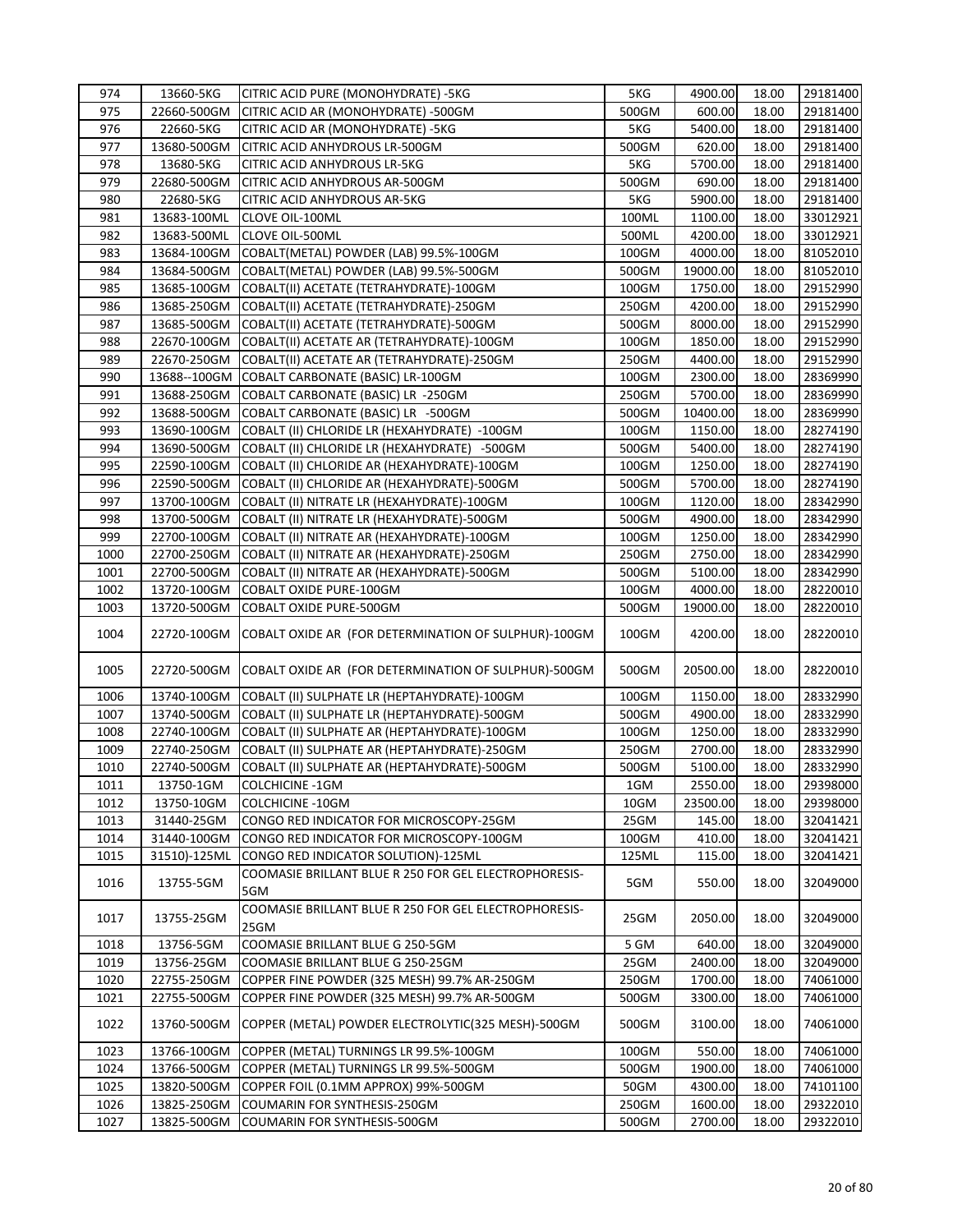| 1028 | 13830-25GM   | CREATINE (MONOHYDRATE) -25GM                               | 25GM               | 210.00   | 18.00 | 29252990 |
|------|--------------|------------------------------------------------------------|--------------------|----------|-------|----------|
| 1029 | 13830-100GM  | CREATINE (MONOHYDRATE) -100GM                              | 100GM              | 690.00   | 18.00 | 29252990 |
| 1030 | 13840-25GM   | CREATININE-25GM                                            | 25GM               | 500.00   | 18.00 | 29332990 |
| 1031 | 13840-100GM  | CREATININE-100GM                                           | 100GM              | 1700.00  | 18.00 | 29332990 |
| 1032 | 13840-1KG    | CREATININE-1KG                                             | 1KG                | 15500.00 | 18.00 | 29332990 |
| 1033 | 22760-10GM   | <b>CREATININE AR-10GM</b>                                  | 10GM               | 320.00   | 18.00 | 29332990 |
| 1034 | 22760-25GM   | <b>CREATININE AR-25GM</b>                                  | 25GM               | 660.00   | 18.00 | 29332990 |
| 1035 | 22760-1KG    | <b>CREATININE AR-1KG</b>                                   | 1KG                | 16500.00 | 18.00 | 29332990 |
| 1036 | 13870-500ML  | o-CRESOL FOR SYNTHESIS-500ML                               | 500ML              | 800.00   | 18.00 | 29071290 |
| 1037 | 13870-2.5LTR | o-CRESOL FOR SYNTHESIS-2.5LTR                              | 2.5 LIT            | 3400.00  | 18.00 | 29071290 |
| 1038 | 13880-500ML  | m-CRESOL FOR SYNTHESIS-500ML                               | 500ML              | 1900.00  | 18.00 | 29071290 |
| 1039 | 13880-2.5LTR | m-CRESOL FOR SYNTHESIS-2.5LTR                              | 2.5LTR             | 9400.00  | 18.00 | 29071290 |
| 1040 | 13882-500ML  | p-CRESOL FOR SYNTHESIS-500ML                               | 500ML              | 1050.00  | 18.00 | 29071290 |
| 1041 | 13882-2.5LTR | p-CRESOL FOR SYNTHESIS-2.5LTR                              | 2.5LTR             | 4500.00  | 18.00 | 29071290 |
| 1042 | 31460-5GM    | o-CRESOLPHTHALEIN (PH INDICATOR)-5GM                       | 5GM                | 200.00   | 18.00 | 29349900 |
| 1043 | 31460-25GM   | o-CRESOLPHTHALEIN (PH INDICATOR)-25GM                      | 25GM               | 570.00   | 18.00 | 29349900 |
| 1044 | 13885-1GM    | o-CRESOLPHTHALEIN COMPLEXONE-1GM                           | 1GM                | 550.00   | 18.00 | 29332990 |
| 1045 | 13885-5GM    | o-CRESOLPHTHALEIN COMPLEXONE-5GM                           | 5GM                | 2300.00  | 18.00 | 29332990 |
| 1046 | 31465-1GM    | m-CRESOL PURPLE INDICATOR-1GM                              | 1GM                | 330.00   | 18.00 | 29349900 |
|      |              |                                                            | 5GM                |          |       | 29349900 |
| 1047 | 31465-5GM    | m-CRESOL PURPLE INDICATOR-5GM                              |                    | 1300.00  | 18.00 |          |
| 1048 | 31512-5GM    | CRESOL RED INDICATOR AR-5GM                                | 5GM                | 180.00   | 18.00 | 29349900 |
| 1049 | 31512-25GM   | CRESOL RED INDICATOR AR-25GM                               | 25GM               | 670.00   | 18.00 | 29349900 |
| 1050 | 31513-125ML  | CRESOL RED INDICATOR SOLUTION-125ML                        | 125ML              | 105.00   | 18.00 | 29349900 |
| 1051 | 31470-1GM    | CRESYL VIOLET (ACETATE) FOR MICROSCOPY-1GM                 | 1GM                | 660.00   | 18.00 | 32049000 |
| 1052 | 31470-5GM    | CRESYL VIOLET (ACETATE) FOR MICROSCOPY-5GM                 | 5GM                | 2900.00  | 18.00 | 32049000 |
| 1053 | 13886-500ML  | CROTONALDEHYDE 98% - 500ML                                 | 500ML              | 1150.00  | 18.00 | 29121910 |
| 1054 | 13886-2.5LTR | CROTONALDEHYDE 98% - 2.5LTR                                | 2.5LTR             | 5100.00  | 18.00 | 29121910 |
| 1055 | 13887-5GM    | 18-CROWN 6-ETHER 99%-5GM                                   | 5GM                | 320.00   | 18.00 | 29329900 |
| 1056 | 13887-25GM   | 18-CROWN 6-ETHER 99%-25GM                                  | 25GM               | 1020.00  | 18.00 | 29329900 |
| 1057 | 13887-100GM  | 18-CROWN 6-ETHER 99%-100GM                                 | 100GM              | 2930.00  | 18.00 | 29329900 |
| 1058 | 13888-250GM  | CROTONIC ACID-250GM                                        | 250GM              | 1200.00  | 18.00 | 29161990 |
| 1059 | 13888-1KG    | <b>CROTONIC ACID-1KG</b>                                   | 1KG                | 4300.00  | 18.00 | 29161990 |
| 1060 | 13889-500GM  | CRYOLITE (Sodium Hexafluoroaluminate) -500GM               | 500GM              | 400.00   | 18.00 | 28263000 |
| 1061 | 13889-2.5KG  | CRYOLITE (Sodium Hexafluoroaluminate) -2.5KG               | 2.5 <sub>K</sub> G | 1750.00  | 18.00 | 28263000 |
| 1062 | 31480-25GM   | CRYSTAL VIOLET FOR MICROSCOPY-25GM                         | 25GM               | 425.00   | 18.00 | 32049000 |
| 1063 | 31480-100GM  | CRYSTAL VIOLET FOR MICROSCOPY-100GM                        | 100GM              | 1400.00  | 18.00 | 32049000 |
| 1064 | 23360-25GM   | CRYSTAL VIOLET AR - 25GM                                   | 25GM               | 580.00   | 18.00 | 32049000 |
| 1065 | 23360-100GM  | CRYSTAL VIOLET AR - 100GM                                  | 100GM              | 1850.00  | 18.00 | 32049000 |
| 1066 |              | 31490 -125ML CRYSTAL VIOLET STAINING SOLUTION GRAMS)-125ML | 125ML              | 150.00   | 18.00 | 38220090 |
| 1067 | 22770-25GM   | <b>CUPFERRON AR-25GM</b>                                   | 25GM               | 650.00   | 18.00 | 29280090 |
| 1068 | 22770-100GM  | <b>CUPFERRON AR-100GM</b>                                  | 100GM              | 2400.00  | 18.00 | 29280090 |
| 1069 | 13910-250GM  | CUPRIC ACETATE (MONOHYDRATE)-250GM                         | 250GM              | 775.00   | 18.00 | 29152990 |
| 1070 | 13910-500GM  | CUPRIC ACETATE (MONOHYDRATE)-500GM                         | 500GM              | 1425.00  | 18.00 | 29152990 |
| 1071 | 22775-250GM  | CUPRIC ACETATE (MONOHYDRATE) AR-250GM                      | 250GM              | 1300.00  | 18.00 | 29152990 |
| 1072 | 13915-500GM  | <b>CUPRIC BROMIDE LR - 500GM</b>                           | 500GM              | 3900.00  | 18.00 | 28275990 |
| 1073 | 13920-500GM  | CUPRIC CARBONATE (BASIC) LR-500GM                          | 500GM              | 1700.00  | 18.00 | 28369990 |
| 1074 | 13930-500GM  | CUPRIC CHLORIDE (DIHYDRATE)-500GM                          | 500GM              | 1100.00  | 18.00 | 28274190 |
| 1075 | 22778-500GM  | CUPRIC CHLORIDE AR (DIHYDRATE)-500GM                       | 500GM              | 1600.00  | 18.00 | 28274190 |
| 1076 | 13950-250GM  | CUPRIC NITRATE LR (TRIHYDRATE)-250GM                       | 250GM              | 490.00   | 18.00 | 28342990 |
| 1077 | 13950-500GM  | <b>CUPRIC NITRATE LR (TRIHYDRATE)-500GM</b>                | 500GM              | 925.00   | 18.00 | 28342990 |
| 1078 | 22810-500GM  | CUPRIC NITRATE AR (TRIHYDRATE)-500GM                       | 500GM              | 1100.00  | 18.00 | 28342990 |
| 1079 | 13955-100GM  | CUPRIC OXIDE POWDER LR-100GM                               | 100GM              | 590.00   | 18.00 | 28255000 |
| 1080 |              |                                                            | 500GM              | 2200.00  |       |          |
|      | 13955-500GM  | <b>CUPRIC OXIDE POWDER LR-500GM</b>                        |                    |          | 18.00 | 28255000 |
| 1081 | 22780-100GM  | CUPRIC OXIDE POWDER AR-100GM                               | 100GM              | 610.00   | 18.00 | 28255000 |
| 1082 | 22780-500GM  | CUPRIC OXIDE POWDER AR-500GM                               | 500GM              | 2400.00  | 18.00 | 28255000 |
| 1083 | 13960-500GM  | CUPRIC SULPHATE LR (PENTAHYDRATE)-500GM                    | 500GM              | 700.00   | 18.00 | 28332500 |
| 1084 | 13960-1KG    | CUPRIC SULPHATE LR (PENTAHYDRATE)-1KG                      | 1KG                | 1300.00  | 18.00 | 28332500 |
| 1085 | 13960-5KG    | CUPRIC SULPHATE LR (PENTAHYDRATE)-5KG                      | 5KG                | 6300.00  | 18.00 | 28332500 |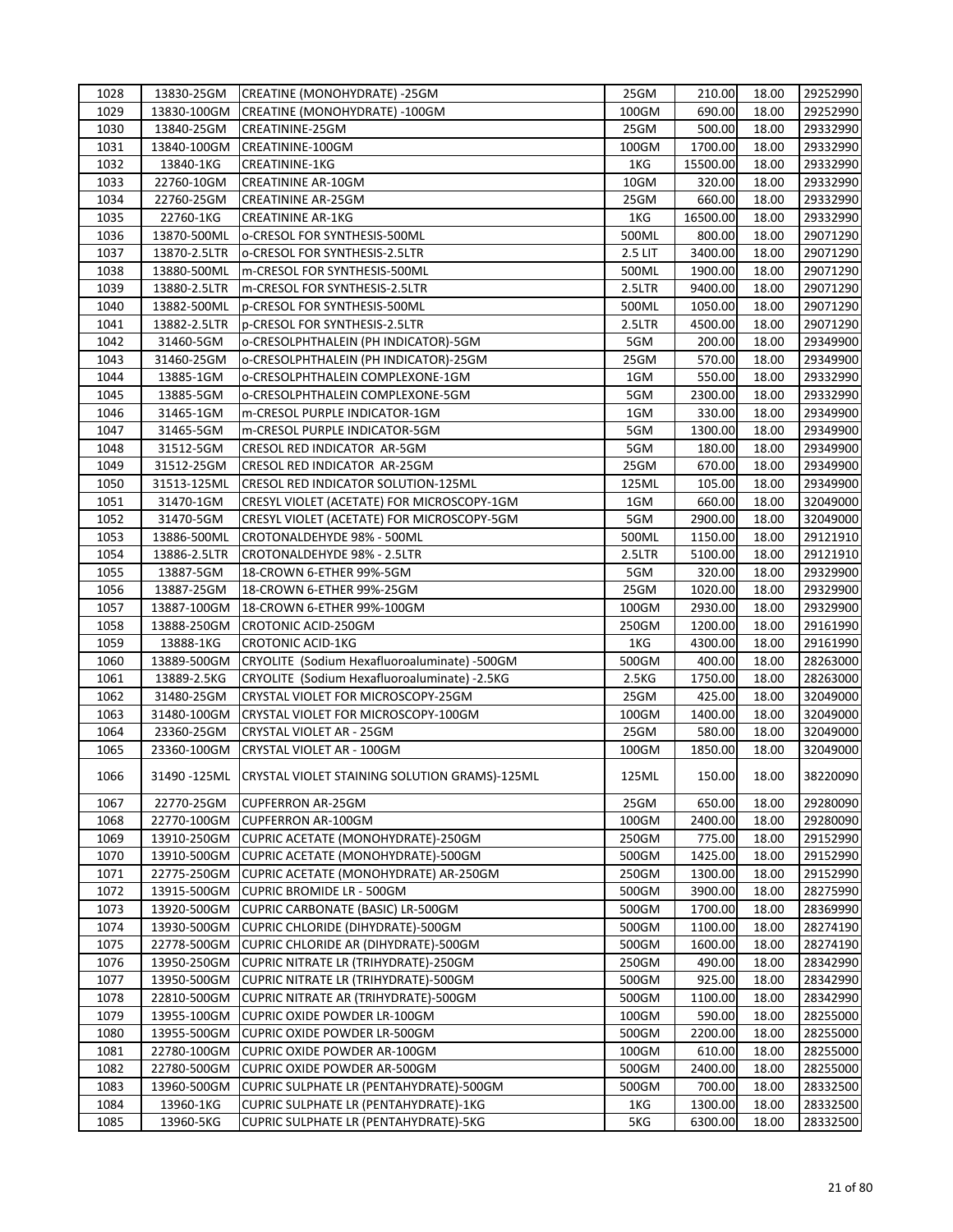| 1086 |              | 22800-500GM CUPRIC SULPHATE AR (PENTAHYDRATE)-500GM  | 500GM  | 810.00   | 18.00 | 28332500 |
|------|--------------|------------------------------------------------------|--------|----------|-------|----------|
| 1087 | 22800-5KG    | CUPRIC SULPHATE AR (PENTAHYDRATE)-5KG                | 5KG    | 7100.00  | 18.00 | 28332500 |
| 1088 | 13980-500GM  | <b>CUPROUS CHLORIDE-500GM</b>                        | 500GM  | 1600.00  | 18.00 | 28273940 |
| 1089 | 13980-1KG    | <b>CUPROUS CHLORIDE-1KG</b>                          | 1KG    | 3000.00  | 18.00 | 28273940 |
| 1090 | 22820-250GM  | <b>CUPROUS CHLORIDE AR-250GM</b>                     | 250GM  | 2300.00  | 18.00 | 28273940 |
| 1091 | 13985-500GM  | CUPROUS OXIDE RED LR-500GM                           | 500GM  | 2400.00  | 18.00 | 28255000 |
| 1092 | 31495-5GM    | <b>CURCUMIN CRYSTALLINE 99%-5GM</b>                  | 5GM    | 595.00   | 18.00 | 32030090 |
| 1093 | 31495-10GM   | CURCUMIN CRYSTALLINE 99%-10GM                        | 10GM   | 1110.00  | 18.00 | 32030090 |
| 1094 | 51830-100GM  | CYANOACETAMIDE (Malonamide Nitrile)-100GM            | 100GM  | 580.00   | 18.00 | 29269000 |
| 1095 | 51830-500GM  | CYANOACETAMIDE (Malonamide Nitrile)-500GM            | 500GM  | 1900.00  | 18.00 | 29269000 |
| 1096 | 51840-250GM  | CYANOACETIC ACID FOR SYNTHESIS-250GM                 | 250GM  | 4400.00  | 18.00 | 29269000 |
| 1097 | 51840-1KG    | CYANOACETIC ACID FOR SYNTHESIS-1KG                   | 1KG    | 11000.00 | 18.00 | 29269000 |
| 1098 | 31500-250MG  | CYANOCOBALAMINE FOR BIOCHEMISTRY-250MG               | 250MG  | 800.00   | 18.00 | 29362610 |
| 1099 | 31500-1GM    | CYANOCOBALAMINE FOR BIOCHEMISTRY-1GM                 | 1GM    | 2900.00  | 18.00 | 29362610 |
| 1100 | 14000-100GM  | CYANOGEN BROMIDE FOR SYNTHESIS-100GM                 | 100GM  | 2300.00  | 18.00 | 28530090 |
| 1101 | 14000-500GM  | CYANOGEN BROMIDE FOR SYNTHESIS-500GM                 | 500GM  | 10800.00 | 18.00 | 28530090 |
| 1102 | 14005-100GM  | b-CYCLODEXTRIN-100GM                                 | 100GM  | 420.00   | 18.00 | 35051090 |
| 1103 | 14005-500GM  | b-CYCLODEXTRIN-500GM                                 | 500GM  | 1950.00  | 18.00 | 35051090 |
| 1104 | 13990-500ML  | CYCLOHEXANE LR-500ML                                 | 500ML  | 480.00   | 18.00 | 29021100 |
| 1105 | 13990-2.5LTR | <b>CYCLOHEXANE LR-2.5LTR</b>                         | 2.5LTR | 1800.00  | 18.00 | 29021100 |
| 1106 | 22830-500ML  | <b>CYCLOHEXANE AR-500ML</b>                          | 500ML  | 520.00   | 18.00 | 29021100 |
| 1107 | 22830-2.5LTR | CYCLOHEXANE AR-2.5LTR                                | 2.5LTR | 2000.00  | 18.00 | 29021100 |
| 1108 | 41039-1LTR   | <b>CYCLOHEXANE HPLC</b>                              | 1 LTR  | 1300.00  | 18.00 | 29021100 |
| 1109 |              | CYCLOHEXANE SPECIALLY DRIED/AR-500ML                 | 500ML  |          |       |          |
|      | 22831-500ML  |                                                      |        | 700.00   | 18.00 | 29021100 |
| 1110 | 13995-500ML  | CYCLOHEXANONE LR 99%-500ML                           | 500ML  | 620.00   | 18.00 | 29142200 |
| 1111 | 13995-2.5LTR | CYCLOHEXANONE LR 99%-2.5LTR                          | 2.5LTR | 2600.00  | 18.00 | 29142200 |
| 1112 | 22835-500ML  | CYCLOHEXANONE 99% AR-500ML                           | 500ML  | 690.00   | 18.00 | 29142200 |
| 1113 | 22835-2.5LTR | CYCLOHEXANONE 99% AR-2.5LTR                          | 2.5LTR | 2800.00  | 18.00 | 29142200 |
| 1114 | 22836-1LTR   | CYCLOHEXANONE GC-HS-1LTR                             | 1LTR   | 1900.00  | 18.00 | 29142200 |
| 1115 | 22836-2.5LTR | CYCLOHEXANONE GC-HS-2.5LTR                           | 2.5LTR | 3600.00  | 18.00 | 29142200 |
| 1116 | 14010-500ML  | CYCLOHEXANOL LR 99%                                  | 500ML  | 600.00   | 18.00 | 29061200 |
| 1117 | 14010-2.5LTR | CYCLOHEXANOL LR 99%                                  | 2.5LTR | 2700.00  | 18.00 | 29061200 |
| 1118 | 22838-500ML  | CYCLOHEXANOL AR 99.5%-500ML                          | 500ML  | 660.00   | 18.00 | 29061200 |
| 1119 | 22838-2.5LTR | CYCLOHEXANOL AR 99.5%-2.5LTR                         | 2.5LTR | 2800.00  | 18.00 | 29061200 |
| 1120 | 22839-500ML  | CYCLOHEXYLAMINE FOR SYNTHESIS 99%-500ML              | 500ML  | 710.00   | 18.00 | 29213010 |
| 1121 | 22839-2.5LTR | CYCLOHEXYLAMINE FOR SYNTHESIS 99%-2.5LTR             | 2.5LTR | 3000.00  | 18.00 | 29213010 |
| 1122 | 70140-500ML  | <b>CYCLOPENTANONE LR - 500ML</b>                     | 500ML  | 1300.00  | 18.00 | 29142990 |
| 1123 | 70140-2.5LTR | <b>CYCLOPENTANONE LR - 2.5LTR</b>                    | 2.5LTR | 6400.00  | 18.00 | 29142990 |
| 1124 | 70150-100GM  | CYSTEAMINE HYDROCHLORIDE for synthesis -100GM        | 100GM  | 2000.00  | 18.00 | 29211990 |
| 1125 | 70150-500GM  | CYSTEAMINE HYDROCHLORIDE for synthesis -500GM        | 500GM  | 9300.00  | 18.00 | 29211990 |
| 1126 | 14020-5GM    | L-CYSTEINE FOR BIOCHEMISTRY -5GM                     | 5GM    | 200.00   | 18.00 | 29309040 |
| 1127 | 14020-25GM   | L-CYSTEINE FOR BIOCHEMISTRY -25GM                    | 25GM   | 575.00   | 18.00 | 29309040 |
| 1128 | 14040-25GM   | L-CYSTEINE HYDROCHLORIDE (MONOHYDRATE)-25GM          | 25GM   | 230.00   | 18.00 | 29309040 |
| 1129 | 14040-100GM  | L-CYSTEINE HYDROCHLORIDE (MONOHYDRATE)-100GM         | 100GM  | 870.00   | 18.00 | 29309040 |
| 1130 | 14040-500GM  | L-CYSTEINE HYDROCHLORIDE (MONOHYDRATE)-500GM         | 500GM  | 2900.00  | 18.00 | 29309040 |
| 1131 | 14060-25GM   | L-CYSTINE FOR BIOCHEMISTRY -25GM                     | 25GM   | 410.00   | 18.00 | 29309040 |
| 1132 | 14060-100GM  | L-CYSTINE FOR BIOCHEMISTRY -100GM                    | 100GM  | 1225.00  | 18.00 | 29309040 |
| 1133 | 51860-1GM    | CYTOSINE FOR BIOCHEMISTRY-1GM                        | 1GM    | 140.00   | 18.00 | 29335990 |
| 1134 | 51860-5GM    | CYTOSINE FOR BIOCHEMISTRY-5GM                        | 5GM    | 630.00   | 18.00 | 29335990 |
| 1135 | 51860-25GM   | CYTOSINE FOR BIOCHEMISTRY-25GM                       | 25GM   | 2700.00  | 18.00 | 29335990 |
| 1136 | 14080-500GM  | DARCO G 60-500GM                                     | 500GM  | 940.00   | 18.00 | 38029019 |
| 1137 | 14086-5GM    | DEAE CELLULOSE-5GM                                   | 5GM    | 2100.00  | 18.00 | 39140090 |
| 1138 | 14086-25GM   | DEAE CELLULOSE -25GM                                 | 25GM   | 9660.00  | 18.00 | 39140090 |
| 1139 | 14086-100GM  |                                                      |        | 37000.00 |       |          |
|      |              | DEAE CELLULOSE-100GM                                 | 100GM  |          | 18.00 | 39140090 |
| 1140 | 22840-5GM    | 1-DECANE SULPHONIC ACID SODIUM SALT AR(FOR HPLC)-5GM | 5GM    | 280.00   | 18.00 | 29041090 |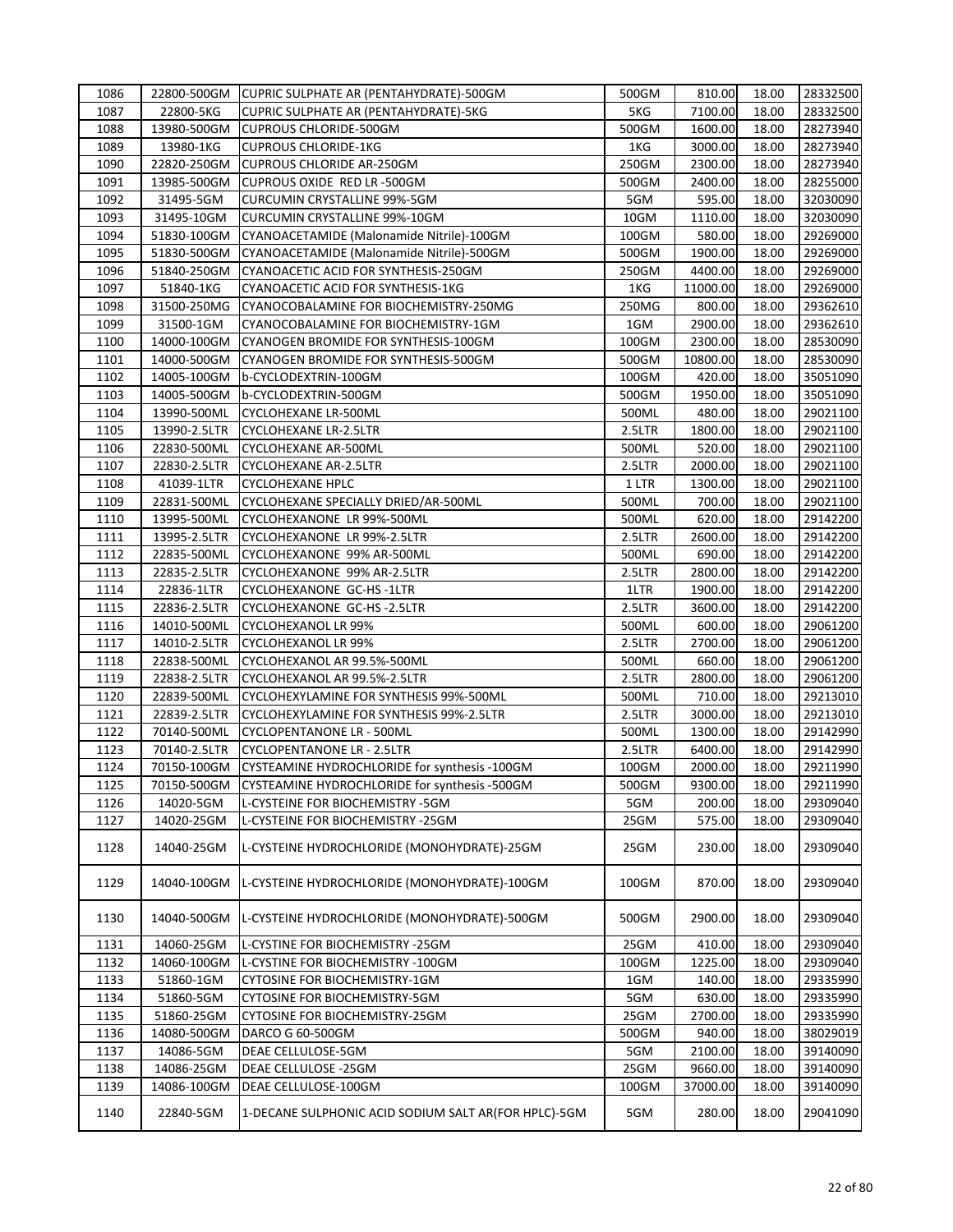| 1141 | 22840-25GM   | 1-DECANE SULPHONIC ACID SODIUM SALT AR(FOR HPLC)-25GM                     | 25GM   | 1000.00  | 18.00 | 29041090 |
|------|--------------|---------------------------------------------------------------------------|--------|----------|-------|----------|
| 1142 | 22840-100GM  | 1-DECANE SULPHONIC ACID SODIUM SALT AR(FOR HPLC)-100GM                    | 100GM  | 4000.00  | 18.00 | 29041090 |
| 1143 | 22841-5GM    | 1-DECANE SULPHONIC ACID SODIUM SALT AR (MONOHYD)-5GM                      | 5GM    | 300.00   | 18.00 | 29041090 |
| 1144 | 22841-25GM   | 1-DECANE SULPHONIC ACID SODIUM SALT AR (MONOHYD)-<br>25GM                 | 25GM   | 1000.00  | 18.00 | 29041090 |
| 1145 | 22841-100GM  | 1-DECANE SULPHONIC ACID SODIUM SALT AR (MONOHYD)-<br>100GM                | 100GM  | 4000.00  | 18.00 | 29041090 |
| 1146 | 14090-10GM   | DEOXYRIBONUCLEIC ACID SODIUM SALT-10GM                                    | 10GM   | 4000.00  | 18.00 | 29181190 |
| 1147 | 14090-25GM   | DEOXYRIBONUCLEIC ACID SODIUM SALT-25GM                                    | 25GM   | 8700.00  | 18.00 | 29181190 |
| 1148 | 14100-100GM  | DEVARDAS ALLOY-100GM                                                      | 100GM  | 580.00   | 18.00 | 74032900 |
| 1149 | 14100-500GM  | DEVARDAS ALLOY-500GM                                                      | 500GM  | 2400.00  | 18.00 | 74032900 |
| 1150 | 22860-100GM  | DEVARDA'S ALLOY POWDER AR-100GM                                           | 100GM  | 750.00   | 18.00 | 74032900 |
| 1151 | 22860-250GM  | DEVARDA'S ALLOY POWDER AR-250GM                                           | 250GM  | 1600.00  | 18.00 | 74032900 |
| 1152 | 14110-500GM  | DEXTRINE WHITE-500GM                                                      | 500GM  | 190.00   | 18.00 | 35051090 |
| 1153 | 14120-500GM  | DEXTROSE ANHYDROUS PURIFIED-500GM                                         | 500GM  | 400.00   | 18.00 | 17023031 |
| 1154 | 14120-1KG    | DEXTROSE ANHYDROUS PURIFIED-1KG                                           | 1KG    | 730.00   | 18.00 | 17023031 |
| 1155 | 14120-5KG    | DEXTROSE ANHYDROUS PURIFIED-5KG                                           | 5KG    | 3100.00  | 18.00 | 17023031 |
| 1156 | 22900-500GM  | DEXTROSE ANHYDROUS AR-500GM                                               | 500GM  | 400.00   | 18.00 | 17023031 |
| 1157 | 22900-5KG    | DEXTROSE ANHYDROUS AR-5KG                                                 | 5KG    | 2700.00  | 18.00 | 17023031 |
| 1158 | 14122-500GM  | DEXTROSE (MONOHYDRATE)-500GM                                              | 500GM  | 240.00   | 18.00 | 17023031 |
|      |              |                                                                           |        |          |       |          |
| 1159 | 22910-500GM  | DEXTROSE (MONOHYDRATE) AR-500GM                                           | 500GM  | 300.00   | 18.00 | 17023031 |
| 1160 | 70160-100ML  | DIACETYL FOR SYNTHESIS 98%-100ML                                          | 100ML  | 1200.00  | 18.00 | 29141990 |
| 1161 | 22920-25GM   | DIACETYL MONOXIME AR-25GM                                                 | 25GM   | 600.00   | 18.00 | 29280090 |
| 1162 | 22920-100GM  | DIACETYL MONOXIME AR-100GM                                                | 100GM  | 1950.00  | 18.00 | 29280090 |
| 1163 | 22920-250GM  | DIACETYL MONOXIME AR-250GM                                                | 250GM  | 4300.00  | 18.00 | 29280090 |
| 1164 | 22930-5GM    | DIACETYL FLUORESCEIN-5GM                                                  | 5GM    | 2600.00  | 18.00 | 32129090 |
| 1165 | 14125-25GM   | trans-1,2-DIAMINOCYCLOHEXANE-N,N,N',N'-TETRAACETIC ACID -<br>25GM         | 25GM   | 3400.00  | 18.00 | 29213090 |
| 1166 | 14125-100GM  | trans-1,2-DIAMINOCYCLOHEXANE-N,N,N',N'-TETRAACETIC ACID -<br>100GM        | 100GM  | 12800.00 | 18.00 | 29213090 |
| 1167 | 22940-25GM   | trans-1,2-DIAMINOCYCLOHEXANE N,N,N',N'-TETRAACETIC ACID<br><b>AR-25GM</b> | 25GM   | 3700.00  | 18.00 | 29213090 |
| 1168 | 22940-100GM  | trans-1,2-DIAMINOCYCLOHEXANE N,N,N',N'-TETRAACETIC ACID<br>AR-100GM       | 100GM  | 14000.00 | 18.00 | 29213090 |
| 1169 | 14126-25GM   | o-DIANISIDINE LR-25GM                                                     | 25GM   | 450.00   | 18.00 | 29222990 |
| 1170 | 14126-100GM  | o-DIANISIDINE LR-100GM                                                    | 100GM  | 1500.00  | 18.00 | 29222990 |
| 1171 | 14126-250GM  | o-DIANISIDINE LR-250GM                                                    | 250GM  | 3500.00  | 18.00 | 29222990 |
| 1172 | 14128-100GM  | DIASTASE(FUNGAL)-100GM                                                    | 100GM  | 520.00   | 18.00 | 35079062 |
| 1173 | 14128-500GM  | DIASTASE(FUNGAL)-500GM                                                    | 500GM  | 2200.00  | 18.00 | 35079062 |
| 1174 | 14134-250ML  | DIAZO REAGENT A For bilirubin determination-250ML                         | 250ML  | 450.00   | 12.00 | 38220090 |
| 1175 | 14135-250ML  | DIAZO REAGENT B For bilirubin determination-250ML                         | 250ML  | 450.00   | 12.00 | 38220090 |
| 1176 | 60018-1GM    | 5-diazo uracil for biochemistry-1GM                                       | 1GM    | 2150.00  | 18.00 | 29222990 |
| 1177 | 51900-100GM  | 1,4-DIAZABICYCLO(2,2,2) OCTANE FOR SYNTHESIS-100GM                        | 100GM  | 850.00   | 18.00 | 29335990 |
| 1178 | 51900-500GM  | 1,4-DIAZABICYCLO(2,2,2) OCTANE FOR SYNTHESIS-500GM                        | 500GM  | 2800.00  | 18.00 | 29335990 |
| 1179 | 51950-25GM   | DIBENZOYL-D-TARTARIC ACID ANHYDROUS FOR SYNTHESIS-<br>25GM                | 25GM   | 410.00   | 18.00 | 29181390 |
| 1180 | 51950-100GM  | DIBENZOYL-D-TARTARIC ACID ANHYDROUS FOR SYNTHESIS-<br>100GM               | 100GM  | 1300.00  | 18.00 | 29181390 |
| 1181 | 60020-500ML  | 1,2-DIBROMOETHANE for Synthesis (ethylene dibromide)                      | 500ML  | 2650.00  | 18.00 | 29033100 |
| 1182 | 60020-2.5LTR | 1,2-DIBROMOETHANE for Synthesis (ethylene dibromide)                      | 2.5LTR | 12000.00 | 18.00 | 29033100 |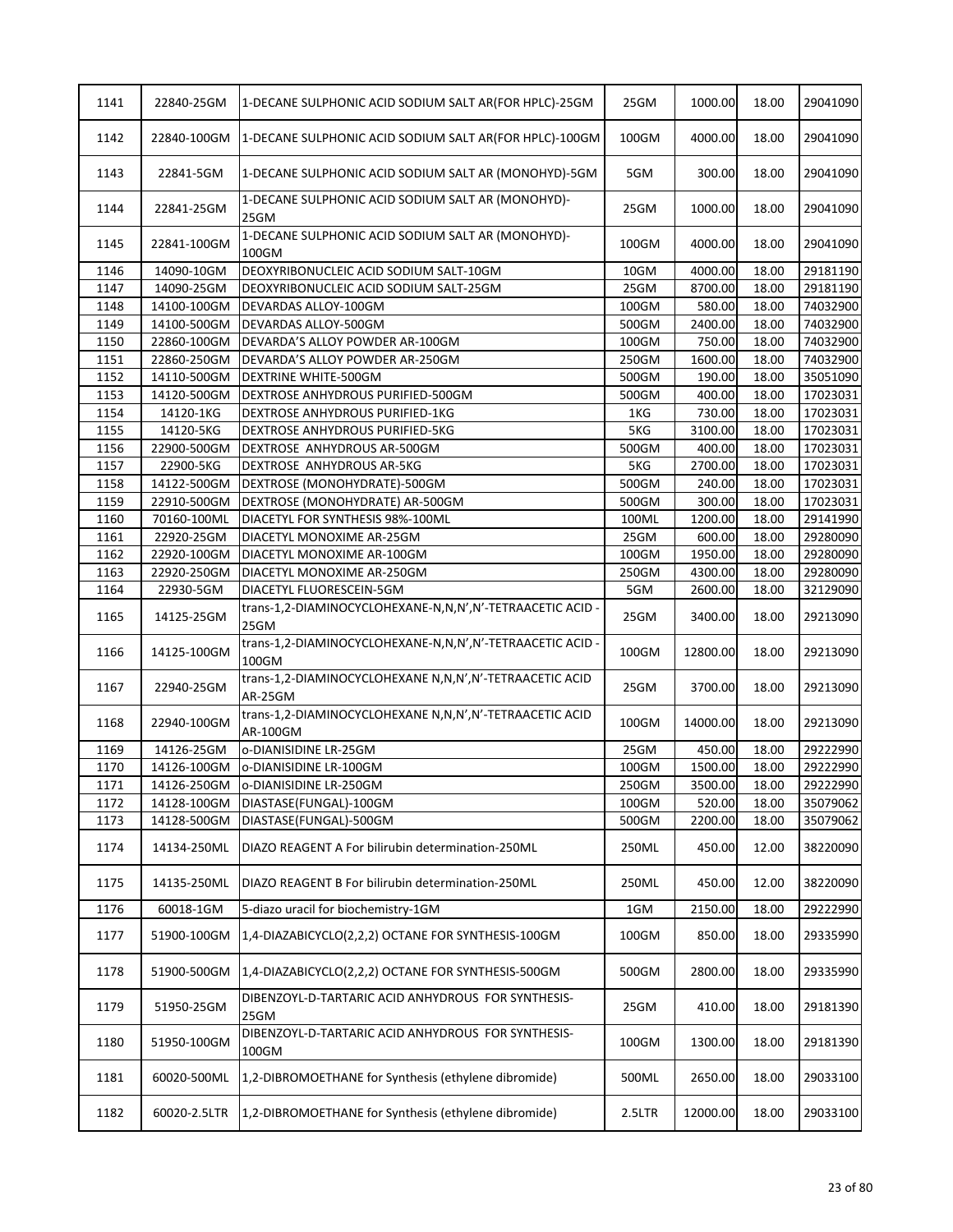| 1183 | 14136-500ML  | DI-N-BUTYLAMINE FOR SYNTHESIS-500ML                                | 500ML    | 720.00   | 18.00 | 29211990 |
|------|--------------|--------------------------------------------------------------------|----------|----------|-------|----------|
| 1184 | 14136-2.5LTR | DI-N-BUTYLAMINE FOR SYNTHESIS-2.5LTR                               | 2.5LTR   | 3000.00  | 18.00 | 29211990 |
| 1185 | 60025-500ML  | DIBUTYL ETHER FOR SYNTHESIS                                        | 500ML    | 670.00   | 18.00 | 29091900 |
| 1186 | 60025-2.5LTR | DIBUTYL ETHER FOR SYNTHESIS                                        | 2.5LTR   | 3060.00  | 18.00 | 29091900 |
| 1187 | 14137-500ML  | DIBUTYL MALEATE LR-500ML                                           | 500ML    | 540.00   | 18.00 | 29091900 |
| 1188 | 14137-2.5LTR | DIBUTYL MALEATE LR-2.5LTR                                          | 2.5LTR   | 2300.00  | 18.00 | 29091900 |
| 1189 | 14123-500ML  | DIBUTYL PHTHALATE FOR SYNTHESIS 99% (DBP)-500ML                    | 500ML    | 600.00   | 18.00 | 29173910 |
| 1190 | 14123-2.5LTR | DIBUTYL PHTHALATE FOR SYNTHESIS 99% (DBP)-2.5LTR                   | 2.5LTR   | 2480.00  | 18.00 | 29173910 |
| 1191 | 51980-100ML  | DI-tert-BUTYLDICARBONATE-100ML                                     | 100ML    | 900.00   | 18.00 | 29209099 |
| 1192 | 51980-500ML  | DI-tert-BUTYLDICARBONATE -500ML                                    | 500ML    | 4400.00  | 18.00 | 29209099 |
| 1193 | 14124-500ML  | 1,2-DICHLOROBENZENE LR                                             | 500ML    | 550.00   | 18.00 | 29039120 |
| 1194 | 14124-2.5LTR | 1,2-DICHLOROBENZENE LR                                             | 2.5LTR   | 1950.00  | 18.00 | 29039120 |
| 1195 | 22946-500ML  | 1,2-DICHLOROBENZENE AR                                             | 500ML    | 650.00   | 18.00 | 29039120 |
| 1196 | 22946-2.5LTR | 1,2-DICHLOROBENZENE AR                                             | 2.5LTR   | 2200.00  | 18.00 | 29039120 |
| 1197 | 60030-500ML  | 1,3-DICHLOROBENZENE 98% (m-DICHLOROBENZENE)-500ML                  | 500ML    | 1580.00  | 18.00 | 29039120 |
| 1198 | 60030-2.5LTR | 1,3-DICHLOROBENZENE 98% (m-DICHLOROBENZENE)                        | 2.5LTR   | 7300.00  | 18.00 | 29039120 |
| 1199 | 60035-500GM  | 1,4- DICHLOROBENZENE FOR SYNTHESIS 99%-500GM                       | 500GM    | 480.00   | 18.00 | 29039130 |
| 1200 | 60038-100GM  | 2,4-DICHLOROBENZOIC ACID FOR SYNTHESIS 98%-100GM                   | 100GM    | 370.00   | 18.00 | 29163990 |
| 1201 | 60038-500GM  | 2,4-DICHLOROBENZOIC ACID FOR SYNTHESIS 98%-500GM                   | 500GM    | 1500.00  | 18.00 | 29163990 |
| 1202 | 52020-100GM  | 2,3-DICHLORO-5,6-DICYANOBENZOQUINONE FOR SYNTHESIS<br>(DDQ) -100GM | 100GM    | 3800.00  | 18.00 | 29269000 |
| 1203 | 52020-500GM  | 2,3-DICHLORO-5,6-DICYANOBENZOQUINONE FOR SYNTHESIS<br>(DDQ) -500GM | 500GM    | 18000.00 | 18.00 | 29269000 |
| 1204 | 14127-500ML  | 1,2-DICHLOROETHANE LR 98% (EDC) (ETHYLENE CHLORIDE)-<br>500ML      | 500ML    | 405.00   | 18.00 | 29031500 |
| 1205 | 14127-2.5LTR | 1,2-DICHLOROETHANE LR 98% (EDC) (ETHYLENE CHLORIDE)-<br>2.5LTR     | 2.5LTR   | 1250.00  | 18.00 | 29031500 |
| 1206 | 22945-500ML  | 1,2-DICHLOROETHANE AR 99% (EDC) (ETHYLENE CHLORIDE)-<br>500ML      | 500ML    | 460.00   | 18.00 | 29031500 |
| 1207 | 22945-2.5LTR | 1,2-DICHLOROETHANE AR 99% (EDC) (ETHYLENE CHLORIDE)-<br>2.5LTR     | 2.5LTR   | 1550.00  | 18.00 | 29031500 |
| 1208 | 31520-10GM   | 2,7-DICHLORO FLUOROSCEIN AR (absorption indicator)-10GM            | 10GM     | 880.00   | 18.00 | 32049000 |
| 1209 | 14138-500ML  | DICHLOROMETHANE LR (Methylene Chloride)-500ML                      | 500ML    | 450.00   | 18.00 | 29031200 |
| 1210 | 14138-2.5LTR | DICHLOROMETHANE LR (Methylene Chloride)-2.5LTR                     | 2.5LTR   | 1750.00  | 18.00 | 29031200 |
| 1211 | 22950-500ML  | DICHLOROMETHANE AR (Methylene Chloride)-500ML                      | 500ML    | 510.00   | 18.00 | 29031200 |
| 1212 | 22950-2.5LTR | DICHLOROMETHANE AR (Methylene Chloride)-2.5LTR                     | 2.5LTR   | 1950.00  | 18.00 | 29031200 |
| 1213 | 41091-500ML  | DICHLOROMETHANE SPECIALLY DRIED AR-500ML                           | 500ML    | 600.00   | 18.00 | 29031200 |
| 1214 | 41091-2.5LTR | DICHLOROMETHANE SPECIALLY DRIED AR-2.5LTR                          | 2.5LTR   | 2300.00  | 18.00 | 29031200 |
| 1215 | 41092-1LTR   | DICHLOROMETHANE 99.8% FOR HPLC-1LTR                                | 1LTR     | 1040.00  | 18.00 | 29031200 |
| 1216 | 41092-2.5LTR | DICHLOROMETHANE 99.8% FOR HPLC-2.5LTR                              | 2.5LTR   | 2600.00  | 18.00 | 29031200 |
| 1217 | 22951-1LTR   | DICHLOROMETHANE 99.9% GC GRADE-1LTR                                | 1LTR     | 2200.00  | 18.00 | 29031200 |
| 1218 | 14139-100GM  | 2,4 -DICHLOROPHENOL FOR SYNTHESIS-100GM                            | 100GM    | 375.00   | 18.00 | 29089990 |
| 1219 | 14139-500GM  | 2,4 - DICHLOROPHENOL FOR SYNTHESIS-500GM                           | 500GM    | 1350.00  | 18.00 | 29089990 |
| 1220 | 22952-100GM  | 2,6-DICHLOROPHENOL For Synthesis 98%-100GM                         | $100$ GM | 900.00   | 18.00 | 29089990 |
| 1221 | 22952-500GM  | 2,6-DICHLOROPHENOL For Synthesis 98%-500GM                         | 500GM    | 3700.00  | 18.00 | 29089990 |
| 1222 | 22970-5GM    | 2,6-DICHLOROQUINONE -4-CHLORIMIDE AR(Gibb's reagent)-<br>5GM       | 5GM      | 1500.00  | 18.00 | 29252990 |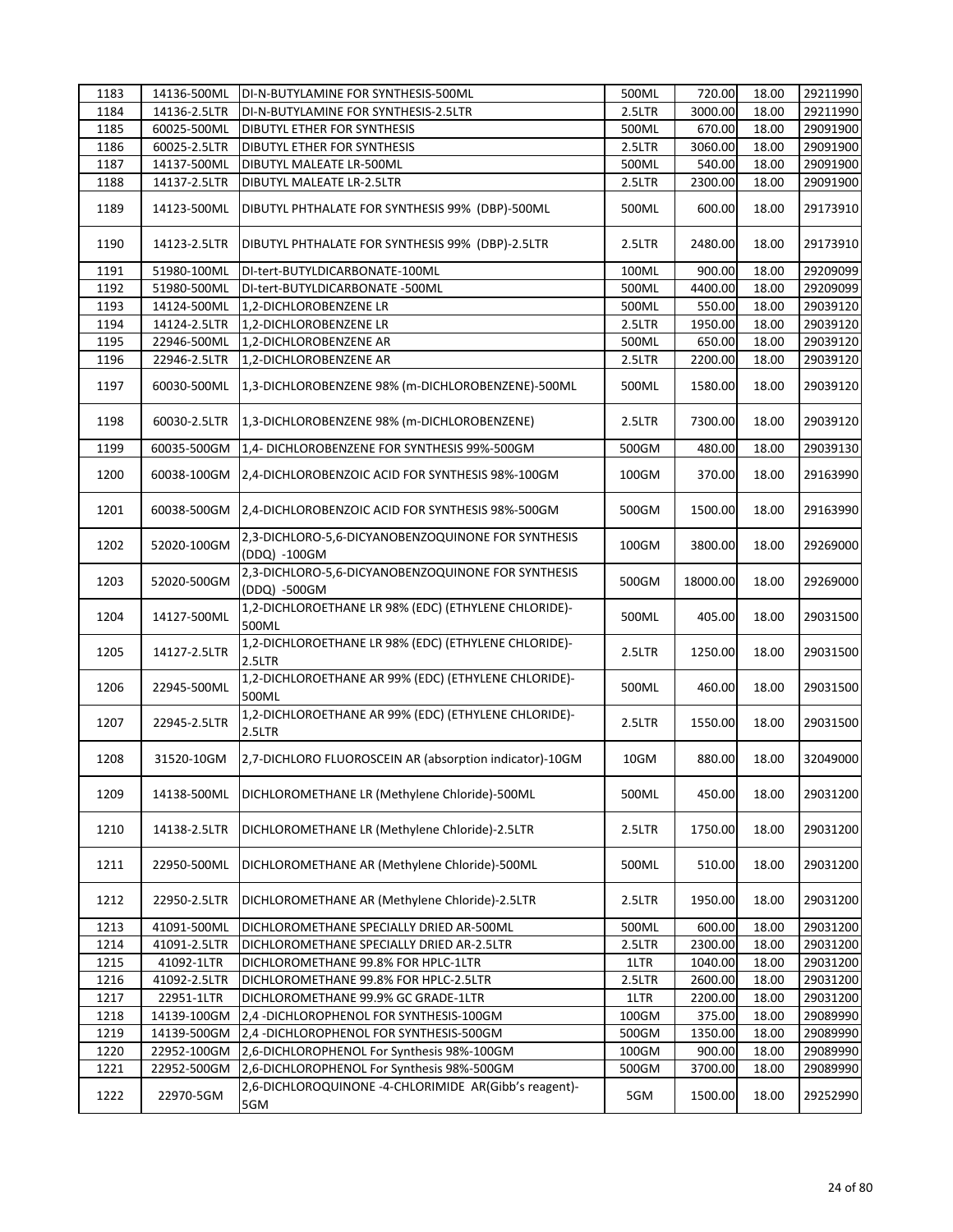| 1223 | 22970-10GM    | 2,6-DICHLOROQUINONE -4-CHLORIMIDE AR(Gibb's reagent)-<br>10GM         | 10GM   | 2700.00 | 18.00 | 29252990 |
|------|---------------|-----------------------------------------------------------------------|--------|---------|-------|----------|
| 1224 | 14140-500GM   | DICYANDIAMIDE PURE-500GM                                              | 500GM  | 750.00  | 18.00 | 29262000 |
| 1225 | 22955-100GM   | N, N-DIETHYL-p-PHENYLENEDIAMINE SULPHATE AR-100GM                     | 100GM  | 5900.00 | 18.00 | 29215190 |
| 1226 | 22960-5GM     | 2,6-DICHLOROPHENOL INDOPHENOL SODIUM SALT AR-5GM                      | 5GM    | 1100.00 | 18.00 | 29252990 |
| 1227 | 22960-25GM    | 2,6-DICHLOROPHENOL INDOPHENOL SODIUM SALT AR-25GM                     | 25GM   | 4700.00 | 18.00 | 29252990 |
| 1228 | 14142-500ML   | DICYCLOHEXYLAMINE FOR SYNTHESIS 99%-500ML                             | 500ML  | 790.00  | 18.00 | 29213090 |
| 1229 | 14142-2.5LTR  | DICYCLOHEXYLAMINE FOR SYNTHESIS 99%-2.5LTR                            | 2.5LTR | 3500.00 | 18.00 | 29213090 |
| 1230 | 52060-100GM   | N,N'-DICYCLOHEXYLCARBODIMIDE (DCC) 99% MIN FOR<br>BIOCHEMISTRY-100GM  | 100GM  | 1600.00 | 18.00 | 29251900 |
| 1231 | 52060-500GM   | N, N'-DICYCLOHEXYLCARBODIMIDE (DCC) 99% MIN FOR<br>BIOCHEMISTRY-500GM | 500GM  | 7000.00 | 18.00 | 29251900 |
| 1232 | 14145-500ML   | DIETHANOLAMINE LR-500ML                                               | 500ML  | 480.00  | 18.00 | 29211990 |
| 1233 | 14145-2.5LTR  | DIETHANOLAMINE LR-2.5LTR                                              | 2.5LTR | 2200.00 | 18.00 | 29211990 |
| 1234 | 22975-500ML   | DIETHANOLAMINE AR-500ML                                               | 500ML  | 560.00  | 18.00 | 29211990 |
| 1235 | 22975-2.5LTR  | DIETHANOLAMINE AR-2.5LTR                                              | 2.5LTR | 2350.00 | 18.00 | 29211990 |
| 1236 | 14150-500ML   | DIETHYLAMINE LR 99.5 % -500ML                                         | 500ML  | 490.00  | 18.00 | 29211990 |
| 1237 | 14150-2.5LTR  | DIETHYLAMINE LR 99.5 % -2.5LTR                                        | 2.5LTR | 1900.00 | 18.00 | 29211990 |
| 1238 | 14155-500GM   | DIETHYL AMINE HYDROCHLORIDE FOR SYNTHESIS-500GM                       | 500GM  | 1020.00 | 18.00 | 29211990 |
| 1239 | 14158-500GM   | N,N-DIETHYLANILINE LR 98.5%-500ML                                     | 500ML  | 700.00  | 18.00 | 29214223 |
| 1240 | 14158-2.5LTR  | N, N-DIETHYLANILINE LR 98.5%-2.5LTR                                   | 2.5LTR | 3350.00 | 18.00 | 29214223 |
| 1241 | 22976-500ML   | DIETHYL CARBONATE FOR SYNTHESIS 99%-500ML                             | 500ML  | 720.00  | 18.00 | 29209099 |
| 1242 | 22976-2.5 LTR | DIETHYL CARBONATE FOR SYNTHESIS 99%-2.5LTR                            | 2.5LTR | 3100.00 | 18.00 | 29209099 |
| 1243 | 14160-500ML   | DIETHYL ETHER (STABILISED) LR-500ML                                   | 500ML  | 490.00  | 18.00 | 29091100 |
| 1244 | 14160-2.5LTR  | DIETHYL ETHER (STABILISED) LR-2.5LTR                                  | 2.5LTR | 2000.00 | 18.00 | 29091100 |
| 1245 | 22980-500ML   | DIETHYL ETHER AR (STABILISED)-500ML                                   | 500ML  | 550.00  | 18.00 | 29091100 |
| 1246 | 22980-2.5LTR  | DIETHYL ETHER AR (STABILISED)-2.5LTR                                  | 2.5LTR | 2200.00 | 18.00 | 29091100 |
| 1247 | 22985-500ML   | DIETHYL ETHER SPECIALLY DRIED/AR 99%-500ML                            | 500ML  | 640.00  | 18.00 | 29091100 |
| 1248 | 14170-500ML   | DIETHYLENE GLYCOL LR (Digol)-500ML                                    | 500ML  | 440.00  | 18.00 | 29094100 |
| 1249 | 14170-2.5LTR  | DIETHYLENE GLYCOL LR (Digol)-2.5LTR                                   | 2.5LTR | 1900.00 | 18.00 | 29094100 |
| 1250 | 22990-500ML   | DIETHYLENE GLYCOL AR (Digol)-500ML                                    | 500ML  | 510.00  | 18.00 | 29094100 |
| 1251 | 22990-2.5LTR  | DIETHYLENE GLYCOL AR (Digol)-2.5LTR                                   | 2.5LTR | 2100.00 | 18.00 | 29094100 |
| 1252 | 14172-500ML   | DIETHYLENE GLYCOL MONOBUTYL ETHER LR 98%-500ML                        | 500ML  | 800.00  | 18.00 | 29094300 |
| 1253 |               | 14172-2.5LTR   DIETHYLENE GLYCOL MONOBUTYL ETHER LR 98%-2.5LTR        | 2.5LTR | 3900.00 | 18.00 | 29094300 |
| 1254 | 14173-500ML   | DIETHYLENE GLYCOL MONOETHYL ETHER LR 98%-500ML                        | 500ML  | 490.00  | 18.00 | 29094900 |
| 1255 | 14173-2.5LTR  | DIETHYLENE GLYCOL MONOETHYL ETHER LR 98%-2.5LTR                       | 2.5LTR | 2060.00 | 18.00 | 29094900 |
| 1256 | 14174-500ML   | IDIETHYLENE GLYCOL MONOMETHYL ETHER LR 98%-500ML                      | 500ML  | 610.00  | 18.00 | 29094900 |
| 1257 | 14174-2.5LTR  | DIETHYLENE GLYCOL MONOMETHYL ETHER LR 98%-2.5LTR                      | 2.5LTR | 2450.00 | 18.00 | 29094900 |
| 1258 | 22992-500ML   | DIETHYL MALONATE FOR SYNTHESIS 98%-500ML                              | 500ML  | 775.00  | 18.00 | 29171970 |
| 1259 | 22992-2.5LTR  | DIETHYL MALONATE FOR SYNTHESIS 98%                                    | 2.5LTR | 3800.00 | 18.00 | 29171970 |
| 1260 | 60042-500ML   | DIETHYL PHTHALATE LR 99%-500ML                                        | 500ML  | 540.00  | 18.00 | 29173990 |
| 1261 | 60042-2.5LTR  | DIETHYL PHTHALATE LR 99%-2.5LTR                                       | 2.5LTR | 2300.00 | 18.00 | 29173990 |
| 1262 | 70170-500ML   | DIETHYLENE TRIAMINE FOR SYNTHESIS 98%-500ML                           | 500ML  | 900.00  | 18.00 | 29212990 |
| 1263 | 70170-2.5LTR  | DIETHYLENE TRIAMINE FOR SYNTHESIS 98%-2.5LTR                          | 2.5LTR | 3950.00 | 18.00 | 29212990 |
| 1264 | 22995-100GM   | DIETHYLENE TRIAMINE PENTA ACETIC ACID AR 99%-100GM                    | 100GM  | 415.00  | 18.00 | 29224990 |
| 1265 | 22995-500GM   | DIETHYLENE TRIAMINE PENTA ACETIC ACID AR 99%-500GM                    | 500GM  | 1900.00 | 18.00 | 29224990 |
| 1266 | 60043-100GM   | DIETHYLENE TRIAMINE PENTA ACETIC ACID-100GM                           | 100GM  | 350.00  | 18.00 | 29224990 |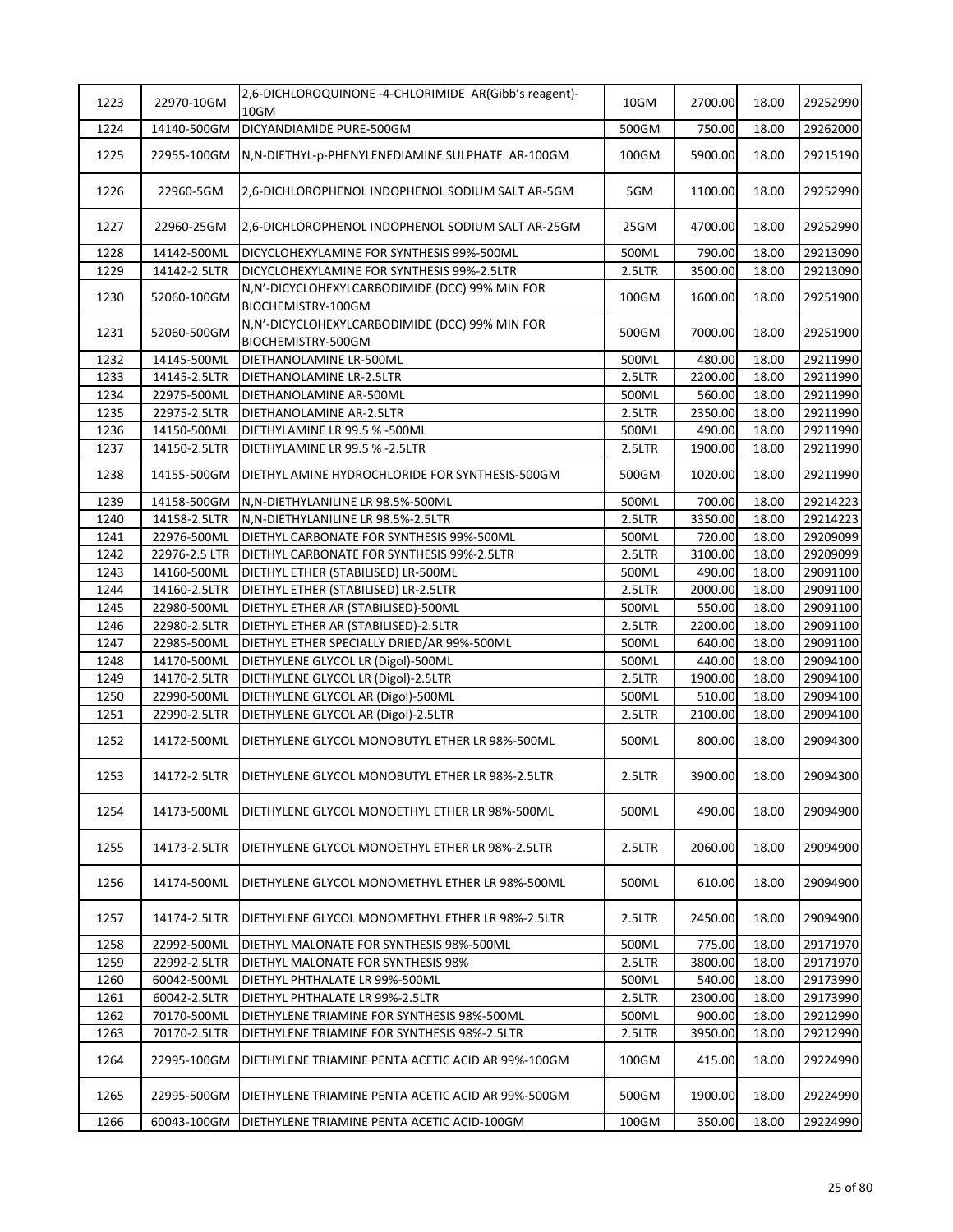| 1267 | 60043-500GM  | DIETHYLENE TRIAMINE PENTA ACETIC ACID-500GM                 | 500GM  | 1520.00  | 18.00 | 29224990 |
|------|--------------|-------------------------------------------------------------|--------|----------|-------|----------|
| 1268 | 23000-1GM    | <b>DIGITONIN AR-1GM</b>                                     | 1GM    | 27000.00 | 18.00 | 29389090 |
| 1269 | 52140-500ML  | DIISOPROPYLAMINE FOR SYNTHESIS 99%-500ML                    | 500ML  | 1000.00  | 18.00 | 29211990 |
| 1270 | 52140-2.5LTR | DIISOPROPYLAMINE FOR SYNTHESIS 99%-2.5LTR                   | 2.5LTR | 4650.00  | 18.00 | 29211990 |
| 1271 | 60100-500ML  | Di-iso-PROPYLETHER LR 98%-500ML                             | 500ML  | 520.00   | 18.00 | 29091900 |
| 1272 | 60100-2.5LTR | Di-iso-PROPYLETHER LR 98%-2.5LTR                            | 2.5LTR | 2000.00  | 18.00 | 29091900 |
| 1273 | 60101-500ML  | Di-iso-PROPYLETHER AR 98.5%-500ML                           | 500ML  | 565.00   | 18.00 | 29091900 |
| 1274 | 60101-2.5LTR | Di-iso-PROPYLETHER AR 98.5%-2.5LTR                          | 2.5LTR | 2200.00  | 18.00 | 29091900 |
| 1275 | 23005-100GM  | DIIODOMETHANE FOR SYNTHESIS 98%-100GM                       | 100GM  | 4300.00  | 18.00 | 29033990 |
| 1276 | 52160-250ML  | N, N-DIISOPROPYL EHTHYLAMINE FOR SYNTHESIS-250ML            | 250ML  | 850.00   | 18.00 | 29211990 |
| 1277 | 52160-500ML  | N, N-DIISOPROPYL EHTHYLAMINE FOR SYNTHESIS-500ML-500ML      | 500ML  | 1500.00  | 18.00 | 29211990 |
| 1278 | 52160-1LTR   | N, N-DIISOPROPYL EHTHYLAMINE FOR SYNTHESIS-1LTR             | 1LTR   | 3100.00  | 18.00 | 29211990 |
| 1279 | 31528-25GM   | <b>DIMEDONE AR</b>                                          | 25GM   | 1225.00  | 18.00 | 29142990 |
| 1280 | 31528-100GM  | <b>DIMEDONE AR</b>                                          | 100GM  | 3300.00  | 18.00 | 29142990 |
| 1281 | 60045-500ML  | 2,2-DIMETHOXY PROPANE for Synthesis-500ML                   | 500ML  | 930.00   | 18.00 | 29110010 |
| 1282 | 60045-2.5LTR | 2,2-DIMETHOXY PROPANE for Synthesis-2.5LTR                  | 2.5LTR | 4300.00  | 18.00 | 29110010 |
| 1283 | 14175-500ML  | N-N-DIMETHYLACETAMIDE LR-500ML                              | 500ML  | 575.00   | 18.00 | 29241900 |
| 1284 | 14175-2.5LTR | N-N-DIMETHYLACETAMIDE LR -2.5LTR                            | 2.5LTR | 2200.00  | 18.00 | 29241900 |
| 1285 | 23010-500ML  | N-N-DIMETHYLACETAMIDE AR-500ML                              | 500ML  | 635.00   | 18.00 | 29241900 |
| 1286 | 23010-2.5LTR | N-N-DIMETHYLACETAMIDE AR-2.5LTR                             | 2.5LTR | 2350.00  | 18.00 | 29241900 |
| 1287 | 23015-1LTR   | N, N-DIMETHYL ACETAMIDE 99.8% GC-HS-1LTR                    | 1LTR   | 1680.00  | 18.00 | 29241900 |
| 1288 | 23015-2.5LTR | N, N-DIMETHYL ACETAMIDE 99.8% GC-HS-2.5LTR                  | 2.5LTR | 3180.00  | 18.00 | 29241900 |
| 1289 | 60050-500ML  | DIMETHYLAMINE SOLUTION 40% FOR SYNTHESIS-500ML              | 500ML  | 230.00   | 18.00 | 29211990 |
| 1290 | 60050-2.5LTR | DIMETHYLAMINE SOLUTION 40% FOR SYNTHESIS-2.5LTR             | 2.5LTR | 920.00   | 18.00 | 29211990 |
| 1291 | 14178-1GM    | N, N, -DIMETHYL PARAPHENYLANINEDIAMINE HEMI OXALATE-<br>1GM | 1GM    | 700.00   | 18.00 | 29215190 |
| 1292 | 14178-5GM    | N,N,-DIMETHYL PARAPHENYLANINEDIAMINE HEMI OXALATE-<br>5GM   | 5GM    | 3100.00  | 18.00 | 29215190 |
| 1293 | 14180-100GM  | p-DIMETHYL AMINO BENZALDEHYDE-100GM                         | 100GM  | 1350.00  | 18.00 | 29222990 |
| 1294 | 14180-1KG    | p-DIMETHYL AMINO BENZALDEHYDE-1KG                           | 1KG    | 12200.00 | 18.00 | 29222990 |
| 1295 | 23020-100GM  | p-DIMETHYL AMINO BENZALDEHYDE AR-100GM                      | 100GM  | 1500.00  | 18.00 | 29222990 |
| 1296 | 23020-1KG    | p-DIMETHYL AMINO BENZALDEHYDE AR-1KG                        | 1KG    | 14000.00 | 18.00 | 29222990 |
| 1297 | 23031-10GM   | p-DIMETHYL AMINO CINNAMALDEHYDE AR -10GM                    | 10GM   | 6500.00  | 18.00 | 29222990 |
| 1298 | 23031-25GM   | p-DIMETHYL AMINO CINNAMALDEHYDE AR -25GM                    | 25GM   | 15000.00 | 18.00 | 29222990 |
| 1299 | 23034-25GM   | 4-(DIMETHYLAMINO) PYRIDINE FOR SYNTHESIS-25GM               | 25GM   | 560.00   | 18.00 | 29333919 |
| 1300 | 23034-100GM  | 4-DIMETHYLAMINO PYRIDINE (DMAP) FOR SYENTHESIS-100GM        | 100GM  | 1600.00  | 18.00 | 29333919 |
| 1301 | 23034-1KG    | 4-(DIMETHYLAMINO) PYRIDINE FOR SYNTHESIS-1KG                | 1KG    | 13600.00 | 18.00 | 29333919 |
| 1302 | 14183-500GM  | DIMETHYL AMMONIUM CHLORIDE FOR SYNTHESIS-500GM              | 500GM  | 600.00   | 18.00 | 29211190 |
| 1303 | 60060-500ML  | N, N-DIMETHYL ANILINE FOR SYNTHESIS-500ML                   | 500ML  | 800.00   | 18.00 | 29214223 |
| 1304 | 60060-2.5LTR | N, N-DIMETHYL ANILINE FOR SYNTHESIS-2.5LTR                  | 2.5LTR | 3700.00  | 18.00 | 29214223 |
| 1305 | 60061-500ML  | N, N-DIMETHYL ANILINE AR-500ML                              | 500ML  | 900.00   | 18.00 | 29214223 |
| 1306 | 60061-2.5LTR | N, N-DIMETHYL ANILINE AR-2.5LTR                             | 2.5LTR | 4000.00  | 18.00 | 29214223 |
| 1307 | 14184-500ML  | DIMETHYL DIGOL FOR SYNTHESIS 99%-500ML                      | 500ML  | 1600.00  | 18.00 | 29094900 |
| 1308 | 14184-2.5LTR | DIMETHYL DIGOL FOR SYNTHESIS 99%-2.5LTR                     | 2.5LTR | 7000.00  | 18.00 | 29094900 |
| 1309 | 14185-500ML  | DIMETHYLFORMAMIDE LR (Formdimethylamide)-500ML              | 500ML  | 650.00   | 18.00 | 29211110 |
| 1310 | 14185-2.5LTR | DIMETHYLFORMAMIDE LR (Formdimethylamide)-2.5LTR             | 2.5LTR | 2900.00  | 18.00 | 29211110 |
| 1311 | 23035-500ML  | DIMETHYLFORMAMIDE AR (Formdimethylamide)-500ML              | 500ML  | 720.00   | 18.00 | 29211110 |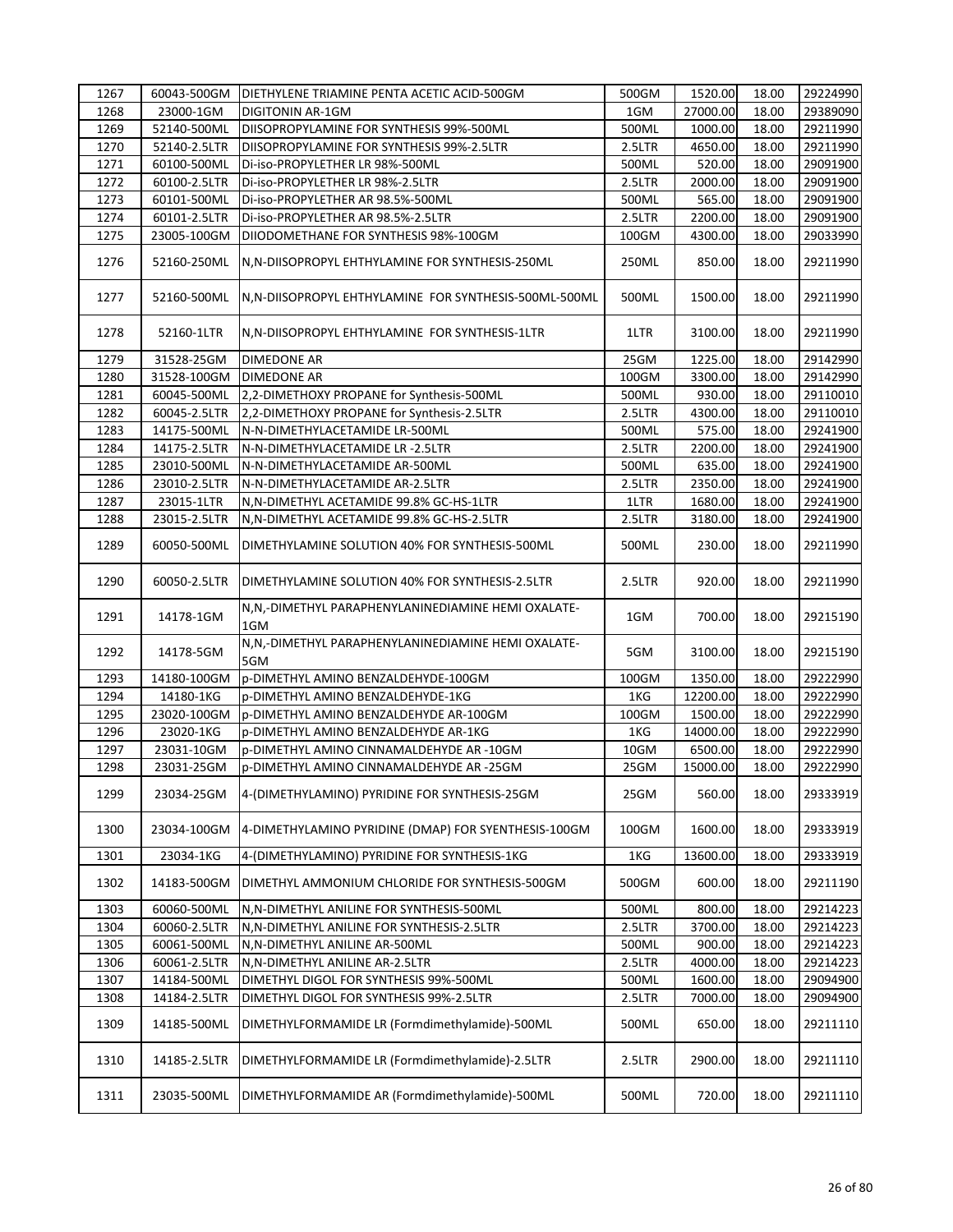| 1312 | 23035-2.5 TR | DIMETHYLFORMAMIDE AR (Formdimethylamide)-2.5LTR                       | 2.5LTR | 3300.00  | 18.00 | 29211110 |
|------|--------------|-----------------------------------------------------------------------|--------|----------|-------|----------|
| 1313 | 14186-250ML  | N, N-DIMETHYL FORMAMIDE 99% GC-250ML                                  | 250ML  | 330.00   | 18.00 | 29242990 |
| 1314 | 14186-1LTR   | N, N-DIMETHYL FORMAMIDE 99% GC-1LTR                                   | 1LTR   | 930.00   | 18.00 | 29242990 |
| 1315 | 60063-1LTR   | N, N-DIMETHYL FORMAMIDE 99.8% GC-HS-1LTR                              | 1LTR   | 1900.00  | 18.00 | 29242990 |
| 1316 | 60063-2.5LTR | N, N-DIMETHYL FORMAMIDE 99.8% GC-HS-2.5LTR                            | 2.5LTR | 4300.00  | 18.00 | 29242990 |
| 1317 | 42000-1LTR   | DIMETHYLFORMAMIDE FOR HPLC-1LTR                                       | 1LTR   | 1800.00  | 18.00 | 29211110 |
| 1318 | 42010-500ML  | DIMETHYL FORMAMIDE SPECIALLY DRIED AR-500ML                           | 500ML  | 700.00   | 18.00 | 29211110 |
| 1319 | 14188-100GM  | DIMETHYL GLYOXIME LR -100GM                                           | 100GM  | 650.00   | 18.00 | 29280090 |
| 1320 | 14188-500GM  | DIMETHYL GLYOXIME LR -500GM                                           | 500GM  | 2800.00  | 18.00 | 29280090 |
| 1321 | 23038-100GM  | DIMETHYL GLYOXIME AR -100GM                                           | 100GM  | 780.00   | 18.00 | 29280090 |
| 1322 | 23038-500GM  | DIMETHYL GLYOXIME AR -500GM                                           | 500GM  | 3050.00  | 18.00 | 29280090 |
| 1323 | 52200-25GM   | 1-(3-DIMETHYLAMINOPROPYL)-3-ETHYL CARBODIIMIDE<br>HYDROCHLORIDE-25GM  | 25GM   | 1020.00  | 18.00 | 29252990 |
| 1324 | 52200-100GM  | 1-(3-DIMETHYLAMINOPROPYL)-3-ETHYL CARBODIIMIDE                        | 100GM  | 3400.00  | 18.00 | 29252990 |
|      |              | HYDROCHLORIDE-100GM                                                   |        |          |       |          |
| 1325 | 52200-500GM  | 1-(3-DIMETHYLAMINOPROPYL)-3-ETHYL CARBODIIMIDE<br>HYDROCHLORIDE-500GM | 500GM  | 16800.00 | 18.00 | 29252990 |
| 1326 | 52240-25GM   | N, O-DIMETHYL HYDROXYLAMINE HYDROCHLORIDE FOR<br>SYNTHESIS-25GM       | 25GM   | 750.00   | 18.00 | 29280090 |
| 1327 | 52240-100GM  | N,O-DIMETHYL HYDROXYLAMINE HYDROCHLORIDE FOR<br>SYNTHESIS-100GM       | 100GM  | 2850.00  | 18.00 | 29280090 |
| 1328 | 52260-100GM  | N, N-DIMETHYL IMIDAZOLIDINONE (DMI) -100GM                            | 100GM  | 1400.00  | 18.00 | 29241900 |
| 1329 | 52260-500GM  | N,N-DIMETHYL IMIDAZOLIDINONE (DMI) -500GM                             | 500GM  | 6700.00  | 18.00 | 29241900 |
| 1330 | 60065-500ML  | DIMETHYL PHTHALATE 99%-500ML                                          | 500ML  | 490.00   | 18.00 | 29173940 |
| 1331 | 60065-2.5LTR | DIMETHYL PHTHALATE 99%-2.5LTR                                         | 2.5LTR | 1900.00  | 18.00 | 29173940 |
| 1332 | 60070-500ML  | DIMETHYL SULPHATE FOR SYNTHESIS (DFC OF 8 X 500ML)                    | 500ML  | 390.00   | 18.00 | 29209099 |
| 1333 | 14187-500ML  | DIMETHYL SULPHOXIDE LR-500ML                                          | 500ML  | 1700.00  | 18.00 | 29309099 |
| 1334 | 14187-2.5LTR | DIMETHYL SULPHOXIDE LR-2.5LTR                                         | 2.5LTR | 7500.00  | 18.00 | 29309099 |
| 1335 | 23037-500ML  | DIMETHYL SULPHOXIDE AR-500ML                                          | 500ML  | 1900.00  | 18.00 | 29309099 |
| 1336 | 23037-2.5LTR | DIMETHYL SULPHOXIDE AR-2.5LTR                                         | 2.5LTR | 8000.00  | 18.00 | 29309099 |
| 1337 | 42055-1LTR   | DIMETHYL SULPHOXIDE 99.5% GC-HS-1LTR                                  | 1LTR   | 4000.00  | 18.00 | 29309099 |
| 1338 | 42055-2.5LTR | DIMETHYL SULPHOXIDE 99.5% GC-HS-2.5LTR                                | 2.5LTR | 9200.00  | 18.00 | 29309099 |
| 1339 | 42060-1LTR   | DIMETHYL SULPHOXIDE HPLC-1LTR                                         | 1LTR   | 3600.00  | 18.00 | 29309099 |
| 1340 | 42061-500ML  | DIMETHYL SULPHOXIDE SPECIALLY DRIED AR-500ML                          | 500ML  | 2400.00  | 18.00 | 29309099 |
| 1341 | 31525-25GM   | DIMETHYL YELLOW PH INDICATOR C.I.NO. 11020-25GM                       | 25GM   | 180.00   | 18.00 | 29270090 |
| 1342 |              | 31525-100GM   DIMETHYL YELLOW PH INDICATOR C.I.NO. 11020-100GM        | 100GM  | 450.00   | 18.00 | 29270090 |
| 1343 | 14189-100MG  | DIMIDIUM BROMIDE-100MG                                                | 100MG  | 800.00   | 18.00 | 29339900 |
| 1344 | 14189-1GM    | DIMIDIUM BROMIDE-1GM                                                  | 1GM    | 6400.00  | 18.00 | 29339900 |
| 1345 | 14195-500GM  | 3,5-DINITROBENZOIC ACID -500GM                                        | 500GM  | 2900.00  | 18.00 | 29163990 |
| 1346 | 23039-100GM  | 3,5-DINITROBENZOIC ACID AR-100GM                                      | 100GM  | 850.00   | 18.00 | 29163990 |
| 1347 | 23039-500GM  | 3,5-DINITROBENZOIC ACID AR -500GM                                     | 500GM  | 3100.00  | 18.00 | 29163990 |
| 1348 | 14200-25GM   | 2,4-DINITROPHENYL HYDRAZINE-25GM                                      | 25GM   | 175.00   | 18.00 | 29280090 |
| 1349 | 14200-100GM  | 2,4-DINITROPHENYL HYDRAZINE-100GM                                     | 100GM  | 600.00   | 18.00 | 29280090 |
| 1350 | 23040-25GM   | 2,4-DINITROPHENYL HYDRAZINE AR -25GM                                  | 25GM   | 240.00   | 18.00 | 29280090 |
| 1351 | 23040-100GM  | 2,4-DINITROPHENYL HYDRAZINE AR -100GM                                 | 100GM  | 710.00   | 18.00 | 29280090 |
| 1352 | 31515-25GM   | 2,4-DINITROPHENOL INDICATOR AR-25GM                                   | 25GM   | 200.00   | 18.00 | 29089990 |
| 1353 | 31515-100GM  | 2,4-DINITROPHENOL INDICATOR AR-100GM                                  | 100GM  | 580.00   | 18.00 | 29089990 |
| 1354 | 14220-25GM   | 3,5-DINITROSALICYLIC ACID-25GM                                        | 25GM   | 520.00   | 18.00 | 29182190 |
| 1355 | 14220-100GM  | 3,5-DINITROSALICYLIC ACID-100GM                                       | 100GM  | 1950.00  | 18.00 | 29182190 |
| 1356 | 23060-25GM   | 3,5-DINITROSALICYLIC ACID AR-25GM                                     | 25GM   | 650.00   | 18.00 | 29182190 |
| 1357 | 23060-100GM  | 3,5-DINITROSALICYLIC ACID AR-100GM                                    | 100GM  | 2400.00  | 18.00 | 29182190 |
| 1358 | 14230-500ML  | DIOCTYL PHTHALATE LR (Bis (2-Ethylhexyl) Phthalate)-500ML             | 500ML  | 575.00   | 18.00 | 29173920 |
| 1359 | 14230-2.5LTR | DIOCTYL PHTHALATE LR (Bis (2-Ethylhexyl) Phthalate)-2.5LTR            | 2.5LTR | 2600.00  | 18.00 | 29173920 |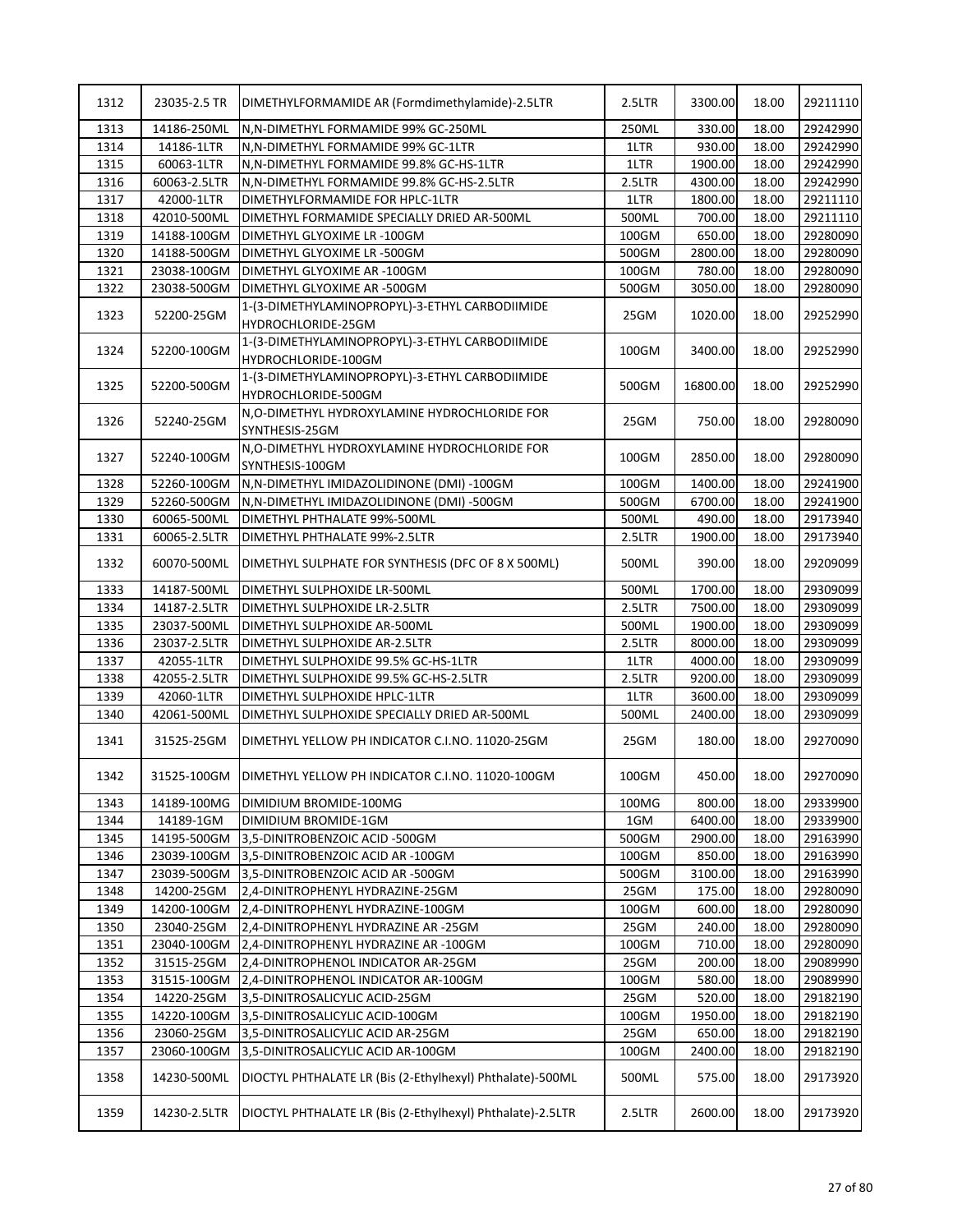| 1360         |              | 14240-500GM   DIOCTYL SODIUM SULPHOSUCCINATE (DOSS)-500GM        | 500GM         | 1450.00            | 18.00 | 28151190             |
|--------------|--------------|------------------------------------------------------------------|---------------|--------------------|-------|----------------------|
| 1361         | 14240-5KG    | DIOCTYL SODIUM SULPHOSUCCINATE (DOSS)-5KG                        | 5KG           | 12800.00           | 18.00 | 28151190             |
| 1362         | 14250-500ML  | 1,4 -DIOXAN LR-500ML                                             | 500ML         | 690.00             | 18.00 | 29329900             |
| 1363         | 14250-2.5LTR | 1,4 -DIOXAN LR-2.5LTR                                            | 2.5LTR        | 2800.00            | 18.00 | 29329900             |
| 1364         | 23070-500ML  | 1,4 -DIOXAN AR-500ML                                             | 500ML         | 750.00             | 18.00 | 29329900             |
| 1365         | 23070-2.5LTR | 1,4 -DIOXAN AR-2.5LTR                                            | 2.5LTR        | 3200.00            | 18.00 | 29329900             |
| 1366         | 23071-500ML  | 1,4 -DIOXAN AR (FOR SCIENTILATION GRADE)-500ML                   | 500ML         | 750.00             | 18.00 | 29329900             |
| 1367         | 23071-2.5LTR | 1,4 -DIOXAN AR (FOR SCIENTILATION GRADE)-2.5LTR                  | 2.5LTR        | 3250.00            | 18.00 | 29329900             |
| 1368         | 23072-2.5LTR | 1,4-DIOXAN COCKTAIL SCINTILATION GRADE-2.5LTR                    | 2.5LTR        | 3400.00            | 18.00 | 29329900             |
| 1369         | 42100-1LTR   | 1,4-DIOXAN FOR HPLC & UV SPECTROSCOPY-1LTR                       | 1LTR          | 2200.00            | 18.00 | 29329900             |
| 1370         | 42101-500ML  | 1,4 -DIOXAN SPECIALLY DRIED AR-500ML                             | 500ML         | 820.00             | 18.00 | 29329900             |
| 1371         | 14260-250GM  | DIPHENYLAMINE-250GM                                              | 250GM         | 660.00             | 18.00 | 29214410             |
| 1372         | 14260-500GM  | DIPHENYLAMINE-500GM                                              | 500GM         | 950.00             | 18.00 | 29214410             |
| 1373         | 23080-100GM  | DIPHENYLAMINE AR-100GM                                           | 100GM         | 320.00             | 18.00 | 29214410             |
| 1374         | 23080-500GM  | DIPHENYLAMINE AR-500GM                                           | 500GM         | 1120.00            | 18.00 | 29214410             |
| 1375         | 14270-500ML  | 1,3-DIOXOLANE FOR SYNTHESIS 99%-500ML                            | 500ML         | 1000.00            | 18.00 | 29329900             |
| 1376         | 14270-2.5LTR | 1,3-DIOXOLANE FOR SYNTHESIS 99%-2.5LTR                           | 2.5LTR        | 4200.00            | 18.00 | 29329900             |
| 1377         | 14280-25GM   | DIPHENYL CARBAZIDE-25GM                                          | 25GM          | 1400.00            | 18.00 | 29280090             |
| 1378         | 14280-100GM  | DIPHENYL CARBAZIDE-100GM                                         | 100GM         | 4350.00            | 18.00 | 29280090             |
| 1379         | 23100-10GM   | DIPHENYL CARBAZIDE AR-10GM                                       | 10GM          | 920.00             | 18.00 | 29280090             |
| 1380         | 23100-25GM   | DIPHENYL CARBAZIDE AR-25GM                                       | 25GM          | 1900.00            | 18.00 | 29280090             |
| 1381         | 23110-5GM    | DIPHENYL CARBAZONE AR-5GM                                        | 5GM           | 600.00             | 18.00 | 29280090             |
| 1382         | 23110-25GM   | DIPHENYL CARBAZONE AR-25GM                                       | 25GM          | 2440.00            | 18.00 | 29280090             |
| 1383         | 23112-100GM  | DIPHENYL CARBINOL FOR SYNTHESIS-100GM                            | 100GM         | 440.00             | 18.00 | 29061990             |
| 1384         | 23112-500GM  | DIPHENYL CARBINOL FOR SYNTHESIS-500GM                            | 500GM         | 1700.00            | 18.00 | 29061990             |
| 1385         | 23114-250GM  | DIPHENYL CARBONATE FOR SYNTHESIS 99%-250GM                       | 250GM         | 1100.00            | 18.00 | 29209099             |
| 1386         | 23114-1KG    | DIPHENYL CARBONATE FOR SYNTHESIS 99%-1KG                         | 1KG           | 3900.00            | 18.00 | 29209099             |
| 1387         | 14290-1GM    | 1, 1-DIPHENYL-2-PICRYLHYDRAZINE-1GM                              | 1GM           | 6875.00            | 18.00 | 29280090             |
| 1388         | 23115-250MG  | DPPH (2,2-Diphenyl-1-picrylhydrazyl)-250MG                       | 250MG         | 6700.00            | 18.00 | 29280090             |
| 1389         | 23115-1GM    | DPPH (2,2-Diphenyl-1-picrylhydrazyl)-1GM                         | 1GM           | 8000.00            | 18.00 | 29280090             |
| 1390         | 23115-5GM    | DPPH (2,2-Diphenyl-1-picrylhydrazyl)-5GM                         | 5GM           | 36700.00           | 18.00 | 29280090             |
| 1391         | 14293-5GM    | DISULPHINE BLUE (PATENT BLUE V (VF))-5GM                         | 5GM           | 480.00             | 18.00 | 32049000             |
| 1392         | 14293-25GM   | DISULPHINE BLUE (PATENT BLUE V (VF))-25GM                        | 25GM          | 1600.00            | 18.00 | 32049000             |
|              |              |                                                                  |               |                    |       |                      |
| 1393         | 14293-25GM   | DI-P-TOLUOYL-D-TARTARIC ACID MONOHYDRATE-5GM                     | 5GM           | 250.00             | 18.00 | 29181390             |
| 1394         | 52320-25GM   | DI-P-TOLUOYL-D-TARTARIC ACID MONOHYDRATE-25GM                    | 25GM          | 815.00             | 18.00 | 29181390             |
|              |              |                                                                  |               |                    |       |                      |
| 1395         | 52320-100GM  | DI-P-TOLUOYL-D-TARTARIC ACID MONOHYDRATE-100GM                   | 100GM         | 2490.00            | 18.00 | 29181390             |
| 1396         | 14295-5GM    | DITHIOOXAMIDE AR (RUBEANIC ACID)-5GM                             | 5GM           | 4200.00            | 18.00 | 29309099             |
| 1397         | 14295-10GM   | DITHIOOXAMIDE AR (RUBEANIC ACID)-10GM                            | 10GM          | 7900.00            | 18.00 | 29309099             |
| 1398         | 14300-5GM    | DITHIZONE-5GM                                                    | 5GM           | 800.00             | 18.00 | 29309099             |
| 1399         | 14300-25GM   | DITHIZONE-25GM                                                   | 25GM          | 3500.00            | 18.00 | 29309099             |
| 1400         | 23120-5GM    | DITHIZONE AR-5GM                                                 | 5GM           | 910.00             | 18.00 | 29309099             |
| 1401         | 23120-25GM   | DITHIZONE AR-25GM                                                | 25GM          | 4200.00            | 18.00 | 29309099             |
| 1402         | 14305-5GM    | 1-DODECANE SULPHONIC ACID SOD SALT HPLC 98%                      | 5GM           | 480.00             | 18.00 | 29041090             |
| 1403         | 14305-25GM   | 1-DODECANE SULPHONIC ACID SOD SALT HPLC 98%                      | 25GM          | 1600.00            | 18.00 | 29041090             |
| 1404         | 14305-100GM  | 1-DODECANE SULPHONIC ACID SOD SALT HPLC 98%                      | 100GM         | 6000.00            | 18.00 | 29041090             |
| 1405         | 14320-500GM  | DODECYL BENZENE SULPHONIC ACID SODIUM SALT PURIFIED-<br>500GM    | 500GM         | 1250.00            | 18.00 | 29041090             |
| 1406         | 52330-5GM    | DOPAMINE HCL                                                     | 5GM           | 1400.00            | 18.00 | 29222990             |
| 1407         | 52330-25GM   | DOPAMINE HCL                                                     | 25GM          | 6600.00            | 18.00 | 29222990             |
| 1408         | 14321-5GM    | L-DOPA 99+% FOR BIOCHEMISTRY-5GM                                 | 5GM           | 850.00             | 18.00 | 29222990             |
| 1409         | 14321-25GM   | L-DOPA 99+% FOR BIOCHEMISTRY-25GM                                | 25GM          | 4100.00            | 18.00 | 29222990             |
| 1410         | 23140-250ML  | D.P.X MOUNTANT FOR MICROSCOPY-250ML                              | 250ML         | 450.00             | 12.00 | 38220090             |
| 1411         | 23140-500ML  | D.P.X MOUNTANT FOR MICROSCOPY-500ML                              | 500ML         | 800.00             | 12.00 | 38220090             |
| 1412         |              |                                                                  |               |                    |       |                      |
|              | 31530-500ML  | DRABKIN'S SOLUTION (DILUENT)-500ML                               | 500ML         | 195.00             | 12.00 | 38220090             |
| 1413<br>1414 | 31531-5LTR   | DRABKIN'S SOLUTION (DILUENT)-5LTR<br>DRAGENDROFF'S REAGENT-125ML | 5LTR<br>125ML | 1500.00<br>1550.00 | 12.00 | 38220090<br>38220090 |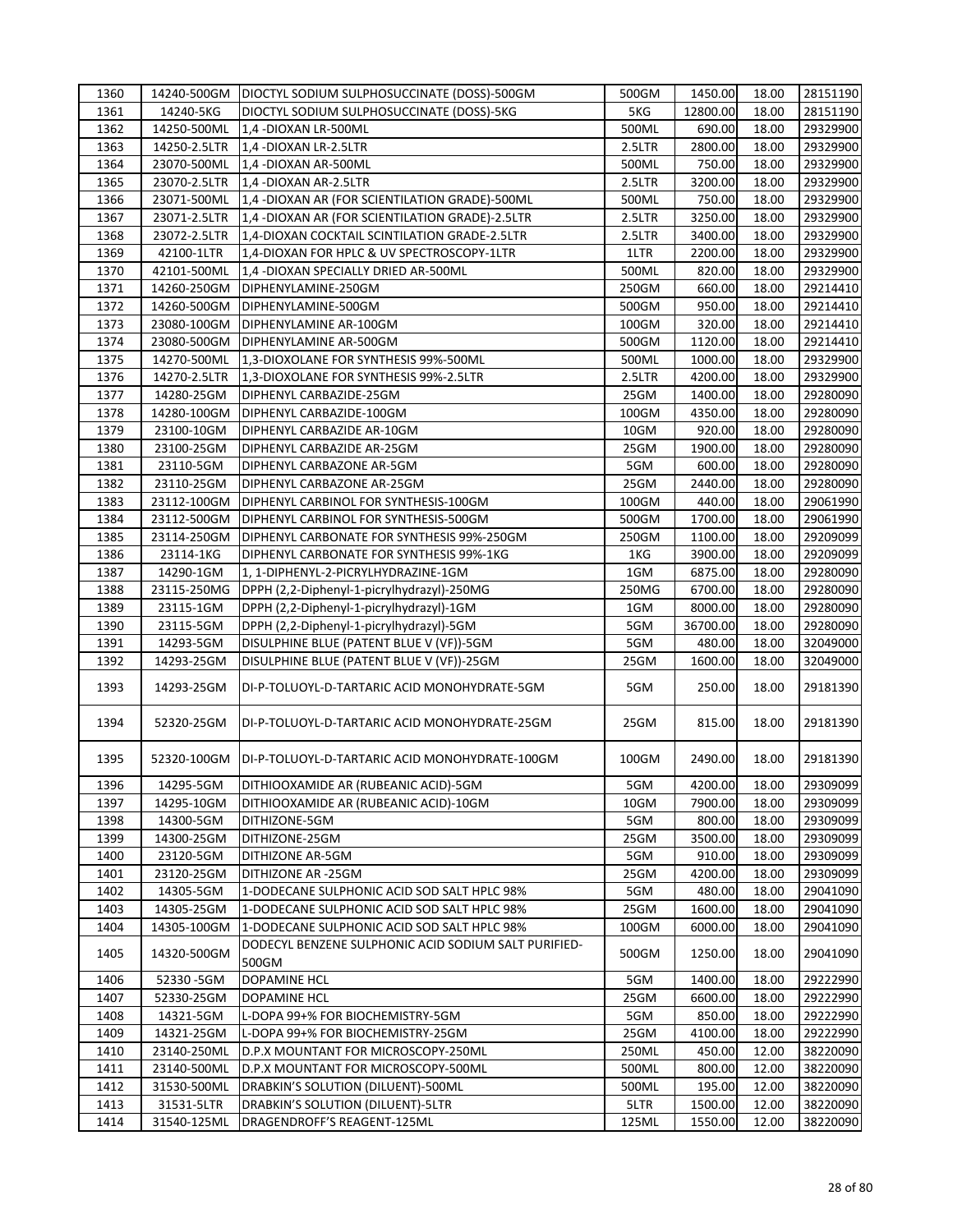| 1415 | 23145-5GM    | DYSPROSIUM OXIDE AR-5GM                                          | 5GM    | 1350.00  | 18.00 | 28469090 |
|------|--------------|------------------------------------------------------------------|--------|----------|-------|----------|
| 1416 | 23145-25GM   | DYSPROSIUM OXIDE AR-25GM                                         | 25GM   | 5900.00  | 18.00 | 28469090 |
| 1417 | 14370-500GM  | EGG ALBUMINE POWDER-500GM                                        | 500GM  | 2300.00  | 18.00 | 35021100 |
| 1418 | 31545-250ML  | EHRLICH'S 'A' REAGENT-250ML                                      | 250 ML | 195.00   | 12.00 | 38220090 |
| 1419 | 31546-250ML  | EHRLICH'S 'B' REAGENT-250ML                                      | 250 ML | 195.00   | 12.00 | 38220090 |
| 1420 | 31550-125ML  | EHRLICH'S REAGENT-125ML                                          | 125ML  | 120.00   | 12.00 | 38220090 |
| 1421 | 31550-500ML  | EHRLICH'S REAGENT-500ML                                          | 500ML  | 420.00   | 12.00 | 38220090 |
| 1422 | 31560-25GM   | EOSINE BLUE FOR MICROSCOPY C.I.No. 45400-25GM                    | 25GM   | 650.00   | 18.00 | 32129090 |
|      |              |                                                                  |        |          |       |          |
| 1423 | 31560-100GM  | EOSINE BLUE FOR MICROSCOPY C.I.No. 45400-100GM                   | 100GM  | 2450.00  | 18.00 | 32129090 |
| 1424 | 31580-25GM   | EOSINE SPIRIT SOLUBLE -25GM                                      | 25GM   | 570.00   | 18.00 | 32049000 |
| 1425 | 31580-100GM  | EOSINE SPIRIT SOLUBLE -100GM                                     | 100GM  | 1800.00  | 18.00 | 32049000 |
| 1426 | 31590-125ML  | EOSIN STAINING SOLUTION (2% w/v)-125ML                           | 125ML  | 150.00   | 18.00 | 32049000 |
| 1427 | 31590-500ML  | EOSIN STAINING SOLUTION (2% w/v)-500ML                           | 500ML  | 380.00   | 18.00 | 32049000 |
| 1428 | 31600-25GM   | EOSINE YELLOW FOR MICROSCOPY-25GM                                | 25GM   | 360.00   | 18.00 | 32049000 |
| 1429 | 31600-100GM  | EOSINE YELLOW FOR MICROSCOPY-100GM                               | 100GM  | 990.00   | 18.00 | 32049000 |
| 1430 | 31610-125ML  | EOSINE YELLOW SOLUTION -125ML                                    | 125ML  | 155.00   | 18.00 | 32049000 |
| 1431 | 60090-500ML  | EPICHLOROHYDRIN FOR SYNTHESIS 98.5%-500ML                        | 500ML  | 710.00   | 18.00 | 29103000 |
| 1432 | 60090-2.5LTR | EPICHLOROHYDRIN FOR SYNTHESIS 98.5%-2.5LTR                       | 2.5LTR | 3000.00  | 18.00 | 29103000 |
| 1433 | 60091-500ML  | EPICHLOROHYDRIN AR 99%-500ML                                     | 500ML  | 770.00   | 18.00 | 29103000 |
| 1434 | 60091-2.5LTR | EPICHLOROHYDRIN AR 99%-2.5LTR                                    | 2.5LTR | 3200.00  | 18.00 | 29103000 |
| 1435 | 31620-25GM   | <b>ERIOCHROME BLACK T-25GM</b>                                   | 25GM   | 350.00   | 18.00 | 32049000 |
| 1436 | 31620-100GM  | <b>ERIOCHROME BLACK T-100GM</b>                                  | 100GM  | 900.00   | 18.00 | 32049000 |
| 1437 | 31640-25GM   | ERIOCHROME BLACK T AR-25GM                                       | 25GM   | 400.00   | 18.00 | 32049000 |
|      |              |                                                                  | 100GM  |          |       |          |
| 1438 | 31640-100GM  | ERIOCHROME BLACK T AR-100GM                                      |        | 1080.00  | 18.00 | 32049000 |
| 1439 | 31650-5GM    | ERIOCHROME BLUE BLACK B METAL INDICATOR-5GM                      | 5GM    | 415.00   | 18.00 | 29270090 |
| 1440 | 31650-25GM   | ERIOCHROME BLUE BLACK B METAL INDICATOR-25GM                     | 25GM   | 1100.00  | 18.00 | 29270090 |
| 1441 | 23150-10GM   | ERIOCHROME CYANINE R AR (Reagent for Aluminium)-10GM             | 10GM   | 860.00   | 18.00 | 32049000 |
| 1442 | 23150-25GM   | ERIOCHROME CYANINE R AR (Reagent for Aluminium)-25GM             | 25GM   | 1800.00  | 18.00 | 32049000 |
| 1443 | 31670-10GM   | ERIOGLAUCINE (REDOX INDIACTOR) C.I. NO.42090-10GM                | 10GM   | 580.00   | 18.00 | 32049000 |
| 1444 | 31670-25GM   | ERIOGLAUCINE (REDOX INDIACTOR)<br>C.I. NO.42091-25GM             | 25GM   | 1250.00  | 18.00 | 32049000 |
| 1445 | 31675-25GM   | ERYTHROSINE B FIR MICROSCOPY<br>C.I. NO. 45430-25GM              | 25GM   | 850.00   | 18.00 | 32049000 |
| 1446 |              | 31675-100GM ERYTHROSINE B FIR MICROSCOPY<br>C.I. NO. 45431-100GM | 100GM  | 3200.00  | 18.00 | 32049000 |
| 1447 | 31679-125ML  | ESBACH'S REAGENT-125ML                                           | 125ML  | 120.00   | 12.00 | 38220090 |
| 1448 | 23160-250GM  | ESCHKA'S MIXTURE AR-250GM                                        | 250GM  | 11600.00 | 12.00 | 38220090 |
| 1449 | 23160-1KG    | <b>ESCHKA'S MIXTURE AR-1KG</b>                                   | 1KG    | 39000.00 | 12.00 | 38220090 |
| 1450 | 14322-500ML  | ETHYLENE GLYCOL LR 98% (1,2-ETHANEDIOL)(M.E.G.)-500ML            | 500ML  | 520.00   | 18.00 | 29053100 |
| 1451 | 14322-2.5LTR | ETHYLENE GLYCOL LR 98% (1,2-ETHANEDIOL)(M.E.G.)-2.5LTR           | 2.5LTR | 1800.00  | 18.00 | 29053100 |
| 1452 | 23165-500ML  | ETHYLENE GLYCOL AR 99% (1,2-ETHANEDIOL) (M.E.G.) -500ML          | 500ML  | 620.00   | 18.00 | 29053100 |
| 1453 | 23165-2.5LTR | ETHYLENE GLYCOL AR 99% (1,2-ETHANEDIOL) (M.E.G.) -2.5LTR         | 2.5LTR | 2000.00  | 18.00 | 29053100 |
| 1454 | 14324-500ML  | ETHANOLAMINE(MONO) LR 99%-500ML                                  | 500ML  | 505.00   | 18.00 | 29221190 |
| 1455 | 14324-2.5LTR | ETHANOLAMINE(MONO) LR 99%-2.5LTR                                 | 2.5LTR | 2400.00  | 18.00 | 29221190 |
| 1456 | 23168-500ML  | ETHANOLAMINE(MONO) 99% AR-500ML                                  | 500ML  | 590.00   | 18.00 | 29221190 |
| 1457 | 23168-2.5LTR | ETHANOLAMINE(MONO) 99% AR-2.5LTR                                 | 2.5LTR | 2700.00  | 18.00 | 29221190 |
| 1458 | 23170-1GM    | ETHIDIUM BROMIDE AR-1GM                                          | 1GM    | 680.00   | 18.00 | 29339900 |
| 1459 | 23170-5GM    | ETHIDIUM BROMIDE AR-5GM                                          | 5GM    | 2700.00  | 18.00 | 29339900 |
|      |              |                                                                  |        |          | 18.00 | 29339900 |
| 1460 | 23170-25GM   | ETHIDIUM BROMIDE AR-25GM                                         | 25GM   | 8300.00  |       |          |
| 1461 | 60150-500ML  | 2-ETHOXYETHANOL LR 99%-500ML                                     | 500ML  | 490.00   | 18.00 | 29096000 |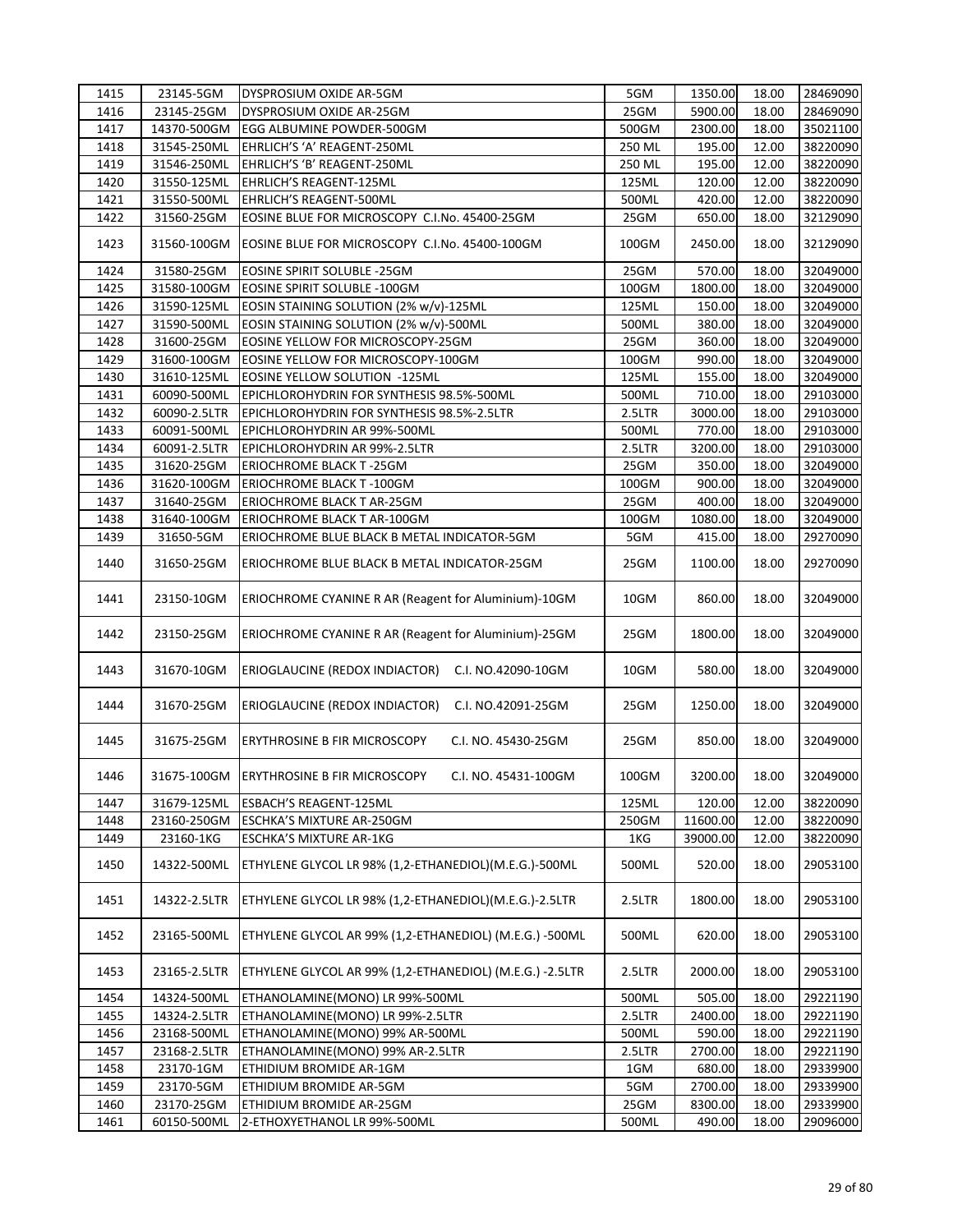| 1462 |              | 60150-2.5LTR 2-ETHOXYETHANOL LR 99%-2.5LTR         | 2.5LTR  | 1900.00  | 18.00 | 29096000 |
|------|--------------|----------------------------------------------------|---------|----------|-------|----------|
| 1463 | 60151-500ML  | 2-ETHOXYETHANOL AR 99.5%-500ML                     | 500ML   | 570.00   | 18.00 | 29096000 |
| 1464 | 60151-2.5LTR | 2-ETHOXYETHANOL AR 99.5%-2.5LTR                    | 2.5LTR  | 2040.00  | 18.00 | 29096000 |
| 1465 | 14325-500ML  | ETHYL ACETATE LR-500ML                             | 500ML   | 430.00   | 18.00 | 29153100 |
| 1466 | 14325-2.5LTR | ETHYL ACETATE LR-2.5LTR                            | 2.5 LIT | 1500.00  | 18.00 | 29153100 |
| 1467 | 23175-500ML  | ETHYL ACETATE AR-500ML                             | 500ML   | 460.00   | 18.00 | 29153100 |
| 1468 | 23175-2.5LTR | ETHYL ACETATE AR-2.5LTR                            | 2.5 LIT | 1700.00  | 18.00 | 29153100 |
| 1469 | 42300-1LTR   | ETHYL ACETATE HPLC/UV SPECTROSCOPY-1LTR            | 1LTR    | 1050.00  | 18.00 | 29153100 |
| 1470 | 42300-2.5LTR | ETHYL ACETATE HPLC/UV SPECTROSCOPY-2.5LTR          | 2.5LTR  | 2050.00  | 18.00 | 29153100 |
| 1471 | 60153-500ML  | ETHYL ACETO ACETATE FOR SYNTHESIS-500ML            | 500ML   | 1200.00  | 18.00 | 29183020 |
| 1472 | 60153-2.5LTR | ETHYL ACETO ACETATE FOR SYNTHESIS-2.5LTR           | 2.5LTR  | 4500.00  | 18.00 | 29183020 |
| 1473 | 60154-500ML  | ETHYLAMINE SOLUTION 70%-500ML                      | 500ML   | 440.00   | 18.00 | 29211990 |
| 1474 | 60154-2.5LTR | ETHYLAMINE SOLUTION 70%-2.5LTR                     | 2.5LTR  | 1770.00  | 18.00 | 29211990 |
| 1475 | 60156-500ML  | ETHYL BENZOATE 99% FOR SYNTHESIS-500ML             | 500ML   | 930.00   | 18.00 | 29163190 |
| 1476 | 60156-2.5LTR | ETHYL BENZOATE 99% FOR SYNTHESIS-2.5LTR            | 2.5LTR  | 4355.00  | 18.00 | 29163190 |
| 1477 | 14326-500GM  | ETHYL CELLULOSE(18-22CPS)-500GM                    | 500GM   | 6700.00  | 18.00 | 39123911 |
| 1478 | 14327-500GM  | ETHYL CELLULOSE LOW VISCOCITY (7CPS)-500GM         | 500GM   | 7000.00  | 18.00 | 39123922 |
| 1479 | 60157-250ML  | ETHYL CHLOROFORMATE FOR SYNTHESIS-250ML            | 250ML   | 650.00   | 18.00 | 29159090 |
| 1480 | 60157-500ML  | ETHYL CHLOROFORMATE FOR SYNTHESIS-500ML            | 500ML   | 1100.00  | 18.00 | 29159090 |
| 1481 | 60157-2.5LTR | ETHYL CHLOROFORMATE FOR SYNTHESIS-2.5LTR           | 2.5LTR  | 5000.00  | 18.00 | 29159090 |
| 1482 | 70180-500ML  | ETHYL CYANOACETATE - 500ML                         | 500ML   | 1000.00  | 18.00 | 2926900  |
| 1483 | 70180-2.5LTR | ETHYL CYANOACETATE - 2.5LTR                        | 2.5LTR  | 4500.00  | 18.00 | 2926900  |
| 1484 | 14328-500ML  | ETHYLENEDIAMINE 98%-500ML                          | 500ML   | 670.00   | 18.00 | 29212100 |
| 1485 | 14328-2.5LTR | ETHYLENEDIAMINE 98%-2.5LTR                         | 2.5LTR  | 2700.00  | 18.00 | 29212100 |
| 1486 | 14330-100GM  | E.D.T.A. ACID (E.D.T.A. ACID)-100GM-100GM          | 100GM   | 330.00   | 18.00 | 29212100 |
| 1487 | 14330-500GM  | E.D.T.A. ACID (E.D.T.A. ACID)-500GM-500GM          | 500GM   | 1050.00  | 18.00 | 29212100 |
| 1488 | 14331-125ML  | E.D.T.A. SOLUTION 5% w/V125ML                      | 125ML   | 115.00   | 12.00 | 38220090 |
| 1489 | 14332-125ML  | E.D.T.A. SOLUTION 10% w/v-125ML                    | 125ML   | 128.00   | 12.00 | 38220090 |
|      |              |                                                    |         |          |       |          |
| 1490 | 14335-500GM  | E.D.T.A. ACID CALCIUM DI-SODIUM SALT HYDRATE-500GM | 500GM   | 1300.00  | 18.00 | 29224990 |
| 1491 | 14350-100GM  | E.D.T.A. DIPOTASSIUM SALT -100GM                   | 100GM   | 300.00   | 18.00 | 29212100 |
| 1492 | 14350-500GM  | E.D.T.A. DIPOTASSIUM SALT -500GM                   | 500GM   | 1300.00  | 18.00 | 29212100 |
| 1493 | 23190-100GM  | E.D.T.A. DIPOTASSIUM SALT AR-100GM                 | 100GM   | 360.00   | 18.00 | 29212100 |
| 1494 | 23190-500GM  | E.D.T.A. DIPOTASSIUM SALT AR-500GM                 | 500GM   | 1450.00  | 18.00 | 29212100 |
| 1495 | 14340-100GM  | E.D.T.A. DISODIUM SALT-100GM                       | 100GM   | 430.00   | 18.00 | 29224990 |
| 1496 | 14340-500GM  | E.D.T.A. DISODIUM SALT-500GM                       | 500GM   | 1800.00  | 18.00 | 29224990 |
| 1497 | 14341-500ML  | E.D.T.A. DISODIUM SALT N/10 SOLN. - 500ML          | 500ML   | 220.00   | 12.00 | 38220090 |
| 1498 | 14342-500ML  | E.D.T.A. DISODIUM SALT N/50 SOLN.-500ML            | 500ML   | 195.00   | 12.00 | 38220090 |
| 1499 | 23180-100GM  | E.D.T.A. DISODIUM SALT AR -100GM                   | 100GM   | 500.00   | 18.00 | 29224990 |
| 1500 | 23180-500GM  | E.D.T.A. DISODIUM SALT AR -500GM                   | 500GM   | 2000.00  | 18.00 | 29224990 |
| 1501 | 14353-100GM  | E.D.T.A. TETRASODIUM SALT (DIHYDRATE)-100GM        | 100GM   | 430.00   | 18.00 | 29212100 |
| 1502 | 14353-500GM  | E.D.T.A. TETRASODIUM SALT (DIHYDRATE)-500GM        | 500GM   | 1700.00  | 18.00 | 29212100 |
| 1503 | 14354-250GM  | E.D.T.A.TRI POTASSIUM SALT (DIHYDRATE)-250GM       | 250GM   | 800.00   | 18.00 | 29212100 |
| 1504 | 14354-1KG    | E.D.T.A.TRI POTASSIUM SALT (DIHYDRATE)-1KG         | 1KG     | 2500.00  | 18.00 | 29212100 |
| 1505 | 60158-500ML  | ETHYLENE GLYCOL DIMETHYL ETHER LR 99%-500ML        | 500ML   | 1800.00  | 18.00 | 29094400 |
| 1506 | 60158-2.5LTR | ETHYLENE GLYCOL DIMETHYL ETHER LR 99%-2.5LTR       | 2.5LTR  | 8700.00  | 18.00 | 29094400 |
| 1507 | 60160-500ML  | ETHYL FORMATE FOR SYNTHESIS-500ML                  | 500ML   | 800.00   | 18.00 | 29151290 |
| 1508 | 60160-2.5LTR | ETHYL FORMATE FOR SYNTHESIS-2.5LTR                 | 2.5LTR  | 3900.00  | 18.00 | 29151290 |
| 1509 | 60165-500ML  | 2-ETHYL HEXANOL FOR SYNTHESIS 99%-500ML            | 500ML   | 530.00   | 18.00 | 29051610 |
| 1510 | 60165-2.5LTR | 2-ETHYL HEXANOL FOR SYNTHESIS 99%-2.5LTR           | 2.5LTR  | 2000.00  | 18.00 | 29051610 |
| 1511 | 14355-100ML  | ETHYL IODIDE FOR SYNTHESIS-100ML                   | 100ML   | 4800.00  | 18.00 | 29039990 |
| 1512 | 14355-250ML  | ETHYL IODIDE FOR SYNTHESIS-250ML                   | 250ML   | 10500.00 | 18.00 | 29039990 |
| 1513 | 14356-500ML  | ETHYL OLEATE FOR SYNTHESIS 98%-500ML               | 500ML   | 900.00   | 18.00 | 29161590 |
| 1514 | 14356-2.5LTR | ETHYL OLEATE FOR SYNTHESIS 98%-2.5LTR              | 2.5LTR  | 4200.00  | 18.00 | 29161590 |
| 1515 | 31677-25GM   | ETHYL VIOLET C.I.42600                             | 25GM    | 860.00   | 18.00 | 32041341 |
| 1516 | 52370-100GM  | ETHYL TRIFLUORO ACETATE-100GM                      | 100GM   | 1000.00  | 18.00 | 29159090 |
| 1517 | 52370-500GM  | ETHYL TRIFLUORO ACETATE-500GM                      | 500GM   | 4800.00  | 18.00 | 29159090 |
| 1518 | 23185-250ML  | EUCALYPTUS OIL-250ML                               | 250ML   | 1900.00  | 18.00 | 33012924 |
| 1519 | 60168-100ML  | EUGENOL 99% LR-100ML                               | 100ML   | 1300.00  | 18.00 | 29095090 |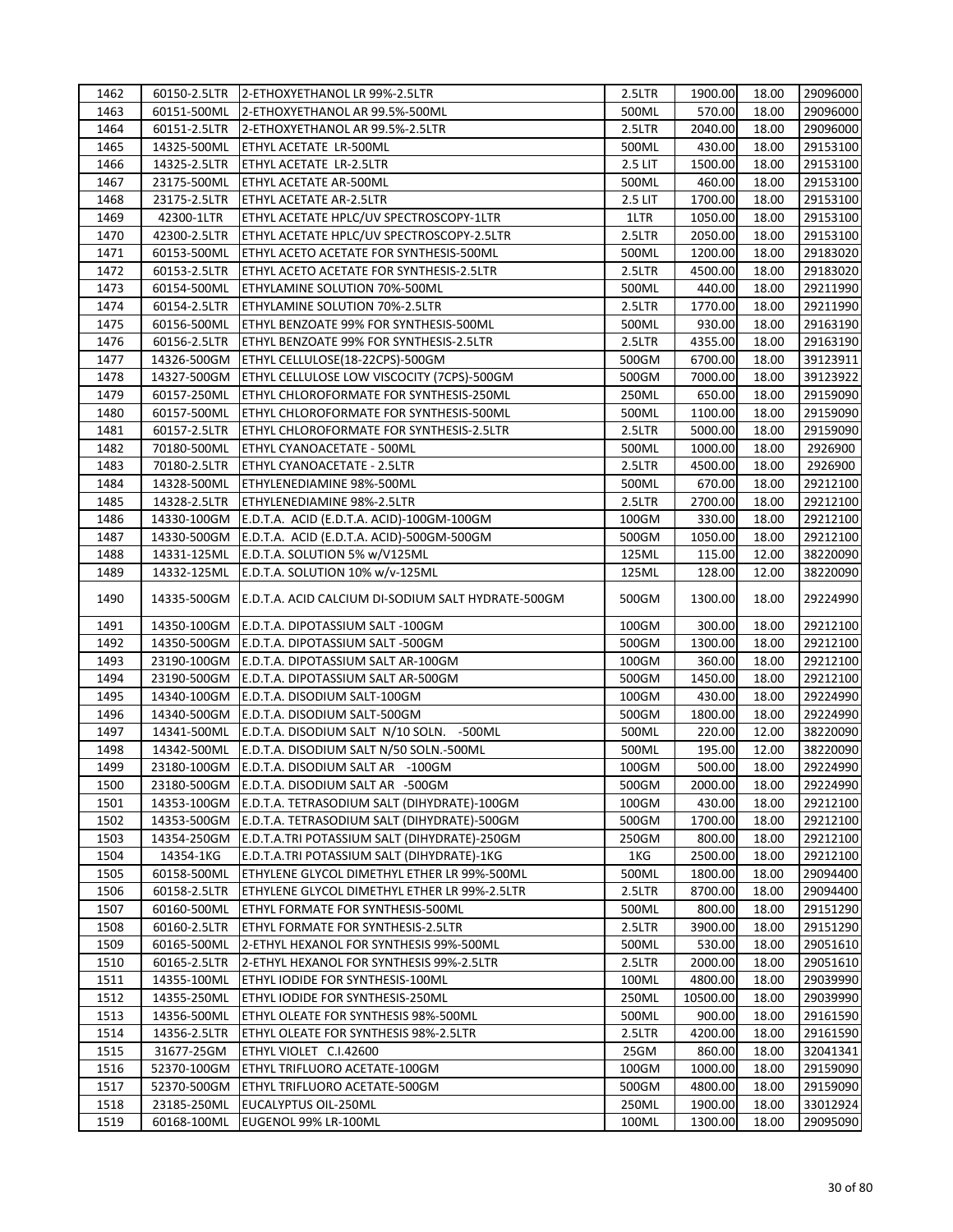| 1520 | 60168-500ML  | EUGENOL 99% LR-500ML                                              | 500ML  | 6300.00  | 18.00 | 29095090 |
|------|--------------|-------------------------------------------------------------------|--------|----------|-------|----------|
| 1521 | 23195-1GM    | EUROPIUM OXIDE AR-1GM                                             | 1GM    | 1500.00  | 18.00 | 28469090 |
| 1522 | 23195-5GM    | EUROPIUM OXIDE AR-5GM                                             | 5GM    | 6700.00  | 18.00 | 28469090 |
| 1523 | 31678-5GM    | EVAN'S BLUE 90%<br>C.I. NO. 23860-5GM                             | 5 GM   | 250.00   | 18.00 | 32049000 |
| 1524 | 31678-25GM   | <b>EVAN'S BLUE 90%</b><br>C.I. NO. 23861-25GM                     | 25GM   | 1050.00  | 18.00 | 32049000 |
| 1525 | 14358-25GM   | FAST BLUE B SALT-25GM                                             | 25GM   | 710.00   | 18.00 | 29270090 |
| 1526 | 14358-100GM  | FAST BLUE B SALT-100GM                                            | 100GM  | 2350.00  | 18.00 | 29270090 |
| 1527 | 70010-5GM    | FAST GREEN FCF FOR MICROSCOPY C.I.NO. 42053-5GM                   | 5GM    | 505.00   | 18.00 | 32049000 |
| 1528 | 70010-25GM   | FAST GREEN FCF FOR MICROSCOPY C.I.NO. 42053-25GM                  | 25GM   | 1900.00  | 18.00 | 32049000 |
| 1529 | 14360-500ML  | FEHLING'S SOLUTION NO.1-500ML                                     | 500ML  | 380.00   | 12.00 | 38220090 |
| 1530 | 14380-500ML  | FEHLING'S SOLUTION NO.2-500ML                                     | 500ML  | 550.00   | 12.00 | 38220090 |
| 1531 | 14400-500GM  | FERRIC CHLORIDE (ANHYDROUS)-500GM                                 | 500GM  | 270.00   | 18.00 | 28273990 |
| 1532 | 14400-1KG    | FERRIC CHLORIDE (ANHYDROUS)-1KG                                   | 1KG    | 490.00   | 18.00 | 28273990 |
| 1533 | 23200-500GM  | FERRIC CHLORIDE AR (ANHYDROUS)-500GM                              | 500GM  | 350.00   | 18.00 | 28273990 |
| 1534 | 14420-500GM  | FERRIC CHLORIDE PURE (HEXAHYDRATE)-500GM                          | 500GM  | 425.00   | 18.00 | 28273990 |
| 1535 | 23220-500GM  | FERRIC CHLORIDE AR (HEXAHYDRATE)-500GM                            | 500GM  | 475.00   | 18.00 | 28273990 |
| 1536 | 14430-500GM  | FERRIC CITRATE (For Bacteriology)-500GM                           | 500GM  | 1450.00  | 18.00 | 29181590 |
| 1537 | 14440-500GM  | FERRIC NITRATE LR (NONAHYDRATE)-500GM                             | 500GM  | 270.00   | 18.00 | 28342990 |
| 1538 | 23240-500GM  | FERRIC NITRATE AR (NONAHYDRATE)-500GM                             | 500GM  | 650.00   | 18.00 | 28342990 |
| 1539 | 14460-500GM  | FERRIC OXIDE RED-500GM                                            | 500GM  | 360.00   | 18.00 | 28211010 |
| 1540 | 14480-500GM  | FERRIC SULPHATE LR (MONOHYDRATE)-500GM                            | 500GM  | 380.00   | 18.00 | 28332990 |
| 1541 | 23280-100ML  | FERROIN SOLUTION AR 0.025 M (Redox Indicator)-100ML               | 100ML  | 850.00   | 12.00 | 38220090 |
| 1542 | 14500-500GM  | FERROUS CHLORIDE (TETRAHYDRATE) LR-500GM                          | 500GM  | 680.00   | 18.00 | 28274190 |
| 1543 | 14520-500GM  | FERROUS SULPHATE LR (HEPTAHYDRATE)-500GM                          | 500GM  | 230.00   | 18.00 | 28332910 |
| 1544 | 14520-5KG    | FERROUS SULPHATE LR (HEPTAHYDRATE)-5KG                            | 5KG    | 1250.00  | 18.00 | 28332910 |
| 1545 | 23300-500GM  | FERROUS SULPHATE AR (HEPTAHYDRATE)-500GM                          | 500GM  | 300.00   | 18.00 | 28332910 |
| 1546 | 14540-1KG    | FERROUS SULPHIDE FUSED STICKS-1KG                                 | 1KG    | 650.00   | 18.00 | 28309010 |
| 1547 | 31660-25GM   | FIELD STAIN A FOR MICROSCOPY-25GM                                 | 25GM   | 205.00   | 18.00 | 32041929 |
| 1548 | 31680-125ML  | FIELD STAIN A FOR MICROSCOPIAL STAINING-125ML                     | 125ML  | 145.00   | 12.00 | 38220090 |
| 1549 | 31700-25GM   | FIELD STAIN B FOR MICROSCOPY-25GM                                 | 25GM   | 205.00   | 18.00 | 32041929 |
| 1550 | 31720-125ML  | FIELD STAIN B FOR MICROSCOPIAL STAINING-125ML                     | 125ML  | 145.00   | 12.00 | 38220090 |
| 1551 | 52380-100GM  | FLORISIL® 60 - 100 MESH FOR COLUMN CHROMATOGRAPHY-<br>100GM       | 100GM  | 1600.00  | 18.00 | 28399090 |
| 1552 | 52380-500GM  | FLORISIL® 60 - 100 MESH FOR COLUMN CHROMATOGRAPHY-<br>500GM       | 500GM  | 7800.00  | 18.00 | 28399090 |
| 1553 | 52410-25GM   | 9-FLUORENYLMETHYL CHLOROFORMATE (FMOC-CI)-25GM                    | 25GM   | 2300.00  | 18.00 | 29159090 |
| 1554 | 52410-100GM  | 9-FLUORENYLMETHYL CHLOROFORMATE (FMOC-CI)-100GM                   | 100GM  | 7400.00  | 18.00 | 29159090 |
| 1555 | 52420-100ML  | 4-FLUOROANILINE FOR SYNTHESIS (1-Amino-4-Fluorobenzene)-<br>100ML | 100ML  | 1040.00  | 18.00 | 29214190 |
| 1556 | 52420-500ML  | 4-FLUOROANILINE FOR SYNTHESIS (1-Amino-4-Fluorobenzene)-<br>500ML | 500ML  | 5200.00  | 18.00 | 29214190 |
| 1557 | 52430-100GM  | FLUORENE FOR SYNTHESIS-100GM                                      | 100GM  | 3000.00  | 18.00 | 29029090 |
| 1558 | 52430-250GM  | FLUORENE FOR SYNTHESIS-250GM                                      | 250GM  | 6700.00  | 18.00 | 29029090 |
| 1559 | 31730-25GM   | FLUORESCEIN-25GM                                                  | 25GM   | 290.00   | 18.00 | 32049000 |
| 1560 | 31730-100GM  | FLUORESCEIN-100GM                                                 | 100GM  | 870.00   | 18.00 | 32049000 |
| 1561 | 31735-25GM   | FLUORESCEIN SODIUM-25GM                                           | 25GM   | 280.00   | 18.00 | 32049000 |
| 1562 | 31735-100GM  | FLUORESCEIN SODIUM-100GM                                          | 100GM  | 915.00   | 18.00 | 32049000 |
| 1563 | 14555-500ML  | FLUOROBENZENE FOR SYNTHESIS-500ML                                 | 500ML  | 2550.00  | 18.00 | 29036229 |
| 1564 | 14555-2.5LTR | FLUOROBENZENE FOR SYNTHESIS-2.5LTR                                | 2.5LTR | 11500.00 | 18.00 | 29036229 |
| 1565 | 14558-500ML  | 4-FLUORO BORIC ACID 40%-500ML                                     | 500ML  | 660.00   | 18.00 | 28100020 |
| 1566 | 14558-5LTR   | 4-FLUORO BORIC ACID 40%-5LTR                                      | 5LTR   | 5200.00  | 18.00 | 28100020 |
| 1567 | 52490-1GM    | 5-FLUORO URACIL-1GM                                               | 1GM    | 500.00   | 18.00 | 29335990 |
| 1568 | 52490-5GM    | 5-FLUORO URACIL-5GM                                               | 5GM    | 1900.00  | 18.00 | 29335990 |
| 1569 | 52490-25GM   | 5-FLUORO URACIL-25GM                                              | 25GM   | 7150.00  | 18.00 | 29335990 |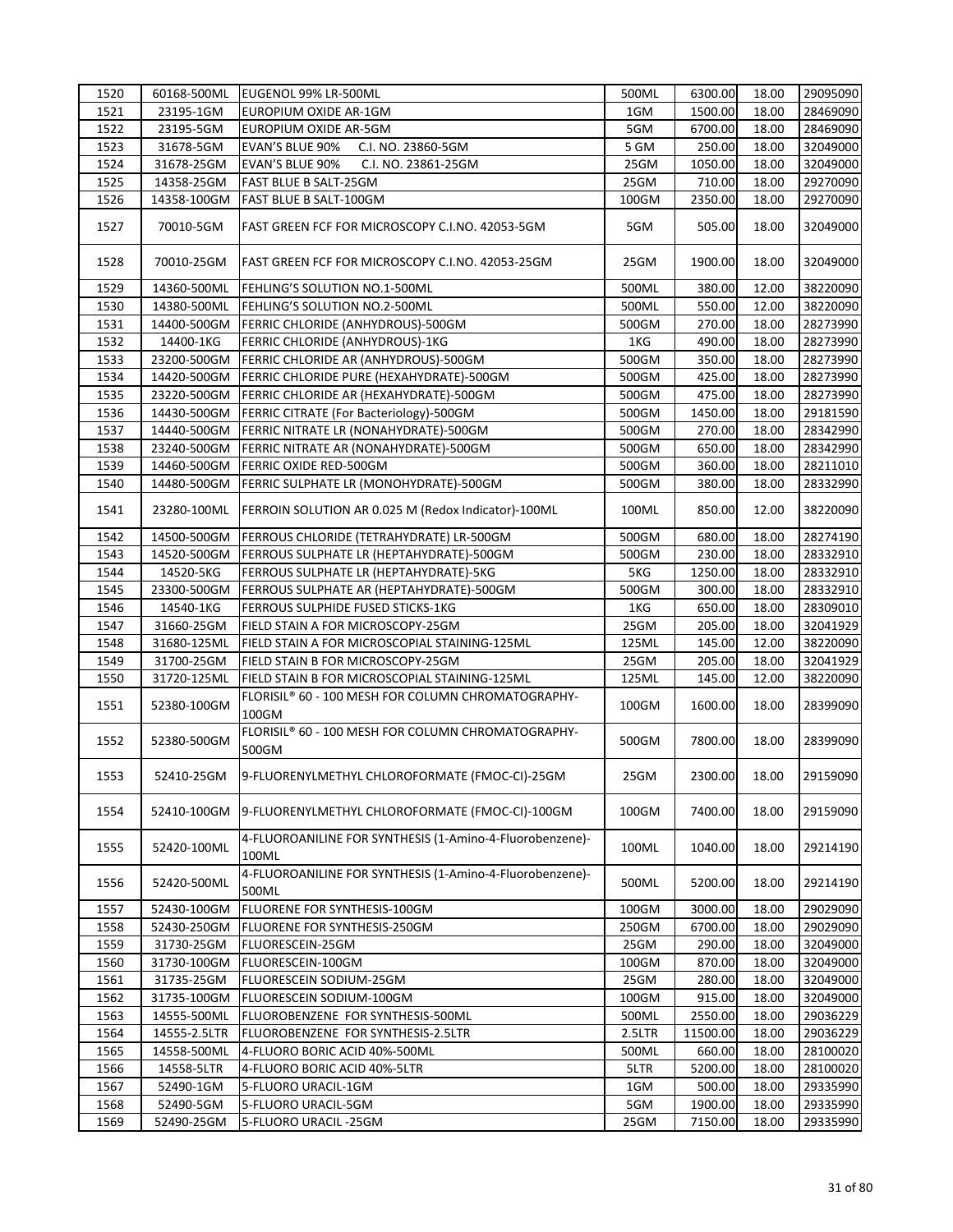| 1570         | 14550-5GM                  | FOLIC ACID FOR BIOCHEMISTRY-5GM                     | 5GM    | 300.00           | 18.00 | 29362910 |
|--------------|----------------------------|-----------------------------------------------------|--------|------------------|-------|----------|
| 1571         | 14550-10GM                 | FOLIC ACID FOR BIOCHEMISTRY-10GM                    | 10GM   | 500.00           | 18.00 | 29362910 |
| 1572         | 14550-100GM                | FOLIC ACID FOR BIOCHEMISTRY-100GM                   | 100GM  | 4100.00          | 18.00 | 29362910 |
| 1573         | 31740-100ML                | FOLIN & CIOCATEU'S PHENOL REAGENT-100ML             | 100ML  | 340.00           | 12.00 | 38220090 |
| 1574         | 31740-500ML                | FOLIN & CIOCATEU'S PHENOL REAGENT-500ML             | 500ML  | 1300.00          | 12.00 | 38220090 |
| 1575         | 31750-500ML                | FOLIN & WU'S ALKALINE COPPER SOLUTION-500ML         | 500ML  | 260.00           | 12.00 | 38220090 |
| 1576         | 14560-500ML                | FORMALDEHYDE SOLUTION LR 37-41% W/V-500ML           | 500ML  | 300.00           | 18.00 | 29121100 |
| 1577         | 14560-2.5LTR               | FORMALDEHYDE SOLUTION LR 37-41% W/V-2.5LTR          | 2.5LTR | 1300.00          | 18.00 | 29121100 |
| 1578         | 14560-5LTR                 | FORMALDEHYDE SOLUTION LR 37-41% W/V-5LTR            | 5LTR   | 1500.00          | 18.00 | 29121100 |
| 1579         | 23320-500ML                | FORMALDEHYDE SOLUTION AR 37-41% W/V-500ML           | 500ML  | 360.00           | 18.00 | 29121100 |
| 1580         | 23320-2.5LTR               | FORMALDEHYDE SOLUTION AR 37-41% W/V-2.5LTR          | 2.5LTR | 1400.00          | 18.00 | 29121100 |
| 1581         | 14565-500ML                | FORMAMIDE LR 98%-500ML                              | 500ML  | 780.00           | 18.00 | 29241900 |
| 1582         | 14565-2.5LTR               | FORMAMIDE LR 98%-2.5LTR                             | 2.5LTR | 3300.00          | 18.00 | 29241900 |
| 1583         | 14570-500ML                | FORMIC ACID (about 85%)-500ML                       | 500ML  | 510.00           | 18.00 | 29151100 |
| 1584         | 14570-2.5LTR               | FORMIC ACID (about 85%)-2.5LTR                      | 2.5LTR | 2050.00          | 18.00 | 29151100 |
| 1585         | 14571-500ML                | FORMIC ACID LR 98%-500ML                            | 500ML  | 730.00           | 18.00 | 29151100 |
| 1586         | 14571-2.5LTR               | FORMIC ACID LR 98%-2.5LTR                           | 2.5LTR | 2800.00          | 18.00 | 29151100 |
| 1587         | 23325-500ML                | FORMIC ACID AR 98%500ML                             | 500ML  | 780.00           | 18.00 | 29151100 |
| 1588         | 23325-2.5LTR               | FORMIC ACID AR 98%-2.5LTR                           | 2.5LTR | 2900.00          | 18.00 | 29151100 |
| 1589         | 31770-125ML                | FOUCHET'S REAGENT-125ML                             | 125ML  | 110.00           | 12.00 | 38220090 |
| 1590         | 14580-100GM                | D-FRUCTOSE LR-100GM                                 | 100GM  | 135.00           | 18.00 | 17025000 |
| 1591         | 14580-250GM                |                                                     |        |                  | 18.00 |          |
|              |                            | D-FRUCTOSE LR-250GM                                 | 250GM  | 275.00           |       | 17025000 |
| 1592<br>1593 | 14580-500GM<br>23340-100GM | D-FRUCTOSE LR-500GM<br>D-FRUCTOSE AR-100GM          | 500GM  | 490.00<br>180.00 | 18.00 | 17025000 |
|              |                            |                                                     | 100GM  |                  | 18.00 | 17025000 |
| 1594         |                            | 23340--250GM D-FRUCTOSE GR-250GM                    | 250GM  | 340.00           | 18.00 | 17025000 |
| 1595         | 31760-25GM                 | FUCHSIN ACID FOR MICROSCOPY C.I. No. 42685-25GM     | 25GM   | 540.00           | 18.00 | 32041343 |
| 1596         | 31760-100GM                | FUCHSIN ACID FOR MICROSCOPY C.I. No. 42686-100GM    | 100GM  | 1900.00          | 18.00 | 32041343 |
| 1597         | 31780-25GM                 | FUCHSIN BASIC FOR MICROSCOPY (ROSANILINE HCL)-25GM  | 25GM   | 230.00           | 18.00 | 32041343 |
| 1598         | 31780-100GM                | FUCHSIN BASIC FOR MICROSCOPY (ROSANILINE HCL)-100GM | 100GM  | 620.00           | 18.00 | 32041343 |
| 1599         | 31790-125ML                | FUCHSIN BASIC 0.1 W/V-125ML                         | 125 ML | 170.00           | 18.00 | 32041399 |
| 1600         | 31800-500GM                | FULLER'S EARTH FOR ABSORPTION PURPOSE-500GM         | 500GM  | 130.00           | 5.00  | 25081010 |
| 1601         | 14582-500GM                | FUMARIC ACID FOR SYNTHESIS-500GM                    | 500GM  | 850.00           | 18.00 | 29171950 |
| 1602         | 14582-5KG                  | FUMARIC ACID FOR SYNTHESIS-5KG                      | 5KG    | 8200.00          | 18.00 | 29171950 |
| 1603         | 14583-500ML                | FURFURAL 98% FOR SYNTHESIS (FURFURALDEHYDE)-500ML   | 500ML  | 920.00           | 18.00 | 29321300 |
| 1604         | 14583-2.5LTR               | FURFURAL 98% FOR SYNTHESIS (FURFURALDEHYDE)-2.5LTR  | 2.5LTR | 4100.00          | 18.00 | 29321300 |
| 1605         | 60170-500ML                | FURFURYL ALCOHOL 98% FOR SYNTHESIS-500ML            | 500ML  | 820.00           | 18.00 | 29321300 |
| 1606         | 60170-2.5LTR               | FURFURYL ALCOHOL 98% FOR SYNTHESIS-2.5LTR           | 2.5LTR | 4050.00          | 18.00 | 29321300 |
| 1607         | 60175-500GM                | FURFURYLAMINE LR 98%-500ML                          | 500ML  | 1500.00          | 18.00 | 29321990 |
| 1608         | 60175-2.5LTR               | FURFURYLAMINE LR 98%-2.5LTR                         | 2.5LTR | 7200.00          | 18.00 | 29321990 |
| 1609         | 14585-500GM                | FUSION MIXTURE LR-500GM                             | 500GM  | 390.00           | 12.00 | 38220090 |
| 1610         | 23350-500GM                | FUSION MIXTURE GR-500GM                             | 500GM  | 450.00           | 12.00 | 38220090 |
| 1611         | 14588-5GM                  | GADOLINIUM OXIDE 99.9% - 5GM                        | 5GM    | 1200.00          | 18.00 | 28469090 |
| 1612         | 14588-25GM                 | GADOLINIUM OXIDE 99.9% - 25GM                       | 25GM   | 3500.00          | 18.00 | 28469090 |
| 1613         | 14600-25GM                 | D-GALACTOSE LR-25GM                                 | 25GM   | 540.00           | 18.00 | 29400000 |
| 1614         | 14600-100GM                | D-GALACTOSE LR-100GM                                | 100GM  | 1800.00          | 18.00 | 29400000 |
| 1615         | 14590-100GM                | GALLIC ACID 99.5%-100GM                             | 100GM  | 1100.00          | 18.00 | 29182910 |
| 1616         | 14590-500GM                | GALLIC ACID 99.5%-500GM                             | 500GM  | 4300.00          | 18.00 | 29182910 |
| 1617         | 14610-500GM                | GELATIN POWDER FOR BATERIOLOGY-500GM                | 500GM  | 1550.00          | 18.00 | 35030020 |
| 1618         | 31805-125ML                | GENTIAN VIOLET (AQUEOUS) Staining Solution-125ML    | 125ML  | 220.00           | 18.00 | 32041349 |
| 1619         | 14615-125ML                | GENTIAN VIOLET(ALCOHOLIC) SOLUTION-125ML            | 125ML  | 240.00           | 18.00 | 32041349 |
| 1620         | 14630-1GM                  | GERMANIUM DIOXIDE 99.99%-1GM                        | 1GM    | 930.00           | 18.00 | 28256010 |
| 1621         | 14630-10GM                 | GERMANIUM DIOXIDE 99.99%-10GM                       | 10GM   | 8400.00          | 18.00 | 28256010 |
|              |                            |                                                     |        |                  |       |          |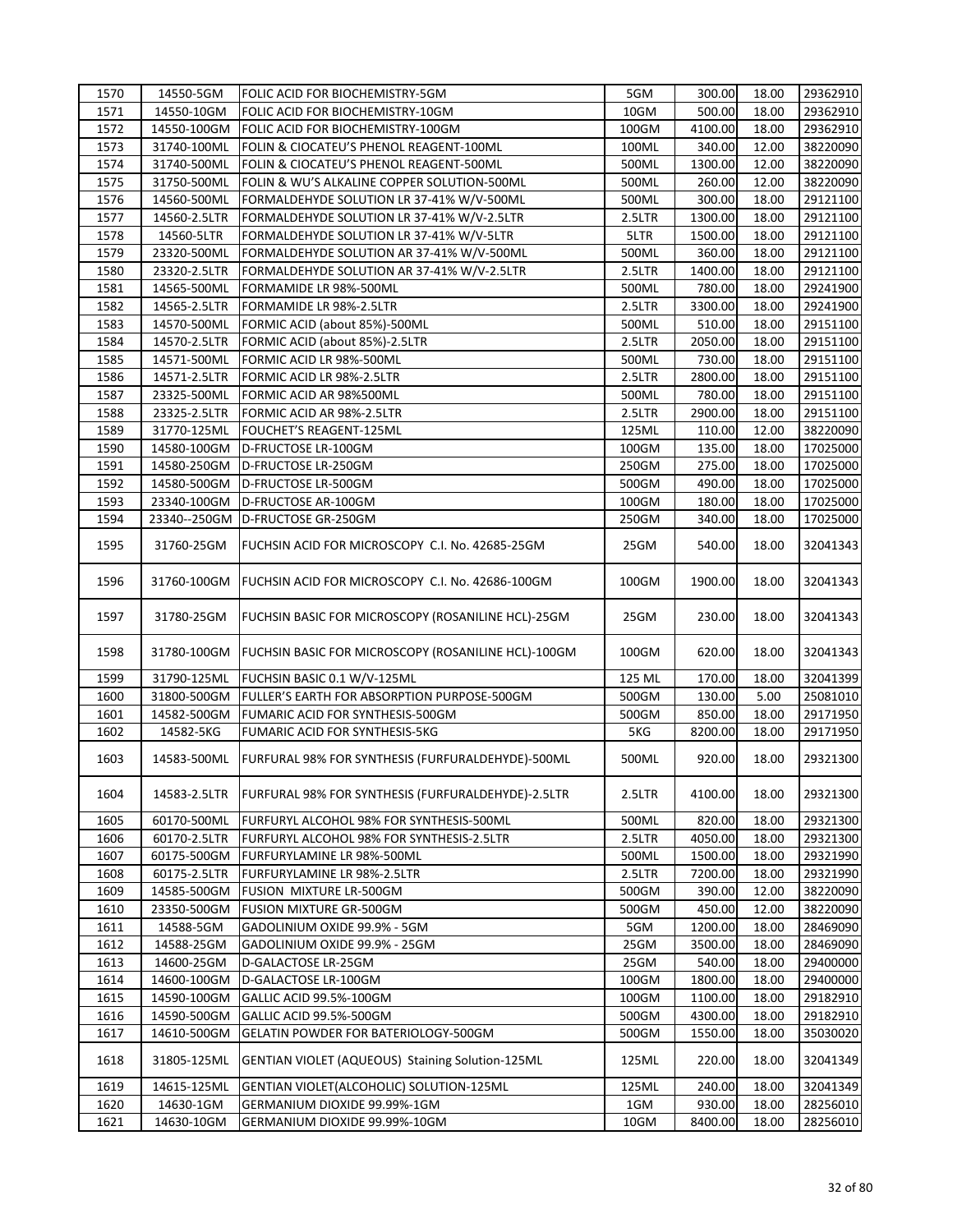| 1622         | 31820-25GM   | GIEMSA'S STAIN FOR MICROSCOPY-25GM            | 25GM           | 700.00   | 18.00 | 32049000 |
|--------------|--------------|-----------------------------------------------|----------------|----------|-------|----------|
| 1623         | 31820-100GM  | GIEMSA'S STAIN FOR MICROSCOPY-100GM           | 100GM          | 2500.00  | 18.00 | 32049000 |
| 1624         | 31806-100ML  | GIEMSA'S STAINING SOLUTION-100ML              | 100ML          | 330.00   | 18.00 | 32049000 |
| 1625         | 14670-500GM  | GLASS BEADS(3.5-4.5 MM)-500GM                 | 500GM          | 370.00   | 18.00 | 70189090 |
| 1626         | 14680-250GM  | GLASS WOOL (LAB) LOW IN LEAD-250GM            | 250GM          | 380.00   | 18.00 | 70199010 |
| 1627         | 14683-100GM  | GLUCOSAMINE HYDROCHLORIDE LR-100GM            | 100GM          | 750.00   | 18.00 | 29329900 |
| 1628         | 14683-500GM  | GLUCOSAMINE HYDROCHLORIDE LR-500GM            | 500GM          | 3400.00  | 18.00 | 29329900 |
| 1629         | 14685-100GM  | L-GLUTAMIC ACID -100GM                        | 100GM          | 220.00   | 18.00 | 29224200 |
| 1630         | 14685-250GM  | L-GLUTAMIC ACID -250GM                        | 250GM          | 410.00   | 18.00 | 29224210 |
| 1631         | 14685-1KG    | L-GLUTAMIC ACID -1KG                          | 1KG            | 1400.00  | 18.00 | 29224210 |
| 1632         | 23380-100GM  | L-GLUTAMIC ACID MONO SODIUM SALT-100GM        | 100GM          | 185.00   | 18.00 | 29224220 |
| 1633         | 23380-500GM  | L-GLUTAMIC ACID MONO SODIUM SALT-500GM        | 500GM          | 620.00   | 18.00 | 29224220 |
| 1634         | 23380-5KG    | L-GLUTAMIC ACID MONO SODIUM SALT-5KG          | 5KG            | 4550.00  | 18.00 | 29224220 |
| 1635         | 23400-25GM   | L-GLUTAMINE FOR BIOCHEMISTRY-25GM             | 25GM           | 270.00   | 18.00 | 29241900 |
| 1636         | 23400-100GM  | L-GLUTAMINE FOR BIOCHEMISTRY-100GM            | 100GM          | 900.00   | 18.00 | 29241900 |
| 1637         | 14700-500ML  | GLUTARALDEHYDE FOR SYNTHESIS -500ML           | 500ML          | 840.00   | 18.00 | 29122990 |
| 1638         | 14700-2.5LTR | GLUTARALDEHYDE FOR SYNTHESIS -2.5LTR          | 2.5LTR         | 3400.00  | 18.00 | 29122990 |
| 1639         | 52700-100GM  | GLUTARIC ACID FOR SYNTHESIS-100GM             | 100GM          | 850.00   | 18.00 | 29171990 |
| 1640         | 52700-500GM  | GLUTARIC ACID FOR SYNTHESIS-500GM             | 500GM          | 3700.00  | 18.00 | 29171990 |
|              |              | GLUTARIC ANHYDRIDE FOR SYNTHESIS-100GM        |                | 1600.00  | 18.00 |          |
| 1641<br>1642 | 52720-100GM  | GLUTARIC ANHYDRIDE FOR SYNTHESIS-500GM        | 100GM<br>500GM | 6900.00  | 18.00 | 29171990 |
|              | 52720-500GM  |                                               |                |          |       | 29171990 |
| 1643         | 14705-5GM    | <b>GLUTATHIONE REDUCED-5GM</b>                | 5GM            | 800.00   | 18.00 | 29309099 |
| 1644         | 14705-25GM   | <b>GLUTATHIONE REDUCED-25GM</b>               | 25GM           | 3770.00  | 18.00 | 29309099 |
| 1645         | 14720-500ML  | GLYCEROL LR {GLYCERINE}-500ML                 | 500ML          | 620.00   | 18.00 | 29054500 |
| 1646         | 14720-2.5LTR | GLYCEROL LR {GLYCERINE}-2.5LTR                | 2.5LTR         | 2800.00  | 18.00 | 29054500 |
| 1647         | 23420-500ML  | <b>GLYCEROL GR-500ML</b>                      | 500ML          | 720.00   | 18.00 | 29054500 |
| 1648         | 23420-2.5LTR | <b>GLYCEROL GR-2.5LTR</b>                     | 2.5LTR         | 3100.00  | 18.00 | 29054500 |
| 1649         | 14722-500ML  | GLYCEROL TRIACETATE LR (TRIACETIN)-500ML      | 500ML          | 760.00   | 18.00 | 29153990 |
| 1650         | 14722-2.5LTR | GLYCEROL TRIACETATE LR (TRIACETIN)-2.5LTR     | 2.5LTR         | 3600.00  | 18.00 | 29153990 |
| 1651         | 14710-250GM  | <b>GLYCINE LR-250GM</b>                       | 250GM          | 650.00   | 18.00 | 29224910 |
| 1652         | 14710-250GM  | <b>GLYCINE LR-500GM</b>                       | 500GM          | 1150.00  | 18.00 | 29224910 |
| 1653         | 14710-5KG    | <b>GLYCINE LR-5 KG</b>                        | 5KG            | 10900.00 | 18.00 | 29224910 |
| 1654         | 23450-100GM  | <b>GLYCINE AR-100GM</b>                       | 100GM          | 305.00   | 18.00 | 29224910 |
| 1655         | 23450-500GM  | <b>GLYCINE AR-500GM</b>                       | 500GM          | 1400.00  | 18.00 | 29224910 |
| 1656         | 52730-25GM   | GLYCOLIC ACID-25GM                            | 25GM           | 800.00   | 18.00 | 29181990 |
| 1657         | 52730-100GM  | GLYCOLIC ACID-100GM                           | 100GM          | 2000.00  | 18.00 | 29181990 |
| 1658         | 52730-500GM  | <b>GLYCOLIC ACID-500GM</b>                    | 500GM          | 8000.00  | 18.00 | 29181990 |
| 1659         | 52740-500ML  | GLYCOLIC ACID AQUEOUS SOLUTION-500ML          | 500ML          | 1250.00  | 18.00 | 29181900 |
| 1660         | 52740-2.5LTR | GLYCOLIC ACID AQUEOUS SOLUTION-2.5LTR         | 2.5LTR         | 5750.00  | 18.00 | 29181900 |
| 1661         | 14715-10GM   | <b>GLYCYL GLYCINE -10GM</b>                   | 10GM           | 780.00   | 18.00 | 29241900 |
| 1662         | 14715-25GM   | GLYCYL GLYCINE -25GM                          | 25GM           | 1750.00  | 18.00 | 29241900 |
| 1663         | 14715-100GM  | GLYCYL GLYCINE -100GM                         | 100GM          | 6100.00  | 18.00 | 29241900 |
| 1664         | 60176-500ML  | GLYOXAL 40% FOR SYNTHESIS-500ML               | 500ML          | 510.00   | 18.00 | 29121930 |
| 1665         | 60176-2.5LTR | GLYOXAL 40% FOR SYNTHESIS-2.5LTR              | 2.5LTR         | 2000.00  | 18.00 | 29121930 |
| 1666         | 31807-500ML  | GOWER'S REAGENT (RBC DILUTING FLUID)-500ML    | 500ML          | 350.00   | 12.00 | 38220090 |
| 1667         | 14716-25GM   | GRAMS IODINE FOR MICROSCOPICAL STAINING-25GM  | 25GM           | 1100.00  | 18.00 | 38220090 |
| 1668         | 14716-100GM  | GRAMS IODINE FOR MICROSCOPICAL STAINING-100GM | 100GM          | 4000.00  | 18.00 | 38220090 |
| 1669         | 14717-500GM  | <b>GRAPHITE FINE POWDER LR-500GM</b>          | 500GM          | 305.00   | 18.00 | 38011000 |
| 1670         | 52750-100GM  | GUANIDINE HYDROCHLORIDE-100GM                 | 100GM          | 530.00   | 18.00 | 29252990 |
| 1671         | 52750-500GM  | GUANIDINE HYDROCHLORIDE-500GM                 | 500GM          | 4100.00  | 18.00 | 29252990 |
| 1672         | 52760-250GM  | GUANIDINE NITRATE LR 98%-250GM                | 250GM          | 520.00   | 18.00 | 29252990 |
| 1673         | 70340-100GM  | GUANIDINE THIOCYANTE FOR BIOCHEMISTRY-100GM   | 100GM          | 1200.00  | 18.00 | 29252990 |
| 1674         | 70340-500GM  | GUANIDINE THIOCYANTE FOR BIOCHEMISTRY-500GM   | 500GM          | 5900.00  | 18.00 | 29252990 |
| 1675         | 70350-10GM   | GUANOSINE 99% FOR BIOCHEMISTRY-10GM           | 10GM           | 700.00   | 18.00 | 29349900 |
| 1676         | 70350-25GM   | GUANOSINE 99% FOR BIOCHEMISTRY-25GM           | 25GM           | 1600.00  | 18.00 | 29349900 |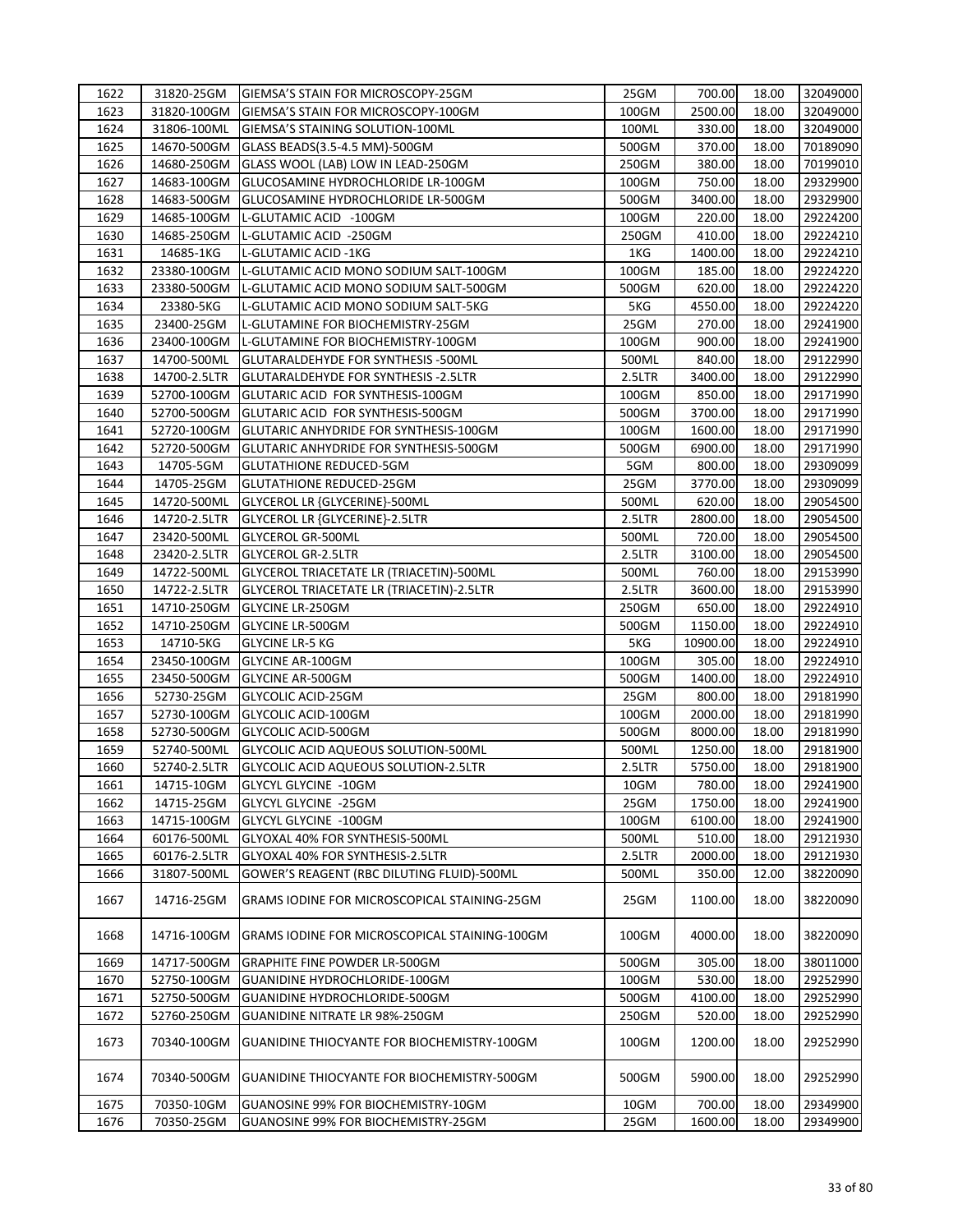| 1677 | 60180-500GM  | GUAR GUM POWDER OF ENDOSPERM-500GM                                      | 500GM  | 550.00   | 18.00 | 13023230 |
|------|--------------|-------------------------------------------------------------------------|--------|----------|-------|----------|
| 1678 | 60185-100GM  | <b>GUM GHATTI LR-100GM</b>                                              | 100GM  | 390.00   | 5.00  | 13019049 |
| 1679 | 60185-500GM  | <b>GUM GHATTI LR-500GM</b>                                              | 500GM  | 1600.00  | 5.00  | 13019049 |
| 1680 | 60190-250GM  | GUM ROSIN-250GM                                                         | 250GM  | 490.00   | 5.00  | 38061010 |
| 1681 | 14725-500GM  | GUM TRAGACANTH-500GM                                                    | 500GM  | 730.00   | 18.00 | 13019017 |
| 1682 | 14728-1GM    | HABA FOR AUTOMATIC ANALYSIS-1GM                                         | 1GM    | 370.00   | 18.00 | 29270090 |
| 1683 | 14728-5GM    | HABA FOR AUTOMATIC ANALYSIS-5GM                                         | 5GM    | 1100.00  | 18.00 | 29270090 |
| 1684 | 600703-1GM   | HATU FOR SYNTHESIS -1GM                                                 | 1GM    | 340.00   | 18.00 | 29339900 |
| 1685 | 600703-5GM   | HATU FOR SYNTHESIS -5GM                                                 | 5GM    | 1400.00  | 18.00 | 29339900 |
| 1686 | 600703-25GM  | HATU FOR SYNTHESIS -25GM                                                | 25GM   | 6800.00  | 18.00 | 29339900 |
| 1687 | 31810-500ML  | HAYMEM'S REAGENT-500ML                                                  | 500ML  | 400.00   | 12.00 | 38220090 |
|      | 31815-5GM    |                                                                         |        | 400.00   |       |          |
| 1688 |              | HBTU FOR PEPTIDE SYNTHESIS-5GM                                          | 5GM    |          | 18.00 | 29339900 |
| 1689 | 31815-25GM   | HBTU FOR PEPTIDE SYNTHESIS-25GM                                         | 25GM   | 1650.00  | 18.00 | 29339900 |
| 1690 | 31815-100GM  | HBTU FOR PEPTIDE SYNTHESIS-100GM                                        | 100GM  | 5900.00  | 18.00 | 29339900 |
| 1691 | 31840-5GM    | HEMATOXYLIN STAIN CERTIFIED FOR MICROSCOPY-5GM                          | 5GM    | 3100.00  | 18.00 | 32030090 |
| 1692 | 31840-25GM   | HEMATOXYLIN STAIN CERTIFIED FOR MICROSCOPY-25GM                         | 25GM   | 14000.00 | 18.00 | 32030090 |
| 1693 | 31841-125ML  | HEMATOXYLIN (DELAFIELD'S)-125ML                                         | 125ML  | 650.00   | 18.00 | 32030090 |
| 1694 | 31842-125ML  | HEMATOXYLIN(EHRLICH) STAINING SOLUTION-125ML                            | 125ML  | 700.00   | 18.00 | 32030010 |
| 1695 | 31845-125ML  | HEMATOXLLIN (HARRIS) staining solution-125ML                            | 125ML  | 750.00   | 18.00 | 32030010 |
| 1696 | 52780-5GM    | HEPES (BUFFER) -5GM                                                     | 5GM    | 230.00   | 18.00 | 29335990 |
| 1697 | 52780-25GM   | HEPES (BUFFER) -25GM                                                    | 25GM   | 720.00   | 18.00 | 29335990 |
| 1698 | 52780-100GM  | HEPES (BUFFER) -100GM                                                   | 100GM  | 2400.00  | 18.00 | 29335990 |
| 1699 | 52780-500GM  | HEPES (BUFFER) -500GM                                                   | 500GM  | 10800.00 | 18.00 | 29335990 |
| 1700 | 23433-500ML  | HEPTANE 85% LR-500ML                                                    | 500ML  | 600.00   | 18.00 | 29012990 |
| 1701 | 23433-2.5LTR | HEPTANE 85% LR-2.5OLTR                                                  | 2.5LTR | 2200.00  | 18.00 | 29012990 |
| 1702 | 14729-500ML  | n-HEPTANE 99%-500ML                                                     | 500ML  | 900.00   | 18.00 | 29012990 |
| 1703 | 14729-2.5LTR | n-HEPTANE 99%-2.5LTR                                                    | 2.5LTR | 3200.00  | 18.00 | 29012990 |
| 1704 | 23435-500ML  | n-HEPTANE AR 99.5%-500ML                                                | 500ML  | 1020.00  | 18.00 | 29012990 |
| 1705 | 23435-2.5LTR | n-HEPTANE AR 99.5%-2.5LTR                                               | 2.5LTR | 3400.00  | 18.00 | 29012990 |
| 1706 | 41071-1LTR   | n-HEPTANE 99% FOR HPLC-1LTR                                             | 1LTR   | 2100.00  | 18.00 | 29012990 |
|      |              | 1-HEPTANE SULPHONIC ACID SODIUM SALT AR (ANHYDROUS)-                    |        |          |       |          |
| 1707 | 23438-25GM   | 25GM                                                                    | 25GM   | 1000.00  | 18.00 | 29041090 |
| 1708 | 23438-100GM  | 1-HEPTANE SULPHONIC ACID SODIUM SALT AR (ANHYDROUS)-<br>100GM           | 100GM  | 3900.00  | 18.00 | 29041090 |
| 1709 | 23440-5GM    | 1-HEPTANE SULPHONIC ACID SODIUM SALT AR (MONOHYDRATE)<br>For HPLC-5GM   | 5GM    | 450.00   | 18.00 | 29041090 |
| 1710 | 23440-25GM   | 1-HEPTANE SULPHONIC ACID SODIUM SALT AR (MONOHYDRATE)<br>For HPLC-25GM  | 25GM   | 1000.00  | 18.00 | 29041090 |
| 1711 | 23440-100GM  | 1-HEPTANE SULPHONIC ACID SODIUM SALT AR (MONOHYDRATE)<br>For HPLC-100GM | 100GM  | 3900.00  | 18.00 | 29041090 |
| 1712 | 52800-100ML  | HEXAMETHYLPHOSPHORIC ACID TRIIAMIDE (HMPA)-100 ML                       | 100 ML | 1880.00  | 18.00 | 29319090 |
| 1713 | 52800-500ML  | HEXAMETHYLPHOSPHORIC ACID TRIIAMIDE (HMPA)-500ML                        | 500ML  | 8850.00  | 18.00 | 29319090 |
| 1714 | 14760-500GM  | HEXAMINE LR (HEXAMETHYLENE TETRAMINE)-500GM                             | 500GM  | 470.00   | 18.00 | 29339900 |
| 1715 | 14760-5KG    | HEXAMINE LR (HEXAMETHYLENE TETRAMINE)-5KG                               | 5KG    | 4300.00  | 18.00 | 29339900 |
| 1716 | 23460-500GM  | HEXAMINE AR-500GM                                                       | 500GM  | 560.00   | 18.00 | 29339900 |
| 1717 | 14780-500ML  | HEXANE LR 65-70C -500ML                                                 | 500ML  | 510.00   | 18.00 | 27101990 |
| 1718 | 14780-2.5LTR | <b>HEXANE LR 65-70 C -2.5LTR</b>                                        | 2.5LTR | 1700.00  | 18.00 | 27101990 |
| 1719 | 23480-500ML  | HEXANE AR-500ML                                                         | 500ML  | 575.00   | 18.00 | 27101990 |
| 1720 | 23480-2.5LTR | <b>HEXANE AR-2.5LTR</b>                                                 | 2.5LTR | 2000.00  | 18.00 | 27101990 |
| 1721 | 14790-500ML  | n-HEXANE 95% FOR SYNTHESIS-500ML                                        | 500ML  | 800.00   | 18.00 | 29012990 |
| 1722 | 14790-2.5LTR | n-HEXANE 95% FOR SYNTHESIS-2.5LTR                                       | 2.5LTR | 3400.00  | 18.00 | 29012990 |
| 1723 | 14795-500ML  | n-HEXANE 99% FOR SYNTHESIS -500ML                                       | 500ML  | 700.00   | 18.00 | 29012990 |
| 1724 | 14795-2.5LTR | n-HEXANE 99% FOR SYNTHESIS -2.5LTR                                      | 2.5LTR | 3100.00  | 18.00 | 29012990 |
|      |              |                                                                         |        |          |       |          |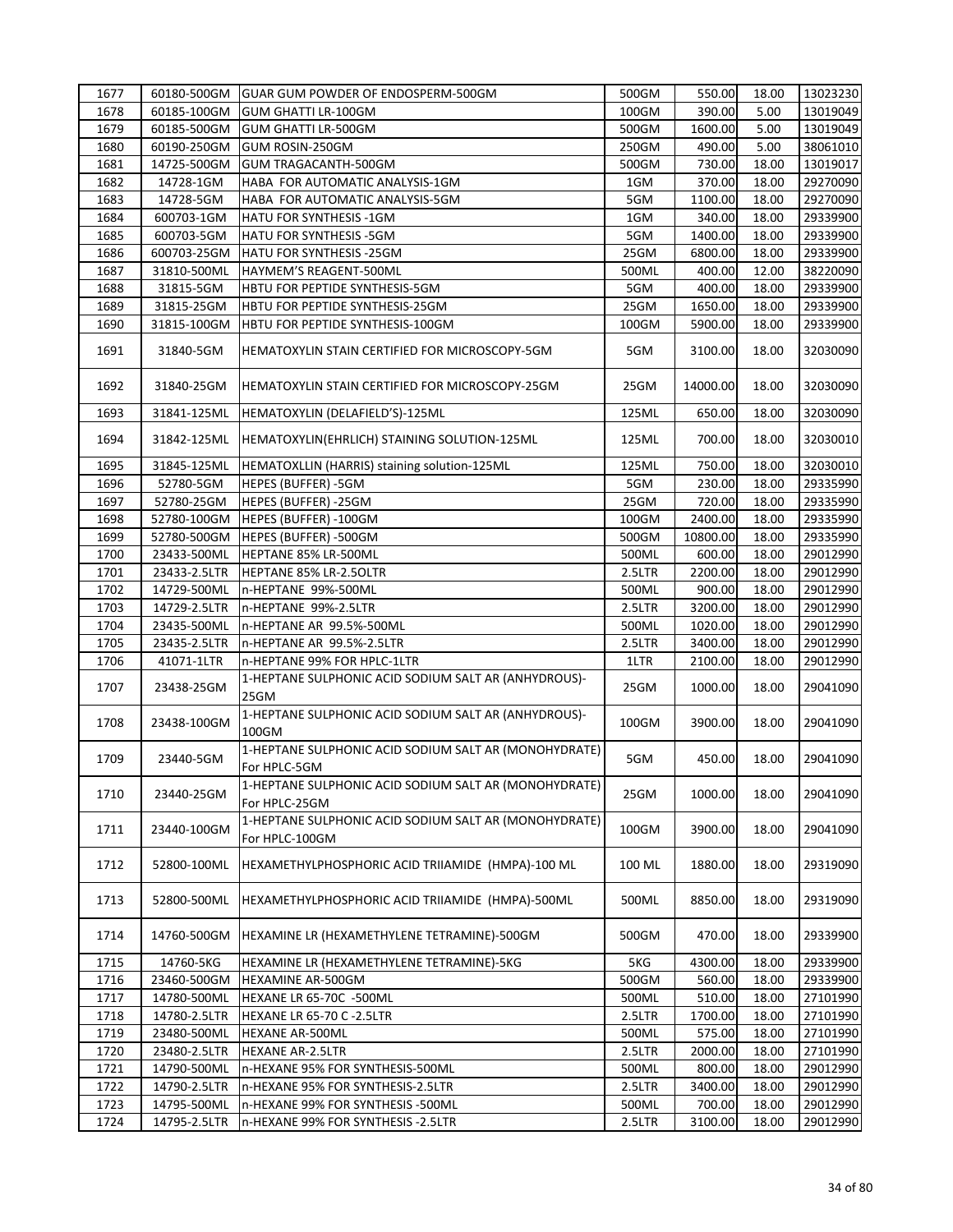| 1725 | 23490-500ML   | n-HEXANE 99% AR-500ML                                         | 500ML  | 800.00   | 18.00 | 29012990 |
|------|---------------|---------------------------------------------------------------|--------|----------|-------|----------|
| 1726 | 23490-2.5LTR  | n-HEXANE 99% AR-2.5LTR                                        | 2.5LTR | 3500.00  | 18.00 | 29012990 |
| 1727 | 41070-1LTR    | n-HEXANE FOR HPLC 95%-1LTR                                    | 1LTR   | 1450.00  | 18.00 | 29012990 |
| 1728 | 41070-2.5LTR  | n-HEXANE FOR HPLC 95%-2.5LTR                                  | 2.5LTR | 3700.00  | 18.00 | 29012990 |
| 1729 | 41072-1LTR    | n-HEXANE FOR HPLC 99%-1LTR                                    | 1LTR   | 1700.00  | 18.00 | 29012990 |
| 1730 | 41072-2.5LTR  | n-HEXANE FOR HPLC 99%-2.5LTR                                  | 2.5LTR | 3900.00  | 18.00 | 29012990 |
| 1731 | 14796-500ML   | n-HEXANOL LR 98%-500ML                                        | 500ML  | 1100.00  | 18.00 | 29051990 |
| 1732 | 14796-2.5LTR  | n-HEXANOL LR 98%2.5LTR                                        | 2.5LTR | 4950.00  | 18.00 | 29051990 |
| 1733 | 23495-500ML   | n-HEXANOL AR 99%-500ML                                        | 500ML  | 1300.00  | 18.00 | 29051990 |
| 1734 | 23495-2.5LTR  | n-HEXANOL AR 99%-2.5LTR                                       | 2.5LTR | 6250.00  | 18.00 | 29051990 |
| 1735 | 23498-25GM    | 1-HEXANE SULPHONIC ACID SODIUM SALT AR (ANHYDROUS)-           | 25GM   | 1000.00  | 18.00 | 29041090 |
|      |               | 25GM                                                          |        |          |       |          |
| 1736 | 23498-100GM   | 1-HEXANE SULPHONIC ACID SODIUM SALT AR (ANHYDROUS)-<br>100GM  | 100GM  | 3800.00  | 18.00 | 29041090 |
| 1737 | 23500-5GM     | 1-HEXANESULPHONIC ACID SODIUM SALT AR (MONOHYDRATE)-<br>5GM   | 5GM    | 600.00   | 18.00 | 29041090 |
| 1738 | 23500-25GM    | 1-HEXANESULPHONIC ACID SODIUM SALT AR (MONOHYDRATE)-<br>25GM  | 25GM   | 1000.00  | 18.00 | 29041090 |
| 1739 | 23500-100GM   | 1-HEXANESULPHONIC ACID SODIUM SALT AR (MONOHYDRATE)-<br>100GM | 100GM  | 3800.00  | 18.00 | 29041090 |
| 1740 | 14798-100GM   | HIPPURIC ACID CRYSTALS-100GM                                  | 100GM  | 490.00   | 18.00 | 29242990 |
| 1741 | 14798-1KG     | HIPPURIC ACID CRYSTALS-1KG                                    | 1KG    | 3700.00  | 18.00 | 29242990 |
| 1742 | 52810-5GM     | HISTAMINE DIHYDROCHLORIDE-5GM                                 | 5GM    | 1650.00  | 18.00 | 29333990 |
| 1743 | 52810-25GM    | HISTAMINE DIHYDROCHLORIDE-25GM                                | 25GM   | 7400.00  | 18.00 | 29333990 |
| 1744 | 14800-25GM    | L-HISTIDINE FOR BIOCHEMISTRY -25GM                            | 25GM   | 850.00   | 18.00 | 29332990 |
| 1745 | 14800-100GM   | L-HISTIDINE FOR BIOCHEMISTRY -100GM                           | 100GM  | 14800.00 | 18.00 | 29332990 |
| 1746 | 14820-25GM    | L-HISTIDINE MONO HYDROCHLORIDE FOR BIOCHEMISTRY-25GM          | 25GM   | 800.00   | 18.00 | 29332990 |
| 1747 | 14820-100GM   | L-HISTIDINE MONO HYDROCHLORIDE FOR BIOCHEMISTRY-<br>100GM     | 100GM  | 2650.00  | 18.00 | 29332990 |
| 1748 | 14820-500GM   | L-HISTIDINE MONO HYDROCHLORIDE FOR BIOCHEMISTRY-<br>500GM     | 500GM  | 12000.00 | 18.00 | 29332990 |
| 1749 | 14730-5GM     | <b>HOLMIUM OXIDE -5GM</b>                                     | 5GM    | 2000.00  | 18.00 | 28469090 |
| 1750 | 14730-25GM    | HOLMIUM OXIDE -25GM                                           | 25GM   | 7900.00  | 18.00 | 28469090 |
| 1751 | 14735-500GM   | HUMIC ACID-500GM                                              | 500GM  | 300.00   | 18.00 | 31059090 |
| 1752 | 14735-5KG     | HUMIC ACID-5KG                                                | 5KG    | 2700.00  | 18.00 | 31059090 |
| 1753 | 52850-25GM    | HYAMINE 1622 (Benzethonium chloride)-25GM                     | 25GM   | 1450.00  | 18.00 | 29239000 |
| 1754 | 52850-100GM   | HYAMINE 1622 (Benzethonium chloride)-100GM                    | 100GM  | 4550.00  | 18.00 | 29239000 |
| 1755 | 52851-1LTR    | HYAMINE 1622 SOLUTION 0.004M-1LTR                             | 1LTR   | 1200.00  | 18.00 | 29239000 |
| 1756 | 52851-5LTR    | HYAMINE 1622 SOLUTION 0.004M-5LTR                             | 5LTR   | 3500.00  | 18.00 | 29239000 |
| 1757 | 14750-500ML   | HYDRAZINE HYDRATE LR 80% -500ML                               | 500ML  | 1350.00  | 18.00 | 28251020 |
| 1758 | 14750-2.5LTR  | HYDRAZINE HYDRATE LR 80%-2.5LTR                               | 2.5LTR | 7000.00  | 18.00 | 28251020 |
| 1759 | 23510-500ML   | HYDRAZINE HYDRATE 80% AR-500ML                                | 500ML  | 1500.00  | 18.00 | 28251020 |
| 1760 | 23510-2.5 LTR | HYDRAZINE HYDRATE 80% AR-2.5LTR                               | 2.5LTR | 7400.00  | 18.00 | 28251020 |
| 1761 | 14840-100GM   | HYDRAZINE SULPHATE LR-100GM                                   | 100GM  | 380.00   | 18.00 | 28251030 |
| 1762 | 14840-500GM   | HYDRAZINE SULPHATE LR-500GM                                   | 500GM  | 1400.00  | 18.00 | 28251030 |
| 1763 | 23520-100GM   | HYDRAZINE SULPHATE AR-100GM                                   | 100GM  | 430.00   | 18.00 | 28251030 |
| 1764 | 23520-500GM   | HYDRAZINE SULPHATE AR-500GM                                   | 500GM  | 1600.00  | 18.00 | 28251030 |
| 1765 | 14850-250ML   | HYDRIODIC ACID 55% AR-250ML                                   | 250ML  | 6900.00  | 18.00 | 28111990 |
| 1766 | 14860-500ML   | HYDROCHLORIC ACID LR-500ML                                    | 500ML  | 300.00   | 18.00 | 28061000 |
| 1767 | 14860-2.5LTR  | <b>HYDROCHLORIC ACID LR-2.5LTR</b>                            | 2.5LTR | 720.00   | 18.00 | 28061000 |
| 1768 | 14860-5LTR    | HYDROCHLORIC ACID LR-5LTR                                     | 5LTR   | 940.00   | 18.00 | 28061000 |
| 1769 | 23540-500ML   | <b>HYDROCHLORIC ACID AR-500ML</b>                             | 500ML  | 330.00   | 18.00 | 28061000 |
| 1770 | 23540-2.5LTR  | <b>HYDROCHLORIC ACID AR-2.5LTR</b>                            | 2.5LTR | 850.00   | 18.00 | 28061000 |
| 1771 | 23540-5LTR    | HYDROCHLORIC ACID AR-5LTR                                     | 5LTR   | 1225.00  | 18.00 | 28061000 |
| 1772 | 14861-500ML   | HYDROCHLORIC ACID N/10 SOLUTION-500ML                         | 500ML  | 180.00   | 12.00 | 38220090 |
| 1773 | 23545-500ML   | HYDROCHLORIC ACID 37% FOR TRACE METAL ANALYSIS-500ML          | 500ML  | 930.00   | 18.00 | 28061000 |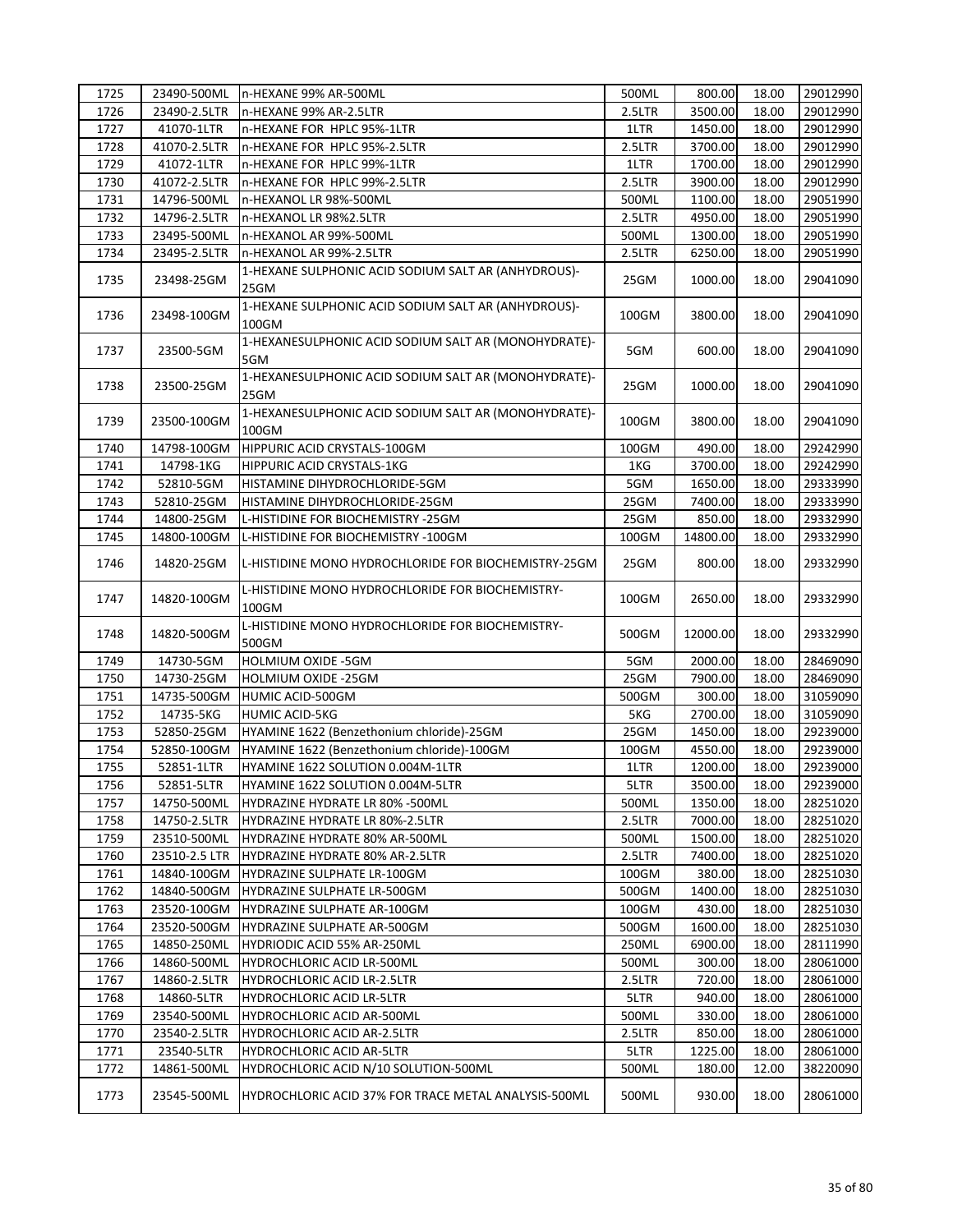| 1774 | 23545-2.5LTR | HYDROCHLORIC ACID 37% FOR TRACE METAL ANALYSIS-2.5LTR            | 2.5LTR | 3880.00 | 18.00 | 28061000 |
|------|--------------|------------------------------------------------------------------|--------|---------|-------|----------|
| 1775 | 14880-500ML  | HYDROFLUORIC ACID LR 40%-500ML                                   | 500ML  | 675.00  | 18.00 | 28111100 |
| 1776 | 14880-2.5LTR | <b>HYDROFLUORIC ACID LR 40%-2.5LTR</b>                           | 2.5LTR | 2550.00 | 18.00 | 28111100 |
| 1777 | 23560-500ML  | HYDROFLUORIC ACID 40% AR-500ML                                   | 500ML  | 1100.00 | 18.00 | 28111100 |
| 1778 | 14885-500ML  | HYDROFLUORIC ACID 48% AR-500ML                                   | 500ML  | 1220.00 | 18.00 | 28111100 |
| 1779 | 14885-2.5LTR | HYDROFLUORIC ACID 48% AR-2.5LTR                                  | 2.5LIT | 4800.00 | 18.00 | 28111100 |
| 1780 | 14886-500ML  | HYDROFLUORIC ACID 48% ELECTRONIC GRADE-500ML                     | 500ML  | 1300.00 | 18.00 | 28111100 |
| 1781 | 14888-500ML  | HYDROFLUORIC ACID 48% FOR TRACE METAL ANALYSIS-500ML             | 500ML  | 1750.00 | 18.00 | 28111100 |
| 1782 | 14888-2.5LTR | <b>HYDROFLUORIC ACID 48% FOR TRACE METAL ANALYSIS-2.5LTR</b>     | 2.5LTR | 5100.00 | 18.00 | 28111100 |
| 1783 | 14889-1LTR   | HYDROGEN PEROXIDE 6% SOLUTION(20 VOLUMES)-1LTR                   | 1 LIT  | 270.00  | 18.00 | 28470000 |
| 1784 | 14900-500ML  | HYDROGEN PEROXIDE 30% SOLUTION -500ML                            | 500ML  | 375.00  | 18.00 | 28470000 |
| 1785 | 14900-5LTR   | HYDROGEN PEROXIDE 30% SOLUTION -5LTR                             | 5LTR   | 1950.00 | 18.00 | 28470000 |
| 1786 | 23570-500ML  | HYDROGEN PEROXIDE 30% SOLUTION AR-500ML                          | 500ML  | 435.00  | 18.00 | 28470000 |
| 1787 | 23570-5LTR   | HYDROGEN PEROXIDE 30% SOLUTION AR-5LTR                           | 5LTR   | 2150.00 | 18.00 | 28470000 |
| 1788 | 14920-100GM  | HYDROQUINONE FOR SYNTHESIS-100GM                                 | 100GM  | 650.00  | 18.00 | 29072200 |
| 1789 | 14920-500GM  | HYDROQUINONE FOR SYNTHESIS-500GM                                 | 500GM  | 2900.00 | 18.00 | 29072200 |
| 1790 | 23580-100GM  | HYDROQUINONE AR-100GM                                            | 100GM  | 730.00  | 18.00 | 29072200 |
| 1791 | 23580-500GM  | <b>HYDROQUINONE AR-500GM</b>                                     | 500GM  | 3250.00 | 18.00 | 29072200 |
| 1792 | 14923-25GM   | M-HYDROXY ACETOPHENONE FOR SYNTHESIS 96%-25GM                    | 25GM   | 650.00  | 18.00 | 29145000 |
| 1793 | 14923-100GM  | M-HYDROXY ACETOPHENONE FOR SYNTHESIS 96%-100GM                   | 100GM  | 2050.00 | 18.00 | 29145000 |
| 1794 | 14925-100GM  | p-HYDROXY ACETOPHENONE FOR SYNTHESIS-100GM                       | 100GM  | 550.00  | 18.00 | 29145000 |
| 1795 | 14925-500GM  | p-HYDROXY ACETOPHENONE FOR SYNTHESIS-500GM                       | 500GM  | 2400.00 | 18.00 | 29145000 |
| 1796 | 52880-100GM  | 4-HYDROXYBENZALDEHYDE FOR SYNTHESIS-100GM                        | 100GM  | 600.00  | 18.00 | 29124999 |
| 1797 | 52880-250GM  | 4-HYDROXYBENZALDEHYDE FOR SYNTHESIS-250GM                        | 250GM  | 2400.00 | 18.00 | 29124999 |
| 1798 | 14930-100GM  | p-HYDROXYBENZOIC ACID-100GM                                      | 100GM  | 250.00  | 18.00 | 29182990 |
| 1799 | 14930-500GM  | p-HYDROXYBENZOIC ACID-500GM                                      | 500GM  | 925.00  | 18.00 | 29182990 |
| 1800 | 52900-25GM   | 1-HYDROXYBENZOTRIAZOLE (MONOHYDRATE)-25GM                        | 25GM   | 360.00  | 18.00 | 29339900 |
| 1801 | 52900-100GM  | 1-HYDROXYBENZOTRIAZOLE (MONOHYDRATE)-100GM                       | 100GM  | 1400.00 | 18.00 | 29339900 |
| 1802 | 14933-100GM  | P-HYDROXY DIPHENYL FOR SYNTHESIS 98% (4 Phenyl phenol)-<br>100GM | 100GM  | 850.00  | 18.00 | 29072990 |
| 1803 | 14933-500GM  | P-HYDROXY DIPHENYL FOR SYNTHESIS 98% (4 Phenyl phenol)-<br>500GM | 500GM  | 3500.00 | 18.00 | 29072990 |
| 1804 | 14934-100GM  | N-(2-HYDROXYETHYL) PHTHALIMIDE FOR SYNTHESIS 99%-100GM           | 100GM  | 930.00  | 18.00 | 29251900 |
| 1805 | 14934-500GM  | N-(2-HYDROXYETHYL) PHTHALIMIDE FOR SYNTHESIS 99%-500GM           | 500GM  | 4400.00 | 18.00 | 29251900 |
| 1806 | 14935-500GM  | HYDROXYETHYL CELLULOSE LOW VISCOSITY (145mPas)-500GM             | 500GM  | 2700.00 | 18.00 | 39123922 |
| 1807 | 14937-500GM  | HYDROXYETHYL CELLULOSE HIGH VISCOSITY (270mPas)                  | 500GM  | 2600.00 | 18.00 | 39123919 |
| 1808 | 14940-100GM  | HYDROXYLAMINE HYDROCHLORIDE FOR SYNTHESIS-100GM                  | 100GM  | 330.00  | 18.00 | 28251090 |
| 1809 | 14940-500GM  | HYDROXYLAMINE HYDROCHLORIDE FOR SYNTHESIS-500GM                  | 500GM  | 1425.00 | 18.00 | 28251090 |
| 1810 | 23600-100GM  | HYDROXYLAMINE HYDROCHLORIDE AR -100GM                            | 100GM  | 440.00  | 18.00 | 28251090 |
| 1811 | 23600-500GM  | HYDROXYLAMINE HYDROCHLORIDE AR -500GM                            | 500GM  | 1700.00 | 18.00 | 28251090 |
| 1812 | 14950-100GM  | HYDROXYLAMINE SULPHATE LR-100GM                                  | 100GM  | 170.00  | 18.00 | 28251040 |
| 1813 | 14950-500GM  | HYDROXYLAMINE SULPHATE LR-500GM                                  | 500GM  | 750.00  | 18.00 | 28251040 |
| 1814 | 23610-100GM  | HYDROXYLAMINE SULPHATE AR-100GM                                  | 100GM  | 205.00  | 18.00 | 28251040 |
| 1815 | 23610-500GM  | HYDROXYLAMINE SULPHATE AR-500GM                                  | 500GM  | 850.00  | 18.00 | 28251040 |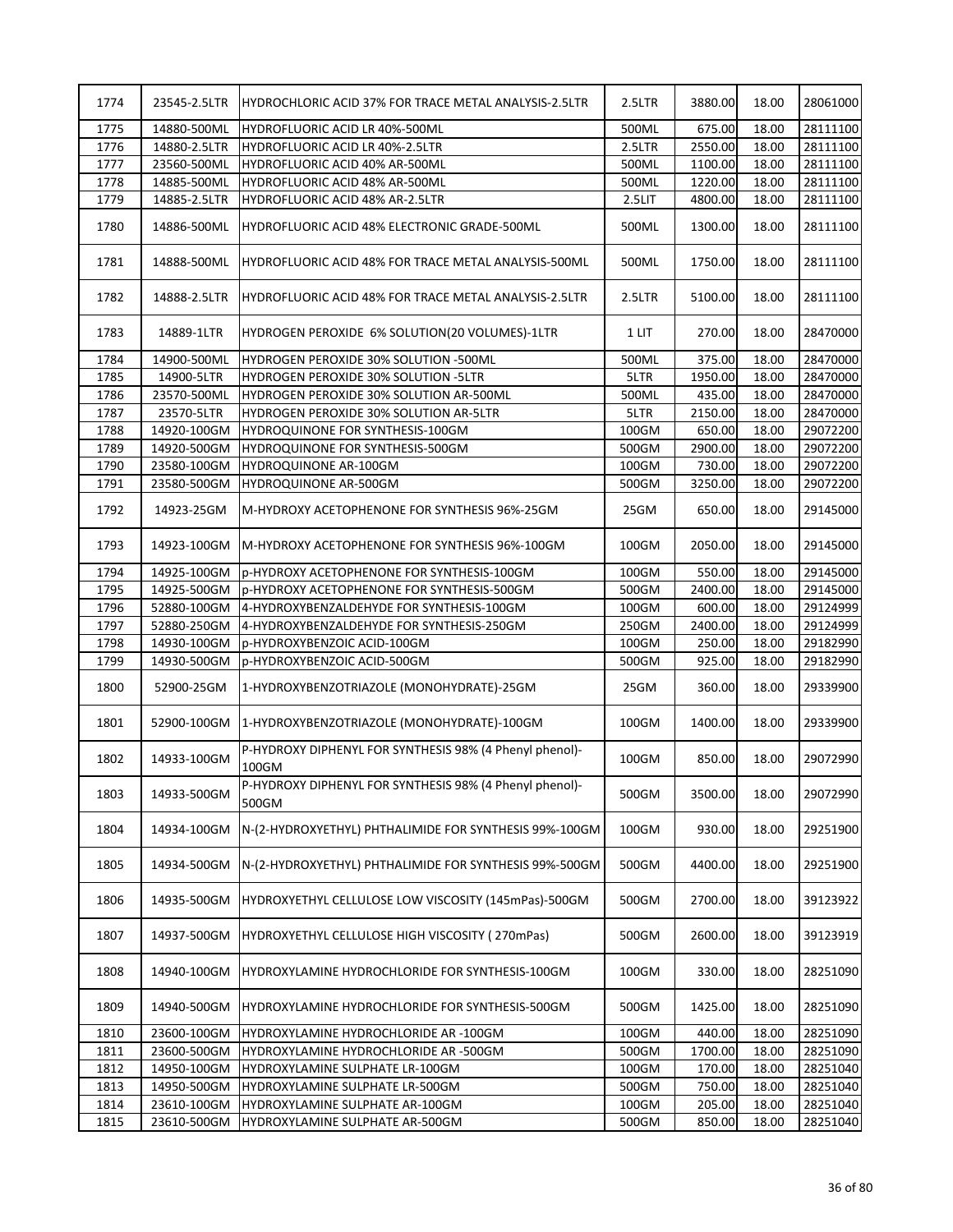| 1816 | 31848-5GM   | HYDROXY NAPTHOL BLUE (indicator for calcium determination)-<br>5GM     | 5GM   | 350.00   | 18.00 | 29270090 |
|------|-------------|------------------------------------------------------------------------|-------|----------|-------|----------|
| 1817 | 31848-25GM  | HYDROXY NAPTHOL BLUE (indicator for calcium determination)-<br>25GM    | 25GM  | 1400.00  | 18.00 | 29270090 |
| 1818 | 52940-5GM   | L-HYDROXYPROLINE FOR BIOCHEMISTRY-5GM                                  | 5GM   | 430.00   | 18.00 | 29339900 |
| 1819 | 52940-25GM  | L-HYDROXYPROLINE FOR BIOCHEMISTRY-25GM                                 | 25GM  | 1350.00  | 18.00 | 29339900 |
| 1820 | 52940-100GM | L-HYDROXYPROLINE FOR BIOCHEMISTRY-100GM                                | 100GM | 4600.00  | 18.00 | 29339900 |
| 1821 | 14954-500GM | HYDROXY PROPYL CELLULOSE-500GM                                         | 500GM | 3500.00  | 18.00 | 39123922 |
| 1822 | 14955-1KG   | HYDROXY PROPYL METHYL CELLULOSE-(E5)-1KG                               | 1KG   | 4500.00  | 18.00 | 39123919 |
| 1823 | 14956-1KG   | HYDROXY PROPYL METHYL CELLULOSE-(E15)-1KG                              | 1KG   | 4500.00  | 18.00 | 39123919 |
| 1824 | 14957-1KG   | HYDROXY PROPYL METHYL CELLULOSE - (E50)-1KG                            | 1KG   | 4500.00  | 18.00 | 39123919 |
| 1825 | 14960-100GM | 8-HYDROXYQUINOLINE (OXINE)-100GM                                       | 100GM | 1020.00  | 12.00 | 38220090 |
| 1826 | 14960-500GM | 8-HYDROXYQUINOLINE (OXINE)-500GM                                       | 500GM | 4700.00  | 12.00 | 38220090 |
| 1827 | 23620-100GM | 8-HYDROXYQUINOLINE AR-100GM                                            | 100GM | 1200.00  | 12.00 | 38220090 |
|      |             |                                                                        |       |          |       |          |
| 1828 | 23620-500GM | 8-HYDROXYQUINOLINE AR-500GM                                            | 500GM | 4950.00  | 12.00 | 38220090 |
| 1829 | 14970-500GM | HYFLO SUPER CEL ® (FILTERAID CALCINED)-500GM                           | 500GM | 320.00   | 18.00 | 38029019 |
| 1830 | 52960-25GM  | N-HYDROXYSUCCINIMIDE-25GM                                              | 25GM  | 1100.00  | 18.00 | 29251900 |
| 1831 | 52960-100GM | N-HYDROXYSUCCINIMIDE-100GM                                             | 100GM | 2700.00  | 18.00 | 29251900 |
| 1832 | 52960-500GM | N-HYDROXYSUCCINIMIDE-500GM                                             | 500GM | 12600.00 | 18.00 | 29251900 |
| 1833 | 14975-5GM   | HYPOXANTHINE FOR BIOCHEMISTRY 99%-5GM                                  | 5GM   | 270.00   | 18.00 | 29335990 |
| 1834 | 14975-25GM  | HYPOXANTHINE FOR BIOCHEMISTRY 99%-25GM                                 | 25GM  | 1200.00  | 18.00 | 29335990 |
| 1835 | 14975-100GM | HYPOXANTHINE FOR BIOCHEMISTRY 99%-100GM                                | 100GM | 3900.00  | 18.00 | 29335990 |
| 1836 | 14980-100GM | IMIDAZOLE (Glyoxaline)-100GM                                           | 100GM | 430.00   | 18.00 | 29332990 |
| 1837 | 14980-500GM | IMIDAZOLE (Glyoxaline)-500GM                                           | 500GM | 1900.00  | 18.00 | 29332990 |
| 1838 | 23640-100GM | IMIDAZOLE AR-100GM                                                     | 100GM | 540.00   | 18.00 | 29332990 |
| 1839 | 23640-500GM | IMIDAZOLE AR-500GM                                                     | 500GM | 2150.00  | 18.00 | 29332990 |
| 1840 | 53000-100GM | IMINODIACETIC ACID FOR SYNTHESIS -100GM                                | 100GM | 425.00   | 18.00 | 29224990 |
| 1841 | 53000-250GM | IMINODIACETIC ACID FOR SYNTHESIS -250GM                                | 250GM | 1000.00  | 18.00 | 29224990 |
| 1842 | 15000-30ML  | IMMERSION OIL FOR MICROSCOPY -30ML                                     | 30ML  | 270.00   | 12.00 | 38220090 |
| 1843 | 15000-125ML | IMMERSION OIL FOR MICROSCOPY -125ML                                    | 125ML | 980.00   | 12.00 | 38220090 |
| 1844 | 31849-100ML | <b>INDIAN INK-100ML</b>                                                | 100ML | 200.00   | 12.00 | 38220090 |
| 1845 | 23641-10BKT | INDICATOR PAPER (With colour scale) (Ph1.0-10)-10BKT                   | 10BKT | 440.00   | 12.00 | 38220090 |
| 1846 | 23643-10BKT | INDICATOR PAPER (With colour scale) (pH2.0-4.5)-10BKT                  | 10BKT | 360.00   | 12.00 | 38220090 |
| 1847 | 23644-10BKT | INDICATOR PAPER (With colour scale) (pH3.5-5.4-10BKT                   | 10BKT | 360.00   | 12.00 | 38220090 |
| 1848 | 23645-10BKT | INDICATOR PAPER (With colour scale) (Ph3.8-9.0)-10 BKT                 | 10BKT | 440.00   | 12.00 | 38220090 |
| 1849 | 23646-10BKT | INDICATOR PAPER (With colour scale) (pH6.5-9.0)-10 BKT                 | 10BKT | 360.00   | 12.00 | 38220090 |
| 1850 | 23647-10BKT | INDICATOR PAPER WIDE RANGE (With colour scale) (pH2.0-10.5)-<br>10BKT  | 10BKT | 360.00   | 12.00 | 38220090 |
| 1851 | 23648-10BKT | INDICATOR PAPER FULL RANGE (With colour scale) (pH1.0-14.0) -<br>10BKT | 10BKT | 360.00   | 12.00 | 38220090 |
| 1852 | 23649-10BKT | INDICATOR PAPER (With colour scale) (Ph5.5-8.0)-10 BKT                 | 10BKT | 440.00   | 12.00 | 38220090 |
| 1853 | 23650-25GM  | INDIGO CARMINE AR -25GM                                                | 25GM  | 300.00   | 18.00 | 32049000 |
| 1854 | 23650-100GM | INDIGO CARMINE AR -100GM                                               | 100GM | 900.00   | 18.00 | 32049000 |
| 1855 | 70365-10GM  | INDIUM SULPHATE 99.9%-10GM                                             | 10GM  | 2400.00  | 18.00 | 28332990 |
| 1856 | 70365-25GM  | INDIUM SULPHATE 99.9%-25GM                                             | 25GM  | 6000.00  | 18.00 | 28332990 |
| 1857 | 23652-10GM  | INDOLE AR (For estamination of DNA)-10GM                               | 10GM  | 205.00   | 18.00 | 29339900 |
| 1858 | 23652-100GM | INDOLE AR (For estamination of DNA)-100GM                              | 100GM | 1650.00  | 18.00 | 29339900 |
| 1859 | 15020-5GM   | INDOLE-3-ACETIC ACID FOR BIOCHEMISTRY -5GM                             | 5GM   | 380.00   | 18.00 | 29339900 |
| 1860 | 15020-25GM  | INDOLE-3-ACETIC ACID FOR BIOCHEMISTRY -25GM                            | 25GM  | 1470.00  | 18.00 | 29339900 |
| 1861 | 15040-5GM   | INDOLE-3-BUTYRIC ACID FOR BIOCHEMISTRY -5GM                            | 5GM   | 410.00   | 18.00 | 29339900 |
| 1862 | 15040-25GM  | INDOLE-3-BUTYRIC ACID FOR BIOCHEMISTRY -25GM                           | 25GM  | 1650.00  | 18.00 | 29339900 |
| 1863 | 53020-10GM  | INOSINE FOR BIOCHEMISTRY -10GM                                         | 10GM  | 540.00   | 18.00 | 29349900 |
| 1864 | 53020-25GM  | INOSINE FOR BIOCHEMISTRY -25GM                                         | 25GM  | 1280.00  | 18.00 | 29349900 |
|      |             |                                                                        |       |          |       |          |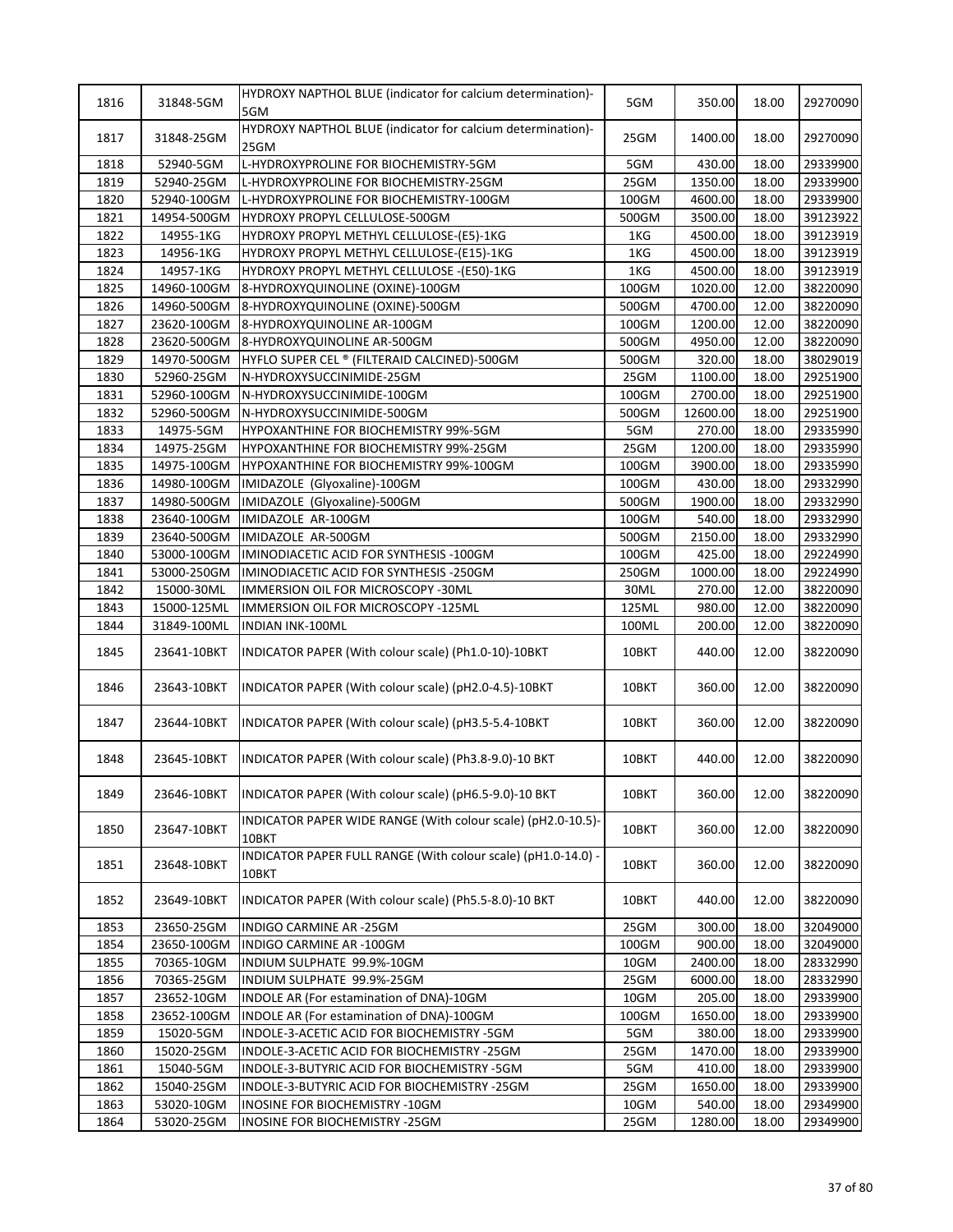| 1865 | 53020-100GM  | <b>INOSINE FOR BIOCHEMISTRY -100GM</b>                     | 100GM  | 4950.00  | 18.00 | 29349900 |
|------|--------------|------------------------------------------------------------|--------|----------|-------|----------|
| 1866 | 15060-25GM   | meso-INOSITOL FOR BIOCHEMISTRY -25GM                       | 25GM   | 350.00   | 18.00 | 29061390 |
| 1867 | 15060-100GM  | meso-INOSITOL FOR BIOCHEMISTRY -100GM                      | 100GM  | 800.00   | 18.00 | 29061390 |
| 1868 | 15060-1KG    | meso-INOSITOL FOR BIOCHEMISTRY -1KG                        | 1KG    | 7500.00  | 18.00 | 29061390 |
| 1869 | 23655-1GM    | I.N.T. AR 95 % -1GM                                        | 1GM    | 2200.00  | 12.00 | 29339900 |
| 1870 | 23655-5GM    | I.N.T. AR 95 % -5GM                                        | 5GM    | 10800.00 | 12.00 | 29339900 |
| 1871 | 15070-25GM   | INULIN FOR BIOCHEMISTRY-25GM                               | 25GM   | 950.00   | 18.00 | 11082000 |
| 1872 | 15070-100GM  | INULIN FOR BIOCHEMISTRY-100GM                              | 100GM  | 3200.00  | 18.00 | 11082000 |
| 1873 | 23658-100GM  | IODIC ACID AR 99%-100GM                                    | 100GM  | 5020.00  | 18.00 | 28111990 |
| 1874 | 15080-25GM   | IODINE (RESUBLIMED) LR-25GM                                | 25GM   | 920.00   | 12.00 | 28012000 |
| 1875 | 15080-100GM  | IODINE (RESUBLIMED) LR-100GM                               | 100GM  | 3200.00  | 12.00 | 28012000 |
| 1876 | 15080-500GM  | IODINE (RESUBLIMED) LR-500GM                               | 500GM  | 15600.00 | 12.00 | 28012000 |
| 1877 | 23660-100GM  | IODINE (RESUBLIMED) AR-100GM                               | 100GM  | 3400.00  | 12.00 | 28012000 |
| 1878 | 23660-500GM  | IODINE (RESUBLIMED) AR-500GM                               | 500GM  | 16500.00 | 12.00 | 28012000 |
| 1879 | 15078-125ML  | IODINE SOLUTION 1%-125ML                                   | 125ML  | 200.00   | 18.00 | 38220019 |
| 1880 | 15079-500ML  | IODINE 0.05mol (0.1N) SOLUTION-500ML                       | 500ML  | 1250.00  | 18.00 | 38220090 |
|      |              |                                                            |        |          |       |          |
| 1881 | 15079-2.5LTR | IODINE 0.05mol (0.1N) SOLUTION-2.5LTR                      | 2.5LTR | 5800.00  | 18.00 | 38220090 |
| 1882 | 15081-500ML  | IODINE SOLUTION 0.01 Normal volumetric solution -500ML     | 500ML  | 600.00   | 12.00 | 38220090 |
| 1883 | 31871-125ML  | IODINE GRAMS STAINING SOLUTION -125ML                      | 125ML  | 300.00   | 12.00 | 38220090 |
| 1884 | 31874-5GM    | <b>IODINE GREEN-5GM</b>                                    | 5GM    | 4000.00  | 18.00 | 32041990 |
| 1885 | 15082-100GM  | IODINE MONOBROMIDE-100GM                                   | 100GM  | 7500.00  | 18.00 | 28129000 |
| 1886 |              | 60193-5X50GM   IODINE MONOCHLORIDE                         | 5X50GM | 7300.00  | 18.00 | 28129000 |
| 1887 | 32232-250ML  | <b>IODINE MONOCHLORIDE SOLUTION (WIJ'S SOLUTION)-250ML</b> | 250ML  | 800.00   | 12.00 | 38220090 |
| 1888 | 15083-100GM  | IODINE PENTOXIDE 99% AR-100GM                              | 100GM  | 7800.00  | 18.00 | 28112990 |
| 1889 | 15084-250GM  | IODOFORM LR-250GM                                          | 250GM  | 8400.00  | 18.00 | 29033990 |
| 1890 | 15110-1LTR   | IODOPHOR (DISINFECTANT)-1LTR                               | 1LTR   | 1100.00  | 18.00 | 38089400 |
| 1891 | 15110-5LTR   | IODOPHOR (DISINFECTANT)-5LTR                               | 5LTR   | 4600.00  | 18.00 | 38089400 |
| 1892 | 53040-25GM   | N-IODOSUCCINIMIDE FOR SYNTHESIS-25GM                       | 25GM   | 1600.00  | 18.00 | 29251900 |
| 1893 | 53040-100GM  | N-IODOSUCCINIMIDE FOR SYNTHESIS-100GM                      | 100GM  | 5300.00  | 18.00 | 29251900 |
| 1894 | 60195-500ML  | ISO-BUTYL ACETATE FOR SYNTHESIS-500ML                      | 500ML  | 550.00   | 18.00 | 29153990 |
| 1895 | 60195-2.5LTR | ISO-BUTYL ACETATE FOR SYNTHESIS-2.5LTR                     | 2.5LTR | 2650.00  | 18.00 | 29153990 |
| 1896 | 15100-1KG    | IRON (METAL) POWDER ELECTROLYTIC -1KG                      | 1KG    | 1100.00  | 18.00 | 72051019 |
| 1897 | 15100-5KG    | IRON (METAL) POWDER ELECTROLYTIC -5KG                      | 5KG    | 4950.00  | 18.00 | 72051019 |
| 1898 | 15101-1KG    | IRON (METAL) FILLING 100 (MESH)-1KG                        | 1KG    | 950.00   | 18.00 | 72051019 |
| 1899 | 15101-5KG    | IRON (METAL) FILLING 100 (MESH)-5KG                        | 5KG    | 4600.00  | 18.00 | 72051019 |
| 1900 | 15105-1GM    | IRIDIUM TRICHLORIDE FOR SYNTHESIS (IR 46%)-1GM             | 1GM    | 26000.00 | 18.00 | 28439019 |
|      |              |                                                            |        |          |       |          |
| 1901 | 23670-25GM   | <b>ISATIN AR-25GM</b>                                      | 25GM   | 1040.00  | 18.00 | 29337900 |
| 1902 | 23670-100GM  | ISATIN AR-100GM                                            | 100GM  | 4000.00  | 18.00 | 29337900 |
| 1903 | 15115-10GM   | DL-ISOLEUCINE FOR BIOCHEMISTRY-10GM                        | 10GM   | 2050.00  | 18.00 | 29224990 |
| 1904 | 15115-25GM   | DL-ISOLEUCINE FOR BIOCHEMISTRY-25GM                        | 25GM   | 4850.00  | 18.00 | 29224990 |
| 1905 | 15120-5GM    | L-ISO-LEUCINE FOR BIOCHEMISTRY -5GM                        | 5 GM   | 125.00   | 18.00 | 29224990 |
| 1906 | 15120-25GM   | L-ISO-LEUCINE FOR BIOCHEMISTRY -25GM                       | 25GM   | 400.00   | 18.00 | 29224990 |
| 1907 | 53100-100GM  | ISONICOTONIC ACID -100GM                                   | 100GM  | 800.00   | 18.00 | 29333919 |
| 1908 | 53100-500GM  | ISONICOTONIC ACID -500GM                                   | 500GM  | 2600.00  | 18.00 | 29333919 |
| 1909 | 70367-100GM  | ISONIAZIDE PURE 99% (Isonicotinic Acid Hydrazide)-100GM    | 100GM  | 720.00   | 18.00 | 29333990 |
| 1910 | 70367-500GM  | ISONIAZIDE PURE 99% (Isonicotinic Acid Hydrazide)-500GM    | 500GM  | 3400.00  | 18.00 | 29333990 |
| 1911 | 15125-500GM  | ISOPHTHALIC ACID 99%-500GM                                 | 500GM  | 430.00   | 18.00 | 29173960 |
| 1912 | 60198-500ML  | ISO-PROPYL ACETATE LR-500ML                                | 500ML  | 550.00   | 18.00 | 29153910 |
| 1913 | 60198-2.5LTR | ISO-PROPYL ACETATE LR-2.5LTR                               | 2.5LTR | 2300.00  | 18.00 | 29153910 |
| 1914 | 17545-500ML  | iso-PROPYLAMINE LR -500ML                                  | 500ML  | 700.00   | 18.00 | 29211990 |
| 1915 | 17545-2.5LTR | iso-PROPYLAMINE LR -2.5LTR                                 | 2.5LTR | 3100.00  | 18.00 | 29211990 |
| 1916 | 15130-250MG  | ISO-PROPYL-b-D-1-THIOGALACTOPYRANOSIDE (IPTG)-250MG        | 250MG  | 190.00   | 18.00 | 29329900 |
|      |              |                                                            |        |          |       |          |
| 1917 | 15130-1GM    | ISO-PROPYL-b-D-1-THIOGALACTOPYRANOSIDE (IPTG)-1GM          | 1GM    | 520.00   | 18.00 | 29329900 |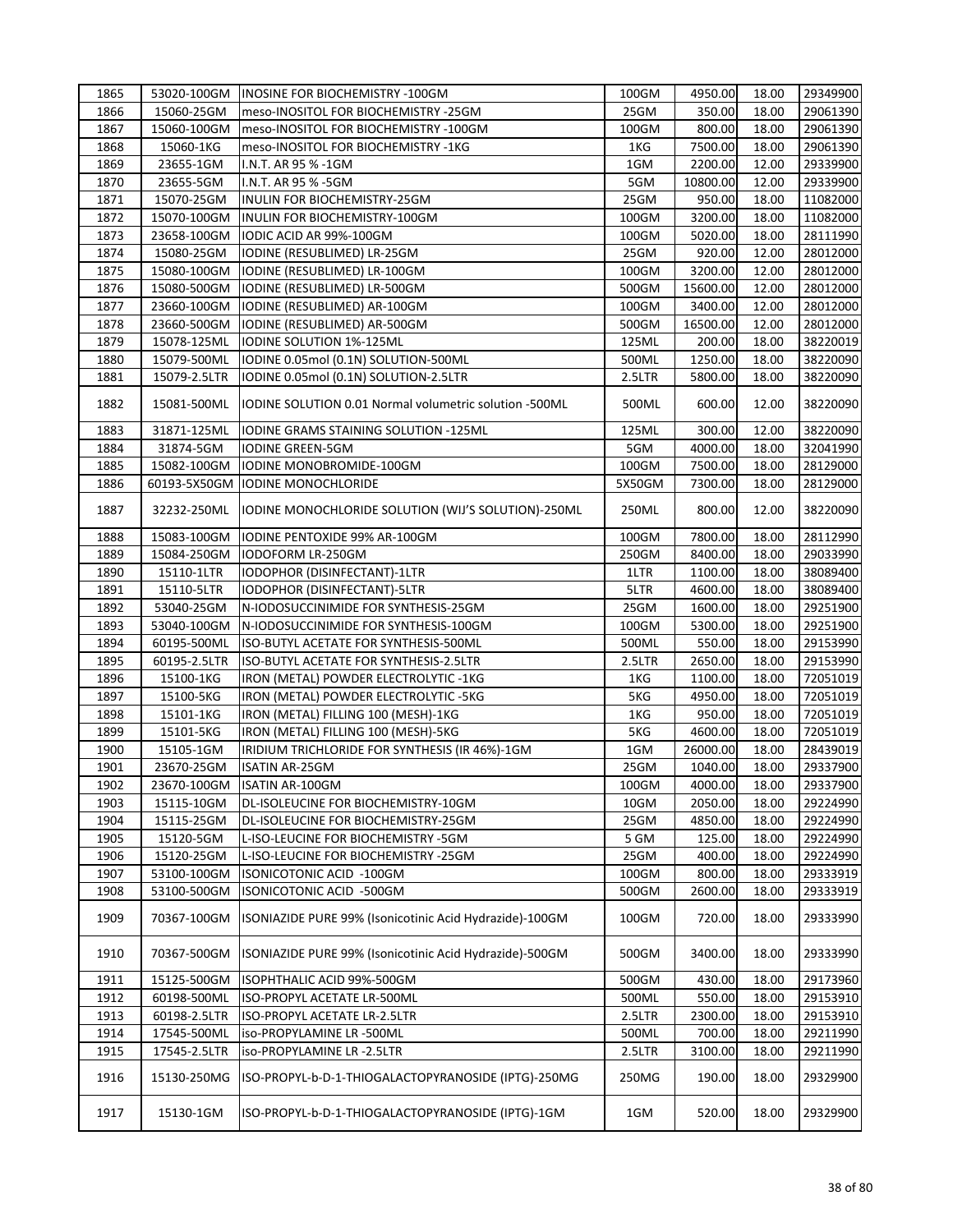| 1918         | 15130-5GM                   | ISO-PROPYL-b-D-1-THIOGALACTOPYRANOSIDE (IPTG)-5GM                       | 5GM             | 2150.00           | 18.00          | 29329900             |
|--------------|-----------------------------|-------------------------------------------------------------------------|-----------------|-------------------|----------------|----------------------|
| 1919         | 53140-500GM                 | ITACONIC ACID -500GM                                                    | 500GM           | 590.00            | 18.00          | 29171960             |
| 1920         | 15140-100GM                 | JACK BEAN MEAL-100GM                                                    | 100GM           | 450.00            | 18.00          | 35079069             |
| 1921         | 15140-500GM                 | JACK BEAN MEAL-500GM                                                    | 500GM           | 1700.00           | 18.00          | 35079069             |
| 1922         | 15145-10GM                  | JANUS GREEN B for Microscopy C. I. No. 11050-10GM                       | 10GM            | 980.00            | 18.00          | 32041399             |
| 1923         | 15145-25GM                  | JANUS GREEN B for Microscopy<br>C. I. No. 11051-25GM                    | 25GM            | 2260.00           | 18.00          | 32041399             |
| 1924         | 15147-25GM                  | JENNER'S STAIN FOR MICROSCOPY-25GM                                      | 25GM            | 480.00            | 18.00          | 32041399             |
| 1925         | 15147-100GM                 | JENNER'S STAIN FOR MICROSCOPY-100GM                                     | 100GM           | 1800.00           | 18.00          | 32041399             |
| 1926         | 15148-125ML                 | J.S.B. STAIN SOLUTION NO.1-125ML                                        | 125ML           | 140.00            | 12.00          | 38220090             |
| 1927         | 15149-125ML                 | J.S.B. STAIN SOLUTION NO.2-125ML                                        | 125ML           | 140.00            | 12.00          | 38220090             |
| 1928         | 15150-100GM                 | KAISER'S GLYCEROL - GENTAIN-100GM                                       | 100GM           | 130.00            | 12.00          | 38220090             |
| 1929         | 23680-10GM                  | KALIGNOST AR (Sodium Tetraphenyl Boron)-10GM                            | 10GM            | 990.00            | 18.00          | 29319090             |
| 1930         | 23680-100GM                 | KALIGNOST AR (Sodium Tetraphenyl Boron)-100GM                           | 100GM           | 9400.00           | 18.00          | 29319090             |
| 1931         | 15160-500GM                 | KAOLIN LR-500GM                                                         | 500GM           | 180.00            | 5.00           | 25070029             |
| 1932         | 31850-500ML                 | KARL FISCHER REAGENT Pyridine Free-500ML                                | 500ML           | 3600.00           | 12.00          | 38220090             |
| 1933         | 15180-25GM                  | a-KETOGLUTARIC ACID PURISS - 25GM                                       | 25GM            | 700.00            | 18.00          | 29183090             |
| 1934         | 15180-100GM                 | a-KETOGLUTARIC ACID PURISS - 100GM                                      | 100GM           | 2100.00           | 18.00          | 29183090             |
| 1935         | 15190-1KG                   | KIESELGUHR (purified white)-1KG                                         | 1KG             | 650.00            | 18.00          | 38029019             |
| 1936         | 15190-10KG                  | KIESELGUHR (purified white)-10KG                                        | 10KG            | 5900.00           | 18.00          | 38029019             |
| 1937         | 15200-250MG                 | KINETIN PURISS CHR-250MG                                                | 250MG           | 160.00            | 18.00          | 29349900             |
| 1938         | 15200-1GM                   | KINETIN PURISS CHR-1GM                                                  | 1GM             | 380.00            | 18.00          | 29349900             |
| 1939         | 15200-10GM                  | KINETIN PURISS CHR-10GM                                                 | 10GM            | 3690.00           | 18.00          | 29349900             |
| 1940         | 31830-100ML                 | KOVAC'S INDOLE REAGENT-100ML                                            | 100ML           | 220.00            | 18.00          | 32049000             |
| 1941         | 15210-500ML                 | LACTIC ACID LR-500ML                                                    | 500ML           | 950.00            | 18.00          | 29181110             |
|              |                             |                                                                         |                 |                   |                |                      |
| 1942         | 15210-2.5LTR                | LACTIC ACID LR-2.5LTR                                                   | 2.5LTR          | 3700.00           | 18.00          | 29181110             |
| 1943         | 23690-500ML                 | LACTIC ACID AR-500ML                                                    | 500ML           | 1050.00           | 18.00          | 29181110             |
| 1944<br>1945 | 23690-2.5LTR<br>31835-500ML | LACTIC ACID AR-2.5LTR<br>LACTOPHENOL (COTTON BLUE) FOR MICROSCOPY-500ML | 2.5LTR<br>500ML | 3900.00<br>275.00 | 18.00<br>12.00 | 29181110<br>38220090 |
|              |                             |                                                                         |                 |                   |                |                      |
| 1946         | 15220-500GM                 | LACTOSE (MONOHYDRATE)-500GM                                             | 500GM           | 570.00            | 18.00          | 17021110             |
| 1947         | 23700-500GM                 | LACTOSE (MONOHYDRATE) AR-500GM                                          | 500GM           | 650.00            | 18.00          | 17021110             |
| 1948         | 15240-500GM                 | LANOLIN ANHYDROUS-500GM                                                 | 500GM           | 1500.00           | 12.00          | 15050020             |
| 1949         | 70368-25GM                  | LANTHANUM CARBOANTE AR-25GM                                             | 25GM            | 1200.00           | 18.00          | 28469090             |
| 1950         | 70368-100GM                 | LANTHANUM CARBOANTE AR-100GM                                            | 100GM           | 3700.00           | 18.00          | 28469090             |
| 1951         | 53180-100GM                 | LANTHANIUM CHLORIDE AR -100GM                                           | 100GM           | 2400.00           | 18.00          | 28469090             |
| 1952         | 53180-500GM                 | LANTHANIUM CHLORIDE AR-500GM                                            | 500GM           | 11200.00          | 18.00          | 28469090             |
| 1953         | 53200-100GM                 | LANTHANIUM NITRATE AR-100GM                                             | 100GM           | 2800.00           | 18.00          | 28469090             |
| 1954         | 53200-500GM                 | LANTHANIUM NITRATE AR-500GM                                             | 500GM           | 13000.00          | 18.00          | 28469090             |
| 1955         | 23720-100GM                 | LANTHANIUM OXIDE AR-100GM                                               | 100GM           | 1400.00           | 18.00          | 28469090             |
| 1956         | 23720-500GM                 | LANTHANIUM OXIDE AR-500GM                                               | 500GM           | 5100.00           | 18.00          | 28469090             |
| 1957         | 15250-500GM                 | LAURIC ACID PURE (Dodecanoic acid)-500GM                                | 500GM           | 475.00            | 18.00          | 29159090             |
| 1958         | 15255-500ML                 | LAURYL ALCOHOL FOR SYNTHESIS 98% (Dodecan-1-ol)-500ML                   | 500ML           | 605.00            | 18.00          | 29051700             |
| 1959         | 15255-2.5LTR                | LAURYL ALCOHOL FOR SYNTHESIS 98% (Dodecan-1-ol)-2.5LTR                  | 2.5LTR          | 2900.00           | 18.00          | 29051700             |
| 1960         | 15260-500GM                 | LEAD (METAL) FOIL -500GM                                                | 500GM           | 1250.00           | 18.00          | 78042000             |
| 1961         | 23740-500GM                 | LEAD (METAL) FOIL AR-500GM                                              | 500GM           | 2400.00           | 18.00          | 78042000             |
| 1962         | 15280-500GM                 | LEAD (METAL) GRANULAR-500GM                                             | 500GM           | 920.00            | 18.00          | 78042000             |
| 1963         | 15290-500GM                 | LEAD POWDER (LAB)-500GM                                                 | 500GM           | 960.00            | 18.00          | 78042000             |
| 1964         | 15300-500GM                 | LEAD ACETATE (TRIHYDRATE)-500GM                                         | 500GM           | 750.00            | 18.00          | 29152990             |
| 1965         | 23745-500GM                 | LEAD ACETATE (TRIHYDRATE) AR 99.5%-500GM                                | 500GM           | 840.00            | 18.00          | 29152990             |
| 1966         | 15320-1KG                   | LEAD ACETATE BASIC ANHYDROUS-1KG                                        | 1KG             | 1500.00           | 18.00          | 29152990             |
| 1967         | 15320-2.5KG                 | LEAD ACETATE BASIC ANHYDROUS-2.5KG                                      | 2.5KG           | 3500.00           | 18.00          | 29152990             |
| 1968         | 15320-5KG                   | LEAD ACETATE BASIC ANHYDROUS-5KG                                        | 5KG             | 6900.00           | 18.00          | 29152990             |
| 1969         | 15322-500GM                 | LEAD BROMIDE FOR SYNTHESIS-500GM                                        | 500GM           | 1700.00           | 18.00          | 28275990             |
| 1970         | 15325-500GM                 | LEAD CARBONATE LR-500GM                                                 | 500GM           | 1100.00           | 18.00          | 28369990             |
|              |                             |                                                                         |                 |                   |                |                      |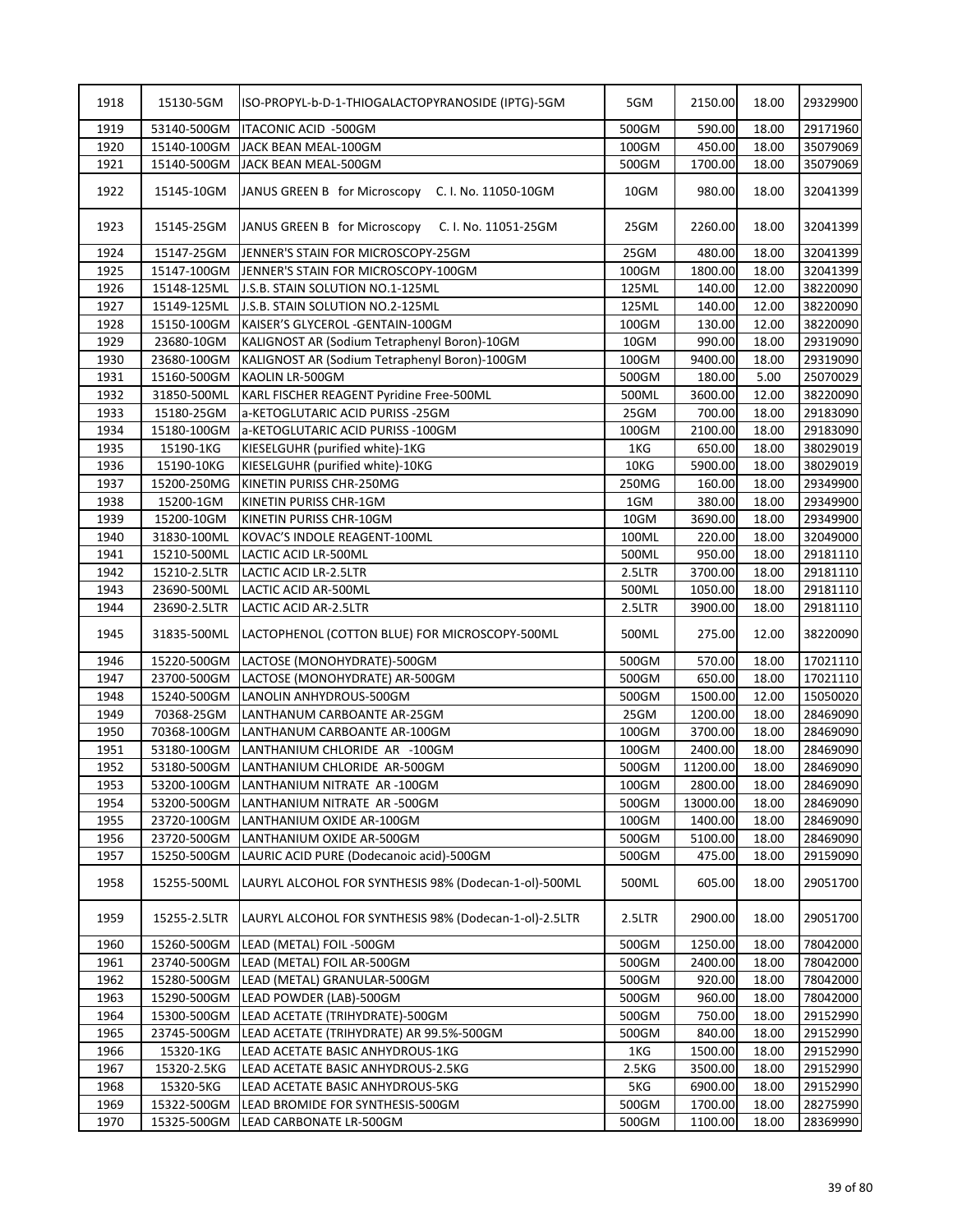| 1971 |             | 23750-250GM LEAD CARBONATE AR-250GM                       | 250GM | 2900.00  | 18.00 | 28369990 |
|------|-------------|-----------------------------------------------------------|-------|----------|-------|----------|
| 1972 | 15330-500GM | LEAD CHLORIDE-500GM                                       | 500GM | 770.00   | 18.00 | 28273990 |
| 1973 | 15333-500GM | LEAD CHROMATE LR-500GM                                    | 500GM | 1150.00  | 18.00 | 28415090 |
| 1974 | 23753-100GM | LEAD CHROMATE AR-100GM                                    | 100GM | 570.00   | 18.00 | 28415090 |
| 1975 | 23753-250GM | LEAD CHROMATE AR-250GM                                    | 250GM | 1100.00  | 18.00 | 28415090 |
| 1976 | 15335-500GM | LEAD DIOXIDE LR-500GM                                     | 500GM | 1750.00  | 18.00 | 28249000 |
| 1977 | 23755-250GM | LEAD DIOXIDE AR-250GM                                     | 250GM | 2200.00  | 18.00 | 28249000 |
| 1978 | 15340-500GM | LEAD MONOXIDE (LITHARGE)-500GM                            | 500GM | 800.00   | 18.00 | 28241010 |
| 1979 | 15340-1KG   | LEAD MONOXIDE (LITHARGE)-1KG                              | 1KG   | 1500.00  | 18.00 | 28241010 |
| 1980 | 23760-250GM | LEAD MONOXIDE AR-250GM                                    | 250GM | 2200.00  | 18.00 | 28241010 |
| 1981 | 15360-500GM | LEAD NITRATE PURE -500GM                                  | 500GM | 700.00   | 18.00 | 28342990 |
| 1982 | 23780-500GM | LEAD NITRATE AR -500GM                                    | 500GM | 840.00   | 18.00 | 28342990 |
| 1983 | 15370-500GM | LEAD OXIDE (RED LEAD) -500GM                              | 500GM | 1000.00  | 18.00 | 28249000 |
| 1984 | 15373-500GM | LEAD STEARATE PURE-500GM                                  | 500GM | 700.00   | 18.00 | 29157090 |
| 1985 | 15375-500GM | LEAD SULPHATE PURE-500GM                                  | 500GM | 900.00   | 18.00 | 28332990 |
| 1986 | 31860-25GM  | LEISHMANS STAIN FOR MICROSCOPY-25GM                       | 25GM  | 650.00   | 18.00 | 32049000 |
| 1987 | 31860-100GM | LEISHMANS STAIN FOR MICROSCOPY-100GM                      | 100GM | 2300.00  | 18.00 | 32049000 |
| 1988 | 31865-250ML | LEISHMANS STAINING SOLUTION-250ML                         | 250ML | 245.00   | 18.00 | 32041975 |
| 1989 | 53240-25GM  | L-LEUCINE FOR BIOCHEMISTRY-25GM                           | 25GM  | 300.00   | 18.00 | 29224990 |
| 1990 | 53240-100GM | L-LEUCINE FOR BIOCHEMISTRY-100GM                          | 100GM | 950.00   | 18.00 | 29224990 |
| 1991 | 53240-1KG   | L-LEUCINE FOR BIOCHEMISTRY-1KG                            | 1KG   | 7500.00  | 18.00 | 29224990 |
| 1992 |             |                                                           | 250GM | 6000.00  | 18.00 |          |
|      | 15379-250GM | LEVULINIC ACID-250GM                                      |       |          |       | 29183090 |
| 1993 | 15380-25GM  | LIGHT GREEN FOR MICROSCOPY-25GM                           | 25GM  | 1600.00  | 18.00 | 32049000 |
| 1994 | 15380-100GM | LIGHT GREEN FOR MICROSCOPY-100GM                          | 100GM | 5700.00  | 18.00 | 32049000 |
| 1995 | 15385-500ML | LIME WATER-500ML                                          | 500ML | 110.00   | 18.00 | 28259040 |
| 1996 | 31868-25GM  | LISSAMINE GREEN C.I. NO.44090-25GM                        | 25GM  | 510.00   | 18.00 | 32049000 |
| 1997 | 53260-250GM | LITHIUM ACETATE LR-250GM                                  | 250GM | 1900.00  | 18.00 | 29152990 |
| 1998 | 53270-250GM | LITHIUM ACETATE AR-250GM                                  | 250GM | 2200.00  | 18.00 | 29152990 |
| 1999 |             | 53280-500GM LITHIUM ALUMINIUM HYDRIDE (LAH) POWDER,-500GM | 500GM | 85000.00 | 18.00 | 28500010 |
| 2000 |             | 15388-500GM LITHIUM BROMIDE-500GM                         | 500GM | 6000.00  | 18.00 | 28275990 |
| 2001 | 15400-250GM | LITHIUM CARBONATE LR-250GM                                | 250GM | 4000.00  | 18.00 | 28369100 |
| 2002 | 15400-500GM | LITHIUM CARBONATE LR-500GM                                | 500GM | 7900.00  | 18.00 | 28369100 |
| 2003 | 23800-100GM | LITHIUM CARBONATE AR-100GM                                | 100GM | 2200.00  | 18.00 | 28369100 |
| 2004 | 23800-250GM | LITHIUM CARBONATE AR-250GM                                | 250GM | 4200.00  | 18.00 | 28369100 |
| 2005 | 15420-250GM | LITHIUM CHLORIDE LR (ANHYDROUS)-250GM                     | 250GM | 4500.00  | 18.00 | 28273990 |
| 2006 | 15420-500GM | LITHIUM CHLORIDE LR (ANHYDROUS)-500GM                     | 500GM | 8800.00  | 18.00 | 28273990 |
| 2007 | 23820-100GM | LITHIUM CHLORIDE AR (ANHYDROUS)-100GM                     | 100GM | 2200.00  | 18.00 | 28273990 |
| 2008 | 23820-250GM | LITHIUM CHLORIDE AR (ANHYDROUS) -250GM                    | 250GM | 5100.00  | 18.00 | 28273990 |
| 2009 | 23830-100GM | tri-LITHIUM CITRATE(TETRAHYDRATE) AR-100GM                | 100GM | 1800.00  | 18.00 | 29181590 |
| 2010 | 23830-250GM | tri-LITHIUM CITRATE(TETRAHYDRATE) AR-250GM                | 250GM | 3900.00  | 18.00 | 29181590 |
| 2011 | 15430-500GM | LITHIUM FLOURIDE 98%-500GM                                | 500GM | 6500.00  | 18.00 | 28261990 |
| 2012 | 15440-250GM | LITHIUM HYDROXIDE (MONOHYDRATE) -250GM                    | 250GM | 6500.00  | 18.00 | 28252000 |
| 2013 | 15440-500GM | LITHIUM HYDROXIDE (MONOHYDRATE) -500GM                    | 500GM | 12000.00 | 18.00 | 28252000 |
| 2014 | 23840-100GM | LITHIUM HYDROXIDE AR (MONOHYDRATE)-100GM                  | 100GM | 3000.00  | 18.00 | 28252000 |
| 2015 | 23840-500GM | LITHIUM HYDROXIDE AR (MONOHYDRATE)-500GM                  | 500GM | 13000.00 | 18.00 | 28252000 |
| 2016 | 15443-500GM | LITHIUM LACTATE LR-500GM                                  | 500GM | 6000.00  | 18.00 | 29181190 |
| 2017 | 15450-250GM | LITHIUM METABORATE (ANHYDROUS) LR-250GM                   | 250GM | 6600.00  | 18.00 | 28402090 |
| 2018 | 23850-100GM | LITHIUM METABORATE (ANHYDROUS) AR 99%-100GM               | 100GM | 3800.00  | 18.00 | 28402090 |
| 2019 | 23850-250GM | LITHIUM METABORATE (ANHYDROUS) AR 99%-250GM               | 250GM | 7000.00  | 18.00 | 28402090 |
| 2020 | 15455-250GM | LITHIUM SULPHATE (MONO) LR-250GM                          | 250GM | 3800.00  | 18.00 | 28332990 |
| 2021 | 15455-500GM | LITHIUM SULPHATE (MONO) LR-500GM                          | 500GM | 6800.00  | 18.00 | 28332990 |
| 2022 | 23855-100GM | LITHIUM SULPHATE (MONO) AR-100GM                          | 100GM | 1800.00  | 18.00 | 28332990 |
| 2023 | 23855-250GM | LITHIUM SULPHATE (MONO) AR-250GM                          | 250GM | 4000.00  | 18.00 | 28332990 |
| 2024 | 23860-100GM | di-LITHIUM TETRABORATE AR-100GM                           | 100GM | 2100.00  | 18.00 | 28402090 |
| 2025 | 23860-1KG   | di-LITHIUM TETRABORATE AR-1KG                             | 1KG   | 14000.00 | 18.00 | 28402090 |
| 2026 | 31875-10GM  | LITMUS INDICATOR LR-10GM                                  | 10GM  | 340.00   | 18.00 | 32030090 |
|      |             |                                                           |       |          |       |          |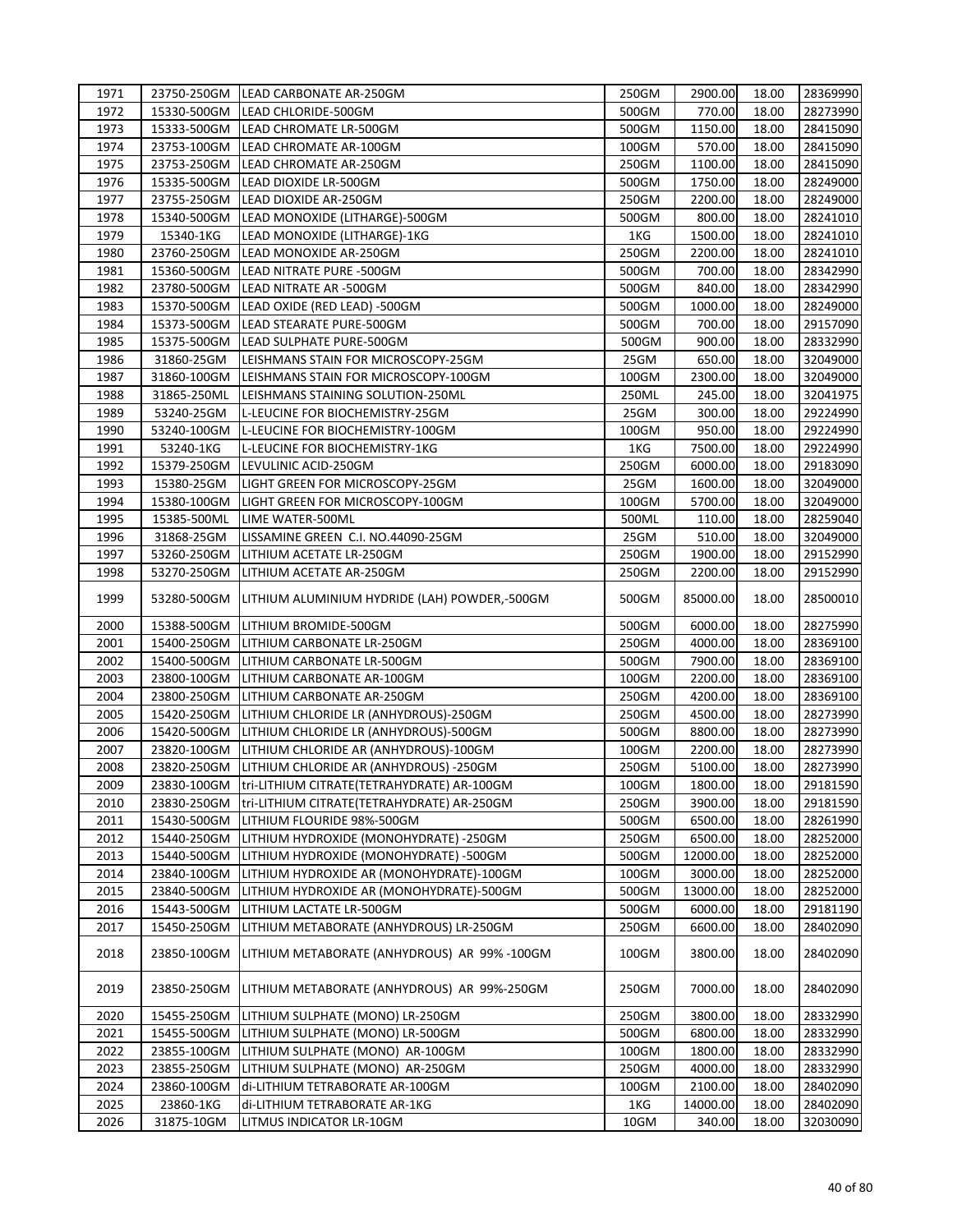| 2027 | 31875-25GM   | LITMUS INDICATOR LR-25GM                                | 25GM    | 725.00   | 18.00 | 32030090 |
|------|--------------|---------------------------------------------------------|---------|----------|-------|----------|
| 2028 | 31875-100GM  | LITMUS INDICATOR LR-100GM                               | 100GM   | 2600.00  | 18.00 | 32030090 |
| 2029 | 31876-125ML  | LITMUS (pH INDICATOR) SOLUTION-125ML                    | 125ML   | 175.00   | 18.00 | 32049000 |
| 2030 | 31880-10BKTS | LITMUS BLUE INDICATOR PAPER-10BKTS                      | 10 BKTS | 330.00   | 12.00 | 38220090 |
| 2031 | 31881-125ML  | LITMUS BLUE SOLUTION-125ML                              | 125ML   | 165.00   | 12.00 | 38220090 |
| 2032 | 31890-10BKTS | LITMUS RED INDICATOR PAPER-10BKTS                       | 10 BKTS | 330.00   | 12.00 | 38220090 |
| 2033 | 31893-125ML  | LITMUS RED SOLUTION-125ML                               | 125ML   | 165.00   | 12.00 | 38220090 |
| 2034 | 15457-5GM    | LUMINOL 97%-5GM                                         | 5GM     | 670.00   | 18.00 | 29339900 |
| 2035 | 15457-25GM   | LUMINOL 97%-25GM                                        | 25GM    | 2800.00  | 18.00 | 29339900 |
| 2036 | 53300-250ML  | 2,3-LUTIDINE (2,3-DIMETHYLPYRIDENE) FOR SYNTHESIS-250ML | 250ML   | 2900.00  | 18.00 | 29333918 |
| 2037 | 70370-500ML  | 2, 6-LUTIDINE FOR SYNTHESIS 99%-500ML                   | 500ML   | 2000.00  | 18.00 | 29333918 |
| 2038 | 15445-500GM  | LIVER EXTRACT POWDER-500GM                              | 500GM   | 1500.00  | 12.00 | 30012020 |
| 2039 | 31895-125ML  | LUGOL'S IODINE SOLUTION FOR MICROSCOPY-125ML            | 125ML   | 400.00   | 12.00 | 38220090 |
| 2040 | 31895-500ML  | LUGOL'S IODINE SOLUTION FOR MICROSCOPY-500ML            | 500ML   | 1400.00  | 12.00 | 38220090 |
| 2041 | 15460-100GM  | L-LYSINE MONOHYDROCHLORIDE -100GM                       | 100GM   | 320.00   | 18.00 | 29224100 |
| 2042 | 15460-500GM  | L-LYSINE MONOHYDROCHLORIDE -500GM                       | 500GM   | 1200.00  | 18.00 | 29224100 |
| 2043 | 15465-500ML  | LYSOL (CRESOL AND SOAP SOLUTION)-500ML                  | 500ML   | 540.00   | 18.00 | 38089990 |
| 2044 | 15465-5LTR   | LYSOL (CRESOL AND SOAP SOLUTION)-5LTR                   | 5LTR    | 4900.00  | 18.00 | 38089990 |
| 2045 | 15470-25GM   | MAGNESIUM (METAL) RIBBON -25GM                          | 25GM    | 450.00   | 18.00 | 81041900 |
| 2046 | 15472-500GM  | MAGNESIUM (METAL) TURNING-500GM                         | 500GM   | 1500.00  | 18.00 | 81043010 |
| 2047 | 15473-100GM  | MAGNESIUM (METAL) POWDER -100GM                         | 100GM   | 620.00   | 18.00 | 81041900 |
| 2048 | 15473-500GM  | MAGNESIUM (METAL) POWDER -500GM                         | 500GM   | 2900.00  | 18.00 | 81041900 |
| 2049 | 15475-500GM  | MAGNESIUM ACETATE (TETRAHYDRATE)-500GM                  | 500GM   | 1100.00  | 18.00 | 29152920 |
| 2050 | 15475-5KG    | MAGNESIUM ACETATE (TETRAHYDRATE)-5KG                    | 5KG     | 9500.00  | 18.00 | 29152920 |
| 2051 | 23870-250GM  | MAGNESIUM ACETATE AR (TETRAHYDRATE)-250GM               | 250GM   | 1300.00  | 18.00 | 29152920 |
| 2052 | 15478-250GM  | MAGNESIUM CARBONATE (LIGHT) LR-250GM                    | 250GM   | 600.00   | 18.00 | 28369920 |
| 2053 | 15478-500GM  | MAGNESIUM CARBONATE (LIGHT) LR-500GM                    | 500GM   | 1100.00  | 18.00 | 28369920 |
| 2054 | 23875-500GM  | MAGNESIUM CARBONATE (LIGHT) AR-500GM                    | 500GM   | 1400.00  | 18.00 | 28369920 |
| 2055 | 15479-500GM  | MAGNESIUM CHLORIDE LR (HEXAHYDRATE)-500GM               | 500GM   | 240.00   | 18.00 | 28273100 |
| 2056 | 15479-5KG    | MAGNESIUM CHLORIDE LR (HEXAHYDRATE)-5KG                 | 5KG     | 1700.00  | 18.00 | 28273100 |
| 2057 | 23880-500GM  | MAGNESIUM CHLORIDE AR (HEXAHYDRATE)-500GM               | 500GM   | 340.00   | 18.00 | 28273100 |
| 2058 | 23880-5KG    | MAGNESIUM CHLORIDE AR (HEXAHYDRATE)-5KG                 | 5KG     | 2100.00  | 18.00 | 28273100 |
| 2059 | 70390-500GM  | MAGNESIUM FLUORIDE-500GM                                | 500GM   | 950.00   | 18.00 | 28261910 |
| 2060 | 15490-1KG    | MAGNESIUM HYDROXIDE LR-1KG                              | 1KG     | 750.00   | 18.00 | 28161010 |
| 2061 | 15491-500GM  | MAGNESIUM NITRATE (HEXAHYDRATE) LR-500GM                | 500GM   | 290.00   | 18.00 | 28342920 |
| 2062 | 23890-500GM  | MAGNESIUM NITRATE (HEXAHYDRATE) AR-500GM                | 500GM   | 360.00   | 18.00 | 28342920 |
|      |              |                                                         |         |          |       |          |
| 2063 | 15480-500GM  | MAGNESIUM OXIDE (LIGHT) LR-500GM                        | 500GM   | 1090.00  | 5.00  | 25199040 |
| 2064 | 15480-5KG    | MAGNESIUM OXIDE (LIGHT) LR-5KG                          | 5KG     | 9900.00  | 5.00  | 25199040 |
| 2065 | 23895-500GM  | MAGNESIUM OXIDE (LIGHT) AR -500GM                       | 500GM   | 1250.00  | 5.00  | 25199040 |
| 2066 | 15485-500GM  | MAGNESIUM OXIDE (HEAVY) LR-500GM                        | 500GM   | 1350.00  | 5.00  | 25199040 |
| 2067 | 15492-100GM  | MAGNESIUM PERCHLORATE -100GM                            | 100GM   | 2310.00  | 18.00 | 28299010 |
| 2068 | 15492-500GM  | MAGNESIUM PERCHLORATE -500GM                            | 500GM   | 16000.00 | 18.00 | 28299010 |
| 2069 | 23898-100GM  | MAGNESIUM PERCHLORATE DRIED MAR 99%-100GM               | 100GM   | 2580.00  | 18.00 | 28299010 |
| 2070 | 23898-500GM  | MAGNESIUM PERCHLORATE DRIED MAR 99% -500GM              | 500GM   | 17000.00 | 18.00 | 28299010 |
| 2071 | 15493-500GM  | MAGNESSIUM PERCHLORATE (HEXAHYDRATE)-500GM              | 500GM   | 6700.00  | 18.00 | 28299010 |
| 2072 | 15494-500GM  | MAGNESIUM PHOSPHATE DIBASIC EXTRA PURE-500GM            | 500GM   | 1400.00  | 18.00 | 28352920 |
| 2073 | 15495-500GM  | MAGNESIUM STEARATE PRECIPITED (FINE POWDER)-500GM       | 500GM   | 510.00   | 18.00 | 29157090 |
| 2074 | 15499-500GM  | MAGNESIUM SULPHATE ANHYD 98.5%-500GM                    | 500GM   | 320.00   | 18.00 | 28332100 |
| 2075 | 15500-500GM  | MAGNESIUM SULPHATE LR (HEPTAHYDRATE)-500GM              | 500GM   | 210.00   | 18.00 | 28332100 |
| 2076 | 15500-5KG    | MAGNESIUM SULPHATE LR (HEPTAHYDRATE)-5KG                | 5KG     | 1400.00  | 18.00 | 28332100 |
| 2077 | 23900-500GM  | MAGNESIUM SULPHATE AR (HEPTAHYDRATE)-500GM              | 500GM   | 280.00   | 18.00 | 28332100 |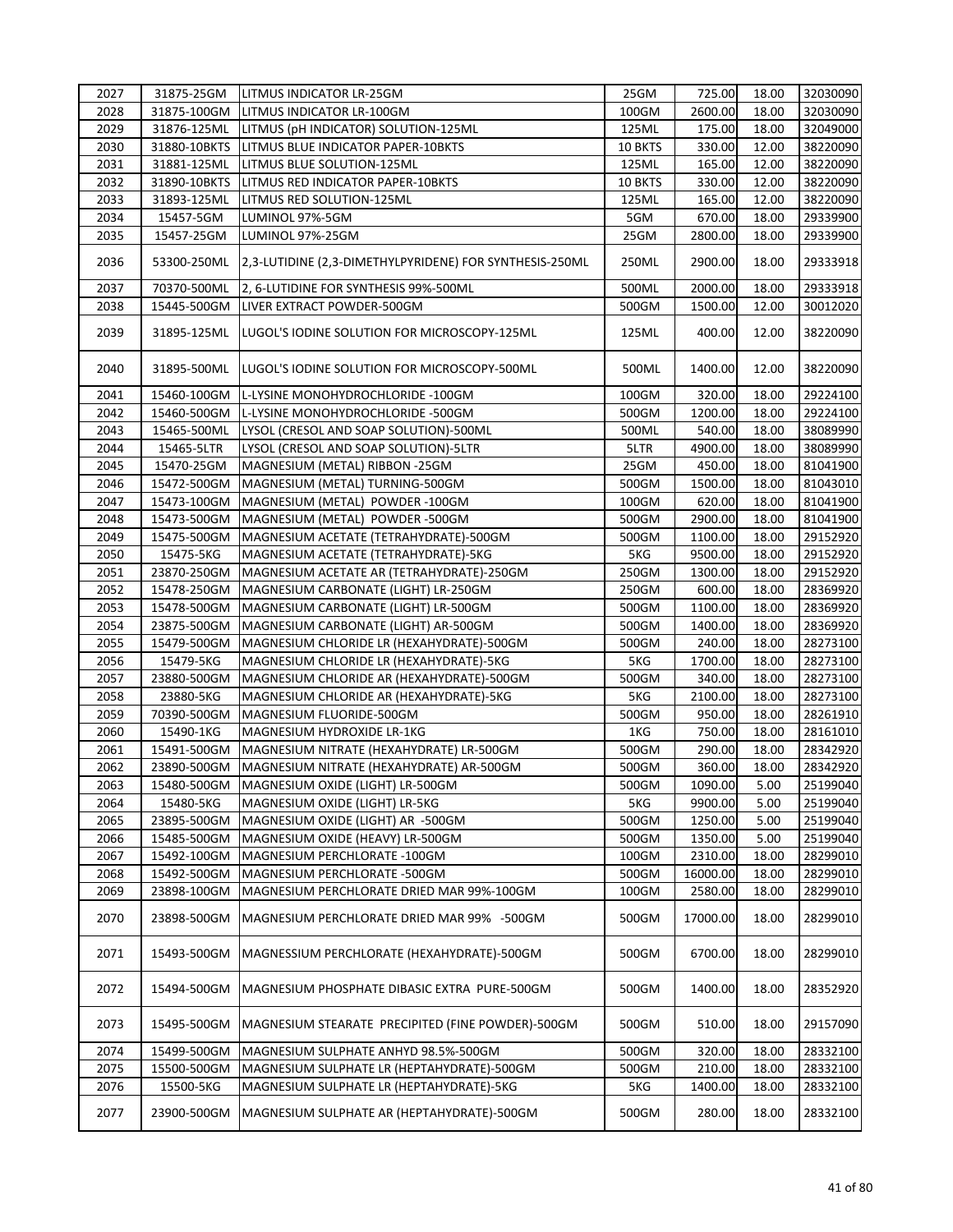| 2078 | 23900-5KG   | MAGNESIUM SULPHATE AR (HEPTAHYDRATE)-5KG              | 5KG   | 1700.00 | 18.00 | 28332100 |
|------|-------------|-------------------------------------------------------|-------|---------|-------|----------|
| 2079 | 15505-500GM | MAGENSIUM TRISILICATE HYDRATE POWDER LR-500GM         | 500GM | 340.00  | 18.00 | 28399010 |
| 2080 | 15510-25GM  | MAGNESON I AR Sensitivity detects 1 ppm Mg -25GM      | 25GM  | 450.00  | 18.00 | 29270090 |
| 2081 | 15510-100GM | MAGNESON I AR Sensitivity detects 1 ppm Mg-100GM      | 100GM | 1700.00 | 18.00 | 29270090 |
| 2082 | 15511-25GM  | MAGNESON II AR -25GM                                  | 25GM  | 650.00  | 18.00 | 29270090 |
| 2083 | 15511-100GM | MAGNESON II AR-100GM                                  | 100GM | 2200.00 | 18.00 | 29270090 |
| 2084 | 31900-25GM  | MALACHITE GREEN FOR MICROSCOPY-25GM                   | 25GM  | 190.00  | 18.00 | 32041361 |
| 2085 | 31900-100GM | MALACHITE GREEN FOR MICROSCOPY-100GM                  | 100GM | 500.00  | 18.00 | 32041361 |
| 2086 | 31900-1KG   | MALACHITE GREEN FOR MICROSCOPY-1KG                    | 1KG   | 3400.00 | 18.00 | 32041361 |
| 2087 | 31901-125ML | MALACHITE GREEN SOLUTION-125ML                        | 125ML | 125.00  | 12.00 | 38220090 |
| 2088 | 15520-500GM | MALEIC ACID FOR SYNTHESIS-500GM                       | 500GM | 820.00  | 18.00 | 29171910 |
| 2089 | 15520-2.5KG | MALEIC ACID FOR SYNTHESIS-2.5KG                       | 2.5KG | 4000.00 | 18.00 | 29171910 |
| 2090 | 23920-100GM | MALEIC ACID AR-100GM                                  | 100GM | 250.00  | 18.00 | 29171910 |
| 2091 | 23920-500GM | MALEIC ACID AR-500GM                                  | 500GM | 1020.00 | 18.00 | 29171910 |
| 2092 | 15530-500GM | MALEIC ANHYDRIDE -500GM                               | 500GM | 410.00  | 18.00 | 29171400 |
| 2093 | 15530-5KG   | <b>MALEIC ANHYDRIDE -5KG</b>                          | 5KG   | 3900.00 | 18.00 | 29171400 |
| 2094 | 15540-100GM | MALEIC HYDRAZIDE-100GM                                | 100GM | 550.00  | 18.00 | 29339900 |
| 2095 | 15540-1KG   | MALEIC HYDRAZIDE-1KG                                  | 1KG   | 4800.00 | 18.00 | 29339900 |
| 2096 | 15550-500GM | DL-MALIC ACID-500GM                                   | 500GM | 870.00  | 18.00 | 29181990 |
| 2097 | 53320-250GM | MALONIC ACID FOR SYNTHESIS-250GM                      | 250GM | 770.00  | 18.00 | 29171920 |
| 2098 | 53320-1KG   | MALONIC ACID FOR SYNTHESIS-1KG                        | 1KG   | 3070.00 | 18.00 | 29171920 |
| 2099 | 23921-100GM | MALONIC ACID AR -100GM                                | 100GM | 425.00  | 18.00 | 29171920 |
| 2100 | 23921-250GM | MALONIC ACID AR-250GM                                 | 250GM | 930.00  | 18.00 | 29171920 |
|      |             |                                                       |       |         |       |          |
| 2101 | 23921-1KG   | MALONIC ACID AR-1KG                                   | 1KG   | 3500.00 | 18.00 | 29171920 |
| 2102 | 15560-500GM | MALT EXTRACT POWDER FOR BACTERIOLOGY-500GM            | 500GM | 580.00  | 18.00 | 19019010 |
| 2103 | 15570-500GM | MALTO DEXTRINE-500GM                                  | 500GM | 185.00  | 18.00 | 29094900 |
| 2104 | 15580-100GM | MALTOSE MONOHYDRATE FOR BACTERIOLOGY-100GM            | 100GM | 260.00  | 18.00 | 17029020 |
| 2105 | 15580-250GM | MALTOSE MONOHYDRATE FOR BACTERIOLOGY-250GM            | 250GM | 600.00  | 18.00 | 17029020 |
| 2106 | 15580-500GM | MALTOSE MONOHYDRATE FOR BACTERIOLOGY-500GM            | 500GM | 1020.00 | 18.00 | 17029020 |
| 2107 | 53330-100GM | D-MANDELIC ACID -100GM                                | 100GM | 1200.00 | 18.00 | 29181990 |
| 2108 | 53330-500GM | D-MANDELIC ACID -500GM                                | 500GM | 3900.00 | 18.00 | 29181990 |
| 2109 | 53335-100GM | R(-) MANDELIC ACID 99%-100GM                          | 100GM | 2130.00 | 18.00 | 29181990 |
| 2110 | 53338-100GM | S(+) MANDELIC ACID 99%-100GM                          | 100GM | 2130.00 | 18.00 | 29181990 |
| 2111 | 15581-100GM | DL-MANDELIC ACID 99%-100GM                            | 100GM | 1100.00 | 18.00 | 29181990 |
| 2112 | 15581-500GM | DL-MANDELIC ACID 99%-500GM                            | 500GM | 4700.00 | 18.00 | 29181990 |
| 2113 | 15582-250GM | MANGANESE POWDER (LAB)-250GM                          | 250GM | 1000.00 | 18.00 | 81110090 |
| 2114 | 15585-500GM | MANGANESE (II) ACETATE (TETRAHYDRATE) LR-500GM        | 500GM | 940.00  | 18.00 | 29152930 |
| 2115 | 23925-500GM | MANGANESE (II) ACETATE AR (TETRAHYDRATE) -500GM       | 500GM | 1050.00 | 18.00 | 29152930 |
| 2116 | 15588-500GM | MANGANESE CARBONATE (MANGANOUS CARBONATE) -500GM      | 500GM | 475.00  | 18.00 | 28369990 |
| 2117 | 15590-500GM | MANGANESE (II) CHLORIDE PURIFEID (TETRAHYDRATE)-500GM | 500GM | 720.00  | 18.00 | 28273990 |
| 2118 | 15590-5KG   | MANGANESE (II) CHLORIDE PURIFEID (TETRAHYDRATE)-5KG   | 5KG   | 6900.00 | 18.00 | 28273990 |
| 2119 | 23930-500GM | MANGANESE (II) CHLORIDE AR (TETRAHYDRATE)-500GM       | 500GM | 780.00  | 18.00 | 28273990 |
| 2120 | 15600-500GM | MANGANESE DIOXIDE TECH.-500GM                         | 500GM | 300.00  | 18.00 | 28201000 |
| 2121 | 15600-5KG   | MANGANESE DIOXIDE TECH.-5KG                           | 5KG   | 2600.00 | 18.00 | 28201000 |
| 2122 | 23940-500GM | MANGANESE DIOXIDE AR-500GM                            | 500GM | 650.00  | 18.00 | 28201000 |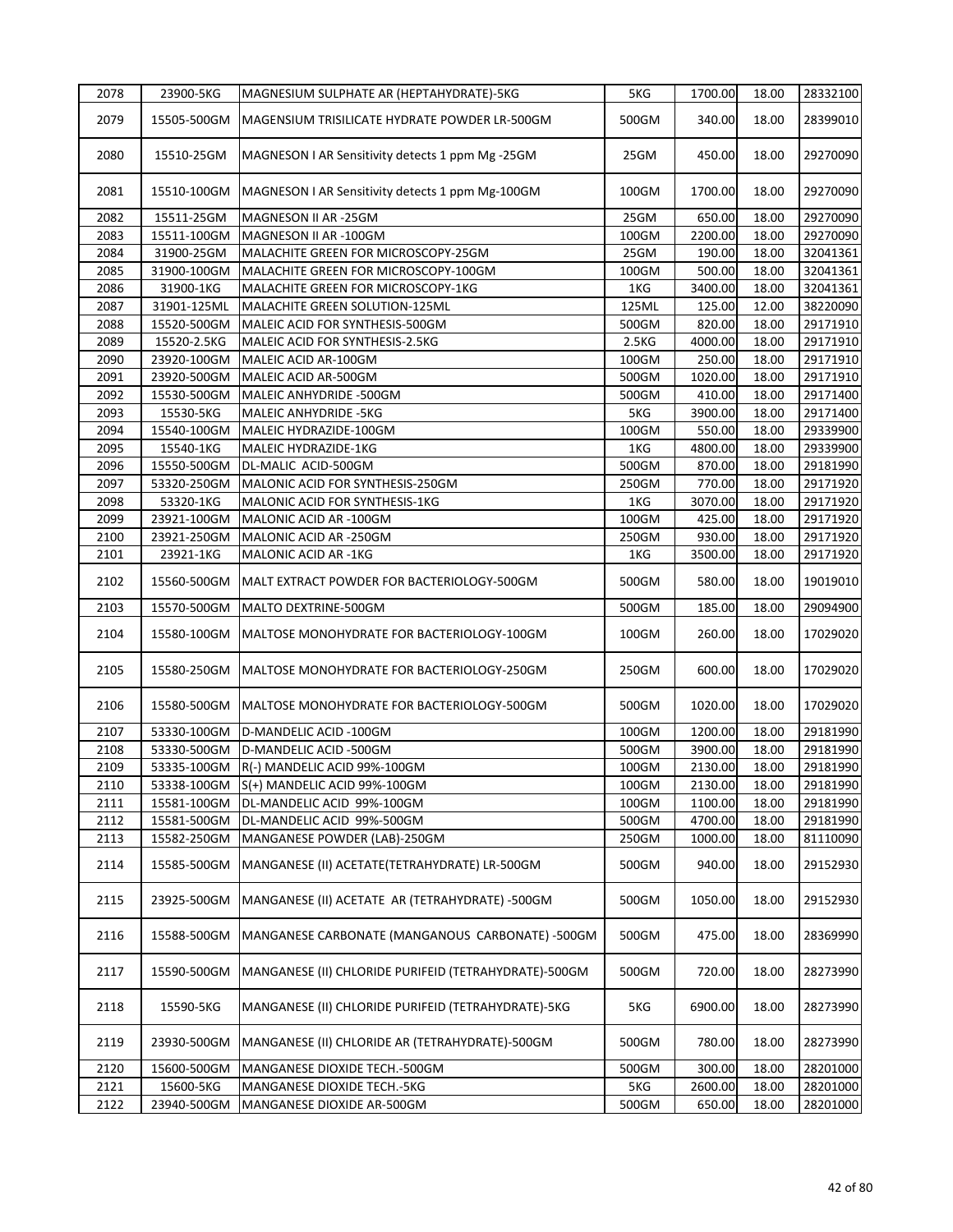| 2123 | 15620-500GM | MANGANESE (II) SULPHATE PURIFIED (MONOHYDRATE)-500GM | 500GM | 580.00   | 18.00 | 28332940 |
|------|-------------|------------------------------------------------------|-------|----------|-------|----------|
| 2124 | 15620-5KG   | MANGANESE (II) SULPHATE PURIFIED (MONOHYDRATE)-5KG   | 5KG   | 5300.00  | 18.00 | 28332940 |
| 2125 | 23960-500GM | MANGANESE (II) SULPHATE AR-500GM                     | 500GM | 850.00   | 18.00 | 28332940 |
| 2126 | 15640-250GM | D(-) MANNITOL LR-250GM                               | 250GM | 900.00   | 18.00 | 29054300 |
| 2127 | 15640-500GM | D(-) MANNITOL LR-500GM                               | 500GM | 1600.00  | 18.00 | 29054300 |
| 2128 | 15640-1KG   | D(-) MANNITOL LR-1KG                                 | 1KG   | 3150.00  | 18.00 | 29054300 |
| 2129 | 23980-250GM | D(-) MANNITOL AR FOR BACTERIOLOGY-250GM              | 250GM | 1000.00  | 18.00 | 29054300 |
| 2130 | 23980-500GM | D(-) MANNITOL AR FOR BACTERIOLOGY-500GM              | 500GM | 1750.00  | 18.00 | 29054300 |
| 2131 | 70395-10GM  | D-MANNOSE 99% FOR BIOCHEMISTRY-10GM                  | 10GM  | 410.00   | 18.00 | 29400000 |
| 2132 | 70395-25GM  | D-MANNOSE 99% FOR BIOCHEMISTRY-25GM                  | 25GM  | 950.00   | 18.00 | 29400000 |
| 2133 | 70395-100GM | D-MANNOSE 99% FOR BIOCHEMISTRY-100GM                 | 100GM | 3500.00  | 18.00 | 29400000 |
| 2134 | 31905-25GM  | MAY AND GRUNWALD'S STAIN FOR MICROSCOPY-25GM         | 25GM  | 530.00   | 18.00 | 32049000 |
| 2135 | 31906-125ML | MAY & GRUNWALD'S SOLUTION-125ML                      | 125ML | 260.00   | 18.00 | 32049000 |
| 2136 | 15645-500GM | MEAT EXTRACT POWDER-500GM                            | 500GM | 1000.00  | 12.00 | 16030010 |
| 2137 | 15650-500GM | MELAMINE PURE-500GM                                  | 500GM | 430.00   | 18.00 | 29336100 |
| 2138 | 15652-5GM   | D(+)MELIBIOSE PURISS 99%-5GM                         | 5 GM  | 5400.00  | 18.00 | 29400000 |
| 2139 | 15652-25GM  | D(+)MELIBIOSE PURISS 99%-25GM                        | 25GM  | 25500.00 | 18.00 | 29400000 |
| 2140 | 15653-25GM  | MENADIONE FOR BIOCHEMISTRY-25GM                      | 25GM  | 1040.00  | 18.00 | 29362990 |
| 2141 | 15653-100GM | MENADIONE FOR BIOCHEMISTRY-100GM                     | 100GM | 3500.00  | 18.00 | 29362990 |
| 2142 | 15655-100GM | MENTHOL CRYSTALS-100GM                               | 100GM | 1400.00  | 18.00 | 29061100 |
| 2143 | 15660-100ML | 2-MERCAPTOETHANOL FOR SYNTHESIS-100ML                | 100ML | 550.00   | 18.00 | 29309099 |
| 2144 | 15660-500ML | 2-MERCAPTOETHANOL FOR SYNTHESIS-500ML                | 500ML | 2400.00  | 18.00 | 29309099 |
| 2145 | 24000-100ML | 2-MERCAPTOETHANOL AR-100ML                           | 100ML | 820.00   | 18.00 | 29309099 |
| 2146 | 24000-250ML | 2-MERCAPTOETHANOL AR-250ML                           | 250ML | 1700.00  | 18.00 | 29309099 |
| 2147 | 15680-50GM  | MERCURIC ACETATE LR-50GM                             | 50GM  | 3000.00  | 18.00 | 28521000 |
| 2148 | 15680-100GM | MERCURIC ACETATE LR-100GM                            | 100GM | 5800.00  | 18.00 | 28521000 |
| 2149 | 15680-250GM | MERCURIC ACETATE LR-250GM                            | 250GM | 13200.00 | 18.00 | 28521000 |
| 2150 | 24020-50GM  | MERCURIC ACETATE AR-50GM                             | 50GM  | 3200.00  | 18.00 | 28521000 |
| 2151 | 24020-100GM | MERCURIC ACETATE AR-100GM                            | 100GM | 6000.00  | 18.00 | 28521000 |
| 2152 | 24020-250GM | MERCURIC ACETATE AR-250GM                            | 250GM | 13600.00 | 18.00 | 28521000 |
| 2153 | 24040-25GM  | MERCURIC BROMIDE AR-25GM                             | 25GM  | 1700.00  | 18.00 | 28521000 |
| 2154 | 24040-100GM | MERCURIC BROMIDE AR-100GM                            | 100GM | 5500.00  | 18.00 | 28521000 |
| 2155 | 15700-25GM  | MERCURIC CHLORIDE-25GM                               | 25GM  | 1250.00  | 18.00 | 28521000 |
| 2156 | 15700-100GM | MERCURIC CHLORIDE-100GM                              | 100GM | 4400.00  | 18.00 | 28521000 |
| 2157 | 15700-250GM | MERCURIC CHLORIDE-250GM                              | 250GM | 10500.00 | 18.00 | 28521000 |
| 2158 | 15700-500GM | MERCURIC CHLORIDE-500GM                              | 500GM | 19500.00 | 18.00 | 28521000 |
| 2159 | 24060-100GM | MERCURIC CHLORIDE AR-100GM                           | 100GM | 4600.00  | 18.00 | 28521000 |
| 2160 | 24060-250GM | MERCURIC CHLORIDE AR-250GM                           | 250GM | 10700.00 | 18.00 | 28521000 |
| 2161 | 15720-100GM | MERCURIC IODIDE RED LR-100GM                         | 100GM | 4700.00  | 18.00 | 28521000 |
| 2162 | 15720-250GM | MERCURIC IODIDE RED LR-250GM                         | 250GM | 10300.00 | 18.00 | 28521000 |
| 2163 | 24070-100GM | MERCURIC IODIDE RED AR-100GM                         | 100GM | 4900.00  | 18.00 | 28521000 |
| 2164 | 24070-250GM | MERCURIC IODIDE RED AR-500GM                         | 250GM | 10600.00 | 18.00 | 28521000 |
| 2165 | 15740-100GM | MERCURIC NITRATE LR-100GM                            | 100GM | 4800.00  | 18.00 | 28521000 |
| 2166 | 15740-250GM | MERCURIC NITRATE LR-250GM                            | 250GM | 11200.00 | 18.00 | 28521000 |
| 2167 | 15740-500GM | MERCURIC NITRATE LR-500GM                            | 500GM | 21500.00 | 18.00 | 28521000 |
| 2168 | 24100-100GM | MERCURIC NITRATE (HYDRATE) AR-100GM                  | 100GM | 5000.00  | 18.00 | 28521000 |
| 2169 | 24100-250GM | MERCURIC NITRATE (HYDRATE) AR-250GM                  | 250GM | 11600.00 | 18.00 | 28521000 |
| 2170 | 15760-100GM | MERCURIC OXIDE RED LR-100GM                          | 100GM | 5500.00  | 18.00 | 28521000 |
| 2171 | 15760-500GM | MERCURIC OXIDE RED LR-500GM                          | 500GM | 26000.00 | 18.00 | 28521000 |
| 2172 | 24120-100GM | MERCURIC OXIDE RED AR-100GM                          | 100GM | 5800.00  | 18.00 | 28521000 |
| 2173 | 24120-500GM | MERCURIC OXIDE RED AR-500GM                          | 500GM | 27500.00 | 18.00 | 28521000 |
| 2174 | 15780-100GM | MERCURIC OXIDE YELLOW LR-100GM                       | 100GM | 5500.00  | 18.00 | 28521000 |
| 2175 | 15780-500GM | MERCURIC OXIDE YELLOW LR-500GM                       | 500GM | 26000.00 | 18.00 | 28521000 |
| 2176 | 24140-100GM | MERCURIC OXIDE YELLOW AR-100GM                       | 100GM | 5700.00  | 18.00 | 28521000 |
| 2177 | 15790-100GM | MERCURIC SULPHATE -100GM                             | 100GM | 4700.00  | 18.00 | 28521000 |
| 2178 | 15790-250GM | MERCURIC SULPHATE -250GM                             | 250GM | 10800.00 | 18.00 | 28521000 |
|      |             |                                                      |       |          |       |          |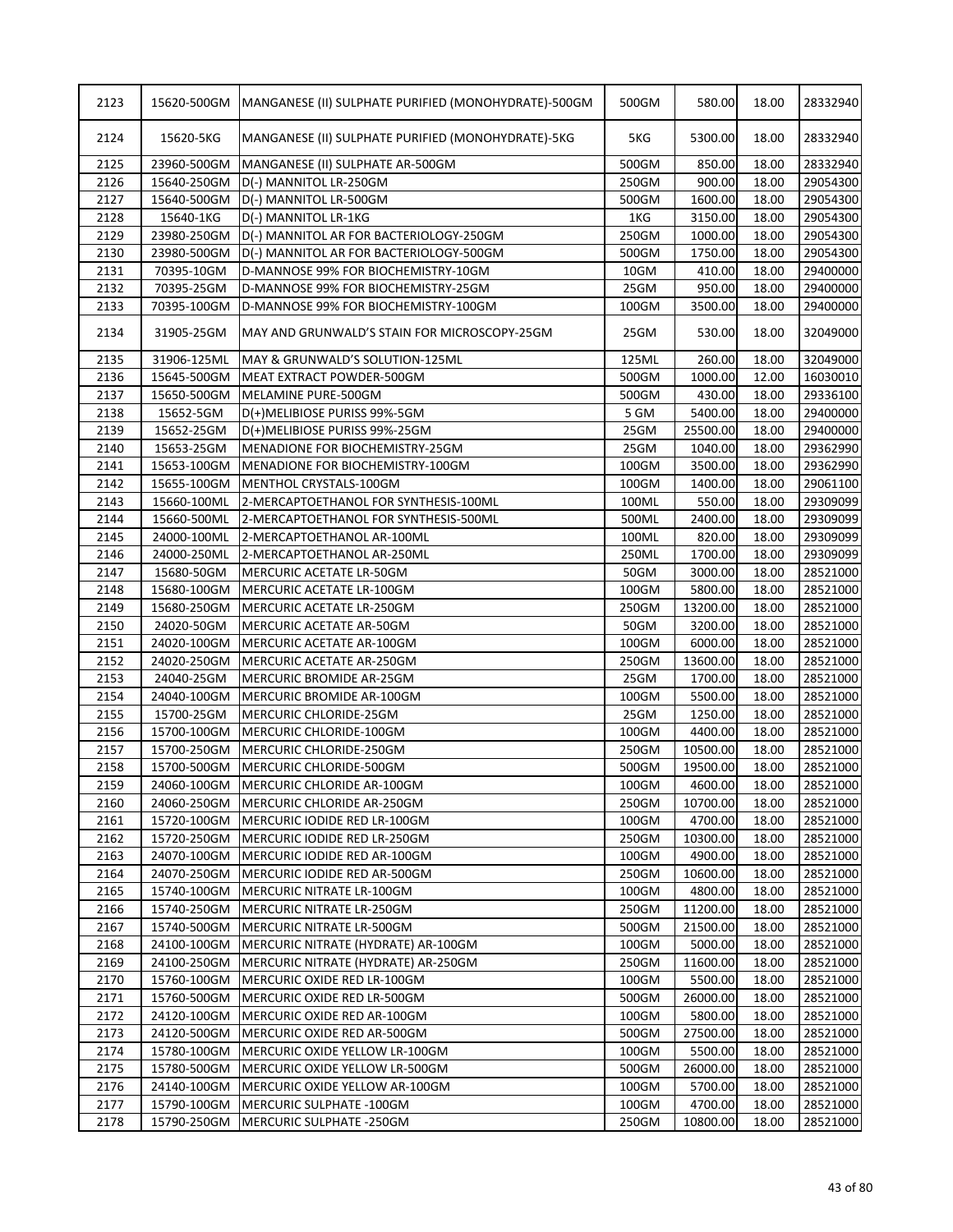| 2179 |              | 15790-500GM MERCURIC SULPHATE -500GM                                    | 500GM  | 20800.00 | 18.00 | 28521000 |
|------|--------------|-------------------------------------------------------------------------|--------|----------|-------|----------|
| 2180 | 24160-100GM  | MERCURIC SULPHATE AR-100GM                                              | 100GM  | 4900.00  | 18.00 | 28521000 |
| 2181 | 24160-250GM  | MERCURIC SULPHATE AR-250GM                                              | 250GM  | 11400.00 | 18.00 | 28521000 |
| 2182 | 24180-25GM   | MERCURIC THIOCYANATE AR-25GM                                            | 25GM   | 1400.00  | 18.00 | 28521000 |
| 2183 | 24180-100GM  | MERCURIC THIOCYANATE AR-100GM                                           | 100GM  | 5100.00  | 18.00 | 28521000 |
| 2184 | 15800-25GM   | MERCUROCHROME(MERCURY DIBROMOFLUORESCEIN) 97.5%                         | 25GM   | 1300.00  | 12.00 | 30039032 |
| 2185 | 15820-100GM  | MERCUROUS CHLORIDE-100GM                                                | 100GM  | 4800.00  | 18.00 | 28521000 |
| 2186 | 15820-500GM  | MERCUROUS CHLORIDE-500GM                                                | 500GM  | 23500.00 | 18.00 | 28521000 |
| 2187 | 24190-100GM  | MERCUROUS CHLORIDE AR-100GM                                             | 100GM  | 5000.00  | 18.00 | 28521000 |
| 2188 | 15840-100GM  | MERCUROUS NITRATE LR-100GM                                              | 100GM  | 4900.00  | 18.00 | 28521000 |
| 2189 | 15840-250GM  | <b>MERCUROUS NITRATE LR-250GM</b>                                       | 250GM  | 11900.00 | 18.00 | 28521000 |
| 2190 | 24220-100GM  | MERCUROUS NITRATE AR-100GM                                              | 100GM  | 5200.00  | 18.00 | 28521000 |
| 2191 | 24220-250GM  | <b>MERCUROUS NITRATE AR-250GM</b>                                       | 250GM  | 12700.00 | 18.00 | 28521000 |
| 2192 | 15860-100GM  | MERCURY (METAL) PURE-100GM                                              | 100GM  | 4350.00  | 18.00 | 28054000 |
| 2193 | 15860-250GM  | MERCURY (METAL) PURE-250GM                                              | 250GM  | 10400.00 | 18.00 | 28054000 |
| 2194 | 15860-500GM  | MERCURY (METAL) PURE-500GM                                              | 500GM  | 19400.00 | 18.00 | 28054000 |
| 2195 | 24240-100GM  | MERCURY (METAL) AR-100GM                                                | 100GM  | 4550.00  | 18.00 | 28054000 |
| 2196 | 24240-250GM  | MERCURY (METAL) AR-250GM                                                | 250GM  | 10950.00 | 18.00 | 28054000 |
| 2197 | 24240-500GM  | MERCURY (METAL) AR-500GM                                                | 500GM  | 20400.00 | 18.00 | 28054000 |
| 2198 | 15865-500ML  | MESITYLENE FOR SYNTHESIS 98%-500ML                                      | 500ML  | 1000.00  | 18.00 | 29029090 |
|      |              |                                                                         |        |          |       |          |
| 2199 | 15865-2.5LTR | MESITYLENE FOR SYNTHESIS 98%-2.5LTR                                     | 2.5LTR | 4600.00  | 18.00 | 29029090 |
| 2200 | 31909-25GM   | METANIL YELLOW AR-25GM                                                  | 25GM   | 150.00   | 18.00 | 32049000 |
| 2201 | 31909-100GM  | METANIL YELLOW AR-100GM                                                 | 100GM  | 375.00   | 18.00 | 32049000 |
| 2202 | 15870-500ML  | METHACRYLIC ACID FOR SYNTHESIS-500ML                                    | 500ML  | 900.00   | 18.00 | 29161310 |
| 2203 | 15870-2.5LTR | METHACRYLIC ACID FOR SYNTHESIS-2.5LTR                                   | 2.5LTR | 4100.00  | 18.00 | 29161310 |
| 2204 | 53360-500ML  | METHANESULPHONIC ACID FOR SYNTHESIS-500ML                               | 500ML  | 1750.00  | 18.00 | 29041090 |
| 2205 | 53360-2.5LTR | METHANESULPHONIC ACID FOR SYNTHESIS-2.5LTR                              | 2.5LTR | 6000.00  | 18.00 | 29041090 |
| 2206 | 70500-500ML  | METHANESULPHONYL CHLORIDE FOR SYNTHESIS 99%                             | 500ML  | 1020.00  | 18.00 | 29041090 |
| 2207 | 70500-2.5LTR | METHANESULPHONYL CHLORIDE FOR SYNTHESIS 99%                             | 2.5LTR | 4700.00  | 18.00 | 29041090 |
| 2208 | 15880-500ML  | METHANOL LR-500ML                                                       | 500ML  | 275.00   | 18.00 | 29051100 |
| 2209 | 15880-1LTR   | <b>METHANOL LR-1LTR</b>                                                 | 1LTR   | 530.00   | 18.00 | 29051100 |
| 2210 | 15880-2.5LTR | <b>METHANOL LR-2.5LTR</b>                                               | 2.5LTR | 630.00   | 18.00 | 29051100 |
| 2211 | 24260-500ML  | METHANOL AR-500ML                                                       | 500ML  | 350.00   | 18.00 | 29051100 |
| 2212 | 24260-1LTR   | <b>METHANOL AR-1LTR</b>                                                 | 1LTR   | 670.00   | 18.00 | 29051100 |
| 2213 | 24260-2.5LTR | <b>METHANOL AR-2.5LTR</b>                                               | 2.5LTR | 860.00   | 18.00 | 29051100 |
| 2214 | 24267-2.5LTR | METHANOL 99.7% ELECTRONIC GRADE-2.5LTR                                  | 2.5LTR | 1500.00  | 18.00 | 29051100 |
| 2215 | 41040-1LTR   | METHANOL FOR HPLC-1LTR                                                  | 1LTR   | 550.00   | 18.00 | 29051100 |
| 2216 | 41040-2.5LTR | METHANOL FOR HPLC-2.5LTR                                                | 2.5LTR | 1100.00  | 18.00 | 29051100 |
| 2217 | 41060-1LTR   | METHANOL "GRADIENT GRADE" FOR HPLC-1LTR                                 | 1LTR   | 600.00   | 18.00 | 29051100 |
| 2218 | 41060-2.5LTR | METHANOL "GRADIENT GRADE" FOR HPLC-2.5LTR                               | 2.5LTR | 1200.00  | 18.00 | 29051100 |
| 2219 | 24265-500ML  | METHANOL (SPECIALLY DRIED) AR (End use certificate required)-<br>500ML  | 500ML  | 460.00   | 18.00 | 29051100 |
| 2220 | 24265-2.5LTR | METHANOL (SPECIALLY DRIED) AR (End use certificate required)-<br>2.5LTR | 2.5LTR | 1400.00  | 18.00 | 29051100 |
| 2221 | 15900-25GM   | L-METHIONINE FOR BIOCHEMISTRY-25GM                                      | 25GM   | 275.00   | 18.00 | 29304000 |
| 2222 | 15900-100GM  | L-METHIONINE FOR BIOCHEMISTRY -100GM                                    | 100GM  | 980.00   | 18.00 | 29304000 |
| 2223 | 15900-500GM  | L-METHIONINE FOR BIOCHEMISTRY -500GM                                    | 500GM  | 4700.00  | 18.00 | 29304000 |
| 2224 | 15920-100GM  | DL-METHIONINE FOR BIOCHEMISTRY -100GM                                   | 100GM  | 450.00   | 18.00 | 29304000 |
| 2225 | 15920-500GM  | DL-METHIONINE FOR BIOCHEMISTRY-500GM                                    | 500GM  | 1650.00  | 18.00 | 29304000 |
| 2226 | 15923-100GM  | 2-METHOXYBENZALDEHYDE (o-Anisaldehyde)-100GM                            | 100GM  | 4450.00  | 18.00 | 29094400 |
| 2227 | 15925-500ML  | 2-METHOXYETHANOL LR-500ML                                               | 500ML  | 660.00   | 18.00 | 29094400 |
| 2228 | 15925-2.5LTR | 2-METHOXYETHANOL LR-2.5LTR                                              | 2.5LTR | 2700.00  | 18.00 | 29094400 |
| 2229 | 24268-500ML  | 2-METHOXYETHANOL AR-500ML                                               | 500ML  | 700.00   | 18.00 | 29094400 |
| 2230 | 24268-2.5LTR | 2-METHOXYETHANOL AR-2.5LTR                                              | 2.5LTR | 2900.00  | 18.00 | 29094400 |
| 2231 | 15395-100GM  | 4-METHOXYPHENYL ACETIC ACID 98%-100GM                                   | 100GM  | 850.00   | 18.00 | 29189900 |
|      |              |                                                                         |        |          |       |          |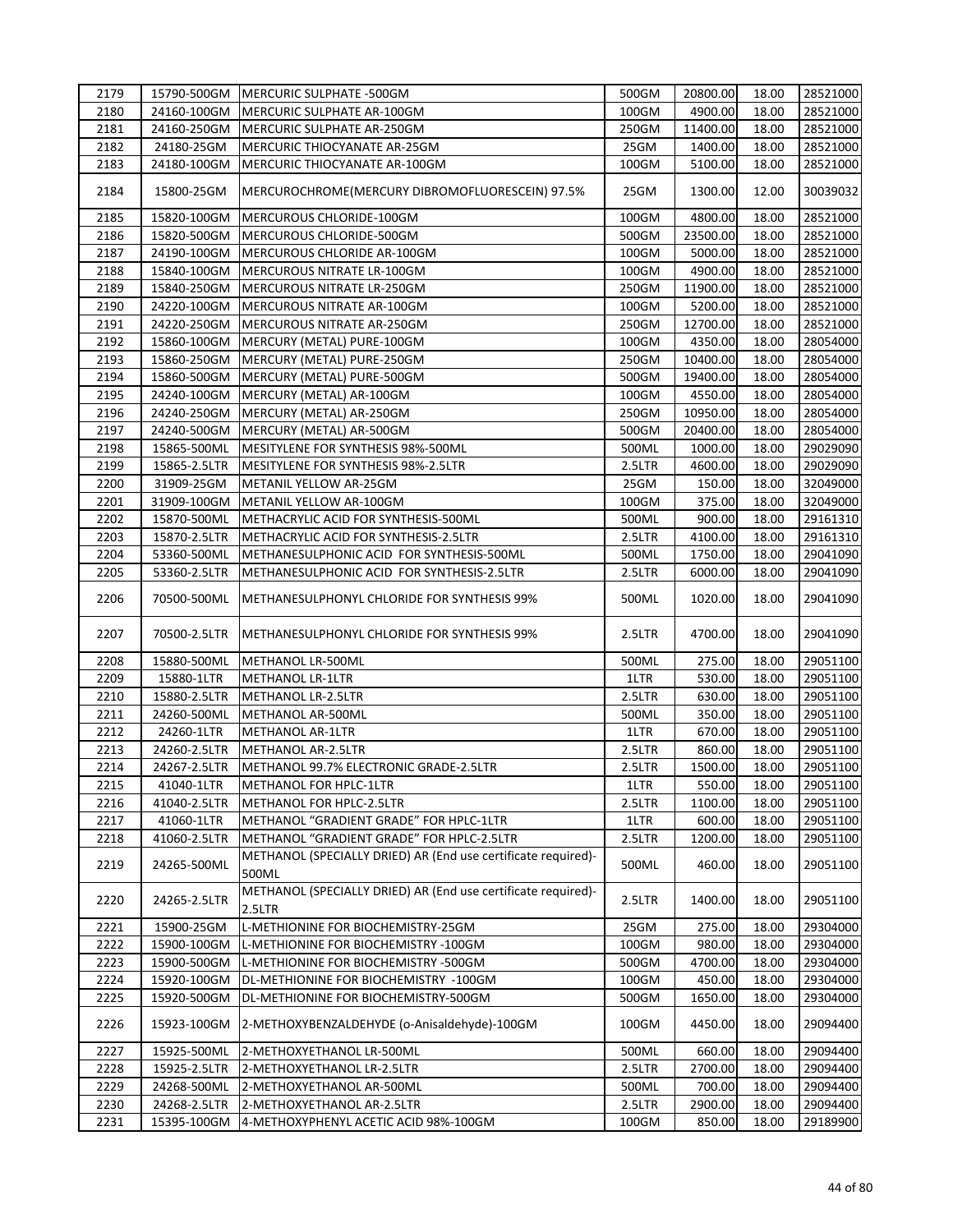| 2232 | 15395-500GM           | 4-METHOXYPHENYL ACETIC ACID 98%-500GM                                  | 500GM  | 4100.00  | 18.00 | 29189900 |
|------|-----------------------|------------------------------------------------------------------------|--------|----------|-------|----------|
| 2233 | 15930-500ML           | METHYL ACETATE FOR SYNTHESIS-500ML                                     | 500ML  | 650.00   | 18.00 | 29153940 |
| 2234 | 15930-2.5LTR          | METHYL ACETATE FOR SYNTHESIS-2.5LTR                                    | 2.5LTR | 2700.00  | 18.00 | 29153940 |
| 2235 | 15940-500ML           | METHYL ACRYLATE FOR SYNTHESIS-500ML                                    | 500ML  | 560.00   | 18.00 | 29153940 |
| 2236 | 15940-2.5LTR          | METHYL ACRYLATE FOR SYNTHESIS-2.5LTR                                   | 2.5LTR | 2700.00  | 18.00 | 29153940 |
| 2237 | 15945-500ML           | METHYLAMINE SOLUTION 40%-500ML                                         | 500ML  | 180.00   | 12.00 | 38220090 |
| 2238 | 15945-2.5LTR          | METHYLAMINE SOLUTION 40%-2.5LTR                                        | 2.5LTR | 750.00   | 12.00 | 38220090 |
| 2239 | 15950-250GM           | METHYLAMMONIUM CHLORIDE FOR SYNTHESIS -250GM                           | 250GM  | 430.00   | 18.00 | 29211190 |
| 2240 | 15950-1KG             | METHYLAMMONIUM CHLORIDE FOR SYNTHESIS -1KG                             | 1KG    | 1425.00  | 18.00 | 29211190 |
| 2241 | 15970-500ML           | N-METHYLANILINE FOR SYNTHESIS 98%-500ML                                | 500ML  | 770.00   | 18.00 | 29214290 |
| 2242 | 15970-2.5LTR          | N-METHYLANILINE FOR SYNTHESIS 98%-2.5LTR                               | 2.5LTR | 3400.00  | 18.00 | 29214290 |
|      |                       | 3-METHYL-2-BENZOTHIAZOLINONE HYDRAZONE                                 |        |          |       |          |
| 2243 | 24270-10GM            | HYDROCHLORIDE AR (MBTH)-10GM                                           | 10GM   | 6000.00  | 18.00 | 29342000 |
| 2244 | 24270-25GM            | 3-METHYL-2-BENZOTHIAZOLINONE HYDRAZONE<br>HYDROCHLORIDE AR (MBTH)-25GM | 25GM   | 14000.00 | 18.00 | 29342000 |
| 2245 | 15990-250ML           | METHYL BENZOATE LR (Solvent for Embedding)-250ML                       | 250ML  | 400.00   | 18.00 | 29163130 |
| 2246 | 15990-500ML           | METHYL BENZOATE LR (Solvent for Embedding)-500ML                       | 500ML  | 775.00   | 18.00 | 29163130 |
| 2247 | 31910-25GM            | METHYL BLUE FOR MICROSCOPY-25GM                                        | 25GM   | 540.00   | 18.00 | 32049000 |
| 2248 | 31910-100GM           | METHYL BLUE FOR MICROSCOPY-100GM                                       | 100GM  | 2050.00  | 18.00 | 32049000 |
| 2249 | 15995-500ML<br>(NEW)  | METHYL ETHYL KETONE LR (END USER CERTIFICATE REQUIRE)                  | 500ML  | 750.00   | 18.00 | 29141200 |
| 2250 | 15995-<br>2.5LTR(NEW) | METHYL ETHYL KETONE LR (END USER CERTIFICATE REQUIRE)                  | 2.5LTR | 3000.00  | 18.00 | 29141200 |
| 2251 | 24275-500ML<br>(NEW)  | METHYL ETHYL KETONE AR (END USER CERTIFICATE REQUIRE)                  | 500ML  | 850.00   | 18.00 | 29141200 |
| 2252 | 24275-2.5LTR<br>(NEW) | METHYL ETHYL KETONE AR (END USER CERTIFICATE REQUIRE)                  | 2.5LTR | 3350.00  | 18.00 | 29141200 |
| 2253 | 16000-500ML           | METHYL-iso-BUTYL KETONE LR-500ML                                       | 500ML  | 520.00   | 18.00 | 29141300 |
| 2254 | 16000-2.5LTR          | METHYL-iso-BUTYL KETONE LR-2.5LTR                                      | 2.5LTR | 2300.00  | 18.00 | 29141300 |
| 2255 | 24280-500ML           | METHYL-iso-BUTYL KETONE AR-500ML                                       | 500ML  | 560.00   | 18.00 | 29141300 |
| 2256 | 24280-2.5LTR          | METHYL-iso-BUTYL KETONE AR-2.5LTR                                      | 2.5LTR | 2525.00  | 18.00 | 29141300 |
| 2257 | 16020-500GM           | METHYL CELLULOSE (LOW VISCOSITY) 350-550 CPS-500GM                     | 500GM  | 2600.00  | 18.00 | 39123922 |
| 2258 | 16240-500GM           | METHYL CELLULOSE (HIGH VISCOSITY) 4000 CPS-500GM                       | 500GM  | 2600.00  | 18.00 | 39123922 |
| 2259 |                       | 16243-500ML METHYL CHLOROFORMATE FOR SYNTHESIS 98%-500ML               | 500ML  | 750.00   | 18.00 | 29159090 |
| 2260 | 16243-2.5LTR          | METHYL CHLOROFORMATE FOR SYNTHESIS 98%-2.5LTR                          | 2.5LTR | 3100.00  | 18.00 | 29159090 |
| 2261 | 16245-25GM            | N, N-METHYLENE BISACRYLAMIDE AR 99% for Electrophoresis-<br>25GM       | 25GM   | 450.00   | 18.00 | 29241900 |
| 2262 | 16245-100GM           | N, N-METHYLENE BISACRYLAMIDE AR 99% for Electrophoresis-<br>100GM      | 100GM  | 1380.00  | 18.00 | 29241900 |
| 2263 | 31920-25GM            | METHYLENE BLUE FOR MICROSCOPY-25GM                                     | 25GM   | 440.00   | 18.00 | 32041351 |
| 2264 | 31920-100GM           | METHYLENE BLUE FOR MICROSCOPY-100GM                                    | 100GM  | 1550.00  | 18.00 | 32041351 |
| 2265 | 31930-125ML           | METHYLENE BLUE ALKALINE (LOFFLER'S) STAINING SOLUTION)-<br>125ML       | 125ML  | 145.00   | 18.00 | 32041359 |
| 2266 | 31940-125ML           | METHYLENE BLUE (AQUEOUS)STAINING SOLUTION-125ML                        | 125ML  | 135.00   | 18.00 | 32041359 |
| 2267 | 16244-100ML           | METHYL EUGENOL FOR SYNTHESIS 98%-100ML                                 | 100ML  | 1370.00  | 18.00 | 29093090 |
| 2268 | 16244-500ML           | METHYL EUGENOL FOR SYNTHESIS 98%-500ML                                 | 500ML  | 6600.00  | 18.00 | 29093090 |
| 2269 | 16250-500ML           | METHYL FORMATE FOR SYNTHESIS 98%-500ML                                 | 500ML  | 700.00   | 18.00 | 29151300 |
| 2270 | 16250-2.5LTR          | METHYL FORMATE FOR SYNTHESIS 98%-2.5LTR                                | 2.5LTR | 3300.00  | 18.00 | 29151300 |
| 2271 | 31950-5GM             | METHYL GREEN For microscopical staining-5GM                            | 5GM    | 700.00   | 18.00 | 32049000 |
| 2272 | 31950-10GM            | METHYL GREEN For microscopical staining-10GM                           | 10GM   | 1350.00  | 18.00 | 32049000 |
| 2273 | 31950-25GM            | METHYL GREEN For microscopical staining-25GM                           | 25GM   | 3200.00  | 18.00 | 32049000 |
|      |                       |                                                                        |        |          |       |          |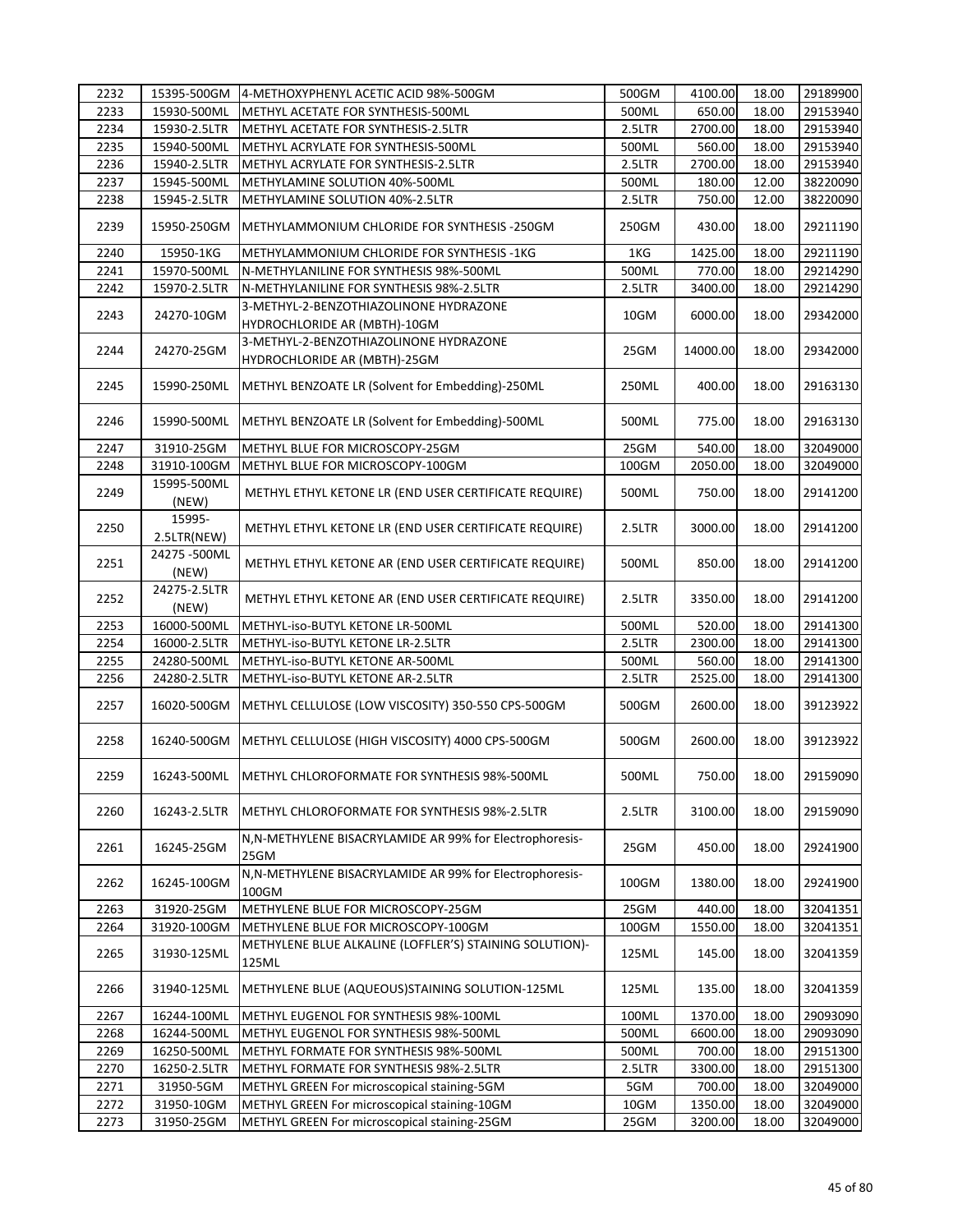| 2274         | 16260-500GM              | METHYL-p-HYRDROXYBENZOATE LR-500GM                                                      | 500GM        | 1300.00           | 18.00          | 29183090             |
|--------------|--------------------------|-----------------------------------------------------------------------------------------|--------------|-------------------|----------------|----------------------|
| 2275         | 16260-5KG                | METHYL-p-HYRDROXYBENZOATE LR-5KG                                                        | 5KG          | 12000.00          | 18.00          | 29183090             |
| 2276         | 16280-500GM              | METHYL-p-HYRDROXYBENZOATE SODIUM SALT-500GM                                             | 500GM        | 1500.00           | 18.00          | 29183090             |
| 2277         | 16280-5KG                | METHYL-p-HYRDROXYBENZOATE SODIUM SALT-5KG                                               | 5KG          | 13700.00          | 18.00          | 29183090             |
| 2278         | 16283-100GM              | 2-METHYLIMIDAZOLE LR 98%-100GM                                                          | $100$ GM     | 490.00            | 18.00          | 29332990             |
| 2279         | 16283-500GM              | 2-METHYLIMIDAZOLE LR 98%-500GM                                                          | 500GM        | 2100.00           | 18.00          | 29332990             |
| 2280         | 16284-100ML              | METHYL IODIDE FOR SYNHTESIS 99%-100ML                                                   | 100ML        | 6400.00           | 18.00          | 29039990             |
| 2281         | 16284-250ML              | METHYL IODIDE FOR SYNHTESIS 99%-250ML                                                   | 250ML        | 14500.00          | 18.00          | 29039990             |
| 2282         | 16270-500ML              | N-METHYL-2-PYROLIDONE LR 98%-500ML                                                      | 500ML        | 1350.00           | 18.00          | 29339900             |
| 2283         | 16270-2.5LTR             | N-METHYL-2-PYROLIDONE LR 98%-2.5LTR                                                     | 2.5LTR       | 6000.00           | 18.00          | 29339900             |
| 2284         | 24285-500ML              | N-METHYL-2-PYROLIDONE AR-500ML                                                          | 500ML        | 1450.00           | 18.00          | 29339900             |
| 2285         | 24285-2.5LTR             | N-METHYL-2-PYROLIDONE AR-2.5LTR                                                         | 2.5LTR       | 6500.00           | 18.00          | 29339900             |
| 2286         | 41065-1LTR               | N-METHYL 2-PYROLIDONE 99% HPLC-1LTR                                                     | 1LTR         | 5100.00           | 18.00          | 29337900             |
| 2287         | 24287-1LTR               | N-METHYL 2-PYROLIDONE 99% GC-HS-1LTR                                                    | 1LTR         | 4500.00           | 18.00          | 29339900             |
| 2288         | 24287-2.5LTR             | N-METHYL 2-PYROLIDONE 99% GC-HS-2.5LTR                                                  | 2.5LTR       | 11000.00          | 18.00          | 29339900             |
| 2289         | 31960-25GM               | METHYL ORANGE INDICATOR-25GM                                                            | 25GM         | 165.00            | 18.00          | 29270090             |
| 2290         | 31960-100GM              | METHYL ORANGE INDICATOR-100GM                                                           | 100GM        | 410.00            | 18.00          | 29270090             |
| 2291         | 31965-125ML              | METHYL ORANGE INDICATOR SOLUTION-125ML                                                  | 125ML        | 120.00            | 18.00          | 29270090             |
| 2292         | 60199-100ML              | N-METHYL PIPERZINE 99% FOR SYNTHESIS-100ML                                              | 100ML        | 700.00            | 18.00          | 29339900             |
| 2293         | 60199-500ML              | N-METHYL PIPERZINE 99% FOR SYNTHESIS-500ML                                              | 500ML        | 2800.00           | 18.00          | 29339900             |
| 2294         | 31980-25GM               | METHYL RED INDICATOR AR-25GM                                                            | 25GM         | 265.00            | 18.00          | 29270090             |
| 2295         | 31980-100GM              | METHYL RED INDICATOR AR-100GM                                                           | 100GM        | 900.00            | 18.00          | 29270090             |
| 2296         | 31990-125ML              | METHYL RED (pH INDICATOR SOLUTION)-125ML                                                | 125ML        | 115.00            | 18.00          | 29270090             |
| 2297         | 16285-500ML              | METHYL SALICYLATE FOR SYNTHESIS-500ML                                                   | 500ML        | 1080.00           | 18.00          | 29182310             |
| 2298         | 16285-2.5LTR             | METHYL SALICYLATE FOR SYNTHESIS-2.5LTR                                                  | 2.5LTR       | 4950.00           | 18.00          | 29182310             |
| 2299         | 31991-5GM                | METHYL THYMOL BLUE PH INDICATOR AR-5GM                                                  | 5GM          | 260.00            | 18.00          | 32049000             |
| 2300         | 31991-25GM               | METHYL THYMOL BLUE PH INDICATOR AR-25GM                                                 | 25GM         | 1040.00           | 18.00          | 32049000             |
| 2301         |                          |                                                                                         | 1GM          | 900.00            | 18.00          | 32049000             |
|              | 16287-1GM                | METHYL THYMOL BLUE COMPLEXONE-1GM                                                       |              |                   |                |                      |
| 2302<br>2303 | 16287-5GM<br>16289-100GM | METHYL THYMOL BLUE COMPLEXONE-5GM<br>METHYL TRIPHENYLPHOSPHONIUM BROMIDE FOR SYNTHESIS- | 5GM<br>100GM | 3700.00<br>800.00 | 18.00<br>18.00 | 32049000<br>29319090 |
| 2304         | 16289-500GM              | 100GM<br>METHYL TRIPHENYLPHOSPHONIUM BROMIDE FOR SYNTHESIS-<br>500GM                    | 500GM        | 3700.00           | 18.00          | 29319090             |
| 2305         | 31992-25GM               | METHYL VIOLET FOR MICROSCOPY-25GM                                                       | 25GM         | 175.00            | 18.00          | 32041341             |
| 2306         | 31992-100GM              | METHYL VIOLET FOR MICROSCOPY -100GM                                                     | 100GM        | 475.00            | 18.00          | 32041341             |
| 2307         | 31993-125ML              | METHYL VIOLET FOR STAINING SOLUTION -125ML                                              | 125 ML       | 108.00            | 18.00          | 32041341             |
|              |                          | METOL (For PhotoARaphic Purpose) (4-Methylaminophenol                                   |              |                   |                |                      |
| 2308         | 16290-100GM              | Sulphate) -100GM                                                                        | 100GM        | 1040.00           | 18.00          | 29222931             |
| 2309         | 16290-500GM              | METOL (For PhotoARaphic Purpose) (4-Methylaminophenol<br>Sulphate)-500GM                | 500GM        | 4200.00           | 18.00          | 29222931             |
| 2310         | 31995-125ML              | MILLON'S REAGENT-125ML                                                                  | 125ML        | 900.00            | 12.00          | 38220090             |
| 2311         | 31995-500ML              | MILLON'S REAGENT-500ML                                                                  | 500ML        | 3400.00           | 12.00          | 38220090             |
| 2312         | 16295-500ML              | MINTROLEUM LR-500ML                                                                     | 500ML        | 460.00            | 18.00          | 27101990             |
| 2313         | 16295-2.5LTR             | MINTROLEUM LR-2.5LTR                                                                    | 2.5LIT       | 1500.00           | 18.00          | 27101990             |
| 2314         | 24290-500ML              | MINTROLEUM AR-500ML                                                                     | 500ML        | 510.00            | 18.00          | 27101990             |
| 2315         | 24290-2.5LTR             | MINTROLEUM AR-2.5LTR                                                                    | 2.5LTR       | 1600.00           | 18.00          | 27101990             |
| 2316         | 16300-250GM              | MOLECULAR SIEVES 3A X 1.5mm-250GM                                                       | 250GM        | 650.00            | 18.00          | 38249915             |
| 2317         | 16320-250GM              | MOLECULAR SIEVES 4A X 1.5mm-250GM                                                       | 250GM        | 600.00            | 18.00          | 38249915             |
| 2318         | 16321-250GM              | MOLECULAR SIEVES 5A X 1.5mm-250GM                                                       | 250GM        | 600.00            | 18.00          | 38249915             |
| 2319         | 31997-100ML              | MOLISCH'S REAGENT (FOR DETECTION OF CARBOHYDRATE)-<br>100ML                             | 100ML        | 280.00            | 12.00          | 38220090             |
| 2320         | 16340-100GM              | MOLYBDENUM DISULPHIDE POWDER -100GM                                                     | 100GM        | 1500.00           | 18.00          | 28309010             |
| 2321         | 16340-500GM              | MOLYBDENUM DISULPHIDE POWDER -500GM                                                     | 500GM        | 7000.00           | 18.00          | 28309010             |
| 2322         | 16350-100GM              | MOLYBDENUM METAL POWDER -100GM                                                          | 100GM        | 2100.00           | 18.00          | 28309010             |
| 2323         | 16360-100GM              | MOLYBDENUM TRIOXIDE LR-100GM                                                            | 100GM        | 2100.00           | 18.00          | 28257010             |
| 2324         | 16360-500GM              | MOLYBDENUM TRIOXIDE LR-500GM                                                            | 500GM        | 9000.00           | 18.00          | 28257010             |
| 2325         | 24300-100GM              | MOLYBDENUM TRIOXIDE AR-100GM                                                            | 100GM        | 2300.00           | 18.00          | 28257010             |
| 2326         | 24300-500GM              | MOLYBDENUM TRIOXIDE AR-500GM                                                            | 500GM        | 10100.00          | 18.00          | 28257010             |
|              |                          |                                                                                         |              |                   |                |                      |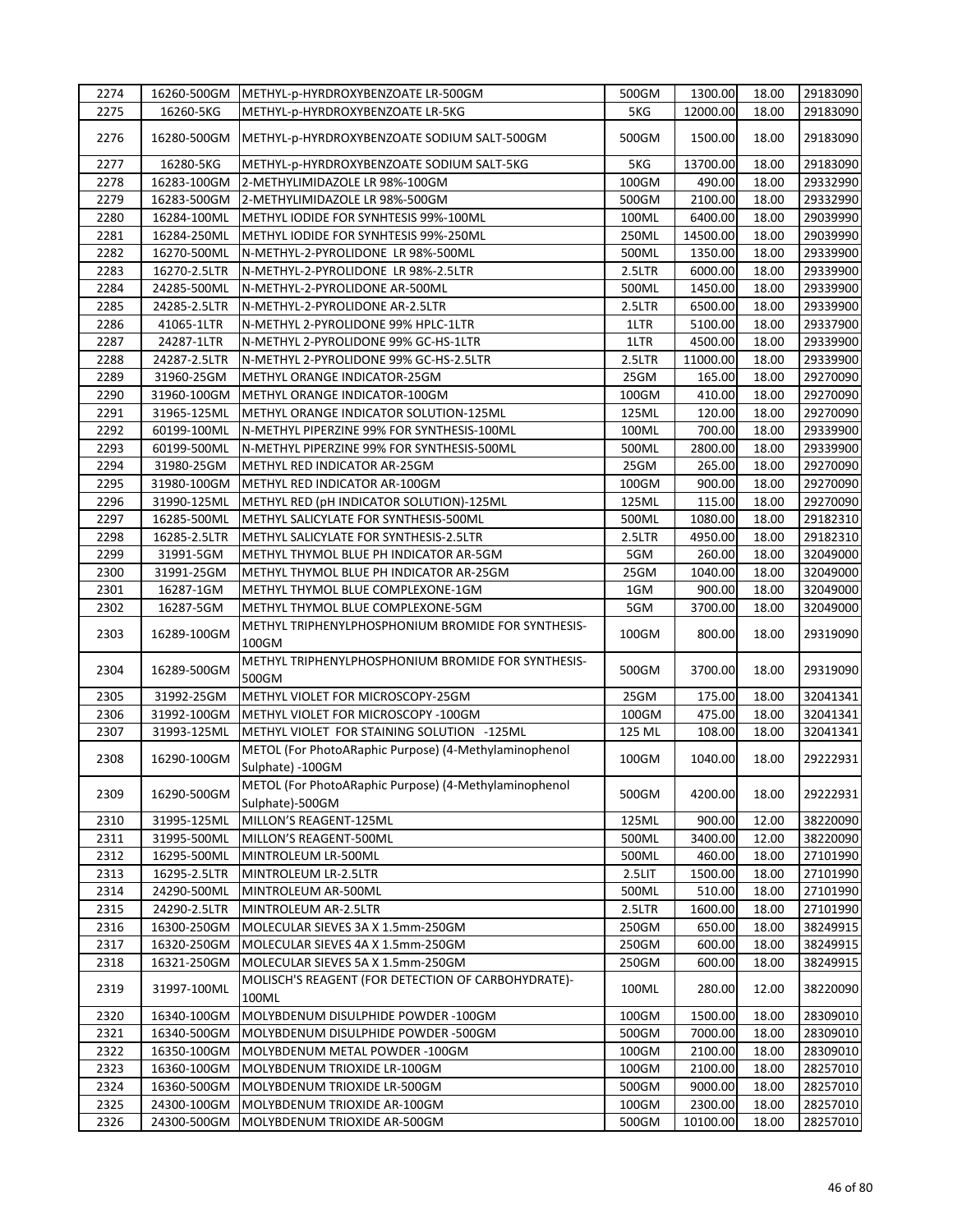| 2327 | 16380-100GM  | MOLYBDIC ACID LR-100GM                                             | 100GM  | 1900.00  | 18.00 | 28257020 |
|------|--------------|--------------------------------------------------------------------|--------|----------|-------|----------|
| 2328 | 16380-500GM  | MOLYBDIC ACID LR-500GM                                             | 500GM  | 8200.00  | 18.00 | 28257020 |
| 2329 | 24320-100GM  | MOLYBDIC ACID AR-100GM                                             | 100GM  | 2000.00  | 18.00 | 28257020 |
| 2330 | 24320-500GM  | MOLYBDIC ACID AR-500GM                                             | 500GM  | 8700.00  | 18.00 | 28257020 |
| 2331 | 16382-500ML  | MOLYCLEAN MA 01 ALKALINE (pH Value- 11-12)-500ML                   | 500ML  | 260.00   | 18.00 | 34022090 |
| 2332 | 16382-5LTR   | MOLYCLEAN MA 01 ALKALINE (pH Value- 11-12)-5LTR                    | 5LTR   | 1260.00  | 18.00 | 34022090 |
| 2333 | 16383-500ML  | MOLYCLEAN MA 02 NEUTRAL (pH Value- 6-8)-500ML                      | 500ML  | 260.00   | 18.00 | 34022090 |
| 2334 | 16383-5LTR   | MOLYCLEAN MA 02 NEUTRAL (pH Value- 6-8)-5LTR                       | 5LTR   | 1250.00  | 18.00 | 34022090 |
| 2335 | 16384-500ML  | MOLYCLEAN MA 03 PHOSPHATE FREE (Phosphate-NMT0.002%)-<br>500ML     | 500ML  | 330.00   | 18.00 | 34022090 |
| 2336 | 16384-5LTR   | MOLYCLEAN MA 03 PHOSPHATE FREE (Phosphate-NMT 0.002%)-<br>5LTR     | 5LTR   | 1640.00  | 18.00 | 34022090 |
| 2337 | 16384A-500ML | MOLYCLEAN MA 05 (NEUTRAL) PHOSPHATE FREE -500ML                    | 500ML  | 270.00   | 18.00 | 34022090 |
| 2338 | 16384A-5LTR  | MOLYCLEAN MA 05 (NEUTRAL) PHOSPHATE FREE -5LTR                     | 5LTR   | 1300.00  | 18.00 | 34022090 |
| 2339 | 24322-500ML  | MOLYSOL 'E' AR-500ML                                               | 500ML  | 900.00   | 18.00 | 98020000 |
| 2340 | 41080-500ML  | MOLYSOL 'E' FOR HPLC-500ML                                         | 500ML  | 3000.00  | 18.00 | 98020000 |
| 2341 | 41081-500ML  | MOLYSOL 'E' FOR UV SPECTROSCOPY-500ML                              | 500ML  | 3000.00  | 18.00 | 98020000 |
| 2342 | 16386-500ML  | MORPHOLINE LR-500ML                                                | 500ML  | 800.00   | 18.00 | 29333917 |
| 2343 | 16386-2.5LTR | <b>MORPHOLINE LR-2.5LTR</b>                                        | 2.5LTR | 3650.00  | 18.00 | 29333917 |
| 2344 | 24325-100MG  | M.T.T. TETRAZOLIUM AR-100MG                                        | 100MG  | 780.00   | 18.00 | 29339900 |
| 2345 | 24325-250MG  | M.T.T. TETRAZOLIUM AR-250MG                                        | 250MG  | 1690.00  | 18.00 | 29339900 |
| 2346 | 24325-1GM    | M.T.T. TETRAZOLIUM AR-1GM                                          | 1GM    | 6200.00  | 18.00 | 29339900 |
| 2347 | 16385-1KG    | MONOTHIOGLYCEROL 90% -1KG                                          | 1KG    | 20000.00 | 18.00 | 29309099 |
| 2348 | 24330-1KG    | MONOTHIOGLYCEROL AR 98% - 1KG                                      | 1KG    | 24000.00 | 18.00 | 29309099 |
| 2349 | 16390-50GM   | MOPSO BUFFER (3-Morpholinoethane Sulphonic Acid)-50GM              | 50GM   | 3800.00  | 18.00 | 29349900 |
| 2350 | 53460-25GM   | MORPHOLINOPROPANE SULPHONIC ACID AR (Mops Buffer)-<br>25GM         | 25GM   | 1200.00  | 18.00 | 29349900 |
| 2351 | 53460-100GM  | MORPHOLINOPROPANE SULPHONIC ACID AR (Mops Buffer)-<br>100GM        | 100GM  | 3375.00  | 18.00 | 29349900 |
| 2352 | 53460-500GM  | MORPHOLINOPROPANE SULPHONIC ACID AR (Mops Buffer)-<br>500GM        | 500GM  | 15800.00 | 18.00 | 29349900 |
| 2353 | 53470-25GM   | MORPHOLINOETHANE SULFONIC ACID (MONOHYDRATE) (Mes<br>Buffer)-25GM  | 25GM   | 900.00   | 18.00 | 29349900 |
| 2354 | 53470-100GM  | MORPHOLINOETHANE SULFONIC ACID (MONOHYDRATE) (Mes<br>Buffer)-100GM | 100GM  | 3300.00  | 18.00 | 29349900 |
| 2355 | 16391-100GM  | MUCIC ACID (Galactaric acid)-100GM                                 | 100GM  | 3400.00  | 18.00 | 29181990 |
| 2356 | 16392-500GM  | MYRISTIC ACID 98%-500GM                                            | 500GM  | 600.00   | 18.00 | 29159090 |
| 2357 | 16395-500GM  | NAPHTHALENE FOR SYNTHESIS-500GM                                    | 500GM  | 420.00   | 18.00 | 29029040 |
| 2358 | 16396-500GM  | NAPHTHALENE SCINTILATION GRADE-500GM                               | 500GM  | 505.00   | 18.00 | 29029040 |
| 2359 | 24335-500GM  | NAPTHALENE AR-500GM                                                | 500GM  | 480.00   | 18.00 | 29029040 |
| 2360 | 16400-100GM  | 1-NAPHTHOL-100GM                                                   | 100GM  | 450.00   | 18.00 | 29071510 |
| 2361 | 16400-500GM  | 1-NAPHTHOL-500GM                                                   | 500GM  | 2100.00  | 18.00 | 29071510 |
| 2362 | 24340-100GM  | 1-NAPHTHOL AR-100GM                                                | 100GM  | 550.00   | 18.00 | 29071510 |
| 2363 | 24340-500GM  | 1-NAPHTHOL AR-500GM                                                | 500GM  | 2200.00  | 18.00 | 29071510 |
| 2364 | 16420-250GM  | 2-NAPHTHOL FOR SYNTHESIS-250GM                                     | 250GM  | 400.00   | 18.00 | 29071510 |
| 2365 | 16420-500GM  | 2-NAPHTHOL FOR SYNTHESIS-500GM                                     | 500GM  | 720.00   | 18.00 | 29071510 |
| 2366 | 24360-100GM  | 2-NAPHTHOL AR-100GM                                                | 100GM  | 240.00   | 18.00 | 29071510 |
| 2367 | 24360-500GM  | 2-NAPHTHOL AR-500GM                                                | 500GM  | 920.00   | 18.00 | 29071510 |
| 2368 | 24365-25GM   | 6-NAPHTHOL VIOLET AR -25GM (NEW)                                   | 25GM   | 440.00   | 18.00 |          |
| 2369 | 32000-5GM    | 1-NAPHTHOLBENZEIN (PH INDICATOR)-5GM                               | 5GM    | 750.00   | 18.00 | 29145000 |
| 2370 | 32000-25GM   | 1-NAPHTHOLBENZEIN (PH INDICATOR)-25GM                              | 25GM   | 3250.00  | 18.00 | 29145000 |
| 2371 | 32005-25GM   | NAPHTHOL GREEN B for Microscopy C. I. No. 10020-25GM               | 25GM   | 280.00   | 18.00 | 32049000 |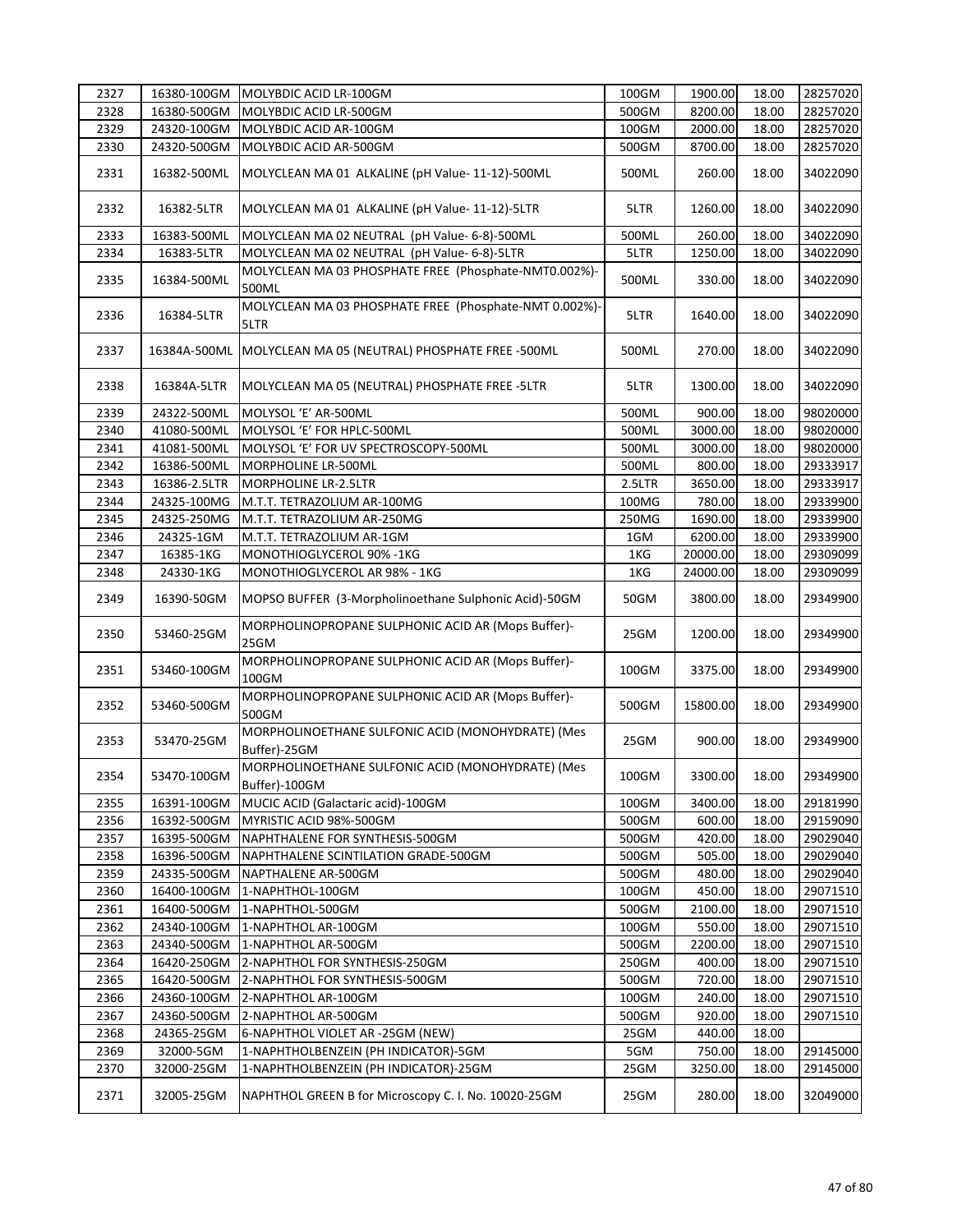| 2372 | 32005-100GM | NAPHTHOL GREEN B for Microscopy C. I. No. 10020-100GM                          | 100GM | 770.00   | 18.00 | 32049000 |
|------|-------------|--------------------------------------------------------------------------------|-------|----------|-------|----------|
| 2373 | 32008-1GM   | 1-NAPHTHOLPHTHALEIN (pH INDICATOR)-1GM                                         | 1GM   | 1100.00  | 18.00 | 32049000 |
| 2374 | 32008-5GM   | 1-NAPHTHOLPHTHALEIN (pH INDICATOR)-5GM                                         | 5GM   | 3500.00  | 18.00 | 32049000 |
| 2375 | 16440-5GM   | 1,2-NAPHTHOQUINONE-4 SULFONIC ACID SOD.SALT AR-5GM                             | 5GM   | 380.00   | 18.00 | 29147090 |
| 2376 | 16440-25GM  | 1,2-NAPHTHOQUINONE-4 SULFONIC ACID SOD.SALT AR-25GM                            | 25GM  | 1750.00  | 18.00 | 29147090 |
| 2377 | 16445-1GM   | 1-NAPTHORESORCINOL AR-1GM                                                      | 1GM   | 4100.00  | 18.00 | 29089990 |
| 2378 | 16445-5GM   | 1-NAPTHORESORCINOL AR-5GM                                                      | 5GM   | 19000.00 | 18.00 | 29089990 |
| 2379 | 16450-25GM  | 1-NAPHTHYL ACETIC ACID {NAPHTHALENE ACETIC ACID}-25GM                          | 25GM  | 210.00   | 18.00 | 29163990 |
| 2380 | 16450-100GM | 1-NAPHTHYL ACETIC ACID {NAPHTHALENE ACETIC ACID}-100GM                         | 100GM | 650.00   | 18.00 | 29163990 |
| 2381 | 16450-500GM | 1-NAPHTHYL ACETIC ACID {NAPHTHALENE ACETIC ACID}-500GM                         | 500GM | 2800.00  | 18.00 | 29163990 |
| 2382 | 16455-500GM | 1-NAPHTHYLAMINE 98%-500GM                                                      | 500GM | 1200.00  | 18.00 | 2.91E+08 |
| 2383 | 24380-5GM   | N-1-NAPHTHYL ETHYLENE DIAMINE DIHYDROCHLORIDE AR-5GM                           | 5GM   | 700.00   | 18.00 | 29215990 |
| 2384 | 24380-10GM  | N-1-NAPHTHYL ETHYLENE DIAMINE DIHYDROCHLORIDE AR-<br>10GM                      | 10GM  | 1200.00  | 18.00 | 29215990 |
| 2385 | 24380-25GM  | N-1-NAPHTHYL ETHYLENE DIAMINE DIHYDROCHLORIDE AR-<br>25GM                      | 25GM  | 2600.00  | 18.00 | 29215990 |
| 2386 | 32010-125ML | NEISSER'S STAIN A (Methylene Blue)-125ML                                       | 125ML | 115.00   | 18.00 | 32041310 |
| 2387 | 32011-125ML | NEISSER'S STAIN B (Crystal Violet)<br>C.I. No. 42555-125ML                     | 125ML | 115.00   | 18.00 | 32041310 |
| 2388 | 24370-1GM   | NEOCUPROINE AR-1GM                                                             | 1GM   | 1300.00  | 18.00 | 29339900 |
| 2389 | 24370-5GM   | NEOCUPROINE AR-5GM                                                             | 5GM   | 5900.00  | 18.00 | 29339900 |
| 2390 | 24375-1GM   | NEOCUPROINE HYDROCHLORIDE AR-1GM                                               | 1GM   | 1400.00  | 18.00 | 29339900 |
| 2391 | 24375-5GM   | NEOCUPROINE HYDROCHLORIDE AR-5GM                                               | 5GM   | 6850.00  | 18.00 | 29339900 |
| 2392 | 24385-10GM  | NEODYMIUM OXIDE AR-10GM                                                        | 10GM  | 860.00   | 18.00 | 28469090 |
| 2393 | 24385-25GM  | NEODYMIUM OXIDE AR-25GM                                                        | 25GM  | 1820.00  | 18.00 | 28469090 |
| 2394 | 24387-1GM   | NEOTETRAZOLIUM CHLORIDE AR-1GM                                                 | 1GM   | 1900.00  | 18.00 | 29339900 |
| 2395 | 32030-100ML | NESSLER'S REAGENT (For ammonia & ammonium salt)-100ML                          | 100ML | 275.00   | 12.00 | 38220090 |
| 2396 | 32030-250ML | NESSLER'S REAGENT (For ammonia & ammonium salt)-250ML                          | 250ML | 540.00   | 12.00 | 38220090 |
| 2397 | 32035-100ML | NESSLER'S REAGENT (KING'S) (For determination of serum urea<br>nitrogen)-100ML | 100ML | 310.00   | 12.00 | 38220090 |
| 2398 | 32020-10GM  | NEUTRAL RED INDICATOR AR-10GM                                                  | 10GM  | 510.00   | 18.00 | 32049000 |
| 2399 | 32020-25GM  | NEUTRAL RED INDICATOR AR-25GM                                                  | 25GM  | 1100.00  | 18.00 | 32049000 |
| 2400 | 32020-100GM | NEUTRAL RED INDICATOR AR-100GM                                                 | 100GM | 3800.00  | 18.00 | 32049000 |
| 2401 | 32022-125ML | NEUTRAL RED INDICATOR SOLUTION-125ML                                           | 125ML | 106.00   | 18.00 | 32049000 |
| 2402 | 32025-25GM  | NEW FUCHSIN-25GM                                                               | 25GM  | 210.00   | 18.00 | 32049000 |
| 2403 | 32025-100GM | NEW FUCHSIN-100GM                                                              | 100GM | 620.00   | 18.00 | 32049000 |
| 2404 | 32027-100ML | NEWMAN'S STAIN(MODIFIED)                                                       | 100ML | 90.00    | 18.00 | 32041349 |
| 2405 | 16410-100GM | NICKEL (POWDER) 200 MESH-100GM                                                 | 100GM | 1400.00  | 18.00 | 75040000 |
| 2406 | 16410-500GM | NICKEL (POWDER) 200 MESH-500GM                                                 | 500GM | 6500.00  | 18.00 | 75040000 |
| 2407 | 16460-250GM | NICKEL ACETATE LR (TETRAHYDRATE)-250GM                                         | 250GM | 2600.00  | 18.00 | 29152990 |
| 2408 | 16460-500GM | NICKEL ACETATE LR (TETRAHYDRATE)-500GM                                         | 500GM | 4700.00  | 18.00 | 29152990 |
| 2409 | 16465-500GM | NICKEL ALUMINIUM ALLOY POWDER-500GM                                            | 500GM | 5000.00  | 18.00 | 75022030 |
| 2410 | 16480-500GM | NICKEL CARBONATE-500GM                                                         | 500GM | 4700.00  | 18.00 | 28369990 |
| 2411 | 16490-500GM | NICKEL CHLORIDE LR-500GM                                                       | 500GM | 3100.00  | 18.00 | 28273500 |
| 2412 | 16490-5KG   | NICKEL CHLORIDE LR-5KG                                                         | 5KG   | 29000.00 | 18.00 | 28273500 |
| 2413 | 16500-500GM | NICKEL NITRATE LR HEXAHYDRATE-500GM                                            | 500GM | 2900.00  | 18.00 | 28342990 |
| 2414 | 24390-250GM | NICKEL NITRATE AR HEXAHYDRATE-250GM                                            | 250GM | 1800.00  | 18.00 | 28342990 |
| 2415 | 24390-500GM | NICKEL NITRATE AR HEXAHYDRATE-500GM                                            | 500GM | 3200.00  | 18.00 | 28342990 |
| 2416 | 16503-250GM | NICKEL OXIDE BLACK LR-250GM                                                    | 250GM | 3400.00  | 18.00 | 28254000 |
| 2417 | 16503-500GM | NICKEL OXIDE BLACK LR-500GM                                                    | 500GM | 6200.00  | 18.00 | 28254000 |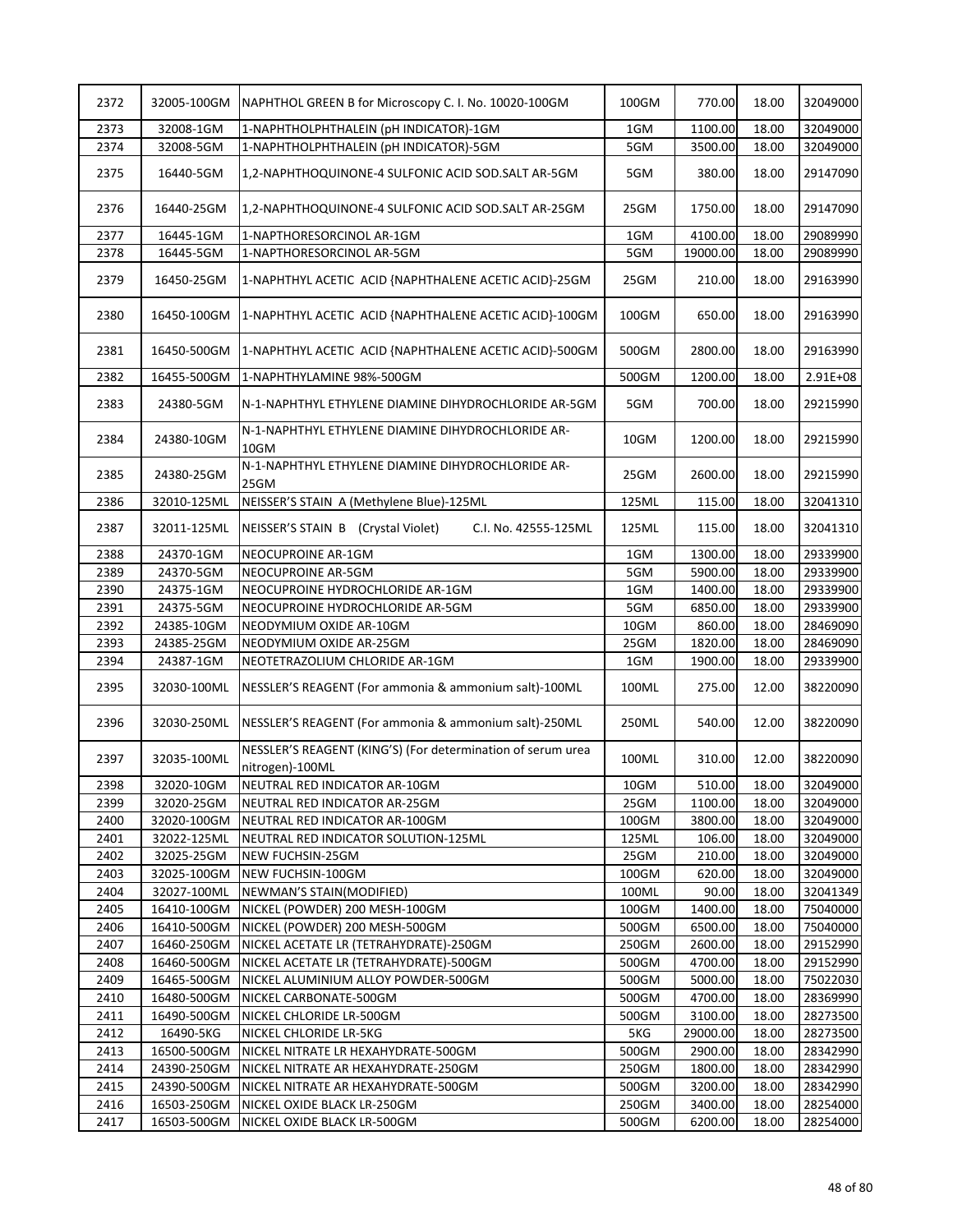| 2418 | 16510-500GM  | NICKEL SULPHATE LR (HEXAHYDRATE)-500GM                           | 500GM  | 2900.00  | 18.00 | 28429090 |
|------|--------------|------------------------------------------------------------------|--------|----------|-------|----------|
| 2419 | 16510-5KG    | NICKEL SULPHATE LR (HEXAHYDRATE)-5KG                             | 5KG    | 28000.00 | 18.00 | 28429090 |
| 2420 | 24395-500GM  | NICKEL SULPHATE AR (HEXAHYDRATE)-500GM                           | 500GM  | 3100.00  | 18.00 | 28429090 |
| 2421 | 16505-500GM  | NICKEL SULPHAMATE SOLUTION 110GM Nickel per Ltr-500GM            | 500GM  | 3200.00  | 18.00 | 28429090 |
| 2422 | 16505-2.5KG  | NICKEL SULPHAMATE SOLUTION 110GM Nickel per Ltr-2.5KG            | 2.5KG  | 15000.00 | 18.00 | 28429090 |
| 2423 | 16515-100GM  | NICOTINAMIDE 99% FOR BIOCHEMISTRY-100GM                          | 100GM  | 490.00   | 18.00 | 29362920 |
| 2424 | 16515-500GM  | NICOTINAMIDE 99% FOR BIOCHEMISTRY-500GM                          | 500GM  | 1900.00  | 18.00 | 29362920 |
| 2425 | 16520-25GM   | NICOTINIC ACID (NIACIN)-25GM                                     | 25GM   | 130.00   | 18.00 | 29362920 |
| 2426 | 16520-100GM  | NICOTINIC ACID (NIACIN)-100GM                                    | 100GM  | 350.00   | 18.00 | 29362920 |
| 2427 | 16520-1KG    | NICOTINIC ACID (NIACIN)-1KG                                      | 1KG    | 2700.00  | 18.00 | 29362920 |
| 2428 | 16530-25GM   | NIGROSINE (ALCOHOL SOLUBLE)-25GM                                 | 25GM   | 150.00   | 18.00 | 32049000 |
| 2429 | 16530-100GM  | NIGROSINE (ALCOHOL SOLUBLE)-100GM                                | 100GM  | 450.00   | 18.00 | 32049000 |
| 2430 | 32050-100ML  | NIGROSIN STAIN 10% W/V-100ML                                     | 100ML  | 110.00   | 18.00 | 32041399 |
| 2431 | 16540-25GM   | NIGROSINE FOR MICROSCOPY (WATER SOLUBLE)-25GM                    | 25GM   | 140.00   | 18.00 | 32049000 |
| 2432 | 16540-100GM  | NIGROSINE FOR MICROSCOPY (WATER SOLUBLE)-100GM                   | 100GM  | 450.00   | 18.00 | 32049000 |
| 2433 | 16550-10GM   | NILE BLUE SULPHATE-10GM                                          | 10GM   | 600.00   | 18.00 | 32049000 |
| 2434 | 16550-25GM   | NILE BLUE SULPHATE-25GM                                          | 25GM   | 1260.00  | 18.00 | 32049000 |
| 2435 | 24400-10GM   | NINHYDRIN AR-10GM                                                | 10GM   | 770.00   | 18.00 | 29143990 |
| 2436 | 24400-25GM   | NINHYDRIN AR-25GM                                                | 25GM   | 1480.00  | 18.00 | 29143990 |
| 2437 | 24400-100GM  | NINHYDRIN AR-100GM                                               | 100GM  | 4600.00  | 18.00 | 29143990 |
| 2438 | 24401-125ML  | NINHYDRIN SOLUTION FOR TLC SPRAY-125ML                           | 125ML  | 430.00   | 12.00 | 38220090 |
| 2439 | 24420-10GM   | NIOBIUM PENTOXIDE AR-10GM                                        | 10GM   | 520.00   | 18.00 | 28259090 |
| 2440 | 24420-25GM   | NIOBIUM PENTOXIDE AR-25GM                                        | 25GM   | 1150.00  | 18.00 | 28259090 |
| 2441 | 24420-500GM  | NIOBIUM PENTOXIDE AR-500GM                                       | 500GM  | 19800.00 | 18.00 | 28259090 |
| 2442 | 32055-5GM    | NITRAZINE YELLOW-5GM                                             | 5GM    | 1820.00  | 18.00 | 32041329 |
| 2443 | 32055-25GM   | NITRAZINE YELLOW-25GM                                            | 25GM   | 8400.00  | 18.00 | 32041329 |
| 2444 | 16560-500ML  | NITRIC ACID PURE LR 69-72%-500ML                                 | 500ML  | 460.00   | 18.00 | 28080010 |
| 2445 | 16560-2.5LTR | NITRIC ACID PURE LR 69-72%-2.5LTR                                | 2.5LTR | 1600.00  | 18.00 | 28080010 |
| 2446 | 24440-500ML  | NITRIC ACID AR 69-71%-500ML                                      | 500ML  | 540.00   | 18.00 | 28080010 |
| 2447 | 24440-2.5LTR | NITRIC ACID AR 69-71%-2.5LTR                                     | 2.5LTR | 1800.00  | 18.00 | 28080010 |
| 2448 | 24442-500ML  | NITRIC ACID 69.5% FOR TRACE METAL ANALYSIS-500ML                 | 500ML  | 1700.00  | 18.00 | 28080010 |
| 2449 | 24442-2.5LTR | NITRIC ACID 69.5% FOR TRACE METAL ANALYSIS-2.5LTR                | 2.5LTR | 5100.00  | 18.00 | 28080010 |
| 2450 | 24460-100GM  | NITRILOTRIACETIC ACID AR-100GM                                   | 100GM  | 250.00   | 18.00 | 29224990 |
| 2451 | 24460-500GM  | NITRILOTRIACETIC ACID AR-500GM                                   | 500GM  | 870.00   | 18.00 | 29224990 |
| 2452 | 16563-250GM  | 2-NITROANILINE PURE 98%-250GM                                    | 250GM  | 730.00   | 18.00 | 29214225 |
| 2453 | 24465-250GM  | 3-NITROANILINE - 250GM                                           | 250GM  | 1700.00  | 18.00 | 29214523 |
| 2454 | 16565-250GM  | 4-NITROANILINE LR (1-Amino-4-nitrobenzene) C.I. 37035 -<br>250GM | 250GM  | 650.00   | 18.00 | 29214226 |
| 2455 | 16565-500GM  | 4-NITROANILINE LR (1-Amino-4-nitrobenzene) C.I. 37035-<br>500GM  | 500GM  | 1200.00  | 18.00 | 29214226 |
| 2456 | 60200-500ML  | NITROBENZENE FOR SYNTHESIS                                       | 500ML  | 630.00   | 18.00 | 29042010 |
| 2457 | 60200-2.5LTR | NITROBENZENE FOR SYNTHESIS                                       | 2.5LTR | 2800.00  | 18.00 | 29042010 |
| 2458 | 60201-500ML  | NITROBENZENE AR-500ML                                            | 500ML  | 700.00   | 18.00 | 29042010 |
| 2459 | 60201-2.5LTR | NITROBENZENE AR-2.5LTR                                           | 2.5LTR | 3000.00  | 18.00 | 29042010 |
| 2460 | 16570-500GM  | 4-NITROBENZOIC ACID 99%-500GM                                    | 500GM  | 1400.00  | 18.00 | 29163990 |
| 2461 | 24470-10GM   | 2-NITROBENZALDEHYDE AR-10GM                                      | 10GM   | 360.00   | 18.00 | 29130090 |
| 2462 | 24470-25GM   | 2-NITROBENZALDEHYDE AR-25GM                                      | 25GM   | 660.00   | 18.00 | 29130090 |
| 2463 | 24470-1KG    | 2-NITROBENZALDEHYDE AR-1KG                                       | 1KG    | 24500.00 | 18.00 | 29130090 |
| 2464 | 70415-25GM   | 4-NITROBENZALDEHYDE AR-25GM                                      | 25GM   | 800.00   | 18.00 | 29130090 |
| 2465 | 70415-100GM  | 4-NITROBENZALDEHYDE AR-100GM                                     | 100GM  | 3000.00  | 18.00 | 29130090 |
| 2466 | 24485-250MG  | NITRO B.T. AR (NITRO BLUE TETRA ZOLIUM CHLORIDE AR)-<br>250MG    | 250MG  | 950.00   | 18.00 | 32049000 |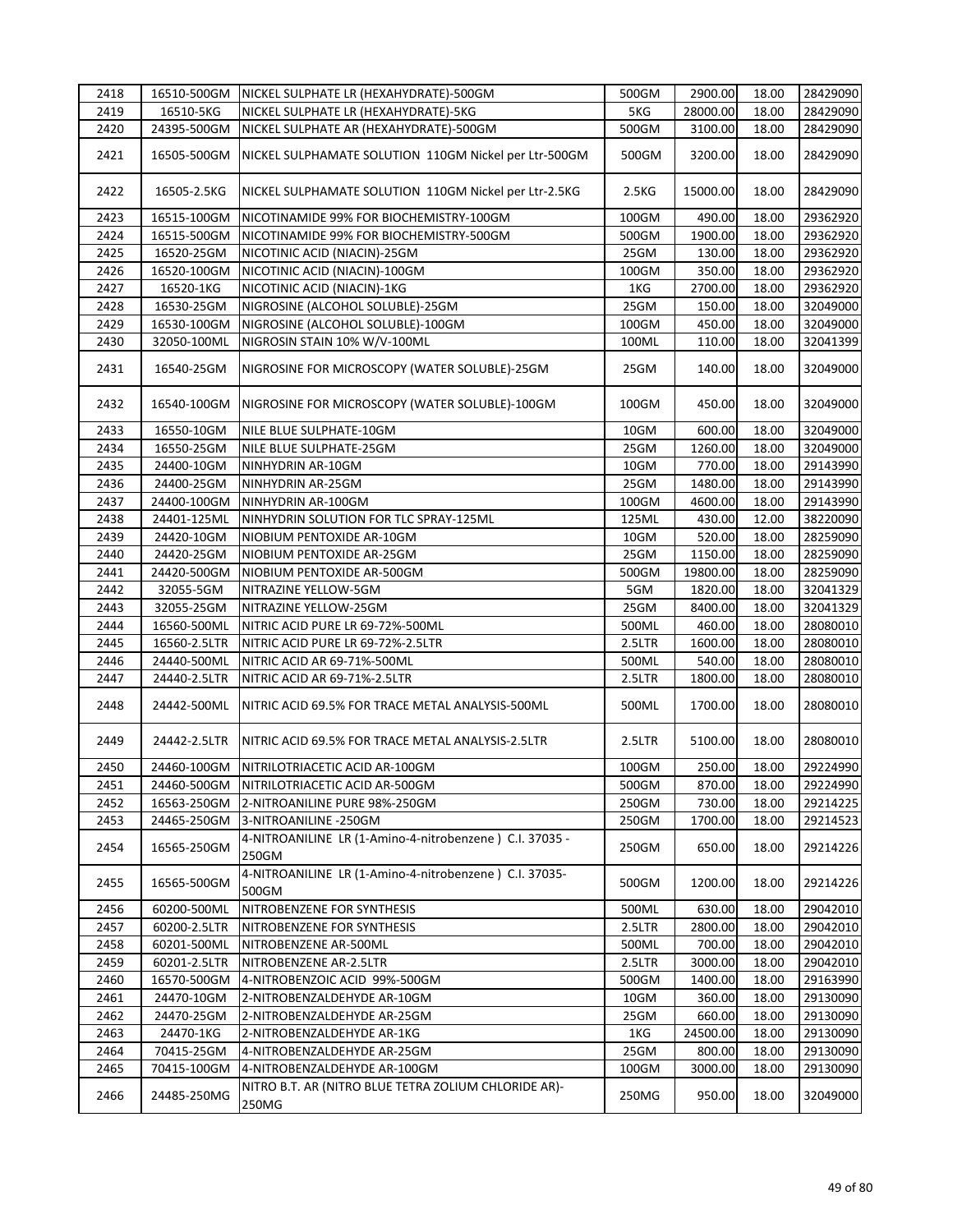| 2467 | 24485-1GM    | NITRO B.T. AR (NITRO BLUE TETRA ZOLIUM CHLORIDE AR)-1GM             | 1GM    | 3000.00  | 18.00 | 32049000 |
|------|--------------|---------------------------------------------------------------------|--------|----------|-------|----------|
| 2468 | 14198-5GM    | m-NITROPHENOL INDICATOR-5GM                                         | 5GM    | 490.00   | 18.00 | 29089990 |
| 2469 | 14198-25GM   | m-NITROPHENOL INDICATOR-25GM                                        | 25GM   | 1800.00  | 18.00 | 29089990 |
| 2470 | 32048-25GM   | P-NITROPHENOL INDICATOR AR-25GM                                     | 25GM   | 200.00   | 18.00 | 29089990 |
| 2471 | 32048-100GM  | P-NITROPHENOL INDICATOR AR-100GM                                    | 100GM  | 650.00   | 18.00 | 29089990 |
| 2472 | 32048-500GM  | P-NITROPHENOL INDICATOR AR-500GM                                    | 500GM  | 2800.00  | 18.00 | 29089990 |
| 2473 | 70410-250GM  | 4-NITROPHENYL b-d GLUCOPYRANOSIDE-250GM                             | 250GM  | 1350.00  | 18.00 | 29400000 |
| 2474 | 70410-1GM    | 4-NITROPHENYL b-d GLUCOPYRANOSIDE-1GM                               | 1GM    | 5100.00  | 18.00 | 29400000 |
| 2475 | 70420-1GM    | 0-NITROPHENYL b-d GALACTOPYRANOSIDE LR-1GM                          | 1GM    | 1700.00  | 18.00 | 29400000 |
| 2476 | 24500-5GM    | 4-NITROPHENYL PHOSPHATE DISODIUM SALT AR-5GM                        | 5GM    | 505.00   | 18.00 | 29199090 |
| 2477 | 24500-25GM   | 4-NITROPHENYL PHOSPHATE DISODIUM SALT AR-25GM                       | 25GM   | 2350.00  | 18.00 | 29199090 |
| 2478 | 16580-100GM  | 1-NITROSO-2-NAPTHOL-100GM                                           | 100GM  | 1300.00  | 18.00 | 29089990 |
| 2479 | 16580-250GM  | 1-NITROSO-2-NAPTHOL-250GM                                           | 250GM  | 2700.00  | 18.00 | 29089990 |
| 2480 | 24520-25GM   | 1-NITROSO-2-NAPTHOL AR-25GM                                         | 25GM   | 880.00   | 18.00 | 29089990 |
| 2481 | 24520-100GM  | 1-NITROSO-2-NAPTHOL AR-100GM                                        | 100GM  | 3100.00  | 18.00 | 29089990 |
| 2482 | 16583-500GM  | 4-NITROTOLUENE FOR SYNTHESIS -500GM                                 | 500GM  | 460.00   | 18.00 | 29042050 |
| 2483 | 32028-1GM    | NUCLEAR FAST RED C.I. NO. 60760-1GM                                 | 1GM    | 1500.00  | 18.00 | 32129090 |
| 2484 | 32028-5GM    | NUCLEAR FAST RED C.I. NO. 60760-5GM                                 | 5GM    | 7400.00  | 18.00 | 32129090 |
| 2485 | 24530-25GM   | 1-OCTANE SULPHONIC ACID SODIUM SALT(ANHYDROUS) AR For<br>HPLC-25GM  | 25GM   | 1000.00  | 18.00 | 29041090 |
| 2486 | 24530-100GM  | 1-OCTANE SULPHONIC ACID SODIUM SALT(ANHYDROUS) AR For<br>HPLC-100GM | 100GM  | 3800.00  | 18.00 | 29041090 |
| 2487 | 24540-5GM    | 1-OCTANE SULPHONIC ACID SODIUM SALT (MONOHYDRATE) AR-<br>5GM        | 5GM    | 520.00   | 18.00 | 29041090 |
| 2488 | 24540-25GM   | 1-OCTANE SULPHONIC ACID SODIUM SALT (MONOHYDRATE) AR-<br>25GM       | 25GM   | 1000.00  | 18.00 | 29041090 |
| 2489 | 24540-100GM  | 1-OCTANE SULPHONIC ACID SODIUM SALT (MONOHYDRATE) AR-<br>100GM      | 100GM  | 3800.00  | 18.00 | 29041090 |
| 2490 | 60250-500ML  | n-OCTANOL 99% FOR SYNTHESIS (OCTAN-1-OL, CAPRYL<br>ALCOHOL)-500ML   | 500ML  | 1250.00  | 18.00 | 29051690 |
| 2491 | 60250-2.5LTR | n-OCTANOL 99% FOR SYNTHESIS (OCTAN-1-OL, CAPRYL<br>ALCOHOL)-2.5LTR  | 2.5LTR | 5100.00  | 18.00 | 29051690 |
| 2492 | 16590-5GM    | OCTYL SULFATE SODIUM SALT FOR HPLC-5GM                              | 5GM    | 2150.00  | 18.00 | 29209099 |
| 2493 | 32051-10GM   | OIL RED O for ELECTROPHORESIS C.I. No 26125-10GM                    | 10GM   | 200.00   | 18.00 | 32049000 |
| 2494 | 32051-25GM   | OIL RED O for ELECTROPHORESIS C.I. No 26125-25GM                    | 25GM   | 450.00   | 18.00 | 32049000 |
| 2495 | 53510-500ML  | OLEIC ACID (Suitable for Pharma Industry)-500ML                     | 500ML  | 650.00   | 18.00 | 38231200 |
| 2496 | 53510-2.5LTR | OLEIC ACID (Suitable for Pharma Industry)-2.5LTR                    | 2.5LTR | 2550.00  | 18.00 | 38231200 |
| 2497 | 16595-100ML  | OLIVE OIL-100ML                                                     | 100ML  | 600.00   | 5.00  | 15091000 |
| 2498 | 16595-250ML  | OLIVE OIL-250ML                                                     | 250ML  | 1100.00  | 5.00  | 15091000 |
| 2499 | 32052-5GM    | ORACET BLUE 2R(1-AMINO-4-ANILINOANTHRAQUINONE) C.I.<br>No.61110-5GM | 5GM    | 13500.00 | 18.00 | 32041975 |
| 2500 | 32053-5GM    | ORCET BLUE B INDICATOR-5GM                                          | 5GM    | 4000.00  | 18.00 | 32041975 |
| 2501 | 32053-25GM   | ORCET BLUE B INDICATOR-25GM                                         | 25GM   | 17000.00 | 18.00 | 32041975 |
| 2502 | 32054-25GM   | <b>ORANGE G Indicator For microscopy-25GM</b>                       | 25GM   | 270.00   | 18.00 | 32049000 |
| 2503 | 32054-100GM  | ORANGE G Indicator For microscopy-100GM                             | 100GM  | 870.00   | 18.00 | 32049000 |
| 2504 | 16600-5GM    | ORCEIN FOR MICROSCOPY-5GM                                           | 5GM    | 2600.00  | 18.00 | 32030090 |
| 2505 | 16600-10GM   | ORCEIN FOR MICROSCOPY-10GM                                          | 10GM   | 5100.00  | 18.00 | 32030090 |
| 2506 | 16620-10GM   | ORCINOL-10GM                                                        | 10GM   | 900.00   | 18.00 | 29071190 |
| 2507 | 16620-25GM   | ORCINOL-25GM                                                        | 25GM   | 2100.00  | 18.00 | 29071190 |
| 2508 | 16620-100GM  | ORCINOL-100GM                                                       | 100GM  | 7000.00  | 18.00 | 29071190 |
| 2509 |              |                                                                     | 5GM    | 200.00   | 18.00 | 29224990 |
|      | 16640-5GM    | L-ORNITHINE MONOHYDROCHLORIDE-5GM                                   |        |          |       |          |
| 2510 | 16640-25GM   | L-ORNITHINE MONOHYDROCHLORIDE-25GM                                  | 25GM   | 680.00   | 18.00 | 29224990 |
| 2511 | 16640-100GM  | L-ORNITHINE MONOHYDROCHLORIDE-100GM                                 | 100GM  | 2650.00  | 18.00 | 29224990 |
| 2512 | 16690-500ML  | ORTHOPHOSPHORIC ACID LR-500ML                                       | 500ML  | 770.00   | 18.00 | 28092010 |
| 2513 | 16690-2.5LTR | ORTHOPHOSPHORIC ACID LR-2.5LTR                                      | 2.5LTR | 3600.00  | 18.00 | 28092010 |
| 2514 | 16690-5LTR   | ORTHOPHOSPHORIC ACID LR-5LTR                                        | 5LTR   | 7000.00  | 18.00 | 28092010 |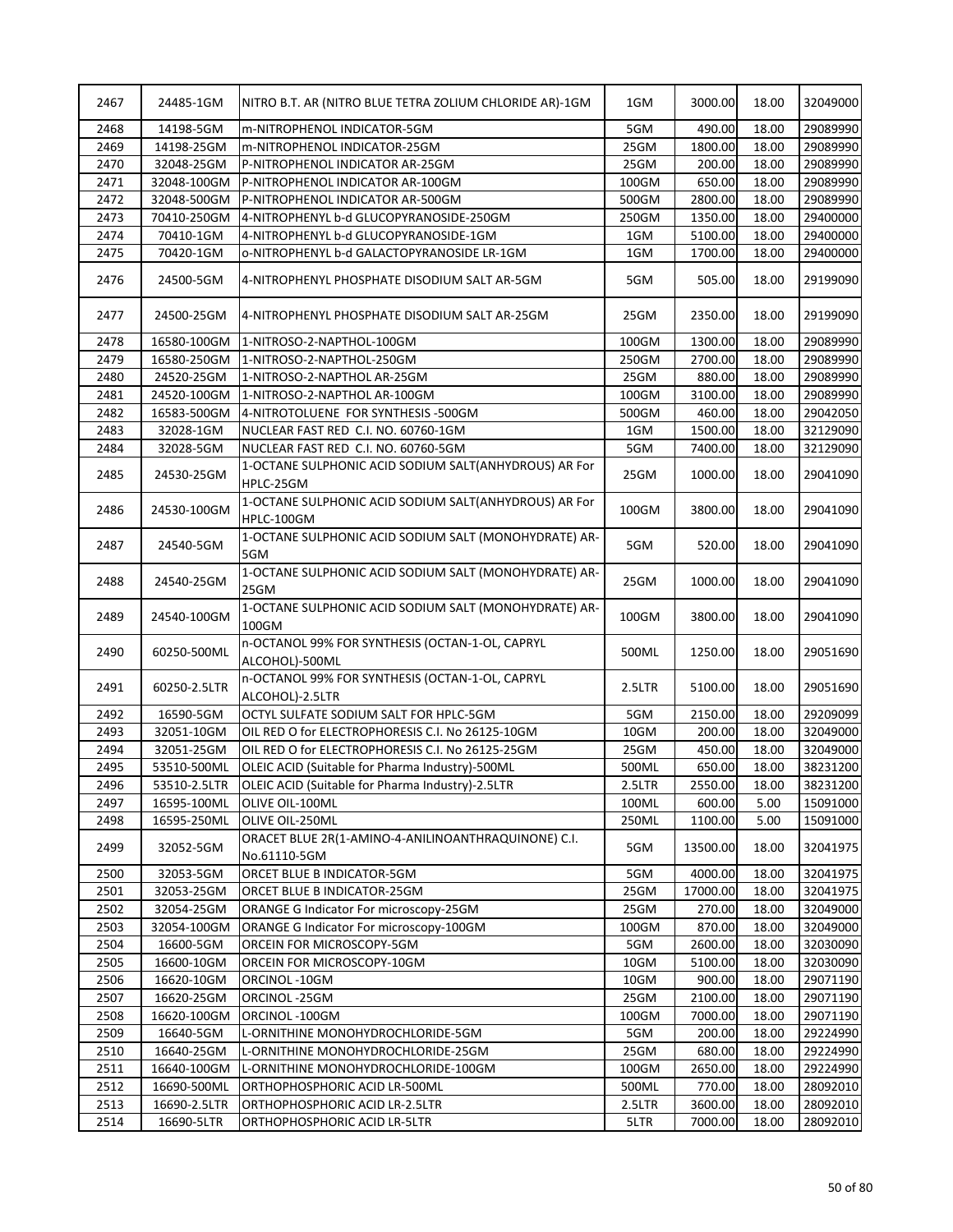| 2515 | 24570-500ML  | ORTHOPHOSPHORIC ACID AR-500ML                      | 500ML  | 1000.00  | 18.00 | 28092010   |
|------|--------------|----------------------------------------------------|--------|----------|-------|------------|
| 2516 | 24570-2.5LTR | ORTHOPHOSPHORIC ACID AR-2.5LTR                     | 2.5LTR | 4000.00  | 18.00 | 28092010   |
| 2517 | 24570-5LTR   | ORTHOPHOSPHORIC ACID AR-5LTR                       | 5LTR   | 7800.00  | 18.00 | 28092010   |
| 2518 | 60220-500ML  | ORTHOPHOSPHORIC ACID LR 88-93%-500ML               | 500ML  | 800.00   | 18.00 | 28092010   |
| 2519 | 60220-2.5LTR | ORTHOPHOSPHORIC ACID LR 88-93%-2.5LTR              | 2.5LTR | 3800.00  | 18.00 | 28092010   |
| 2520 | 60220-5LTR   | ORTHOPHOSPHORIC ACID LR 88-93%-5LTR                | 5LTR   | 7400.00  | 18.00 | 28092010   |
| 2521 | 60221-500ML  | ORTHOPHOSPHORIC ACID AR 88-93%-500ML               | 500ML  | 1000.00  | 18.00 | 28092010   |
| 2522 | 60221-2.5LTR | ORTHOPHOSPHORIC ACID AR 88-93%-2.5LTR              | 2.5LTR | 4300.00  | 18.00 | 28092010   |
| 2523 | 60221-5LTR   | ORTHOPHOSPHORIC ACID AR 88-93%-5LTR                | 5LTR   | 8300.00  | 18.00 | 28092010   |
| 2524 | 24575-1LTR   | ORTHOPHOSPHORIC ACID FOR HPLC-1LTR                 | 1LTR   | 5700.00  | 18.00 | 28092010   |
| 2525 | 16660-1GM    | OSMIC ACID AR-1GM                                  | 1GM    | 8000.00  | 18.00 | 28439019   |
| 2526 | 16670-5ML    | OSMIC ACID SOLUTION 2% W/V FOR MICROSCOPY-5ML      | 5ML    | 3000.00  | 18.00 | 28439020   |
| 2527 | 16680-500GM  | OXALIC ACID PURIFIED-500GM                         | 500GM  | 400.00   | 18.00 | 29171110   |
| 2528 | 16680-1KG    | OXALIC ACID PURIFIED-1KG                           | 1KG    | 680.00   | 18.00 | 29171110   |
| 2529 | 24560-500GM  | OXALIC ACID AR-500GM                               | 500GM  | 460.00   | 18.00 | 29171110   |
| 2530 | 16685-500ML  | OXALIC ACID 0.1 N (N/10)-500ML                     | 500ML  | 155.00   | 18.00 | 29171110   |
| 2531 | 16687-100GM  | OX-BILE DRIED POWDER FOR MICROBIOLOGY-100GM        | 100GM  | 1200.00  | N.A   | 05100020   |
| 2532 | 16687-500GM  | OX-BILE DRIED POWDER FOR MICROBIOLOGY              | 500GM  | 5900.00  | N.A   | 05100020   |
| 2533 | 16688-100GM  | OX-GALL POWDER BACTERIOLOGICAL GRADE-100GM         | 100GM  | 1600.00  | N.A   | 05100020   |
| 2534 | 16688-500GM  | OX-GALL POWDER BACTERIOLOGICAL GRADE-500GM         | 500GM  | 6300.00  | N.A   | 05100020   |
| 2535 |              | 16689-250 MG   PALLADIUM SPONGE 99.9% POWDER-250MG | 250MG  | 7000.00  | 18.00 | 3815 12 10 |
| 2536 | 16689-1GM    | PALLADIUM SPONGE 99.9% POWDER-1GM                  | 1GM    | 23500.00 | 18.00 | 3815 12 10 |
| 2537 | 16691-1GM    | PALLADIUM ACETATE-1GM                              | 1GM    | 11700.00 | 18.00 | 28439019   |
| 2538 | 16691-5GM    | PALLADIUM ACETATE-5GM                              | 5GM    | 55500.00 | 18.00 | 28439019   |
| 2539 | 16693-10GM   | PALLADIUM-CALCIUM CARBONATE(10% pd)-10GM           | 10GM   | 21000.00 | 18.00 | 38151210   |
| 2540 | 16695-10GM   | PALLADIUM-CHARCOAL ACTIVATED (5%pd)-10GM           | 10GM   | 12000.00 | 18.00 | 38151210   |
| 2541 | 16696-10GM   | PALLADIUM -CHARCOAL ACTIVATED (10%pd)-10GM         | 10GM   | 21000.00 | 18.00 | 38151210   |
| 2542 | 16700-1GM    | PALLADIUM CHLORIDE PURISS-1GM                      | 1GM    | 15000.00 | 18.00 | 28439019   |
| 2543 | 16700-5GM    | PALLADIUM CHLORIDE PURISS-5GM                      | 5GM    | 64000.00 | 18.00 | 28439019   |
| 2544 | 16701-1GM    | PALLADIUM HYDROXIDE 20% ON CHARCOAL-1GM            | 1GM    | 6700.00  | 18.00 | 28439019   |
| 2545 | 16701-5 GM   | PALLADIUM HYDROXIDE 20% ON CHARCOAL-5GM            | 5GM    | 32000.00 | 18.00 | 28439019   |
| 2546 | 16702-1GM    | PALLADIUM NITRATE (44% PD content)-1GM             | 1GM    | 12000.00 | 18.00 | 28439019   |
| 2547 | 16703-1GM    | PALLADIUM (II) OXIDE HYDRATE-1GM                   | 1GM    | 22000.00 | 18.00 | 28439019   |
| 2548 | 16704-250 MG | PALLDIUM SULPHATE-250MG                            | 250 MG | 4800.00  | 18.00 | 28439019   |
| 2549 | 16704-1GM    | PALLDIUM SULPHATE-1GM                              | 1GM    | 18000.00 | 18.00 | 28439019   |
| 2550 | 16705-500GM  | PALMITIC ACID-500GM                                | 500GM  | 440.00   | 18.00 | 29157010   |
| 2551 | 24568-25GM   | PALMITIC ACID AR-25GM                              | 25GM   | 450.00   | 18.00 | 29157010   |
| 2552 | 24568-100GM  | PALMITIC ACID AR-100GM                             | 100GM  | 1700.00  | 18.00 | 29157010   |
| 2553 | 32056-1GM    | PAN INDICATOR AR-1GM                               | 1GM    | 1030.00  | 18.00 | 29333990   |
| 2554 | 32056-5GM    | PAN INDICATOR AR-5GM                               | 5GM    | 4500.00  | 18.00 | 29333990   |
| 2555 | 16706-100GM  | PANCREATIN (ACTIVITY EQ. TO 1NF)-100GM             | 100GM  | 610.00   | 18.00 | 35079020   |
| 2556 | 16706-500GM  | PANCREATIN (ACTIVITY EQ. TO 1NF)-500GM             | 500GM  | 3000.00  | 18.00 | 35079020   |
| 2557 | 16709-100GM  | PAPAIN LR-100GM                                    | 100GM  | 550.00   | 18.00 | 35079071   |
| 2558 | 16709-500GM  | PAPAIN LR-500GM                                    | 500GM  | 2400.00  | 18.00 | 35079071   |
| 2559 | 32057-125ML  | PAPANICOLAOUS SOLUTION 1a-125ML                    | 125ML  | 550.00   | 18.00 | 32030090   |
| 2560 | 32058-125ML  | PAPANICOLAOUS SOLUTION 2b-125ML                    | 125ML  | 210.00   | 18.00 | 32030090   |
| 2561 | 32059-125ML  | PAPANICOLAUOS SOLUTION 3b-125ML                    | 125ML  | 415.00   | 18.00 | 32030090   |
| 2562 | 32068-1GM    | PAR INDICATOR AR-1GM                               | 1GM    | 630.00   | 18.00 | 29333990   |
| 2563 | 32068-5GM    | PAR INDICATOR AR-5GM                               | 5GM    | 2750.00  | 18.00 | 29333990   |
| 2564 | 16710-500ML  | PARAFFIN LIQUID COLOURLESS, HEAVY-500ML            | 500ML  | 540.00   | 18.00 | 27101990   |
| 2565 | 16710-2.5LTR | PARAFFIN LIQUID COLOURLESS, HEAVY-2.5LTR           | 2.5LTR | 2000.00  | 18.00 | 27101990   |
| 2566 | 16720-500ML  | PARAFFIN LIQUID COLOURLESS LIGHT-500ML             | 500ML  | 405.00   | 18.00 | 27101990   |
| 2567 | 16720-2.5LTR | PARAFFIN LIQUID COLOURLESS LIGHT-2.5LTR            | 2.5LTR | 1350.00  | 18.00 | 27101990   |
| 2568 | 24580-500GM  | PARAFFIN WAX 56-58C-500GM                          | 500GM  | 700.00   | 18.00 | 27122010   |
| 2569 | 24580-1KG    | PARAFFIN WAX 56-58C-1KG                            | 1KG    | 1300.00  | 18.00 | 27122010   |
| 2570 | 24600-500GM  | PARAFFIN WAX 58-60C-500GM                          | 500GM  | 700.00   | 18.00 | 27122010   |
| 2571 | 24600-2KG    | PARAFFIN WAX 58-60C-2KG                            | 2KG    | 2400.00  | 18.00 | 27122010   |
|      |              |                                                    |        |          |       |            |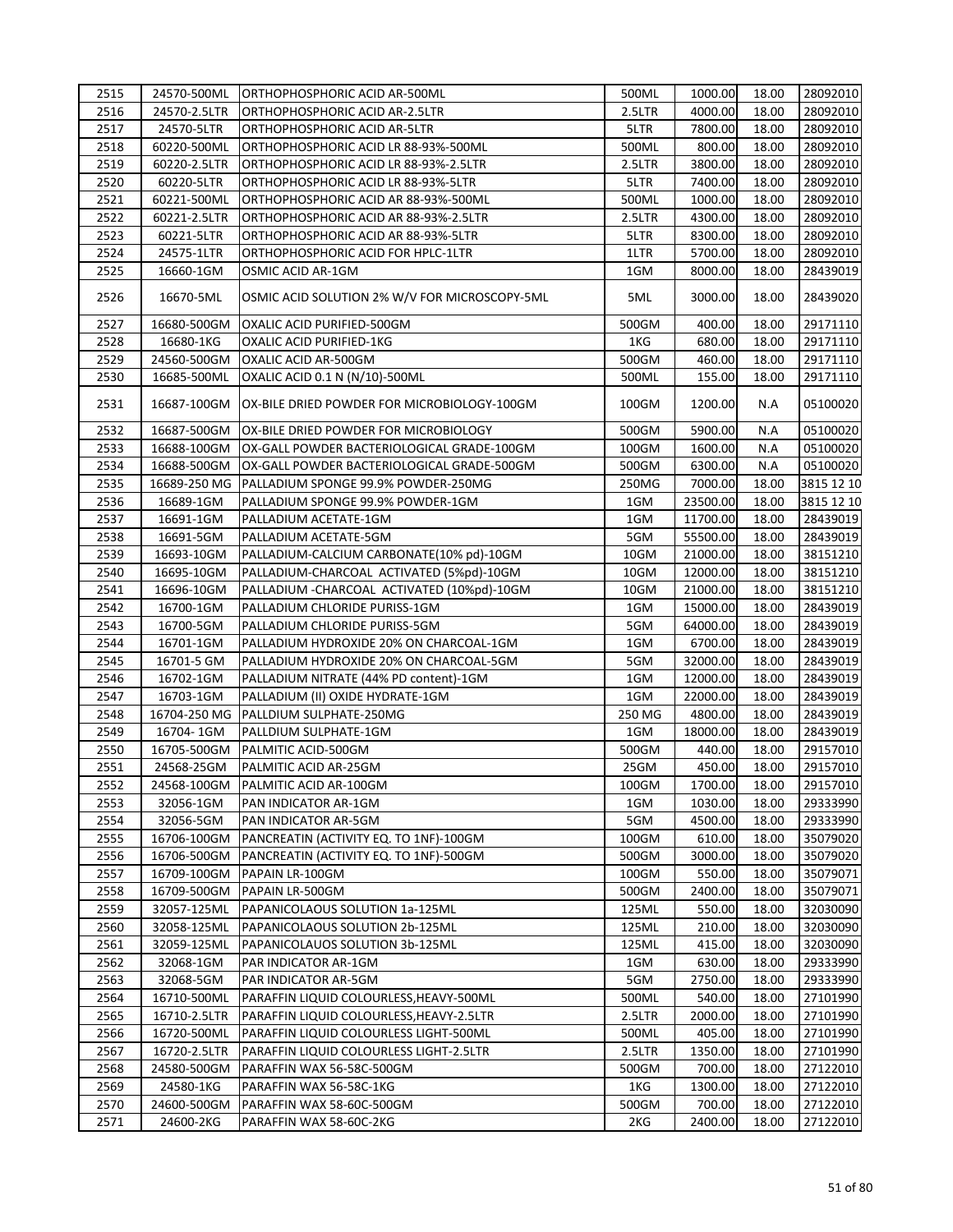| 2572 | 24601-500GM  | PARAFFIN WAX-58-60C PELLETS-500GM                                          | 500GM  | 700.00   | 18.00 | 27122010 |
|------|--------------|----------------------------------------------------------------------------|--------|----------|-------|----------|
| 2573 | 24601-1KG    | PARAFFIN WAX-58-60C PELLETS-1KG                                            | 1KG    | 1300.00  | 18.00 | 27122010 |
| 2574 | 24602-500GM  | PARAFFIN WAX-58-60C BLOCK/BRICKS-500GM                                     | 500GM  | 700.00   | 18.00 | 27122010 |
| 2575 | 24620-500GM  | PARAFFIN WAX 60-62C-500GM                                                  | 500GM  | 700.00   | 18.00 | 27122010 |
| 2576 | 24620-2KG    | PARAFFIN WAX 60-62C-2KG                                                    | 2KG    | 2400.00  | 18.00 | 27122010 |
| 2577 | 24621-500GM  | PARAFFIN WAX 60-62CBLOCK/BRICKS-500GM                                      | 500GM  | 700.00   | 18.00 | 27122010 |
| 2578 | 24630-500GM  | PARAFFIN WAX WITH CERESIN CONGEALING POINT ABOUT 60C-<br>500GM             | 500GM  | 750.00   | 18.00 | 27122010 |
| 2579 | 24630-2KG    | PARAFFIN WAX WITH CERESIN CONGEALING POINT ABOUT 60C-<br>2KG               | 2KG    | 2400.00  | 18.00 | 27122010 |
| 2580 | 24631-500GM  | PARAFFIN WAX WITH CERESIN CONGEALING POINT ABOUT 60C<br>BLOCK/BRICKS-500GM | 500GM  | 750.00   | 18.00 | 27122010 |
| 2581 | 16722-500GM  | PARAFORMALDEHYDE PURE-500GM                                                | 500GM  | 330.00   | 18.00 | 29126000 |
| 2582 | 32036-25GM   | PARAROSANILINE (BASE) FOR MICROSCOPY -25GM                                 | 25GM   | 1450.00  | 18.00 | 32041929 |
| 2583 | 32037-25GM   | PARAROSANILINE CHLORIDE FOR MICROSCOPY-25GM                                | 25GM   | 1250.00  | 18.00 | 32041929 |
| 2584 | 32037-100GM  | PARAROSANILINE CHLORIDE FOR MICROSCOPY-100GM                               | 100GM  | 4100.00  | 18.00 | 32041929 |
| 2585 | 32039-10GM   | PATENT BLUE V (VF)-10GM                                                    | 10GM   | 210.00   | 18.00 | 32049000 |
| 2586 | 32039-25GM   | PATENT BLUE V (VF)-25GM                                                    | 25GM   | 430.00   | 18.00 | 32049000 |
| 2587 | 32040-5GM    | PATTON AND REEDER'S REAGENT AR-5GM                                         | 5GM    | 260.00   | 18.00 | 29270090 |
| 2588 | 32040-25GM   | PATTON AND REEDER'S REAGENT AR-25GM                                        | 25GM   | 920.00   | 18.00 | 29270090 |
| 2589 | 16725-100GM  | PECTIN PURE-100GM                                                          | 100GM  | 920.00   | 18.00 | 13022000 |
| 2590 | 16725-500GM  | PECTIN PURE-500GM                                                          | 500GM  | 3900.00  | 18.00 | 13022000 |
| 2591 | 16728-500ML  | N-PENTANE FOR SYNTHESIS-500ML                                              | 500ML  | 770.00   | 18.00 | 29012990 |
| 2592 | 16728-2.5LTR | N-PENTANE FOR SYNTHESIS-2.5LTR                                             | 2.5LIT | 3300.00  | 18.00 | 29012990 |
| 2593 | 24633-500ML  | N-PENTANE AR-500ML                                                         | 500ML  | 870.00   | 18.00 | 29012990 |
| 2594 | 24633-2.5LTR | N-PENTANE AR-2.5LTR                                                        | 2.5LTR | 3500.00  | 18.00 | 29012990 |
| 2595 | 41085-1LTR   | N-PENTANE FOR HPLC/SPECTROSCOPY-1LTR                                       | 1LTR   | 2200.00  | 18.00 | 29012990 |
|      |              | 1-PENTANE SULFONIC ACID SODIUM SALT FOR HPLC                               |        |          |       |          |
| 2596 | 16729-25GM   | (ANHYDROUS)-25GM                                                           | 25GM   | 1000.00  | 18.00 | 29041090 |
| 2597 | 16729-100GM  | 1-PENTANE SULFONIC ACID SODIUM SALT FOR HPLC<br>(ANHYDROUS)-100GM          | 100GM  | 3800.00  | 18.00 | 29041090 |
| 2598 | 16730-5GM    | 1-PENTANE SULFONIC ACID SODIUM SALT FOR HPLC<br>(MONOHYDRATE)-5GM          | 5GM    | 520.00   | 18.00 | 29041090 |
| 2599 | 16730-25GM   | 1-PENTANE SULFONIC ACID SODIUM SALT FOR HPLC<br>(MONOHYDRATE)-25GM         | 25GM   | 1000.00  | 18.00 | 29041090 |
| 2600 | 16730-100GM  | 1-PENTANE SULFONIC ACID SODIUM SALT FOR HPLC<br>(MONOHYDRATE)-100GM        | 100GM  | 3800.00  | 18.00 | 29041090 |
| 2601 | 16735-100ML  | PEPPERMINT OIL PURE-100ML                                                  | 100ML  | 860.00   | 12.00 | 33012400 |
| 2602 | 16735-500ML  | PEPPERMINT OIL PURE-500ML                                                  | 500ML  | 3900.00  | 12.00 | 33012400 |
| 2603 | 16740-500GM  | PEPTONE BACTERIOLOGICAL-500GM                                              | 500GM  | 950.00   | 18.00 | 35040010 |
| 2604 | 16740-5KG    | PEPTONE BACTERIOLOGICAL-5KG                                                | 5KG    | 9300.00  | 18.00 | 35040010 |
| 2605 | 16741-500GM  | PEPTONE BACTERIOLOGICAL GRANULAR-500GM                                     | 500GM  | 1050.00  | 18.00 | 35040010 |
| 2606 | 16741-5KG    | PEPTONE BACTERIOLOGICAL GRANULAR-5KG                                       | 5KG    | 10400.00 | 18.00 | 35040010 |
| 2607 | 24635-500ML  | PERCHLORIC ACID AR 60%-500ML                                               | 500ML  | 1550.00  | 18.00 | 28112990 |
| 2608 | 24635-2.5LTR | PERCHLORIC ACID AR 60%-2.5LTR                                              | 2.5LTR | 6800.00  | 18.00 | 28112990 |
| 2609 | 24637-500ML  | PERCHLORIC ACID AR 70%-500ML                                               | 500ML  | 1800.00  | 18.00 | 28112990 |
| 2610 | 24637-2.5LTR | PERCHLORIC ACID AR 70%-2.5LTR                                              | 2.5LTR | 8800.00  | 18.00 | 28112990 |
| 2611 | 24638-500ML  | PERCHLORIC ACID AR 70% (SUITABLE FOR DIAMOND INDUSTRY)-<br>500ML           | 500ML  | 1900.00  | 18.00 | 28112990 |
| 2612 | 24638-2.5LTR | PERCHLORIC ACID AR 70% (SUITABLE FOR DIAMOND INDUSTRY)-<br>2.5LTR          | 2.5LTR | 9000.00  | 18.00 | 28112990 |
| 2613 | 24639-500ML  | PERCHLORIC ACID 0.1 N IN GLACIAL ACETIC ACID-500ML                         | 500ML  | 1100.00  | 12.00 | 38220090 |
| 2614 | 16745-500ML  | PERCHLORIC ACID 20%-500ML                                                  | 500ML  | 560.00   | 18.00 | 28112990 |
| 2615 | 16745-2.5LTR | PERCHLORIC ACID 20%-2.5LTR                                                 | 2.5LTR | 2350.00  | 18.00 | 28112990 |
| 2616 | 53530-25GM   | PERIODIC ACID FOR SYNTHESIS-25GM                                           | 25GM   | 1300.00  | 18.00 | 28111990 |
| 2617 | 53530-100GM  | PERIODIC ACID FOR SYNTHESIS-100GM                                          | 100GM  | 4800.00  | 18.00 | 28111990 |
|      |              |                                                                            |        |          |       |          |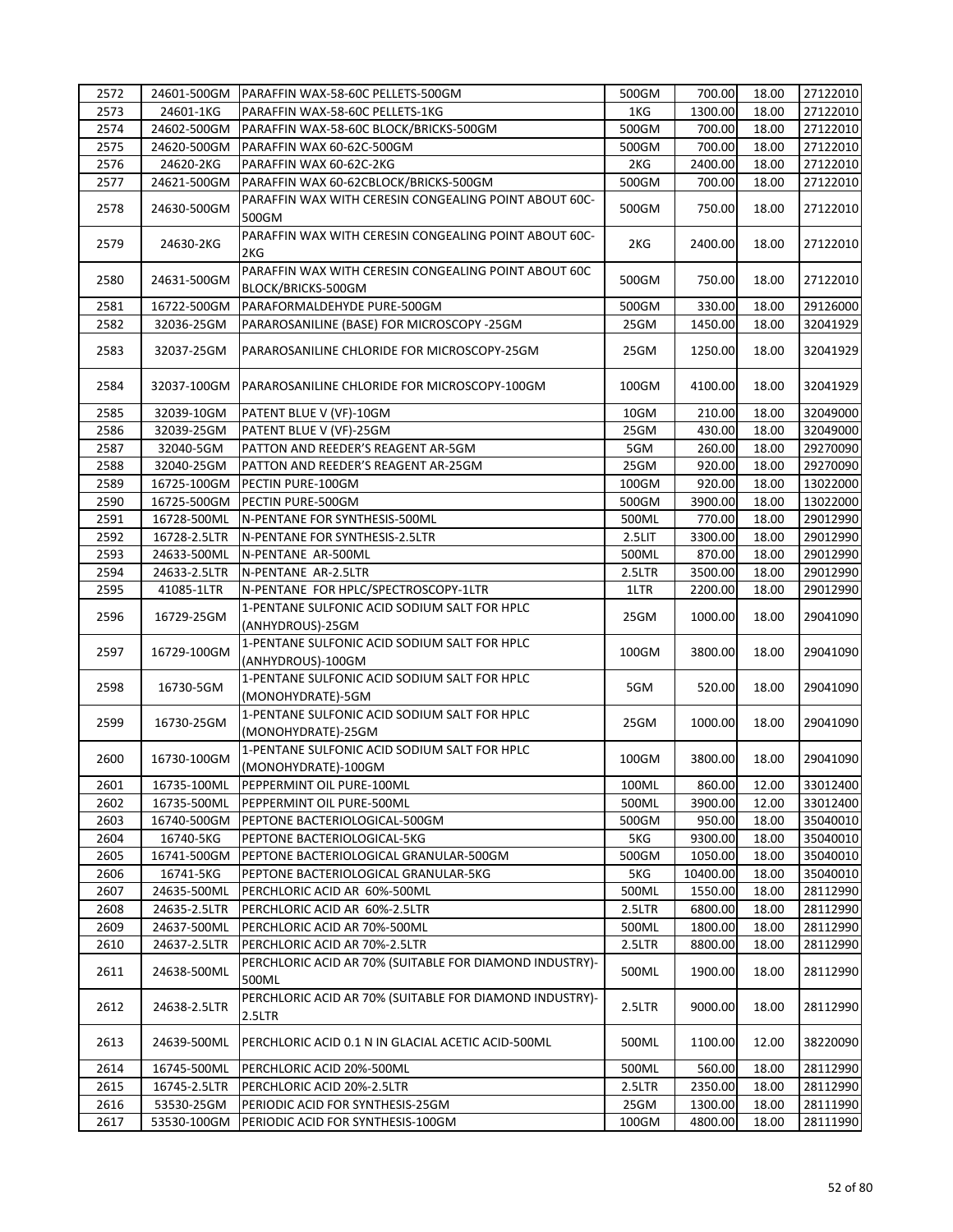| 2618 | 53531-25GM   | PERIODIC ACID AR-25GM                           | 25GM   | 1400.00  | 18.00 | 28111990 |
|------|--------------|-------------------------------------------------|--------|----------|-------|----------|
| 2619 | 53531-100GM  | PERIODIC ACID AR-100GM                          | 100GM  | 5100.00  | 18.00 | 28111990 |
| 2620 | 32060-500ML  | PETROLEUM ETHER 40-60C LR-500ML                 | 500ML  | 650.00   | 18.00 | 27101990 |
| 2621 | 32060-2.5LTR | PETROLEUM ETHER 40-60C LR-2.5LTR                | 2.5LTR | 2550.00  | 18.00 | 27101990 |
| 2622 | 32080-500ML  | PETROLEUM ETHER 40-60C AR-500ML                 | 500ML  | 750.00   | 18.00 | 27101990 |
| 2623 | 32080-2.5LTR | PETROLEUM ETHER 40-60C AR-2.5LTR                | 2.5LTR | 2750.00  | 18.00 | 27101990 |
| 2624 | 32100-500ML  | PETROLEUM ETHER 60-80C LR -500ML                | 500ML  | 460.00   | 18.00 | 27101990 |
| 2625 | 32100-2.5LTR | PETROLEUM ETHER 60-80C LR -2.5LTR               | 2.5LTR | 1500.00  | 18.00 | 27101990 |
| 2626 | 32120-500ML  | PETROLEUM ETHER 60-80C AR-500ML                 | 500ML  | 510.00   | 18.00 | 27101990 |
| 2627 | 32120-2.5LTR | PETROLEUM ETHER 60-80C AR-2.5LTR                | 2.5LTR | 1700.00  | 18.00 | 27101990 |
| 2628 | 32130-500ML  | PETROLEUM ETHER 100-200C FOR SYNTHESIS          | 500ML  | 600.00   | 18.00 | 27101990 |
| 2629 | 32130-2.5LTR | PETROLEUM ETHER 100-200C FOR SYNTHESIS          | 2.5LTR | 1900.00  | 18.00 | 27101990 |
| 2630 | 32140-500GM  | PETROLEUM JELLY WHITE-500GM                     | 500GM  | 390.00   | 18.00 | 27121090 |
| 2631 | 24640-5GM    | 1,10 PHENANTHROLINE AR MONOHYDRATE-5GM          | 5GM    | 550.00   | 18.00 | 29339900 |
| 2632 | 24640-25GM   | 1,10 PHENANTHROLINE AR MONOHYDRATE-25GM         | 25GM   | 2250.00  | 18.00 | 29339900 |
| 2633 | 24640-100GM  | 1,10 PHENANTHROLINE AR MONOHYDRATE-100GM        | 100GM  | 7850.00  | 18.00 | 29339900 |
| 2634 | 24641-5GM    | 1,10 PHENANTHROLINE HCL AR 99.5%-5GM            | 5 GM   | 750.00   | 18.00 | 29339900 |
| 2635 | 24641-25GM   | 1,10 PHENANTHROLINE HCL AR 99.5%-25GM           | 25GM   | 3200.00  | 18.00 | 29339900 |
| 2636 | 16750-1GM    | PHENAZINE METHOLSULPHATE-1GM                    | 1GM    | 700.00   | 18.00 | 29339900 |
| 2637 | 16750-5GM    | PHENAZINE METHOLSULPHATE-5GM                    | 5GM    | 2450.00  | 18.00 | 29339900 |
| 2638 | 16755-100GM  | PHENAZONE 99% LR (Antipyrine)-100GM             | 100GM  | 1100.00  | 18.00 | 29331100 |
| 2639 | 16755-500GM  | PHENAZONE 99% LR (Antipyrine)-500GM             | 500GM  | 4850.00  | 18.00 | 29331100 |
| 2640 | 16760-500GM  | PHENOL CRYSTAL LR-500GM                         | 500GM  | 600.00   | 18.00 | 29071110 |
| 2641 | 16760-2.5LTR | PHENOL CRYSTAL LR-2.5KG                         | 2.5KG  | 2400.00  | 18.00 | 29071110 |
| 2642 | 24680-500GM  | PHENOL AR-500GM                                 | 500GM  | 700.00   | 18.00 | 29071110 |
| 2643 | 24680-2.5LTR | PHENOL AR-2.5KG                                 | 2.5KG  | 2800.00  | 18.00 | 29071110 |
| 2644 | 32155-500ML  | PHENOLDISULPHONIC ACID SOLUTION 25%-500ML       | 500ML  | 1150.00  | 18.00 | 29089990 |
| 2645 | 32160-50GM   | PHENOLPHTHALEIN INDICATOR-50GM                  | 50GM   | 350.00   | 18.00 | 29322090 |
| 2646 |              |                                                 |        | 650.00   | 18.00 | 29322090 |
|      | 32160-100GM  | PHENOLPHTHALEIN INDICATOR-100GM                 | 100GM  |          |       |          |
| 2647 | 32160-500GM  | PHENOLPHTHALEIN INDICATOR-500GM                 | 500GM  | 2900.00  | 18.00 | 29322090 |
| 2648 | 32150-125ML  | PHENOLPHTHALEIN (INDICATOR) SOLUTION (1%)-125ML | 125ML  | 155.00   | 12.00 | 38220090 |
| 2649 | 32150-500ML  | PHENOLPHTHALEIN (INDICATOR) SOLUTION (1%)-500ML | 500ML  | 420.00   | 12.00 | 38220090 |
|      |              |                                                 |        |          |       |          |
| 2650 | 24670-5GM    | PHENOL RED AR (pH indicator)-5GM                | 5GM    | 145.00   | 18.00 | 29349900 |
| 2651 | 24670-25GM   | PHENOL RED AR (pH indicator)-25GM               | 25GM   | 550.00   | 18.00 | 29349900 |
| 2652 | 24670-100GM  | PHENOL RED AR (pH indicator)-100GM              | 100GM  | 2050.00  | 18.00 | 29349900 |
| 2653 | 32165-125ML  | PHENOL RED INDICATOR SOLUTION-125ML             | 125ML  | 115.00   | 18.00 | 32041963 |
| 2654 | 24675-500ML  | 2-PHENOXYETHANOL FOR SYNTHESIS-500ML            | 500ML  | 900.00   | 18.00 | 29094900 |
| 2655 | 24675-2.5LTR | 2-PHENOXYETHANOL FOR SYNTHESIS-2.5LTR           | 2.5LTR | 3300.00  | 18.00 | 29094900 |
| 2656 | 53540-25GM   | D-PHENYLALANINE FOR BIOCHEMISTRY-25GM           | 25GM   | 3000.00  | 18.00 | 29224990 |
| 2657 | 53540-100GM  | D-PHENYLALANINE FOR BIOCHEMISTRY-100GM          | 100GM  | 10200.00 | 18.00 | 29224990 |
| 2658 | 53540-1KG    | D-PHENYLALANINE FOR BIOCHEMISTRY-1KG            | 1KG    | 89000.00 | 18.00 | 29224990 |
| 2659 | 16780-25GM   | L-PHENYLALANINE FOR BIOCHEMISTRY -25GM          | 25GM   | 260.00   | 18.00 | 29224990 |
| 2660 | 16780-100GM  | L-PHENYLALANINE FOR BIOCHEMISTRY -100GM         | 100GM  | 780.00   | 18.00 | 29224990 |
| 2661 | 16780-500GM  | L-PHENYLALANINE FOR BIOCHEMISTRY -500GM         | 500GM  | 3100.00  | 18.00 | 29224990 |
| 2662 | 53560-25GM   | DL- PHENYLALANINE FOR BIOCHEMISTRY-25GM         | 25GM   | 770.00   | 18.00 | 29224990 |
| 2663 | 32168-25GM   | N-PHENYLANTHRANILIC ACID AR-25GM                | 25GM   | 1200.00  | 18.00 | 29224300 |
| 2664 | 32168-100GM  | N-PHENYLANTHRANILIC ACID AR-100GM               | 100GM  | 4700.00  | 18.00 | 29224300 |
| 2665 | 16785-500ML  | PHENYL CHLOROFORMATE FOR SYNTHESIS-500ML        | 500ML  | 1900.00  | 18.00 | 29153990 |
| 2666 | 16785-2.5LTR | PHENYL CHLOROFORMATE FOR SYNTHESIS-2.5LTR       | 2.5LTR | 8700.00  | 18.00 | 29153990 |
| 2667 | 16790-100GM  | o-PHENYLENEDIAMINE FOR SYNTHESIS -100GM         | 100GM  | 330.00   | 18.00 | 29215110 |
| 2668 | 16790-250GM  | o-PHENYLENEDIAMINE FOR SYNTHESIS -250GM         | 250GM  | 750.00   | 18.00 | 29215110 |
| 2669 | 16795-250GM  | m-PHENYLENEDIAMINE -250GM                       | 250GM  | 1100.00  | 18.00 | 29215120 |
| 2670 | 16800-100GM  | p-PHENYLENEDIAMINE-100GM                        | 100GM  | 530.00   | 18.00 | 29215130 |
| 2671 | 16800-250GM  | p-PHENYLENEDIAMINE-250GM                        | 250GM  | 920.00   | 18.00 | 29215130 |
| 2672 | 16808-250ML  | PHENYL HYDRAZINE FOR SYNTHESIS-250ML            | 250ML  | 1520.00  | 18.00 | 29280090 |
| 2673 | 16808-500ML  | PHENYL HYDRAZINE FOR SYNTHESIS-500ML            | 500ML  | 2700.00  | 18.00 | 29280090 |
| 2674 | 16808-2.5LTR | PHENYL HYDRAZINE FOR SYNTHESIS-2.5LTR           | 2.5LTR | 13700.00 | 18.00 | 29280090 |
|      |              |                                                 |        |          |       |          |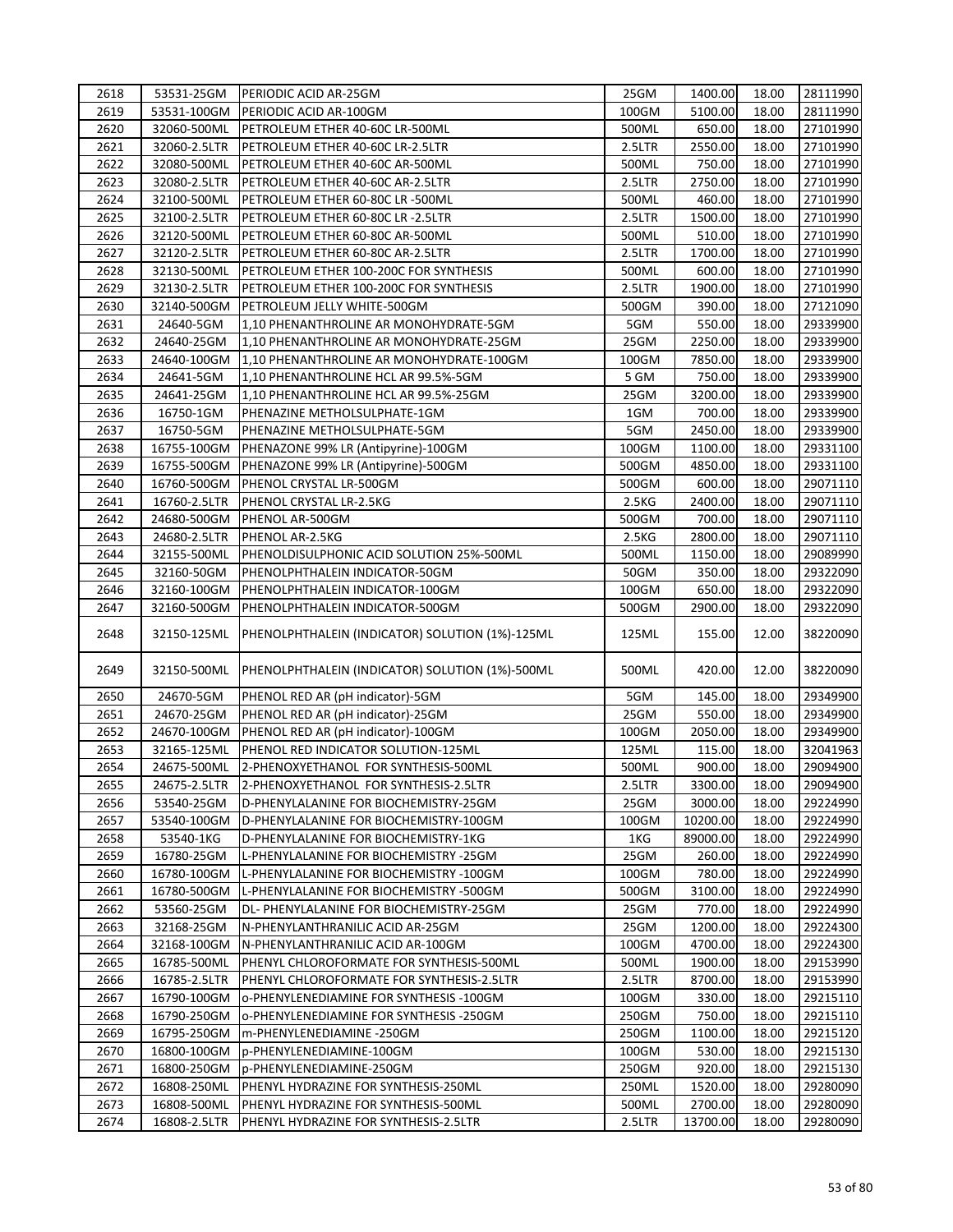| 2675 | 24683-100ML  | <b>PHENYL HYDRAZINE AR-100ML</b>                                 | 100ML  | 1200.00  | 18.00 | 29280090 |
|------|--------------|------------------------------------------------------------------|--------|----------|-------|----------|
| 2676 | 24683-500ML  | PHENYL HYDRAZINE AR-500ML                                        | 500ML  | 5700.00  | 18.00 | 29280090 |
| 2677 | 16810-100GM  | PHENYL HYDRAZINE HYDROCHLORIDE -100GM                            | 100GM  | 1100.00  | 18.00 | 29280090 |
| 2678 | 16810-250GM  | PHENYL HYDRAZINE HYDROCHLORIDE -250GM                            | 250GM  | 2200.00  | 18.00 | 29280090 |
| 2679 | 24685-100GM  | PHENYL HYDRAZINE HYDROCHLORIDE AR-100GM                          | 100GM  | 1220.00  | 18.00 | 29280090 |
| 2680 | 24685-250GM  | PHENYL HYDRAZINE HYDROCHLORIDE AR-250GM                          | 250GM  | 2600.00  | 18.00 | 29280090 |
| 2681 | 16830-25GM   | PHENYL MERCURY ACETATE FOR SYNTHESIS-25GM                        | 25GM   | 4000.00  | 18.00 | 28521000 |
| 2682 | 16830-100GM  | PHENYL MERCURY ACETATE FOR SYNTHESIS-100GM                       | 100GM  | 15000.00 | 18.00 | 28521000 |
| 2683 | 16820-25GM   | PHENYL MERCURY NITRATE (BASIC) FOR SYNTHESIS -25GM               | 25GM   | 10700.00 | 18.00 | 28521000 |
| 2684 | 16820-100GM  | PHENYL MERCURY NITRATE (BASIC) FOR SYNTHESIS -100GM              | 100GM  | 37000.00 | 18.00 | 28521000 |
| 2685 | 24690-25GM   | PHENYL PHOSPHATE DISODIUM SALT AR-25GM                           | 25GM   | 2100.00  | 18.00 | 29199090 |
| 2686 | 24690-100GM  | PHENYL PHOSPHATE DISODIUM SALT AR-100GM                          | 100GM  | 7350.00  | 18.00 | 29199090 |
| 2687 | 24693-100GM  | N- PHENYL THIOUREA-100GM                                         | 100GM  | 9000.00  | 18.00 | 29309099 |
| 2688 | 24695-100GM  | PHENYL TRIMETHYL AMMONIUM CHLORIDE-100GM                         | 100GM  | 630.00   | 18.00 | 29239000 |
| 2689 | 24695-500GM  | PHENYL TRIMETHYL AMMONIUM CHLORIDE-500GM                         | 500GM  | 3200.00  | 18.00 | 29239000 |
| 2690 | 53600-25GM   | PHLOROGLUCINOL AR-25GM                                           | 25GM   | 1200.00  | 18.00 | 29072990 |
| 2691 | 53600-100GM  | PHLOROGLUCINOL AR-100GM                                          | 100GM  | 4800.00  | 18.00 | 29072990 |
| 2692 | 16835-25GM   | PHLOXIN B FOR MICROSCOPY-25GM                                    | 25GM   | 400.00   | 18.00 | 32049000 |
| 2693 | 16835-100GM  | PHLOXIN B FOR MICROSCOPY-100GM                                   | 100GM  | 1420.00  | 18.00 | 32049000 |
| 2694 | 24700-25GM   | PHOSPHOMOLYBDIC ACID AR-25GM                                     | 25GM   | 1200.00  | 18.00 | 28111990 |
| 2695 | 24700-100GM  | PHOSPHOMOLYBDIC ACID AR-100GM                                    | 100GM  | 3800.00  | 18.00 | 28111990 |
| 2696 | 16840-500GM  | meta-PHOSPHORIC ACID (GLACIAL STICKS)-500GM                      | 500GM  | 3300.00  | 18.00 | 28092010 |
| 2697 | 24720-100GM  | meta-PHOSPHORIC ACID AR (GLACIAL STICKS)-100GM                   | 100GM  | 3700.00  | 18.00 | 28092010 |
| 2698 | 24720-500GM  | meta-PHOSPHORIC ACID AR (GLACIAL STICKS)-500GM                   | 500GM  | 12000.00 | 18.00 | 28092010 |
| 2699 | 16850-500ML  | PHOSPHORUS OXYCHLORIDE LR-500ML                                  | 500ML  | 1950.00  | 18.00 | 28129000 |
| 2700 | 16850-2.5LTR | PHOSPHORUS OXYCHLORIDE LR-2.5LTR                                 | 2.5LTR | 8500.00  | 18.00 | 28129000 |
| 2701 | 16870-250GM  | PHOSPHORUS PENTAOXIDE FOR SYNTHESIS-250GM                        | 250GM  | 940.00   | 18.00 | 28091000 |
| 2702 | 16870-500GM  | PHOSPHORUS PENTAOXIDE FOR SYNTHESIS-500GM                        | 500GM  | 1700.00  | 18.00 | 28091000 |
| 2703 | 24730-500GM  | PHOSPHORUS PENTOXIDE AR-500GM                                    | 500GM  | 1900.00  | 18.00 | 28091000 |
| 2704 | 16880-500ML  | PHOSPHORUS TRICHLORIDE FOR SYNTHESIS -500ML                      | 500ML  | 2000.00  | 18.00 | 28129000 |
| 2705 | 16880-2.5LTR | PHOSPHORUS TRICHLORIDE FOR SYNTHESIS -2.5LTR                     | 2.5LTR | 9000.00  | 18.00 | 28129000 |
| 2706 | 16900-100GM  | PHOSPHOTUNGSTIC ACID LR-100GM                                    | 100GM  | 2200.00  | 18.00 | 28111990 |
| 2707 | 16900-500GM  | PHOSPHOTUNGSTIC ACID LR-500GM                                    | 500GM  | 10200.00 | 18.00 | 28111990 |
| 2708 | 24740-25GM   | PHOSPHOTUNGSTIC ACID AR-25GM                                     | 25GM   | 850.00   | 18.00 | 28111990 |
| 2709 | 24740-100GM  | PHOSPHOTUNGSTIC ACID AR-100GM                                    | 100GM  | 3200.00  | 18.00 | 28111990 |
| 2710 | 24745-5GM    | o-PHTHALADEHYDE AR-5GM                                           | 5GM    | 550.00   | 18.00 | 29122990 |
| 2711 | 24745-25GM   | o-PHTHALADEHYDE AR-25GM                                          | 25GM   | 2300.00  | 18.00 | 29122990 |
| 2712 | 16903-500GM  | PHTHALAMIDE FOR SYNTHESIS-500GM                                  | 500GM  | 505.00   | 18.00 | 29251900 |
| 2713 | 16905-500GM  | PHTHALIC ACID FOR SYNTHESIS -500GM                               | 500GM  | 620.00   | 18.00 | 29173930 |
| 2714 | 24746-500GM  | PHTHALIC ACID AR-500GM                                           | 500GM  | 700.00   | 18.00 | 29173930 |
| 2715 | 16908-500GM  | PHTHALIC ANHYDRIDE FOR SYNTHESIS-500GM                           | 500GM  | 480.00   | 18.00 | 29173500 |
| 2716 | 16908-5KG    | PHTHALIC ANHYDRIDE FOR SYNTHESIS-5KG                             | 5KG    | 4300.00  | 18.00 | 29173500 |
| 2717 | 16906-100GM  | PHTHALIDE FOR SYNTHESIS-100GM                                    | 100GM  | 580.00   | 18.00 | 29251900 |
| 2718 | 16906-500GM  | PHTHALIDE FOR SYNTHESIS-500GM                                    | 500GM  | 2500.00  | 18.00 | 29251900 |
| 2719 | 16907-500GM  | PHTHALIMIDE FOR SYNTHESIS -500GM                                 | 500GM  | 470.00   | 18.00 | 29251900 |
| 2720 | 16910-500GM  | PICRIC ACID LR-500GM                                             | 500GM  | 1100.00  | 18.00 | 29089990 |
| 2721 | 24748-100GM  | PICRIC ACID AR-100GM                                             | 100GM  | 400.00   | 18.00 | 29089990 |
| 2722 | 24748-500GM  | PICRIC ACID AR-500GM                                             | 500GM  | 1400.00  | 18.00 | 29089990 |
| 2723 | 24749-100ML  | PICRIC ACID SOLUTION AR 1.2%-100ML                               | 100ML  | 200.00   | 18.00 | 29089990 |
| 2724 | 24749-500ML  | PICRIC ACID SOLUTION AR 1.2%-500ML                               | 500ML  | 600.00   | 18.00 | 29089990 |
| 2725 | 16912-250GM  | PIPERAZINE (Anhydrous) 98%-250GM                                 | 250GM  | 900.00   | 18.00 | 29335990 |
| 2726 | 16912-1KG    | PIPERAZINE (Anhydrous) 98%-1KG                                   | 1KG    | 3200.00  | 18.00 | 29335990 |
| 2727 | 24750-5GM    | PIPES (BUFFER) {piperazine -N, N-Bis-2-Ethene Sulfonic acid}-5GM | 5GM    | 460.00   | 18.00 | 29335990 |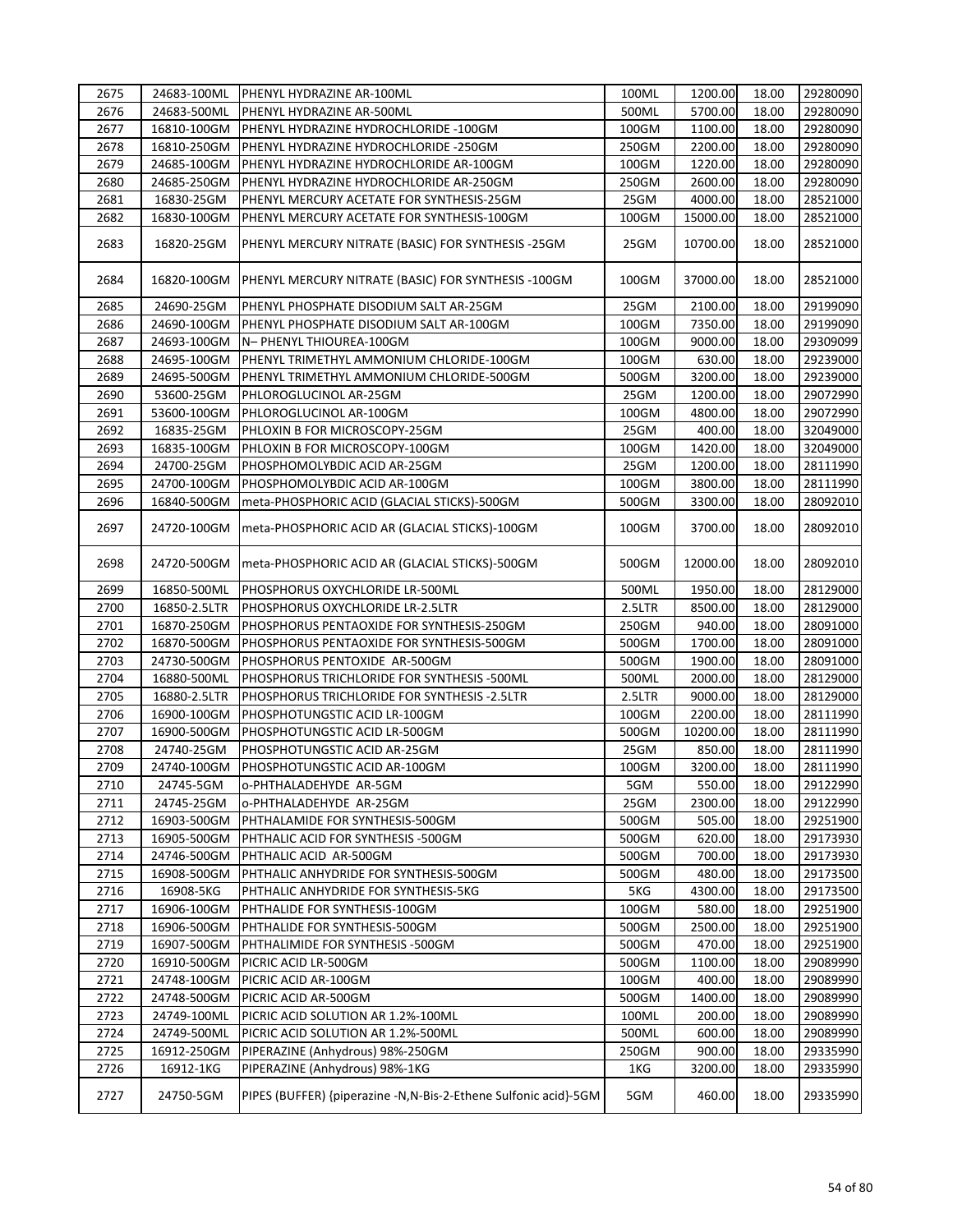| 2729<br>24750-100GM<br>100GM<br>5000.00<br>18.00<br>100GM<br>2730<br>16913-500ML<br>PIPERIDINE FOR SYNTHESIS 98%-500ML<br>500ML<br>1600.00<br>18.00<br>2731<br>2900.00<br>16913-1LTR<br>PIPERIDINE FOR SYNTHESIS 98%-1LTR<br>1LTR<br>18.00<br>2732<br>16913-2.5LTR<br>2.5LTR<br>5400.00<br>18.00<br>PIPERIDINE FOR SYNTHESIS 98%-2.5LTR<br>2733<br>470.00<br>18.00<br>24755-100ML<br>PIPERIDINE AR 99%-100ML<br>100ML<br>2734<br>24755-500ML<br>PIPERIDINE AR 99%-500ML<br>500ML<br>1800.00<br>18.00<br>2735<br>16915-1GM<br>PLATINUM CHLORIDE (Pt 40%)-1GM<br>9700.00<br>18.00<br>1GM<br>2736<br>16916-1GM<br>1GM<br>12000.00<br>PLATINIUM OXIDE(Pt 80%)-1GM<br>18.00<br>2737<br>16917-500ML<br>POLYETHYLENE GLYCOL 200-500ML<br>500ML<br>530.00<br>18.00<br>2738<br>16917-2.5LTR<br>POLYETHYLENE GLYCOL 200-2.5LTR<br>2.5LTR<br>2150.00<br>18.00<br>2739<br>16917A-500ML POLYETHYLENE GLYCOL 300-500ML<br>500ML<br>620.00<br>18.00<br>2740<br>16917A-2.5LTR<br>POLYETHYLENE GLYCOL 300-2.5LTR<br>2.5LTR<br>2650.00<br>18.00<br>2741<br>720.00<br>16918-500ML<br>POLYETHYLENE GLYCOL 400-500ML<br>500ML<br>18.00<br>2742<br>2400.00<br>18.00<br>16918-2.5LTR<br>POLYETHYLENE GLYCOL 400-2.5LTR<br>2.5LTR<br>2743<br>18.00<br>16919-500ML<br>POLYETHYLENE GLYCOL 600-500ML<br>500ML<br>610.00<br>2744<br>18.00<br>16919-2.5LTR<br>POLYETHYLENE GLYCOL 600-2.5LTR<br>2.5LTR<br>2450.00<br>2745<br>70430-500GM<br>POLYETHYLENE GLYCOL 1500-500GM<br>500GM<br>505.00<br>18.00<br>2746<br>515.00<br>16920-500GM<br>POLYETHYLENE GLYCOL 4000-500GM<br>500GM<br>18.00<br>2747<br>16920-5KG<br>5KG<br>4440.00<br>18.00<br>POLYETHYLENE GLYCOL 4000-5KG<br>39072090<br>2748<br>16940-500GM<br>POLYETHYLENE GLYCOL 6000-500GM<br>500GM<br>630.00<br>18.00<br>39072090<br>2749<br>5KG<br>16940-500GM<br>POLYETHYLENE GLYCOL 6000-5KG<br>4800.00<br>18.00<br>2750<br>16942-500GM<br>POLYPHOSPHORIC ACID FOR SYNTHESIS-500GM<br>500GM<br>1200.00<br>18.00<br>28092020<br>2751<br>5850.00<br>16942-2.5 LRT<br>POLYPHOSPHORIC ACID FOR SYNTHESIS-2.5LTR<br>2.5KG<br>18.00<br>28092020<br>2752<br>16945-500GM<br>500GM<br>720.00<br>18.00<br>39053000<br>POLYVINYL ALCOHOL-500GM<br>2753<br>5KG<br>6550.00<br>39053000<br>16945-5KG<br>POLYVINYL ALCOHOL-5KG<br>18.00<br>2754<br>18.00<br>16950-100GM<br>POLYVINYL PYRROLIDONE (PVP)-100GM<br>100GM<br>610.00<br>39059910<br>2755<br>16950-500GM<br>POLYVINYL PYRROLIDONE (PVP)-500GM<br>2525.00<br>18.00<br>39059910<br>500GM<br>2756<br>POLYVINYL PYRROLIDONE K 90(PVP)-500GM<br>3000.00<br>16953-500GM<br>500GM<br>18.00<br>39059910<br>2757<br>16955-25GM<br>PONCEAU S FOR ELECTROPHORESIS-25GM<br>25GM<br>700.00<br>18.00<br>32049000<br>2758<br>PONCEAU S FOR ELECTROPHORESIS-100GM<br>100GM<br>2600.00<br>18.00<br>32049000<br>16955-100GM<br>POPOP Scintillation Grade (1,4-bis(5-phenyloxaza-2yl)benzene-<br>2759<br>16956-5GM<br>5 GM<br>3350.00<br>18.00<br>5GM<br>POPOP Scintillation Grade (1,4-bis(5-phenyloxaza-2yl)benzene-<br>2760<br>16956-25GM<br>25GM<br>14500.00<br>18.00<br>25GM<br>POPOP Scintillation Grade (1,4-bis(5-phenyloxaza-2yl)benzene-<br>2761<br>16956-100GM<br>100GM<br>57000.00<br>18.00<br>100GM<br>2762<br>16957-50GM<br>POPSO BUFFER FOR BIOCHEMISTRY-50GM<br>50GM<br>5700.00<br>18.00<br>2763<br>16957-100GM<br>100GM<br>10800.00<br>POPSO BUFFER FOR BIOCHEMISTRY-100GM<br>18.00<br>2764<br>700.00<br>18.00<br>16960-500GM<br>POTASSIUM ACETATE LR-500GM<br>500GM<br>2765<br>500GM<br>1100.00<br>18.00<br>24760-500GM<br>POTASSIUM ACETATE AR-500GM<br>2766<br>600.00<br>18.00<br>16980-500GM<br>POTASSIUM BICARBONATE LR-500GM<br>500GM<br>2767<br>16980-1KG<br>POTASSIUM BICARBONATE LR-1KG<br>1KG<br>1100.00<br>18.00<br>2768<br>POTASSIUM BROMATE LR-500GM<br>500GM<br>1150.00<br>17000-500GM<br>18.00<br>2769<br>24780-500GM<br>POTASSIUM BROMATE AR-500GM<br>500GM<br>1400.00<br>18.00<br>2770<br>POTASSIUM BROMIDE FOR IR SPECTROSCOPY-100GM<br>4600.00<br>17020-100GM<br>100GM<br>18.00<br>2771<br>1000.00<br>17040-500GM<br>POTASSIUM BROMIDE LR-500GM<br>500GM<br>18.00<br>2772<br>24800-500GM<br>POTASSIUM BROMIDE AR-500GM<br>500GM<br>1300.00<br>18.00<br>2773<br>420.00<br>18.00<br>17060-500GM<br>POTASSIUM CARBONATE ANHYDROUS-500GM<br>500GM<br>2774<br>17060-5KG<br>POTASSIUM CARBONATE ANHYDROUS-5KG<br>5KG<br>3700.00<br>18.00<br>2775<br>500GM<br>510.00<br>18.00<br>24820-500GM<br>POTASSIUM CARBONATE ANHYDROUS AR-500GM<br>2776<br>260.00<br>17080-500GM<br>POTASSIUM CHLORIDE-500GM<br>500GM<br>18.00<br>2777<br>17080-5KG<br>POTASSIUM CHLORIDE-5KG<br>5KG<br>1900.00<br>18.00<br>2778<br>24840-500GM<br>POTASSIUM CHLORIDE AR-500GM<br>500GM<br>360.00<br>18.00<br>2779<br>24840-5KG<br>POTASSIUM CHLORIDE AR-5KG<br>5KG<br>3200.00<br>18.00 | 2728 | 24750-25GM | PIPES (BUFFER) {piperazine -N, N-Bis-2-Ethene Sulfonic acid}-<br>25GM | 25GM | 1700.00 | 18.00 | 29335990 |
|---------------------------------------------------------------------------------------------------------------------------------------------------------------------------------------------------------------------------------------------------------------------------------------------------------------------------------------------------------------------------------------------------------------------------------------------------------------------------------------------------------------------------------------------------------------------------------------------------------------------------------------------------------------------------------------------------------------------------------------------------------------------------------------------------------------------------------------------------------------------------------------------------------------------------------------------------------------------------------------------------------------------------------------------------------------------------------------------------------------------------------------------------------------------------------------------------------------------------------------------------------------------------------------------------------------------------------------------------------------------------------------------------------------------------------------------------------------------------------------------------------------------------------------------------------------------------------------------------------------------------------------------------------------------------------------------------------------------------------------------------------------------------------------------------------------------------------------------------------------------------------------------------------------------------------------------------------------------------------------------------------------------------------------------------------------------------------------------------------------------------------------------------------------------------------------------------------------------------------------------------------------------------------------------------------------------------------------------------------------------------------------------------------------------------------------------------------------------------------------------------------------------------------------------------------------------------------------------------------------------------------------------------------------------------------------------------------------------------------------------------------------------------------------------------------------------------------------------------------------------------------------------------------------------------------------------------------------------------------------------------------------------------------------------------------------------------------------------------------------------------------------------------------------------------------------------------------------------------------------------------------------------------------------------------------------------------------------------------------------------------------------------------------------------------------------------------------------------------------------------------------------------------------------------------------------------------------------------------------------------------------------------------------------------------------------------------------------------------------------------------------------------------------------------------------------------------------------------------------------------------------------------------------------------------------------------------------------------------------------------------------------------------------------------------------------------------------------------------------------------------------------------------------------------------------------------------------------------------------------------------------------------------------------------------------------------------------------------------------------------------------------------------------------------------------------------------------------------------------------------------------------------------------------------------------------------------------------------------------------------------------------------------------------------------------------------------------------------------------------------------|------|------------|-----------------------------------------------------------------------|------|---------|-------|----------|
|                                                                                                                                                                                                                                                                                                                                                                                                                                                                                                                                                                                                                                                                                                                                                                                                                                                                                                                                                                                                                                                                                                                                                                                                                                                                                                                                                                                                                                                                                                                                                                                                                                                                                                                                                                                                                                                                                                                                                                                                                                                                                                                                                                                                                                                                                                                                                                                                                                                                                                                                                                                                                                                                                                                                                                                                                                                                                                                                                                                                                                                                                                                                                                                                                                                                                                                                                                                                                                                                                                                                                                                                                                                                                                                                                                                                                                                                                                                                                                                                                                                                                                                                                                                                                                                                                                                                                                                                                                                                                                                                                                                                                                                                                                                                                   |      |            | PIPES (BUFFER) {piperazine -N, N-Bis-2-Ethene Sulfonic acid}-         |      |         |       | 29335990 |
|                                                                                                                                                                                                                                                                                                                                                                                                                                                                                                                                                                                                                                                                                                                                                                                                                                                                                                                                                                                                                                                                                                                                                                                                                                                                                                                                                                                                                                                                                                                                                                                                                                                                                                                                                                                                                                                                                                                                                                                                                                                                                                                                                                                                                                                                                                                                                                                                                                                                                                                                                                                                                                                                                                                                                                                                                                                                                                                                                                                                                                                                                                                                                                                                                                                                                                                                                                                                                                                                                                                                                                                                                                                                                                                                                                                                                                                                                                                                                                                                                                                                                                                                                                                                                                                                                                                                                                                                                                                                                                                                                                                                                                                                                                                                                   |      |            |                                                                       |      |         |       | 29333200 |
|                                                                                                                                                                                                                                                                                                                                                                                                                                                                                                                                                                                                                                                                                                                                                                                                                                                                                                                                                                                                                                                                                                                                                                                                                                                                                                                                                                                                                                                                                                                                                                                                                                                                                                                                                                                                                                                                                                                                                                                                                                                                                                                                                                                                                                                                                                                                                                                                                                                                                                                                                                                                                                                                                                                                                                                                                                                                                                                                                                                                                                                                                                                                                                                                                                                                                                                                                                                                                                                                                                                                                                                                                                                                                                                                                                                                                                                                                                                                                                                                                                                                                                                                                                                                                                                                                                                                                                                                                                                                                                                                                                                                                                                                                                                                                   |      |            |                                                                       |      |         |       | 29333200 |
|                                                                                                                                                                                                                                                                                                                                                                                                                                                                                                                                                                                                                                                                                                                                                                                                                                                                                                                                                                                                                                                                                                                                                                                                                                                                                                                                                                                                                                                                                                                                                                                                                                                                                                                                                                                                                                                                                                                                                                                                                                                                                                                                                                                                                                                                                                                                                                                                                                                                                                                                                                                                                                                                                                                                                                                                                                                                                                                                                                                                                                                                                                                                                                                                                                                                                                                                                                                                                                                                                                                                                                                                                                                                                                                                                                                                                                                                                                                                                                                                                                                                                                                                                                                                                                                                                                                                                                                                                                                                                                                                                                                                                                                                                                                                                   |      |            |                                                                       |      |         |       | 29333200 |
|                                                                                                                                                                                                                                                                                                                                                                                                                                                                                                                                                                                                                                                                                                                                                                                                                                                                                                                                                                                                                                                                                                                                                                                                                                                                                                                                                                                                                                                                                                                                                                                                                                                                                                                                                                                                                                                                                                                                                                                                                                                                                                                                                                                                                                                                                                                                                                                                                                                                                                                                                                                                                                                                                                                                                                                                                                                                                                                                                                                                                                                                                                                                                                                                                                                                                                                                                                                                                                                                                                                                                                                                                                                                                                                                                                                                                                                                                                                                                                                                                                                                                                                                                                                                                                                                                                                                                                                                                                                                                                                                                                                                                                                                                                                                                   |      |            |                                                                       |      |         |       | 29333200 |
|                                                                                                                                                                                                                                                                                                                                                                                                                                                                                                                                                                                                                                                                                                                                                                                                                                                                                                                                                                                                                                                                                                                                                                                                                                                                                                                                                                                                                                                                                                                                                                                                                                                                                                                                                                                                                                                                                                                                                                                                                                                                                                                                                                                                                                                                                                                                                                                                                                                                                                                                                                                                                                                                                                                                                                                                                                                                                                                                                                                                                                                                                                                                                                                                                                                                                                                                                                                                                                                                                                                                                                                                                                                                                                                                                                                                                                                                                                                                                                                                                                                                                                                                                                                                                                                                                                                                                                                                                                                                                                                                                                                                                                                                                                                                                   |      |            |                                                                       |      |         |       | 29333200 |
|                                                                                                                                                                                                                                                                                                                                                                                                                                                                                                                                                                                                                                                                                                                                                                                                                                                                                                                                                                                                                                                                                                                                                                                                                                                                                                                                                                                                                                                                                                                                                                                                                                                                                                                                                                                                                                                                                                                                                                                                                                                                                                                                                                                                                                                                                                                                                                                                                                                                                                                                                                                                                                                                                                                                                                                                                                                                                                                                                                                                                                                                                                                                                                                                                                                                                                                                                                                                                                                                                                                                                                                                                                                                                                                                                                                                                                                                                                                                                                                                                                                                                                                                                                                                                                                                                                                                                                                                                                                                                                                                                                                                                                                                                                                                                   |      |            |                                                                       |      |         |       | 28439019 |
|                                                                                                                                                                                                                                                                                                                                                                                                                                                                                                                                                                                                                                                                                                                                                                                                                                                                                                                                                                                                                                                                                                                                                                                                                                                                                                                                                                                                                                                                                                                                                                                                                                                                                                                                                                                                                                                                                                                                                                                                                                                                                                                                                                                                                                                                                                                                                                                                                                                                                                                                                                                                                                                                                                                                                                                                                                                                                                                                                                                                                                                                                                                                                                                                                                                                                                                                                                                                                                                                                                                                                                                                                                                                                                                                                                                                                                                                                                                                                                                                                                                                                                                                                                                                                                                                                                                                                                                                                                                                                                                                                                                                                                                                                                                                                   |      |            |                                                                       |      |         |       | 28439019 |
|                                                                                                                                                                                                                                                                                                                                                                                                                                                                                                                                                                                                                                                                                                                                                                                                                                                                                                                                                                                                                                                                                                                                                                                                                                                                                                                                                                                                                                                                                                                                                                                                                                                                                                                                                                                                                                                                                                                                                                                                                                                                                                                                                                                                                                                                                                                                                                                                                                                                                                                                                                                                                                                                                                                                                                                                                                                                                                                                                                                                                                                                                                                                                                                                                                                                                                                                                                                                                                                                                                                                                                                                                                                                                                                                                                                                                                                                                                                                                                                                                                                                                                                                                                                                                                                                                                                                                                                                                                                                                                                                                                                                                                                                                                                                                   |      |            |                                                                       |      |         |       | 39072090 |
|                                                                                                                                                                                                                                                                                                                                                                                                                                                                                                                                                                                                                                                                                                                                                                                                                                                                                                                                                                                                                                                                                                                                                                                                                                                                                                                                                                                                                                                                                                                                                                                                                                                                                                                                                                                                                                                                                                                                                                                                                                                                                                                                                                                                                                                                                                                                                                                                                                                                                                                                                                                                                                                                                                                                                                                                                                                                                                                                                                                                                                                                                                                                                                                                                                                                                                                                                                                                                                                                                                                                                                                                                                                                                                                                                                                                                                                                                                                                                                                                                                                                                                                                                                                                                                                                                                                                                                                                                                                                                                                                                                                                                                                                                                                                                   |      |            |                                                                       |      |         |       | 39072090 |
|                                                                                                                                                                                                                                                                                                                                                                                                                                                                                                                                                                                                                                                                                                                                                                                                                                                                                                                                                                                                                                                                                                                                                                                                                                                                                                                                                                                                                                                                                                                                                                                                                                                                                                                                                                                                                                                                                                                                                                                                                                                                                                                                                                                                                                                                                                                                                                                                                                                                                                                                                                                                                                                                                                                                                                                                                                                                                                                                                                                                                                                                                                                                                                                                                                                                                                                                                                                                                                                                                                                                                                                                                                                                                                                                                                                                                                                                                                                                                                                                                                                                                                                                                                                                                                                                                                                                                                                                                                                                                                                                                                                                                                                                                                                                                   |      |            |                                                                       |      |         |       | 34042000 |
|                                                                                                                                                                                                                                                                                                                                                                                                                                                                                                                                                                                                                                                                                                                                                                                                                                                                                                                                                                                                                                                                                                                                                                                                                                                                                                                                                                                                                                                                                                                                                                                                                                                                                                                                                                                                                                                                                                                                                                                                                                                                                                                                                                                                                                                                                                                                                                                                                                                                                                                                                                                                                                                                                                                                                                                                                                                                                                                                                                                                                                                                                                                                                                                                                                                                                                                                                                                                                                                                                                                                                                                                                                                                                                                                                                                                                                                                                                                                                                                                                                                                                                                                                                                                                                                                                                                                                                                                                                                                                                                                                                                                                                                                                                                                                   |      |            |                                                                       |      |         |       | 34042000 |
|                                                                                                                                                                                                                                                                                                                                                                                                                                                                                                                                                                                                                                                                                                                                                                                                                                                                                                                                                                                                                                                                                                                                                                                                                                                                                                                                                                                                                                                                                                                                                                                                                                                                                                                                                                                                                                                                                                                                                                                                                                                                                                                                                                                                                                                                                                                                                                                                                                                                                                                                                                                                                                                                                                                                                                                                                                                                                                                                                                                                                                                                                                                                                                                                                                                                                                                                                                                                                                                                                                                                                                                                                                                                                                                                                                                                                                                                                                                                                                                                                                                                                                                                                                                                                                                                                                                                                                                                                                                                                                                                                                                                                                                                                                                                                   |      |            |                                                                       |      |         |       | 39072090 |
|                                                                                                                                                                                                                                                                                                                                                                                                                                                                                                                                                                                                                                                                                                                                                                                                                                                                                                                                                                                                                                                                                                                                                                                                                                                                                                                                                                                                                                                                                                                                                                                                                                                                                                                                                                                                                                                                                                                                                                                                                                                                                                                                                                                                                                                                                                                                                                                                                                                                                                                                                                                                                                                                                                                                                                                                                                                                                                                                                                                                                                                                                                                                                                                                                                                                                                                                                                                                                                                                                                                                                                                                                                                                                                                                                                                                                                                                                                                                                                                                                                                                                                                                                                                                                                                                                                                                                                                                                                                                                                                                                                                                                                                                                                                                                   |      |            |                                                                       |      |         |       | 39072090 |
|                                                                                                                                                                                                                                                                                                                                                                                                                                                                                                                                                                                                                                                                                                                                                                                                                                                                                                                                                                                                                                                                                                                                                                                                                                                                                                                                                                                                                                                                                                                                                                                                                                                                                                                                                                                                                                                                                                                                                                                                                                                                                                                                                                                                                                                                                                                                                                                                                                                                                                                                                                                                                                                                                                                                                                                                                                                                                                                                                                                                                                                                                                                                                                                                                                                                                                                                                                                                                                                                                                                                                                                                                                                                                                                                                                                                                                                                                                                                                                                                                                                                                                                                                                                                                                                                                                                                                                                                                                                                                                                                                                                                                                                                                                                                                   |      |            |                                                                       |      |         |       | 39072090 |
|                                                                                                                                                                                                                                                                                                                                                                                                                                                                                                                                                                                                                                                                                                                                                                                                                                                                                                                                                                                                                                                                                                                                                                                                                                                                                                                                                                                                                                                                                                                                                                                                                                                                                                                                                                                                                                                                                                                                                                                                                                                                                                                                                                                                                                                                                                                                                                                                                                                                                                                                                                                                                                                                                                                                                                                                                                                                                                                                                                                                                                                                                                                                                                                                                                                                                                                                                                                                                                                                                                                                                                                                                                                                                                                                                                                                                                                                                                                                                                                                                                                                                                                                                                                                                                                                                                                                                                                                                                                                                                                                                                                                                                                                                                                                                   |      |            |                                                                       |      |         |       | 39072090 |
|                                                                                                                                                                                                                                                                                                                                                                                                                                                                                                                                                                                                                                                                                                                                                                                                                                                                                                                                                                                                                                                                                                                                                                                                                                                                                                                                                                                                                                                                                                                                                                                                                                                                                                                                                                                                                                                                                                                                                                                                                                                                                                                                                                                                                                                                                                                                                                                                                                                                                                                                                                                                                                                                                                                                                                                                                                                                                                                                                                                                                                                                                                                                                                                                                                                                                                                                                                                                                                                                                                                                                                                                                                                                                                                                                                                                                                                                                                                                                                                                                                                                                                                                                                                                                                                                                                                                                                                                                                                                                                                                                                                                                                                                                                                                                   |      |            |                                                                       |      |         |       | 39072090 |
|                                                                                                                                                                                                                                                                                                                                                                                                                                                                                                                                                                                                                                                                                                                                                                                                                                                                                                                                                                                                                                                                                                                                                                                                                                                                                                                                                                                                                                                                                                                                                                                                                                                                                                                                                                                                                                                                                                                                                                                                                                                                                                                                                                                                                                                                                                                                                                                                                                                                                                                                                                                                                                                                                                                                                                                                                                                                                                                                                                                                                                                                                                                                                                                                                                                                                                                                                                                                                                                                                                                                                                                                                                                                                                                                                                                                                                                                                                                                                                                                                                                                                                                                                                                                                                                                                                                                                                                                                                                                                                                                                                                                                                                                                                                                                   |      |            |                                                                       |      |         |       | 39072090 |
|                                                                                                                                                                                                                                                                                                                                                                                                                                                                                                                                                                                                                                                                                                                                                                                                                                                                                                                                                                                                                                                                                                                                                                                                                                                                                                                                                                                                                                                                                                                                                                                                                                                                                                                                                                                                                                                                                                                                                                                                                                                                                                                                                                                                                                                                                                                                                                                                                                                                                                                                                                                                                                                                                                                                                                                                                                                                                                                                                                                                                                                                                                                                                                                                                                                                                                                                                                                                                                                                                                                                                                                                                                                                                                                                                                                                                                                                                                                                                                                                                                                                                                                                                                                                                                                                                                                                                                                                                                                                                                                                                                                                                                                                                                                                                   |      |            |                                                                       |      |         |       |          |
|                                                                                                                                                                                                                                                                                                                                                                                                                                                                                                                                                                                                                                                                                                                                                                                                                                                                                                                                                                                                                                                                                                                                                                                                                                                                                                                                                                                                                                                                                                                                                                                                                                                                                                                                                                                                                                                                                                                                                                                                                                                                                                                                                                                                                                                                                                                                                                                                                                                                                                                                                                                                                                                                                                                                                                                                                                                                                                                                                                                                                                                                                                                                                                                                                                                                                                                                                                                                                                                                                                                                                                                                                                                                                                                                                                                                                                                                                                                                                                                                                                                                                                                                                                                                                                                                                                                                                                                                                                                                                                                                                                                                                                                                                                                                                   |      |            |                                                                       |      |         |       |          |
|                                                                                                                                                                                                                                                                                                                                                                                                                                                                                                                                                                                                                                                                                                                                                                                                                                                                                                                                                                                                                                                                                                                                                                                                                                                                                                                                                                                                                                                                                                                                                                                                                                                                                                                                                                                                                                                                                                                                                                                                                                                                                                                                                                                                                                                                                                                                                                                                                                                                                                                                                                                                                                                                                                                                                                                                                                                                                                                                                                                                                                                                                                                                                                                                                                                                                                                                                                                                                                                                                                                                                                                                                                                                                                                                                                                                                                                                                                                                                                                                                                                                                                                                                                                                                                                                                                                                                                                                                                                                                                                                                                                                                                                                                                                                                   |      |            |                                                                       |      |         |       | 39072090 |
|                                                                                                                                                                                                                                                                                                                                                                                                                                                                                                                                                                                                                                                                                                                                                                                                                                                                                                                                                                                                                                                                                                                                                                                                                                                                                                                                                                                                                                                                                                                                                                                                                                                                                                                                                                                                                                                                                                                                                                                                                                                                                                                                                                                                                                                                                                                                                                                                                                                                                                                                                                                                                                                                                                                                                                                                                                                                                                                                                                                                                                                                                                                                                                                                                                                                                                                                                                                                                                                                                                                                                                                                                                                                                                                                                                                                                                                                                                                                                                                                                                                                                                                                                                                                                                                                                                                                                                                                                                                                                                                                                                                                                                                                                                                                                   |      |            |                                                                       |      |         |       |          |
|                                                                                                                                                                                                                                                                                                                                                                                                                                                                                                                                                                                                                                                                                                                                                                                                                                                                                                                                                                                                                                                                                                                                                                                                                                                                                                                                                                                                                                                                                                                                                                                                                                                                                                                                                                                                                                                                                                                                                                                                                                                                                                                                                                                                                                                                                                                                                                                                                                                                                                                                                                                                                                                                                                                                                                                                                                                                                                                                                                                                                                                                                                                                                                                                                                                                                                                                                                                                                                                                                                                                                                                                                                                                                                                                                                                                                                                                                                                                                                                                                                                                                                                                                                                                                                                                                                                                                                                                                                                                                                                                                                                                                                                                                                                                                   |      |            |                                                                       |      |         |       |          |
|                                                                                                                                                                                                                                                                                                                                                                                                                                                                                                                                                                                                                                                                                                                                                                                                                                                                                                                                                                                                                                                                                                                                                                                                                                                                                                                                                                                                                                                                                                                                                                                                                                                                                                                                                                                                                                                                                                                                                                                                                                                                                                                                                                                                                                                                                                                                                                                                                                                                                                                                                                                                                                                                                                                                                                                                                                                                                                                                                                                                                                                                                                                                                                                                                                                                                                                                                                                                                                                                                                                                                                                                                                                                                                                                                                                                                                                                                                                                                                                                                                                                                                                                                                                                                                                                                                                                                                                                                                                                                                                                                                                                                                                                                                                                                   |      |            |                                                                       |      |         |       |          |
|                                                                                                                                                                                                                                                                                                                                                                                                                                                                                                                                                                                                                                                                                                                                                                                                                                                                                                                                                                                                                                                                                                                                                                                                                                                                                                                                                                                                                                                                                                                                                                                                                                                                                                                                                                                                                                                                                                                                                                                                                                                                                                                                                                                                                                                                                                                                                                                                                                                                                                                                                                                                                                                                                                                                                                                                                                                                                                                                                                                                                                                                                                                                                                                                                                                                                                                                                                                                                                                                                                                                                                                                                                                                                                                                                                                                                                                                                                                                                                                                                                                                                                                                                                                                                                                                                                                                                                                                                                                                                                                                                                                                                                                                                                                                                   |      |            |                                                                       |      |         |       |          |
|                                                                                                                                                                                                                                                                                                                                                                                                                                                                                                                                                                                                                                                                                                                                                                                                                                                                                                                                                                                                                                                                                                                                                                                                                                                                                                                                                                                                                                                                                                                                                                                                                                                                                                                                                                                                                                                                                                                                                                                                                                                                                                                                                                                                                                                                                                                                                                                                                                                                                                                                                                                                                                                                                                                                                                                                                                                                                                                                                                                                                                                                                                                                                                                                                                                                                                                                                                                                                                                                                                                                                                                                                                                                                                                                                                                                                                                                                                                                                                                                                                                                                                                                                                                                                                                                                                                                                                                                                                                                                                                                                                                                                                                                                                                                                   |      |            |                                                                       |      |         |       |          |
|                                                                                                                                                                                                                                                                                                                                                                                                                                                                                                                                                                                                                                                                                                                                                                                                                                                                                                                                                                                                                                                                                                                                                                                                                                                                                                                                                                                                                                                                                                                                                                                                                                                                                                                                                                                                                                                                                                                                                                                                                                                                                                                                                                                                                                                                                                                                                                                                                                                                                                                                                                                                                                                                                                                                                                                                                                                                                                                                                                                                                                                                                                                                                                                                                                                                                                                                                                                                                                                                                                                                                                                                                                                                                                                                                                                                                                                                                                                                                                                                                                                                                                                                                                                                                                                                                                                                                                                                                                                                                                                                                                                                                                                                                                                                                   |      |            |                                                                       |      |         |       |          |
|                                                                                                                                                                                                                                                                                                                                                                                                                                                                                                                                                                                                                                                                                                                                                                                                                                                                                                                                                                                                                                                                                                                                                                                                                                                                                                                                                                                                                                                                                                                                                                                                                                                                                                                                                                                                                                                                                                                                                                                                                                                                                                                                                                                                                                                                                                                                                                                                                                                                                                                                                                                                                                                                                                                                                                                                                                                                                                                                                                                                                                                                                                                                                                                                                                                                                                                                                                                                                                                                                                                                                                                                                                                                                                                                                                                                                                                                                                                                                                                                                                                                                                                                                                                                                                                                                                                                                                                                                                                                                                                                                                                                                                                                                                                                                   |      |            |                                                                       |      |         |       |          |
|                                                                                                                                                                                                                                                                                                                                                                                                                                                                                                                                                                                                                                                                                                                                                                                                                                                                                                                                                                                                                                                                                                                                                                                                                                                                                                                                                                                                                                                                                                                                                                                                                                                                                                                                                                                                                                                                                                                                                                                                                                                                                                                                                                                                                                                                                                                                                                                                                                                                                                                                                                                                                                                                                                                                                                                                                                                                                                                                                                                                                                                                                                                                                                                                                                                                                                                                                                                                                                                                                                                                                                                                                                                                                                                                                                                                                                                                                                                                                                                                                                                                                                                                                                                                                                                                                                                                                                                                                                                                                                                                                                                                                                                                                                                                                   |      |            |                                                                       |      |         |       |          |
|                                                                                                                                                                                                                                                                                                                                                                                                                                                                                                                                                                                                                                                                                                                                                                                                                                                                                                                                                                                                                                                                                                                                                                                                                                                                                                                                                                                                                                                                                                                                                                                                                                                                                                                                                                                                                                                                                                                                                                                                                                                                                                                                                                                                                                                                                                                                                                                                                                                                                                                                                                                                                                                                                                                                                                                                                                                                                                                                                                                                                                                                                                                                                                                                                                                                                                                                                                                                                                                                                                                                                                                                                                                                                                                                                                                                                                                                                                                                                                                                                                                                                                                                                                                                                                                                                                                                                                                                                                                                                                                                                                                                                                                                                                                                                   |      |            |                                                                       |      |         |       |          |
|                                                                                                                                                                                                                                                                                                                                                                                                                                                                                                                                                                                                                                                                                                                                                                                                                                                                                                                                                                                                                                                                                                                                                                                                                                                                                                                                                                                                                                                                                                                                                                                                                                                                                                                                                                                                                                                                                                                                                                                                                                                                                                                                                                                                                                                                                                                                                                                                                                                                                                                                                                                                                                                                                                                                                                                                                                                                                                                                                                                                                                                                                                                                                                                                                                                                                                                                                                                                                                                                                                                                                                                                                                                                                                                                                                                                                                                                                                                                                                                                                                                                                                                                                                                                                                                                                                                                                                                                                                                                                                                                                                                                                                                                                                                                                   |      |            |                                                                       |      |         |       |          |
|                                                                                                                                                                                                                                                                                                                                                                                                                                                                                                                                                                                                                                                                                                                                                                                                                                                                                                                                                                                                                                                                                                                                                                                                                                                                                                                                                                                                                                                                                                                                                                                                                                                                                                                                                                                                                                                                                                                                                                                                                                                                                                                                                                                                                                                                                                                                                                                                                                                                                                                                                                                                                                                                                                                                                                                                                                                                                                                                                                                                                                                                                                                                                                                                                                                                                                                                                                                                                                                                                                                                                                                                                                                                                                                                                                                                                                                                                                                                                                                                                                                                                                                                                                                                                                                                                                                                                                                                                                                                                                                                                                                                                                                                                                                                                   |      |            |                                                                       |      |         |       | 29349900 |
|                                                                                                                                                                                                                                                                                                                                                                                                                                                                                                                                                                                                                                                                                                                                                                                                                                                                                                                                                                                                                                                                                                                                                                                                                                                                                                                                                                                                                                                                                                                                                                                                                                                                                                                                                                                                                                                                                                                                                                                                                                                                                                                                                                                                                                                                                                                                                                                                                                                                                                                                                                                                                                                                                                                                                                                                                                                                                                                                                                                                                                                                                                                                                                                                                                                                                                                                                                                                                                                                                                                                                                                                                                                                                                                                                                                                                                                                                                                                                                                                                                                                                                                                                                                                                                                                                                                                                                                                                                                                                                                                                                                                                                                                                                                                                   |      |            |                                                                       |      |         |       | 29349900 |
|                                                                                                                                                                                                                                                                                                                                                                                                                                                                                                                                                                                                                                                                                                                                                                                                                                                                                                                                                                                                                                                                                                                                                                                                                                                                                                                                                                                                                                                                                                                                                                                                                                                                                                                                                                                                                                                                                                                                                                                                                                                                                                                                                                                                                                                                                                                                                                                                                                                                                                                                                                                                                                                                                                                                                                                                                                                                                                                                                                                                                                                                                                                                                                                                                                                                                                                                                                                                                                                                                                                                                                                                                                                                                                                                                                                                                                                                                                                                                                                                                                                                                                                                                                                                                                                                                                                                                                                                                                                                                                                                                                                                                                                                                                                                                   |      |            |                                                                       |      |         |       | 29349900 |
|                                                                                                                                                                                                                                                                                                                                                                                                                                                                                                                                                                                                                                                                                                                                                                                                                                                                                                                                                                                                                                                                                                                                                                                                                                                                                                                                                                                                                                                                                                                                                                                                                                                                                                                                                                                                                                                                                                                                                                                                                                                                                                                                                                                                                                                                                                                                                                                                                                                                                                                                                                                                                                                                                                                                                                                                                                                                                                                                                                                                                                                                                                                                                                                                                                                                                                                                                                                                                                                                                                                                                                                                                                                                                                                                                                                                                                                                                                                                                                                                                                                                                                                                                                                                                                                                                                                                                                                                                                                                                                                                                                                                                                                                                                                                                   |      |            |                                                                       |      |         |       | 29339900 |
|                                                                                                                                                                                                                                                                                                                                                                                                                                                                                                                                                                                                                                                                                                                                                                                                                                                                                                                                                                                                                                                                                                                                                                                                                                                                                                                                                                                                                                                                                                                                                                                                                                                                                                                                                                                                                                                                                                                                                                                                                                                                                                                                                                                                                                                                                                                                                                                                                                                                                                                                                                                                                                                                                                                                                                                                                                                                                                                                                                                                                                                                                                                                                                                                                                                                                                                                                                                                                                                                                                                                                                                                                                                                                                                                                                                                                                                                                                                                                                                                                                                                                                                                                                                                                                                                                                                                                                                                                                                                                                                                                                                                                                                                                                                                                   |      |            |                                                                       |      |         |       | 29339900 |
|                                                                                                                                                                                                                                                                                                                                                                                                                                                                                                                                                                                                                                                                                                                                                                                                                                                                                                                                                                                                                                                                                                                                                                                                                                                                                                                                                                                                                                                                                                                                                                                                                                                                                                                                                                                                                                                                                                                                                                                                                                                                                                                                                                                                                                                                                                                                                                                                                                                                                                                                                                                                                                                                                                                                                                                                                                                                                                                                                                                                                                                                                                                                                                                                                                                                                                                                                                                                                                                                                                                                                                                                                                                                                                                                                                                                                                                                                                                                                                                                                                                                                                                                                                                                                                                                                                                                                                                                                                                                                                                                                                                                                                                                                                                                                   |      |            |                                                                       |      |         |       | 29152990 |
|                                                                                                                                                                                                                                                                                                                                                                                                                                                                                                                                                                                                                                                                                                                                                                                                                                                                                                                                                                                                                                                                                                                                                                                                                                                                                                                                                                                                                                                                                                                                                                                                                                                                                                                                                                                                                                                                                                                                                                                                                                                                                                                                                                                                                                                                                                                                                                                                                                                                                                                                                                                                                                                                                                                                                                                                                                                                                                                                                                                                                                                                                                                                                                                                                                                                                                                                                                                                                                                                                                                                                                                                                                                                                                                                                                                                                                                                                                                                                                                                                                                                                                                                                                                                                                                                                                                                                                                                                                                                                                                                                                                                                                                                                                                                                   |      |            |                                                                       |      |         |       | 29152990 |
|                                                                                                                                                                                                                                                                                                                                                                                                                                                                                                                                                                                                                                                                                                                                                                                                                                                                                                                                                                                                                                                                                                                                                                                                                                                                                                                                                                                                                                                                                                                                                                                                                                                                                                                                                                                                                                                                                                                                                                                                                                                                                                                                                                                                                                                                                                                                                                                                                                                                                                                                                                                                                                                                                                                                                                                                                                                                                                                                                                                                                                                                                                                                                                                                                                                                                                                                                                                                                                                                                                                                                                                                                                                                                                                                                                                                                                                                                                                                                                                                                                                                                                                                                                                                                                                                                                                                                                                                                                                                                                                                                                                                                                                                                                                                                   |      |            |                                                                       |      |         |       | 28364000 |
|                                                                                                                                                                                                                                                                                                                                                                                                                                                                                                                                                                                                                                                                                                                                                                                                                                                                                                                                                                                                                                                                                                                                                                                                                                                                                                                                                                                                                                                                                                                                                                                                                                                                                                                                                                                                                                                                                                                                                                                                                                                                                                                                                                                                                                                                                                                                                                                                                                                                                                                                                                                                                                                                                                                                                                                                                                                                                                                                                                                                                                                                                                                                                                                                                                                                                                                                                                                                                                                                                                                                                                                                                                                                                                                                                                                                                                                                                                                                                                                                                                                                                                                                                                                                                                                                                                                                                                                                                                                                                                                                                                                                                                                                                                                                                   |      |            |                                                                       |      |         |       | 28364000 |
|                                                                                                                                                                                                                                                                                                                                                                                                                                                                                                                                                                                                                                                                                                                                                                                                                                                                                                                                                                                                                                                                                                                                                                                                                                                                                                                                                                                                                                                                                                                                                                                                                                                                                                                                                                                                                                                                                                                                                                                                                                                                                                                                                                                                                                                                                                                                                                                                                                                                                                                                                                                                                                                                                                                                                                                                                                                                                                                                                                                                                                                                                                                                                                                                                                                                                                                                                                                                                                                                                                                                                                                                                                                                                                                                                                                                                                                                                                                                                                                                                                                                                                                                                                                                                                                                                                                                                                                                                                                                                                                                                                                                                                                                                                                                                   |      |            |                                                                       |      |         |       | 28299020 |
|                                                                                                                                                                                                                                                                                                                                                                                                                                                                                                                                                                                                                                                                                                                                                                                                                                                                                                                                                                                                                                                                                                                                                                                                                                                                                                                                                                                                                                                                                                                                                                                                                                                                                                                                                                                                                                                                                                                                                                                                                                                                                                                                                                                                                                                                                                                                                                                                                                                                                                                                                                                                                                                                                                                                                                                                                                                                                                                                                                                                                                                                                                                                                                                                                                                                                                                                                                                                                                                                                                                                                                                                                                                                                                                                                                                                                                                                                                                                                                                                                                                                                                                                                                                                                                                                                                                                                                                                                                                                                                                                                                                                                                                                                                                                                   |      |            |                                                                       |      |         |       | 28299020 |
|                                                                                                                                                                                                                                                                                                                                                                                                                                                                                                                                                                                                                                                                                                                                                                                                                                                                                                                                                                                                                                                                                                                                                                                                                                                                                                                                                                                                                                                                                                                                                                                                                                                                                                                                                                                                                                                                                                                                                                                                                                                                                                                                                                                                                                                                                                                                                                                                                                                                                                                                                                                                                                                                                                                                                                                                                                                                                                                                                                                                                                                                                                                                                                                                                                                                                                                                                                                                                                                                                                                                                                                                                                                                                                                                                                                                                                                                                                                                                                                                                                                                                                                                                                                                                                                                                                                                                                                                                                                                                                                                                                                                                                                                                                                                                   |      |            |                                                                       |      |         |       | 28275120 |
|                                                                                                                                                                                                                                                                                                                                                                                                                                                                                                                                                                                                                                                                                                                                                                                                                                                                                                                                                                                                                                                                                                                                                                                                                                                                                                                                                                                                                                                                                                                                                                                                                                                                                                                                                                                                                                                                                                                                                                                                                                                                                                                                                                                                                                                                                                                                                                                                                                                                                                                                                                                                                                                                                                                                                                                                                                                                                                                                                                                                                                                                                                                                                                                                                                                                                                                                                                                                                                                                                                                                                                                                                                                                                                                                                                                                                                                                                                                                                                                                                                                                                                                                                                                                                                                                                                                                                                                                                                                                                                                                                                                                                                                                                                                                                   |      |            |                                                                       |      |         |       | 28275120 |
|                                                                                                                                                                                                                                                                                                                                                                                                                                                                                                                                                                                                                                                                                                                                                                                                                                                                                                                                                                                                                                                                                                                                                                                                                                                                                                                                                                                                                                                                                                                                                                                                                                                                                                                                                                                                                                                                                                                                                                                                                                                                                                                                                                                                                                                                                                                                                                                                                                                                                                                                                                                                                                                                                                                                                                                                                                                                                                                                                                                                                                                                                                                                                                                                                                                                                                                                                                                                                                                                                                                                                                                                                                                                                                                                                                                                                                                                                                                                                                                                                                                                                                                                                                                                                                                                                                                                                                                                                                                                                                                                                                                                                                                                                                                                                   |      |            |                                                                       |      |         |       | 28275120 |
|                                                                                                                                                                                                                                                                                                                                                                                                                                                                                                                                                                                                                                                                                                                                                                                                                                                                                                                                                                                                                                                                                                                                                                                                                                                                                                                                                                                                                                                                                                                                                                                                                                                                                                                                                                                                                                                                                                                                                                                                                                                                                                                                                                                                                                                                                                                                                                                                                                                                                                                                                                                                                                                                                                                                                                                                                                                                                                                                                                                                                                                                                                                                                                                                                                                                                                                                                                                                                                                                                                                                                                                                                                                                                                                                                                                                                                                                                                                                                                                                                                                                                                                                                                                                                                                                                                                                                                                                                                                                                                                                                                                                                                                                                                                                                   |      |            |                                                                       |      |         |       | 28364000 |
|                                                                                                                                                                                                                                                                                                                                                                                                                                                                                                                                                                                                                                                                                                                                                                                                                                                                                                                                                                                                                                                                                                                                                                                                                                                                                                                                                                                                                                                                                                                                                                                                                                                                                                                                                                                                                                                                                                                                                                                                                                                                                                                                                                                                                                                                                                                                                                                                                                                                                                                                                                                                                                                                                                                                                                                                                                                                                                                                                                                                                                                                                                                                                                                                                                                                                                                                                                                                                                                                                                                                                                                                                                                                                                                                                                                                                                                                                                                                                                                                                                                                                                                                                                                                                                                                                                                                                                                                                                                                                                                                                                                                                                                                                                                                                   |      |            |                                                                       |      |         |       | 28364000 |
|                                                                                                                                                                                                                                                                                                                                                                                                                                                                                                                                                                                                                                                                                                                                                                                                                                                                                                                                                                                                                                                                                                                                                                                                                                                                                                                                                                                                                                                                                                                                                                                                                                                                                                                                                                                                                                                                                                                                                                                                                                                                                                                                                                                                                                                                                                                                                                                                                                                                                                                                                                                                                                                                                                                                                                                                                                                                                                                                                                                                                                                                                                                                                                                                                                                                                                                                                                                                                                                                                                                                                                                                                                                                                                                                                                                                                                                                                                                                                                                                                                                                                                                                                                                                                                                                                                                                                                                                                                                                                                                                                                                                                                                                                                                                                   |      |            |                                                                       |      |         |       | 28364000 |
|                                                                                                                                                                                                                                                                                                                                                                                                                                                                                                                                                                                                                                                                                                                                                                                                                                                                                                                                                                                                                                                                                                                                                                                                                                                                                                                                                                                                                                                                                                                                                                                                                                                                                                                                                                                                                                                                                                                                                                                                                                                                                                                                                                                                                                                                                                                                                                                                                                                                                                                                                                                                                                                                                                                                                                                                                                                                                                                                                                                                                                                                                                                                                                                                                                                                                                                                                                                                                                                                                                                                                                                                                                                                                                                                                                                                                                                                                                                                                                                                                                                                                                                                                                                                                                                                                                                                                                                                                                                                                                                                                                                                                                                                                                                                                   |      |            |                                                                       |      |         |       | 31042000 |
|                                                                                                                                                                                                                                                                                                                                                                                                                                                                                                                                                                                                                                                                                                                                                                                                                                                                                                                                                                                                                                                                                                                                                                                                                                                                                                                                                                                                                                                                                                                                                                                                                                                                                                                                                                                                                                                                                                                                                                                                                                                                                                                                                                                                                                                                                                                                                                                                                                                                                                                                                                                                                                                                                                                                                                                                                                                                                                                                                                                                                                                                                                                                                                                                                                                                                                                                                                                                                                                                                                                                                                                                                                                                                                                                                                                                                                                                                                                                                                                                                                                                                                                                                                                                                                                                                                                                                                                                                                                                                                                                                                                                                                                                                                                                                   |      |            |                                                                       |      |         |       | 31042000 |
|                                                                                                                                                                                                                                                                                                                                                                                                                                                                                                                                                                                                                                                                                                                                                                                                                                                                                                                                                                                                                                                                                                                                                                                                                                                                                                                                                                                                                                                                                                                                                                                                                                                                                                                                                                                                                                                                                                                                                                                                                                                                                                                                                                                                                                                                                                                                                                                                                                                                                                                                                                                                                                                                                                                                                                                                                                                                                                                                                                                                                                                                                                                                                                                                                                                                                                                                                                                                                                                                                                                                                                                                                                                                                                                                                                                                                                                                                                                                                                                                                                                                                                                                                                                                                                                                                                                                                                                                                                                                                                                                                                                                                                                                                                                                                   |      |            |                                                                       |      |         |       | 31042000 |
|                                                                                                                                                                                                                                                                                                                                                                                                                                                                                                                                                                                                                                                                                                                                                                                                                                                                                                                                                                                                                                                                                                                                                                                                                                                                                                                                                                                                                                                                                                                                                                                                                                                                                                                                                                                                                                                                                                                                                                                                                                                                                                                                                                                                                                                                                                                                                                                                                                                                                                                                                                                                                                                                                                                                                                                                                                                                                                                                                                                                                                                                                                                                                                                                                                                                                                                                                                                                                                                                                                                                                                                                                                                                                                                                                                                                                                                                                                                                                                                                                                                                                                                                                                                                                                                                                                                                                                                                                                                                                                                                                                                                                                                                                                                                                   |      |            |                                                                       |      |         |       | 31042000 |
|                                                                                                                                                                                                                                                                                                                                                                                                                                                                                                                                                                                                                                                                                                                                                                                                                                                                                                                                                                                                                                                                                                                                                                                                                                                                                                                                                                                                                                                                                                                                                                                                                                                                                                                                                                                                                                                                                                                                                                                                                                                                                                                                                                                                                                                                                                                                                                                                                                                                                                                                                                                                                                                                                                                                                                                                                                                                                                                                                                                                                                                                                                                                                                                                                                                                                                                                                                                                                                                                                                                                                                                                                                                                                                                                                                                                                                                                                                                                                                                                                                                                                                                                                                                                                                                                                                                                                                                                                                                                                                                                                                                                                                                                                                                                                   | 2780 | 17100-1GM  | POTASSIUM CHLOROPLATINATE -1GM                                        | 1GM  | 7000.00 | 18.00 | 28439019 |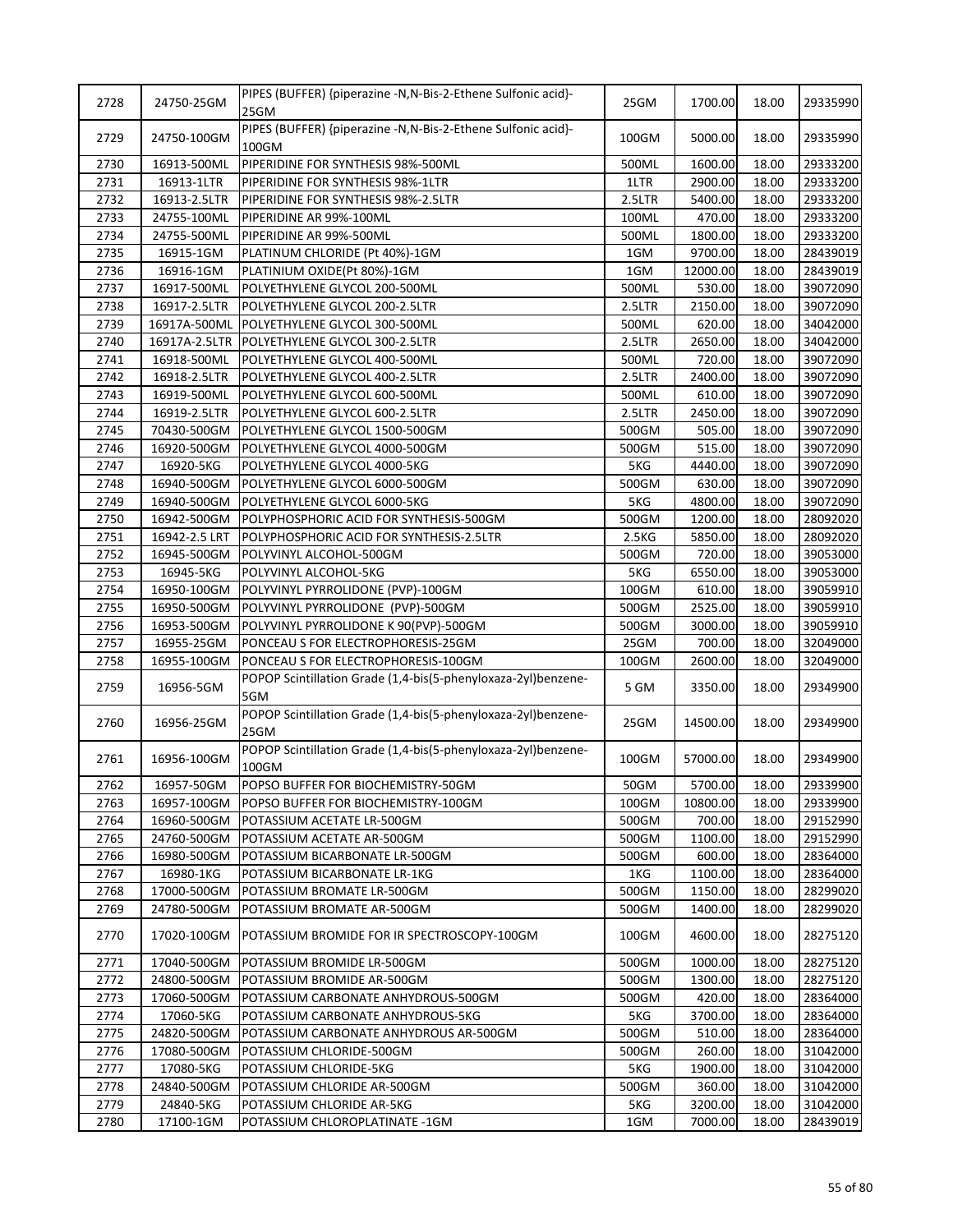| 2781 | 17110-500GM  | POTASSIUM CHROMATE-500GM                                | 500GM    | 1160.00  | 18.00 | 28415090 |
|------|--------------|---------------------------------------------------------|----------|----------|-------|----------|
| 2782 | 24850-500GM  | POTASSIUM CHROMATE AR-500GM                             | 500GM    | 1350.00  | 18.00 | 28415090 |
| 2783 | 17115-500GM  | POTASSIUM CITRATE LR (Tripotassium citrate)-500GM       | 500GM    | 650.00   | 18.00 | 29181510 |
| 2784 | 17120-500GM  | POTASSIUM DICHROMATE LR-500GM                           | 500GM    | 1050.00  | 18.00 | 28415090 |
| 2785 | 17120-1KG    | POTASSIUM DICHROMATE LR-1KG                             | 1KG      | 1900.00  | 18.00 | 28415090 |
| 2786 | 17120-2.5KG  | POTASSIUM DICHROMATE LR-2.5KG                           | 2.5KG    | 4250.00  | 18.00 | 28415090 |
| 2787 | 24860-500GM  | POTASSIUM DICHROMATE AR-500GM                           | 500GM    | 1110.00  | 18.00 | 28415090 |
| 2788 | 17140-500GM  | POTASSIUM DIHYDROGEN ORTHOPHOSPHATE ANHYDROUS-<br>500GM | 500GM    | 800.00   | 18.00 | 28352400 |
| 2789 | 24880-500GM  | POTASSIUM DIHYDROGEN ORTHOPHOSPHATE AR-500GM            | 500GM    | 900.00   | 18.00 | 28352400 |
| 2790 | 17160-100GM  | POTASSIUM FERRICYANIDE-100GM                            | 100GM    | 490.00   | 18.00 | 28372030 |
| 2791 | 17160-500GM  | POTASSIUM FERRICYANIDE-500GM                            | 500GM    | 1700.00  | 18.00 | 28372030 |
| 2792 | 24900-500GM  | POTASSIUM FERRICYANIDE AR-500GM                         | 500GM    | 1900.00  | 18.00 | 28372030 |
| 2793 | 17180-500GM  | POTASSIUM FERROCYANIDE-500GM                            | 500GM    | 870.00   | 18.00 | 28372030 |
| 2794 | 24920-500GM  | POTASSIUM FERROCYANIDE AR-500GM                         | 500GM    | 980.00   | 18.00 | 28372030 |
| 2795 | 17200-500GM  | POTASSIUM FLUORIDE ANHYDROUS-500GM                      | 500GM    | 1200.00  | 18.00 | 28261990 |
| 2796 | 24940-500GM  | POTASSIUM FLUORIDE AR ANHYDROUS-500GM                   | 500GM    | 1600.00  | 18.00 | 28261990 |
| 2797 | 17205-100GM  | POTASSIUM FORMATE LR 99%-100GM                          | 100GM    | 240.00   | 18.00 | 29151290 |
| 2798 | 17205-500GM  | POTASSIUM FORMATE LR 99%-500GM                          | 500GM    | 820.00   | 18.00 | 29151290 |
| 2799 | 24945-500GM  | POTASSIUM FORMATE AR-500GM                              | $500$ GM | 1050.00  | 18.00 | 29151290 |
| 2800 | 17210-500GM  | POTASSIUM HYDROGEN PHTHALATE LR-500GM                   | 500GM    | 710.00   | 18.00 | 29173990 |
| 2801 | 24950-500GM  | POTASSIUM HYDROGEN PHTHALATE AR-500GM                   | 500GM    | 800.00   | 18.00 | 29173990 |
|      |              |                                                         |          |          |       |          |
| 2802 | 17230-500GM  | POTASSIUM HYDROGEN SULPHATE LR-500GM                    | 500GM    | 580.00   | 18.00 | 28332990 |
| 2803 | 24955-500GM  | POTASSIUM HYDROGEN SULPHATE AR-500GM                    | 500GM    | 700.00   | 18.00 | 28332990 |
| 2804 | 17215-500GM  | POTASSIUM HYDROGEN (+) TARTRATE LR-500GM                | 500GM    | 1450.00  | 18.00 | 29181310 |
| 2805 | 17220-500GM  | POTASSIUM HYDROXIDE FLAKES LR-500GM                     | 500GM    | 425.00   | 18.00 | 28152000 |
| 2806 | 17220-5KG    | POTASSIUM HYDROXIDE FLAKES LR-5KG                       | 5KG      | 2800.00  | 18.00 | 28152000 |
| 2807 | 17225-500GM  | POTASSIUM HYDROXIDE POWDER LR 85%-500GM                 | 500GM    | 510.00   | 18.00 | 28152000 |
| 2808 | 17225-5KG    | POTASSIUM HYDROXIDE POWDER LR 85%-5KG                   | 5KG      | 4000.00  | 18.00 | 28152000 |
| 2809 | 17240-500GM  | POTASSIUM HYDROXIDE PELLETS LR-500GM                    | 500GM    | 530.00   | 18.00 | 28152000 |
| 2810 | 17240-5KG    | POTASSIUM HYDROXIDE PELLETS LR-5KG                      | 5KG      | 4000.00  | 18.00 | 28152000 |
| 2811 | 24960-500GM  | POTASSIUM HYDROXIDE PELLETS AR-500GM                    | 500GM    | 630.00   | 18.00 | 28152000 |
| 2812 | 24960-5KG    | POTASSIUM HYDROXIDE PELLETS AR-5KG                      | 5KG      | 4600.00  | 18.00 | 28152000 |
| 2813 | 17241-500ML  | POTASSIUM HYDROXIDE 40% W/W SOLUTION-500ML              | 500ML    | 520.00   | 18.00 | 38220090 |
| 2814 | 17241-2.5LTR | POTASSIUM HYDROXIDE 40% W/W SOLUTION-2.5LTR             | 2.5LTR   | 1700.00  | 18.00 | 38220090 |
| 2815 | 17260-100GM  | POTASSIUM IODATE-100GM                                  | 100GM    | 1850.00  | 18.00 | 28299030 |
| 2816 | 17260-250GM  | POTASSIUM IODATE-250GM                                  | 250GM    | 4000.00  | 18.00 | 28299030 |
| 2817 | 24980-100GM  | POTASSIUM IODATE AR-100GM                               | 100GM    | 2050.00  | 18.00 | 28299030 |
| 2818 | 24980-250GM  | POTASSIUM IODATE AR-250GM                               | 250GM    | 4200.00  | 18.00 | 28299030 |
| 2819 | 17280-25GM   | POTASSIUM IODIDE (CONFIRMING TO IP)-25 GM               | 25GM     | 650.00   | 18.00 | 28276010 |
| 2820 | 17280-100GM  | POTASSIUM IODIDE (CONFIRMING TO IP)-100GM               | 100GM    | 2150.00  | 18.00 | 28276010 |
| 2821 | 17280-250GM  | POTASSIUM IODIDE (CONFIRMING TO IP)-250GM               | 250GM    | 4600.00  | 18.00 | 28276010 |
| 2822 | 17280-500GM  | POTASSIUM IODIDE (CONFIRMING TO IP)-500GM               | 500GM    | 8500.00  | 18.00 | 28276010 |
| 2823 | 17280-5KG    | POTASSIUM IODIDE (CONFIRMING TO IP)-5KG                 | 5KG      | 76000.00 | 18.00 | 28276010 |
| 2824 | 25000-25GM   | POTASSIUM IODIDE AR-25GM                                | 25GM     | 740.00   | 18.00 | 28276010 |
| 2825 | 25000-100GM  | POTASSIUM IODIDE AR-100GM                               | 100GM    | 2350.00  | 18.00 | 28276010 |
| 2826 | 25000-250GM  | POTASSIUM IODIDE AR-250GM                               | 250GM    | 4850.00  | 18.00 | 28276010 |
| 2827 | 25000-500GM  | POTASSIUM IODIDE AR-500GM                               | 500GM    | 9000.00  | 18.00 | 28276010 |
| 2828 | 17300-500GM  | POTASSIUM METABISULPHITE-500GM                          | 500GM    | 520.00   | 18.00 | 28322010 |
| 2829 | 17300-5KG    | POTASSIUM METABISULPHITE-5KG                            | 5KG      | 4800.00  | 18.00 | 28322010 |
| 2830 | 25020-500GM  | POTASSIUM METABISULPHITE AR-500GM                       | 500GM    | 620.00   | 18.00 | 28322010 |
| 2831 | 17320-100GM  | POTASSIUM METAPERIODATE LR-100GM                        | 100GM    | 2300.00  | 18.00 | 28299030 |
| 2832 | 17320-500GM  | POTASSIUM METAPERIODATE LR-500GM                        | 500GM    | 10800.00 | 18.00 | 28299030 |
| 2833 | 25040-100GM  | POTASSIUM METAPERIODATE AR-100GM                        | 100GM    | 2500.00  | 18.00 | 28299030 |
|      |              |                                                         |          |          |       |          |
| 2834 | 25040-500GM  | POTASSIUM METAPERIODATE AR-500GM                        | 500GM    | 11800.00 | 18.00 | 28299030 |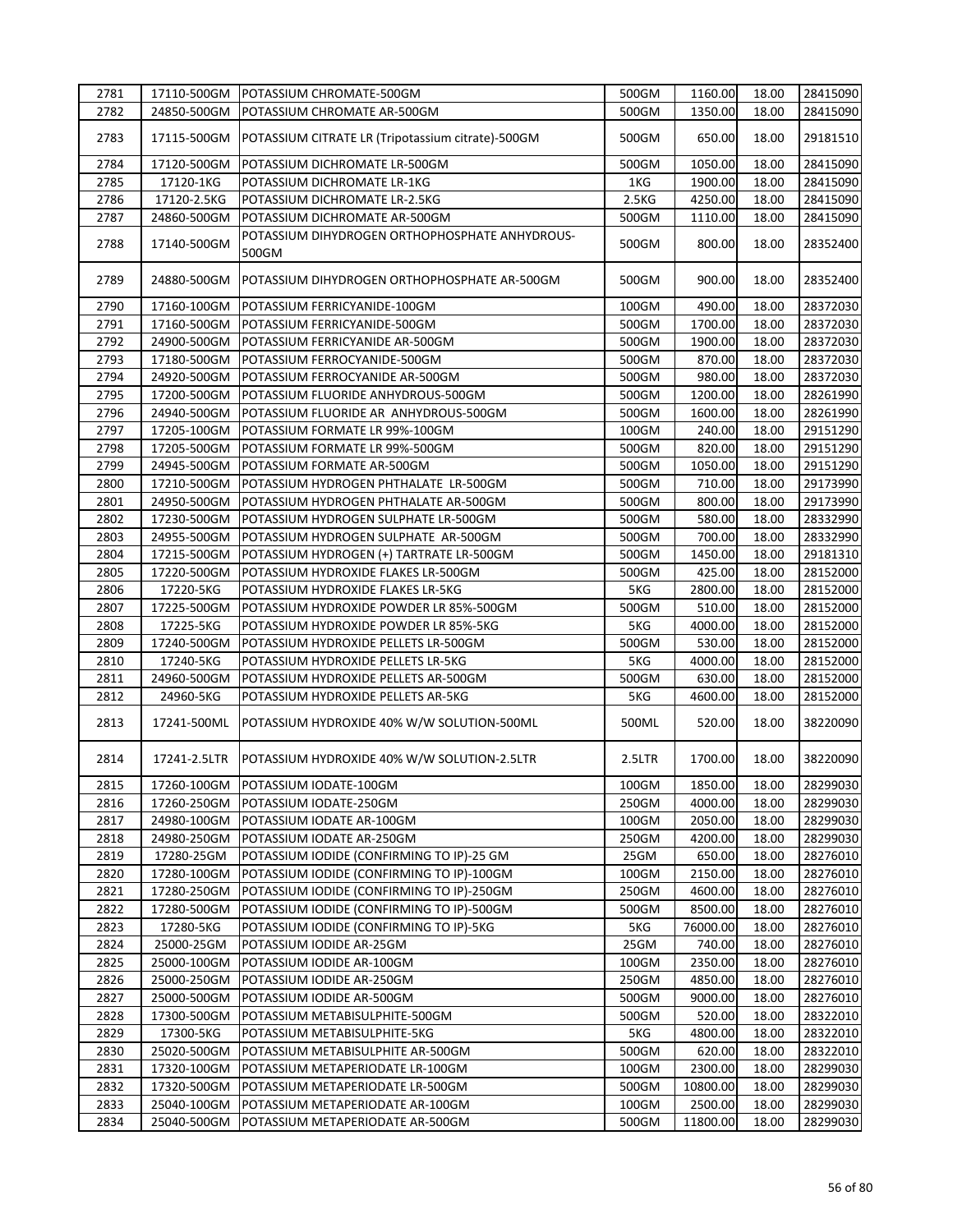| 2835 |              | 17330-100GM POTASSIUM METAVANDATE LR 98%-100GM     | 100GM  | 1200.00  | 18.00 | 28419000 |
|------|--------------|----------------------------------------------------|--------|----------|-------|----------|
| 2836 | 17330-500GM  | POTASSIUM METAVANDATE LR 98%-500GM                 | 500GM  | 5500.00  | 18.00 | 28419000 |
| 2837 | 17340-500GM  | POTASSIUM NITRATE PURIFIED-500GM                   | 500GM  | 540.00   | 18.00 | 28342100 |
| 2838 | 17340-5KG    | POTASSIUM NITRATE PURIFIED-5KG                     | 5KG    | 5200.00  | 18.00 | 28342100 |
| 2839 | 25060-500GM  | POTASSIUM NITRATE AR-500GM                         | 500GM  | 650.00   | 18.00 | 28342100 |
| 2840 | 17350-500GM  | POTASSIUM NITRITE PURIFIED-500GM                   | 500GM  | 2000.00  | 18.00 | 28342100 |
| 2841 | 17360-500GM  | POTASSIUM OXALATE LR-500GM                         | 500GM  | 650.00   | 18.00 | 29171190 |
| 2842 | 25070-500GM  | POTASSIUM OXALATE AR-500GM                         | 500GM  | 720.00   | 18.00 | 29171190 |
| 2843 | 17380-500GM  | POTASSIUM PERMANGANATE -500GM                      | 500GM  | 650.00   | 18.00 | 28416100 |
| 2844 | 17380-5KG    | POTASSIUM PERMANGANATE -5KG                        | 5KG    | 6000.00  | 18.00 | 28416100 |
| 2845 | 25100-500GM  | POTASSIUM PERMANGANATE AR-500GM                    | 500GM  | 710.00   | 18.00 | 28416100 |
| 2846 | 17400-500GM  | POTASSIUM PERSULPHATE LR-500GM                     | 500GM  | 660.00   | 18.00 | 28332990 |
| 2847 | 25120-500GM  | POTASSIUM PERSULPHATE AR-500GM                     | 500GM  | 720.00   | 18.00 | 28332990 |
| 2848 | 17420-500GM  | POTASSIUM PHOSPHATE DIBASIC ANHYDROUS LR-500GM     | 500GM  | 910.00   | 18.00 | 28352400 |
| 2849 | 25125-500GM  | POTASSIUM PHOSPHATE DIBASIC ANHYDROUS AR -500GM    | 500GM  | 1060.00  | 18.00 | 28352400 |
| 2850 | 17450-100GM  | POTASSIUM PYROANTIMONATE-100GM                     | 100GM  | 1150.00  | 18.00 | 28419000 |
| 2851 | 17450-500GM  | POTASSIUM PYROANTIMONATE-500GM                     | 500GM  | 5730.00  | 18.00 | 28419000 |
| 2852 | 25130-100GM  | POTASSIUM PYROANTIMONATE AR-100GM                  | 100GM  | 1570.00  | 18.00 | 28419000 |
| 2853 | 25130-500GM  | POTASSIUM PYROANTIMONATE AR-500GM                  | 500GM  | 7450.00  | 18.00 | 28419000 |
| 2854 | 25135-500GM  | TETRA-POTASSIUM PYROPHOSPHATE-500GM                | 500GM  | 720.00   | 18.00 | 28353900 |
| 2855 | 17455-1KG    | POTASSIUM SILICOFLUORIDE 98%-1KG                   | 1KG    | 600.00   | 18.00 | 28262020 |
| 2856 | 17460-500GM  | POTASSIUM SODIUM (+) TARTRATE-500GM                | 500GM  | 1080.00  | 18.00 | 29181390 |
| 2857 | 17460-5KG    | POTASSIUM SODIUM (+) TARTRATE-5KG                  | 5KG    | 9700.00  | 18.00 | 29181390 |
| 2858 | 25140-500GM  | POTASSIUM SODIUM (+) TARTRATE AR-500GM             | 500GM  | 1200.00  | 18.00 | 29181390 |
| 2859 | 17480-1KG    | POTASSIUM SORBATE-1KG                              | 1KG    | 2450.00  | 18.00 | 29161990 |
| 2860 | 17480-10KG   | POTASSIUM SORBATE-10KG                             | 10KG   | 23000.00 | 18.00 | 29161990 |
| 2861 | 17500-500GM  | POTASSIUM SULPHATE LR-500GM                        | 500GM  | 470.00   | 18.00 | 31043000 |
| 2862 | 25160-500GM  | POTASSIUM SULPHATE AR-500GM                        | 500GM  | 580.00   | 18.00 | 31043000 |
| 2863 | 17510-25GM   | POTASSIUM TELLURITE FOR MICROBIOLOGY-25GM          | 25GM   | 3000.00  | 18.00 | 28429090 |
| 2864 | 17510-100GM  | POTASSIUM TELLURITE FOR MICROBIOLOGY-100GM         | 100GM  | 11000.00 | 18.00 | 28429090 |
| 2865 | 17505-500GM  | POTASSIUM THIOCYANATE LR -500GM                    | 500GM  | 1100.00  | 18.00 | 28429090 |
| 2866 | 25170-500GM  | POTASSIUM THIOCYANATE AR -500GM                    | 500GM  | 1350.00  | 18.00 | 28429090 |
| 2867 | 17515-25GM   | PPO SCINTILLATION GRADE 99%-25GM                   | 25GM   | 2000.00  | 18.00 | 29349900 |
| 2868 | 17515-100GM  | PPO SCINTILLATION GRADE 99%-100GM                  | 100GM  | 7200.00  | 18.00 | 29349900 |
| 2869 | 17515-500GM  | PPO SCINTILLATION GRADE 99%-500GM                  | 500GM  | 32300.00 | 18.00 | 29349900 |
| 2870 | 17518-5GM    | PRIMULIN-5GM                                       | 5GM    | 7180.00  | 18.00 | 32129090 |
| 2871 | 53660-5GM    | D-PROLINE -5GM                                     | 5GM    | 1600.00  | 18.00 | 29181190 |
| 2872 | 53660-25GM   | D-PROLINE -25GM                                    | 25GM   | 7200.00  | 18.00 | 29181190 |
| 2873 | 17520-5GM    | L-PROLINE-5GM                                      | 5GM    | 80.00    | 18.00 | 29339900 |
| 2874 | 17520-25GM   | L-PROLINE-25GM                                     | 25GM   | 300.00   | 18.00 | 29339900 |
| 2875 | 17520-100GM  | L-PROLINE-100GM                                    | 100GM  | 1150.00  | 18.00 | 29339900 |
| 2876 | 17525-500ML  | PROPIONIC ACID LR-500ML                            | 500ML  | 550.00   | 18.00 | 29155000 |
| 2877 | 17525-2.5LTR | PROPIONIC ACID LR-2.5LTR                           | 2.5LTR | 2600.00  | 18.00 | 29155000 |
| 2878 | 17530-500ML  | PROPIOPHENONE FOR SYNTHESIS-500ML                  | 500ML  | 1200.00  | 18.00 | 29141990 |
| 2879 | 17530-2.5LTR | PROPIOPHENONE FOR SYNTHESIS -2.5LTR                | 2.5LTR | 5800.00  | 18.00 | 29141990 |
| 2880 | 17535-500ML  | n-PROPYL ALCOHOL(Propan-1-ol) LR -500ML            | 500ML  | 490.00   | 18.00 | 29051210 |
| 2881 | 17535-2.5LTR | n-PROPYL ALCOHOL(Propan-1-ol) LR-2.5LTR            | 2.5LTR | 2000.00  | 18.00 | 29051210 |
| 2882 | 25175-500ML  | n-PROPYL ALCOHOL(Propan-1-ol) AR-500ML             | 500ML  | 550.00   | 18.00 | 29051210 |
| 2883 | 25175-2.5LTR | n-PROPYL ALCOHOL(Propan-1-ol) AR-2.5LTR            | 2.5LTR | 2200.00  | 18.00 | 29051210 |
| 2884 | 17538-500ML  | N-PROPYL ACETATE FOR SYNTHESIS 98%-500ML           | 500ML  | 480.00   | 18.00 | 29153990 |
| 2885 | 17538-2.5LTR | N-PROPYL ACETATE FOR SYNTHESIS 98%-2.5LTR          | 2.5LTR | 2000.00  | 18.00 | 29153990 |
| 2886 | 17540-500ML  | iso-PROPYL ALCOHOL LR (IPA)-500ML                  | 500ML  | 480.00   | 18.00 | 29051220 |
| 2887 | 17540-2.5LTR | iso-PROPYL ALCOHOL LR (IPA)-2.5LTR                 | 2.5LTR | 1750.00  | 18.00 | 29051220 |
| 2888 | 17543-500ML  | iso-PROPYL ALCOHOL (DISINFECTANT) (IPA 70%)-500ML  | 500ML  | 400.00   | 18.00 | 29051220 |
| 2889 | 17543-2.5LTR | iso-PROPYL ALCOHOL (DISINFECTANT) (IPA 70%)-2.5LTR | 2.5LTR | 1300.00  | 18.00 | 29051220 |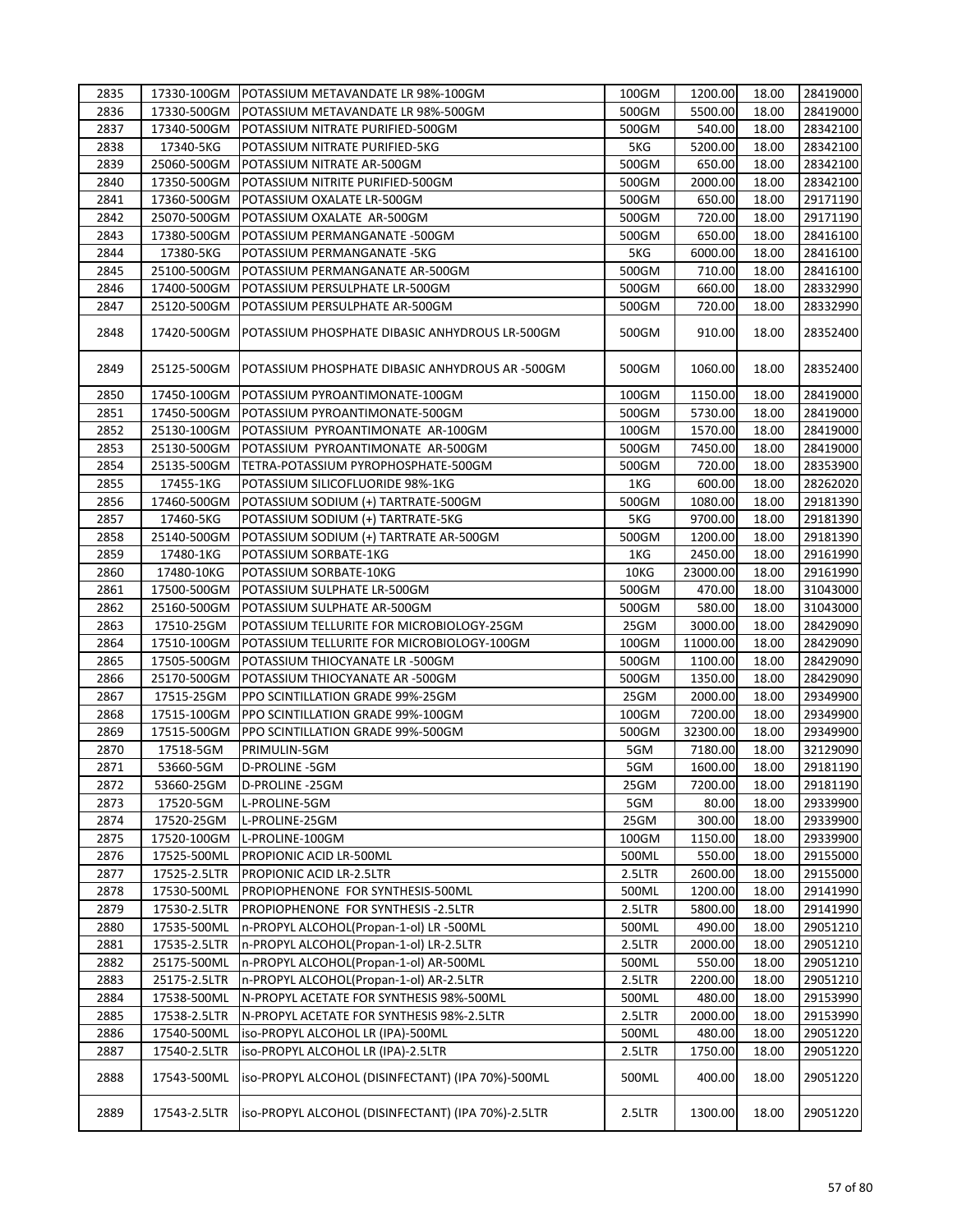| 2891<br>25180-500ML<br>iso-PROPYL ALCOHOL AR (IPA)-500ML<br>500ML<br>560.00<br>18.00<br>29051220<br>2892<br>25180-2.5LTR<br>iso-PROPYL ALCOHOL AR (IPA)-2.5LTR<br>2.5LTR<br>1900.00<br>18.00<br>29051220<br>2893<br>25181-500ML<br>ISO-PROPYL ALCOHOL 99.5% ELECTRONIC GRADE-500ML<br>500ML<br>550.00<br>18.00<br>29051220<br>2894<br>25181-2.5LTR<br>ISO-PROPYL ALCOHOL 99.5% ELECTRONIC GRADE-2.5LTR<br>2.5LTR<br>2200.00<br>18.00<br>29051220<br>2895<br>41100-1LTR<br>1050.00<br>18.00<br>iso-PROPYL ALCOHOL HPLC SPECTROSCOPY-1LTR<br>1LTR<br>2896<br>41100-2.5LTR<br>iso-PROPYL ALCOHOL HPLC SPECTROSCOPY-2.5LTR<br>2.5LTR<br>2150.00<br>18.00<br>29051220<br>2897<br>18.00<br>25182-500ML<br>iso-PROPYL ALCOHOL SPECIALLY DRIED/AR 99.7%-500ML<br>500ML<br>600.00<br>18.00<br>29211990<br>2898<br>17548-500ML<br>500ML<br>700.00<br>n-PROPYLAMINE LR -500ML<br>2899<br>2.5LTR<br>3150.00<br>18.00<br>29211990<br>17548-2.5LTR<br>n-PROPYLAMINE LR -2.5LTR<br>2900<br>800.00<br>18.00<br>17549-500ML<br>PROPYLENE CARBONATE 99% FOR SYNTHESIS-500ML<br>500ML<br>29209099<br>2901<br>2.5LTR<br>3700.00<br>17549-2.5LTR<br>PROPYLENE CARBONATE 99% FOR SYNTHESIS-2.5LTR<br>18.00<br>29209099<br>2902<br>17550-500ML<br>PROPYLENE GLYCOL LR-500ML<br>500ML<br>900.00<br>18.00<br>29053200<br>2903<br>4000.00<br>18.00<br>29053200<br>17550-2.5LTR<br>PROPYLENE GLYCOL LR-2.5LTR<br>2.5LIT<br>2904<br>1000.00<br>18.00<br>29053200<br>25183-500ML<br>PROPYLENE GLYCOL AR-500ML<br>500ML<br>2905<br>25183-2.5LTR<br>PROPYLENE GLYCOL AR-2.5LTR<br>2.5LIT<br>4100.00<br>18.00<br>29053200<br>2906<br>18.00 29094900<br>60300-500ML<br>PROPYLENE GLYCOL MONOMETHYL ETHER LR 98%-500ML<br>500ML<br>650.00<br>2907<br>60300-2.5LTR<br>18.00<br>2.5LTR<br>2900.00<br>29094900<br>PROPYLENE GLYCOL MONOMETHYL ETHER LR 98%-2.5LTR<br>2908<br>$100$ GM<br>1200.00<br>18.00<br>29182930<br>17560-100GM<br>PROPYL GALLATE (Anti-Oxidant)-100GM<br>4700.00<br>2909<br>17560-500GM<br>PROPYL GALLATE (Anti-Oxidant)-500GM<br>500GM<br>18.00<br>29182990<br>2910<br>17580-500GM<br>PROPYL-4-HYDROXYBENZOATE LR-500GM<br>500GM<br>1700.00<br>18.00<br>29182990<br>2911<br>17580-5KG<br>PROPYL-4-HYDROXYBENZOATE LR-5KG<br>5KG<br>14800.00<br>29182990<br>18.00<br>18.00<br>2912<br>17600-500GM<br>PROPYL-4-HYDROXYBENZOATE SODIUM SALT PURIFIED-500GM<br>500GM<br>2000.00<br>18.00<br>2913<br>17600-5KG<br>PROPYL-4-HYDROXYBENZOATE SODIUM SALT PURIFIED-5KG<br>5KG<br>18700.00<br>29153990<br>18.00<br>2914<br>500ML<br>650.00<br>29153990<br>17610-500ML<br>iso-PROPYL MYRISTATE LR-500ML<br>2915<br>2.5LIT<br>2900.00<br>18.00<br>25131900<br>17610-2.5LTR<br><b>iso-PROPYL MYRISTATE LR-2.5LTR</b><br>2916<br>17613-500GM<br>PUMICE FINE POWDER 250-300 MESH-500GM<br>500GM<br>240.00<br>18.00<br>29333100<br>2917<br>500ML<br>900.00<br>29333100<br>17615-500ML<br>PYRIDINE LR-500ML<br>18.00<br>2918<br>17615-2.5LTR<br>PYRIDINE LR-2.5LTR<br>3600.00<br>18.00<br>29333100<br>2.5LTR<br>2919<br>25184-500ML<br>500ML<br>1000.00<br>18.00<br>29333100<br>PYRIDINE AR-500ML<br>2920<br>4000.00<br>18.00<br>29362500<br>25184-2.5LTR<br>PYRIDINE AR-2.5LTR<br>2.5LTR<br>2921<br>200.00<br>17620-10GM<br>PYRIDOXINE HYDROCHLORIDE FOR BIOCHEMISTRY-10GM<br>10GM<br>18.00<br>2922<br>25GM<br>480.00<br>18.00<br>17620-25GM<br>PYRIDOXINE HYDROCHLORIDE FOR BIOCHEMISTRY-25GM<br>2923<br>17620-100GM<br>100GM<br>1700.00<br>18.00<br>PYRIDOXINE HYDROCHLORIDE FOR BIOCHEMISTRY-100GM<br>2924<br>25185-1GM<br>3-(2-PYRIDYL)-5,6-DIPHENYL 1,2,4-TRIAZINE AR -1GM<br>1GM<br>2450.00<br>18.00<br>3-(2-PYRIDYL)-5,6-DIPHENYL 1,2,4-TRIAZINE AR -5GM<br>2925<br>25185-5GM<br>5GM<br>12000.00<br>18.00<br>2926<br>25186-1GM<br>1GM<br>4000.00<br>18.00<br>29072990<br>3-(2-PYRIDYL)-5,6,DIPHENYL 1,2,4-TRIAZINE -1GM<br>2927<br>500GM<br>17630-500GM<br>PYROCATECHOL-500GM<br>1100.00<br>18.00<br>29072990<br>2928<br>100GM<br>820.00<br>18.00<br>25190-100GM<br>PYROCATECHOL AR-100GM<br>29072990<br>2929<br>25190-500GM<br>500GM<br>3850.00<br>18.00<br>32049000<br>PYROCATECHOL AR-500GM<br>2930<br>PYROCATECHOL VIOLET AR (Catechol Violet)-1GM<br>1GM<br>875.00<br>18.00<br>32049000<br>25195-1GM<br>2931<br>25195-5GM<br>PYROCATECHOL VIOLET AR (Catechol Violet)-5GM<br>5GM<br>3800.00<br>18.00<br>29072990<br>2932<br>PYROGALLOL FOR SYNTHESIS-100GM<br>100GM<br>1750.00<br>18.00<br>17640-100GM<br>29072990<br>8650.00<br>29072990<br>2933<br>17640-500GM<br>PYROGALLOL FOR SYNTHESIS-500GM<br>500GM<br>18.00<br>2934<br>1900.00<br>18.00<br>25200-100GM<br>PYROGALLOL AR-100GM<br>100GM<br>29072990<br>2935<br>25200-500GM<br>500GM<br>9300.00<br>18.00<br>29349900<br>PYROGALLOL AR-500GM | 2890 | 17543-5LTR | iso-PROPYL ALCOHOL (DISINFECTANT) (IPA 70%)-5LTR | 5LTR | 2220.00 | 18.00 | 29051220 |
|-----------------------------------------------------------------------------------------------------------------------------------------------------------------------------------------------------------------------------------------------------------------------------------------------------------------------------------------------------------------------------------------------------------------------------------------------------------------------------------------------------------------------------------------------------------------------------------------------------------------------------------------------------------------------------------------------------------------------------------------------------------------------------------------------------------------------------------------------------------------------------------------------------------------------------------------------------------------------------------------------------------------------------------------------------------------------------------------------------------------------------------------------------------------------------------------------------------------------------------------------------------------------------------------------------------------------------------------------------------------------------------------------------------------------------------------------------------------------------------------------------------------------------------------------------------------------------------------------------------------------------------------------------------------------------------------------------------------------------------------------------------------------------------------------------------------------------------------------------------------------------------------------------------------------------------------------------------------------------------------------------------------------------------------------------------------------------------------------------------------------------------------------------------------------------------------------------------------------------------------------------------------------------------------------------------------------------------------------------------------------------------------------------------------------------------------------------------------------------------------------------------------------------------------------------------------------------------------------------------------------------------------------------------------------------------------------------------------------------------------------------------------------------------------------------------------------------------------------------------------------------------------------------------------------------------------------------------------------------------------------------------------------------------------------------------------------------------------------------------------------------------------------------------------------------------------------------------------------------------------------------------------------------------------------------------------------------------------------------------------------------------------------------------------------------------------------------------------------------------------------------------------------------------------------------------------------------------------------------------------------------------------------------------------------------------------------------------------------------------------------------------------------------------------------------------------------------------------------------------------------------------------------------------------------------------------------------------------------------------------------------------------------------------------------------------------------------------------------------------------------------------------------------------------------------------------------------------------------------------------------------------------------------------------------------------------------------------------------------------------------------------------------------------------------------------------------------------------------------------------------------------------------------------------------------------------------------------------------------------------------------------------------------------------------------------|------|------------|--------------------------------------------------|------|---------|-------|----------|
|                                                                                                                                                                                                                                                                                                                                                                                                                                                                                                                                                                                                                                                                                                                                                                                                                                                                                                                                                                                                                                                                                                                                                                                                                                                                                                                                                                                                                                                                                                                                                                                                                                                                                                                                                                                                                                                                                                                                                                                                                                                                                                                                                                                                                                                                                                                                                                                                                                                                                                                                                                                                                                                                                                                                                                                                                                                                                                                                                                                                                                                                                                                                                                                                                                                                                                                                                                                                                                                                                                                                                                                                                                                                                                                                                                                                                                                                                                                                                                                                                                                                                                                                                                                                                                                                                                                                                                                                                                                                                                                                                                                                                                                                                   |      |            |                                                  |      |         |       |          |
|                                                                                                                                                                                                                                                                                                                                                                                                                                                                                                                                                                                                                                                                                                                                                                                                                                                                                                                                                                                                                                                                                                                                                                                                                                                                                                                                                                                                                                                                                                                                                                                                                                                                                                                                                                                                                                                                                                                                                                                                                                                                                                                                                                                                                                                                                                                                                                                                                                                                                                                                                                                                                                                                                                                                                                                                                                                                                                                                                                                                                                                                                                                                                                                                                                                                                                                                                                                                                                                                                                                                                                                                                                                                                                                                                                                                                                                                                                                                                                                                                                                                                                                                                                                                                                                                                                                                                                                                                                                                                                                                                                                                                                                                                   |      |            |                                                  |      |         |       |          |
|                                                                                                                                                                                                                                                                                                                                                                                                                                                                                                                                                                                                                                                                                                                                                                                                                                                                                                                                                                                                                                                                                                                                                                                                                                                                                                                                                                                                                                                                                                                                                                                                                                                                                                                                                                                                                                                                                                                                                                                                                                                                                                                                                                                                                                                                                                                                                                                                                                                                                                                                                                                                                                                                                                                                                                                                                                                                                                                                                                                                                                                                                                                                                                                                                                                                                                                                                                                                                                                                                                                                                                                                                                                                                                                                                                                                                                                                                                                                                                                                                                                                                                                                                                                                                                                                                                                                                                                                                                                                                                                                                                                                                                                                                   |      |            |                                                  |      |         |       | 29051220 |
|                                                                                                                                                                                                                                                                                                                                                                                                                                                                                                                                                                                                                                                                                                                                                                                                                                                                                                                                                                                                                                                                                                                                                                                                                                                                                                                                                                                                                                                                                                                                                                                                                                                                                                                                                                                                                                                                                                                                                                                                                                                                                                                                                                                                                                                                                                                                                                                                                                                                                                                                                                                                                                                                                                                                                                                                                                                                                                                                                                                                                                                                                                                                                                                                                                                                                                                                                                                                                                                                                                                                                                                                                                                                                                                                                                                                                                                                                                                                                                                                                                                                                                                                                                                                                                                                                                                                                                                                                                                                                                                                                                                                                                                                                   |      |            |                                                  |      |         |       |          |
|                                                                                                                                                                                                                                                                                                                                                                                                                                                                                                                                                                                                                                                                                                                                                                                                                                                                                                                                                                                                                                                                                                                                                                                                                                                                                                                                                                                                                                                                                                                                                                                                                                                                                                                                                                                                                                                                                                                                                                                                                                                                                                                                                                                                                                                                                                                                                                                                                                                                                                                                                                                                                                                                                                                                                                                                                                                                                                                                                                                                                                                                                                                                                                                                                                                                                                                                                                                                                                                                                                                                                                                                                                                                                                                                                                                                                                                                                                                                                                                                                                                                                                                                                                                                                                                                                                                                                                                                                                                                                                                                                                                                                                                                                   |      |            |                                                  |      |         |       |          |
|                                                                                                                                                                                                                                                                                                                                                                                                                                                                                                                                                                                                                                                                                                                                                                                                                                                                                                                                                                                                                                                                                                                                                                                                                                                                                                                                                                                                                                                                                                                                                                                                                                                                                                                                                                                                                                                                                                                                                                                                                                                                                                                                                                                                                                                                                                                                                                                                                                                                                                                                                                                                                                                                                                                                                                                                                                                                                                                                                                                                                                                                                                                                                                                                                                                                                                                                                                                                                                                                                                                                                                                                                                                                                                                                                                                                                                                                                                                                                                                                                                                                                                                                                                                                                                                                                                                                                                                                                                                                                                                                                                                                                                                                                   |      |            |                                                  |      |         |       |          |
|                                                                                                                                                                                                                                                                                                                                                                                                                                                                                                                                                                                                                                                                                                                                                                                                                                                                                                                                                                                                                                                                                                                                                                                                                                                                                                                                                                                                                                                                                                                                                                                                                                                                                                                                                                                                                                                                                                                                                                                                                                                                                                                                                                                                                                                                                                                                                                                                                                                                                                                                                                                                                                                                                                                                                                                                                                                                                                                                                                                                                                                                                                                                                                                                                                                                                                                                                                                                                                                                                                                                                                                                                                                                                                                                                                                                                                                                                                                                                                                                                                                                                                                                                                                                                                                                                                                                                                                                                                                                                                                                                                                                                                                                                   |      |            |                                                  |      |         |       | 29051220 |
|                                                                                                                                                                                                                                                                                                                                                                                                                                                                                                                                                                                                                                                                                                                                                                                                                                                                                                                                                                                                                                                                                                                                                                                                                                                                                                                                                                                                                                                                                                                                                                                                                                                                                                                                                                                                                                                                                                                                                                                                                                                                                                                                                                                                                                                                                                                                                                                                                                                                                                                                                                                                                                                                                                                                                                                                                                                                                                                                                                                                                                                                                                                                                                                                                                                                                                                                                                                                                                                                                                                                                                                                                                                                                                                                                                                                                                                                                                                                                                                                                                                                                                                                                                                                                                                                                                                                                                                                                                                                                                                                                                                                                                                                                   |      |            |                                                  |      |         |       |          |
|                                                                                                                                                                                                                                                                                                                                                                                                                                                                                                                                                                                                                                                                                                                                                                                                                                                                                                                                                                                                                                                                                                                                                                                                                                                                                                                                                                                                                                                                                                                                                                                                                                                                                                                                                                                                                                                                                                                                                                                                                                                                                                                                                                                                                                                                                                                                                                                                                                                                                                                                                                                                                                                                                                                                                                                                                                                                                                                                                                                                                                                                                                                                                                                                                                                                                                                                                                                                                                                                                                                                                                                                                                                                                                                                                                                                                                                                                                                                                                                                                                                                                                                                                                                                                                                                                                                                                                                                                                                                                                                                                                                                                                                                                   |      |            |                                                  |      |         |       |          |
|                                                                                                                                                                                                                                                                                                                                                                                                                                                                                                                                                                                                                                                                                                                                                                                                                                                                                                                                                                                                                                                                                                                                                                                                                                                                                                                                                                                                                                                                                                                                                                                                                                                                                                                                                                                                                                                                                                                                                                                                                                                                                                                                                                                                                                                                                                                                                                                                                                                                                                                                                                                                                                                                                                                                                                                                                                                                                                                                                                                                                                                                                                                                                                                                                                                                                                                                                                                                                                                                                                                                                                                                                                                                                                                                                                                                                                                                                                                                                                                                                                                                                                                                                                                                                                                                                                                                                                                                                                                                                                                                                                                                                                                                                   |      |            |                                                  |      |         |       |          |
|                                                                                                                                                                                                                                                                                                                                                                                                                                                                                                                                                                                                                                                                                                                                                                                                                                                                                                                                                                                                                                                                                                                                                                                                                                                                                                                                                                                                                                                                                                                                                                                                                                                                                                                                                                                                                                                                                                                                                                                                                                                                                                                                                                                                                                                                                                                                                                                                                                                                                                                                                                                                                                                                                                                                                                                                                                                                                                                                                                                                                                                                                                                                                                                                                                                                                                                                                                                                                                                                                                                                                                                                                                                                                                                                                                                                                                                                                                                                                                                                                                                                                                                                                                                                                                                                                                                                                                                                                                                                                                                                                                                                                                                                                   |      |            |                                                  |      |         |       |          |
|                                                                                                                                                                                                                                                                                                                                                                                                                                                                                                                                                                                                                                                                                                                                                                                                                                                                                                                                                                                                                                                                                                                                                                                                                                                                                                                                                                                                                                                                                                                                                                                                                                                                                                                                                                                                                                                                                                                                                                                                                                                                                                                                                                                                                                                                                                                                                                                                                                                                                                                                                                                                                                                                                                                                                                                                                                                                                                                                                                                                                                                                                                                                                                                                                                                                                                                                                                                                                                                                                                                                                                                                                                                                                                                                                                                                                                                                                                                                                                                                                                                                                                                                                                                                                                                                                                                                                                                                                                                                                                                                                                                                                                                                                   |      |            |                                                  |      |         |       |          |
|                                                                                                                                                                                                                                                                                                                                                                                                                                                                                                                                                                                                                                                                                                                                                                                                                                                                                                                                                                                                                                                                                                                                                                                                                                                                                                                                                                                                                                                                                                                                                                                                                                                                                                                                                                                                                                                                                                                                                                                                                                                                                                                                                                                                                                                                                                                                                                                                                                                                                                                                                                                                                                                                                                                                                                                                                                                                                                                                                                                                                                                                                                                                                                                                                                                                                                                                                                                                                                                                                                                                                                                                                                                                                                                                                                                                                                                                                                                                                                                                                                                                                                                                                                                                                                                                                                                                                                                                                                                                                                                                                                                                                                                                                   |      |            |                                                  |      |         |       |          |
|                                                                                                                                                                                                                                                                                                                                                                                                                                                                                                                                                                                                                                                                                                                                                                                                                                                                                                                                                                                                                                                                                                                                                                                                                                                                                                                                                                                                                                                                                                                                                                                                                                                                                                                                                                                                                                                                                                                                                                                                                                                                                                                                                                                                                                                                                                                                                                                                                                                                                                                                                                                                                                                                                                                                                                                                                                                                                                                                                                                                                                                                                                                                                                                                                                                                                                                                                                                                                                                                                                                                                                                                                                                                                                                                                                                                                                                                                                                                                                                                                                                                                                                                                                                                                                                                                                                                                                                                                                                                                                                                                                                                                                                                                   |      |            |                                                  |      |         |       |          |
|                                                                                                                                                                                                                                                                                                                                                                                                                                                                                                                                                                                                                                                                                                                                                                                                                                                                                                                                                                                                                                                                                                                                                                                                                                                                                                                                                                                                                                                                                                                                                                                                                                                                                                                                                                                                                                                                                                                                                                                                                                                                                                                                                                                                                                                                                                                                                                                                                                                                                                                                                                                                                                                                                                                                                                                                                                                                                                                                                                                                                                                                                                                                                                                                                                                                                                                                                                                                                                                                                                                                                                                                                                                                                                                                                                                                                                                                                                                                                                                                                                                                                                                                                                                                                                                                                                                                                                                                                                                                                                                                                                                                                                                                                   |      |            |                                                  |      |         |       |          |
|                                                                                                                                                                                                                                                                                                                                                                                                                                                                                                                                                                                                                                                                                                                                                                                                                                                                                                                                                                                                                                                                                                                                                                                                                                                                                                                                                                                                                                                                                                                                                                                                                                                                                                                                                                                                                                                                                                                                                                                                                                                                                                                                                                                                                                                                                                                                                                                                                                                                                                                                                                                                                                                                                                                                                                                                                                                                                                                                                                                                                                                                                                                                                                                                                                                                                                                                                                                                                                                                                                                                                                                                                                                                                                                                                                                                                                                                                                                                                                                                                                                                                                                                                                                                                                                                                                                                                                                                                                                                                                                                                                                                                                                                                   |      |            |                                                  |      |         |       |          |
|                                                                                                                                                                                                                                                                                                                                                                                                                                                                                                                                                                                                                                                                                                                                                                                                                                                                                                                                                                                                                                                                                                                                                                                                                                                                                                                                                                                                                                                                                                                                                                                                                                                                                                                                                                                                                                                                                                                                                                                                                                                                                                                                                                                                                                                                                                                                                                                                                                                                                                                                                                                                                                                                                                                                                                                                                                                                                                                                                                                                                                                                                                                                                                                                                                                                                                                                                                                                                                                                                                                                                                                                                                                                                                                                                                                                                                                                                                                                                                                                                                                                                                                                                                                                                                                                                                                                                                                                                                                                                                                                                                                                                                                                                   |      |            |                                                  |      |         |       |          |
|                                                                                                                                                                                                                                                                                                                                                                                                                                                                                                                                                                                                                                                                                                                                                                                                                                                                                                                                                                                                                                                                                                                                                                                                                                                                                                                                                                                                                                                                                                                                                                                                                                                                                                                                                                                                                                                                                                                                                                                                                                                                                                                                                                                                                                                                                                                                                                                                                                                                                                                                                                                                                                                                                                                                                                                                                                                                                                                                                                                                                                                                                                                                                                                                                                                                                                                                                                                                                                                                                                                                                                                                                                                                                                                                                                                                                                                                                                                                                                                                                                                                                                                                                                                                                                                                                                                                                                                                                                                                                                                                                                                                                                                                                   |      |            |                                                  |      |         |       |          |
|                                                                                                                                                                                                                                                                                                                                                                                                                                                                                                                                                                                                                                                                                                                                                                                                                                                                                                                                                                                                                                                                                                                                                                                                                                                                                                                                                                                                                                                                                                                                                                                                                                                                                                                                                                                                                                                                                                                                                                                                                                                                                                                                                                                                                                                                                                                                                                                                                                                                                                                                                                                                                                                                                                                                                                                                                                                                                                                                                                                                                                                                                                                                                                                                                                                                                                                                                                                                                                                                                                                                                                                                                                                                                                                                                                                                                                                                                                                                                                                                                                                                                                                                                                                                                                                                                                                                                                                                                                                                                                                                                                                                                                                                                   |      |            |                                                  |      |         |       |          |
|                                                                                                                                                                                                                                                                                                                                                                                                                                                                                                                                                                                                                                                                                                                                                                                                                                                                                                                                                                                                                                                                                                                                                                                                                                                                                                                                                                                                                                                                                                                                                                                                                                                                                                                                                                                                                                                                                                                                                                                                                                                                                                                                                                                                                                                                                                                                                                                                                                                                                                                                                                                                                                                                                                                                                                                                                                                                                                                                                                                                                                                                                                                                                                                                                                                                                                                                                                                                                                                                                                                                                                                                                                                                                                                                                                                                                                                                                                                                                                                                                                                                                                                                                                                                                                                                                                                                                                                                                                                                                                                                                                                                                                                                                   |      |            |                                                  |      |         |       |          |
|                                                                                                                                                                                                                                                                                                                                                                                                                                                                                                                                                                                                                                                                                                                                                                                                                                                                                                                                                                                                                                                                                                                                                                                                                                                                                                                                                                                                                                                                                                                                                                                                                                                                                                                                                                                                                                                                                                                                                                                                                                                                                                                                                                                                                                                                                                                                                                                                                                                                                                                                                                                                                                                                                                                                                                                                                                                                                                                                                                                                                                                                                                                                                                                                                                                                                                                                                                                                                                                                                                                                                                                                                                                                                                                                                                                                                                                                                                                                                                                                                                                                                                                                                                                                                                                                                                                                                                                                                                                                                                                                                                                                                                                                                   |      |            |                                                  |      |         |       |          |
|                                                                                                                                                                                                                                                                                                                                                                                                                                                                                                                                                                                                                                                                                                                                                                                                                                                                                                                                                                                                                                                                                                                                                                                                                                                                                                                                                                                                                                                                                                                                                                                                                                                                                                                                                                                                                                                                                                                                                                                                                                                                                                                                                                                                                                                                                                                                                                                                                                                                                                                                                                                                                                                                                                                                                                                                                                                                                                                                                                                                                                                                                                                                                                                                                                                                                                                                                                                                                                                                                                                                                                                                                                                                                                                                                                                                                                                                                                                                                                                                                                                                                                                                                                                                                                                                                                                                                                                                                                                                                                                                                                                                                                                                                   |      |            |                                                  |      |         |       | 29182990 |
|                                                                                                                                                                                                                                                                                                                                                                                                                                                                                                                                                                                                                                                                                                                                                                                                                                                                                                                                                                                                                                                                                                                                                                                                                                                                                                                                                                                                                                                                                                                                                                                                                                                                                                                                                                                                                                                                                                                                                                                                                                                                                                                                                                                                                                                                                                                                                                                                                                                                                                                                                                                                                                                                                                                                                                                                                                                                                                                                                                                                                                                                                                                                                                                                                                                                                                                                                                                                                                                                                                                                                                                                                                                                                                                                                                                                                                                                                                                                                                                                                                                                                                                                                                                                                                                                                                                                                                                                                                                                                                                                                                                                                                                                                   |      |            |                                                  |      |         |       |          |
|                                                                                                                                                                                                                                                                                                                                                                                                                                                                                                                                                                                                                                                                                                                                                                                                                                                                                                                                                                                                                                                                                                                                                                                                                                                                                                                                                                                                                                                                                                                                                                                                                                                                                                                                                                                                                                                                                                                                                                                                                                                                                                                                                                                                                                                                                                                                                                                                                                                                                                                                                                                                                                                                                                                                                                                                                                                                                                                                                                                                                                                                                                                                                                                                                                                                                                                                                                                                                                                                                                                                                                                                                                                                                                                                                                                                                                                                                                                                                                                                                                                                                                                                                                                                                                                                                                                                                                                                                                                                                                                                                                                                                                                                                   |      |            |                                                  |      |         |       |          |
|                                                                                                                                                                                                                                                                                                                                                                                                                                                                                                                                                                                                                                                                                                                                                                                                                                                                                                                                                                                                                                                                                                                                                                                                                                                                                                                                                                                                                                                                                                                                                                                                                                                                                                                                                                                                                                                                                                                                                                                                                                                                                                                                                                                                                                                                                                                                                                                                                                                                                                                                                                                                                                                                                                                                                                                                                                                                                                                                                                                                                                                                                                                                                                                                                                                                                                                                                                                                                                                                                                                                                                                                                                                                                                                                                                                                                                                                                                                                                                                                                                                                                                                                                                                                                                                                                                                                                                                                                                                                                                                                                                                                                                                                                   |      |            |                                                  |      |         |       |          |
|                                                                                                                                                                                                                                                                                                                                                                                                                                                                                                                                                                                                                                                                                                                                                                                                                                                                                                                                                                                                                                                                                                                                                                                                                                                                                                                                                                                                                                                                                                                                                                                                                                                                                                                                                                                                                                                                                                                                                                                                                                                                                                                                                                                                                                                                                                                                                                                                                                                                                                                                                                                                                                                                                                                                                                                                                                                                                                                                                                                                                                                                                                                                                                                                                                                                                                                                                                                                                                                                                                                                                                                                                                                                                                                                                                                                                                                                                                                                                                                                                                                                                                                                                                                                                                                                                                                                                                                                                                                                                                                                                                                                                                                                                   |      |            |                                                  |      |         |       |          |
|                                                                                                                                                                                                                                                                                                                                                                                                                                                                                                                                                                                                                                                                                                                                                                                                                                                                                                                                                                                                                                                                                                                                                                                                                                                                                                                                                                                                                                                                                                                                                                                                                                                                                                                                                                                                                                                                                                                                                                                                                                                                                                                                                                                                                                                                                                                                                                                                                                                                                                                                                                                                                                                                                                                                                                                                                                                                                                                                                                                                                                                                                                                                                                                                                                                                                                                                                                                                                                                                                                                                                                                                                                                                                                                                                                                                                                                                                                                                                                                                                                                                                                                                                                                                                                                                                                                                                                                                                                                                                                                                                                                                                                                                                   |      |            |                                                  |      |         |       |          |
|                                                                                                                                                                                                                                                                                                                                                                                                                                                                                                                                                                                                                                                                                                                                                                                                                                                                                                                                                                                                                                                                                                                                                                                                                                                                                                                                                                                                                                                                                                                                                                                                                                                                                                                                                                                                                                                                                                                                                                                                                                                                                                                                                                                                                                                                                                                                                                                                                                                                                                                                                                                                                                                                                                                                                                                                                                                                                                                                                                                                                                                                                                                                                                                                                                                                                                                                                                                                                                                                                                                                                                                                                                                                                                                                                                                                                                                                                                                                                                                                                                                                                                                                                                                                                                                                                                                                                                                                                                                                                                                                                                                                                                                                                   |      |            |                                                  |      |         |       |          |
|                                                                                                                                                                                                                                                                                                                                                                                                                                                                                                                                                                                                                                                                                                                                                                                                                                                                                                                                                                                                                                                                                                                                                                                                                                                                                                                                                                                                                                                                                                                                                                                                                                                                                                                                                                                                                                                                                                                                                                                                                                                                                                                                                                                                                                                                                                                                                                                                                                                                                                                                                                                                                                                                                                                                                                                                                                                                                                                                                                                                                                                                                                                                                                                                                                                                                                                                                                                                                                                                                                                                                                                                                                                                                                                                                                                                                                                                                                                                                                                                                                                                                                                                                                                                                                                                                                                                                                                                                                                                                                                                                                                                                                                                                   |      |            |                                                  |      |         |       |          |
|                                                                                                                                                                                                                                                                                                                                                                                                                                                                                                                                                                                                                                                                                                                                                                                                                                                                                                                                                                                                                                                                                                                                                                                                                                                                                                                                                                                                                                                                                                                                                                                                                                                                                                                                                                                                                                                                                                                                                                                                                                                                                                                                                                                                                                                                                                                                                                                                                                                                                                                                                                                                                                                                                                                                                                                                                                                                                                                                                                                                                                                                                                                                                                                                                                                                                                                                                                                                                                                                                                                                                                                                                                                                                                                                                                                                                                                                                                                                                                                                                                                                                                                                                                                                                                                                                                                                                                                                                                                                                                                                                                                                                                                                                   |      |            |                                                  |      |         |       |          |
|                                                                                                                                                                                                                                                                                                                                                                                                                                                                                                                                                                                                                                                                                                                                                                                                                                                                                                                                                                                                                                                                                                                                                                                                                                                                                                                                                                                                                                                                                                                                                                                                                                                                                                                                                                                                                                                                                                                                                                                                                                                                                                                                                                                                                                                                                                                                                                                                                                                                                                                                                                                                                                                                                                                                                                                                                                                                                                                                                                                                                                                                                                                                                                                                                                                                                                                                                                                                                                                                                                                                                                                                                                                                                                                                                                                                                                                                                                                                                                                                                                                                                                                                                                                                                                                                                                                                                                                                                                                                                                                                                                                                                                                                                   |      |            |                                                  |      |         |       | 29362500 |
|                                                                                                                                                                                                                                                                                                                                                                                                                                                                                                                                                                                                                                                                                                                                                                                                                                                                                                                                                                                                                                                                                                                                                                                                                                                                                                                                                                                                                                                                                                                                                                                                                                                                                                                                                                                                                                                                                                                                                                                                                                                                                                                                                                                                                                                                                                                                                                                                                                                                                                                                                                                                                                                                                                                                                                                                                                                                                                                                                                                                                                                                                                                                                                                                                                                                                                                                                                                                                                                                                                                                                                                                                                                                                                                                                                                                                                                                                                                                                                                                                                                                                                                                                                                                                                                                                                                                                                                                                                                                                                                                                                                                                                                                                   |      |            |                                                  |      |         |       | 29362500 |
|                                                                                                                                                                                                                                                                                                                                                                                                                                                                                                                                                                                                                                                                                                                                                                                                                                                                                                                                                                                                                                                                                                                                                                                                                                                                                                                                                                                                                                                                                                                                                                                                                                                                                                                                                                                                                                                                                                                                                                                                                                                                                                                                                                                                                                                                                                                                                                                                                                                                                                                                                                                                                                                                                                                                                                                                                                                                                                                                                                                                                                                                                                                                                                                                                                                                                                                                                                                                                                                                                                                                                                                                                                                                                                                                                                                                                                                                                                                                                                                                                                                                                                                                                                                                                                                                                                                                                                                                                                                                                                                                                                                                                                                                                   |      |            |                                                  |      |         |       | 29335990 |
|                                                                                                                                                                                                                                                                                                                                                                                                                                                                                                                                                                                                                                                                                                                                                                                                                                                                                                                                                                                                                                                                                                                                                                                                                                                                                                                                                                                                                                                                                                                                                                                                                                                                                                                                                                                                                                                                                                                                                                                                                                                                                                                                                                                                                                                                                                                                                                                                                                                                                                                                                                                                                                                                                                                                                                                                                                                                                                                                                                                                                                                                                                                                                                                                                                                                                                                                                                                                                                                                                                                                                                                                                                                                                                                                                                                                                                                                                                                                                                                                                                                                                                                                                                                                                                                                                                                                                                                                                                                                                                                                                                                                                                                                                   |      |            |                                                  |      |         |       | 29335990 |
|                                                                                                                                                                                                                                                                                                                                                                                                                                                                                                                                                                                                                                                                                                                                                                                                                                                                                                                                                                                                                                                                                                                                                                                                                                                                                                                                                                                                                                                                                                                                                                                                                                                                                                                                                                                                                                                                                                                                                                                                                                                                                                                                                                                                                                                                                                                                                                                                                                                                                                                                                                                                                                                                                                                                                                                                                                                                                                                                                                                                                                                                                                                                                                                                                                                                                                                                                                                                                                                                                                                                                                                                                                                                                                                                                                                                                                                                                                                                                                                                                                                                                                                                                                                                                                                                                                                                                                                                                                                                                                                                                                                                                                                                                   |      |            |                                                  |      |         |       | 29335990 |
|                                                                                                                                                                                                                                                                                                                                                                                                                                                                                                                                                                                                                                                                                                                                                                                                                                                                                                                                                                                                                                                                                                                                                                                                                                                                                                                                                                                                                                                                                                                                                                                                                                                                                                                                                                                                                                                                                                                                                                                                                                                                                                                                                                                                                                                                                                                                                                                                                                                                                                                                                                                                                                                                                                                                                                                                                                                                                                                                                                                                                                                                                                                                                                                                                                                                                                                                                                                                                                                                                                                                                                                                                                                                                                                                                                                                                                                                                                                                                                                                                                                                                                                                                                                                                                                                                                                                                                                                                                                                                                                                                                                                                                                                                   |      |            |                                                  |      |         |       |          |
|                                                                                                                                                                                                                                                                                                                                                                                                                                                                                                                                                                                                                                                                                                                                                                                                                                                                                                                                                                                                                                                                                                                                                                                                                                                                                                                                                                                                                                                                                                                                                                                                                                                                                                                                                                                                                                                                                                                                                                                                                                                                                                                                                                                                                                                                                                                                                                                                                                                                                                                                                                                                                                                                                                                                                                                                                                                                                                                                                                                                                                                                                                                                                                                                                                                                                                                                                                                                                                                                                                                                                                                                                                                                                                                                                                                                                                                                                                                                                                                                                                                                                                                                                                                                                                                                                                                                                                                                                                                                                                                                                                                                                                                                                   |      |            |                                                  |      |         |       |          |
|                                                                                                                                                                                                                                                                                                                                                                                                                                                                                                                                                                                                                                                                                                                                                                                                                                                                                                                                                                                                                                                                                                                                                                                                                                                                                                                                                                                                                                                                                                                                                                                                                                                                                                                                                                                                                                                                                                                                                                                                                                                                                                                                                                                                                                                                                                                                                                                                                                                                                                                                                                                                                                                                                                                                                                                                                                                                                                                                                                                                                                                                                                                                                                                                                                                                                                                                                                                                                                                                                                                                                                                                                                                                                                                                                                                                                                                                                                                                                                                                                                                                                                                                                                                                                                                                                                                                                                                                                                                                                                                                                                                                                                                                                   |      |            |                                                  |      |         |       |          |
|                                                                                                                                                                                                                                                                                                                                                                                                                                                                                                                                                                                                                                                                                                                                                                                                                                                                                                                                                                                                                                                                                                                                                                                                                                                                                                                                                                                                                                                                                                                                                                                                                                                                                                                                                                                                                                                                                                                                                                                                                                                                                                                                                                                                                                                                                                                                                                                                                                                                                                                                                                                                                                                                                                                                                                                                                                                                                                                                                                                                                                                                                                                                                                                                                                                                                                                                                                                                                                                                                                                                                                                                                                                                                                                                                                                                                                                                                                                                                                                                                                                                                                                                                                                                                                                                                                                                                                                                                                                                                                                                                                                                                                                                                   |      |            |                                                  |      |         |       |          |
|                                                                                                                                                                                                                                                                                                                                                                                                                                                                                                                                                                                                                                                                                                                                                                                                                                                                                                                                                                                                                                                                                                                                                                                                                                                                                                                                                                                                                                                                                                                                                                                                                                                                                                                                                                                                                                                                                                                                                                                                                                                                                                                                                                                                                                                                                                                                                                                                                                                                                                                                                                                                                                                                                                                                                                                                                                                                                                                                                                                                                                                                                                                                                                                                                                                                                                                                                                                                                                                                                                                                                                                                                                                                                                                                                                                                                                                                                                                                                                                                                                                                                                                                                                                                                                                                                                                                                                                                                                                                                                                                                                                                                                                                                   |      |            |                                                  |      |         |       |          |
|                                                                                                                                                                                                                                                                                                                                                                                                                                                                                                                                                                                                                                                                                                                                                                                                                                                                                                                                                                                                                                                                                                                                                                                                                                                                                                                                                                                                                                                                                                                                                                                                                                                                                                                                                                                                                                                                                                                                                                                                                                                                                                                                                                                                                                                                                                                                                                                                                                                                                                                                                                                                                                                                                                                                                                                                                                                                                                                                                                                                                                                                                                                                                                                                                                                                                                                                                                                                                                                                                                                                                                                                                                                                                                                                                                                                                                                                                                                                                                                                                                                                                                                                                                                                                                                                                                                                                                                                                                                                                                                                                                                                                                                                                   |      |            |                                                  |      |         |       |          |
|                                                                                                                                                                                                                                                                                                                                                                                                                                                                                                                                                                                                                                                                                                                                                                                                                                                                                                                                                                                                                                                                                                                                                                                                                                                                                                                                                                                                                                                                                                                                                                                                                                                                                                                                                                                                                                                                                                                                                                                                                                                                                                                                                                                                                                                                                                                                                                                                                                                                                                                                                                                                                                                                                                                                                                                                                                                                                                                                                                                                                                                                                                                                                                                                                                                                                                                                                                                                                                                                                                                                                                                                                                                                                                                                                                                                                                                                                                                                                                                                                                                                                                                                                                                                                                                                                                                                                                                                                                                                                                                                                                                                                                                                                   |      |            |                                                  |      |         |       |          |
|                                                                                                                                                                                                                                                                                                                                                                                                                                                                                                                                                                                                                                                                                                                                                                                                                                                                                                                                                                                                                                                                                                                                                                                                                                                                                                                                                                                                                                                                                                                                                                                                                                                                                                                                                                                                                                                                                                                                                                                                                                                                                                                                                                                                                                                                                                                                                                                                                                                                                                                                                                                                                                                                                                                                                                                                                                                                                                                                                                                                                                                                                                                                                                                                                                                                                                                                                                                                                                                                                                                                                                                                                                                                                                                                                                                                                                                                                                                                                                                                                                                                                                                                                                                                                                                                                                                                                                                                                                                                                                                                                                                                                                                                                   |      |            |                                                  |      |         |       |          |
|                                                                                                                                                                                                                                                                                                                                                                                                                                                                                                                                                                                                                                                                                                                                                                                                                                                                                                                                                                                                                                                                                                                                                                                                                                                                                                                                                                                                                                                                                                                                                                                                                                                                                                                                                                                                                                                                                                                                                                                                                                                                                                                                                                                                                                                                                                                                                                                                                                                                                                                                                                                                                                                                                                                                                                                                                                                                                                                                                                                                                                                                                                                                                                                                                                                                                                                                                                                                                                                                                                                                                                                                                                                                                                                                                                                                                                                                                                                                                                                                                                                                                                                                                                                                                                                                                                                                                                                                                                                                                                                                                                                                                                                                                   |      |            |                                                  |      |         |       |          |
|                                                                                                                                                                                                                                                                                                                                                                                                                                                                                                                                                                                                                                                                                                                                                                                                                                                                                                                                                                                                                                                                                                                                                                                                                                                                                                                                                                                                                                                                                                                                                                                                                                                                                                                                                                                                                                                                                                                                                                                                                                                                                                                                                                                                                                                                                                                                                                                                                                                                                                                                                                                                                                                                                                                                                                                                                                                                                                                                                                                                                                                                                                                                                                                                                                                                                                                                                                                                                                                                                                                                                                                                                                                                                                                                                                                                                                                                                                                                                                                                                                                                                                                                                                                                                                                                                                                                                                                                                                                                                                                                                                                                                                                                                   |      |            |                                                  |      |         |       |          |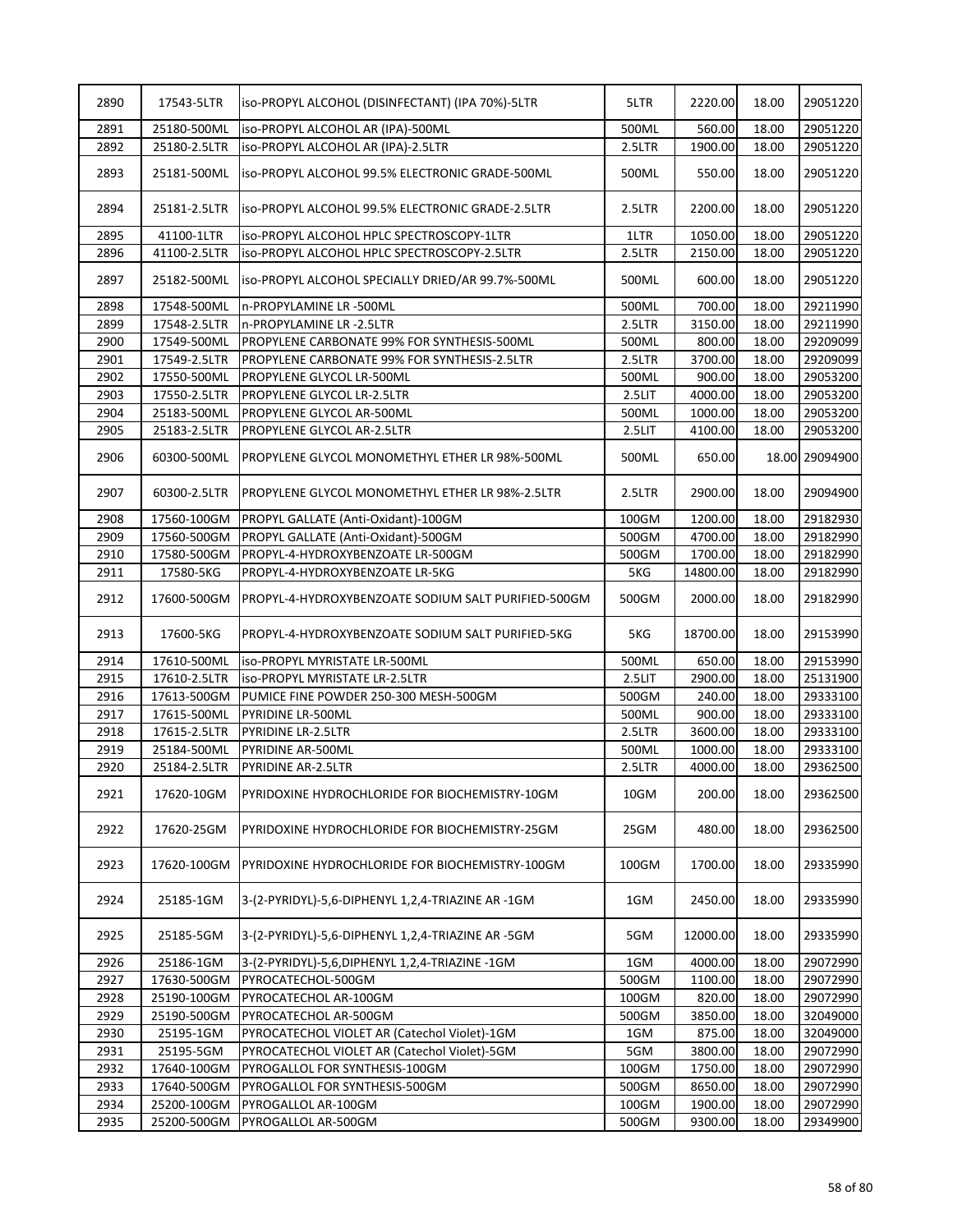| 2936 | 25205-1GM    | PYROGALLOL RED AR-1GM                              | 1GM    | 890.00   | 18.00 | 29337900 |
|------|--------------|----------------------------------------------------|--------|----------|-------|----------|
| 2937 | 17642-500ML  | 2-PYROLIDONE LR-500ML                              | 500ML  | 1000.00  | 18.00 | 29337900 |
| 2938 | 17642-2.5LTR | 2-PYROLIDONE LR-2.5LTR                             | 2.5LTR | 4500.00  | 18.00 | 32049000 |
| 2939 | 17645-5GM    | <b>PYRONIN B</b><br>C.I. No. 45010-5GM             | 5GM    | 1500.00  | 18.00 | 32049000 |
| 2940 | 17647-5GM    | <b>PYRONING</b><br>C.I. No. 45005-5GM              | 5GM    | 3000.00  | 18.00 | 25062900 |
| 2941 | 25208-250GM  | QUARTZ AR (FINE GRANULAR)-250GM                    | 250GM  | 605.00   | 5.00  | 25062900 |
| 2942 | 25208-1KG    | QUARTZ AR (FINE GRANULAR)-1KG                      | 1KG    | 2105.00  | 5.00  | 3507909  |
| 2943 | 60400-25GM   | QUERCETIN HYDRATE 95% LR-25GM                      | 25GM   | 1350.00  | 18.00 | 3507909  |
| 2944 | 60400-100GM  | QUERCETIN HYDRATE 95% LR-100GM                     | 100GM  | 4800.00  | 18.00 | 29333990 |
| 2945 | 17648-100ML  | QUINALDINE FOR SYNTHESIS (2-Methylqunoline)-100ML  | 100ML  | 1500.00  | 18.00 | 29333990 |
| 2946 | 17648-500ML  | QUINALDINE FOR SYNTHESIS (2-Methylqunoline)-500ML  | 500ML  | 6900.00  | 18.00 | 29333990 |
| 2947 | 32170-1GM    | QUINALDINE RED INDICATOR-1GM                       | 1GM    | 1250.00  | 18.00 | 29333990 |
| 2948 | 32170-5GM    | QUINALDINE RED INDICATOR-5GM                       | 5GM    | 5050.00  | 18.00 | 29420090 |
| 2949 | 25240-100GM  | QUINHYDRONE AR-100GM                               | 100GM  | 1200.00  | 18.00 | 29420090 |
| 2950 | 25240-500GM  | QUINHYDRONE AR-500GM                               | 500GM  | 5850.00  | 18.00 | 29392030 |
| 2951 | 17650-25GM   | QUNINE SULPHATE (DIHYDRATE)-25GM                   | 25GM   | 1300.00  | 18.00 | 29392030 |
| 2952 | 25210-25GM   | QUININE SULPHATE AR-25GM                           | 25GM   | 1500.00  | 18.00 | 29333919 |
| 2953 | 17657-500ML  | QUINOLINE FOR SYNTHESIS-500ML                      | 500ML  | 1600.00  | 18.00 | 29333919 |
| 2954 | 17657-2.5LTR | <b>QUINOLINE FOR SYNTHESIS-2.5LTR</b>              | 2.5LTR | 7000.00  | 18.00 | 29333990 |
| 2955 | 32173-25GM   | QUINOLINE YELLOW FOR MICROSCOPY C.I. NO 47000-25GM | 25GM   | 975.00   | 18.00 | 29400000 |
| 2956 | 17654-10GM   | D-RAFFINOSE(PENTAHYDRATE) (Melitose)-10GM          | 10GM   | 670.00   | 18.00 | 29400000 |
| 2957 | 17654-25GM   | D-RAFFINOSE(PENTAHYDRATE) (Melitose)-25GM          | 25GM   | 1500.00  | 18.00 | 29400000 |
| 2958 | 17654-100GM  | D-RAFFINOSE(PENTAHYDRATE) (Melitose)-100GM         | 100GM  | 5700.00  | 18.00 | 29400000 |
| 2959 | 17655-1GM    | RESAZURIN AR-1GM                                   | 1GM    | 1250.00  | 18.00 | 32049000 |
| 2960 | 17655-5GM    | RESAZURIN AR-5GM                                   | 5GM    | 5900.00  | 18.00 | 29362990 |
| 2961 | 17658-1GM    | RESERPINE PURISS-1GM                               | 1GM    | 4200.00  | 18.00 | 29362990 |
| 2962 | 17658-5GM    | RESERPINE PURISS-5GM                               | 5GM    | 20300.00 | 18.00 | 29072100 |
| 2963 | 17660-250GM  | RESORCINOL LR-250GM                                | 250GM  | 2300.00  | 18.00 | 29072100 |
| 2964 | 17660-500GM  | <b>RESORCINOL LR-500GM</b>                         | 500GM  | 4500.00  | 18.00 | 29072100 |
| 2965 | 25260-100GM  | <b>RESORCINOL AR-100GM</b>                         | 100GM  | 1050.00  | 18.00 | 29072100 |
| 2966 | 25260-500GM  | <b>RESORCINOL AR-500GM</b>                         | 500GM  | 5100.00  | 18.00 | 29400000 |
| 2967 | 70510-5GM    | L-RHAMNOSE FOR BIOCHEMISTRY -5GM                   | 5GM    | 580.00   | 18.00 | 29400000 |
| 2968 | 70510-25GM   | L-RHAMNOSE FOR BIOCHEMISTRY -25GM                  | 25GM   | 2400.00  | 18.00 | 32041342 |
| 2969 | 17670-25GM   | RHODAMINE B AR FOR MICROSCOPY-25GM                 | 25GM   | 270.00   | 18.00 | 32041342 |
| 2970 | 17670-100GM  | RHODAMINE B AR FOR MICROSCOPY-100GM                | 100GM  | 850.00   | 18.00 | 32041342 |
| 2971 | 32175-25GM   | RHODAMINE 6G<br>C.I. No. 45160-25GM                | 25GM   | 1100.00  | 18.00 | 32041342 |
| 2972 | 32175-100GM  | RHODAMINE 6G C.I. No. 45160                        | 100GM  | 2900.00  | 18.00 | 28439019 |
| 2973 | 17675-1GM    | RHODIUM TRICHLORIDE('Rh' 40%) FOR SYNTHESIS-1GM    | 1GM    | 51000.00 | 18.00 | 29362310 |
| 2974 | 17680-10GM   | RIBOFLAVIN FOR BIOCHEMISTRY-10GM                   | 10GM   | 510.00   | 18.00 | 29362310 |
| 2975 | 17680-25GM   | RIBOFLAVIN FOR BIOCHEMISTRY-25GM                   | 25GM   | 1040.00  | 18.00 | 29349900 |
| 2976 | 17685-25GM   | RIBONEUCLEIC ACID-25GM                             | 25GM   | 2300.00  | 18.00 | 29349900 |
| 2977 | 70515-10GM   | RIBONEUCLEIC ACID (WHITE SPECIAL POWDER) AR -10GM  | 10GM   | 3300.00  | 18.00 | 29349900 |
| 2978 | 70515-25GM   | RIBONEUCLEIC ACID (WHITE SPECIAL POWDER) AR -25GM  | 25GM   | 7000.00  | 18.00 | 29400000 |
| 2979 | 17700-5GM    | D(+)RIBOSE FOR BIOCHEMISTRY-5GM                    | 5GM    | 275.00   | 18.00 | 29400000 |
| 2980 | 17700-25GM   | D(+)RIBOSE FOR BIOCHEMISTRY-25GM                   | 25GM   | 950.00   | 18.00 | 32049000 |
| 2981 | 25280-25GM   | ROSE BENGAL AR-25GM                                | 25GM   | 1700.00  | 18.00 | 32049000 |
| 2982 | 25280-100GM  | ROSE BENGAL AR-100GM                               | 100GM  | 5850.00  | 18.00 | 32129020 |
| 2983 | 53740-25GM   | p-ROSOLIC ACID FOR MICROSCOPY-25GM                 | 25GM   | 840.00   | 18.00 | 32129020 |
| 2984 | 53740-100GM  | p-ROSOLIC ACID FOR MICROSCOPY-100GM                | 100GM  | 2900.00  | 18.00 | 32041929 |
| 2985 | 32176-25GM   | p-ROSANILINE HYDROCHLORIDE C.I. NO.42500 -25GM     | 25GM   | 1300.00  | 18.00 | 32041929 |
| 2986 | 32176-100GM  | p-ROSANILINE HYDROCHLORIDE C.I. NO.42500 -100GM    | 100GM  | 4050.00  | 18.00 | 28439019 |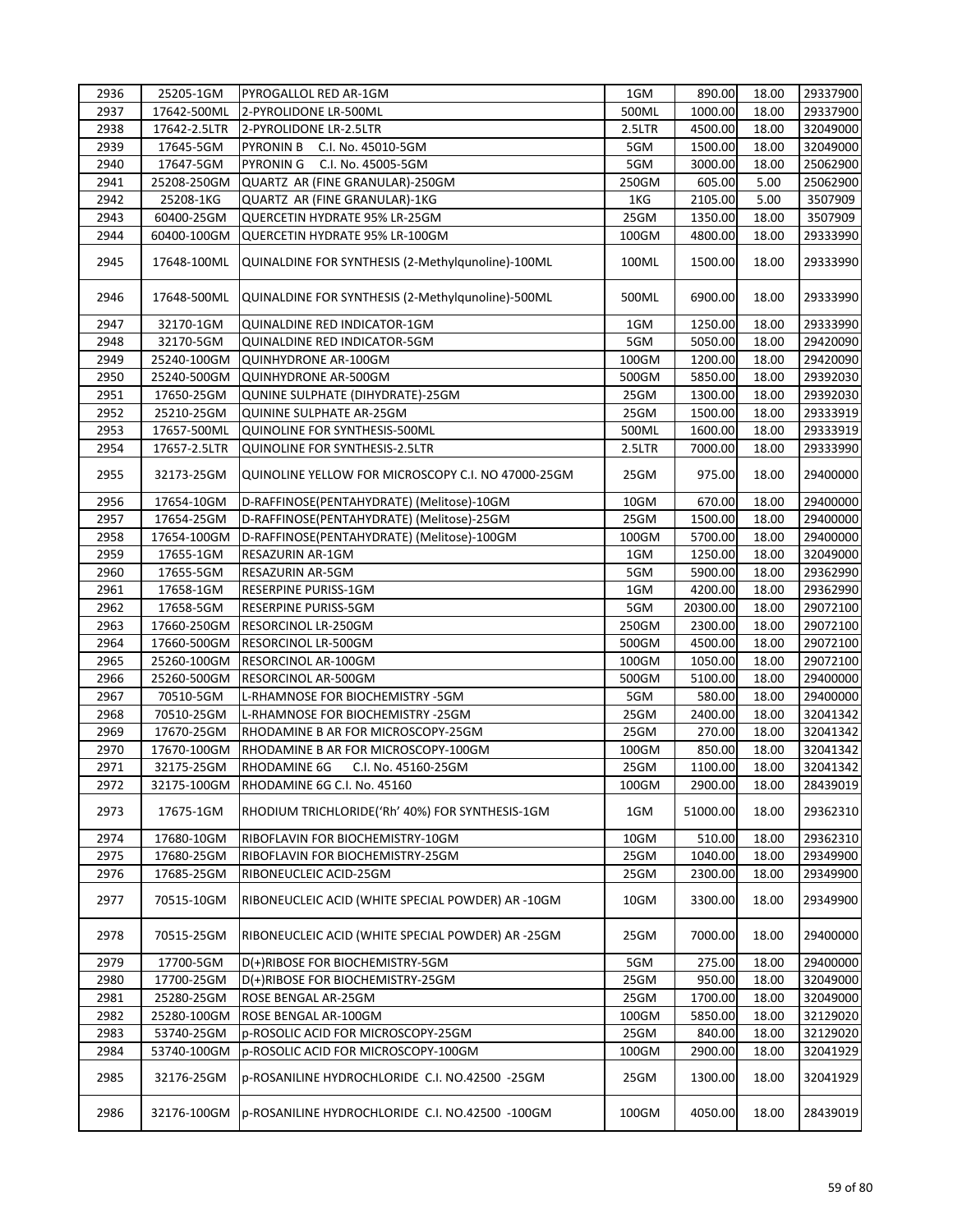| 2987 | 17710-1GM   | RUTHENIUM RED FOR MICROSCOPY-1GM                             | 1GM   | 4100.00  | 18.00 | 28439019 |
|------|-------------|--------------------------------------------------------------|-------|----------|-------|----------|
| 2988 | 17710-5GM   | RUTHENIUM RED FOR MICROSCOPY-5GM                             | 5GM   | 19900.00 | 18.00 | 28439019 |
| 2989 | 17740-1GM   | RUTHENIUM TRICHLORIDE PURISS-1GM                             | 1GM   | 3900.00  | 18.00 | 28439019 |
| 2990 | 17740-10GM  | RUTHENIUM TRICHLORIDE PURISS-10GM                            | 10GM  | 38000.00 | 18.00 | 29251100 |
| 2991 | 17755-500GM | SACCHARIN INSOLUBLE 99%-500GM                                | 500GM | 2575.00  | 18.00 | 29251100 |
| 2992 | 17757-500GM | SACCHARIN SODIUM 98%-500GM                                   | 500GM | 2575.00  | 18.00 | 32041310 |
| 2993 | 17760-25GM  | SAFRANINE FOR MICROSCOPY -25GM                               | 25GM  | 630.00   | 18.00 | 32041310 |
| 2994 | 17760-100GM | SAFRANINE FOR MICROSCOPY -100GM                              | 100GM | 2300.00  | 18.00 | 32041310 |
| 2995 | 17760-1KG   | SAFRANINE FOR MICROSCOPY-1KG                                 | 1KG   | 22000.00 | 18.00 | 38220090 |
| 2996 | 32180-125ML | SAFRANINE SOLUTIONS (GRAM)-125ML                             | 125ML | 175.00   | 12.00 | ΝA       |
| 2997 | 17765-5GM   | SALICIN YELLOW-5GM                                           | 5GM   | 5400.00  | 18.00 | 29182110 |
| 2998 | 17770-500GM | SALICYLIC ACID LR-500GM                                      | 500GM | 840.00   | 18.00 | 29182110 |
| 2999 | 17770-5KG   | SALICYLIC ACID LR-5KG                                        | 5KG   | 8250.00  | 18.00 | 29182110 |
| 3000 | 25290-500GM | SALICYLIC ACID AR-500GM                                      | 500GM | 950.00   | 18.00 | 29280090 |
| 3001 | 25293-5GM   | SALICYLALDOXIME 98% AR-5GM                                   | 5GM   | 450.00   | 18.00 | 29280090 |
| 3002 | 25293-25GM  | SALICYLALDOXIME 98% AR-25GM                                  | 25GM  | 2000.00  | 18.00 | 29122990 |
| 3003 | 17773-10GM  | SALICYLDEHYDE AZINE -10GM                                    | 10GM  | 6500.00  | 18.00 | 29242990 |
| 3004 | 25295-500GM | SALICYLAMIDE 99% PURE-500GM                                  | 500GM | 1600.00  | 18.00 | 28469090 |
| 3005 | 17774-10GM  | SAMARIUM OXIDE AR 99.9%-10GM                                 | 10GM  | 900.00   | 18.00 | 28469090 |
| 3006 | 17774-25GM  | SAMARIUM OXIDE AR 99.9%-25GM                                 | 25GM  | 1900.00  | 18.00 | 29389090 |
| 3007 | 17775-100GM | SAPONIN PURIFIED-100GM                                       | 100GM | 2300.00  | 18.00 | 29389090 |
| 3008 | 17775-500GM | SAPONIN PURIFIED-500GM                                       | 500GM | 9100.00  | 18.00 | 38220090 |
| 3009 | 17720-500ML | <b>SCHIFF'S REAGENT-500ML</b>                                | 500ML | 390.00   | 12.00 | 25059000 |
| 3010 | 17780-1KG   | SEASAND PURIFIED (PARTICLE SIZE 40-150 MESH)-1KG             | 1KG   | 1900.00  | 5.00  | 25059000 |
| 3011 | 25300-1KG   | SEASAND AR (PARTICLE SIZE 40-150 MESH)-1KG                   | 1KG   | 2900.00  | 5.00  | 29171300 |
| 3012 | 17783-500GM | SEBACIC ACID 98% for synthesis-500GM                         | 500GM | 1400.00  | 18.00 | 28049000 |
| 3013 | 17785-100GM | SELENIUM POWDER - 100GM                                      | 100GM | 2950.00  | 18.00 | 28049000 |
| 3014 | 17785-500GM | SELENIUM POWDER -500GM                                       | 500GM | 12800.00 | 18.00 | 28049000 |
| 3015 | 25310-25GM  | SELENIUM POWDER BLACK AR-25GM                                | 25GM  | 830.00   | 18.00 | 28049000 |
| 3016 | 25310-100GM | SELENIUM POWDER BLACK AR-100GM                               | 100GM | 3100.00  | 18.00 | 28049000 |
| 3017 | 17790-100GM | SELENIUM METAL PELLETS (electronic GRADE)-100GM              | 100GM | 7000.00  | 18.00 | 28112990 |
| 3018 | 17800-100GM | SELENIUM DIOXIDE-100GM                                       | 100GM | 2900.00  | 18.00 | 28112990 |
| 3019 | 17800-500GM | <b>ISELENIUM DIOXIDE-500GM</b>                               | 500GM | 13000.00 | 18.00 | 28111990 |
| 3020 | 17805-100GM | SELENOUS ACID-100GM                                          | 100GM | 2900.00  | 18.00 | 28111990 |
| 3021 | 17805-1KG   | SELENOUS ACID-1KG                                            | 1KG   | 27800.00 | 18.00 | 38220090 |
| 3022 | 32185-125ML | SELIWANOFF'S REAGENT (for detection of fructose)-125ML       | 125ML | 185.00   | 12.00 | 29280090 |
| 3023 | 17810-100GM | SEMICARBAZIDE HYDROCHLORIDE -100GM                           | 100GM | 590.00   | 18.00 | 29280090 |
| 3024 | 17810-500GM | SEMICARBAZIDE HYDROCHLORIDE -500GM                           | 500GM | 2700.00  | 18.00 | 29280090 |
| 3025 | 25315-100GM | SEMICARBAZIDE HYDROCHLORIDE AR-100GM                         | 100GM | 670.00   | 18.00 | 29280090 |
| 3026 | 25315-500GM | SEMICARBAZIDE HYDROCHLORIDE AR-500GM                         | 500GM | 2850.00  | 18.00 | 29225090 |
| 3027 | 17820-5GM   | L-SERINE FOR BIOCHEMISTRY -5GM                               | 5GM   | 150.00   | 18.00 | 29225090 |
| 3028 | 17820-25GM  | L-SERINE FOR BIOCHEMISTRY -25GM                              | 25GM  | 600.00   | 18.00 | 29225090 |
| 3029 | 17830-25GM  | DL-SERINE PURISS-25GM                                        | 25GM  | 1100.00  | 18.00 | 29225090 |
| 3030 | 17830-100GM | DL-SERINE PURISS-100GM                                       | 100GM | 4200.00  | 18.00 | 13019099 |
| 3031 | 17835-500GM | SHELLAC FLAKES Arsenic free-500GM                            | 500GM | 1950.00  | 0.00  | 32049000 |
| 3032 | 32188-125ML | SHORR'S STAINING SOLUTION-125ML                              | 125ML | 145.00   | 18.00 | 38249925 |
| 3033 | 17840-500GM | SILICA GEL SELF INDICATING 5-8 MESH (BLUE COARSE)-500GM      | 500GM | 610.00   | 18.00 | 38249925 |
| 3034 | 17840-1KG   | SILICA GEL SELF INDICATING 5-8 MESH (BLUE COARSE)-1KG        | 1KG   | 1150.00  | 18.00 | 38249925 |
| 3035 | 17850-500GM | SILICA GEL SELF INDICATING (BLUE) 6-20 MESH-500GM            | 500GM | 610.00   | 18.00 | 38249925 |
| 3036 | 17850-1KG   | SILICA GEL SELF INDICATING (BLUE) 6-20 MESH-1KG              | 1KG   | 1150.00  | 18.00 | 38249925 |
| 3037 | 17860-500GM | SILICA GEL 60-120 MESH (FOR COLUMN CHROMOTOGRAPHY)-<br>500GM | 500GM | 650.00   | 18.00 | 38249925 |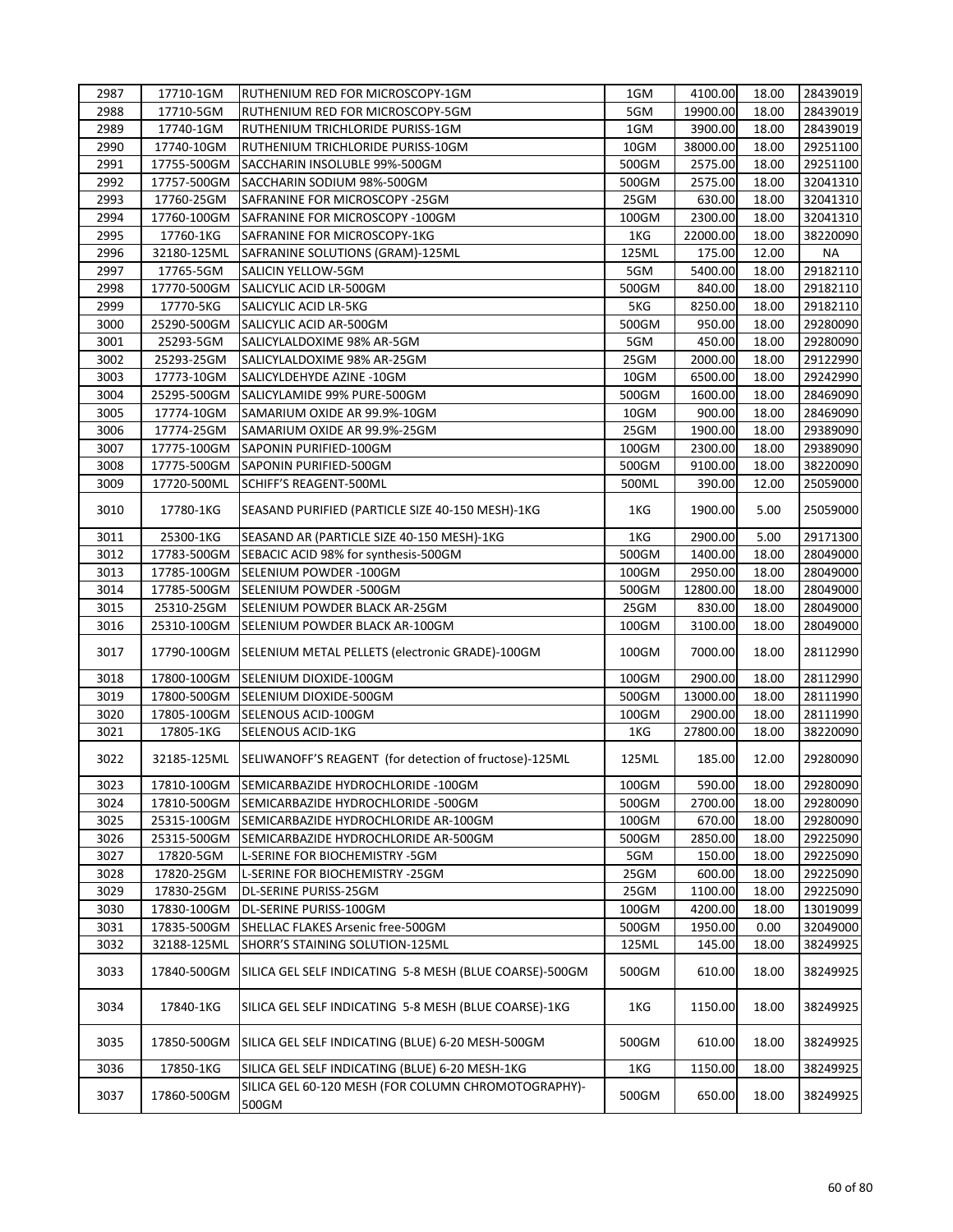| 3038 | 17870-500GM  | SILICA GEL 100-200 MESH (FOR COLUMN CHROMOTOGRAPHY)-<br>500GM | 500GM  | 775.00   | 18.00 | 38249925 |
|------|--------------|---------------------------------------------------------------|--------|----------|-------|----------|
| 3039 | 17880-500GM  | SILICA GEL 60-200 MESH-500GM                                  | 500GM  | 850.00   | 18.00 | 38249925 |
| 3040 | 17890-500GM  | SILICA GEL 200-400 MESH FOR COLUMN CHROMOTOGRAPHY-<br>500GM   | 500GM  | 900.00   | 18.00 | 38249925 |
| 3041 | 17898-500GM  | SILICA GEL 400-700 MESH-500GM                                 | 500GM  | 880.00   | 18.00 | 38249925 |
| 3042 | 17900-250GM  | SILICA GEL G FOR THIN LAYER CHROMOTOGRAPHY-250GM              | 250GM  | 410.00   | 18.00 | 38249925 |
| 3043 |              | 17900-500GM SILICA GEL G FOR THIN LAYER CHROMOTOGRAPHY-500GM  | 500GM  | 740.00   | 18.00 | 38249925 |
| 3044 |              | 17910-500GM SILICA GEL GF 254 FOR TLC-500GM                   | 500GM  | 4100.00  | 18.00 | 38249925 |
| 3045 | 17920-500GM  | SILICA GEL H FOR TLC-500GM                                    | 500GM  | 700.00   | 18.00 | 38249925 |
| 3046 | 17930-500GM  | SILICA GEL HF 254 FOR TLC-500GM                               | 500GM  | 3950.00  | 18.00 | 38249925 |
| 3047 | 17931-500GM  | SILICIC ACID PRECIPITATED DRIED-500GM                         | 500GM  | 415.00   | 18.00 | 28046900 |
| 3048 | 17933-100GM  | SILICON (METAL) POWDER 200 Mesh 98.5%-100GM                   | 100GM  | 360.00   | 18.00 | 28046900 |
| 3049 | 17933-500GM  | SILICON (METAL) POWDER 200 Mesh 98.5%-500GM                   | 500GM  | 1300.00  | 18.00 | 39100090 |
| 3050 | 17935-100ML  | SILICON ANTIFLOOMING AGENT 30%-100ML                          | 100ML  | 520.00   | 18.00 | 39100090 |
| 3051 | 17935-500ML  | SILICON ANTIFLOOMING AGENT 30%-500ML                          | 500ML  | 1800.00  | 18.00 | 39100090 |
| 3052 | 17935-2.5LTR | SILICON ANTIFLOOMING AGENT 30%-2.5LTR                         | 2.5LTR | 5200.00  | 18.00 | 28112200 |
| 3053 | 17938-1KG    | SILICON DIOXIDE-1KG                                           | 1KG    | 1300.00  | 18.00 | 39100010 |
| 3054 | 17940-50GM   | SILICONE HIGH VACUUM GREASE (LAB)-50GM                        | 50GM   | 380.00   | 18.00 | 39100010 |
| 3055 | 17940-1KG    | SILICONE HIGH VACUUM GREASE (LAB)-1KG                         | 1KG    | 5800.00  | 18.00 | 39100020 |
| 3056 | 17950-250ML  | SILICONE OIL (LAB)-250ML                                      | 250ML  | 950.00   | 18.00 | 39100020 |
| 3057 | 17950-2.5LTR | SILICONE OIL (LAB)-2.5LTR                                     | 2.5LTR | 8700.00  | 18.00 | 28111990 |
| 3058 | 25320-25GM   | SILICOTUNGSTIC ACID AR-25GM                                   | 25GM   | 1180.00  | 18.00 | 28111990 |
| 3059 | 25320-100GM  | SILICOTUNGSTIC ACID AR-100GM                                  | 100GM  | 4250.00  | 18.00 | 71061000 |
| 3060 | 17970-25GM   | SILVER (METAL) POWDER 99.9%-25GM                              | 25GM   | 11000.00 | 18.00 | 71061000 |
| 3061 | 17970-100GM  | SILVER (METAL) POWDER 99.9%-100GM                             | 100GM  | 41000.00 | 18.00 | 71061000 |
| 3062 | 25330-25GM   | SILVER (METAL) WIRE 99.9% (0.5MM)-25GM                        | 25GM   | 8500.00  | 18.00 | 28432900 |
| 3063 | 17971-25GM   | SILVER ACETATE-25GM                                           | 25GM   | 6800.00  | 18.00 | 28432900 |
| 3064 | 17971-100GM  | SILVER ACETATE-100GM                                          | 100GM  | 22800.00 | 18.00 | 28432900 |
| 3065 | 17971A -25GM | SILVER BROMIDE (LAB) 99%-25GM                                 | 25GM   | 7800.00  | 18.00 | 28432900 |
| 3066 | 17972-25GM   | SILVER CARBONATE-25GM                                         | 25GM   | 6700.00  | 18.00 | 28432900 |
| 3067 | 17973-25GM   | SILVER CHLORIDE-25GM                                          | 25GM   | 6700.00  | 18.00 | 28432900 |
| 3068 | 17973-100GM  | SILVER CHLORIDE-100GM                                         | 100GM  | 21800.00 | 18.00 | 28432900 |
| 3069 | 25340-5GM    | SILVER DIETHYL DITHIOCARBAMATE AR-5GM                         | 5GM    | 1400.00  | 18.00 | 28432900 |
| 3070 | 25340-25GM   | SILVER DIETHYL DITHIOCARBAMATE AR-25GM                        | 25GM   | 6400.00  | 18.00 | 28432900 |
| 3071 | 17975-25GM   | SILVER IODIDE (IAB) 99%-25GM                                  | 25GM   | 5300.00  | 18.00 | 28432100 |
| 3072 | 17980-10GM   | SILVER NITRATE LR-10GM                                        | 10GM   | 1900.00  | 18.00 | 28432100 |
| 3073 | 17980-25GM   | SILVER NITRATE LR-25GM                                        | 25GM   | 4500.00  | 18.00 | 28432100 |
| 3074 | 17980-100GM  | SILVER NITRATE LR-100GM                                       | 100GM  | 16800.00 | 18.00 | 28432100 |
| 3075 | 25360-10-GM  | SILVER NITRATE AR-10GM                                        | 10GM   | 2000.00  | 18.00 | 28432100 |
| 3076 | 25360-25GM   | SILVER NITRATE AR-25GM                                        | 25GM   | 4600.00  | 18.00 | 28432100 |
| 3077 | 25360-100GM  | SILVER NITRATE AR-100GM                                       | 100GM  | 17800.00 | 18.00 | 38220090 |
| 3078 | 17985-500ML  | SILVER NITRATE N/10 VOLUMETRIC SOLUTION (0.10)N-500ML         | 500ML  | 2200.00  | 12.00 | 38220090 |
| 3079 | 17990-500ML  | SILVER NITRATE N/50 SOLUTION (0.02)N-500ML                    | 500ML  | 875.00   | 12.00 | 28432900 |
| 3080 | 18000-25GM   | SILVER OXIDE LR-25GM                                          | 25GM   | 6700.00  | 18.00 | 28432900 |
| 3081 | 25370-25GM   | SILVER OXIDE AR-25GM                                          | 25GM   | 7200.00  | 18.00 | 28432900 |
| 3082 | 18020-10GM   | SILVER SULPHATE LR -10GM                                      | 10GM   | 2100.00  | 18.00 | 28432900 |
| 3083 | 18020-25GM   | SILVER SULPHATE LR -25GM                                      | 25GM   | 4700.00  | 18.00 | 28432900 |
| 3084 | 18020-250GM  | SILVER SULPHATE LR -250GM                                     | 250GM  | 44800.00 | 18.00 | 28432900 |
| 3085 | 25380-10GM   | SILVER SULPHATE AR-10GM                                       | 10GM   | 2200.00  | 18.00 | 28432900 |
| 3086 | 25380-25GM   | SILVER SULPHATE AR-25GM                                       | 25GM   | 4850.00  | 18.00 | 28432900 |
| 3087 | 25380-100GM  | SILVER SULPHATE AR-100GM                                      | 100GM  | 18800.00 | 18.00 | 34011920 |
| 3088 | 18025-1KG    | <b>SOAP POWDER (WHITE)</b>                                    | 1KG    | 500.00   | 18.00 | 34011920 |
| 3089 | 18025-10KG   | SOAP POWDER (WHITE)                                           | 10KG   | 4700.00  | 18.00 | 38220090 |
| 3090 | 25400-1KG    | SODA LIME WITH INDICATOR AR-1KG                               | 1KG    | 575.00   | 12.00 | 38220090 |
| 3091 | 25400-5KG    | SODA LIME WITH INDICATOR AR-5KG                               | 5KG    | 2700.00  | 12.00 | 28530099 |
|      |              |                                                               |        |          |       |          |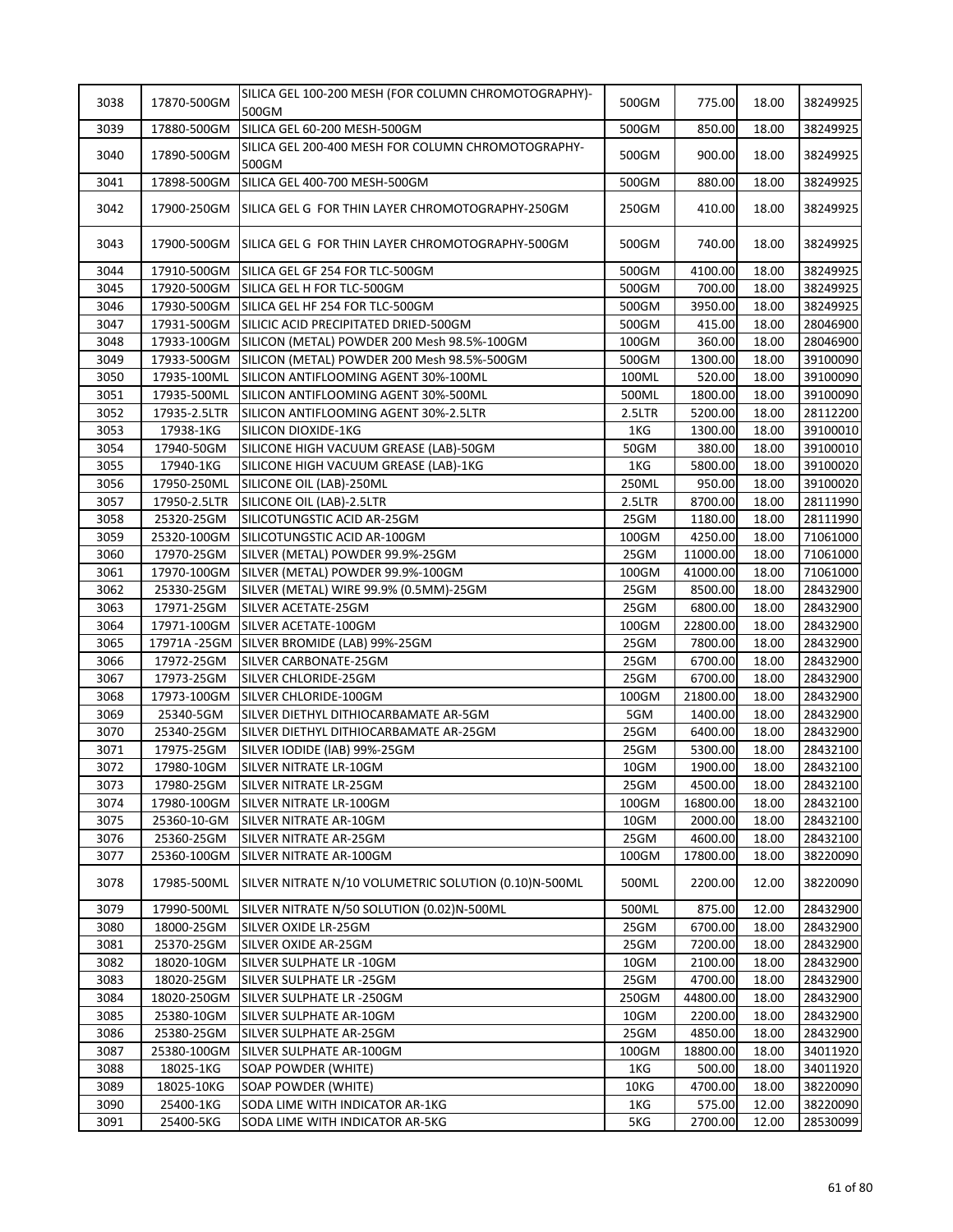| 3092 | 18030-100GM | SODAMIDE -100GM                                       | 100GM | 640.00   | 18.00 | 28530099 |
|------|-------------|-------------------------------------------------------|-------|----------|-------|----------|
| 3093 | 18030-500GM | SODAMIDE -500GM                                       | 500GM | 2600.00  | 18.00 | 28051100 |
| 3094 | 18040-100GM | SODIUM (METAL) COATED WITH LIQUID PARAFFIN-100GM      | 100GM | 450.00   | 18.00 | 28051100 |
| 3095 | 18040-500GM | SODIUM (METAL) COATED WITH LIQUID PARAFFIN-500GM      | 500GM | 1300.00  | 18.00 | 28051100 |
| 3096 | 25420-500GM | SODIUM (METAL) AR (Coated with liquid paraffin)-500GM | 500GM | 1500.00  | 18.00 | 29152990 |
| 3097 | 18060-500GM | SODIUM ACETATE ANHYDROUS LR-500GM                     | 500GM | 440.00   | 18.00 | 29152990 |
| 3098 | 18060-5KTG  | SODIUM ACETATE ANHYDROUS LR-5KG                       | 5KG   | 3900.00  | 18.00 | 29152990 |
| 3099 | 25440-250GM | SODIUM ACETATE ANHYDROUS AR-250GM                     | 250GM | 360.00   | 18.00 | 29152990 |
| 3100 | 25440-500GM | SODIUM ACETATE ANHYDROUS AR-500GM                     | 500GM | 600.00   | 18.00 | 29152990 |
| 3101 | 18070-500GM | SODIUM ACETATE TRIHYDRATE LR-500GM                    | 500GM | 320.00   | 18.00 | 29152990 |
| 3102 | 18070-5KG   | SODIUM ACETATE TRIHYDRATE LR-5KG                      | 5KG   | 2600.00  | 18.00 | 29152990 |
| 3103 | 25450-500GM | SODIUM ACETATE TRIHYDRATE AR-500GM                    | 500GM | 375.00   | 18.00 | 39131010 |
| 3104 | 18080-500GM | SODIUM ALGINATE (Confirming to NF)-500GM              | 500GM | 1900.00  | 18.00 | 39131010 |
| 3105 | 18080-5KG   | SODIUM ALGINATE (Confirming to NF)-5KG                | 5KG   | 17800.00 | 18.00 | 39131010 |
| 3106 | 18090-500GM | SODIUM ALGINATE (LOW VISCOSITY)-500GM                 | 500GM | 1700.00  | 18.00 | 39131010 |
| 3107 | 18090-5KG   | SODIUM ALGINATE (LOW VISCOSITY)-5KG                   | 5KG   | 16500.00 | 18.00 | 28429010 |
| 3108 | 25460-100GM | SODIUM ARSENATE AR-100GM                              | 100GM | 1500.00  | 18.00 | 28429010 |
| 3109 | 25460-250GM | SODIUM ARSENATE AR-250GM                              | 250GM | 3200.00  | 18.00 | 28429010 |
| 3110 | 25460-500GM | SODIUM ARSENATE AR-500GM                              | 500GM | 6200.00  | 18.00 | 28429010 |
| 3111 | 25480-100GM | SODIUM ARSENITE AR -100GM                             | 100GM | 1700.00  | 18.00 | 28429010 |
| 3112 | 25480-250GM | SODIUM ARSENITE AR -250GM                             | 250GM | 4200.00  | 18.00 | 28429010 |
| 3113 | 25480-500GM | SODIUM ARSENITE AR -500GM                             | 500GM | 7900.00  | 18.00 | 38220090 |
| 3114 | 25481-500ML | SODIUM ARSENITE SOLUTION AR 0.1N (N/10)-500ML         | 500ML | 700.00   | 12.00 | 29362700 |
| 3115 | 18095-100GM | SODIUM L (+) ASCORBATE-100GM                          | 100GM | 580.00   | 18.00 | 29362700 |
| 3116 | 18095-500GM | SODIUM L (+) ASCORBATE-500GM                          | 500GM | 2750.00  | 18.00 | 28500030 |
| 3117 | 18100-100GM | SODIUM AZIDE-100GM                                    | 100GM | 770.00   | 18.00 | 28500030 |
| 3118 | 18100-500GM | SODIUM AZIDE-500GM                                    | 500GM | 3500.00  | 18.00 | 28500030 |
| 3119 | 25500-100GM | SODIUM AZIDE AR-100GM                                 | 100GM | 830.00   | 18.00 | 28500030 |
| 3120 | 25500-500GM | SODIUM AZIDE AR-500GM                                 | 500GM | 3800.00  | 18.00 | 29163140 |
| 3121 | 18120-500GM | SODIUM BENZOATE -500GM                                | 500GM | 510.00   | 18.00 | 29163140 |
| 3122 | 18120-5KG   | SODIUM BENZOATE -5KG                                  | 5KG   | 4500.00  | 18.00 | 29163140 |
| 3123 | 25520-500GM | SODIUM BENZOATE AR-500GM                              | 500GM | 600.00   | 18.00 | 28419000 |
| 3124 | 18145-100GM | SODIUM BISELENITE {Sodium Hydrogen Selenite}-100GM    | 100GM | 3250.00  | 18.00 | 28419000 |
| 3125 | 18145-500GM | SODIUM BISELENITE {Sodium Hydrogen Selenite}-500GM    | 500GM | 15800.00 | 18.00 | 28419000 |
| 3126 | 18140-100GM | SODIUM BISMUTHATE-100GM                               | 100GM | 1670.00  | 18.00 | 28419000 |
| 3127 | 25540-100GM | SODIUM BISMUTHATE AR-100GM                            | 100GM | 1800.00  | 18.00 | 28331910 |
| 3128 | 18150-500GM | SODIUM BISULPHATE (MONOHYDRATE) 99% LR-500GM          | 500GM | 410.00   | 18.00 | 28331910 |
| 3129 | 25550-500GM | SODIUM BISULPHATE (MONOHYDRATE) 99% AR-500GM          | 500GM | 480.00   | 18.00 | 28321010 |
| 3130 | 18160-500GM | SODIUM BISULPHITE LR-500GM                            | 500GM | 350.00   | 18.00 | 28321010 |
| 3131 | 18160-5KG   | SODIUM BISULPHITE LR-5KG                              | 5KG   | 3000.00  | 18.00 | 28321010 |
| 3132 | 25560-500GM | SODIUM BISULPHITE AR-500GM                            | 500GM | 520.00   | 18.00 | 28321010 |
| 3133 | 25560-5KG   | SODIUM BISULPHITE AR-5KG                              | 5KG   | 4900.00  | 18.00 | 28500010 |
| 3134 | 18180-100GM | SODIUM BOROHYDRIDE-100GM                              | 100GM | 1700.00  | 18.00 | 28500010 |
| 3135 | 18180-500GM | SODIUM BOROHYDRIDE-500GM                              | 500GM | 8350.00  | 18.00 | 28275110 |
| 3136 | 18190-500GM | SODIUM BROMATE LR-500GM                               | 500GM | 1400.00  | 18.00 | 28275110 |
| 3137 | 18220-500GM | SODIUM BROMIDE LR-500GM                               | 500GM | 950.00   | 18.00 | 28275110 |
| 3138 | 25580-500GM | SODIUM BROMIDE AR-500GM                               | 500GM | 1100.00  | 18.00 | 29051990 |
| 3139 | 18230-100GM | SODIUM tert-BUTOXIDE 98% -100GM                       | 100GM | 620.00   | 18.00 | 29051990 |
| 3140 | 18230-500GM | SODIUM tert-BUTOXIDE 98% -500GM                       | 500GM | 2650.00  | 18.00 | 28362010 |
| 3141 | 18240-500GM | SODIUM CARBONATE ANHYDROUS PURE -500GM                | 500GM | 290.00   | 18.00 | 28362010 |
| 3142 | 18240-5KG   | SODIUM CARBONATE ANHYDROUS PURE -5KG                  | 5KG   | 2200.00  | 18.00 | 28362010 |
| 3143 | 25600-500GM | SODIUM CARBONATE ANHYDROUS AR-500GM                   | 500GM | 390.00   | 18.00 | 28362010 |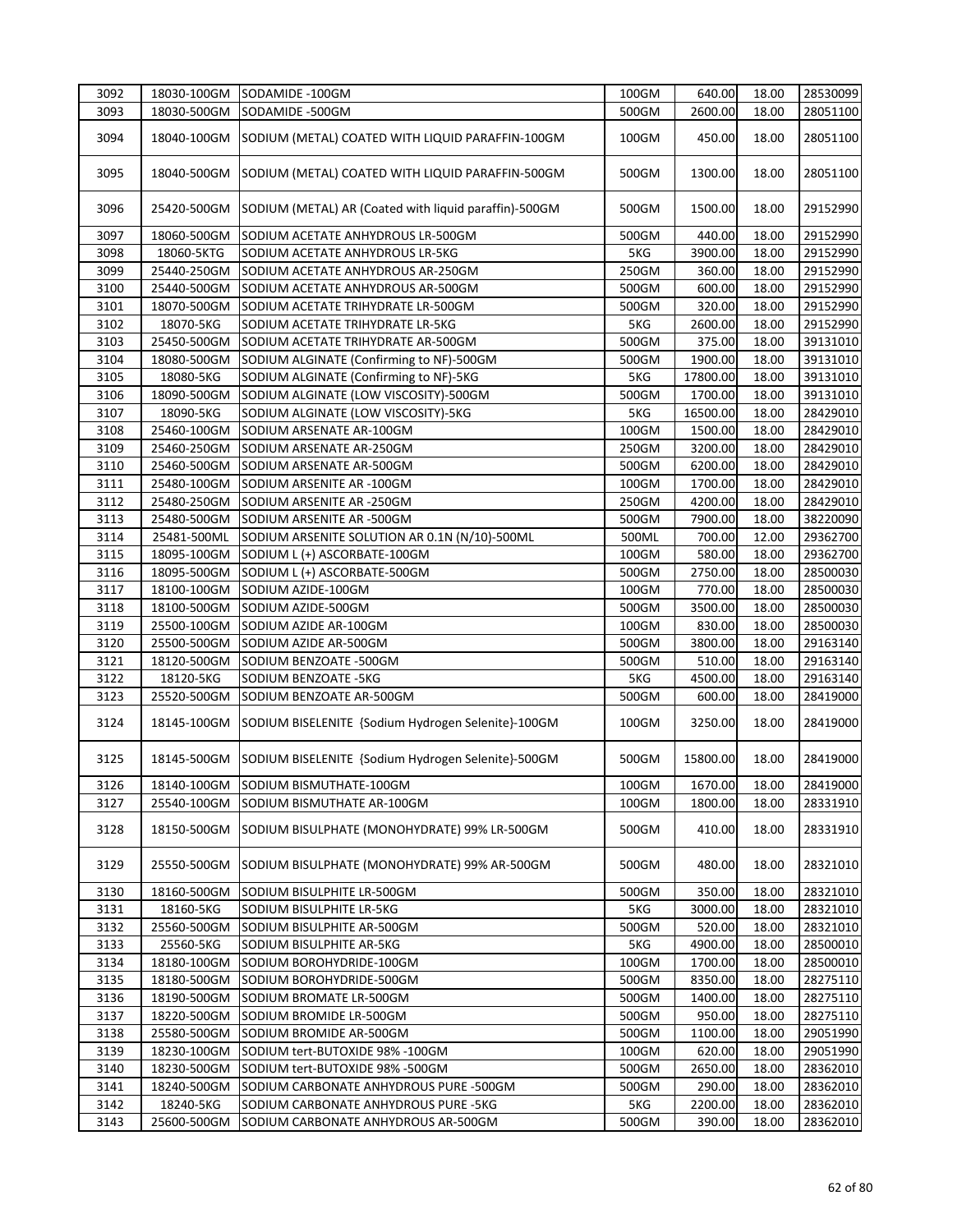| 3144 | 25600-5KG   | SODIUM CARBONATE ANHYDROUS AR-5KG                           | 5KG   | 3000.00 | 18.00 | 25010010 |
|------|-------------|-------------------------------------------------------------|-------|---------|-------|----------|
| 3145 | 18260-500GM | SODIUM CHLORIDE LR-500GM                                    | 500GM | 200.00  | 0.00  | 25010010 |
| 3146 | 18260-5KG   | SODIUM CHLORIDE LR-5KG                                      | 5KG   | 1700.00 | 0.00  | 25010010 |
| 3147 | 25620-500GM | SODIUM CHLORIDE AR-500GM                                    | 500GM | 235.00  | 0.00  | 25010010 |
| 3148 | 25620-5KG   | SODIUM CHLORIDE AR-5KG                                      | 5KG   | 1900.00 | 0.00  | 25010010 |
| 3149 | 18261-500ML | SODIUM CHLORIDE SOLUTION0.85% w/v (Normal Saline)-500ML     | 500ML | 90.00   | 0.00  | 28289030 |
| 3150 | 18265-500GM | SODIUM CHLORITE FLAKES 80%-500GM                            | 250GM | 480.00  | 18.00 | 28289030 |
| 3151 | 18265-1KG   | SODIUM CHLORITE FLAKES 80%-1KG                              | 1KG   | 1700.00 | 18.00 | 28415010 |
| 3152 | 18270-500GM | SODIUM CHROMATE (TETRAHYDRATE) LR -500GM                    | 500GM | 730.00  | 18.00 | 28415010 |
| 3153 | 25625-500GM | SODIUM CHROMATE(TETRAHYDRATE) AR-500GM                      | 500GM | 790.00  | 18.00 | 29181520 |
| 3154 | 18280-500GM | tri-SODIUM CITRATE LR (DIHYDRATE)-500GM                     | 500GM | 600.00  | 18.00 | 29181520 |
| 3155 | 18280-5KG   | tri-SODIUM CITRATE LR (DIHYDRATE)-5KG                       | 5KG   | 5700.00 | 18.00 | 29181520 |
| 3156 | 25630-500GM | tri-SODIUM CITRATE AR (DIHYDRATE)-500GM                     | 500GM | 700.00  | 18.00 | 29181520 |
| 3157 | 25630-5KG   | tri-SODIUM CITRATE AR (DIHYDRATE)-5KG                       | 5KG   | 5900.00 | 18.00 | 29181520 |
| 3158 | 18281-500ML | SODIUM CITRATE SOLUTION 3.8 % w / v-500ML                   | 500ML | 160.00  | 18.00 | 28429090 |
| 3159 | 18300-100GM | SODIUM COBALTINITRITE LR-100GM                              | 100GM | 2200.00 | 18.00 | 28429090 |
| 3160 | 25640-100GM | SODIUM COBALTINITRITE AR-100GM                              | 100GM | 2400.00 | 18.00 | 28413000 |
| 3161 | 18320-500GM | SODIUM DICHROMATE (DIHYDRATE) LR-500GM                      | 500GM | 750.00  | 18.00 | 28413000 |
| 3162 | 25660-500GM | SODIUM DICHROMATE AR (DIHYDRATE)-500GM                      | 500GM | 850.00  | 18.00 | 29336990 |
| 3163 | 18330-500GM | SODIUM DICHLOROISOCYANURATE-500GM                           | 500GM | 800.00  | 18.00 | 29302000 |
| 3164 | 18340-100GM | SODIUM DIETHYL DITHIOCARBOMATE-100GM                        | 100GM | 550.00  | 18.00 | 29302000 |
| 3165 | 18340-500GM | SODIUM DIETHYL DITHIOCARBOMATE-500GM                        | 500GM | 2400.00 | 18.00 | 29302000 |
| 3166 | 25680-100GM | SODIUM DIETHYL DITHIOCARBOMATE AR-100GM                     | 100GM | 610.00  | 18.00 | 29302000 |
| 3167 | 25680-500GM | SODIUM DIETHYL DITHIOCARBOMATE AR-500GM                     | 500GM | 2520.00 | 18.00 | 28352200 |
| 3168 | 18360-500GM | SODIUM DIHYDROGEN ORTHOPHOSPHATE (DIHYDRATE) LR-<br>500GM   | 500GM | 700.00  | 18.00 | 28352200 |
| 3169 | 18360-5KG   | SODIUM DIHYDROGEN ORTHOPHOSPHATE (DIHYDRATE) LR-5KG         | 5KG   | 6600.00 | 18.00 | 28352200 |
| 3170 | 25700-500GM | SODIUM DIHYDROGEN ORTHOPHOSPHATE AR (DIHYDRATE)-<br>500GM   | 500GM | 780.00  | 18.00 | 28352200 |
| 3171 | 18361-500GM | SODIUM DIHYDROGEN ORTHOPHOSPHATE (MONOHYDRATE) LR-<br>500GM | 500GM | 770.00  | 18.00 | 38220090 |
| 3172 | 25720-5GM   | SODIUM DIPHENYLAMINE SULPHONATE AR-5GM                      | 5GM   | 320.00  | 12.00 | 38220090 |
| 3173 | 25720-25GM  | SODIUM DIPHENYLAMINE SULPHONATE AR-25GM                     | 25GM  | 1160.00 | 12.00 | 28311010 |
| 3174 | 18380-500GM | SODIUM DITHIONITE PURIFIED-500GM                            | 500GM | 800.00  | 18.00 | 28261990 |
| 3175 | 18400-100GM | SODIUM FLUORIDE LR-100GM                                    | 100GM | 200.00  | 18.00 | 28261990 |
| 3176 | 18400-500GM | SODIUM FLUORIDE LR-500GM                                    | 500GM | 700.00  | 18.00 | 28261990 |
| 3177 | 25740-500GM | SODIUM FLUORIDE AR-500GM                                    | 500GM | 1020.00 | 18.00 | 28269000 |
| 3178 | 18410-500GM | SODIUM FLUOROBORATE 97%-500GM                               | 500GM | 840.00  | 18.00 | 28311020 |
| 3179 | 18420-500GM | SODIUM FORMALDEHYDE SULFOXLATE PURE-500GM                   | 500GM | 730.00  | 18.00 | 28311020 |
| 3180 | 18420-2.5KG | SODIUM FORMALDEHYDE SULFOXLATE PURE-2.5KG                   | 2.5KG | 2900.00 | 18.00 | 29151210 |
| 3181 | 18430-500GM | SODIUM FORMATE LR-500GM                                     | 500GM | 300.00  | 18.00 | 29181690 |
| 3182 | 18435-500GM | SODIUM GLUCONATE FOR SYNTHESIS-500GM                        | 500GM | 290.00  | 18.00 | 29199040 |
| 3183 | 25760-25GM  | SODIUM-B-GLYCEROPHOSPHATE AR-25GM                           | 25GM  | 350.00  | 18.00 | 29199040 |
| 3184 | 25760-100GM | SODIUM-B-GLYCEROPHOSPHATE AR-100GM                          | 100GM | 1150.00 | 18.00 | 29199040 |
| 3185 | 25760-500GM | SODIUM-B-GLYCEROPHOSPHATE AR-500GM                          | 500GM | 5450.00 | 18.00 | 28352940 |
| 3186 | 18440-500GM | SODIUM HEXAMETAPHOSPHATE PRACT 62%-500GM                    | 500GM | 540.00  | 18.00 | 28352940 |
| 3187 | 18450-500GM | SODIUM HEXAMETAPHOSPHATE 68% PURIFIED-500GM                 | 500GM | 600.00  | 18.00 | 28352940 |
| 3188 | 18450-5KG   | SODIUM HEXAMETAPHOSPHATE 68% PURIFIED-5KG                   | 5KG   | 5400.00 | 18.00 | 28363000 |
| 3189 | 18460-500GM | SODIUM HYDROGEN CARBONATE PURIFIED-500GM                    | 500GM | 270.00  | 18.00 | 28363000 |
| 3190 | 18460-1KG   | SODIUM HYDROGEN CARBONATE PURIFIED-1KG                      | 1KG   | 480.00  | 18.00 | 28363000 |
| 3191 | 18460-5KG   | SODIUM HYDROGEN CARBONATE PURIFIED-5KG                      | 5KG   | 1900.00 | 18.00 | 28363000 |
| 3192 | 25780-500GM | SODIUM HYDROGEN CARBONATE AR-500GM                          | 500GM | 330.00  | 18.00 | 28151110 |
| 3193 | 18480-500GM | SODIUM HYDROXIDE FLAKES-500GM                               | 500GM | 270.00  | 18.00 | 28151110 |
| 3194 | 18480-5KG   | SODIUM HYDROXIDE FLAKES-5KG                                 | 5KG   | 1800.00 | 18.00 | 28151190 |
| 3195 | 18500-500GM | SODIUM HYDROXIDE PELLETS LR-500GM                           | 500GM | 400.00  | 18.00 | 28151190 |
| 3196 | 18500-5KG   | SODIUM HYDROXIDE PELLETS LR-5KG                             | 5KG   | 3500.00 | 18.00 | 28151190 |
|      |             |                                                             |       |         |       |          |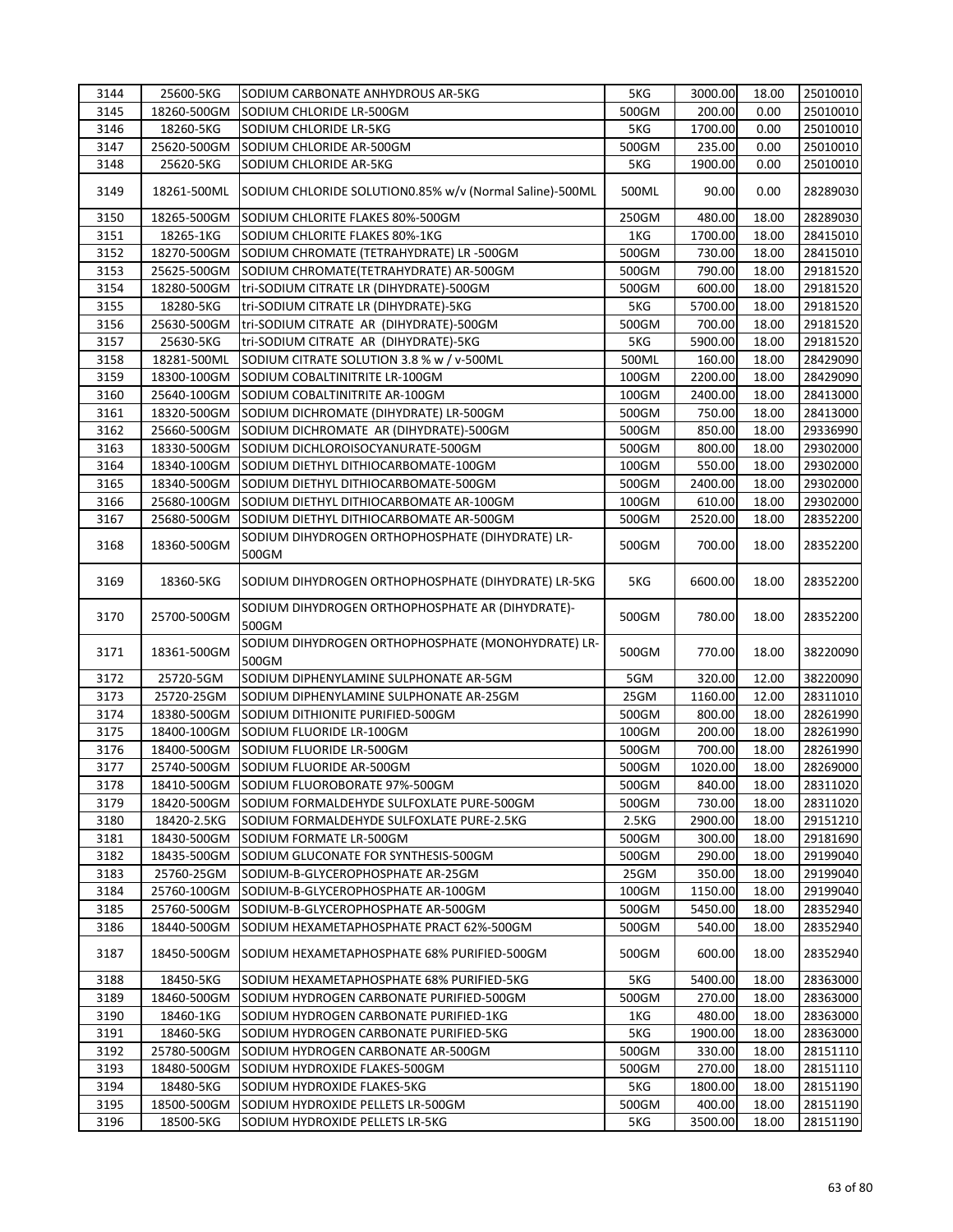| 3197 |              | 25800-500GM SODIUM HYDROXIDE PELLETS AR-500GM           | 500GM  | 475.00  | 18.00 | 28151190 |
|------|--------------|---------------------------------------------------------|--------|---------|-------|----------|
| 3198 | 25800-5KG    | SODIUM HYDROXIDE PELLETS AR-5KG                         | 5KG    | 4100.00 | 18.00 | 38220090 |
| 3199 | 18510-500ML  | SODIUM HYDROXIDE SOLUTION N/10-500ML                    | 500ML  | 190.00  | 12.00 | 38220090 |
| 3200 | 18511-500ML  | SODIUM HYDROXIDE 50% SOLUTION IN WATER AR               | 500ML  | 280.00  | 12.00 | 38220090 |
| 3201 | 18513-500ML  | SODIUM HYDROXIDE SOLUTION IN (1M) (N1)-500ML            | 500ML  | 410.00  | 18.00 | 38220090 |
| 3202 | 18513-2.5LTR | SODIUM HYDROXIDE SOLUTION IN (1M) (N1)-2.5LTR           | 2.5LTR | 1900.00 | 18.00 | 28289019 |
| 3203 | 32190-500ML  | SODIUM HYPOCHLORITE SOLUTION-500ML                      | 500ML  | 200.00  | 18.00 | 28289019 |
| 3204 | 32190-1LTR   | SODIUM HYPOCHLORITE SOLUTION-1LTR                       | 1LTR   | 370.00  | 18.00 | 28289019 |
| 3205 | 32190-5LTR   | SODIUM HYPOCHLORITE SOLUTION-5LTR                       | 5LTR   | 950.00  | 18.00 | 28353900 |
| 3206 | 18515-500GM  | SODIUM HYPOPHOSPHITE (MONOHYDRATE)-500GM                | 500GM  | 1600.00 | 18.00 | 28353900 |
| 3207 | 25810-500GM  | SODIUM HYPOPHOSPHITE (MONOHYDRATE) AR-500GM             | 500GM  | 1800.00 | 18.00 | 28276020 |
| 3208 | 18520-100GM  | SODIUM IODIDE LR-100GM                                  | 100GM  | 2600.00 | 18.00 | 28276020 |
| 3209 | 18520-250GM  | SODIUM IODIDE LR-250GM                                  | 250GM  | 5500.00 | 18.00 | 28276020 |
| 3210 | 25820-100GM  | SODIUM IODIDE AR-100GM                                  | 100GM  | 2800.00 | 18.00 | 28276020 |
| 3211 | 25820-250GM  | SODIUM IODIDE AR-250GM                                  | 250GM  | 5800.00 | 18.00 | 28299030 |
| 3212 | 18525-100GM  | SODIUM IODATE 99%-100GM                                 | 100GM  | 2500.00 | 18.00 | 29181190 |
| 3213 | 18530-500ML  | SODIUM LACTATE 60% SOLN.-500ML                          | 500ML  | 510.00  | 18.00 | 29181190 |
| 3214 | 18530-2.5LTR | SODIUM LACTATE 60% SOLN.-2.5 LTR                        | 2.5LTR | 2100.00 | 18.00 | 34022090 |
| 3215 | 18540-500GM  | SODIUM LAURYL SULPHATE (NEEDLE-SHAPE)-500GM             | 500GM  | 700.00  | 18.00 | 34022090 |
| 3216 | 18540-5KG    | SODIUM LAURYL SULPHATE (NEEDLE-SHAPE)-5KG               | 5KG    | 6400.00 | 18.00 | 34029091 |
| 3217 | 18560-500GM  | SODIUM LAURYL SULPHATE POWDER LR-500GM                  | 500GM  | 900.00  | 18.00 | 34029091 |
| 3218 | 18560-5KG    | SODIUM LAURYL SULPHATE POWDER LR-5KG                    | 5KG    | 8000.00 | 18.00 | 34029091 |
|      |              |                                                         |        |         |       |          |
| 3219 | 25840-100GM  | SODIUM LAURYL SULPHATE AR 99% for Electrophoresis-100GM | 100GM  | 1700.00 | 18.00 | 34029091 |
| 3220 | 25840-250GM  | SODIUM LAURYL SULPHATE AR 99% for Electrophoresis-250GM | 250GM  | 3550.00 | 18.00 | 34022090 |
| 3221 | 25850-10GM   | SODIUM LAURYL SULPHATE AR HPLC-10GM                     | 10GM   | 950.00  | 18.00 | 34022090 |
| 3222 | 25850-25GM   | SODIUM LAURYL SULPHATE AR HPLC-25GM                     | 25GM   | 1900.00 | 18.00 | 28321010 |
| 3223 | 18580-500GM  | SODIUM METABISULPHITE LR-500GM                          | 500GM  | 320.00  | 18.00 | 28321010 |
| 3224 | 18580-1KG    | SODIUM METABISULPHITE LR-1KG                            | 1KG    | 615.00  | 18.00 | 28321010 |
| 3225 | 18580-5KG    | SODIUM METABISULPHITE LR-5KG                            | 5KG    | 2450.00 | 18.00 | 28321010 |
| 3226 | 25860-500GM  | SODIUM METABISULPHITE AR-500GM                          | 500GM  | 400.00  | 18.00 | 28321010 |
| 3227 | 25860-1KG    | SODIUM METABISULPHITE AR-1KG                            | 1KG    | 730.00  | 18.00 | 28321010 |
| 3228 | 25860-5KG    | SODIUM METABISULPHITE AR-5KG                            | 5KG    | 2850.00 | 18.00 | 28401900 |
| 3229 | 18590-500GM  | SODIUM METABORATE TETRAHYDRATE LR-500GM                 | 500GM  | 380.00  | 18.00 | 29054900 |
| 3230 | 25870-500GM  | SODIUM METHOXIDE AR-500GM                               | 500GM  | 700.00  | 18.00 | 29054900 |
| 3231 | 18595-500GM  | SODIUM METHOXIDE POWDER LR-500GM                        | 500GM  | 650.00  | 18.00 | 28417020 |
| 3232 | 18600-100GM  | SODIUM MOLYBDATE LR (DIHYDRATE)-100GM                   | 100GM  | 1200.00 | 18.00 | 28417020 |
| 3233 |              | 18600-250GM SODIUM MOLYBDATE LR (DIHYDRATE)-250GM       | 250GM  | 2650.00 | 18.00 | 28417020 |
| 3234 | 18600-500GM  | SODIUM MOLYBDATE LR (DIHYDRATE)-500GM                   | 500GM  | 5100.00 | 18.00 | 28417020 |
| 3235 | 25880-100GM  | SODIUM MOLYBDATE AR (DIHYDRATE)-100GM                   | 100GM  | 1350.00 | 18.00 | 28417020 |
| 3236 | 25880-250GM  | SODIUM MOLYBDATE AR (DIHYDRATE)-250GM                   | 250GM  | 2850.00 | 18.00 | 28417020 |
| 3237 | 25880-500GM  | SODIUM MOLYBDATE AR (DIHYDRATE)-500GM                   | 500GM  | 5400.00 | 18.00 | 29199090 |
| 3238 | 25910-5GM    | SODIUM 1-NAPHTHYL PHOSPHATE AR-5GM                      | 5GM    | 2400.00 | 18.00 | 31025000 |
| 3239 | 18620-500GM  | SODIUM NITRATE LR-500GM                                 | 500GM  | 460.00  | 18.00 | 31025000 |
| 3240 | 18620-5KG    | SODIUM NITRATE LR-5KG                                   | 5KG    | 4000.00 | 18.00 | 31025000 |
| 3241 | 25900-500GM  | SODIUM NITRATE AR-500GM                                 | 500GM  | 520.00  | 18.00 | 28341010 |
| 3242 | 18640-500GM  | SODIUM NITRITE LR-500GM                                 | 500GM  | 440.00  | 18.00 | 28341010 |
|      |              |                                                         |        |         |       |          |
| 3243 | 18640-5KG    | SODIUM NITRITE LR-5KG                                   | 5KG    | 4000.00 | 18.00 | 28341010 |
| 3244 | 25920-500GM  | SODIUM NITRITE AR-500GM                                 | 500GM  | 490.00  | 18.00 | 28372050 |
| 3245 | 18660-100GM  | SODIUM NITROPRUSIDE LR-100GM                            | 100GM  | 1000.00 | 18.00 | 28372050 |
| 3246 | 18660-500GM  | SODIUM NITROPRUSIDE LR-500GM                            | 500GM  | 4500.00 | 18.00 | 28372050 |
| 3247 | 25940-100GM  | SODIUM NITROPRUSIDE AR-100GM                            | 100GM  | 1080.00 | 18.00 | 28372050 |
| 3248 | 25940-500GM  | SODIUM NITROPRUSIDE AR-500GM                            | 500GM  | 4800.00 | 18.00 | 29161590 |
| 3249 | 18665-250GM  | SODIUM OLEATE 99% LR                                    | 250GM  | 650.00  | 18.00 | 29161590 |
| 3250 | 18665-1KG    | SODIUM OLEATE 99% LR                                    | 1KG    | 2000.00 | 18.00 | 28352990 |
| 3251 | 18670-500GM  | tri-SODIUM ORTHOPHOSPHATE (DODECAHYDRATE LR)-500GM      | 500GM  | 520.00  | 18.00 | 28352990 |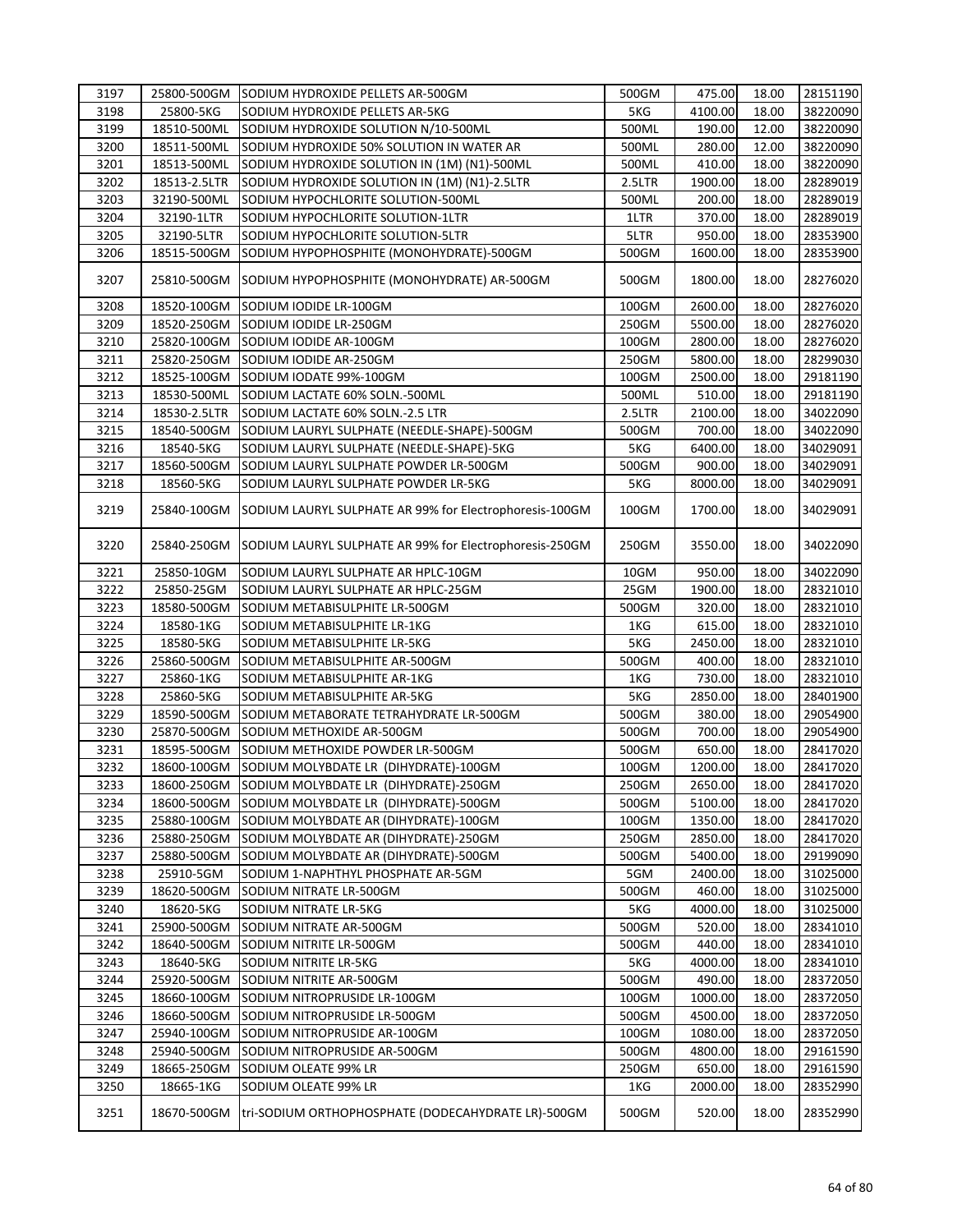| 3253<br>25950-500GM<br>tri-SODIUM ORTHOPHOSPHATE AR (DODECAHYDRATE)-500GM<br>500GM<br>600.00<br>18.00<br>29171190<br>3254<br>18680-500GM<br>SODIUM OXALATE LR -500GM<br>500GM<br>550.00<br>18.00<br>3255<br>25960-500GM<br>SODIUM OXALATE AR-500GM<br>500GM<br>620.00<br>18.00<br>29071190<br>500GM<br>370.00<br>3256<br>18685-500GM<br>SODIUM PENTACHLOROPHENATE (Santobrite)-500GM<br>18.00<br>28369990<br>3257<br>SODIUM PERBORATE (TRIHYDRATE PURE)-500GM<br>370.00<br>18.00<br>18690-500GM<br>500GM<br>3258<br>18690-1KG<br>SODIUM PERBORATE (TRIHYDRATE PURE)-1KG<br>1KG<br>650.00<br>18.00<br>28369990<br>3259<br>18695-1KG<br>1KG<br>18.00<br>SODIUM PERCARBONATE TABLET-1KG<br>600.00<br>28369990<br>3260<br>18696-1KG<br>1KG<br>550.00<br>18.00<br>SODIUM PERCARBONATE GRANULAR-1KG<br>28299030<br>3261<br>2100.00<br>18700-100GM<br>100GM<br>18.00<br>28299030<br>SODIUM (META) PERIODATE LR-100GM<br>3262<br>9500.00<br>18.00<br>28299030<br>18700-500GM<br>SODIUM (META) PERIODATE LR-500GM<br>500GM<br>3263<br>2200.00<br>28299030<br>25980-100GM<br>SODIUM (META) PERIODATE AR-100GM<br>100GM<br>18.00<br>3264<br>25980-500GM<br>SODIUM (META) PERIODATE AR-500GM<br>500GM<br>10100.00<br>18.00<br>28153000<br>28153000<br>3265<br>26000-100GM<br>100GM<br>4200.00<br>18.00<br>SODIUM PEROXIDE AR (GRANULAR)-100GM<br>3266<br>26000-500GM<br>SODIUM PEROXIDE AR (GRANULAR)-500GM<br>500GM<br>19000.00<br>18.00<br>28331990<br>3267<br>18715-500GM<br>SODIUM PERSULPHATE LR (Sodium peroxydisulfate)-500GM<br>500GM<br>600.00<br>18.00<br>3268<br>26010-500GM<br>500GM<br>690.00<br>18.00<br>28352990<br>SODIUM PERSULPHATE AR-500GM<br>3269<br>18720-500GM<br>SODIUM PHOSPHATE DIBASIC ANHYDROUS-500GM<br>900.00<br>18.00<br>500GM<br>28352990<br>3270<br>18720-5KG<br>5KG<br>8500.00<br>18.00<br>28352990<br>SODIUM PHOSPHATE DIBASIC ANHYDROUS-5KG<br>3271<br>26020-500GM<br>18.00<br>28352990<br>SODIUM PHOSPHATE DIBASIC ANHYDROUS AR-500GM<br>500GM<br>980.00<br>800.00<br>18.00<br>28352990<br>3272<br>18740-500GM<br>500GM<br>SODIUM PHOSPHATE DIBASIC DIHYDRATE-500GM<br>28352990<br>3273<br>18740-5KG<br>SODIUM PHOSPHATE DIBASIC DIHYDRATE-5KG<br>5KG<br>7700.00<br>18.00<br>3274<br>26040-500GM<br>SODIUM PHOSPHATE DIBASIC DIHYDRATE AR-500GM<br>500GM<br>900.00<br>18.00<br>28352990<br>3275<br>18730-500GM<br>SODIUM PHOSPHATE DIBASIC (DODECAHYDRATE)LR-500GM<br>500GM<br>620.00<br>18.00<br>670.00<br>3276<br>26050-500GM<br>SODIUM PHOSPHATE DIBASIC (DODECAHYDRATE) AR-500GM<br>500GM<br>18.00<br>3277<br>18735-500GM<br>SODIUM PROPIONATE LR 98%-500GM<br>500GM<br>800.00<br>18.00<br>28353900<br>3278<br>18746-500GM<br>tetra-SODIUM PYROPHOSPHATE (ANHYDROUS) LR-500GM<br>500GM<br>650.00<br>18.00<br>980.00<br>3279<br>26055-500GM<br>tetra-SODIUM PYROPHOSPHATE (ANHYDROUS) AR-500GM<br>500GM<br>18.00<br>18.00<br>28353900<br>3280<br>18750-25GM<br>25GM<br>500.00<br>SODIUM PYRUVATE FOR BIOCHEMISTRY -25GM<br>3281<br>1500.00<br>18.00<br>28353900<br>18750-100GM<br>SODIUM PYRUVATE FOR BIOCHEMISTRY -100GM<br>100GM<br>3282<br>18750-500GM<br>SODIUM PYRUVATE FOR BIOCHEMISTRY -500GM<br>500GM<br>4500.00<br>18.00<br>3283<br>500GM<br>1100.00<br>18760-500GM<br>SODIUM SALICYLATE PURIFIED-500GM<br>18.00<br>3284<br>26060-250GM<br>250GM<br>1800.00<br>SODIUM SALICYLATE AR-250GM<br>18.00<br>3285<br>100GM<br>3400.00<br>18.00<br>28429090<br>26080-100GM<br>SODIUM SELENATE AR ANHYDROUS-100GM<br>3286<br>29000.00<br>26080-1KG<br>SODIUM SELENATE AR ANHYDROUS-1KG<br>1KG<br>18.00<br>SODIUM SELENITE LR (ANHYDROUS)-100GM<br>3287<br>18770-100GM<br>100GM<br>2600.00<br>18.00<br>3288<br>18770-1KG<br>SODIUM SELENITE LR (ANHYDROUS)-1KG<br>1KG<br>22500.00<br>18.00<br>SODIUM SELENITE(PENTAHYDRATE)LR (CONFIRMING TO B.P.)-<br>3289<br>18775-100GM<br>100GM<br>2600.00<br>18.00<br>100GM<br>SODIUM SELENITE(PENTAHYDRATE)LR (CONFIRMING TO B.P.)-<br>3290<br>18775-500GM<br>500GM<br>12500.00<br>18.00<br>500GM<br>3291<br>26090-25GM<br>SODIUM SELENITE AR (ANHYDROUS)-25GM<br>25GM<br>18.00<br>630.00<br>3292<br>26090-100GM<br>SODIUM SELENITE AR (ANHYDROUS)-100GM<br>100GM<br>2450.00<br>18.00<br>3293<br>18780-500GM<br>SODIUM SILICATE POWDER (META) HYDRATED-500GM<br>500GM<br>265.00<br>18.00<br>3294<br>18780-1KG<br>SODIUM SILICATE POWDER (META) HYDRATED-1KG<br>425.00<br>28391900<br>1KG<br>18.00<br>3295<br>18781-5LTR<br>SODIUM SILICATE SOLUTION<br>5LTR<br>1080.00<br>18.00<br>3296<br>18790-1KG<br>SODIUM SILICOFLUORIDE 98%-1KG<br>1KG<br>540.00<br>18.00<br>3297<br>18800-500GM<br>SODIUM STANNATE LR-500GM<br>500GM<br>5100.00<br>18.00<br>3298<br>18820-500GM<br>SODIUM SULPHATE ANHYDROUS PURIFIED-500GM<br>500GM<br>310.00<br>18.00 | 3252 | 18670-5KG | tri-SODIUM ORTHOPHOSPHATE (DODECAHYDRATE LR)-5KG | 5KG | 4800.00 | 18.00 | 28352990 |
|-----------------------------------------------------------------------------------------------------------------------------------------------------------------------------------------------------------------------------------------------------------------------------------------------------------------------------------------------------------------------------------------------------------------------------------------------------------------------------------------------------------------------------------------------------------------------------------------------------------------------------------------------------------------------------------------------------------------------------------------------------------------------------------------------------------------------------------------------------------------------------------------------------------------------------------------------------------------------------------------------------------------------------------------------------------------------------------------------------------------------------------------------------------------------------------------------------------------------------------------------------------------------------------------------------------------------------------------------------------------------------------------------------------------------------------------------------------------------------------------------------------------------------------------------------------------------------------------------------------------------------------------------------------------------------------------------------------------------------------------------------------------------------------------------------------------------------------------------------------------------------------------------------------------------------------------------------------------------------------------------------------------------------------------------------------------------------------------------------------------------------------------------------------------------------------------------------------------------------------------------------------------------------------------------------------------------------------------------------------------------------------------------------------------------------------------------------------------------------------------------------------------------------------------------------------------------------------------------------------------------------------------------------------------------------------------------------------------------------------------------------------------------------------------------------------------------------------------------------------------------------------------------------------------------------------------------------------------------------------------------------------------------------------------------------------------------------------------------------------------------------------------------------------------------------------------------------------------------------------------------------------------------------------------------------------------------------------------------------------------------------------------------------------------------------------------------------------------------------------------------------------------------------------------------------------------------------------------------------------------------------------------------------------------------------------------------------------------------------------------------------------------------------------------------------------------------------------------------------------------------------------------------------------------------------------------------------------------------------------------------------------------------------------------------------------------------------------------------------------------------------------------------------------------------------------------------------------------------------------------------------------------------------------------------------------------------------------------------------------------------------------------------------------------------------------------------------------------------------------------------------------------------------------------------------------------------------------------------------------------------------------------------------------------------------------------------------------------|------|-----------|--------------------------------------------------|-----|---------|-------|----------|
|                                                                                                                                                                                                                                                                                                                                                                                                                                                                                                                                                                                                                                                                                                                                                                                                                                                                                                                                                                                                                                                                                                                                                                                                                                                                                                                                                                                                                                                                                                                                                                                                                                                                                                                                                                                                                                                                                                                                                                                                                                                                                                                                                                                                                                                                                                                                                                                                                                                                                                                                                                                                                                                                                                                                                                                                                                                                                                                                                                                                                                                                                                                                                                                                                                                                                                                                                                                                                                                                                                                                                                                                                                                                                                                                                                                                                                                                                                                                                                                                                                                                                                                                                                                                                                                                                                                                                                                                                                                                                                                                                                                                                                                                                                                 |      |           |                                                  |     |         |       | 29171190 |
|                                                                                                                                                                                                                                                                                                                                                                                                                                                                                                                                                                                                                                                                                                                                                                                                                                                                                                                                                                                                                                                                                                                                                                                                                                                                                                                                                                                                                                                                                                                                                                                                                                                                                                                                                                                                                                                                                                                                                                                                                                                                                                                                                                                                                                                                                                                                                                                                                                                                                                                                                                                                                                                                                                                                                                                                                                                                                                                                                                                                                                                                                                                                                                                                                                                                                                                                                                                                                                                                                                                                                                                                                                                                                                                                                                                                                                                                                                                                                                                                                                                                                                                                                                                                                                                                                                                                                                                                                                                                                                                                                                                                                                                                                                                 |      |           |                                                  |     |         |       |          |
|                                                                                                                                                                                                                                                                                                                                                                                                                                                                                                                                                                                                                                                                                                                                                                                                                                                                                                                                                                                                                                                                                                                                                                                                                                                                                                                                                                                                                                                                                                                                                                                                                                                                                                                                                                                                                                                                                                                                                                                                                                                                                                                                                                                                                                                                                                                                                                                                                                                                                                                                                                                                                                                                                                                                                                                                                                                                                                                                                                                                                                                                                                                                                                                                                                                                                                                                                                                                                                                                                                                                                                                                                                                                                                                                                                                                                                                                                                                                                                                                                                                                                                                                                                                                                                                                                                                                                                                                                                                                                                                                                                                                                                                                                                                 |      |           |                                                  |     |         |       |          |
|                                                                                                                                                                                                                                                                                                                                                                                                                                                                                                                                                                                                                                                                                                                                                                                                                                                                                                                                                                                                                                                                                                                                                                                                                                                                                                                                                                                                                                                                                                                                                                                                                                                                                                                                                                                                                                                                                                                                                                                                                                                                                                                                                                                                                                                                                                                                                                                                                                                                                                                                                                                                                                                                                                                                                                                                                                                                                                                                                                                                                                                                                                                                                                                                                                                                                                                                                                                                                                                                                                                                                                                                                                                                                                                                                                                                                                                                                                                                                                                                                                                                                                                                                                                                                                                                                                                                                                                                                                                                                                                                                                                                                                                                                                                 |      |           |                                                  |     |         |       | 28369990 |
|                                                                                                                                                                                                                                                                                                                                                                                                                                                                                                                                                                                                                                                                                                                                                                                                                                                                                                                                                                                                                                                                                                                                                                                                                                                                                                                                                                                                                                                                                                                                                                                                                                                                                                                                                                                                                                                                                                                                                                                                                                                                                                                                                                                                                                                                                                                                                                                                                                                                                                                                                                                                                                                                                                                                                                                                                                                                                                                                                                                                                                                                                                                                                                                                                                                                                                                                                                                                                                                                                                                                                                                                                                                                                                                                                                                                                                                                                                                                                                                                                                                                                                                                                                                                                                                                                                                                                                                                                                                                                                                                                                                                                                                                                                                 |      |           |                                                  |     |         |       |          |
|                                                                                                                                                                                                                                                                                                                                                                                                                                                                                                                                                                                                                                                                                                                                                                                                                                                                                                                                                                                                                                                                                                                                                                                                                                                                                                                                                                                                                                                                                                                                                                                                                                                                                                                                                                                                                                                                                                                                                                                                                                                                                                                                                                                                                                                                                                                                                                                                                                                                                                                                                                                                                                                                                                                                                                                                                                                                                                                                                                                                                                                                                                                                                                                                                                                                                                                                                                                                                                                                                                                                                                                                                                                                                                                                                                                                                                                                                                                                                                                                                                                                                                                                                                                                                                                                                                                                                                                                                                                                                                                                                                                                                                                                                                                 |      |           |                                                  |     |         |       |          |
|                                                                                                                                                                                                                                                                                                                                                                                                                                                                                                                                                                                                                                                                                                                                                                                                                                                                                                                                                                                                                                                                                                                                                                                                                                                                                                                                                                                                                                                                                                                                                                                                                                                                                                                                                                                                                                                                                                                                                                                                                                                                                                                                                                                                                                                                                                                                                                                                                                                                                                                                                                                                                                                                                                                                                                                                                                                                                                                                                                                                                                                                                                                                                                                                                                                                                                                                                                                                                                                                                                                                                                                                                                                                                                                                                                                                                                                                                                                                                                                                                                                                                                                                                                                                                                                                                                                                                                                                                                                                                                                                                                                                                                                                                                                 |      |           |                                                  |     |         |       |          |
|                                                                                                                                                                                                                                                                                                                                                                                                                                                                                                                                                                                                                                                                                                                                                                                                                                                                                                                                                                                                                                                                                                                                                                                                                                                                                                                                                                                                                                                                                                                                                                                                                                                                                                                                                                                                                                                                                                                                                                                                                                                                                                                                                                                                                                                                                                                                                                                                                                                                                                                                                                                                                                                                                                                                                                                                                                                                                                                                                                                                                                                                                                                                                                                                                                                                                                                                                                                                                                                                                                                                                                                                                                                                                                                                                                                                                                                                                                                                                                                                                                                                                                                                                                                                                                                                                                                                                                                                                                                                                                                                                                                                                                                                                                                 |      |           |                                                  |     |         |       |          |
|                                                                                                                                                                                                                                                                                                                                                                                                                                                                                                                                                                                                                                                                                                                                                                                                                                                                                                                                                                                                                                                                                                                                                                                                                                                                                                                                                                                                                                                                                                                                                                                                                                                                                                                                                                                                                                                                                                                                                                                                                                                                                                                                                                                                                                                                                                                                                                                                                                                                                                                                                                                                                                                                                                                                                                                                                                                                                                                                                                                                                                                                                                                                                                                                                                                                                                                                                                                                                                                                                                                                                                                                                                                                                                                                                                                                                                                                                                                                                                                                                                                                                                                                                                                                                                                                                                                                                                                                                                                                                                                                                                                                                                                                                                                 |      |           |                                                  |     |         |       |          |
|                                                                                                                                                                                                                                                                                                                                                                                                                                                                                                                                                                                                                                                                                                                                                                                                                                                                                                                                                                                                                                                                                                                                                                                                                                                                                                                                                                                                                                                                                                                                                                                                                                                                                                                                                                                                                                                                                                                                                                                                                                                                                                                                                                                                                                                                                                                                                                                                                                                                                                                                                                                                                                                                                                                                                                                                                                                                                                                                                                                                                                                                                                                                                                                                                                                                                                                                                                                                                                                                                                                                                                                                                                                                                                                                                                                                                                                                                                                                                                                                                                                                                                                                                                                                                                                                                                                                                                                                                                                                                                                                                                                                                                                                                                                 |      |           |                                                  |     |         |       |          |
|                                                                                                                                                                                                                                                                                                                                                                                                                                                                                                                                                                                                                                                                                                                                                                                                                                                                                                                                                                                                                                                                                                                                                                                                                                                                                                                                                                                                                                                                                                                                                                                                                                                                                                                                                                                                                                                                                                                                                                                                                                                                                                                                                                                                                                                                                                                                                                                                                                                                                                                                                                                                                                                                                                                                                                                                                                                                                                                                                                                                                                                                                                                                                                                                                                                                                                                                                                                                                                                                                                                                                                                                                                                                                                                                                                                                                                                                                                                                                                                                                                                                                                                                                                                                                                                                                                                                                                                                                                                                                                                                                                                                                                                                                                                 |      |           |                                                  |     |         |       |          |
|                                                                                                                                                                                                                                                                                                                                                                                                                                                                                                                                                                                                                                                                                                                                                                                                                                                                                                                                                                                                                                                                                                                                                                                                                                                                                                                                                                                                                                                                                                                                                                                                                                                                                                                                                                                                                                                                                                                                                                                                                                                                                                                                                                                                                                                                                                                                                                                                                                                                                                                                                                                                                                                                                                                                                                                                                                                                                                                                                                                                                                                                                                                                                                                                                                                                                                                                                                                                                                                                                                                                                                                                                                                                                                                                                                                                                                                                                                                                                                                                                                                                                                                                                                                                                                                                                                                                                                                                                                                                                                                                                                                                                                                                                                                 |      |           |                                                  |     |         |       |          |
|                                                                                                                                                                                                                                                                                                                                                                                                                                                                                                                                                                                                                                                                                                                                                                                                                                                                                                                                                                                                                                                                                                                                                                                                                                                                                                                                                                                                                                                                                                                                                                                                                                                                                                                                                                                                                                                                                                                                                                                                                                                                                                                                                                                                                                                                                                                                                                                                                                                                                                                                                                                                                                                                                                                                                                                                                                                                                                                                                                                                                                                                                                                                                                                                                                                                                                                                                                                                                                                                                                                                                                                                                                                                                                                                                                                                                                                                                                                                                                                                                                                                                                                                                                                                                                                                                                                                                                                                                                                                                                                                                                                                                                                                                                                 |      |           |                                                  |     |         |       |          |
|                                                                                                                                                                                                                                                                                                                                                                                                                                                                                                                                                                                                                                                                                                                                                                                                                                                                                                                                                                                                                                                                                                                                                                                                                                                                                                                                                                                                                                                                                                                                                                                                                                                                                                                                                                                                                                                                                                                                                                                                                                                                                                                                                                                                                                                                                                                                                                                                                                                                                                                                                                                                                                                                                                                                                                                                                                                                                                                                                                                                                                                                                                                                                                                                                                                                                                                                                                                                                                                                                                                                                                                                                                                                                                                                                                                                                                                                                                                                                                                                                                                                                                                                                                                                                                                                                                                                                                                                                                                                                                                                                                                                                                                                                                                 |      |           |                                                  |     |         |       |          |
|                                                                                                                                                                                                                                                                                                                                                                                                                                                                                                                                                                                                                                                                                                                                                                                                                                                                                                                                                                                                                                                                                                                                                                                                                                                                                                                                                                                                                                                                                                                                                                                                                                                                                                                                                                                                                                                                                                                                                                                                                                                                                                                                                                                                                                                                                                                                                                                                                                                                                                                                                                                                                                                                                                                                                                                                                                                                                                                                                                                                                                                                                                                                                                                                                                                                                                                                                                                                                                                                                                                                                                                                                                                                                                                                                                                                                                                                                                                                                                                                                                                                                                                                                                                                                                                                                                                                                                                                                                                                                                                                                                                                                                                                                                                 |      |           |                                                  |     |         |       | 28331990 |
|                                                                                                                                                                                                                                                                                                                                                                                                                                                                                                                                                                                                                                                                                                                                                                                                                                                                                                                                                                                                                                                                                                                                                                                                                                                                                                                                                                                                                                                                                                                                                                                                                                                                                                                                                                                                                                                                                                                                                                                                                                                                                                                                                                                                                                                                                                                                                                                                                                                                                                                                                                                                                                                                                                                                                                                                                                                                                                                                                                                                                                                                                                                                                                                                                                                                                                                                                                                                                                                                                                                                                                                                                                                                                                                                                                                                                                                                                                                                                                                                                                                                                                                                                                                                                                                                                                                                                                                                                                                                                                                                                                                                                                                                                                                 |      |           |                                                  |     |         |       |          |
|                                                                                                                                                                                                                                                                                                                                                                                                                                                                                                                                                                                                                                                                                                                                                                                                                                                                                                                                                                                                                                                                                                                                                                                                                                                                                                                                                                                                                                                                                                                                                                                                                                                                                                                                                                                                                                                                                                                                                                                                                                                                                                                                                                                                                                                                                                                                                                                                                                                                                                                                                                                                                                                                                                                                                                                                                                                                                                                                                                                                                                                                                                                                                                                                                                                                                                                                                                                                                                                                                                                                                                                                                                                                                                                                                                                                                                                                                                                                                                                                                                                                                                                                                                                                                                                                                                                                                                                                                                                                                                                                                                                                                                                                                                                 |      |           |                                                  |     |         |       |          |
|                                                                                                                                                                                                                                                                                                                                                                                                                                                                                                                                                                                                                                                                                                                                                                                                                                                                                                                                                                                                                                                                                                                                                                                                                                                                                                                                                                                                                                                                                                                                                                                                                                                                                                                                                                                                                                                                                                                                                                                                                                                                                                                                                                                                                                                                                                                                                                                                                                                                                                                                                                                                                                                                                                                                                                                                                                                                                                                                                                                                                                                                                                                                                                                                                                                                                                                                                                                                                                                                                                                                                                                                                                                                                                                                                                                                                                                                                                                                                                                                                                                                                                                                                                                                                                                                                                                                                                                                                                                                                                                                                                                                                                                                                                                 |      |           |                                                  |     |         |       |          |
|                                                                                                                                                                                                                                                                                                                                                                                                                                                                                                                                                                                                                                                                                                                                                                                                                                                                                                                                                                                                                                                                                                                                                                                                                                                                                                                                                                                                                                                                                                                                                                                                                                                                                                                                                                                                                                                                                                                                                                                                                                                                                                                                                                                                                                                                                                                                                                                                                                                                                                                                                                                                                                                                                                                                                                                                                                                                                                                                                                                                                                                                                                                                                                                                                                                                                                                                                                                                                                                                                                                                                                                                                                                                                                                                                                                                                                                                                                                                                                                                                                                                                                                                                                                                                                                                                                                                                                                                                                                                                                                                                                                                                                                                                                                 |      |           |                                                  |     |         |       |          |
|                                                                                                                                                                                                                                                                                                                                                                                                                                                                                                                                                                                                                                                                                                                                                                                                                                                                                                                                                                                                                                                                                                                                                                                                                                                                                                                                                                                                                                                                                                                                                                                                                                                                                                                                                                                                                                                                                                                                                                                                                                                                                                                                                                                                                                                                                                                                                                                                                                                                                                                                                                                                                                                                                                                                                                                                                                                                                                                                                                                                                                                                                                                                                                                                                                                                                                                                                                                                                                                                                                                                                                                                                                                                                                                                                                                                                                                                                                                                                                                                                                                                                                                                                                                                                                                                                                                                                                                                                                                                                                                                                                                                                                                                                                                 |      |           |                                                  |     |         |       |          |
|                                                                                                                                                                                                                                                                                                                                                                                                                                                                                                                                                                                                                                                                                                                                                                                                                                                                                                                                                                                                                                                                                                                                                                                                                                                                                                                                                                                                                                                                                                                                                                                                                                                                                                                                                                                                                                                                                                                                                                                                                                                                                                                                                                                                                                                                                                                                                                                                                                                                                                                                                                                                                                                                                                                                                                                                                                                                                                                                                                                                                                                                                                                                                                                                                                                                                                                                                                                                                                                                                                                                                                                                                                                                                                                                                                                                                                                                                                                                                                                                                                                                                                                                                                                                                                                                                                                                                                                                                                                                                                                                                                                                                                                                                                                 |      |           |                                                  |     |         |       |          |
|                                                                                                                                                                                                                                                                                                                                                                                                                                                                                                                                                                                                                                                                                                                                                                                                                                                                                                                                                                                                                                                                                                                                                                                                                                                                                                                                                                                                                                                                                                                                                                                                                                                                                                                                                                                                                                                                                                                                                                                                                                                                                                                                                                                                                                                                                                                                                                                                                                                                                                                                                                                                                                                                                                                                                                                                                                                                                                                                                                                                                                                                                                                                                                                                                                                                                                                                                                                                                                                                                                                                                                                                                                                                                                                                                                                                                                                                                                                                                                                                                                                                                                                                                                                                                                                                                                                                                                                                                                                                                                                                                                                                                                                                                                                 |      |           |                                                  |     |         |       |          |
|                                                                                                                                                                                                                                                                                                                                                                                                                                                                                                                                                                                                                                                                                                                                                                                                                                                                                                                                                                                                                                                                                                                                                                                                                                                                                                                                                                                                                                                                                                                                                                                                                                                                                                                                                                                                                                                                                                                                                                                                                                                                                                                                                                                                                                                                                                                                                                                                                                                                                                                                                                                                                                                                                                                                                                                                                                                                                                                                                                                                                                                                                                                                                                                                                                                                                                                                                                                                                                                                                                                                                                                                                                                                                                                                                                                                                                                                                                                                                                                                                                                                                                                                                                                                                                                                                                                                                                                                                                                                                                                                                                                                                                                                                                                 |      |           |                                                  |     |         |       | 28352990 |
|                                                                                                                                                                                                                                                                                                                                                                                                                                                                                                                                                                                                                                                                                                                                                                                                                                                                                                                                                                                                                                                                                                                                                                                                                                                                                                                                                                                                                                                                                                                                                                                                                                                                                                                                                                                                                                                                                                                                                                                                                                                                                                                                                                                                                                                                                                                                                                                                                                                                                                                                                                                                                                                                                                                                                                                                                                                                                                                                                                                                                                                                                                                                                                                                                                                                                                                                                                                                                                                                                                                                                                                                                                                                                                                                                                                                                                                                                                                                                                                                                                                                                                                                                                                                                                                                                                                                                                                                                                                                                                                                                                                                                                                                                                                 |      |           |                                                  |     |         |       | 29155000 |
|                                                                                                                                                                                                                                                                                                                                                                                                                                                                                                                                                                                                                                                                                                                                                                                                                                                                                                                                                                                                                                                                                                                                                                                                                                                                                                                                                                                                                                                                                                                                                                                                                                                                                                                                                                                                                                                                                                                                                                                                                                                                                                                                                                                                                                                                                                                                                                                                                                                                                                                                                                                                                                                                                                                                                                                                                                                                                                                                                                                                                                                                                                                                                                                                                                                                                                                                                                                                                                                                                                                                                                                                                                                                                                                                                                                                                                                                                                                                                                                                                                                                                                                                                                                                                                                                                                                                                                                                                                                                                                                                                                                                                                                                                                                 |      |           |                                                  |     |         |       |          |
|                                                                                                                                                                                                                                                                                                                                                                                                                                                                                                                                                                                                                                                                                                                                                                                                                                                                                                                                                                                                                                                                                                                                                                                                                                                                                                                                                                                                                                                                                                                                                                                                                                                                                                                                                                                                                                                                                                                                                                                                                                                                                                                                                                                                                                                                                                                                                                                                                                                                                                                                                                                                                                                                                                                                                                                                                                                                                                                                                                                                                                                                                                                                                                                                                                                                                                                                                                                                                                                                                                                                                                                                                                                                                                                                                                                                                                                                                                                                                                                                                                                                                                                                                                                                                                                                                                                                                                                                                                                                                                                                                                                                                                                                                                                 |      |           |                                                  |     |         |       | 29183090 |
|                                                                                                                                                                                                                                                                                                                                                                                                                                                                                                                                                                                                                                                                                                                                                                                                                                                                                                                                                                                                                                                                                                                                                                                                                                                                                                                                                                                                                                                                                                                                                                                                                                                                                                                                                                                                                                                                                                                                                                                                                                                                                                                                                                                                                                                                                                                                                                                                                                                                                                                                                                                                                                                                                                                                                                                                                                                                                                                                                                                                                                                                                                                                                                                                                                                                                                                                                                                                                                                                                                                                                                                                                                                                                                                                                                                                                                                                                                                                                                                                                                                                                                                                                                                                                                                                                                                                                                                                                                                                                                                                                                                                                                                                                                                 |      |           |                                                  |     |         |       | 29183090 |
|                                                                                                                                                                                                                                                                                                                                                                                                                                                                                                                                                                                                                                                                                                                                                                                                                                                                                                                                                                                                                                                                                                                                                                                                                                                                                                                                                                                                                                                                                                                                                                                                                                                                                                                                                                                                                                                                                                                                                                                                                                                                                                                                                                                                                                                                                                                                                                                                                                                                                                                                                                                                                                                                                                                                                                                                                                                                                                                                                                                                                                                                                                                                                                                                                                                                                                                                                                                                                                                                                                                                                                                                                                                                                                                                                                                                                                                                                                                                                                                                                                                                                                                                                                                                                                                                                                                                                                                                                                                                                                                                                                                                                                                                                                                 |      |           |                                                  |     |         |       |          |
|                                                                                                                                                                                                                                                                                                                                                                                                                                                                                                                                                                                                                                                                                                                                                                                                                                                                                                                                                                                                                                                                                                                                                                                                                                                                                                                                                                                                                                                                                                                                                                                                                                                                                                                                                                                                                                                                                                                                                                                                                                                                                                                                                                                                                                                                                                                                                                                                                                                                                                                                                                                                                                                                                                                                                                                                                                                                                                                                                                                                                                                                                                                                                                                                                                                                                                                                                                                                                                                                                                                                                                                                                                                                                                                                                                                                                                                                                                                                                                                                                                                                                                                                                                                                                                                                                                                                                                                                                                                                                                                                                                                                                                                                                                                 |      |           |                                                  |     |         |       |          |
|                                                                                                                                                                                                                                                                                                                                                                                                                                                                                                                                                                                                                                                                                                                                                                                                                                                                                                                                                                                                                                                                                                                                                                                                                                                                                                                                                                                                                                                                                                                                                                                                                                                                                                                                                                                                                                                                                                                                                                                                                                                                                                                                                                                                                                                                                                                                                                                                                                                                                                                                                                                                                                                                                                                                                                                                                                                                                                                                                                                                                                                                                                                                                                                                                                                                                                                                                                                                                                                                                                                                                                                                                                                                                                                                                                                                                                                                                                                                                                                                                                                                                                                                                                                                                                                                                                                                                                                                                                                                                                                                                                                                                                                                                                                 |      |           |                                                  |     |         |       | 29182120 |
|                                                                                                                                                                                                                                                                                                                                                                                                                                                                                                                                                                                                                                                                                                                                                                                                                                                                                                                                                                                                                                                                                                                                                                                                                                                                                                                                                                                                                                                                                                                                                                                                                                                                                                                                                                                                                                                                                                                                                                                                                                                                                                                                                                                                                                                                                                                                                                                                                                                                                                                                                                                                                                                                                                                                                                                                                                                                                                                                                                                                                                                                                                                                                                                                                                                                                                                                                                                                                                                                                                                                                                                                                                                                                                                                                                                                                                                                                                                                                                                                                                                                                                                                                                                                                                                                                                                                                                                                                                                                                                                                                                                                                                                                                                                 |      |           |                                                  |     |         |       | 29182120 |
|                                                                                                                                                                                                                                                                                                                                                                                                                                                                                                                                                                                                                                                                                                                                                                                                                                                                                                                                                                                                                                                                                                                                                                                                                                                                                                                                                                                                                                                                                                                                                                                                                                                                                                                                                                                                                                                                                                                                                                                                                                                                                                                                                                                                                                                                                                                                                                                                                                                                                                                                                                                                                                                                                                                                                                                                                                                                                                                                                                                                                                                                                                                                                                                                                                                                                                                                                                                                                                                                                                                                                                                                                                                                                                                                                                                                                                                                                                                                                                                                                                                                                                                                                                                                                                                                                                                                                                                                                                                                                                                                                                                                                                                                                                                 |      |           |                                                  |     |         |       | 28429090 |
|                                                                                                                                                                                                                                                                                                                                                                                                                                                                                                                                                                                                                                                                                                                                                                                                                                                                                                                                                                                                                                                                                                                                                                                                                                                                                                                                                                                                                                                                                                                                                                                                                                                                                                                                                                                                                                                                                                                                                                                                                                                                                                                                                                                                                                                                                                                                                                                                                                                                                                                                                                                                                                                                                                                                                                                                                                                                                                                                                                                                                                                                                                                                                                                                                                                                                                                                                                                                                                                                                                                                                                                                                                                                                                                                                                                                                                                                                                                                                                                                                                                                                                                                                                                                                                                                                                                                                                                                                                                                                                                                                                                                                                                                                                                 |      |           |                                                  |     |         |       |          |
|                                                                                                                                                                                                                                                                                                                                                                                                                                                                                                                                                                                                                                                                                                                                                                                                                                                                                                                                                                                                                                                                                                                                                                                                                                                                                                                                                                                                                                                                                                                                                                                                                                                                                                                                                                                                                                                                                                                                                                                                                                                                                                                                                                                                                                                                                                                                                                                                                                                                                                                                                                                                                                                                                                                                                                                                                                                                                                                                                                                                                                                                                                                                                                                                                                                                                                                                                                                                                                                                                                                                                                                                                                                                                                                                                                                                                                                                                                                                                                                                                                                                                                                                                                                                                                                                                                                                                                                                                                                                                                                                                                                                                                                                                                                 |      |           |                                                  |     |         |       | 28419000 |
|                                                                                                                                                                                                                                                                                                                                                                                                                                                                                                                                                                                                                                                                                                                                                                                                                                                                                                                                                                                                                                                                                                                                                                                                                                                                                                                                                                                                                                                                                                                                                                                                                                                                                                                                                                                                                                                                                                                                                                                                                                                                                                                                                                                                                                                                                                                                                                                                                                                                                                                                                                                                                                                                                                                                                                                                                                                                                                                                                                                                                                                                                                                                                                                                                                                                                                                                                                                                                                                                                                                                                                                                                                                                                                                                                                                                                                                                                                                                                                                                                                                                                                                                                                                                                                                                                                                                                                                                                                                                                                                                                                                                                                                                                                                 |      |           |                                                  |     |         |       | 28419000 |
|                                                                                                                                                                                                                                                                                                                                                                                                                                                                                                                                                                                                                                                                                                                                                                                                                                                                                                                                                                                                                                                                                                                                                                                                                                                                                                                                                                                                                                                                                                                                                                                                                                                                                                                                                                                                                                                                                                                                                                                                                                                                                                                                                                                                                                                                                                                                                                                                                                                                                                                                                                                                                                                                                                                                                                                                                                                                                                                                                                                                                                                                                                                                                                                                                                                                                                                                                                                                                                                                                                                                                                                                                                                                                                                                                                                                                                                                                                                                                                                                                                                                                                                                                                                                                                                                                                                                                                                                                                                                                                                                                                                                                                                                                                                 |      |           |                                                  |     |         |       | 28419000 |
|                                                                                                                                                                                                                                                                                                                                                                                                                                                                                                                                                                                                                                                                                                                                                                                                                                                                                                                                                                                                                                                                                                                                                                                                                                                                                                                                                                                                                                                                                                                                                                                                                                                                                                                                                                                                                                                                                                                                                                                                                                                                                                                                                                                                                                                                                                                                                                                                                                                                                                                                                                                                                                                                                                                                                                                                                                                                                                                                                                                                                                                                                                                                                                                                                                                                                                                                                                                                                                                                                                                                                                                                                                                                                                                                                                                                                                                                                                                                                                                                                                                                                                                                                                                                                                                                                                                                                                                                                                                                                                                                                                                                                                                                                                                 |      |           |                                                  |     |         |       | 28419000 |
|                                                                                                                                                                                                                                                                                                                                                                                                                                                                                                                                                                                                                                                                                                                                                                                                                                                                                                                                                                                                                                                                                                                                                                                                                                                                                                                                                                                                                                                                                                                                                                                                                                                                                                                                                                                                                                                                                                                                                                                                                                                                                                                                                                                                                                                                                                                                                                                                                                                                                                                                                                                                                                                                                                                                                                                                                                                                                                                                                                                                                                                                                                                                                                                                                                                                                                                                                                                                                                                                                                                                                                                                                                                                                                                                                                                                                                                                                                                                                                                                                                                                                                                                                                                                                                                                                                                                                                                                                                                                                                                                                                                                                                                                                                                 |      |           |                                                  |     |         |       | 28419000 |
|                                                                                                                                                                                                                                                                                                                                                                                                                                                                                                                                                                                                                                                                                                                                                                                                                                                                                                                                                                                                                                                                                                                                                                                                                                                                                                                                                                                                                                                                                                                                                                                                                                                                                                                                                                                                                                                                                                                                                                                                                                                                                                                                                                                                                                                                                                                                                                                                                                                                                                                                                                                                                                                                                                                                                                                                                                                                                                                                                                                                                                                                                                                                                                                                                                                                                                                                                                                                                                                                                                                                                                                                                                                                                                                                                                                                                                                                                                                                                                                                                                                                                                                                                                                                                                                                                                                                                                                                                                                                                                                                                                                                                                                                                                                 |      |           |                                                  |     |         |       | 28419000 |
|                                                                                                                                                                                                                                                                                                                                                                                                                                                                                                                                                                                                                                                                                                                                                                                                                                                                                                                                                                                                                                                                                                                                                                                                                                                                                                                                                                                                                                                                                                                                                                                                                                                                                                                                                                                                                                                                                                                                                                                                                                                                                                                                                                                                                                                                                                                                                                                                                                                                                                                                                                                                                                                                                                                                                                                                                                                                                                                                                                                                                                                                                                                                                                                                                                                                                                                                                                                                                                                                                                                                                                                                                                                                                                                                                                                                                                                                                                                                                                                                                                                                                                                                                                                                                                                                                                                                                                                                                                                                                                                                                                                                                                                                                                                 |      |           |                                                  |     |         |       | 28391100 |
|                                                                                                                                                                                                                                                                                                                                                                                                                                                                                                                                                                                                                                                                                                                                                                                                                                                                                                                                                                                                                                                                                                                                                                                                                                                                                                                                                                                                                                                                                                                                                                                                                                                                                                                                                                                                                                                                                                                                                                                                                                                                                                                                                                                                                                                                                                                                                                                                                                                                                                                                                                                                                                                                                                                                                                                                                                                                                                                                                                                                                                                                                                                                                                                                                                                                                                                                                                                                                                                                                                                                                                                                                                                                                                                                                                                                                                                                                                                                                                                                                                                                                                                                                                                                                                                                                                                                                                                                                                                                                                                                                                                                                                                                                                                 |      |           |                                                  |     |         |       | 28391100 |
|                                                                                                                                                                                                                                                                                                                                                                                                                                                                                                                                                                                                                                                                                                                                                                                                                                                                                                                                                                                                                                                                                                                                                                                                                                                                                                                                                                                                                                                                                                                                                                                                                                                                                                                                                                                                                                                                                                                                                                                                                                                                                                                                                                                                                                                                                                                                                                                                                                                                                                                                                                                                                                                                                                                                                                                                                                                                                                                                                                                                                                                                                                                                                                                                                                                                                                                                                                                                                                                                                                                                                                                                                                                                                                                                                                                                                                                                                                                                                                                                                                                                                                                                                                                                                                                                                                                                                                                                                                                                                                                                                                                                                                                                                                                 |      |           |                                                  |     |         |       |          |
|                                                                                                                                                                                                                                                                                                                                                                                                                                                                                                                                                                                                                                                                                                                                                                                                                                                                                                                                                                                                                                                                                                                                                                                                                                                                                                                                                                                                                                                                                                                                                                                                                                                                                                                                                                                                                                                                                                                                                                                                                                                                                                                                                                                                                                                                                                                                                                                                                                                                                                                                                                                                                                                                                                                                                                                                                                                                                                                                                                                                                                                                                                                                                                                                                                                                                                                                                                                                                                                                                                                                                                                                                                                                                                                                                                                                                                                                                                                                                                                                                                                                                                                                                                                                                                                                                                                                                                                                                                                                                                                                                                                                                                                                                                                 |      |           |                                                  |     |         |       | 28269000 |
|                                                                                                                                                                                                                                                                                                                                                                                                                                                                                                                                                                                                                                                                                                                                                                                                                                                                                                                                                                                                                                                                                                                                                                                                                                                                                                                                                                                                                                                                                                                                                                                                                                                                                                                                                                                                                                                                                                                                                                                                                                                                                                                                                                                                                                                                                                                                                                                                                                                                                                                                                                                                                                                                                                                                                                                                                                                                                                                                                                                                                                                                                                                                                                                                                                                                                                                                                                                                                                                                                                                                                                                                                                                                                                                                                                                                                                                                                                                                                                                                                                                                                                                                                                                                                                                                                                                                                                                                                                                                                                                                                                                                                                                                                                                 |      |           |                                                  |     |         |       | 28419000 |
|                                                                                                                                                                                                                                                                                                                                                                                                                                                                                                                                                                                                                                                                                                                                                                                                                                                                                                                                                                                                                                                                                                                                                                                                                                                                                                                                                                                                                                                                                                                                                                                                                                                                                                                                                                                                                                                                                                                                                                                                                                                                                                                                                                                                                                                                                                                                                                                                                                                                                                                                                                                                                                                                                                                                                                                                                                                                                                                                                                                                                                                                                                                                                                                                                                                                                                                                                                                                                                                                                                                                                                                                                                                                                                                                                                                                                                                                                                                                                                                                                                                                                                                                                                                                                                                                                                                                                                                                                                                                                                                                                                                                                                                                                                                 |      |           |                                                  |     |         |       | 28331990 |
|                                                                                                                                                                                                                                                                                                                                                                                                                                                                                                                                                                                                                                                                                                                                                                                                                                                                                                                                                                                                                                                                                                                                                                                                                                                                                                                                                                                                                                                                                                                                                                                                                                                                                                                                                                                                                                                                                                                                                                                                                                                                                                                                                                                                                                                                                                                                                                                                                                                                                                                                                                                                                                                                                                                                                                                                                                                                                                                                                                                                                                                                                                                                                                                                                                                                                                                                                                                                                                                                                                                                                                                                                                                                                                                                                                                                                                                                                                                                                                                                                                                                                                                                                                                                                                                                                                                                                                                                                                                                                                                                                                                                                                                                                                                 |      |           |                                                  |     |         |       | 28331990 |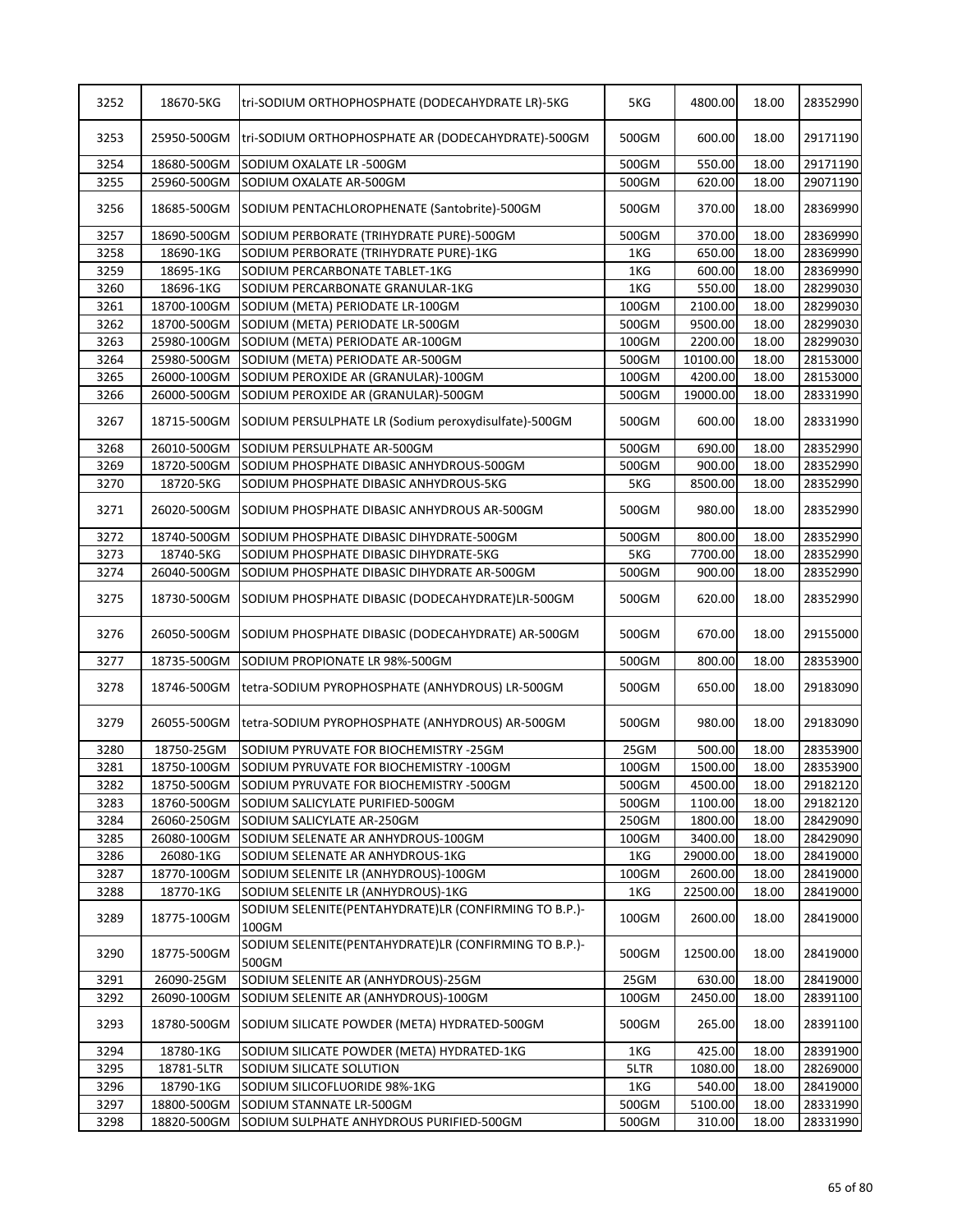| 3299         | 18820-1KG                | SODIUM SULPHATE ANHYDROUS PURIFIED-1KG                                                      | 1KG          | 550.00             | 18.00          | 28331990             |
|--------------|--------------------------|---------------------------------------------------------------------------------------------|--------------|--------------------|----------------|----------------------|
| 3300         | 18820-5KG                | SODIUM SULPHATE ANHYDROUS PURIFIED-5KG                                                      | 5KG          | 2200.00            | 18.00          | 28331990             |
| 3301         | 26100-500GM              | SODIUM SULPHATE ANHYDROUS AR-500GM                                                          | 500GM        | 380.00             | 18.00          | 28331990             |
| 3302         | 26100-1KG                | SODIUM SULPHATE ANHYDROUS AR-1KG                                                            | 1KG          | 680.00             | 18.00          | 28301000             |
| 3303         | 18840-500GM              | SODIUM SULPHIDE FLAKES (IRON FREE) LR-500GM                                                 | 500GM        | 340.00             | 18.00          | 28301000             |
| 3304         | 26110-500GM              | SODIUM SULPHIDE FLAKES AR-500GM                                                             | 500GM        | 550.00             | 18.00          | 28321090             |
| 3305         | 18850-500GM              | SODIUM SULPHITE ANHYDROUS LR-500GM                                                          | 500GM        | 300.00             | 18.00          | 28321090             |
| 3306         | 26140-500GM              | SODIUM SULPHITE ANHYDROUS AR-500GM                                                          | 500GM        | 360.00             | 18.00          | 29181390             |
|              |                          |                                                                                             |              |                    |                |                      |
| 3307         | 18852-500GM              | SODIUM (+) TARTRATE PURIFIED (DIHYDRATE) -500GM                                             | 500GM        | 1150.00            | 18.00          | 29181390             |
| 3308         |                          | 26150-250GM SODIUM (+) TARTRATE PURIFIED (DIHYDRATE) AR-250GM                               | 250GM        | 800.00             | 18.00          | 29181390             |
| 3309         | 26150-500GM              | SODIUM (+) TARTRATE PURIFIED (DIHYDRATE) AR-500GM                                           | 500GM        | 1400.00            | 18.00          | 28429090             |
| 3310         | 18855-25GM               | SODIUM TELLURITE 96%-25GM                                                                   | 25GM         | 1900.00            | 18.00          | 28429090             |
| 3311         | 18855-100GM              | SODIUM TELLURITE 96%-100GM                                                                  | 100GM        | 6500.00            | 18.00          | 28401100             |
| 3312         | 18860-500GM              | di-SODIUM TETRABORATE (BORAX) LR-500GM                                                      | 500GM        | 280.00             | 18.00          | 28401100             |
| 3313         | 18860-5KG                | di-SODIUM TETRABORATE (BORAX) LR-5KG                                                        | 5KG          | 2400.00            | 18.00          | 28401100             |
| 3314         | 26160-500GM              | di-SODIUM TETRABORATE (BORAX) AR-500GM                                                      | 500GM        | 405.00             | 18.00          | 28401100             |
| 3315         | 26160-5KG                | di-SODIUM TETRABORATE (BORAX) AR-5KG                                                        | 5KG          | 3200.00            | 18.00          | 28429090             |
| 3316         | 18870-500GM              | SODIUM THIOCYANATE LR-500GM                                                                 | 500GM        | 700.00             | 18.00          | 28429090             |
| 3317         | 26170-500GM              | SODIUM THIOCYANATE AR-500GM                                                                 | 500GM        | 900.00             | 18.00          | 28323010             |
| 3318         | 18880-500GM              | SODIUM THIOSULPHATE PURE (PENTAHYDRATE)-500GM                                               | 500GM        | 205.00             | 18.00          | 28323010             |
| 3319         | 18880-1KG                | SODIUM THIOSULPHATE PURE (PENTAHYDRATE)-1KG                                                 | 1KG          | 390.00             | 18.00          | 28323010             |
| 3320         | 18880-5KG                | SODIUM THIOSULPHATE PURE (PENTAHYDRATE)-5KG                                                 | 5KG          | 1475.00            | 18.00          | 28323010             |
| 3321         | 26180-500GM              | SODIUM THIOSULPHATE AR (PENTAHYDRATE)-500GM                                                 | 500GM        | 290.00             | 18.00          | 28353100             |
| 3322         | 18890-1KG                | SODIUM TRIPOLYPHOSPHATE(ANHYDROUS) STPP-1KG                                                 | 1KG          | 490.00             | 18.00          | 28418010             |
| 3323         | 18895-100GM              | SODIUM TUNGSTATE (DIHYDRATE)-100GM                                                          | 100GM        | 1200.00            | 18.00          | 28418010             |
| 3324         | 18895-250GM              | SODIUM TUNGSTATE (DIHYDRATE)-250GM                                                          | 250GM        | 2650.00            | 18.00          | 28418010             |
| 3325         | 26190-100GM              | SODIUM TUNGSTATE (DIHYDRATE) AR-100GM                                                       | 100GM        | 1450.00            | 18.00          | 28418010             |
| 3326         | 26190-250GM              | SODIUM TUNGSTATE (DIHYDRATE) AR-250GM                                                       | 250GM        | 2950.00            | 18.00          | 28419000             |
| 3327         | 18900-100GM              | SODIUM (META) VANADATE ANHYDROUS-100GM                                                      | 100GM        | 2200.00            | 18.00          | 28419000             |
| 3328         | 18900-500GM              | SODIUM (META) VANADATE ANHYDROUS-500GM                                                      | 500GM        | 10500.00           | 18.00          | 29270090             |
| 3329         | 18920-5GM                | SOLOCHROME DARK BLUE (CALCON)-5GM                                                           | 5GM          | 305.00             | 18.00          | 29270090             |
| 3330         | 18920-25GM               | SOLOCHROME DARK BLUE (CALCON)-25GM                                                          | 25GM         | 860.00             | 18.00          | 29161960             |
| 3331         | 18940-500GM              | SORBIC ACID PURISS-500GM                                                                    | 500GM        | 1550.00            | 18.00          | 29161960             |
|              |                          |                                                                                             |              |                    |                |                      |
| 3332<br>3333 | 18940-5KG<br>18950-500ML | SORBIC ACID PURISS-5KG<br>SORBITOL 70% LIQUID (CONFIRMING TO PHARMA<br>SPECIFICATION)-500ML | 5KG<br>500ML | 13500.00<br>300.00 | 18.00<br>18.00 | 29054400<br>29054400 |
| 3334         | 18950-2.5LTR             | SORBITOL 70% LIQUID (CONFIRMING TO PHARMA<br>SPECIFICATION)-500ML                           | 2.5LTR       | 1300.00            | 18.00          | 29054400             |
| 3335         | 18960-250GM              | D-SORBITOL LR FOR MICROBIOLOGY-250GM                                                        | 250GM        | 460.00             | 18.00          | 29054400             |
| 3336         | 18960-1KG                | D-SORBITOL LR FOR MICROBIOLOGY-1KG                                                          | 1KG          | 1500.00            | 18.00          | 29400000             |
| 3337         | 18980-25GM               | L(-) SORBOSE FOR BIOCHEMISTRY-25GM                                                          | 25GM         | 2020.00            | 18.00          | 29400000             |
| 3338         | 18980-100GM              | L(-) SORBOSE FOR BIOCHEMISTRY-100GM                                                         | 100GM        | 7800.00            | 18.00          | 21061000             |
|              |                          |                                                                                             |              |                    |                |                      |
| 3339         | 18985-500GM              | SOYABEAN MEAL (defatted)-500GM                                                              | 500GM        | 190.00             | 12.00          | 35040010             |
| 3340         |                          | 18985B-500GM SOYA PEPTONE (SOYATONE)-500GM                                                  | 500GM        | 960.00             | 18.00          | 29232010             |
| 3341         | 26195-100GM              | SOYA LECITHIN 30%-100GM                                                                     | 100GM        | 600.00             | 18.00          | 29232010             |
| 3342         | 26195-500GM              | SOYA LECITHIN 30%-500GM                                                                     | 500GM        | 2100.00            | 18.00          | 29270090             |
| 3343         | 26200-1GM                | SPADNS AR-1GM                                                                               | 1GM          | 300.00             | 18.00          | 29270090             |
| 3344         | 26200-5GM                | SPADNS AR-5GM                                                                               | 5GM          | 1170.00            | 18.00          | 29270090             |
| 3345         | 26200-25GM               | SPADNS AR-25GM                                                                              | 25GM         | 3550.00            | 18.00          | 29159090             |
| 3346         | 18986-500ML              | SPAN 20 (Sorbitan Monolaurate)-500ML                                                        | 500ML        | 750.00             | 18.00          | 29159090             |
| 3347         | 18987-500GM              | SPAN 40 (Sorbitan Monopalmitate)-500GM                                                      | 500GM        | 660.00             | 18.00          | 29159090             |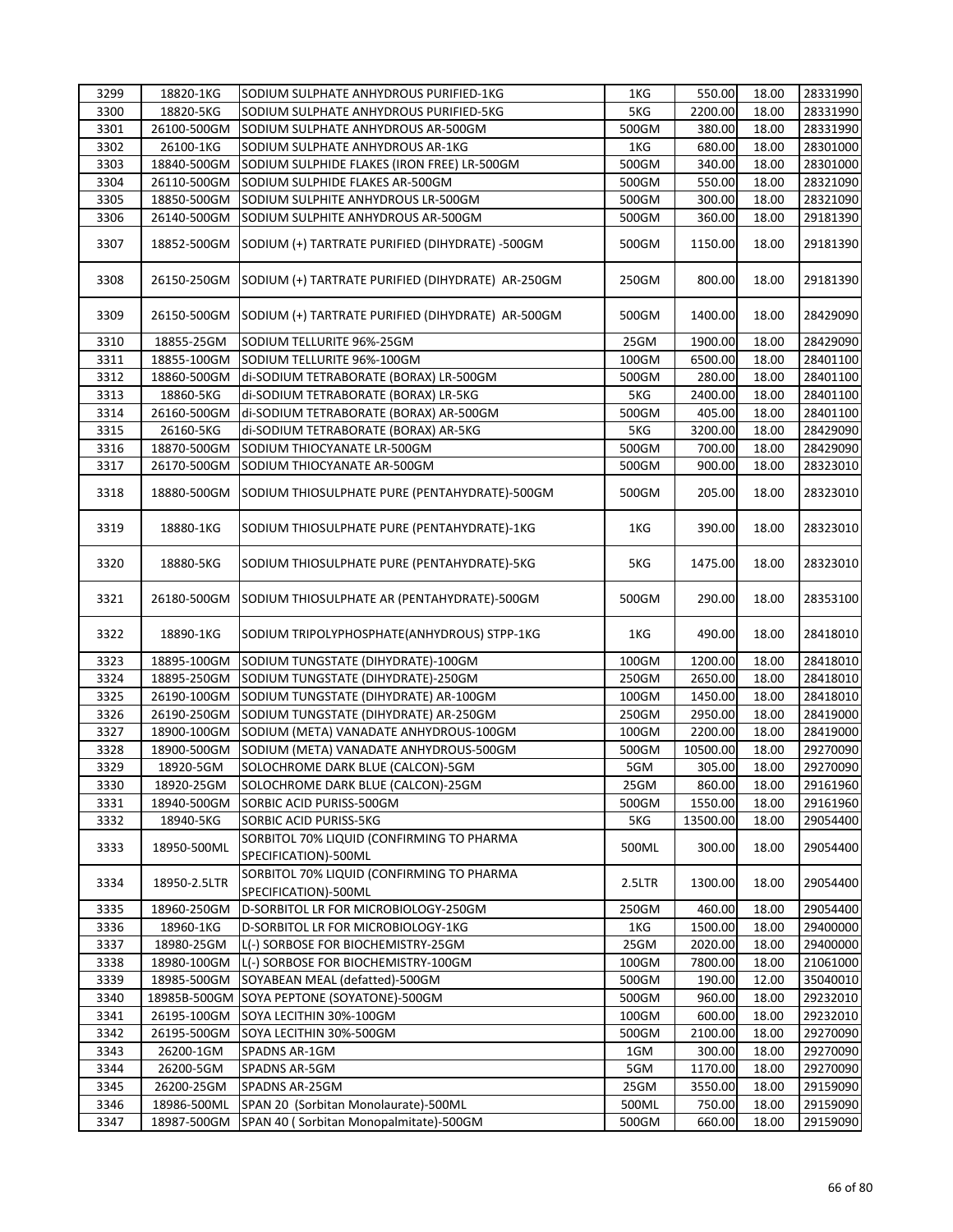| 3348 |              | 18988-500GM SPAN 60 ((Sorbitane Monostearate)-500GM        | 500GM  | 660.00  | 18.00 | 29159090 |
|------|--------------|------------------------------------------------------------|--------|---------|-------|----------|
| 3349 | 18989-500ML  | SPAN 80 (SORBITANE MONOOLEATE)-500ML                       | 500ML  | 660.00  | 18.00 | 29159090 |
| 3350 | 18989-2.5LTR | SPAN 80 (SORBITANE MONOOLEATE)-2.5LTR                      | 2.5LTR | 2525.00 | 18.00 | 28273990 |
| 3351 |              | 189891-500GM STANNIC CHLORIDE (PENTAHYDRATED) LR 98%-500GM | 500GM  | 3500.00 | 18.00 | 28259010 |
| 3352 | 18990-500GM  | STANNIC OXIDE LR-500GM                                     | 500GM  | 9600.00 | 18.00 | 28259010 |
| 3353 | 26210-250GM  | STANNIC OXIDE AR-250GM                                     | 250GM  | 5500.00 | 18.00 | 28273990 |
| 3354 | 19000-100GM  | STANNOUS CHLORIDE (Tin chloride)-100GM                     | 100GM  | 1200.00 | 18.00 | 28273990 |
| 3355 | 19000-250GM  | STANNOUS CHLORIDE (Tin chloride)-250GM                     | 250GM  | 2600.00 | 18.00 | 28273990 |
| 3356 | 26220-100GM  | <b>STANNOUS CHLORIDE AR-100GM</b>                          | 100GM  | 1280.00 | 18.00 | 28273990 |
| 3357 | 26220-250GM  | STANNOUS CHLORIDE AR-250GM                                 | 250GM  | 2800.00 | 18.00 | 28332990 |
| 3358 | 19020-100GM  | <b>STANNOUS SULPHATE LR-100GM</b>                          | 100GM  | 1200.00 | 18.00 | 28332990 |
| 3359 | 19020-500GM  | STANNOUS SULPHATE LR-500GM                                 | 500GM  | 5200.00 | 18.00 | 28332990 |
| 3360 | 26240-250GM  | STANNOUS SULPHATE AR-250GM                                 | 250GM  | 3300.00 | 18.00 | 38220090 |
| 3361 | 32193-200IVS | STARCH IODIDE PAPER -200IVS                                | 200IVS | 300.00  | 12.00 | 11081200 |
| 3362 | 19025-500GM  | STARCH MAIZE (CORN)                                        | 500GM  | 195.00  | 12.00 | 11081200 |
| 3363 | 19025-5KG    | STARCH MAIZE (CORN)                                        | 5KG    | 1730.00 | 12.00 | 11081300 |
| 3364 | 19030-500GM  | STARCH POTATO-500GM                                        | 500GM  | 305.00  | 12.00 | 11081300 |
|      |              |                                                            |        |         |       |          |
| 3365 | 19030-5KG    | <b>STARCH POTATO-5KG</b>                                   | 5KG    | 2900.00 | 12.00 | 35051090 |
| 3366 | 19040-500GM  | STARCH SOLUBLE (EX POTATO)-500GM                           | 500GM  | 900.00  | 18.00 | 35051090 |
| 3367 | 26260-500GM  | STARCH SOLUBLE AR (EX POTATO)-500GM                        | 500GM  | 980.00  | 18.00 | 38231190 |
| 3368 | 19060-500GM  | <b>STEARIC ACID FOR SYNTHESIS-500GM</b>                    | 500GM  | 440.00  | 18.00 | 29051700 |
| 3369 | 19080-500GM  | STEARYL ALCOHOL PURE (alcohol C18)-500GM                   | 500GM  | 630.00  | 18.00 | 28369200 |
| 3370 | 19100-250GM  | <b>STRONTIUM CARBONATE LR-250GM</b>                        | 250GM  | 540.00  | 18.00 | 28369200 |
| 3371 | 19100-500GM  | <b>STRONTIUM CARBONATE LR-500GM</b>                        | 500GM  | 950.00  | 18.00 | 28273930 |
| 3372 | 19110-500GM  | STRONTIUM CHLORIDE LR-500GM                                | 500GM  | 605.00  | 18.00 | 28342910 |
| 3373 | 19120-500GM  | STRONTIUM NITRATE ANHYDROUS LR-500GM                       | 500GM  | 650.00  | 18.00 | 28332950 |
| 3374 | 19125-500GM  | STRONTIUM SULFATE (ANHYDROUS) LR 98%-500GM                 | 500GM  | 470.00  | 18.00 | 29171990 |
| 3375 | 19128-5GM    | SUBERIC ACID-5GM                                           | 5GM    | 940.00  | 18.00 | 29171990 |
| 3376 | 19128-25GM   | SUBERIC ACID-25GM                                          | 25GM   | 3250.00 | 18.00 | 29171990 |
| 3377 | 19128-100GM  | SUBERIC ACID-100GM                                         | 100GM  | 9850.00 | 18.00 | 29171930 |
| 3378 | 19130-500GM  | SUCCINIC ACID FOR SYNTHESIS-500GM                          | 500GM  | 850.00  | 18.00 | 29171930 |
| 3379 | 26280-100GM  | SUCCINIC ACID AR-100GM                                     | 100GM  | 500.00  | 18.00 | 29171930 |
| 3380 | 26280-500GM  | SUCCINIC ACID AR-500GM                                     | 500GM  | 2000.00 | 18.00 | 29171930 |
| 3381 | 19135-100GM  | SUCCINIC ANHYDRIDE FOR SYNTHESIS-100GM                     | 100GM  | 400.00  | 18.00 | 29171930 |
| 3382 | 19135-500GM  | SUCCINIC ANHYDRIDE FOR SYNTHESIS-500GM                     | 500GM  | 1500.00 | 18.00 | 29251900 |
| 3383 | 19137-100GM  | SUCCINIMIDE 99%-100GM                                      | 100GM  | 550.00  | 18.00 | 29251900 |
| 3384 | 19137-500GM  | SUCCINIMIDE 99%-500GM                                      | 500GM  | 2300.00 | 18.00 | 17019990 |
| 3385 | 19140-500GM  | SUCROSE LR-500GM                                           | 500GM  | 240.00  | 5.00  | 17019990 |
| 3386 | 19140-1KG    | <b>SUCROSE LR-1KG</b>                                      | 1KG    | 420.00  | 5.00  | 17019990 |
| 3387 | 26300-500GM  | SUCROSE AR-500GM                                           | 500GM  | 360.00  | 5.00  | 32049000 |
| 3388 | 32194-10GM   | SUDAN III FOR MICROSCOPY-10GM                              | 10GM   | 160.00  | 18.00 | 32049000 |
| 3389 | 32194-25GM   | SUDAN III FOR MICROSCOPY-25GM                              | 25GM   | 240.00  | 18.00 | 32049000 |
| 3390 | 32194-100GM  | SUDAN III FOR MICROSCOPY-100GM                             | 100GM  | 500.00  | 18.00 | 32049000 |
| 3391 | 32195-10GM   | SUDAN IV FOR MICROSCOPY-10GM                               | 10GM   | 95.00   | 18.00 | 32049000 |
| 3392 | 32195-25GM   | SUDAN IV FOR MICROSCOPY-25GM                               | 25GM   | 200.00  | 18.00 | 32049000 |
| 3393 | 32195-100GM  | SUDAN IV FOR MICROSCOPY-100GM                              | 100GM  | 530.00  | 18.00 | 32049000 |
| 3394 | 19150-10GM   | SUDAN BLACK B FOR MICROSCOPY-10GM                          | 10GM   | 800.00  | 18.00 | 32049000 |
| 3395 | 19150-25GM   | SUDAN BLACK B FOR MICROSCOPY-25GM                          | 25GM   | 1700.00 | 18.00 | 32049000 |
|      |              |                                                            |        |         |       |          |
| 3396 | 19150-100GM  | SUDAN BLACK B FOR MICROSCOPY-100GM                         | 100GM  | 6100.00 | 18.00 | 32041990 |
| 3397 | 19155-5GM    | SUDAN RED B-5GM                                            | 5GM    | 4700.00 | 18.00 | 28111990 |
| 3398 | 19160-500GM  | SULPHAMIC ACID-500GM                                       | 500GM  | 400.00  | 18.00 | 28111990 |
| 3399 | 19160-5KG    | SULPHAMIC ACID-5KG                                         | 5KG    | 3800.00 | 18.00 | 28111990 |
| 3400 | 26320-100GM  | SULPHAMIC ACID AR-100GM                                    | 100GM  | 280.00  | 18.00 | 28111990 |
| 3401 | 26320-500GM  | SULPHAMIC ACID AR-500GM                                    | 500GM  | 1150.00 | 18.00 | 29350090 |
| 3402 | 19180-500GM  | SULPHANILAMIDE LR-500GM                                    | 500GM  | 2750.00 | 18.00 | 29350090 |
| 3403 | 26340-100GM  | SULPHANILAMIDE AR-100GM                                    | 100GM  | 800.00  | 18.00 | 29350090 |
| 3404 | 26340-500GM  | SULPHANILAMIDE AR-500GM                                    | 500GM  | 3400.00 | 18.00 | 29214234 |
| 3405 | 19200-100GM  | SULPHANILIC ACID-100GM                                     | 100GM  | 180.00  | 18.00 | 29214234 |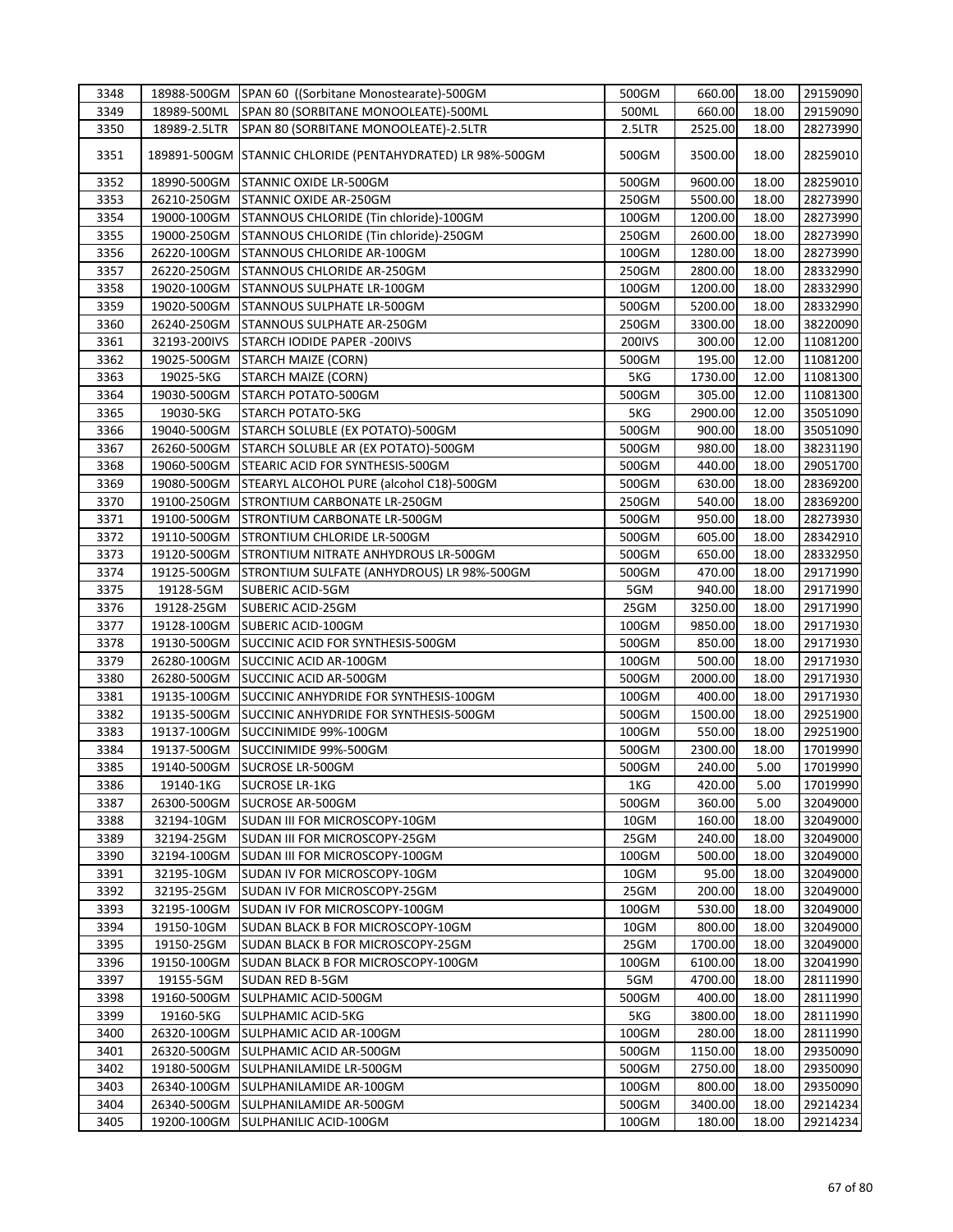| 3406 |              | 19200-500GM SULPHANILIC ACID-500GM                               | 500GM  | 750.00   | 18.00 | 29214234 |
|------|--------------|------------------------------------------------------------------|--------|----------|-------|----------|
| 3407 | 26360-100GM  | SULPHANILIC ACID AR-100GM                                        | 100GM  | 250.00   | 18.00 | 29214234 |
| 3408 |              | 26360-500GM SULPHANILIC ACID AR-500GM                            | 500GM  | 1020.00  | 18.00 | 29182390 |
| 3409 | 19210-250GM  | 5-SULPHOSALICYLIC ACID LR-250GM                                  | 250GM  | 600.00   | 18.00 | 29182390 |
| 3410 | 19210-500GM  | 5-SULPHOSALICYLIC ACID LR-500GM                                  | 500GM  | 1100.00  | 18.00 | 29182390 |
| 3411 | 26370-250GM  | 5-SULPHOSALICYLIC ACID AR-250GM                                  | 250GM  | 670.00   | 18.00 | 29182390 |
| 3412 | 26370-500GM  | 5-SULPHOSALICYLIC ACID AR-500GM                                  | 500GM  | 1200.00  | 18.00 | 38220090 |
| 3413 | 19211-125ML  | SULPHOSALICYLIC ACID SOLUTION 3% w / v-125ML                     | 125ML  | 150.00   | 12.00 | 38220090 |
| 3414 | 19212-125ML  | SULPHOSALICYLIC ACID SOLUTION 10% w / v-125ML                    | 125ML  | 160.00   | 12.00 | 38220090 |
| 3415 | 19213-125ML  | SULPHOSALICYLIC ACID SOLUTION 20% w / v-125ML                    | 125ML  | 170.00   | 12.00 | 28070010 |
| 3416 | 19240-500ML  | SULPHURIC ACID LR-500ML                                          | 500ML  | 370.00   | 18.00 | 28070010 |
| 3417 | 19240-2.5LTR | SULPHURIC ACID LR-2.5LTR                                         | 2.5LTR | 1125.00  | 18.00 | 28070010 |
| 3418 | 19240-5LTR   | <b>SULPHURIC ACID LR-5LTR</b>                                    | 5LTR   | 1600.00  | 18.00 | 28070010 |
| 3419 | 26400-500ML  | SULPHURIC ACID AR-500ML                                          | 500ML  | 425.00   | 18.00 | 28070010 |
| 3420 | 26400-2.5LTR | <b>SULPHURIC ACID AR-2.5LTR</b>                                  | 2.5LTR | 1270.00  | 18.00 | 28070010 |
| 3421 | 26400-5LTR   | SULPHURIC ACID AR-5LTR                                           | 5LTR   | 2200.00  | 18.00 | 38220090 |
| 3422 | 19241-500ML  | SULPHURIC ACID N/10-500ML                                        | 500ML  | 300.00   | 18.00 | 38220090 |
| 3423 | 19242-500ML  | SULPHURIC ACID N/50 -500ML                                       | 500ML  | 220.00   | 12.00 | 38220090 |
| 3424 | 19243-500ML  | SULPHURIC ACID 25% v/v-500ML                                     | 500ML  | 1050.00  | 12.00 | 38220090 |
| 3425 | 19243-2.5LTR | SULPHURIC ACID 25% v/v-2.5LTR                                    | 2.5LTR | 3250.00  | 12.00 | 28070010 |
| 3426 | 26410-500ML  | SULPHURIC ACID 96% FOR TRACE METAL ANALYSIS-500ML                | 500ML  | 1500.00  | 18.00 | 28070010 |
| 3427 | 26410-2.5LTR | SULPHURIC ACID 96% FOR TRACE METAL ANALYSIS-2.5LTR               | 2.5LTR | 4300.00  | 18.00 | 28399090 |
| 3428 | 19260-500GM  | TALC FINE POWDER LR-500GM                                        | 500GM  | 120.00   | 18.00 | 32019090 |
| 3429 | 19280-100GM  | TANNIC ACID POWDER PURE-100GM                                    | 100GM  | 1200.00  | 18.00 | 32019090 |
| 3430 | 19280-250GM  | TANNIC ACID POWDER PURE-250GM                                    | 250GM  | 2600.00  | 18.00 | 32019090 |
| 3431 | 26420-100GM  | TANNIC ACID AR-100GM                                             | 100GM  | 1300.00  | 18.00 | 32019090 |
| 3432 | 26420-250GM  | TANNIC ACID AR-250GM                                             | 250GM  | 2750.00  | 18.00 | 28251090 |
| 3433 | 19285-10GM   | TANTALUM PENTOXIDE AR-10GM                                       | 10GM   | 4350.00  | 18.00 | 28251090 |
| 3434 | 19285-50GM   | TANTALUM PENTOXIDE AR-50GM                                       | 50GM   | 19800.00 | 18.00 | 38220090 |
| 3435 | 19290-25GM   | TAPS BUFFER FOR BIOCHEMISTRY-25GM                                | 25GM   | 1300.00  | 12.00 | 38220090 |
| 3436 | 19290-100GM  | TAPS BUFFER FOR BIOCHEMISTRY-100GM                               | 100GM  | 5000.00  | 12.00 | 29181200 |
| 3437 | 19300-500GM  | TARTARIC ACID LR (+) DEXTRORATATORY-500GM                        | 500GM  | 1080.00  | 18.00 | 29181200 |
| 3438 | 19300-5KG    | TARTARIC ACID LR (+) DEXTRORATATORY-5KG                          | 5KG    | 9100.00  | 18.00 | 29181200 |
| 3439 | 26440-500GM  | TARTARIC ACID AR (+) DEXTRORATATORY-500GM                        | 500GM  | 1200.00  | 18.00 | 29181200 |
| 3440 | 19301-100GM  | D(-) TARTARIC ACID-100GM                                         | 100GM  | 700.00   | 18.00 | 29181200 |
| 3441 | 19301-500GM  | D(-) TARTARIC ACID-500GM                                         | 500GM  | 3300.00  | 18.00 | 29181200 |
| 3442 | 19302-500GM  | DL-TARTARIC ACID (Synthetic)-500GM                               | 500GM  | 600.00   | 18.00 | 32041982 |
| 3443 | 26450-25GM   | TARTRAZINE AR FOR MICROSCOPY-25GM                                | 25GM   | 200.00   | 18.00 | 32041982 |
| 3444 | 26450-100GM  | TARTRAZINE AR FOR MICROSCOPY-100GM                               | 100GM  | 575.00   | 18.00 | 29211990 |
| 3445 | 19304-25GM   | TAURINE FOR BIOCHEMISTRY (2-AMINOETHANE SULPHONIC<br>ACID)-25GM  | 25GM   | 400.00   | 18.00 | 29211990 |
| 3446 | 19304-100GM  | TAURINE FOR BIOCHEMISTRY (2-AMINOETHANE SULPHONIC<br>ACID)-100GM | 100GM  | 1250.00  | 18.00 | 28045020 |
| 3447 | 19310-100GM  | TELLURIUM (METAL) POWDER -100GM                                  | 100GM  | 7900.00  | 18.00 | 29339900 |
| 3448 | 19307-5GM    | TBTU FOR SYNTHESIS-5GM                                           | 5GM    | 355.00   | 18.00 | 29339900 |
| 3449 | 19307-25GM   | TBTU FOR SYNTHESIS-25GM                                          | 25GM   | 1325.00  | 18.00 | 29339900 |
| 3450 | 19307-100GM  | TBTU FOR SYNTHESIS-100GM                                         | 100GM  | 4900.00  | 18.00 | 29173600 |
| 3451 | 19312-500GM  | TEREPHTHALIC ACID PURE-500GM                                     | 500GM  | 420.00   | 18.00 | 29221990 |
| 3452 | 19315-5GM    | TES BUFFER FOR BIOCHEMISTRY-5GM                                  | 5GM    | 410.00   | 18.00 | 29221990 |
| 3453 | 19315-25GM   | TES BUFFER FOR BIOCHEMISTRY-25GM                                 | 25GM   | 1600.00  | 18.00 | 29239000 |
| 3454 | 19316-250GM  | TETRABUTYL AMMONIUM BROMIDE FOR SYNTHESIS-250GM                  | 250GM  | 1000.00  | 18.00 | 29239000 |
| 3455 | 19316-1KG    | TETRABUTYL AMMONIUM BROMIDE FOR SYNTHESIS- 1KG                   | 1KG    | 3600.00  | 18.00 | 29239000 |
| 3456 | 26455-100GM  | TETRABUTYL AMMONIUM BROMIDE AR-100GM                             | 100GM  | 500.00   | 18.00 | 29239000 |
| 3457 | 26455-500GM  | TETRABUTYL AMMONIUM BROMIDE AR-500GM                             | 500GM  | 2200.00  | 18.00 | 29239000 |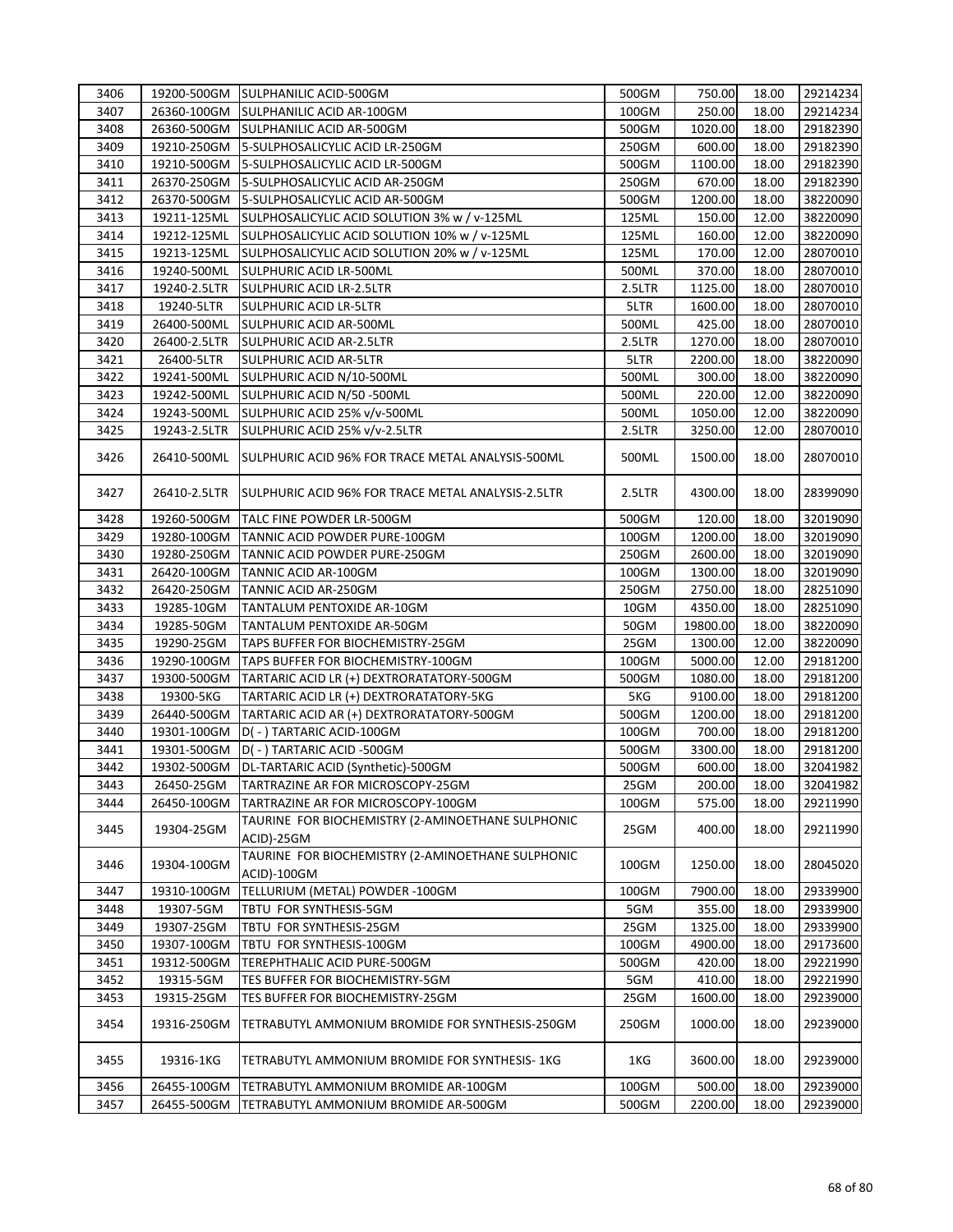| 3458 | 26457-5GM    | TETRABUTYL AMMONIUM DIHYDROGEN PHOSPHATE AR HPLC-<br>5GM          | 5GM    | 2900.00  | 18.00 | 29239000 |
|------|--------------|-------------------------------------------------------------------|--------|----------|-------|----------|
| 3459 | 26457-25GM   | TETRABUTYL AMMONIUM DIHYDROGEN PHOSPHATE AR HPLC-<br>25GM         | 25GM   | 10800.00 | 18.00 | 29239000 |
| 3460 | 19320-100GM  | TETRABUTYL AMMONIUM HYDROGEN SULPHATE FOR SYNTHESIS-<br>100GM     | 100GM  | 720.00   | 18.00 | 29239000 |
| 3461 | 19320-500GM  | TETRABUTYL AMMONIUM HYDROGEN SULPHATE FOR SYNTHESIS-<br>500GM     | 500GM  | 2700.00  | 18.00 | 29239000 |
| 3462 | 19322-25GM   | TETRABUTYL AMMONIUM HYDROGEN SULPHATE 99% HPLC-<br>25GM           | 25GM   | 495.00   | 18.00 | 29239000 |
| 3463 | 19322-100GM  | TETRABUTYL AMMONIUM HYDROGEN SULPHATE 99% HPLC-<br>100GM          | 100GM  | 1475.00  | 18.00 | 38220090 |
| 3464 | 19328-100ML  | TETRA BUTYL AMMONIUM HYDROXIDE 10% AQUEOUS<br>SOLUTION-100ML      | 100ML  | 1150.00  | 12.00 | 38220090 |
| 3465 | 19329-500ML  | TETRA BUTYL AMMONIUM HYDROXIDE 0.1 NORMAL IN IPA-<br>500ML        | 500ML  | 2100.00  | 12.00 | 38220090 |
| 3466 | 19330-100ML  | TETRA BUTYL AMMONIUM HYDROXIDE 20% AQUEOUS<br>SOLUTION-100ML      | 100ML  | 1600.00  | 12.00 | 38220090 |
| 3467 | 19330-500ML  | TETRA BUTYL AMMONIUM HYDROXIDE 20% AQUEOUS<br>SOLUTION-500ML      | 500ML  | 6400.00  | 12.00 | 38220090 |
| 3468 | 19332-100ML  | TETRA BUTYL AMMONIUM HYDROXIDE 40% AQUEOUS<br>SOLUTION-100ML      | 100ML  | 3300.00  | 12.00 | 38220090 |
| 3469 | 19334-100ML  | TETRA BUTYL AMMONIUM HYDROXIDE 40% IN METHANOL-<br>100ML          | 100ML  | 3200.00  | 12.00 | 38220090 |
| 3470 | 19334-250ML  | TETRA BUTYL AMMONIUM HYDROXIDE 40% IN METHANOL-<br>250ML          | 250ML  | 6700.00  | 12.00 | 38220090 |
| 3471 | 19335-100ML  | TETRA BUTYL AMMONIUM HYDROXIDE 25% IN METHANOL-<br>100ML          | 100ML  | 1500.00  | 12.00 | 38220090 |
| 3472 | 19335-250ML  | TETRA BUTYL AMMONIUM HYDROXIDE 25% IN METHANOL-<br>250ML          | 250ML  | 3500.00  | 12.00 | 38220090 |
| 3473 | 19338-100ML  | TETRA BUTYL AMMONIUM HYDROXIDE10% IN METHANOL-<br>100ML           | 100ML  | 1250.00  | 12.00 | 29239000 |
| 3474 | 70590-25GM   | TETRABUTYL AMMONIUM IODIDE AR (phase transfer catalyst)-<br>25GM  | 25GM   | 750.00   | 18.00 | 29239000 |
| 3475 | 70590-100GM  | TETRABUTYL AMMONIUM IODIDE AR (phase transfer catalyst)-<br>100GM | 100GM  | 2600.00  | 18.00 | 29031910 |
| 3476 | 63010-500ML  | 1,1,2,2-TETRACHLOROETHANE LR 98%-500ML                            | 500ML  | 2350.00  | 18.00 | 29031910 |
| 3477 | 63010-2.5LTR | 1,1,2,2-TETRACHLOROETHANE LR 98%-2.5LTR                           | 2.5LTR | 10800.00 | 18.00 | 29031910 |
| 3478 | 63011-500ML  | 1,1,2,2-TETRACHLOROETHANE AR 98.5%-500ML                          | 500ML  | 2525.00  | 18.00 | 29031910 |
| 3479 | 63011-2.5LTR | 1,1,2,2-TETRACHLOROETHANE AR 98.5%-2.5LTR                         | 2.5LTR | 12300.00 | 18.00 | 29032300 |
| 3480 | 63020-500ML  | TETRACHLOROETHYLENE LR (Perchloroethylene)-500ML                  | 500ML  | 1400.00  | 18.00 | 29032300 |
| 3481 | 63020-2.5LTR | TETRACHLOROETHYLENE LR (Perchloroethylene)-2.5LTR                 | 2.5LTR | 6500.00  | 18.00 | 29032300 |
| 3482 | 63021-500ML  | TETRACHLOROETHYLENE AR-500ML                                      | 500ML  | 1500.00  | 18.00 | 29032300 |
| 3483 | 63021-2.5LTR | TETRACHLOROETHYLENE AR-2.5LTR                                     | 2.5LTR | 6700.00  | 18.00 | 29239000 |
| 3484 | 53960-5GM    | TETRA DECYLAMMONIUM BROMIDE AR FOR HPLC -5GM                      | 5GM    | 4100.00  | 18.00 | 29239000 |
| 3485 | 53960-10GM   | TETRA DECYLAMMONIUM BROMIDE AR FOR HPLC -10GM                     | 10GM   | 8400.00  | 18.00 | 29239000 |
| 3486 | 53960-25GM   | TETRA DECYLAMMONIUM BROMIDE AR FOR HPLC -25GM                     | 25GM   | 19800.00 | 18.00 | 29239000 |
| 3487 | 53970-100GM  | TETRAETHYL AMMONIUM BROMIDE FOR SYNTHESIS-100GM                   | 100GM  | 800.00   | 18.00 | 29239000 |
| 3488 | 53970-250GM  | TETRAETHYL AMMONIUM BROMIDE FOR SYNTHESIS-250GM                   | 250GM  | 1700.00  | 18.00 | 29239000 |
| 3489 | 53970-1KG    | TETRAETHYL AMMONIUM BROMIDE FOR SYNTHESIS-1KG                     | 1KG    | 5800.00  | 18.00 | 29239000 |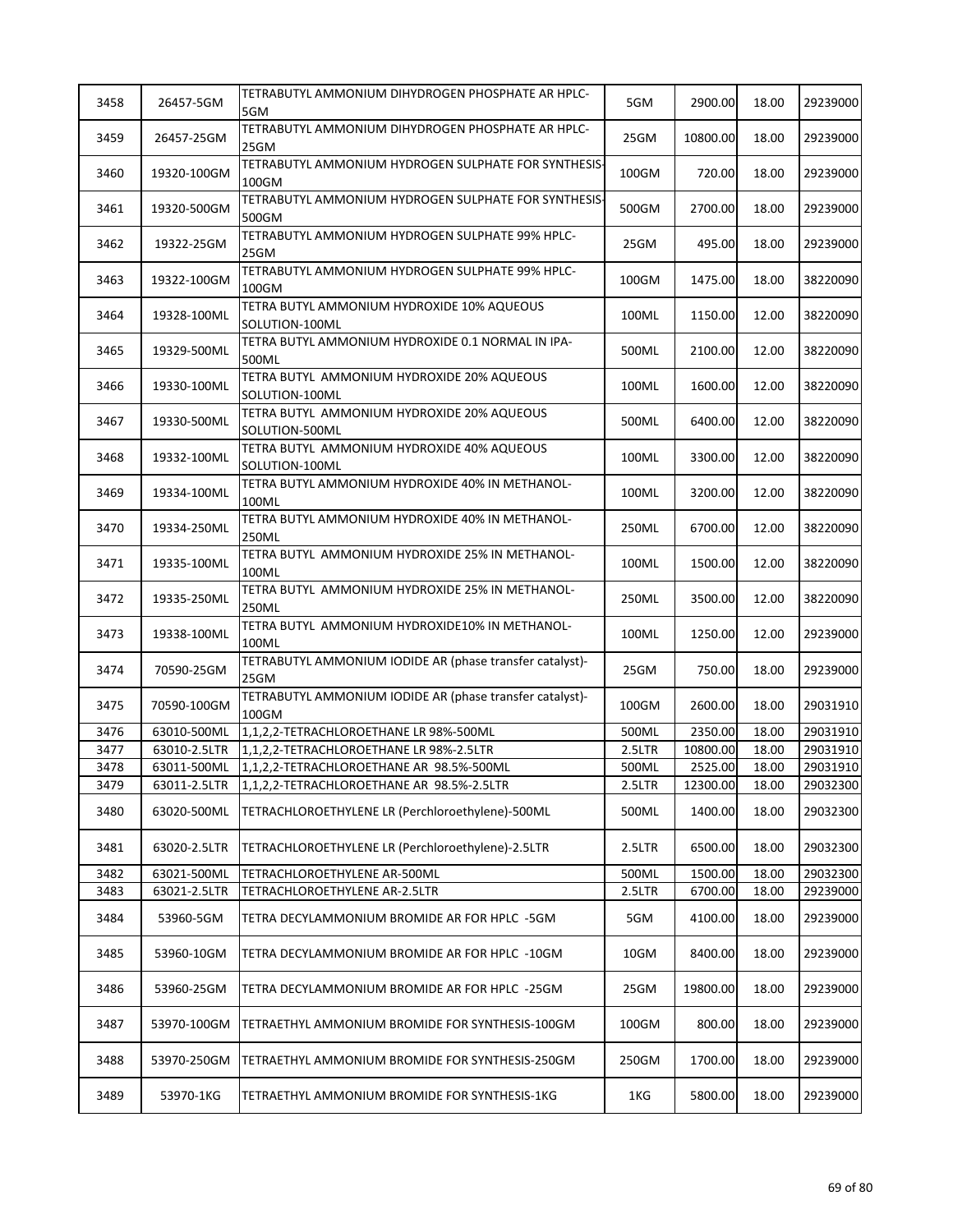| 3490 | 19339-25GM   | TETRAETHYL AMMONIUM HYDROGEN SULPHATE FOR HPLC99%-<br>25GM           | 25GM    | 900.00   | 18.00 | 29239000 |
|------|--------------|----------------------------------------------------------------------|---------|----------|-------|----------|
| 3491 | 19339-100GM  | TETRAETHYL AMMONIUM HYDROGEN SULPHATE FOR HPLC99%-<br>100GM          | 100GM   | 3400.00  | 18.00 | 29239000 |
| 3492 | 53975-100GM  | TETRAETHYL AMMONIUM IODIDE FOR SYNTHESIS-100GM                       | 100GM   | 3400.00  | 18.00 | 29239000 |
| 3493 | 53975-500GM  | TETRAETHYL AMMONIUM IODIDE FOR SYNTHESIS-500GM                       | 500GM   | 15000.00 | 18.00 | 29239000 |
| 3494 | 26460-25GM   | TETRA HEPTYL AMMONIUM BROMIDE AR-25GM                                | 25GM    | 9000.00  | 18.00 | 29239000 |
| 3495 | 26460-100GM  | TETRA HEPTYL AMMONIUM BROMIDE AR-100GM                               | 100GM   | 34600.00 | 18.00 | 29321100 |
| 3496 | 19340-500ML  | TETRAHYDROFURAN STABILISED FOR SYNTHESIS-500ML                       | 500ML   | 1400.00  | 18.00 | 29321100 |
| 3497 | 19340-2.5LTR | TETRAHYDROFURAN STABILISED FOR SYNTHESIS-2.5LTR                      | 2.5LTR  | 6300.00  | 18.00 | 29321100 |
| 3498 | 26480-500ML  | TETRAHYDROFURAN AR STABILISED SPECIALLY DRIED-500ML                  | 500ML   | 1500.00  | 18.00 | 29321100 |
| 3499 | 26480-2.5LTR | TETRAHYDROFURAN AR STABILISED SPECIALLY DRIED-2.5LTR                 | 2.5LTR  | 6600.00  | 18.00 | 29321100 |
| 3500 | 19345-1LTR   | <b>TETRAHYDROFURAN FOR HPLC-1LTR</b>                                 | 1LTR    | 3000.00  | 18.00 | 29321100 |
| 3501 | 19345-2.5LTR | TETRAHYDROFURAN FOR HPLC-2.5LTR                                      | 2.5LTTR | 6900.00  | 18.00 | 29029090 |
| 3502 | 60500-500ML  | TETRALIN FOR SYNTHESIS 98% (1 2 3 4-Tetrahydronaphthalene-<br>500ML  | 500ML   | 1250.00  | 18.00 | 29029090 |
| 3503 | 60500-2.5LTR | TETRALIN FOR SYNTHESIS 98% (1 2 3 4-Tetrahydronaphthalene-<br>2.5LTR | 2.5LTR  | 6200.00  | 18.00 | 29239000 |
| 3504 | 19347-100GM  | TETRAMETHYL AMMONIUM BROMIDE FOR SYNTHESIS-100GM                     | 100GM   | 1150.00  | 18.00 | 29239000 |
| 3505 | 19347-500GM  | TETRAMETHYL AMMONIUM BROMIDE FOR SYNTHESIS-500GM                     | 500GM   | 5100.00  | 18.00 | 29239000 |
| 3506 | 19348-100GM  | TETRAMETHYL AMMONIUM CHLORIDE FOR SYNTHESIS-100GM                    | 100GM   | 440.00   | 18.00 | 29239000 |
| 3507 | 19348-500GM  | TETRAMETHYL AMMONIUM CHLORIDE FOR SYNTHESIS-500GM                    | 500GM   | 1900.00  | 18.00 | 38220090 |
| 3508 | 19349-50ML   | TETRA METHYL AMMONIUM HYDROXIDE (AQUEOUS SOLUTION)<br>10% - 50ML     | 50ML    | 785.00   | 18.00 | 38220090 |
| 3509 | 19349-100ML  | TETRA METHYL AMMONIUM HYDROXIDE (AQUEOUS SOLUTION)<br>10% - 100ML    | 100ML   | 1510.00  | 12.00 | 38220090 |
| 3510 | 19349-250ML  | TETRA METHYL AMMONIUM HYDROXIDE (AQUEOUS SOLUTION)<br>10% - 250ML    | 250ML   | 2800.00  | 12.00 | 38220090 |
| 3511 | 19350-100ML  | TETRAMETHYL AMMONIUM HYDROXIDE SOLUTION 25%-100ML                    | 100ML   | 2500.00  | 12.00 | 38220090 |
| 3512 | 19350-250ML  | TETRAMETHYL AMMONIUM HYDROXIDE SOLUTION 25%-250ML                    | 250ML   | 5400.00  | 12.00 | 38220090 |
| 3513 | 19360-100ML  | TETRAMETHYL AMMONIUM HYDROXIDE SOLUTION 25% IN<br>METHANOL-100ML     | 100ML   | 2700.00  | 12.00 | 38220090 |
| 3514 | 19360-250ML  | TETRAMETHYL AMMONIUM HYDROXIDE SOLUTION 25% IN<br>METHANOL-250ML     | 250ML   | 4900.00  | 12.00 | 29239000 |
| 3515 | 54000-25GM   | TETRAMETHYL AMMONIUM HYDROXIDE PENTAHYDRATE FOR<br>SYNTHESIS-25GM    | 25GM    | 1225.00  | 18.00 | 29239000 |
| 3516 | 54000-100GM  | TETRAMETHYL AMMONIUM HYDROXIDE PENTAHYDRATE FOR<br>SYNTHESIS-100GM   | 100GM   | 4350.00  | 18.00 | 29239000 |
| 3517 | 26490-100GM  | TETRAMETHYL AMMONIUM IODIDE AR-100GM                                 | 100GM   | 1900.00  | 18.00 | 29239000 |
| 3518 | 26490-500GM  | TETRAMETHYL AMMONIUM IODIDE AR-500GM                                 | 500GM   | 8000.00  | 18.00 | 29215990 |
| 3519 | 26497-1GM    | 3,3'5.5'-TETRAMETHYL BENZIDINE AR-1GM                                | 1GM     | 1400.00  | 18.00 | 29215990 |
| 3520 | 26497-5GM    | 3,3'5.5'-TETRAMETHYL BENZIDINE AR-5GM                                | 5GM     | 4900.00  | 18.00 | 29215990 |
| 3521 | 26497-25GM   | 3,3'5.5'-TETRAMETHYL BENZIDINE AR-25GM                               | 25GM    | 23700.00 | 18.00 | 29212990 |
| 3522 | 19370-100ML  | N,N,N',N'-TETRAMETHYL ETHYLENEDIAMINE (TEMED)-100ML                  | 100ML   | 770.00   | 18.00 | 29212990 |
| 3523 | 19370-250ML  | N,N,N',N'-TETRAMETHYL ETHYLENEDIAMINE (TEMED)-250ML                  | 250ML   | 1300.00  | 18.00 | 29212990 |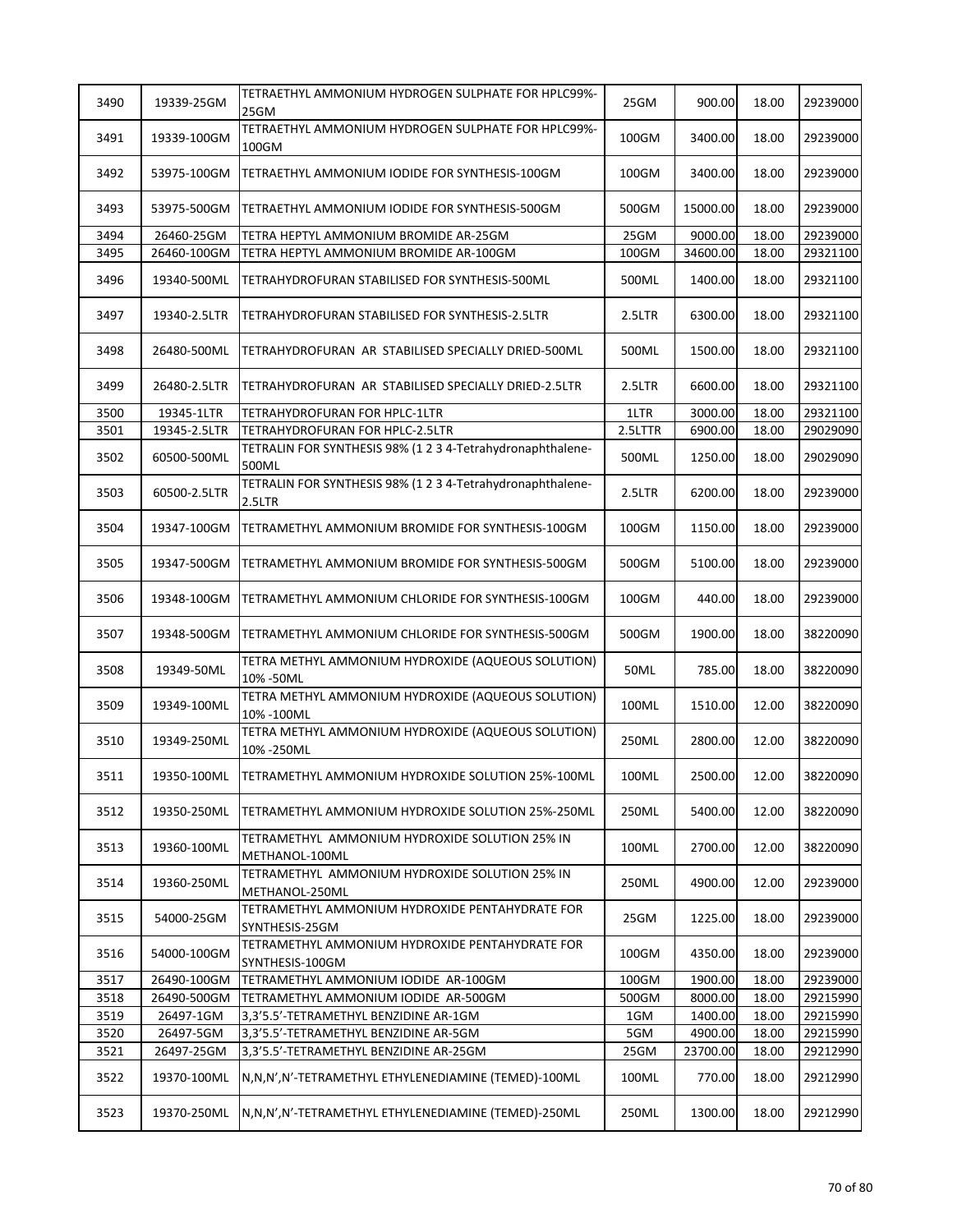| 3524 | 26500-100ML  | N,N,N',N'-TETRAMETHYL ETHYLENEDIAMINE AR (TEMED)-100ML                                | 100ML  | 870.00   | 18.00 | 29212990 |
|------|--------------|---------------------------------------------------------------------------------------|--------|----------|-------|----------|
| 3525 | 26500-250ML  | N,N,N',N'-TETRAMETHYL ETHYLENEDIAMINE AR (TEMED)-250ML                                | 250ML  | 1500.00  | 18.00 | 29215190 |
| 3526 | 19380-5GM    | N,N,N',N'-TETRAMETHYL-p-PHENYLENEDIAMINE<br>DIHYDROCHLORIDE-5GM                       | 5GM    | 1500.00  | 18.00 | 29215190 |
| 3527 | 19380-25GM   | N,N,N',N'-TETRAMETHYL-p-PHENYLENEDIAMINE<br>DIHYDROCHLORIDE-25GM                      | 25GM   | 6850.00  | 18.00 | 29333990 |
| 3528 | 26505-1GM    | 2,2,6,6 TETRAMETHYLPIPERIDINE-1-OXYL 98% (FREE RADICAL)<br>(TEMPO) FOR SYNTHESIS-1GM  | 1GM    | 190.00   | 18.00 | 29333990 |
| 3529 | 26505-5GM    | 2,2,6,6 TETRAMETHYLPIPERIDINE-1-OXYL 98% (FREE RADICAL)<br>(TEMPO) FOR SYNTHESIS-5GM  | 5GM    | 680.00   | 18.00 | 29333990 |
| 3530 | 26505-25GM   | 2,2,6,6 TETRAMETHYLPIPERIDINE-1-OXYL 98% (FREE RADICAL)<br>(TEMPO) FOR SYNTHESIS-25GM | 25GM   | 2800.00  | 18.00 | 32049000 |
| 3531 | 26510-100MG  | TETRANITRO B.T. AR (Tetranitro Blue Tetrazolium Chloride)-<br>100MG                   | 100MG  | 2050.00  | 18.00 | 32049000 |
| 3532 | 26510-250MG  | TETRANITRO B.T. AR (Tetranitro Blue Tetrazolium Chloride)-<br>250MG                   | 250MG  | 4250.00  | 18.00 | 29319090 |
| 3533 | 19381-25GM   | TETRAPHENYL PHOSPHONIUM BROMIDE-25GM                                                  | 25GM   | 1300.00  | 18.00 | 29319090 |
| 3534 | 19381-100GM  | TETRAPHENYL PHOSPHONIUM BROMIDE-100GM                                                 | 100GM  | 3750.00  | 18.00 | 29239000 |
| 3535 | 54010-100GM  | TETRA PROPYL AMMONIUM BROMIDE LR-100GM                                                | 100GM  | 660.00   | 18.00 | 29239000 |
| 3536 | 54010-500GM  | TETRA PROPYL AMMONIUM BROMIDE LR-500GM                                                | 500GM  | 2600.00  | 18.00 | 38220090 |
| 3537 | 19383-100ML  | TETRA PROPYL AMMONIUM HYDROXIDE 20% AQUEOUS<br>SOLUTION-100ML                         | 100ML  | 1550.00  | 12.00 | 38220090 |
| 3538 | 19383-500ML  | TETRA PROPYL AMMONIUM HYDROXIDE 20% AQUEOUS<br>SOLUTION-500ML                         | 500ML  | 6900.00  | 12.00 | 38220090 |
| 3539 | 19384-100ML  | TETRA PROPYL AMMONIUM HYDROXIDE 40% AQUEOUS<br>SOLUTION -100ML                        | 100ML  | 3080.00  | 12.00 | 38220090 |
| 3540 | 19384-500ML  | TETRA PROPYL AMMONIUM HYDROXIDE 40% AQUEOUS<br>SOLUTION -500ML                        | 500ML  | 12700.00 | 12.00 | 38220090 |
| 3541 | 19385-1GM    | 1H-TETRAZOLE FOR DNA SYNTHESIS-1GM                                                    | 1GM    | 450.00   | 12.00 | 38220090 |
| 3542 | 19385-5GM    | 1H-TETRAZOLE FOR DNA SYNTHESIS-5GM                                                    | 5GM    | 1700.00  | 12.00 | 38220090 |
| 3543 | 19385-25GM   | 1H-TETRAZOLE FOR DNA SYNTHESIS-25GM                                                   | 25GM   | 6900.00  | 12.00 | 29339900 |
| 3544 | 26520-10GM   | TETRAZOLIUM SALT AR (TTC) (2,3,5 triphenyl tetrazolium<br>chloride)-10GM              | 10GM   | 1870.00  | 18.00 | 29339900 |
| 3545 | 26520-25GM   | TETRAZOLIUM SALT AR (TTC) (2,3,5 triphenyl tetrazolium<br>chloride)-25GM              | 25GM   | 4570.00  | 18.00 | 29349900 |
| 3546 | 26530-5GM    | 2-THENOYL TRIFLUOROACETONE AR-5GM                                                     | 5GM    | 1150.00  | 18.00 | 29349900 |
| 3547 | 26530-10GM   | 2-THENOYL TRIFLUOROACETONE AR-10GM                                                    | 10GM   | 1900.00  | 18.00 | 29349900 |
| 3548 | 26530-25GM   | 2-THENOYL TRIFLUOROACETONE AR-25GM                                                    | 25GM   | 3800.00  | 18.00 | 29349900 |
| 3549 | 26530-100GM  | 2-THENOYL TRIFLUOROACETONE AR-100GM                                                   | 100GM  | 11750.00 | 18.00 | 29395900 |
| 3550 | 19390-100GM  | THEOPHYLLINE (ANHYDROUS)-100GM                                                        | 100GM  | 850.00   | 18.00 | 29362210 |
| 3551 | 19400-10GM   | THIAMINE HYDROCHLORIDE FOR BIOCHEMISTRY (VITAMIN B1)-<br>10GM                         | 10GM   | 375.00   | 18.00 | 29362210 |
| 3552 | 19400-25GM   | THIAMINE HYDROCHLORIDE FOR BIOCHEMISTRY (VITAMIN B1)-<br>25GM                         | 25GM   | 750.00   | 18.00 | 29362210 |
| 3553 | 19400-250GM  | THIAMINE HYDROCHLORIDE FOR BIOCHEMISTRY (VITAMIN B1)-<br>250GM                        | 250GM  | 6800.00  | 18.00 | 29342000 |
| 3554 | 19415-5GM    | THIAZINE RED-5GM                                                                      | 5GM    | 5950.00  | 18.00 | 29309099 |
| 3555 | 19420-100GM  | THIOACETAMIDE LR-100GM                                                                | 100GM  | 1500.00  | 18.00 | 29309099 |
| 3556 | 19420-500GM  | THIOACETAMIDE LR-500GM                                                                | 500GM  | 7400.00  | 18.00 | 29309099 |
| 3557 | 26540-25GM   | THIOACETAMIDE AR-25GM                                                                 | 25GM   | 540.00   | 18.00 | 29309099 |
| 3558 | 26540-100GM  | THIOACETAMIDE AR-100GM                                                                | 100GM  | 1850.00  | 18.00 | 32041329 |
| 3559 | 26550-5GM    | THIOFLAVINE T-5GM                                                                     | 5 GM   | 1100.00  | 18.00 | 32041329 |
| 3560 | 26550-25GM   | THIOFLAVINE T-25GM                                                                    | 25GM   | 2200.00  | 18.00 | 32041329 |
| 3561 | 26560-25GM   | THIOBARBITURIC ACID AR-25GM                                                           | 25GM   | 1100.00  | 18.00 | 29335200 |
| 3562 | 26560-100GM  | THIOBARBITURIC ACID AR-100GM                                                          | 100GM  | 4350.00  | 18.00 | 29309099 |
| 3563 | 19440-500ML  | THIOGLYCOLLIC ACID LR-500ML                                                           | 500ML  | 1700.00  | 18.00 | 29309099 |
| 3564 | 19440-2.5LTR | THIOGLYCOLLIC ACID LR-2.5LTR                                                          | 2.5LTR | 7800.00  | 18.00 | 29309099 |
|      |              |                                                                                       |        |          |       |          |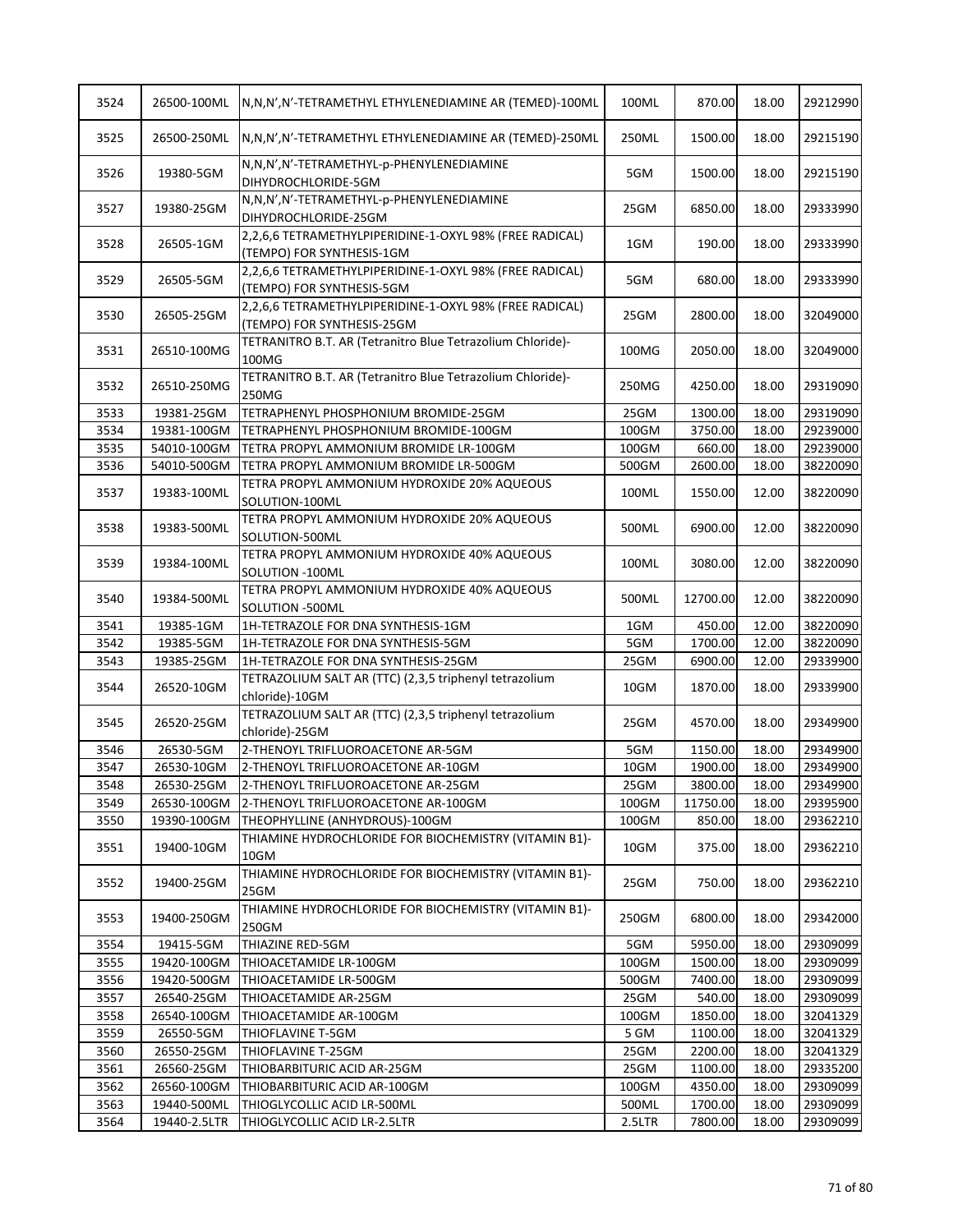| 3565 | 19450-100GM  | THIOMALIC ACID FOR SYNTHESIS (mercaptosuccinic acid)-100GM | 100GM      | 1700.00  | 18.00 | 29309099 |
|------|--------------|------------------------------------------------------------|------------|----------|-------|----------|
| 3566 | 19450-1KG    | THIOMALIC ACID FOR SYNTHESIS (mercaptosuccinic acid)-1KG   | 1KG        | 16000.00 | 18.00 | 29309070 |
| 3567 | 19460-10GM   | THIOMERSAL (CONFIRMING TO USP/BP STANDARDS)-10GM           | 10GM       | 7000.00  | 18.00 | 29309070 |
| 3568 | 19460-25GM   | THIOMERSAL (CONFIRMING TO USP/BP STANDARDS)-25GM           | 25GM       | 16000.00 | 18.00 | 29309070 |
| 3569 | 19460-100GM  | THIOMERSAL (CONFIRMING TO USP/BP STANDARDS)-100GM          | 100GM      | 58000.00 | 18.00 | 32049000 |
| 3570 | 19463-5GM    | THIONIN (ACETATE) For Microscopy-5GM                       | 5GM        | 1650.00  | 18.00 | 32049000 |
| 3571 | 19463-25GM   | THIONIN (ACETATE) For Microscopy-25GM                      | 25GM       | 7100.00  | 18.00 | 28129000 |
| 3572 | 19465-500ML  | THIONYL CHLORIDE FOR SYNTHESIS-500ML                       | 500ML      | 580.00   | 18.00 | 28129000 |
| 3573 | 19465-2.5LTR | THIONYL CHLORIDE FOR SYNTHESIS-2.5LTR                      | 2.5LTR     | 2400.00  | 18.00 | 29309099 |
| 3574 | 19467-500ML  | THIOPHENOL LR 98%-500ML                                    | 500ML      | 2750.00  | 18.00 | 29309099 |
| 3575 | 19467-2.5LTR | THIOPHENOL LR 98%-2.5LTR                                   | 2.5LTR     | 12000.00 | 18.00 | 29309099 |
| 3576 | 19470-25GM   | THIOSEMICARBAZIDE FOR SYNTHESIS-25GM                       | 25GM       | 360.00   | 18.00 | 29309099 |
| 3577 | 19470-100GM  | THIOSEMICARBAZIDE FOR SYNTHESIS-100GM                      | 100GM      | 1120.00  | 18.00 | 29309099 |
| 3578 | 26590-25GM   | THIOSEMICARBAZIDE AR-25GM                                  | 25GM       | 490.00   | 18.00 | 29309099 |
| 3579 | 26590-100GM  | THIOSEMICARBAZIDE AR-100GM                                 | 100GM      | 1450.00  | 18.00 | 29335990 |
| 3580 | 19475-25GM   | 2-THIOURACIL 98%-25GM                                      | 25GM       | 1000.00  | 18.00 | 29335990 |
| 3581 | 19475-100GM  | 2-THIOURACIL 98%-100GM                                     | 100GM      | 3650.00  | 18.00 | 29309010 |
| 3582 | 19500-500GM  | THIOUREA (PURIFIED)-500GM                                  | 500GM      | 800.00   | 18.00 | 29309010 |
| 3583 | 26600-500GM  | THIOUREA AR-500GM                                          | 500GM      | 1070.00  | 18.00 | 29319090 |
| 3584 | 32192-5GM    | THORIN INDICATOR AR-5GM                                    | 5GM        | 7500.00  | 18.00 | 29319090 |
| 3585 | 32192-10GM   | THORIN INDICATOR AR-10GM                                   | 10GM       | 14000.00 | 18.00 | 29225090 |
| 3586 | 54060-25GM   | L-THREONINE FOR BIOCHEMISTRY-25GM                          | 25GM       | 330.00   | 18.00 | 29225090 |
| 3587 | 54060-100GM  | L-THREONINE FOR BIOCHEMISTRY-100GM                         | 100GM      | 1250.00  | 18.00 | 29225090 |
| 3588 | 54060-500GM  | L-THREONINE FOR BIOCHEMISTRY-500GM                         | 500GM      | 4500.00  | 18.00 | 29335990 |
|      |              |                                                            |            | 350.00   |       |          |
| 3589 | 26605-1GM    | THYMIDINE FOR BIOCHEMISTRY 99%-1GM                         | 1GM<br>5GM |          | 18.00 | 29335990 |
| 3590 | 26605-5GM    | THYMIDINE FOR BIOCHEMISTRY 99%-5GM                         |            | 1350.00  | 18.00 | 29214490 |
| 3591 | 26605-25GM   | THYMIDINE FOR BIOCHEMISTRY 99%-25GM                        | 25GM       | 5700.00  | 18.00 | 29214490 |
| 3592 | 70650-10GM   | THYMINE FOR BIOCHEMISTRY-10GM                              | 10GM       | 790.00   | 18.00 | 29214490 |
| 3593 | 70650-25GM   | THYMINE FOR BIOCHEMISTRY-25GM                              | 25GM       | 1500.00  | 18.00 | 29071930 |
| 3594 | 32196-100GM  | THYMOL (CRYSTAL) PURISS -100GM                             | 100GM      | 800.00   | 18.00 | 29071930 |
| 3595 | 32196-250GM  | THYMOL (CRYSTAL) PURISS -250GM                             | 250GM      | 1800.00  | 18.00 | 29349900 |
| 3596 | 19510-5GM    | THYMOL BLUE INDICATOR AR-5GM                               | 5GM        | 340.00   | 18.00 | 29349900 |
| 3597 | 19510-25GM   | THYMOL BLUE INDICATOR AR-25GM                              | 25GM       | 1200.00  | 18.00 | 29349900 |
| 3598 | 32197-125ML  | THYMOL BLUE INDICATOR SOLUTION-125ML                       | 125ML      | 120.00   | 18.00 | 29349900 |
| 3599 | 32198-5GM    | THYMOL BLUE SODIUM SALT WATER SOLUBLE-5GM                  | 5GM        | 320.00   | 18.00 | 32049000 |
| 3600 | 32199-1GM    | THYMOLPHTHALEIN COMPLEXON AR-1GM                           | 1GM        | 2100.00  | 18.00 | 32049000 |
| 3601 | 32199-5GM    | THYMOLPHTHALEIN COMPLEXON AR-5GM                           | 5GM        | 7700.00  | 18.00 | 29322090 |
| 3602 | 32200-5GM    | THYMOLPHTHALEIN INDICATOR AR-5GM                           | 5GM        | 250.00   | 18.00 | 29322090 |
| 3603 | 32200-25GM   | THYMOLPHTHALEIN INDICATOR AR-25GM                          | 25GM       | 910.00   | 18.00 | 38220090 |
| 3604 | 32210-125ML  | THYMOLPHTHALEIN INDICATOR SOLUTION-125ML                   | 125ML      | 105.00   | 12.00 | 28269000 |
| 3605 | 19515-500GM  | TIN FLUOBORATE 50%-500GM                                   | 500GM      | 2600.00  | 18.00 | 80070090 |
| 3606 | 26610-100GM  | TIN METAL POWDER AR-100GM                                  | 100GM      | 2000.00  | 18.00 | 80070090 |
| 3607 | 26610-250GM  | TIN METAL POWDER AR-250GM                                  | 250GM      | 4700.00  | 18.00 | 80070090 |
| 3608 | 19520-100GM  | TIN (METAL) GRANULAR -100GM                                | 100GM      | 1850.00  | 18.00 | 80070090 |
| 3609 | 19520-500GM  | TIN (METAL) GRANULAR -500GM                                | 500GM      | 8900.00  | 18.00 | 80070090 |
| 3610 | 26620-100GM  | TIN (METAL) GRANULAR AR-100GM                              | 100GM      | 2000.00  | 18.00 | 80070090 |
| 3611 | 26620-500GM  | TIN (METAL) GRANULAR AR-500GM                              | 500GM      | 9500.00  | 18.00 | 80070090 |
| 3612 | 19525-250GM  | TIN METAL FOIL 99.5%                                       | 250GM      | 3200.00  | 18.00 | 32049000 |
| 3613 | 26640-10GM   | TITAN YELLOW GR-10GM                                       | 10GM       | 340.00   | 18.00 | 32049000 |
| 3614 | 26640-25GM   | TITAN YELLOW AR -25GM                                      | 25GM       | 650.00   | 18.00 | 28230010 |
| 3615 | 19540-500GM  | TITANIUM DIOXIDE -500GM                                    | 500GM      | 650.00   | 18.00 | 28230010 |
| 3616 | 19540-1KG    | TITANIUM DIOXIDE-1KG                                       | 1KG        | 1250.00  | 18.00 | 28230010 |
| 3617 | 19540-5KG    | TITANIUM DIOXIDE-5KG                                       | 5KG        | 5850.00  | 18.00 | 28230010 |
| 3618 | 26660-500GM  | TITANIUM DIOXIDE AR-500GM                                  | 500GM      | 1200.00  | 18.00 | 28230010 |
|      |              |                                                            |            |          |       |          |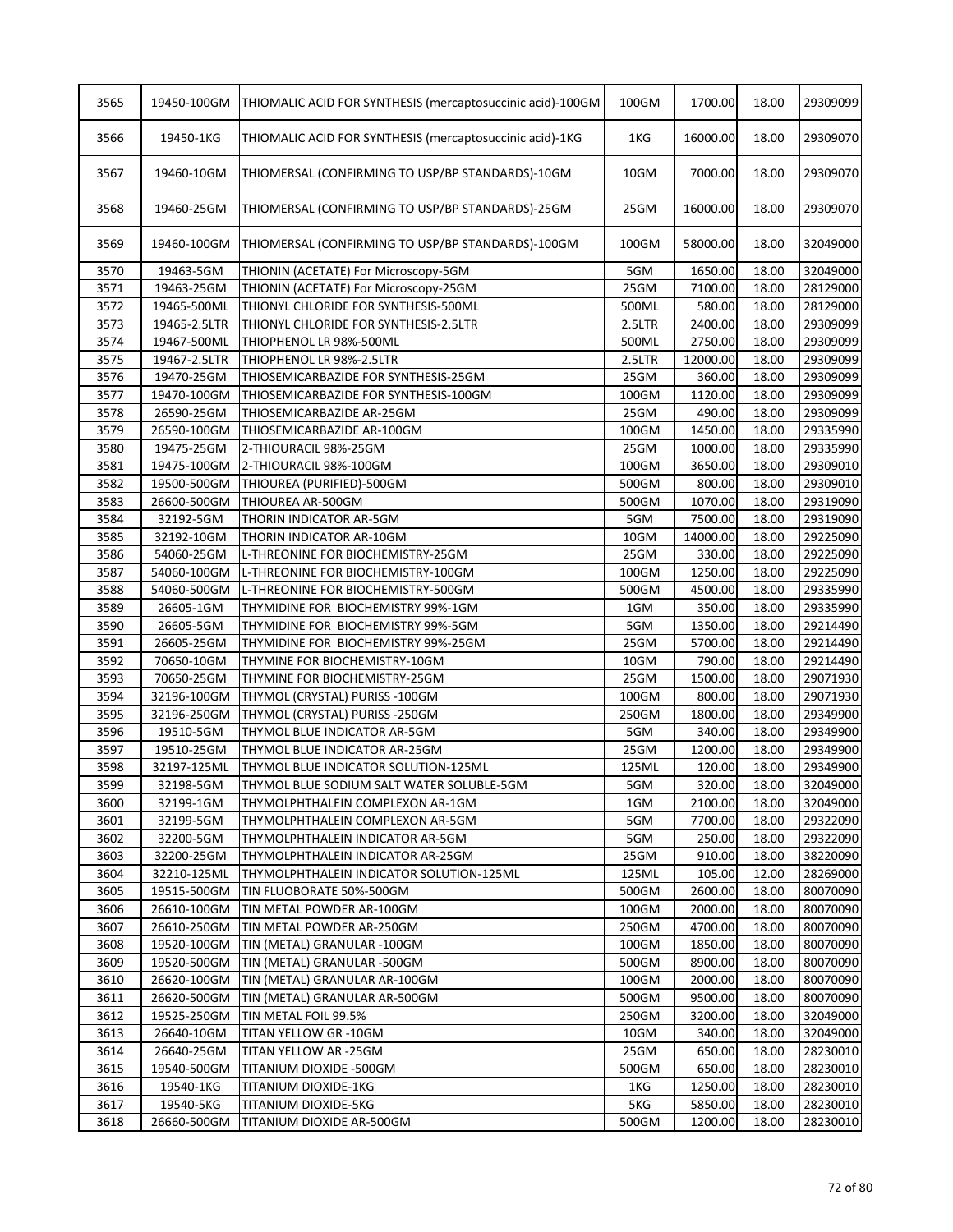| 3619 | 19545-100GM  | TITANIUM METAL POWDER AR (150-200MESH) 98%-250GM      | 100GM  | 5100.00 | 18.00 | 29420090 |
|------|--------------|-------------------------------------------------------|--------|---------|-------|----------|
| 3620 | 19550-250ML  | TITANIUM TRICHLORIDE SOLUTION 15% FOR SYNTHESIS-250ML | 250ML  | 1400.00 | 18.00 | 29420090 |
| 3621 | 19550-500ML  | TITANIUM TRICHLORIDE SOLUTION 15% FOR SYNTHESIS-500ML | 500ML  | 2700.00 | 18.00 | 29362800 |
| 3622 | 19555-50GM   | DL-a-TOCOPHEROL ACETATE FOR BIOCHEMISTRY(vit-E)-50GM  | 50GM   | 800.00  | 18.00 | 29362800 |
| 3623 | 19590-500ML  | o-TOLIDINE(REAGENT) FOR CHLORINE ESTIMATION-500ML     | 500ML  | 310.00  | 18.00 | 29214330 |
| 3624 | 19595-100GM  | o-TOLIDINE LR-100GM                                   | 100GM  | 2000.00 | 18.00 | 29214330 |
| 3625 | 19595-500GM  | o-TOLIDINE LR-500GM                                   | 500GM  | 5600.00 | 18.00 | 29214330 |
| 3626 | 26670-25GM   | o-TOLIDINE AR-25GM                                    | 25GM   | 650.00  | 18.00 | 29214330 |
| 3627 | 26670-100GM  | o-TOLIDINE AR-100GM                                   | 100GM  | 2400.00 | 18.00 | 29214330 |
| 3628 | 26675-25GM   | o-TOLIDINE DIHYDROCHLORIDE AR-25GM                    | 25GM   | 595.00  | 18.00 | 29214330 |
| 3629 | 26675-100GM  | o-TOLIDINE DIHYDROCHLORIDE AR-100GM                   | 100GM  | 2220.00 | 18.00 | 38220090 |
| 3630 | 19598-100ML  | TOLLEN'S REAGENT-100ML                                | 100ML  | 2300.00 | 12.00 | 29023000 |
| 3631 | 19560-500ML  | <b>TOLUENE LR-500ML</b>                               | 500ML  | 450.00  | 18.00 | 29023000 |
| 3632 | 19560-2.5LTR | TOLUENE LR-2.5LTR                                     | 2.5LT  | 1550.00 | 18.00 | 29023000 |
| 3633 | 26680-500ML  | TOLUENE AR-500ML                                      | 500ML  | 520.00  | 18.00 | 29023000 |
| 3634 | 26680-2.5LTR | <b>TOLUENE AR-2.5LTR</b>                              | 2.5LT  | 1670.00 | 18.00 | 29023000 |
| 3635 | 42400-1LTR   | TOLUENE FOR HPLC / UV SPECTOSCOPY-1LTR                | 1LTR   | 1150.00 | 18.00 | 29023000 |
| 3636 | 42400-2.5LTR | TOLUENE FOR HPLC / UV SPECTOSCOPY-2.5LTR              | 2.5LTR | 2400.00 | 18.00 | 29023000 |
| 3637 | 42500-500ML  | TOLUENE SPECIALLY DRIED AR-500ML                      | 500ML  | 490.00  | 18.00 | 29041090 |
| 3638 | 19580-500GM  | p-TOLUENE SULFONIC ACID FOR SYNTHESIS-500GM           | 500GM  | 510.00  | 18.00 | 29041090 |
| 3639 | 19580-5KG    | p-TOLUENE SULFONIC ACID FOR SYNTHESIS-5KG             | 5KG    | 4400.00 | 18.00 | 29041090 |
| 3640 | 19584-500GM  | 4-TOLUENESULFONYL CHLORIDE-500GM                      | 500GM  | 980.00  | 18.00 | 29163990 |
| 3641 | 19581-500GM  | o-TOLUIC ACID 98% (2-Methylbenzoic acid)-500GM        | 500GM  | 1020.00 | 18.00 | 29163990 |
| 3642 | 19583-500GM  | p-TOLUIC ACID 99% (4-Methylbenzoic acid)-500GM        | 500GM  | 1100.00 | 18.00 | 29214350 |
| 3643 | 19585-100GM  | p-TOLUIDINE HYDROCHLORIDE FOR SYNTHESIS-100GM         | 100GM  | 830.00  | 18.00 | 29214350 |
| 3644 | 19585-250GM  | p-TOLUIDINE HYDROCHLORIDE FOR SYNTHESIS-250GM         | 250GM  | 1750.00 | 18.00 | 32049000 |
| 3645 | 19600-25GM   | TOLUIDINE BLUE FOR MICROSCOPY-25GM                    | 25GM   | 690.00  | 18.00 | 32049000 |
| 3646 | 19600-100GM  | TOLUIDINE BLUE FOR MICROSCOPY-100GM                   | 100GM  | 2450.00 | 18.00 | 38220090 |
| 3647 | 32212-100ML  | TOPFER'S REAGENT (SOLUTION)-100ML                     | 100ML  | 115.00  | 12.00 | 38220090 |
| 3648 | 32215-100TAB | TOTAL HARDNESS INDICATOR TABLETS - 100TAB             | 100TAB | 185.00  | 12.00 | 29400000 |
| 3649 | 19602-5GM    | TREHALOSE FOR BIOCHEMISTRY-5GM                        | 5GM    | 410.00  | 18.00 | 29400000 |
| 3650 | 19602-10GM   | TREHALOSE FOR BIOCHEMISTRY-10GM                       | 10GM   | 720.00  | 18.00 | 29400000 |
| 3651 | 19602-25GM   | TREHALOSE FOR BIOCHEMISTRY-25GM                       | 25GM   | 1700.00 | 18.00 | 29211990 |
| 3652 | 60650-500ML  | TRIBUTYLAMINE FOR SYNTHESIS99%-500ML                  | 500ML  | 650.00  | 18.00 | 29211990 |
| 3653 | 60650-2.5LTR | TRIBUTYLAMINE FOR SYNTHESIS99%-2.5LTR                 | 2.5LTR | 3000.00 | 18.00 | 29332990 |
| 3654 | 19608-100GM  | 1,2,4 - TRIAZOLE FOR SYNTHESIS 98%-100GM              | 100GM  | 650.00  | 18.00 | 29332990 |
| 3655 | 19608-500GM  | 1,2,4 - TRIAZOLE FOR SYNTHESIS 98%-500GM              | 500GM  | 3000.00 | 18.00 | 29154030 |
| 3656 | 19610-100GM  | TRICHLORO ACETIC ACID-100GM                           | 100GM  | 240.00  | 18.00 | 29154030 |
| 3657 | 19610-500GM  | TRICHLORO ACETIC ACID-500GM                           | 500GM  | 775.00  | 18.00 | 29154030 |
| 3658 | 26750-100GM  | TRICHLOROACETIC ACID AR-100GM                         | 100GM  | 330.00  | 18.00 | 29154030 |
| 3659 | 26750-500GM  | TRICHLOROACETIC ACID AR-500GM                         | 500GM  | 970.00  | 18.00 | 29154030 |
| 3660 | 19616-500GM  | TRICHLORO ACETIC ACID ACS-500GM                       | 500GM  | 1020.00 | 18.00 | 29154030 |
| 3661 | 26751-500ML  | TRICHLOROACETIC ACID AR 20% W/V-500ML                 | 500ML  | 470.00  | 18.00 | 29154030 |
| 3662 | 26751-125ML  | TRICHLOROACETIC ACID AR 10% W/V-125ML                 | 125ML  | 155.00  | 18.00 | 29032200 |
| 3663 | 19605-500ML  | TRICHLOROETHYLENE LR 99%-500ML                        | 500ML  | 1100.00 | 18.00 | 29032200 |
| 3664 | 19605-2.5LTR | TRICHLOROETHYLENE LR 99%-2.5LTR                       | 2.5LTR | 5200.00 | 18.00 | 29032200 |
| 3665 | 26762-500ML  | TRICHLOROETHYLENE AR 99.5%-500ML                      | 500ML  | 1200.00 | 18.00 | 29032200 |
| 3666 | 26762-2.5LTR | TRICHLOROETHYLENE AR 99.5%-2.5LTR                     | 2.5LTR | 5350.00 | 18.00 | 29225090 |
| 3667 | 19611-25GM   | TRICINE (N-TRIS(HYDROXYMETHYL)METHYL GLYCINE)-25GM    | 25GM   | 1200.00 | 18.00 | 29225090 |
| 3668 | 19611-100GM  | TRICINE (N-TRIS(HYDROXYMETHYL)METHYL GLYCINE)-100GM   | 100GM  | 4450.00 | 18.00 | 29199050 |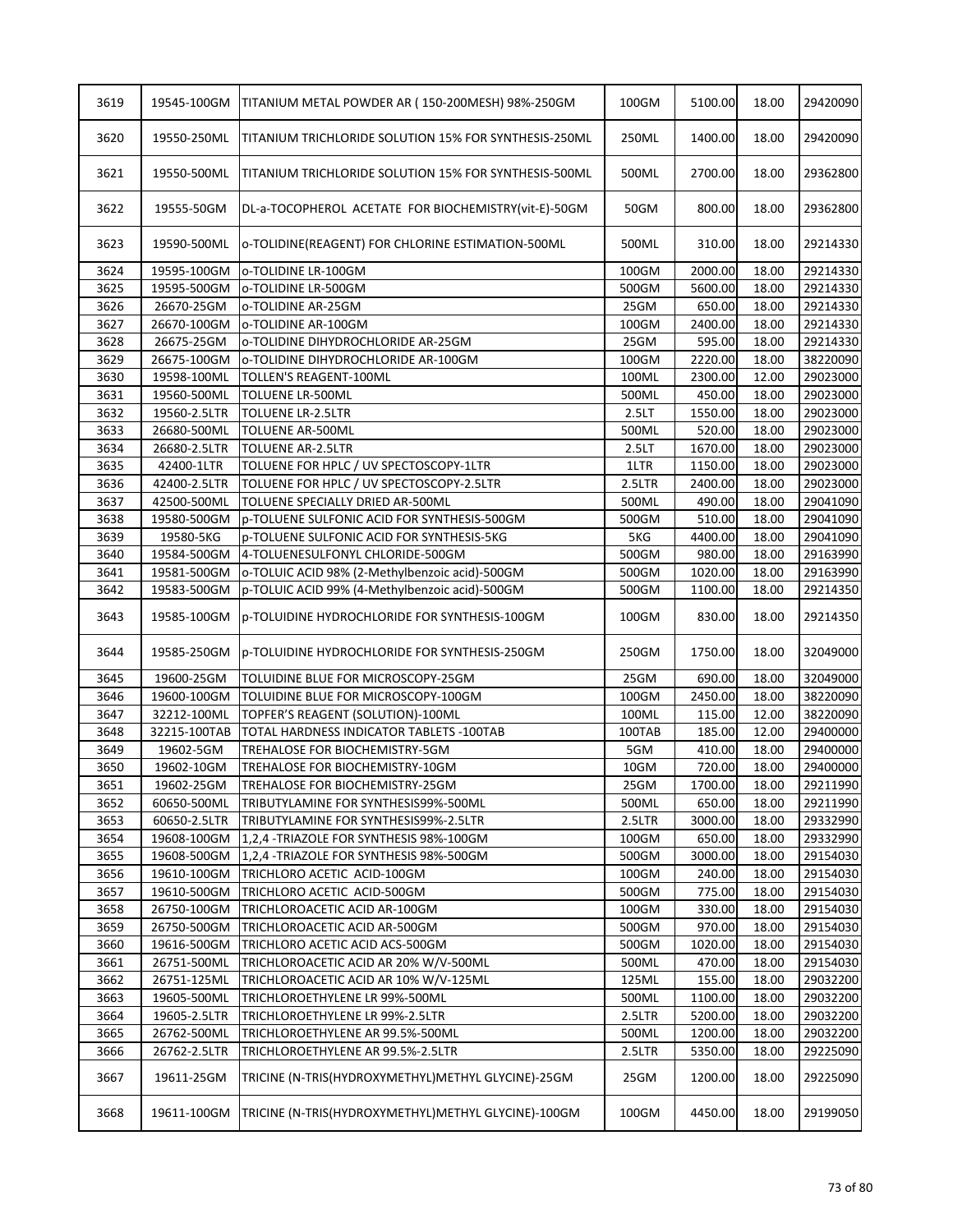| 3669         | 60625-500ML              | TRI-CRESYL PHOSPHATE LR-500ML                                        | 500ML    | 1200.00           | 18.00          | 29199050 |
|--------------|--------------------------|----------------------------------------------------------------------|----------|-------------------|----------------|----------|
| 3670         | 60625-2.5LTR             | TRI-CRESYL PHOSPHATE LR-2.5LTR                                       | 2.5LTR   | 5400.00           | 18.00          | 29221310 |
| 3671         | 19612-500ML              | TRIETHANOLAMINE LR-500ML                                             | 500ML    | 600.00            | 18.00          | 29221310 |
| 3672         | 19612-2.5LTR             | TRIETHANOLAMINE LR-2.5LTR                                            | 2.5LIT   | 2700.00           | 18.00          | 29221310 |
| 3673         | 26763-500ML              | TRIETHANOLAMINE AR-500ML                                             | 500ML    | 700.00            | 18.00          | 29221310 |
| 3674         | 26763-2.5LTR             | TRIETHANOLAMINE AR-2.5LTR                                            | 2.5LIT   | 2800.00           | 18.00          | 29215990 |
| 3675         | 19613-500ML              | TRIETHYLAMINE LR-500ML                                               | 500ML    | 780.00            | 18.00          | 29215990 |
| 3676         | 19613-2.5LTR             | TRIETHYLAMINE LR-2.5LTR                                              | 2.5LIT   | 3700.00           | 18.00          | 29215990 |
| 3677         | 26765-500ML              | TRIETHYLAMINE AR-500ML                                               | 500ML    | 850.00            | 18.00          | 29215990 |
| 3678         | 26765-2.5LTR             | TRIETHYLAMINE AR-2.5LTR                                              | 2.5LIT   | 3850.00           | 18.00          | 29211990 |
| 3679         | 42800-500ML              | TRIETHYLAMINE HPLC-500ML                                             | 500ML    | 2100.00           | 18.00          | 29211990 |
| 3680         | 42800-1LTR               | TRIETHYLAMINE HPLC-1LTR                                              | 1LTR     | 3900.00           | 18.00          | 29094900 |
| 3681         | 26768-500ML              | TRIETHYLENE GLYCOL FOR SYNTHESIS 98%-500ML                           | 500ML    | 520.00            | 18.00          | 29094900 |
|              |                          |                                                                      |          |                   |                |          |
| 3682         | 26768-2.5LTR             | TRIETHYLENE GLYCOL FOR SYNTHESIS 98%-2.5LTR                          | 2.5LTR   | 2300.00           | 18.00          | 29159090 |
| 3683         | 54120-100ML              | TRIFLUOROACETIC ACID-500ML                                           | 100ML    | 1200.00           | 18.00          | 29159090 |
| 3684         | 54120-500ML              | TRIFLUOROACETIC ACID-500ML                                           | 500ML    | 4200.00           | 18.00          | 29159090 |
| 3685         | 54120-2.5LTR             | TRIFLUOROACETIC ACID-2.5LTR                                          | 2.5LTR   | 19600.00          | 18.00          | 29163990 |
| 3686         | 26752-5GM                | 2.3.5-TRIIODOBENZOIC ACID AR(TIBA)-5GM                               | 5GM      | 980.00            | 18.00          | 29163990 |
| 3687         | 26752-10GM               | 2.3.5-TRIIODOBENZOIC ACID AR(TIBA)-10GM                              | 10GM     | 1800.00           | 18.00          | 29211190 |
| 3688         | 19614-100GM              | TRIMETHYLAMINE HYDROCHLORIDE FOR SYNTHESIS-100GM                     | $100$ GM | 330.00            | 18.00          | 29211190 |
| 3689         | 19614-500GM              | TRIMETHYLAMINE HYDROCHLORIDE FOR SYNTHESIS-500GM                     | 500GM    | 900.00            | 18.00          | 29159090 |
| 3690         | 60750-500ML              | TRIMETHYL ORTHOFORMATE FOR SYNTHESIS 98%-500ML                       | 500ML    | 1900.00           | 18.00          | 29159090 |
| 3691         | 60750-2.5LTR             | TRIMETHYL ORTHOFORMATE FOR SYNTHESIS 98%-2.5LTR                      | 2.5LTR   | 8500.00           | 18.00          | 29011000 |
| 3692         | 19615-500ML              | 2,2,4-TRIMETHYLPENTANE (iso-Octane) 99.5%- 500ML                     | 500ML    | 1080.00           | 18.00          | 29011000 |
| 3693         | 19615-2.5LTR             | 2,2,4-TRIMETHYLPENTANE (iso-Octane) 99.5%-2.5LTR                     | 2.5LTR   | 4450.00           | 18.00          | 29011000 |
| 3694         | 42900-1LTR               | 2,2,4-TRIMETHYLPENTANE (iso-Octane) FOR HPLC-1LTR                    | 1LTR     | 2350.00           | 18.00          | 29011000 |
| 3695         | 42900-2.5LTR             | 2,2,4-TRIMETHYLPENTANE (iso-Octane) FOR HPLC-2.5LTR                  | 2.5LTR   | 5500.00           | 18.00          | 29011000 |
| 3696         | 26753-500ML              | 2,2,4-TRIMETHYLPENTANE AR 99.5%-500ML                                | 500ML    | 1200.00           | 18.00          | 29011000 |
| 3697         | 26753-2.5LTR             | 2,2,4-TRIMETHYLPENTANE AR 99.5%-2.5LTR                               | 2.5LTR   | 5300.00           | 18.00          | 29319090 |
| 3698         | 54195-10GM               | TRI-n-OCTYLPHOSPHINE OXIDE AR-10GM                                   | 10GM     | 2400.00           | 18.00          | 29319090 |
| 3699         | 54195-50GM               | TRI-n-OCTYLPHOSPHINE OXIDE AR-50GM                                   | 50GM     | 10200.00          | 18.00          | 29319090 |
| 3700         | 19620-100GM              | TRIPHENYL PHOSPHINE FOR SYNTHESIS-100GM                              | 100GM    | 700.00            | 18.00          | 29319090 |
| 3701         | 19620-250GM              | TRIPHENYL PHOSPHINE FOR SYNTHESIS-250GM                              | 250GM    | 1300.00           | 18.00          | 29339900 |
| 3702         | 26755-1GM                | 2,3,5-TRIPHENYL TETRAZOLIUM BROMIDE AR-1GM                           | 1GM      | 2000.00           | 18.00          | 29333990 |
| 3703         | 26759-1GM                | 2,4,6-TRI-(2-PYRIDYL)1,3,5-TRIAZINE AR-1GM                           | 1GM      | 2000.00           | 18.00          | 29333990 |
| 3704         | 26759-5GM                | 2,4,6-TRI-(2-PYRIDYL)1,3,5-TRIAZINE AR-5GM                           | 5GM      | 9350.00           | 18.00          | 29225090 |
| 3705         | 19625-100GM              | TRIS BUFFER LR-100GM                                                 | 100GM    | 900.00            | 18.00          | 29225090 |
| 3706         |                          | TRIS BUFFER LR-500GM                                                 | 500GM    | 3600.00           | 18.00          | 29225090 |
| 3707         | 19625-500GM<br>19625-5KG | TRIS BUFFER LR-5KG                                                   | 5KG      | 30000.00          | 18.00          | 29225090 |
|              |                          |                                                                      |          |                   |                |          |
| 3708<br>3709 | 26760-100GM              | TRIS BUFFER AR-100GM                                                 | 100GM    | 970.00<br>3850.00 | 18.00<br>18.00 | 29225090 |
|              | 26760-500GM              | TRIS BUFFER AR-500GM                                                 | 500GM    |                   |                | 29225090 |
| 3710         | 54240-100GM              | TRIS-HYDROCHLORIDE AR-100GM                                          | 100GM    | 1200.00           | 18.00          | 29225090 |
| 3711         | 54240-500GM              | TRIS-HYDROCHLORIDE AR-500GM                                          | 500GM    | 5300.00           | 18.00          | 29239000 |
| 3712         | 19650-100ML              | TRITON B FOR SYNTHESIS (Benzyltrimethylammonium hydroxide)-<br>100ML | 100ML    | 1000.00           | 18.00          | 29239000 |
| 3713         | 19650-500ML              | TRITON B FOR SYNTHESIS (Benzyltrimethylammonium hydroxide)<br>500ML  | 500ML    | 3800.00           | 18.00          | 34021300 |
| 3714         | 63040-500ML              | <b>TRITON X 100-500ML</b>                                            | 500ML    | 700.00            | 18.00          | 34021300 |
| 3715         | 63040-2.5LTR             | <b>TRITON X 100-2.5LTR</b>                                           | 2.5LTR   | 2900.00           | 18.00          | 32129090 |
| 3716         | 32216-25GM               | TROPEOLIN 0 FOR MICROSCOPY C.I. NO.14270-25GM                        | 25GM     | 570.00            | 18.00          | 32129090 |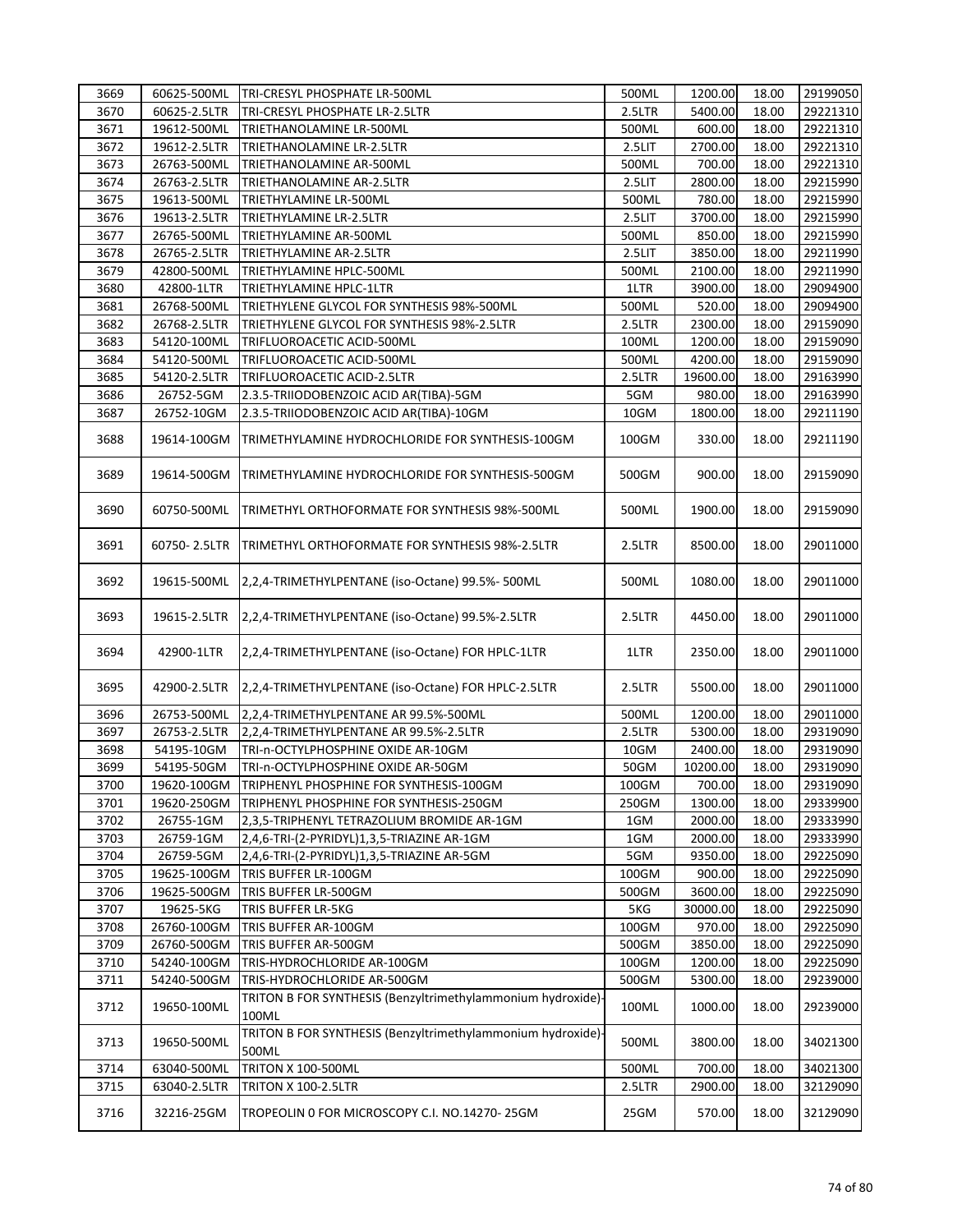| 3717 | 32216-100GM  | TROPEOLIN 0 FOR MICROSCOPY C.I. NO.14270-100GM                       | 100GM  | 1950.00  | 18.00 | 32129090 |
|------|--------------|----------------------------------------------------------------------|--------|----------|-------|----------|
| 3718 | 32219-25GM   | TROPEOLIN 000 C. I. NO. 15510-25GM                                   | 25GM   | 205.00   | 18.00 | 32129090 |
| 3719 | 32219-100GM  | TROPEOLIN 000 C. I. NO. 15510-100GM                                  | 100GM  | 600.00   | 18.00 | 32049000 |
| 3720 | 19630-25GM   | TRYPAN BLUE FOR MICROSCOPY-25GM                                      | 25GM   | 870.00   | 18.00 | 32049000 |
| 3721 | 19630-100GM  | TRYPAN BLUE FOR MICROSCOPY-100GM                                     | 100GM  | 3300.00  | 18.00 | 35079099 |
| 3722 | 19640-100GM  | TRYPSIN U/G 2000-100GM                                               | 100GM  | 1100.00  | 18.00 | 35079099 |
| 3723 | 19640-500GM  | TRYPSIN U/G 2000-500GM                                               | 500GM  | 5200.00  | 18.00 | 35079099 |
| 3724 | 19645-25GM   | TRYPSIN 1: 250-25GM                                                  | 25GM   | 2200.00  | 18.00 | 35079099 |
| 3725 | 19645-100GM  | TRYPSIN 1: 250-100GM                                                 | 100GM  | 7500.00  | 18.00 | 35040010 |
| 3726 | 19660-500GM  | TRYPTONE BACTERIOLOGICAL -500GM                                      | 500GM  | 1600.00  | 18.00 | 35040010 |
| 3727 | 19670-500GM  | TRYPTOSE BACTERIOLOGICAL-500GM                                       | 500GM  | 1770.00  | 18.00 | 29339900 |
| 3728 | 19680-5GM    | L-TRYPTOPHAN -5GM                                                    | 5GM    | 200.00   | 18.00 | 29339900 |
| 3729 | 19680-25GM   | L-TRYPTOPHAN -25GM                                                   | 25GM   | 950.00   | 18.00 | 29339900 |
| 3730 | 19700-5GM    | DL-TRYPTOPHAN -5GM                                                   | 5GM    | 370.00   | 18.00 | 29339900 |
| 3731 | 19700-25GM   | DL-TRYPTOPHAN -25GM                                                  | 25GM   | 1700.00  | 18.00 | 81019990 |
| 3732 | 19710-100GM  | TUNGSTEN POWDER 99% - 100GM                                          | 100GM  | 2400.00  | 18.00 | 81019990 |
| 3733 | 19710-500GM  | TUNGSTEN POWDER 99% -500GM                                           | 500GM  | 11000.00 | 18.00 | 28259090 |
| 3734 | 26770-100GM  | TUNGSTIC ACID AR-100GM                                               | 100GM  | 1100.00  | 18.00 | 38220090 |
| 3735 | 32222-250ML  | TURK'S SOLUTION-250ML                                                | 250ML  | 115.00   | 12.00 | 38051010 |
| 3736 | 19715-500ML  | TURPENTINE OIL PURE-500ML                                            | 500ML  | 505.00   | 18.00 | 38051010 |
| 3737 | 19715-2.5LTR | TURPENTINE OIL PURE-2.5LTR                                           | 2.5LTR | 2200.00  | 18.00 | 34029099 |
|      |              | TWEEN® 20(POLYOXYETHYLENE(20) Sorbitan Monolaurate-                  |        |          |       |          |
| 3738 | 19720-500ML  | 500ML                                                                | 500ML  | 840.00   | 18.00 | 34029099 |
| 3739 | 19720-2.5LTR | TWEEN® 20(POLYOXYETHYLENE(20) Sorbitan Monolaurate-<br>2.5LTR        | 2.5LTR | 3750.00  | 18.00 | 34029099 |
| 3740 | 19740-100ML  | TWEEN® 80 (POLYOXYETHYLENE(20) Sorbitan Monolaurate-<br>100ML        | 100ML  | 250.00   | 18.00 | 34029099 |
| 3741 | 19740-500ML  | TWEEN® 80 (POLYOXYETHYLENE(20) Sorbitan Monolaurate-<br>500ML        | 500ML  | 860.00   | 18.00 | 34029099 |
| 3742 | 19740-2.5LTR | TWEEN® 80 (POLYOXYETHYLENE(20) Sorbitan Monolaurate-<br>2.5LTR       | 2.5LTR | 3500.00  | 18.00 | 29211990 |
| 3743 | 19750-5GM    | TYRAMINE-5GM                                                         | 5GM    | 1500.00  | 18.00 | 29211990 |
| 3744 | 19750-25GM   | TYRAMINE-25GM                                                        | 25GM   | 6000.00  | 18.00 | 29211990 |
| 3745 | 19755-1GM    | TYRAMINE HYDROCHLORIDE FOR SYNTHESIS-1GM                             | 1GM    | 505.00   | 18.00 | 29211990 |
| 3746 | 19755-5GM    | TYRAMINE HYDROCHLORIDE FOR SYNTHESIS-5GM                             | 5GM    | 1600.00  | 18.00 | 29222990 |
| 3747 | 19760-25GM   | L-TYROSINE FOR BIOCHEMISTRY -25GM                                    | 25GM   | 280.00   | 18.00 | 29222990 |
| 3748 | 19760-100GM  | L-TYROSINE FOR BIOCHEMISTRY -100GM                                   | 100GM  | 910.00   | 18.00 | 29222990 |
| 3749 | 19760-500GM  | L-TYROSINE FOR BIOCHEMISTRY -500GM                                   | 500GM  | 4150.00  | 18.00 | 38220000 |
| 3750 | 32220-125ML  | UNIVERSAL INDICATOR SOLUTION Ph 4 - 11-125ML                         | 125ML  | 140.00   | 12.00 | 38220000 |
| 3751 | 32220-500ML  | UNIVERSAL INDICATOR SOLUTION Ph 4 - 12-500ML                         | 500ML  | 280.00   | 12.00 | 38220000 |
| 3752 | 32221-10BKTS | UNIVERSAL INDICATOR PAPERS PH 1-10 (INCLUDING<br>COLOURSCALE)-10BKTS | 10BKTS | 270.00   | 12.00 | 29335990 |
| 3753 | 19780-25GM   | URACIL FOR BIOCHEMISTRY-25GM                                         | 25GM   | 480.00   | 18.00 | 28443010 |
| 3754 | 19780-100GM  | URACIL FOR BIOCHEMISTRY-100GM                                        | 100GM  | 1850.00  | 18.00 | 28443010 |
| 3755 | 19785-5GM    | URANYL ACETATE DIHYDRATE FOR MICROSCOPY-5GM                          | 5GM    | 14000.00 | 18.00 | 28443010 |
| 3756 | 19785-10GM   | URANYL ACETATE DIHYDRATE FOR MICROSCOPY-10GM                         | 10GM   | 27000.00 | 18.00 | 31021000 |
| 3757 | 19800-500GM  | UREA LR-500GM                                                        | 500GM  | 350.00   | 18.00 | 31021000 |
| 3758 | 19800-5KG    | UREA LR-5KG                                                          | 5KG    | 2900.00  | 18.00 | 31021000 |
| 3759 | 26780-500GM  | UREA AR FOR BIOCHEMICAL PURPOSE-500GM                                | 500GM  | 460.00   | 18.00 | 28352990 |
| 3760 | 19820-500GM  | UREA PHOSPHATE LR-500GM                                              | 500GM  | 600.00   | 18.00 | 28352990 |
| 3761 | 26800-25GM   | URIC ACID AR-25GM                                                    | 25GM   | 2750.00  | 18.00 | 28352990 |
| 3762 | 26800-100GM  | URIC ACID AR-100GM                                                   | 100GM  | 10800.00 | 18.00 | 28352990 |
| 3763 | 32223-100ML  | URIC ACID REAGENT FOLIN / NEWTON-100ML                               | 100ML  | 160.00   | 18.00 | 29349900 |
| 3764 | 19825-1GM    | URIDINE 99% for biochemistry-1GM                                     | 1GM    | 250.00   | 18.00 | 29349900 |
| 3765 | 19825-5GM    | URIDINE 99% for biochemistry-5GM                                     | 5GM    | 850.00   | 18.00 | 29349900 |
| 3766 | 19825-25GM   | URIDINE 99% for biochemistry-25GM                                    | 25GM   | 3350.00  | 18.00 | 29156020 |
|      |              |                                                                      |        |          |       |          |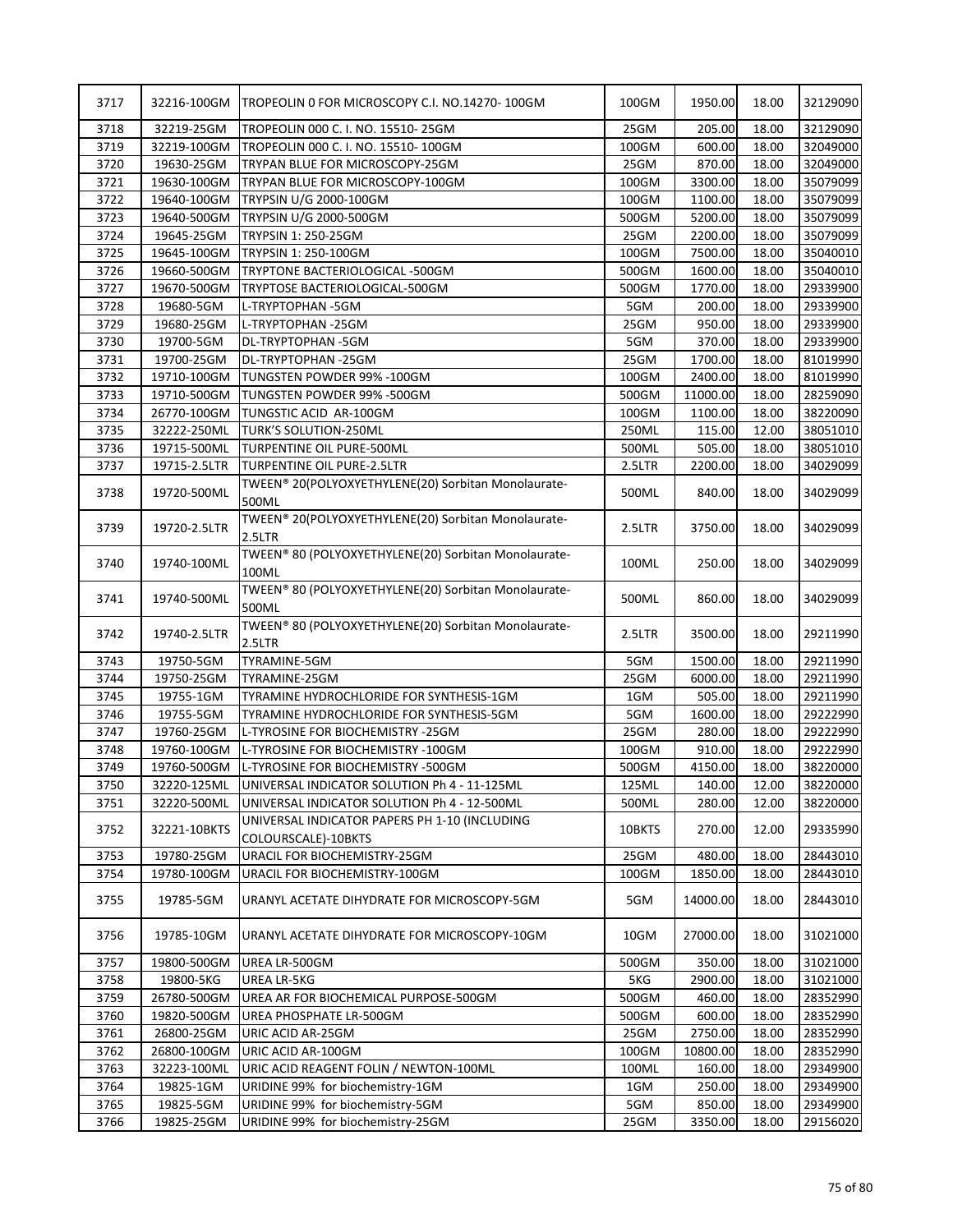| 3767 |              | 19830-500ML In-VALERIC ACID 99%-500ML                   | 500ML  | 1400.00 | 18.00 | 29156020 |
|------|--------------|---------------------------------------------------------|--------|---------|-------|----------|
| 3768 | 19830-2.5LTR | n-VALERIC ACID 99%-2.5LTR                               | 2.5LTR | 6350.00 | 18.00 | 29224990 |
| 3769 | 54300-5GM    | D-VALINE FOR BIOCHEMISTRY-5GM                           | 5GM    | 1100.00 | 18.00 | 29224990 |
| 3770 | 54300-25GM   | D-VALINE FOR BIOCHEMISTRY-25GM                          | 25GM   | 3000.00 | 18.00 | 29224990 |
| 3771 | 54320-25GM   | L-VALINE FOR BIOCHEMISTRY-25GM                          | 25GM   | 230.00  | 18.00 | 29224990 |
| 3772 | 54320-100GM  | L-VALINE FOR BIOCHEMISTRY-100GM                         | 100GM  | 960.00  | 18.00 | 29224990 |
| 3773 | 54320-1KG    | L-VALINE FOR BIOCHEMISTRY-1KG                           | 1KG    | 6300.00 | 18.00 | 29224990 |
| 3774 | 54340-25GM   | DL-VALINE FOR BIOCHEMISTRY-25GM                         | 25GM   | 800.00  | 18.00 | 29224990 |
| 3775 | 54340-100GM  | DL-VALINE FOR BIOCHEMISTRY-100GM                        | 100GM  | 3200.00 | 18.00 | 28253010 |
| 3776 | 19840-100GM  | VANADIUM PENTOXIDE LR-100GM                             | 100GM  | 1200.00 | 18.00 | 28253010 |
| 3777 | 19840-500GM  | VANADIUM PENTOXIDE LR -500GM                            | 500GM  | 5800.00 | 18.00 | 28253010 |
| 3778 | 26820-100GM  | VANADIUM PENTOXIDE AR -100GM                            | 100GM  | 1400.00 | 18.00 | 28253010 |
| 3779 | 26820-500GM  | VANADIUM PENTOXIDE AR -500GM                            | 500GM  | 6800.00 | 18.00 | 28332990 |
| 3780 | 19842-100GM  | VANADYL SULPHATE-100GM                                  | 100GM  | 3000.00 | 18.00 | 38220090 |
| 3781 | 32225-100ML  | VAN GIESON II SOLUTION FOR MICROSCOPY-100ML             | 100ML  | 165.00  | 12.00 | 29124100 |
| 3782 | 19845-100GM  | VANILLIN FOR SYNTHESIS LR-100GM                         | 100GM  | 910.00  | 18.00 | 29124100 |
| 3783 | 19845-500GM  | VANILLIN FOR SYNTHESIS LR-500GM                         | 500GM  | 4050.00 | 18.00 | 29124100 |
| 3784 | 26810-25GM   | VANILLIN AR-25GM                                        | 25GM   | 300.00  | 18.00 | 29124100 |
| 3785 | 26810-100GM  | VANILLIN AR-100GM                                       | 100GM  | 1050.00 | 18.00 | 32041352 |
| 3786 | 32228-25GM   | VICTORIA BLUE FOR MICROSCOPY-25GM                       | 25GM   | 180.00  | 18.00 | 32041352 |
| 3787 | 32228-100GM  | VICTORIA BLUE FOR MICROSCOPY-100GM                      | 100GM  | 570.00  | 18.00 | 38220090 |
| 3788 | 19850-500ML  | <b>WANKLYN SOLUTION-500ML</b>                           | 500ML  | 330.00  | 12.00 | 28539010 |
| 3789 | 32229-5LTR   | <b>WATER DISTILLED-5LTR</b>                             | 5LTR   | 415.00  | 18.00 | 28539010 |
| 3790 |              | WATER FOR HPLC & SPECTROSCOPY-1LTR                      | 1LTR   | 385.00  | 18.00 | 28539010 |
|      | 32230-1LTR   |                                                         |        | 1500.00 |       |          |
| 3791 | 32230-5LTR   | WATER FOR HPLC & SPECTROSCOPY-5LTR                      | 5LTR   |         | 18.00 | 28539010 |
| 3792 | 32234-1LTR   | WATER ELECTRONIC GRADE-1LTR                             | 1LTR   | 490.00  | 18.00 | 38220090 |
| 3793 | 32235-500ML  | W.B.C. DILUTING FLUID(TRUCK'S)-500ML                    | 500ML  | 185.00  | 12.00 | 32049000 |
| 3794 | 32250-25GM   | WRIGHT'S STAIN(for microscopical staining)-25GM         | 25GM   | 720.00  | 18.00 | 32049000 |
| 3795 | 32250-100GM  | WRIGHT'S STAIN(for microscopical staining)-100GM        | 100GM  | 2600.00 | 18.00 | 38220090 |
| 3796 | 32240-250ML  | <b>WRIGHT'S STAINING SOLUTION FOR MICROSCOPY -250ML</b> | 250ML  | 180.00  | 12.00 | 39139090 |
| 3797 | 19855-1KG    | XANTHAN GUM PURE (FOOD GRADE)-1KG                       | 1KG    | 1850.00 | 18.00 | 29335990 |
| 3798 | 19870-5GM    | XANTHINE FOR BIOCHEMISTRY-5GM                           | 5GM    | 750.00  | 18.00 | 29335990 |
| 3799 | 19870-25GM   | XANTHINE FOR BIOCHEMISTRY-25GM                          | 25GM   | 3200.00 | 18.00 | 27075000 |
| 3800 | 19860-500ML  | XYLENE LR-500ML                                         | 500ML  | 460.00  | 18.00 | 27075000 |
| 3801 | 19860-2.5LTR | XYLENE LR-2.5LTR                                        | 2.5LTR | 1625.00 | 18.00 | 27075000 |
| 3802 | 26840-500ML  | XYLENE AR-500ML                                         | 500ML  | 520.00  | 18.00 | 27075000 |
| 3803 | 26840-2.5LTR | XYLENE AR-2.5LTR                                        | 2.5LTR | 1750.00 | 18.00 | 29024100 |
| 3804 | 19865-500ML  | o-XYLENE FOR SYNTHESIS-500ML                            | 500ML  | 510.00  | 18.00 | 29024100 |
| 3805 | 19865-2.5LTR | <b>O-XYLENE FOR SYNTHESIS</b>                           | 2.5LTR | 1700.00 | 18.00 | 32041979 |
| 3806 | 19880-10GM   | XYLENE CYANOL FF (REDOX INDICATOR)-10GM                 | 10GM   | 2300.00 | 18.00 | 32041979 |
| 3807 | 19880-25GM   | XYLENE CYANOL FF (REDOX INDICATOR)-25GM                 | 25GM   | 4900.00 | 18.00 | 29349900 |
| 3808 | 26860-5GM    | XYLENOL ORANGE AR-5GM                                   | 5GM    | 570.00  | 18.00 | 29349900 |
| 3809 | 26860-10GM   | XYLENOL ORANGE AR-10GM                                  | 10GM   | 1070.00 | 18.00 | 29214910 |
| 3810 | 19890-250ML  | 2,6 XYLIDINE PURE-250ML                                 | 250ML  | 800.00  | 18.00 | 29214910 |
| 3811 | 19890-2.5LTR | 2,6 XYLIDINE PURE-2.5LTR                                | 2.5LTR | 7800.00 | 18.00 | 29400000 |
| 3812 | 19895-25GM   | D-XYLOSE PURISS CHR (Culture Media Additive)-25GM       | 25GM   | 230.00  | 18.00 | 29400000 |
| 3813 | 19895-100GM  | D-XYLOSE PURISS CHR (Culture Media Additive)-100GM      | 100GM  | 520.00  | 18.00 | 21021010 |
| 3814 | 19900-500GM  | YEAST EXTRACT POWDER FOR BACTERIOLOGY-500GM             | 500GM  | 1000.00 | 12.00 | 21021010 |
| 3815 | 19900-5KG    | YEAST EXTRACT POWDER FOR BACTERIOLOGY-5KG               | 5 KG   | 9500.00 | 12.00 | 21021010 |
| 3816 | 19902-500GM  | YEAST EXTRACT GRANULAR-500GM                            | 500GM  | 1100.00 | 12.00 | 28053000 |
| 3817 | 70690-10GM   | YTTRIUM NITRATE AR-10GM                                 | 10GM   | 1700.00 | 18.00 | 28053000 |
| 3818 | 70690-25GM   | YTTRIUM NITRATE AR-25GM                                 | 25GM   | 3800.00 | 18.00 | 28469090 |
| 3819 | 54380-10GM   | YTTRIUM OXIDE AR-10GM                                   | 10GM   | 520.00  | 18.00 | 28469090 |
| 3820 | 54380-25GM   | YTTRIUM OXIDE AR-25GM                                   | 25GM   | 1070.00 | 18.00 | 29152990 |
| 3821 | 19903-100ML  | ZENKER'S FIXING-100ML                                   | 100ML  | 520.00  | 18.00 | 29152990 |
|      |              |                                                         |        |         |       |          |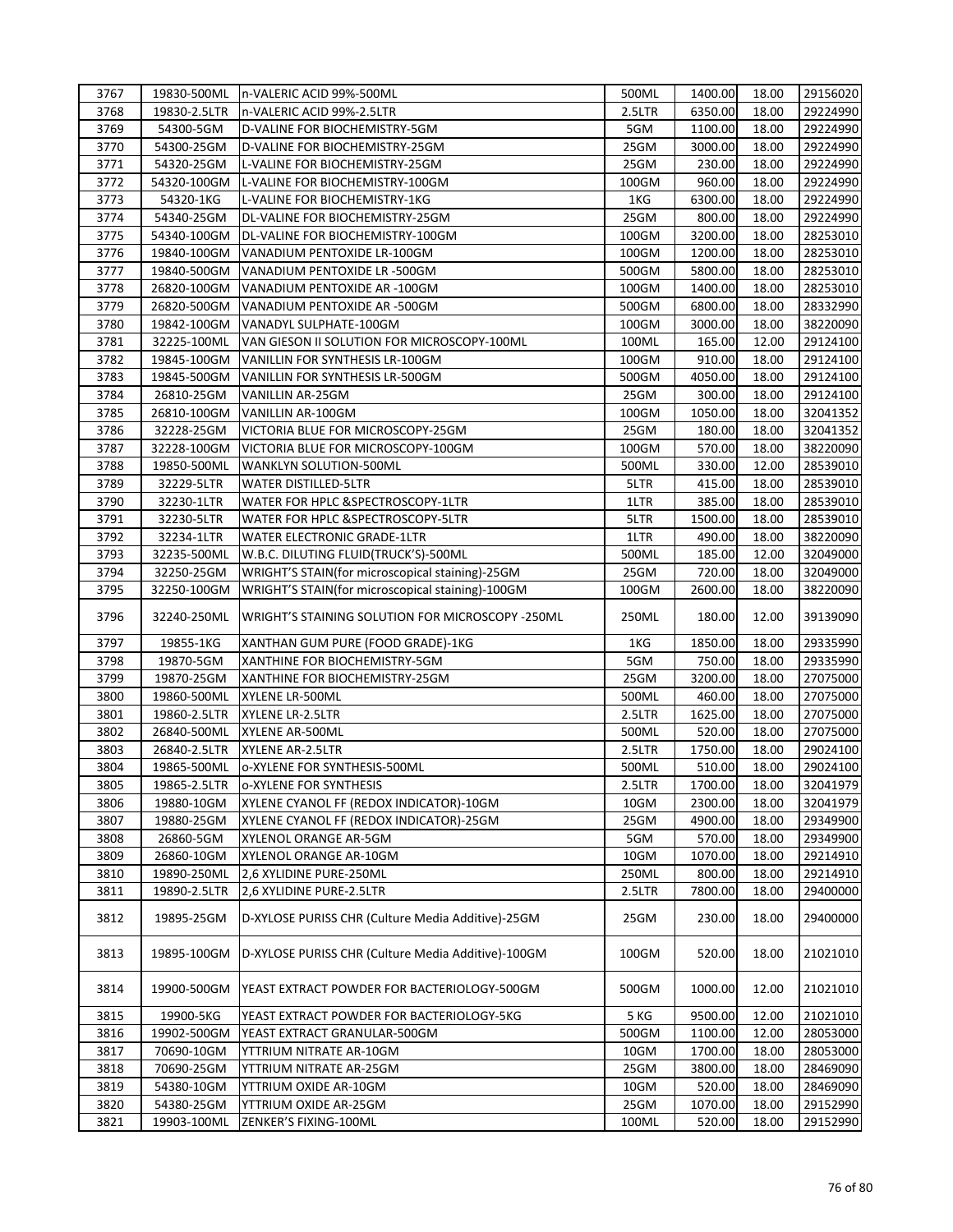| 3822           | 19905-500GM         | <b>ZINC ACETATE LR-500GM</b>                                                                 | 500GM            | 700.00  | 18.00 | 29152990    |
|----------------|---------------------|----------------------------------------------------------------------------------------------|------------------|---------|-------|-------------|
| 3823           | 26870-500GM         | ZINC ACETATE AR (DIHYDRATE)-500GM                                                            | 500GM            | 800.00  | 18.00 | 28275990    |
| 3824           | 19906-500GM         | ZINC BROMIDE ANHYDROUS LR-500GM                                                              | 500GM            | 2600.00 | 18.00 | 28369990    |
| 3825           | 19908-500GM         | ZINC CARBONATE BASIC-500GM                                                                   | 500GM            | 1000.00 | 18.00 | 79031000    |
| 3826           | 19910-500GM         | ZINC DUST LR (325 MESH)-500GM                                                                | 500GM            | 1050.00 | 18.00 | 79031000    |
| 3827           | 26880-500GM         | ZINC DUST AR (325 MESH)-500GM                                                                | 500GM            | 1150.00 | 18.00 | 28273990    |
| 3828           | 19920-500GM         | ZINC CHLORIDE (DRY) PURIFIED-500GM                                                           | 500GM            | 650.00  | 18.00 | 28273990    |
| 3829           | 19920-1KG           | ZINC CHLORIDE (DRY) PURIFIED-1KG                                                             | 1KG              | 1220.00 | 18.00 | 28273990    |
| 3830           | 26900-500GM         | ZINC CHLORIDE DRY AR-500GM                                                                   | 500GM            | 780.00  | 18.00 | 28152000    |
| 3831           | 70700-50GM          | ZINC IODIDE FOR SYNTHESIS-50GM                                                               | 50GM             | 2000.00 | 18.00 | 29280090    |
| 3832           | 26920-1GM           | ZINCON AR-1GM                                                                                | 1GM              | 910.00  | 18.00 | 29280090    |
| 3833           | 26920-5GM           | ZINCON AR-5GM                                                                                | 5GM              | 4500.00 | 18.00 | 29280090    |
| 3834           | 19925-500GM         | ZINC (METAL) GRANULAR-500GM                                                                  | 500GM            | 1250.00 | 18.00 | 79050040    |
| 3835           | 19928-500GM         | ZINC NITRATE LR-500GM                                                                        | 500GM            | 600.00  | 18.00 | 28342990    |
| 3836           | 19930-500GM         | ZINC OXIDE (CONFIRMING TO I.P.)-500GM                                                        | 500GM            | 820.00  | 18.00 | 28170010    |
| 3837           | 19930-1KG           | ZINC OXIDE (CONFIRMING TO I.P.)-1KG                                                          | 1KG              | 1520.00 | 18.00 | 28170010    |
| 3838           | 19930-5KG           | ZINC OXIDE (CONFIRMING TO I.P.)-5KG                                                          | 5KG              | 7400.00 | 18.00 | 28170010    |
| 3839           | 26925-500GM         | ZINC OXIDE AR-500GM                                                                          | 500GM            | 960.00  | 18.00 | 28170010    |
| 3840           | 19933-500GM         | ZINC PHOSPHATE LR-500GM                                                                      | 500GM            | 850.00  | 18.00 | 28353900    |
| 3841           | 19936-500GM         | ZINC STEARATE PURE-500GM                                                                     | 500GM            | 650.00  | 18.00 | 29157090    |
| 3842           | 19940-500GM         | ZINC SULPHATE DRIED (MONOHYDRATE)-500GM                                                      | 500GM            | 650.00  | 18.00 | 28332690    |
| 3843           | 19950-500GM         | ZINC SULPHATE PURE (HEPTAHYDRATE)-500GM                                                      | 500GM            | 520.00  | 18.00 | 28332690    |
| 3844           | 19950-1KG           | ZINC SULPHATE PURE (HEPTAHYDRATE)-1KG                                                        | 1KG              | 950.00  | 18.00 | 28332690    |
| 3845           | 19950-5KG           | ZINC SULPHATE PURE (HEPTAHYDRATE)-5KG                                                        | 5KG              | 4450.00 | 18.00 | 28332690    |
| 3846           | 26930-500GM         | ZINC SULPHATE AR (HEPTAHYDRATE)-500GM                                                        | 500GM            | 600.00  | 18.00 | 28332690    |
| 3847           | 19960-500GM         | ZINC SULPHIDE-500GM                                                                          | 500GM            | 2450.00 | 18.00 | 28309010    |
| 3848           | 19963-100GM         | ZIRCONIUM CARBONATE-100GM                                                                    | 100GM            | 900.00  | 18.00 | 28256020    |
| 3849           | 19963-500GM         | ZIRCONIUM CARBONATE-500GM                                                                    | 500GM            | 3300.00 | 18.00 | 28256020    |
| 3850           | 19965-500GM         | ZIRCONIUM DIOXIDE -500GM                                                                     | 500GM            | 2600.00 | 18.00 | 28256020    |
| 3851           | 26980-500GM         | ZIRCONIUM DIOXIDE AR (fine mesh)-500GM                                                       | 500GM            | 3000.00 | 18.00 | 28256020    |
| 3852           | 19970-100GM         | ZIRCONIUM OXYCHLORIDE-100GM                                                                  | 100GM            | 550.00  | 18.00 | 28273990    |
| 3853           | 19970-500GM         | ZIRCONIUM OXYCHLORIDE-500GM                                                                  | 500GM            | 1800.00 | 18.00 | 28273990    |
| 3854           | 26960-100GM         | ZIRCONIUM OXYCHLORIDE AR (FOR FLUORINE DETERMINATION)-<br>100GM                              | 100GM            | 1500.00 | 18.00 | 28273990    |
| 3855           | 19980-100GM         | ZIRCONYL NITRATE-100GM                                                                       | 100GM            | 2000.00 | 18.00 | 28342990    |
| 3856           | 19980-250GM         | ZIRCONYL NITRATE-250GM                                                                       | 250GM            | 4800.00 | 18.00 | 28342990    |
| 3857           | <b>PAR125</b>       | PARAFILM M                                                                                   | 4 in x125ft      | 4250.00 | 18.00 | 39219099    |
| 3858           | <b>PAR250</b>       | PARAFILM M                                                                                   | 2 in x250ft      | 4250.00 | 18.00 | 38220090    |
| 3859           | <b>CVS100</b>       | Hydrochloric Acid N/10                                                                       | 3 Amp            | 450.00  | 12.00 | 38220090    |
| 3860           | CVS200              | Oxalic Acid N/10                                                                             | 3 Amp            | 405.00  | 12.00 | 38220090    |
| 3861           | <b>CVS300</b>       | Potassium Dichromate N/10                                                                    | 3 Amp            | 520.00  | 12.00 | 38220090    |
| 3862           | <b>CVS400</b>       | Sodium Hydroxide N/1                                                                         | 3 Amp            | 390.00  | 12.00 | 38220090    |
| 3863           | <b>CVS500</b>       | Sodium Hydroxide N/10                                                                        | 3 Amp            | 370.00  | 12.00 | 38220090    |
| 3864           | <b>CVS600</b>       | Sodium Thiosulphate N/10                                                                     | 3 Amp            | 390.00  | 12.00 | 38220090    |
| 3865           | <b>CVS700</b>       | Sulphuric Acid N/10                                                                          | 3 Amp            | 495.00  | 12.00 | 38220090    |
|                |                     |                                                                                              |                  |         |       |             |
|                |                     |                                                                                              |                  |         |       |             |
|                |                     | MOLYCHEM FILTER PAPERS ECONOMY GRADE                                                         |                  |         |       |             |
|                |                     | Suitable for Schools, Colleges, Industrial Purpose & for General<br><b>Test applications</b> |                  |         |       |             |
| <b>Sr No</b>   | <b>Catalogue No</b> | <b>Item Description</b>                                                                      | <b>Item Unit</b> |         |       | <b>HSN</b>  |
|                |                     |                                                                                              |                  | Rate    | Tax1  | <b>CODE</b> |
| 1              | $001 - 110$         | QUALITATIVE (100 CIRCLES / PACK) Economy Grade                                               | 110              | 275.00  | 18.00 | 48232000    |
| $\overline{c}$ | $001 - 125$         | QUALITATIVE (100 CIRCLES / PACK) Economy Grade                                               | 125              | 310.00  | 18.00 | 48232000    |
| $\sqrt{3}$     | $001 - 150$         | QUALITATIVE (100 CIRCLES / PACK) Economy Grade                                               | 150              | 400.00  | 18.00 | 48232000    |
| $\overline{4}$ | 001 - SH1           | QUALITATIVE (100 SHEETS / PACK) Economy Grade                                                | 460 x 570        | 2420.00 | 12.00 | 48054000    |
| 5              | 001 - SH5           | QUALITATIVE (500 SHEETS / PACK) Economy Grade                                                | 460 x 570        | 9240.00 | 12.00 | 48054000    |
|                |                     | <b>MOLYCHEM FILTER PAPERS</b>                                                                |                  |         |       |             |
|                |                     |                                                                                              |                  |         |       |             |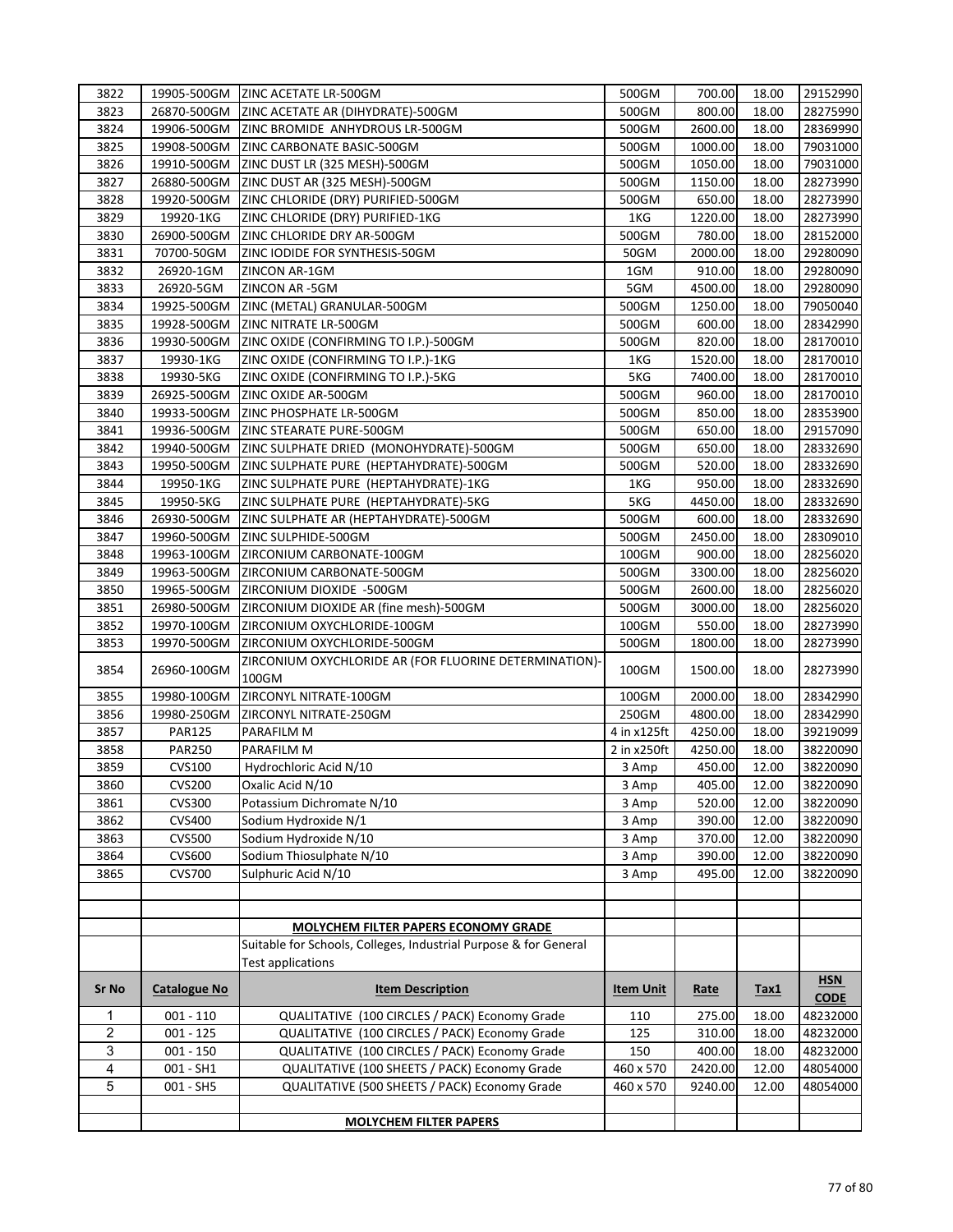| <b>Sr No</b>    | <b>Catalogue No</b> | <b>Item Description</b>                           | <b>Item Unit</b> | Rate     | Tax1  | <b>HSN</b><br><b>CODE</b> |
|-----------------|---------------------|---------------------------------------------------|------------------|----------|-------|---------------------------|
| 1               | 101-55              | QUALITATIVE (100 CIRCLES / PACK) -No 1            | 55               | 770.00   | 18.00 | 48232000                  |
| $\overline{2}$  | 101-70              | QUALITATIVE (100 CIRCLES / PACK) -No 1            | $\overline{70}$  | 770.00   | 18.00 | 48232000                  |
| 3               | 101-90              | QUALITATIVE (100 CIRCLES / PACK) -No 1            | 90               | 825.00   | 18.00 | 48232000                  |
| 4               | 101-110             | QUALITATIVE (100 CIRCLES / PACK) -No 1            | 110              | 855.00   | 18.00 | 48232000                  |
| 5               | 101-125             | QUALITATIVE (100 CIRCLES / PACK) -No 1            | 125              | 880.00   | 18.00 | 48232000                  |
| 6               | 101-150             | QUALITATIVE (100 CIRCLES / PACK) -No 1            | 150              | 980.00   | 18.00 | 48232000                  |
| $\overline{7}$  | 101-185             | QUALITATIVE (100 CIRCLES / PACK) -No 1            | 185              | 1460.00  | 18.00 | 48232000                  |
| 8               | 101-240             | QUALITATIVE (100 CIRCLES / PACK) -No 1            | 240              | 3065.00  | 18.00 | 48232000                  |
| $\overline{9}$  | 101-320             | QUALITATIVE (100 CIRCLES / PACK) -No 1            | 320              | 4160.00  | 18.00 | 48232000                  |
| 10              | 101-SH1             | QUALITATIVE (100 SHEETS / PACK) -No 1             | 460 x 570        | 8800.00  | 12.00 | 48054000                  |
| 11              | 101-SH5             | QUALITATIVE (500 SHEETS / PACK) -No1              | 460 x 570        | 32450.00 | 12.00 | 48054000                  |
| 13              | 102-70              | QUALITATIVE (100 CIRCLES / PACK) - No 2           | 70               | 810.00   | 18.00 | 48232000                  |
| 14              | 102-90              | QUALITATIVE (100 CIRCLES / PACK) - No 2           | 90               | 850.00   | 18.00 | 48232000                  |
| 15              | 102-110             | QUALITATIVE (100 CIRCLES / PACK) - No 2           | 110              | 930.00   | 18.00 | 48232000                  |
| 16              | 102-125             | QUALITATIVE (100 CIRCLES / PACK) - No 2           | 125              | 1020.00  | 18.00 | 48232000                  |
| 17              | 102-150             | QUALITATIVE (100 CIRCLES / PACK) - No 2           | 150              | 1530.00  | 18.00 | 48232000                  |
| 18              | 102-SH1             | QUALITATIVE (100 SHEETS / PACK) - No 2            | 460 x 570        | 13345.00 | 12.00 | 48054000                  |
| 20              | 103-70              | QUALITATIVE (100 CIRCLES / PACK) - No 3           | 70               | 1250.00  | 18.00 | 48232000                  |
| $\overline{21}$ | 103-90              | QUALITATIVE (100 CIRCLES / PACK) - No 3           | 90               | 1330.00  | 18.00 | 48232000                  |
| 22              | 103-110             | QUALITATIVE (100 CIRCLES / PACK) - No 3           | 110              | 1440.00  | 18.00 | 48232000                  |
| 23              | 103-125             | QUALITATIVE (100 CIRCLES / PACK) - No 3           | 125              | 1700.00  | 18.00 | 48232000                  |
| 24              | 103-150             | QUALITATIVE (100 CIRCLES / PACK) - No 3           | 150              | 1795.00  | 18.00 | 48232000                  |
| 25              | 103-SH1             | QUALITATIVE (100 SHEETS / PACK) No 3              | 460 x 570        | 23100.00 | 12.00 | 48054000                  |
| $\overline{27}$ | 104-55              | QUALITATIVE (100 CIRCLES / PACK) - No 4           | 55               | 695.00   | 18.00 | 48232000                  |
| 28              | 104-70              | QUALITATIVE (100 CIRCLES / PACK) - No 4           | 70               | 695.00   | 18.00 | 48232000                  |
| 29              | 104-90              | QUALITATIVE (100 CIRCLES / PACK) - No 4           | 90               | 800.00   | 18.00 | 48232000                  |
| 30              | 104-110             | QUALITATIVE (100 CIRCLES / PACK) - No 4           | 110              | 1010.00  | 18.00 | 48232000                  |
| 31              | 104-125             | QUALITATIVE (100 CIRCLES / PACK) - No 4           | 125              | 1090.00  | 18.00 | 48232000                  |
| $\overline{32}$ | 104-150             | QUALITATIVE (100 CIRCLES / PACK) - No 4           | 150              | 1490.00  | 18.00 | 48232000                  |
| 33              | 104-185             | QUALITATIVE (100 CIRCLES / PACK) - No 4           | 185              | 2195.00  | 18.00 | 48232000                  |
| 34              | 104-240             | QUALITATIVE (100 CIRCLES / PACK) - No 4           | 240              | 4045.00  | 18.00 | 48232000                  |
| 35              | 104-320             | QUALITATIVE (100 CIRCLES / PACK) - No 4           | 320              | 6585.00  | 18.00 | 48232000                  |
| 36              | 104-SH1             | QUALITATIVE (100 SHEETS / PACK) - No 4            | 460x570          | 16055.00 | 12.00 | 48054000                  |
| 38              | 440-12.7            | ASHLESS QUANTITATIVE (100 CIRCLES / PACK) - No 40 | 12.7             | 1450.00  | 18.00 | 48232000                  |
| 39              | 440-70              | ASHLESS QUANTITATIVE (100 CIRCLES / PACK) - No 40 | 70               | 1500.00  | 18.00 | 48232000                  |
| 40              | 440-90              | ASHLESS QUANTITATIVE (100 CIRCLES / PACK) - No 40 | 90               | 1826.00  | 18.00 | 48232000                  |
| 41              | 440-110             | ASHLESS QUANTITATIVE (100 CIRCLES / PACK) - No 40 | 110              | 2195.00  | 18.00 | 48232000                  |
| 42              | 440-125             | ASHLESS QUANTITATIVE (100 CIRCLES / PACK) - No 40 | 125              | 2657.00  | 18.00 | 48232000                  |
| 43              | 440-150             | ASHLESS QUANTITATIVE (100 CIRCLES / PACK) - No 40 | 150              | 3580.00  | 18.00 | 48232000                  |
| 44              | 440-185             | ASHLESS QUANTITATIVE (100 CIRCLES / PACK) - No 40 | 185              | 5890.00  | 18.00 | 48232000                  |
| 45              | 440-240             | ASHLESS QUANTITATIVE (100 CIRCLES / PACK) - No 40 | 240              | 12155.00 | 18.00 | 48232000                  |
| 46              | 440-SH1             | ASHLESS QUANTITATIVE (100 SHEETS / PACK) - No 40  | 460 x 570        | 36152.00 | 12.00 | 48054000                  |
| 47              |                     |                                                   |                  |          |       |                           |
| 48              | 441-70              | ASHLESS QUANTITATIVE (100 CIRCLES / PACK) - No 41 | 70               | 1386.00  | 18.00 | 48232000                  |
| 49              | 441-90              | ASHLESS QUANTITATIVE (100 CIRCLES / PACK) - No 41 | 90               | 1826.00  | 18.00 | 48232000                  |
| 50              | 441-110             | ASHLESS QUANTITATIVE (100 CIRCLES / PACK) - No 41 | 110              | 2195.00  | 18.00 | 48232000                  |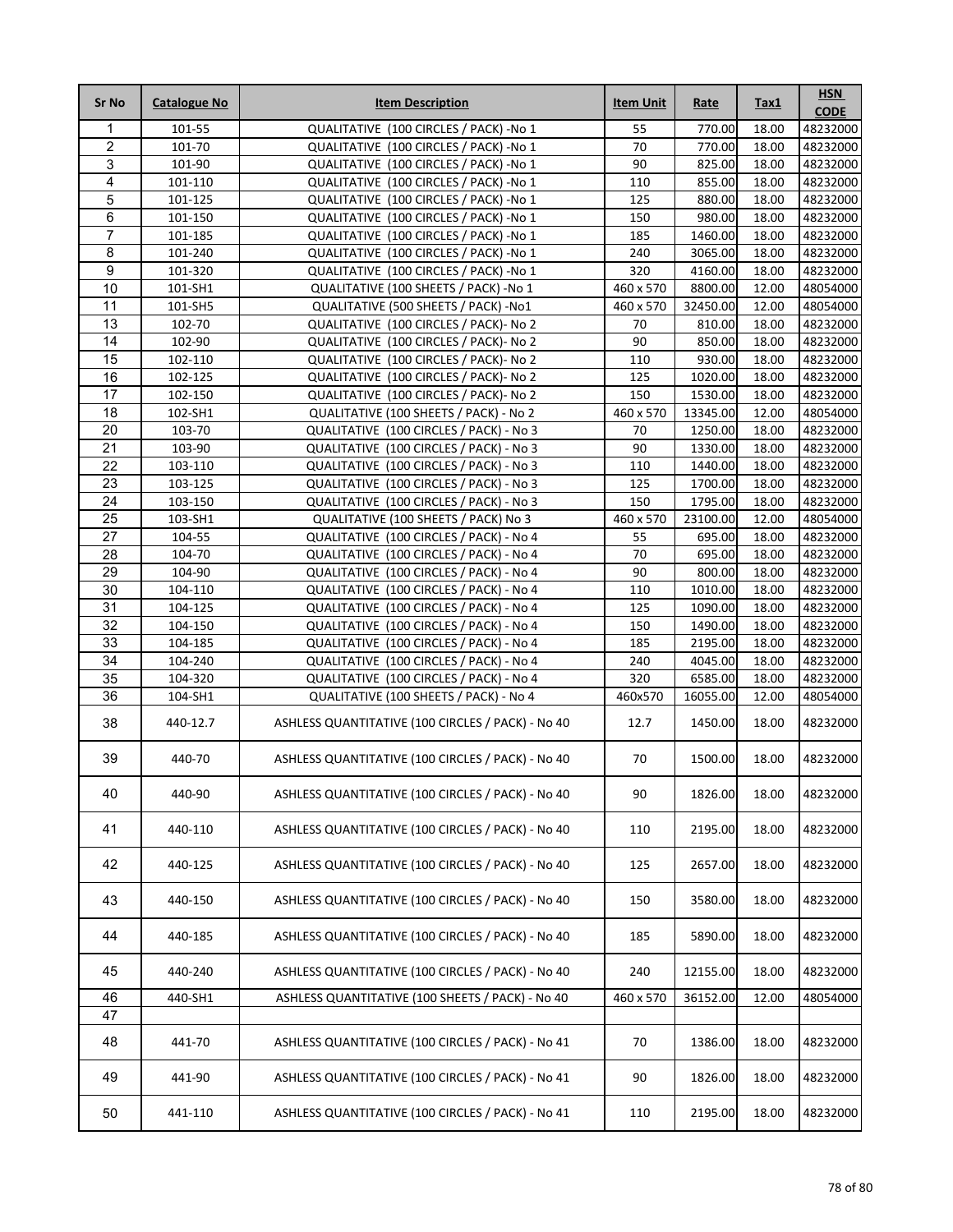| 53             | 441-185             | ASHLESS QUANTITATIVE (100 CIRCLES / PACK) - No 41<br>ASHLESS QUANTITATIVE (100 CIRCLES / PACK) - No 41 | 185              | 5890.00            | 18.00          | 48232000<br>48232000      |
|----------------|---------------------|--------------------------------------------------------------------------------------------------------|------------------|--------------------|----------------|---------------------------|
|                |                     |                                                                                                        |                  |                    |                |                           |
| 54             | 441-SH1             | ASHLESS QUANTITATIVE (100 CIRCLES / PACK) - No 41                                                      | 460 x 570        | 36155.00           | 12.00          | 48054000                  |
| 55             |                     |                                                                                                        |                  |                    |                |                           |
| 56             | 442-55              | ASHLESS QUANTITATIVE (100 CIRCLES / PACK) - No 42                                                      | 55               | 1227.00            | 18.00          | 48232000                  |
| 57             | 442-70              | ASHLESS QUANTITATIVE (100 CIRCLES / PACK) - No 42                                                      | 70               | 1410.00            | 18.00          | 48232000                  |
| 58             | 442-90              | ASHLESS QUANTITATIVE (100 CIRCLES / PACK) - No 42                                                      | 90               | 1815.00            | 18.00          | 48232000                  |
| 59             | 442-110             | ASHLESS QUANTITATIVE (100 CIRCLES / PACK) - No 42                                                      | 110              | 2277.00            | 18.00          | 48232000                  |
| 60             | 442-125             | ASHLESS QUANTITATIVE (100 CIRCLES / PACK) - No 42                                                      | 125              | 2680.00            | 18.00          | 48232000                  |
| 61             | 442-150             | ASHLESS QUANTITATIVE (100 CIRCLES / PACK) - No 42                                                      | 150              | 3550.00            | 18.00          | 48232000                  |
| 62             | 442-185             | ASHLESS QUANTITATIVE (100 CIRCLES / PACK) - No 42                                                      | 185              | 5660.00            | 18.00          | 48232000                  |
| 63             | 442-240             | ASHLESS QUANTITATIVE (100 CIRCLES / PACK) - No 42                                                      | 240              | 8840.00            | 18.00          | 48232000                  |
| 64             | 442-320             | ASHLESS QUANTITATIVE (100 CIRCLES / PACK) - No 42                                                      | 320              | 16632.00           | 18.00          | 48232000                  |
| 65             | 442-SH1             | ASHLESS QUANTITATIVE (100 SHEETS / PACK) - No 42                                                       | 460 x 570        | 35345.00           | 12.00          | 48054000                  |
| 66             |                     |                                                                                                        |                  |                    |                |                           |
| 67             | 443-90              | ASHLESS QUANTITATIVE (100 CIRCLES / PACK) - No 43                                                      | 90               | 2370.00            | 18.00          | 48232000                  |
| 68             | 443-110             | ASHLESS QUANTITATIVE (100 CIRCLES / PACK) - No 43                                                      | 110              | 3215.00            | 18.00          | 48232000                  |
| 69             | 443-125             | ASHLESS QUANTITATIVE (100 CIRCLES / PACK) - No 43                                                      | 125              | 2890.00            | 18.00          | 48232000                  |
| 70             | 443-150             | ASHLESS QUANTITATIVE (100 CIRCLES / PACK) - No 43                                                      | 150              | 5145.00            | 18.00          | 48232000                  |
| 71             | 443-SH1             | ASHLESS QUANTITATIVE (100 SHEETS / PACK) - No 43                                                       | 460 x 570        | 40540.00           | 12.00          | 48054000                  |
|                |                     | MOLYCHEM GLASS MICRO FIBER FILTER                                                                      |                  |                    |                |                           |
| <b>Sr No</b>   | <b>Catalogue No</b> | <b>Item Description</b>                                                                                | <b>Item Unit</b> | <b>Rate</b>        | Tax1           | <b>HSN</b><br><b>CODE</b> |
| 1              | GFA25               | MOLYCHEM GLASS MICRO FIBER FILTER (100 pcs)                                                            | 25               | 1100.00            | 18.00          | 70193900                  |
| $\overline{c}$ | GFA37               | MOLYCHEM GLASS MICRO FIBER FILTER (100 pcs)                                                            | 37               | 1870.00            | 18.00          | 70193900                  |
| 3              | GFA47               | MOLYCHEM GLASS MICRO FIBER FILTER (100 pcs)                                                            | 47               | 2005.00            | 18.00          | 70193900                  |
| 4              | GFA203              | MOLYCHEM GLASS MICRO FIBER FILTER (100 pcs)                                                            | 203 x 254        | 14410.00           | 18.00          | 70193900                  |
| 6              | GFB25               | MOLYCHEM GLASS MICRO FIBER FILTER (100 pcs)                                                            | 25               | 2420.00            | 18.00          | 70193900                  |
| 7              | GFB37               | MOLYCHEM GLASS MICRO FIBER FILTER (100 pcs)                                                            | 37               | 3630.00            | 18.00          | 70193900                  |
| 8              | GFB47               | MOLYCHEM GLASS MICRO FIBER FILTER (100 pcs)                                                            | 47               | 4290.00            | 18.00          | 70193900                  |
| 10<br>11       | GFC25<br>GFC37      | MOLYCHEM GLASS MICRO FIBER FILTER (100 pcs)                                                            | 25               | 1870.00            | 18.00          | 70193900                  |
| 12             | GFC47               | MOLYCHEM GLASS MICRO FIBER FILTER (100 pcs)<br>MOLYCHEM GLASS MICRO FIBER FILTER (100 pcs)             | 37<br>47         | 2640.00<br>3080.00 | 18.00          | 70193900                  |
| 14             |                     |                                                                                                        | 25               | 2640.00            | 18.00<br>18.00 | 70193900                  |
| 15             | GFD25<br>GFD47      | MOLYCHEM GLASS MICRO FIBER FILTER (100 pcs)<br>MOLYCHEM GLASS MICRO FIBER FILTER (100 pcs)             | 47               | 5060.00            | 18.00          | 70193900<br>70193900      |
| 17             | GFF25               | MOLYCHEM GLASS MICRO FIBER FILTER (100 pcs)                                                            | 25               | 4950.00            | 18.00          | 70193900                  |
| 18             | GFF37               | MOLYCHEM GLASS MICRO FIBER FILTER (100 pcs)                                                            | 37               | 7480.00            | 18.00          | 70193900                  |
| 19             | GFF47               | MOLYCHEM GLASS MICRO FIBER FILTER (100 pcs)                                                            | 47               | 8910.00            | 18.00          | 70193900                  |
|                |                     | MOLYCHEM CELLULOSE EXTRACTION THIMBLES                                                                 |                  |                    |                |                           |
| Sr No          | <b>Catalogue No</b> | <b>Item Description</b>                                                                                | <b>Item Unit</b> | Rate               | Tax1           | <b>HSN</b><br><b>CODE</b> |